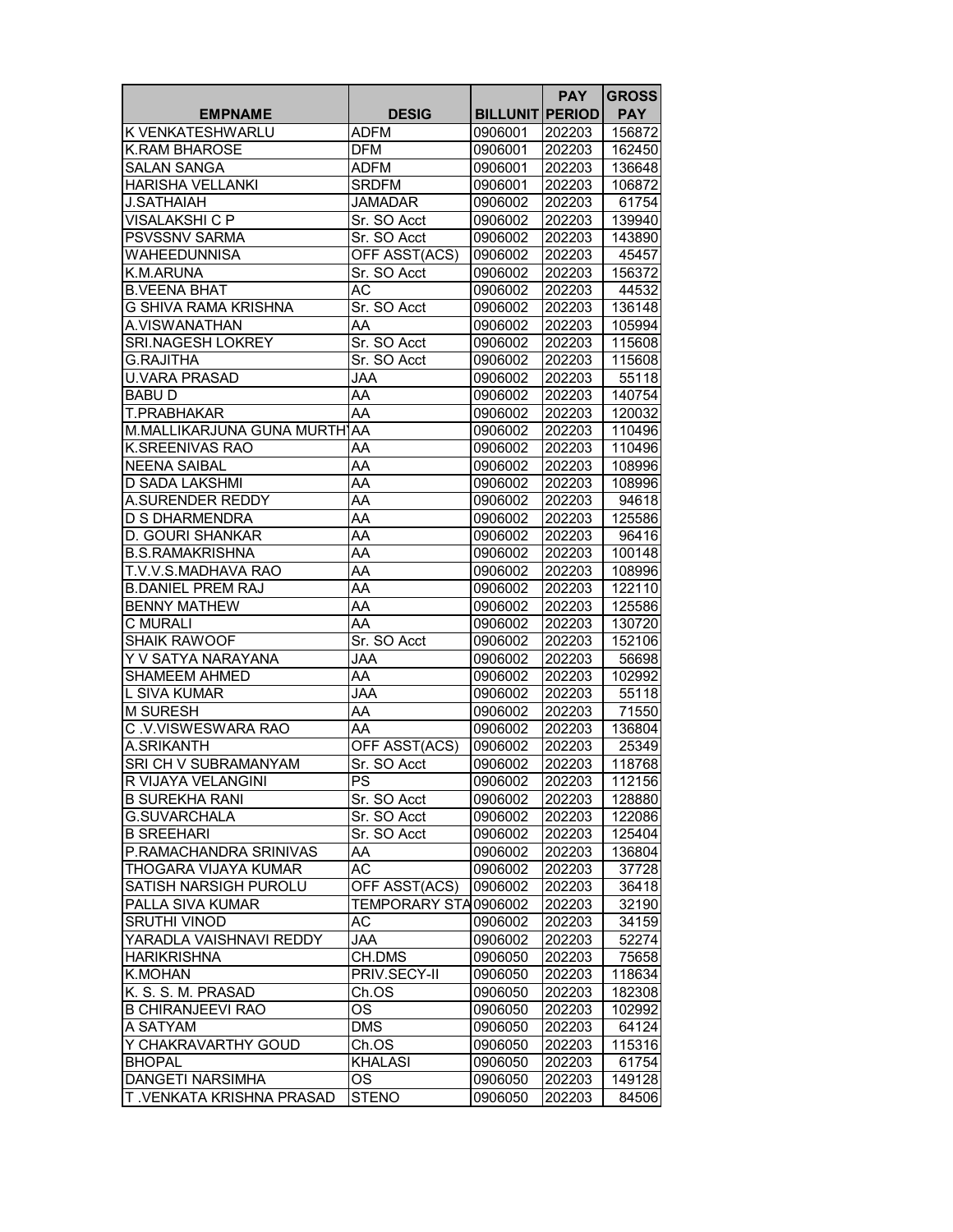| S PADMA RANI                  | GEN.ASST(GA)             | 0906050 | 202203 | 52007  |
|-------------------------------|--------------------------|---------|--------|--------|
| <b>S.HARI KRISHNA</b>         | <b>DMS</b>               | 0906050 | 202203 | 82136  |
| <b>KURMAMMA</b>               | <b>HELPER STORE</b>      | 0906050 | 202203 | 58436  |
| S.RAHUL                       | <b>DMS</b>               | 0906050 | 202203 | 69258  |
| <b>G.SAI CHARAN</b>           | <b>STENO</b>             | 0906050 | 202203 | 71392  |
| <b>SUSHANT TIRKEY</b>         | <b>OS</b>                | 0906050 | 202203 | 55413  |
| T S V SURYA PRAKASH           | OS                       | 0906050 | 202203 | 112156 |
| <b>ACHAT PREM KUMAR MENON</b> | CMPLN. INSP.             | 0906050 | 202203 | 108996 |
| CH.N.S.V.MEHER KUMAR          | Ch.OS                    | 0906050 | 202203 | 146362 |
| <b>B K NAVEEN KUMAR</b>       | GEN.ASST(GA)             | 0906050 | 202203 | 60016  |
| <b>SHAIK ISMAIL</b>           | ΟS                       | 0906050 | 202203 | 79924  |
| SHAIK MASTAN BASHA            | Ch.DMS                   | 0906050 | 202203 | 177094 |
| <b>GANGA SRIKISHAN V</b>      | Ch.OS                    | 0906050 | 202203 | 122110 |
| <b>SAMPATH K</b>              | <b>B.PEON</b>            | 0906050 | 202203 | 34791  |
| S SUGI                        | KHALASI HELPER 0906050   |         | 202203 | 34791  |
| P.VENKATA VIJAY KUMAR         | <b>B.PEON</b>            | 0906050 | 202203 | 33843  |
| <b>AKKEPALLY ANVESH</b>       | <b>DMS</b>               | 0906050 | 202203 | 64124  |
| PARIPALLY SWAMY               | <b>B.PEON</b>            | 0906050 | 202203 | 30849  |
| <b>HIMANSHU KUMAR</b>         | <b>B.PEON</b>            | 0906050 | 202203 | 28362  |
| M.BASAVARAJ                   | STN.DIRECTOR             | 0906051 | 202203 | 192422 |
| <b>HEMSINGH BANOTH</b>        | <b>ADRM</b>              | 0906051 | 202203 | 258604 |
| <b>K.GANESH</b>               | PS TO DRM                | 0906051 | 202203 | 136648 |
| <b>BHIMI REDDY R KRISHNA</b>  | <b>ADRM</b>              | 0906051 | 202203 | 234804 |
| SHARAT S CHANDRAYAN           | <b>DRM</b>               | 0906051 | 202203 | 267846 |
| AJAY KUMAR RANJAN             | Sr. DMM                  | 0906051 | 202203 | 173986 |
| <b>M.VIJAYA KUMAR</b>         | HM(GAZ)                  | 0906077 | 202203 | 152132 |
| K VINOD KUMARI                | HM(GAZ)                  | 0906077 | 202203 | 156398 |
| PATHKALA RAJ KUMAR            | Sr. DCM                  | 0906131 | 202203 | 161761 |
| V.JOHN BENHUR                 | <b>ACM</b>               | 0906131 | 202203 | 117717 |
| U.JANARDHAN                   | <b>DCM</b>               | 0906131 | 202203 | 158726 |
| ASMA NOOR BEGUM               | <b>CCRC</b>              | 0906132 | 202203 | 40156  |
| <b>SREEDHARA VIJAY</b>        | SR.CCRC                  | 0906132 | 202203 | 55496  |
| MEDISETTI BHARAGAVARAMUL      | Sr.COML.CLERK            | 0906132 | 202203 | 44498  |
| <b>SYED MINHAJUDDIN</b>       | ОS                       | 0906132 | 202203 | 77712  |
| MD. ARSHAD                    | <b>RS</b>                | 0906132 | 202203 | 82136  |
| <b>G BALAKRISHNA</b>          | SR.TE                    | 0906132 | 202203 | 40880  |
| K BIKSHAPATHI                 | SR.TE                    | 0906132 | 202203 | 83273  |
| <b>J MOHAN BABU</b>           | COML.CLERK               | 0906132 | 202203 | 79924  |
| A DEEPIKA                     | Sr.COML.CLERK            | 0906132 | 202203 | 52444  |
| <b>G M KEZIA RANI</b>         | <b>RS</b>                | 0906132 | 202203 | 92098  |
|                               | Sr.COML.CLERK   0906132  |         | 202203 | 46138  |
| S.B.RAVI TEJA                 |                          |         |        | 48418  |
| ARVIND KUMAR YADAV            | Sr.COML.CLERK            | 0906132 | 202203 | 62386  |
| <b>B.D.VINOD KUMAR</b>        | CAT. INSP.<br>COML.CLERK | 0906132 | 202203 |        |
| K SREELATHA                   |                          | 0906132 | 202203 | 53421  |
| S.SRINIVAS                    | COML.CLERK               | 0906132 | 202203 | 57631  |
| M. RAMESH                     | ccc<br>Sr.COML.CLERK     | 0906132 | 202203 | 51614  |
| G. VIVEKANAND                 |                          | 0906132 | 202203 | 54998  |
| SHAIK AKBAR BASHA             | CH.CCRC                  | 0906132 | 202203 | 57274  |
| K DILIP KUMAR                 | CCC                      | 0906132 | 202203 | 51310  |
| <b>B MANJULA</b>              | CCC                      | 0906132 | 202203 | 72724  |
| SD MUNEER AHMED               | CCS                      | 0906132 | 202203 | 86918  |
| C VENKATESH                   | <b>CNL</b>               | 0906132 | 202203 | 79924  |
| <b>G KISHORE</b>              | COMMERCIAL SU 0906132    |         | 202203 | 94618  |
| N SHAMBU LINGAM               | CCS                      | 0906132 | 202203 | 100148 |
| P RAMA DEVI                   | CCS                      | 0906132 | 202203 | 84398  |
| P MADHAVI                     | CCC                      | 0906132 | 202203 | 69654  |
| A.PRASANNA                    | <b>CCS</b>               | 0906132 | 202203 | 94618  |
| A INDUMATHI                   | CCS                      | 0906132 | 202203 | 97304  |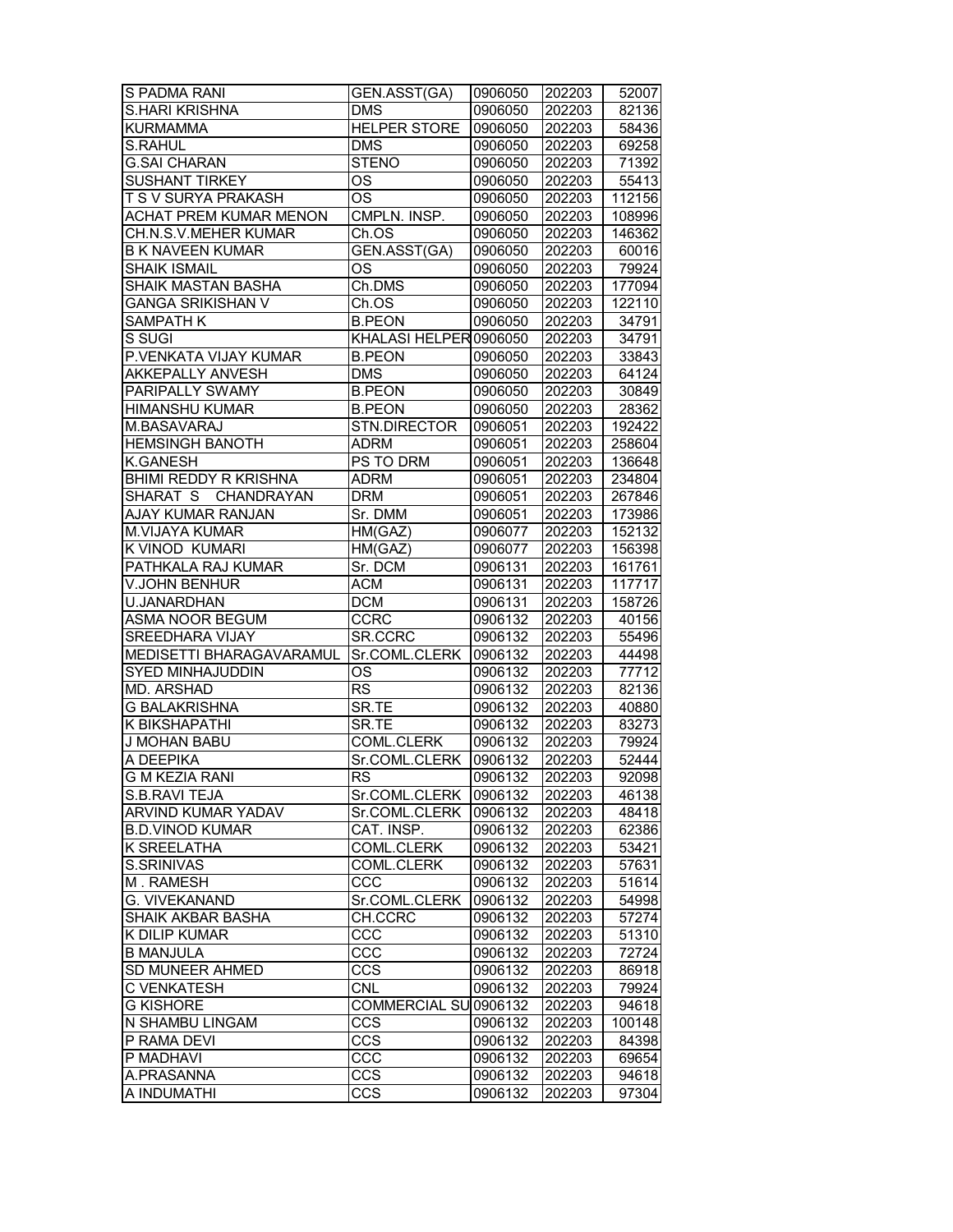| <b>T.MUNIRAJ</b>         | <b>RS</b>              | 0906132            | 202203 | 100148 |
|--------------------------|------------------------|--------------------|--------|--------|
| <b>T SREE VIDYA</b>      | Sr.COML.CLERK          | 0906132            | 202203 | 64124  |
| <b>LAM SUNNY SWAROOP</b> | COML.CLERK             | 0906132            | 202203 | 48418  |
| <b>T LAXMAN</b>          | <b>ECRC</b>            | 0906132            | 202203 | 68998  |
| SHAIK NOORJAHAN          | <b>ECRC</b>            | 0906132            | 202203 | 81482  |
| A JANAKIRAMAIAH          | <b>ECRC</b>            | 0906132            | 202203 | 84398  |
| <b>G SRIDHAR</b>         | CCC                    | 0906132            | 202203 | 97304  |
| S R SUNIL KUMAR          | CNL                    | 0906132            | 202203 | 77712  |
| <b>BUPIN YADAV</b>       | <b>RS</b>              | 0906132            | 202203 | 84506  |
| A. PAVAN KUMAR           | CH.CCRC                | 0906132            | 202203 | 52565  |
| T VIJAYA LAKSHMI         | <b>RS</b>              | 0906132            | 202203 | 108996 |
| T.I.MOHIUDDIN KHAN       | $\overline{C.S.}$      |                    |        | 100358 |
|                          |                        | 0906132<br>0906132 | 202203 |        |
| V.SURYAKANTHAM           | <b>ECRC</b>            |                    | 202203 | 94618  |
| SYED.AZIZ AHMED          | <b>ECRC</b>            | 0906132            | 202203 | 94618  |
| M RAJITHA                | <b>COML.CLERK</b>      | 0906132            | 202203 | 61051  |
| <b>GANESH POODARI</b>    | <b>TTI</b>             | 0906132            | 202203 | 53458  |
| <b>D.VENKATA REDDY</b>   | CH.CCRC                | 0906132            | 202203 | 149128 |
| <b>NURJAHAN</b>          | <b>COML.CLERK</b>      | 0906132            | 202203 | 66422  |
| D VENKATESHWARAMMA       | ccc                    | 0906132            | 202203 | 57065  |
| CHIVUKULA AJAY BABU      | <b>RS</b>              | 0906132            | 202203 | 91932  |
| A.V.TARAKARAM            | $\overline{\text{RS}}$ | 0906132            | 202203 | 71550  |
| <b>ROMANA SALEEM</b>     | Ch.OS                  | 0906132            | 202203 | 118634 |
| R.JAYAKUMAR              | Ch.COML.INSP.          | 0906132            | 202203 | 100148 |
| NASREEN SULTHANA         | CCC                    | 0906132            | 202203 | 71609  |
| <b>S.KRUPAKAR</b>        | TTI                    | 0906132            | 202203 | 75158  |
| <b>B MUNNAJI RAO</b>     | COML. INSP.            | 0906132            | 202203 | 75158  |
| MD M A KHAN              | <b>TTE</b>             | 0906132            | 202203 | 75158  |
| ZAREENA BANU             | $\overline{ccs}$       | 0906132            | 202203 | 91932  |
| <b>B.DAYAL MEENA</b>     | <b>CRS</b>             | 0906132            | 202203 | 91932  |
| <b>KULLAYAPPA</b>        | COML.CLERK             | 0906132            | 202203 | 73944  |
| P VENKATARAMANA          | <b>CNL</b>             | 0906132            | 202203 | 118634 |
|                          |                        |                    |        |        |
| M.RAMANA REDDY           | PORTER(COML)           | 0906132            | 202203 | 49256  |
| T D G SHANKAR RAO        | Sr. CLERK              | 0906132            | 202203 | 64914  |
| R.M.JANAKI               | COML.CLERK             | 0906132            | 202203 | 79778  |
| R MEENA                  | COML.CLERK             | 0906132            | 202203 | 79924  |
| K.MANDAKINI              | <b>ECRC</b>            | 0906132            | 202203 | 79924  |
| <b>M SURESH BABU</b>     | COML. INSP.            | 0906132            | 202203 | 129220 |
| M. MANI                  | CCC                    | 0906132            | 202203 | 66876  |
| <b>KVVEENA</b>           | <b>ECRC</b>            | 0906132            | 202203 | 65862  |
| S L UDAY KUMAR           | COML.CLERK             | 0906132            | 202203 | 74506  |
| <b>B.SWETHA</b>          | ccc                    | 0906132            | 202203 | 77460  |
| HABIBULLA KHADRI         | Ch.COML.INSP.          | 0906132            | 202203 | 94618  |
| DEEPALI BHATNAGAR        | <b>CRS</b>             | 0906132            | 202203 | 118634 |
| MIRZA RAFATH BAIG        | <b>CRS</b>             | 0906132            | 202203 | 108996 |
| M.A SALAM                | <b>CCRC</b>            | 0906132            | 202203 | 56566  |
| <b>B SUVARNA RAJU</b>    | OS.                    | 0906132            | 202203 | 91176  |
| S SESHU LATHA            | Sr. CLERK              | 0906132            | 202203 | 79924  |
| G PRABHAKARA RAO         | Ch.OS                  | 0906132            | 202203 | 132514 |
| A VENKATESULU            | <b>CTI</b>             | 0906132            | 202203 | 92098  |
| <b>M.KARNA KUMARI</b>    | <b>TTI</b>             | 0906132            | 202203 | 50173  |
| J. ANUSHA                | CCC                    | 0906132            | 202203 | 70196  |
| K.BALAMANI               | CCC                    | 0906132            | 202203 | 57296  |
| <b>D.RAVI KIRAN</b>      | ccc                    | 0906132            | 202203 | 63487  |
| D. T. NIMJEE             | <b>CNL</b>             |                    |        |        |
|                          |                        | 0906132            | 202203 | 125586 |
| C VENKATESWAR RAO        | CTI                    | 0906132            | 202203 | 92098  |
| <b>K VICRAMAN</b>        | CTI                    | 0906132            | 202203 | 133798 |
| C AJITHKUMAR             | Sr. CLERK              | 0906132            | 202203 | 72340  |
| R.LALITHA                | GEN ASST(COM) 0906132  |                    | 202203 | 67600  |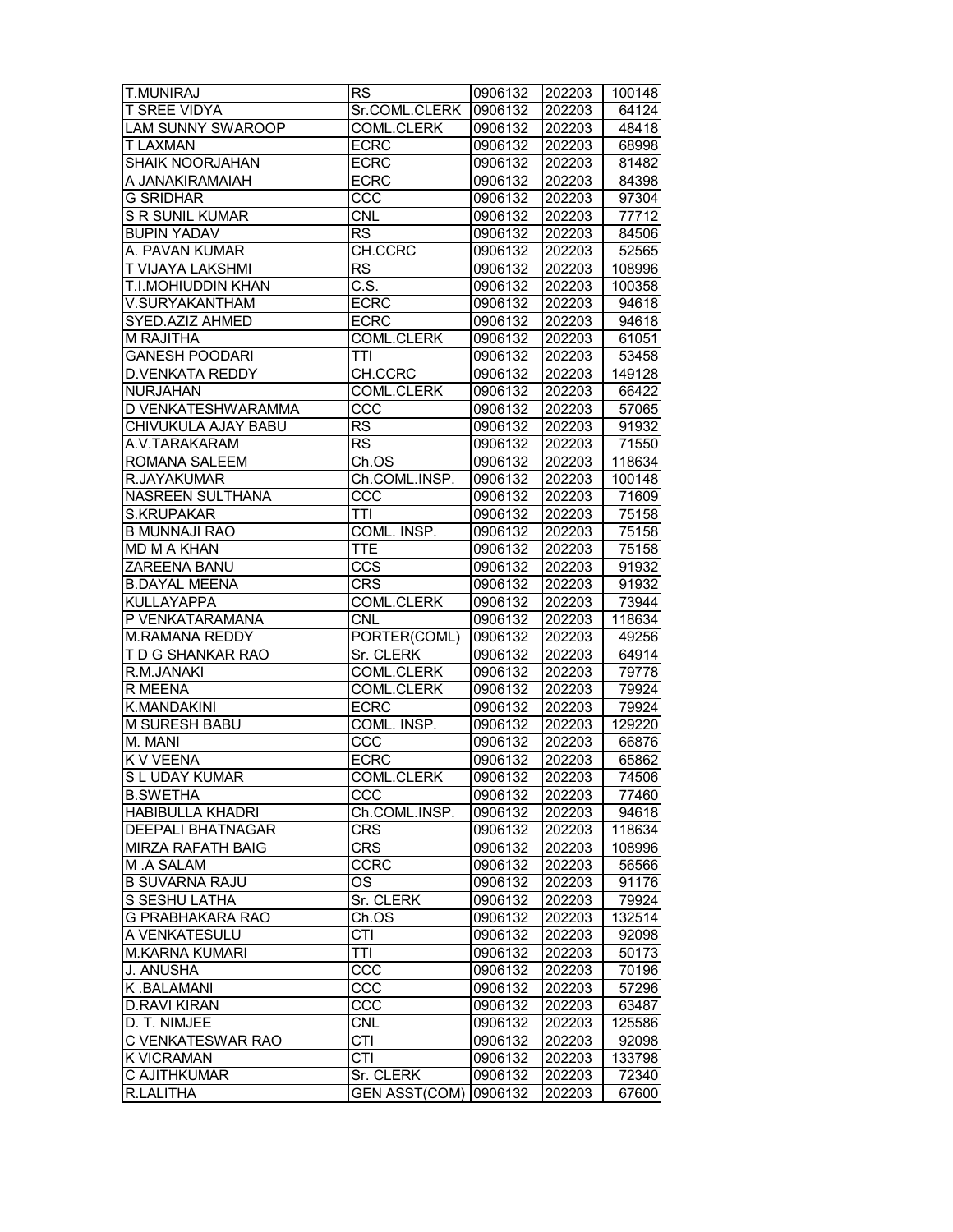| <b>VVS JAGADISHWAR RAO</b>                 | ccc                          | 0906132            | 202203           | 73683          |
|--------------------------------------------|------------------------------|--------------------|------------------|----------------|
| PREM PAL                                   | CH.CCRC                      | 0906132            | 202203           | 55806          |
| <b>S A MUKTHAR</b>                         | ccc                          | 0906132            | 202203           | 63398          |
| K.PRABHAKAR                                | ccc                          | 0906132            | 202203           | 62400          |
| T.VEERASHAM                                | CCS                          | 0906132            | 202203           | 100148         |
| S VENKATAPPA                               | C.S.                         | 0906132            | 202203           | 72574          |
| <b>DEEPAK DEVDASS</b>                      | CCC                          | 0906132            | 202203           | 65437          |
| S.RAGHAVENDRA                              | <b>COML.CLERK</b>            | 0906132            | 202203           | 54957          |
| M A NAHEEDKHADAR                           | CH.CCRC                      | 0906132            | 202203           | 58365          |
| <b>SK ARIFIRFANI</b>                       | COML.CLERK                   | 0906132            | 202203           | 49916          |
| CH.AMROSE                                  | CAT. INSP.                   | 0906132            | 202203           | 115316         |
| <b>VENKATESWARLU D</b>                     |                              |                    |                  |                |
|                                            | <b>OS</b>                    | 0906132            | 202203           | 107708         |
| <b>RASHEEDA</b>                            | Ch.COML.INSP.                | 0906132            | 202203           | 79255          |
| T VEERANARAYANA                            | $\overline{\text{cs}}$       | 0906132            | 202203           | 104864         |
| <b>G.SRIVANI</b>                           | $\overline{ccc}$             | 0906132            | 202203           | 69065          |
| <b>B.PRANITA KUMARI</b>                    | CCS                          | 0906132            | 202203           | 84506          |
| <b>D SRINIVAS</b>                          | CCC                          | 0906132            | 202203           | 70458          |
| <b>B GURU PRASADA RAO</b>                  | CCC                          | 0906132            | 202203           | 77712          |
| <b>R.GIREESH</b>                           | CCC                          | 0906132            | 202203           | 64124          |
| <b>G VENKATESH</b>                         | Sr.COML.CLERK   0906132      |                    | 202203           | 53371          |
| <b>RUTH NIRMALA</b>                        | Sr.COML.CLERK                | 0906132            | 202203           | 58281          |
| M.SHASHAVALI                               | COML.CLERK                   | 0906132            | 202203           | 63756          |
| <b>G RAJESHWARI</b>                        | Ch.OS                        | 0906132            | 202203           | 108996         |
| V.SANTOSH                                  | CCRC                         | 0906132            | 202203           | 61302          |
| <b>G SRINIVAS</b>                          | CH.CCRC                      | 0906132            | 202203           | 75658          |
| <b>G.ANAND</b>                             | CCS                          | 0906132            | 202203           | 109798         |
| <b>E.NARASING RAO</b>                      | CCS                          | 0906132            | 202203           | 100148         |
| T. RANGANATH                               | COML.CLERK                   | 0906132            | 202203           | 75658          |
| <b>MALLAMMA</b>                            | <b>WATERMAN</b>              | 0906132            | 202203           | 44278          |
| N.M.SANTOSH KUMAR                          | CCS(BOOKING)                 | 0906132            | 202203           | 77398          |
| YADAGIRI A                                 | CTI                          | 0906132            | 202203           | 129918         |
| <b>G MAHESH KUMAR</b>                      | <b>RS</b>                    | 0906132            | 202203           | 58218          |
| <b>MA FAREED</b>                           | SR.CCRC                      | 0906132            | 202203           | 68769          |
|                                            |                              | 0906132            | 202203           | 118634         |
| ROKKAM RAVI KUMAR                          | OS                           |                    |                  |                |
| K SANJAY KUMAR                             | Ch.OS                        | 0906132            | 202203           | 157818         |
| <b>G VINAYA KUMARI</b>                     | GEN ASST(COM) 0906132        |                    | 202203           | 61754          |
| <b>APARANJI S</b>                          | <b>GEN ASST(COM) 0906132</b> |                    | 202203           | 58436          |
| K ANJAIAH                                  | $\overline{\text{cs}}$       | 0906132            | 202203           | 62880          |
| <b>BALLI RAVEENDRA</b>                     | Ch.OS                        | 0906132            | 202203           | 112156         |
| S KURMAIAH                                 | CC(BOOKING)                  | 0906132            | 202203           | 59658          |
| S MADHU BABU                               | CS.                          | 0906132            | 202203           | 79638          |
| E KRISHNAMURTHY                            | COML.CLERK                   | 0906132            | 202203           | 79924          |
| SYED TAJAMUL HUSSAIN                       | TTI                          | 0906132            | 202203           | 77398          |
| MD.JAFFAR                                  | TTI                          | 0906132            |                  | 70958          |
| G.V.NAVANEETHA                             | CCC                          |                    | 202203           |                |
| <b>BALAVARDHAN</b>                         |                              | 0906132            | 202203           | 71940          |
| <b>GEORGE ALPHRET GURIA</b>                | COML.CLERK                   | 0906132            | 202203           | 48621          |
|                                            | COML.CLERK                   | 0906132            | 202203           | 57707          |
| <b>VINOLIA PAULINE</b>                     | OS                           | 0906132            | 202203           | 97304          |
| V ANNAPURNA                                | <b>CS</b>                    | 0906132            | 202203           | 67038          |
| <b>RANJEET KUMAR</b>                       | CCRC                         | 0906132            | 202203           | 38776          |
| K.V.R.SAILENDRA KUMAR                      | Ch.COML.INSP.                | 0906132            | 202203           | 82136          |
| A TONY JOHNSON<br><b>K.PRAKASH</b>         | Sr.COML.CLERK<br>TTI         | 0906132            | 202203           | 51942          |
|                                            |                              | 0906132            | 202203           | 75158          |
| <b>JACQUELINE FRANCIS</b>                  | COML.CLERK                   | 0906132            | 202203           | 55050          |
| K. PAVAN KUMAR                             | ECRC                         | 0906132            | 202203           | 86876          |
| <b>B.RAVI KUMAR</b><br><b>R VINODKUMAR</b> | <b>CS</b><br>Sr.COML.CLERK   | 0906132<br>0906132 | 202203<br>202203 | 91932<br>59802 |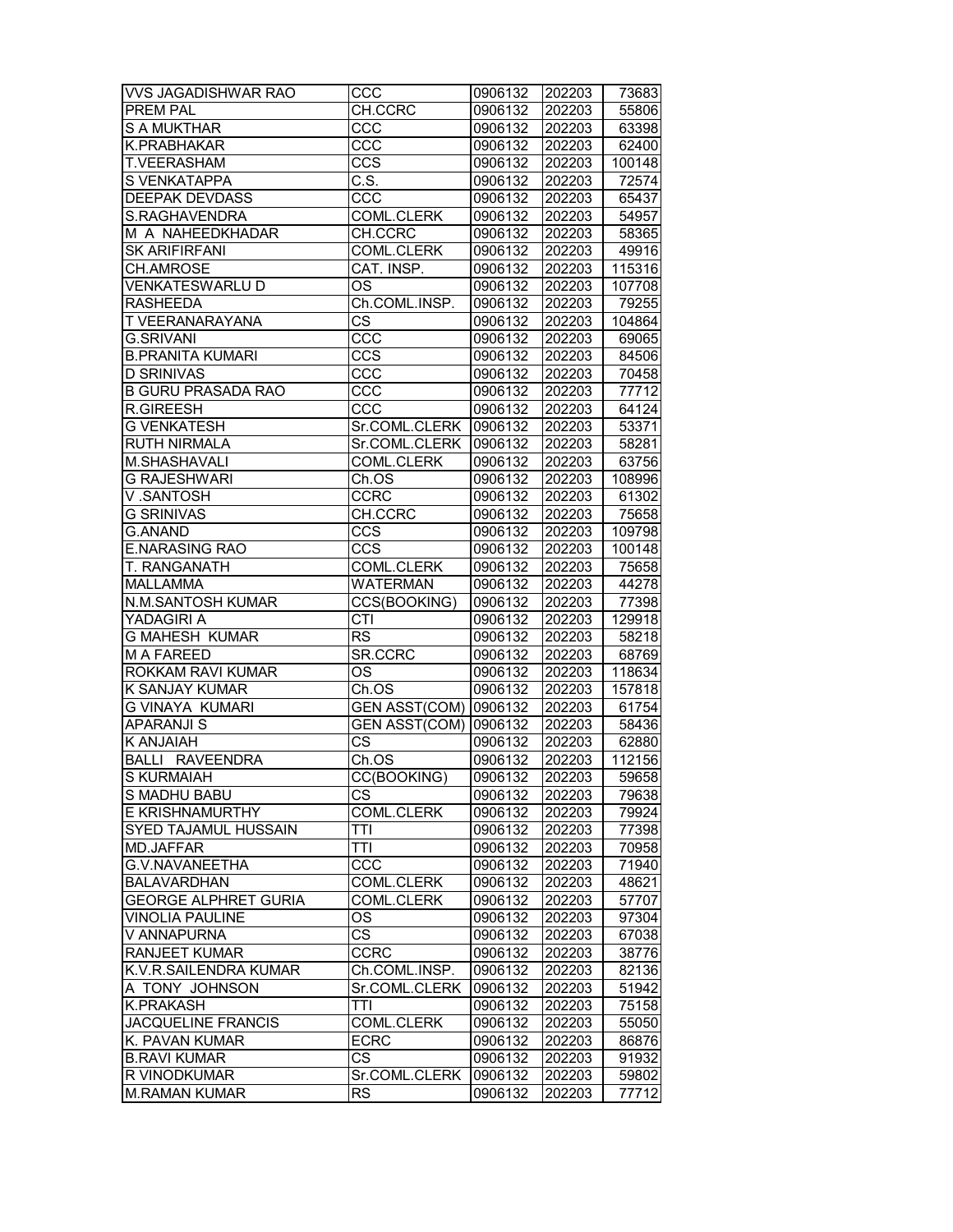| K.SRINIVASULU                 | CCS                    | 0906132 | 202203 | 86918  |
|-------------------------------|------------------------|---------|--------|--------|
| C N MADHAV                    | COMMERCIAL SU 0906132  |         | 202203 | 100148 |
| K. NARESH                     | Sr.COML.CLERK 0906132  |         | 202203 | 62059  |
| K.V.PRASAD                    | CCS                    | 0906132 | 202203 | 6885   |
| K.VARALAXMI                   | CH.CCRC                | 0906132 | 202203 | 54414  |
| <b>K.SWATHI</b>               | CH.CCRC                | 0906132 | 202203 | 51918  |
| <b>M.BHARGAVI</b>             | CH.CCRC                | 0906132 | 202203 | 63342  |
| DAMMU BABU RAO                | <b>CCRC</b>            | 0906132 | 202203 | 36658  |
| SAIDULU NAMA                  | <b>CCRC</b>            | 0906132 | 202203 | 36165  |
| <b>T. YELLANNA</b>            | TE                     | 0906132 | 202203 | 47018  |
| S.RADHIKA                     | <b>COML.CLERK</b>      | 0906132 | 202203 | 45287  |
| <b>M.L.DEENA ELIZABETH</b>    | COML.CLERK             | 0906132 | 202203 | 48418  |
| CH. RAVINDER                  | COML.CLERK             | 0906132 | 202203 | 50933  |
| A. NAGA MALLESWARA REDDY      | COML.CLERK             | 0906132 | 202203 | 47018  |
| DINESH KUMAR MEENA            | CCC                    | 0906132 | 202203 | 50173  |
| RAM REDDY ASIREDDY            | Sr.COML.CLERK          | 0906132 | 202203 | 57237  |
| VIJAY BHASKAR BINGI           | <b>COML.CLERK</b>      | 0906132 | 202203 | 48132  |
| <b>RAJESH KUMAR</b>           | TTI                    | 0906132 | 202203 | 52875  |
| AMMASANI KISHORE REDDY        | SR.CCRC                | 0906132 | 202203 | 45878  |
| <b>KAMLESH KUMAR</b>          | Sr.COML.CLERK          | 0906132 | 202203 | 48993  |
| <b>ANUP KUMAR</b>             | TTI                    | 0906132 | 202203 | 55109  |
| KOKKULA SREENIVAS             | TTI                    | 0906132 | 202203 | 51918  |
| SURAJ PRATAP MAURYA           | CCC                    | 0906132 | 202203 | 58218  |
| NITESH KUMAR HUDDA            | $\overline{ccc}$       | 0906132 | 202203 | 58218  |
| <b>MUKUL SHARMA</b>           | <b>JR CLERK</b>        | 0906132 | 202203 | 35107  |
| DHARMENDRA KUMAR SREERANSTENO |                        |         |        |        |
|                               |                        | 0906132 | 202203 | 46270  |
| PENDAM SUDHESHNA DEVI         | <b>CCRC</b>            | 0906132 | 202203 | 40303  |
| K PRASANTH KUMAR              | <b>CCRC</b>            | 0906133 | 202203 | 35869  |
| NAYANA RAJESH P               | SR.TE                  | 0906133 | 202203 | 55074  |
| AMRITHIA REGHUNATH G          | SR.TE                  | 0906133 | 202203 | 44147  |
| ABHINANDAN SADASHIV BHOSAITE  |                        | 0906133 | 202203 | 55118  |
| ABILASH. M.A.                 | SR.TE                  | 0906133 | 202203 | 45034  |
| MRS.MARIA CELESTINA RAJU      | TTI                    | 0906133 | 202203 | 63042  |
| A V VASUDEV                   | COML.CLERK             | 0906133 | 202203 | 42828  |
| BANDAIAH.KOMIRE.              | SR. WRB                | 0906133 | 202203 | 42051  |
| <b>KONDA KRISHNA</b>          | TE                     | 0906133 | 202203 | 55422  |
| M.NAGARAJU                    | TTI                    | 0906133 | 202203 | 65972  |
| PILLI. PRAMOD KUMAR           | <b>CNL</b>             | 0906133 | 202203 | 91932  |
| S JAGANNADHAM                 | $\overline{\text{OS}}$ | 0906133 | 202203 | 77712  |
| Y BHARADHWAJ                  | <b>COML.CLERK</b>      | 0906133 | 202203 | 70578  |
| MD.RASHEED                    | TTI                    | 0906133 | 202203 | 67758  |
| RUTHUJABASAVARAJ L            | SR.TE                  | 0906133 | 202203 | 55118  |
| P ANAND KUMAR                 | CCS                    | 0906133 | 202203 | 100148 |
| RAVINDER RAJ K G              | TTI                    | 0906133 | 202203 | 108996 |
| <b>K SHANKAR</b>              | CTI                    | 0906133 | 202203 | 108996 |
| <b>K RAJESH</b>               | <b>CTTI</b>            | 0906133 | 202203 | 117394 |
| <b>G.BASKARAN</b>             | <b>CTI</b>             | 0906133 | 202203 | 129220 |
| <b>MEENA KUMARI</b>           | TTI                    | 0906133 | 202203 | 71015  |
| N ANITHA                      | TTI                    | 0906133 | 202203 | 65862  |
| A VENKATESH                   | TTI                    | 0906133 | 202203 | 73512  |
| M FARHANA FARHEEN             | CCC                    | 0906133 | 202203 | 71550  |
| <b>B KANCHANA</b>             | TTI                    | 0906133 | 202203 | 70942  |
| <b>K RAMESH</b>               | <b>RS</b>              | 0906133 | 202203 | 94618  |
| K SRINIVAS YADAV              | TTI                    | 0906133 | 202203 | 94618  |
| A MAHESH KUMAR                | TTI                    | 0906133 | 202203 | 65862  |
| K S SRINIVASA RAO             | TTI                    | 0906133 | 202203 | 68904  |
| <b>BALAJI SINGH M</b>         | <b>CTTI</b>            | 0906133 | 202203 | 125586 |
| <b>NASIMA</b>                 | TTI                    | 0906133 | 202203 | 69114  |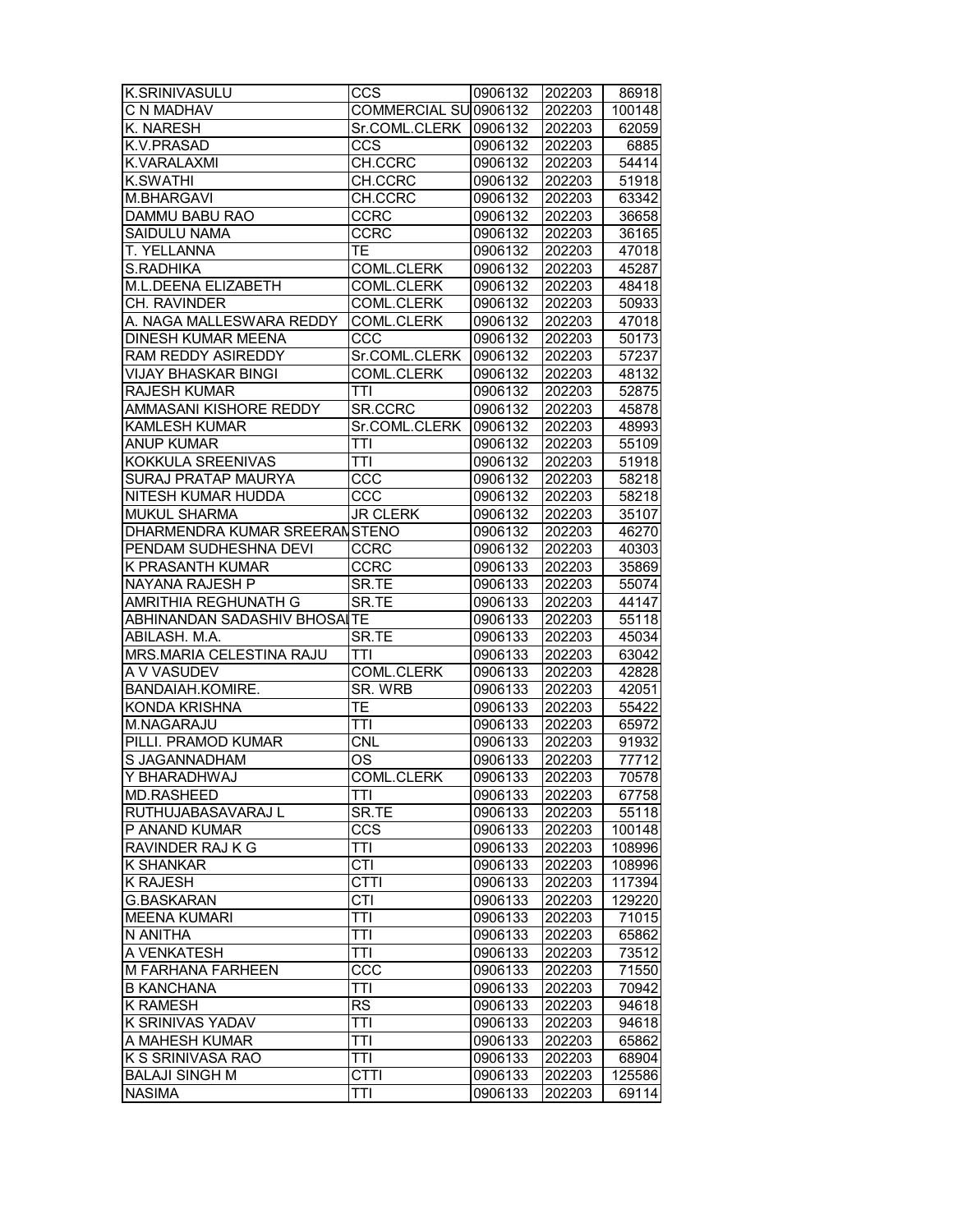| M DAVID BOON            | SR.TE             | 0906133 | 202203 | 52274  |
|-------------------------|-------------------|---------|--------|--------|
| P.SADANAND              | <b>CTTI</b>       | 0906133 | 202203 | 115316 |
| N BHAVANI               | <b>COML.CLERK</b> | 0906133 | 202203 | 71550  |
| S PARTHASARATHY         | CCC               | 0906133 | 202203 | 75658  |
| V KUMAR                 | TTI               | 0906133 | 202203 | 91932  |
| P CHANDRASEKHAR         | TTI               | 0906133 | 202203 | 89404  |
| MD.JAMEEL UDDIN         | TTI               | 0906133 | 202203 | 89404  |
| <b>AJIT KUMAR</b>       | CCS               | 0906133 | 202203 | 108996 |
| T.BABU                  | <b>CTTI</b>       | 0906133 | 202203 | 122110 |
| <b>K.NARSING RAO</b>    | CCS               | 0906133 | 202203 | 100148 |
| AMJAD AHMED             | TTI               | 0906133 | 202203 | 72549  |
| K N CHENDRASHEKAR       | <b>TTI</b>        | 0906133 | 202203 | 86876  |
| KULDIP XALXO            | <b>TTI</b>        |         | 202203 | 91932  |
|                         |                   | 0906133 |        |        |
| <b>IGNATIUS MINZ</b>    | TTI               | 0906133 | 202203 | 94618  |
| <b>LENIN BABU</b>       | <b>CRS</b>        | 0906133 | 202203 | 248284 |
| M A IMTIAZ PASHA        | COML.CLERK        | 0906133 | 202203 | 84506  |
| M.SHYAM CARIAPPA        | TTI               | 0906133 | 202203 | 91932  |
| A DURGA RAJU            | CCS               | 0906133 | 202203 | 94618  |
| <b>KUMAR SUJAI</b>      | TTI               | 0906133 | 202203 | 75991  |
| A.SRINIVASULU           | <b>TTI</b>        | 0906133 | 202203 | 72332  |
| P NAVANEETHA            | TTI               | 0906133 | 202203 | 86876  |
| <b>B NAGAMANI</b>       | <b>TTI</b>        | 0906133 | 202203 | 70654  |
| M JAMES                 | TTI               | 0906133 | 202203 | 89404  |
| <b>BHASKAR RAOP</b>     | <b>TTI</b>        | 0906133 | 202203 | 115316 |
| <b>M.SRINIVAS</b>       | <b>CTTI</b>       | 0906133 | 202203 | 115316 |
| K.SUDERSHAN             | CTI               | 0906133 | 202203 | 115316 |
| P.KIRAN KUMAR           | TTI               | 0906133 | 202203 | 73256  |
| <b>GLC SURESH KUMAR</b> | <b>TTI</b>        | 0906133 | 202203 | 94618  |
| <b>CH MADHAVI</b>       | <b>CRS</b>        | 0906133 | 202203 | 112156 |
| S JAGADISHWAR           | CTTI              | 0906133 | 202203 | 115316 |
| <b>FATHIMA BEGUM</b>    | TTI               | 0906133 | 202203 | 69664  |
| K DEVENDER PRASAD       | TTI               | 0906133 | 202203 | 86876  |
| N.GOVIND RAJU           | <b>TTI</b>        | 0906133 | 202203 | 84506  |
| SNVRKREDDY              | TTI               | 0906133 | 202203 | 89404  |
| V VENUMADHAV            | TTI               |         |        | 94618  |
|                         |                   | 0906133 | 202203 |        |
| R.G.RAJU                | <b>CTTI</b>       | 0906133 | 202203 | 93796  |
| K NANDAKUMAR            | <b>CTI</b>        | 0906133 | 202203 | 118634 |
| <b>B.BHEEMAIAH</b>      | <b>TTI</b>        | 0906133 | 202203 | 79924  |
| M.K.UDAY BHASKAR        | <b>TTI</b>        | 0906133 | 202203 | 73604  |
| K.NARASIMHA CHARY.      | <b>TTI</b>        | 0906133 | 202203 | 73469  |
| PAPI REDDY G            | CTI               | 0906133 | 202203 | 115316 |
| P D OBEIDH              | <b>CTI</b>        | 0906133 | 202203 | 108996 |
| <b>DENVER FERNANDEZ</b> | TTI               | 0906133 | 202203 | 94618  |
| MOHD NAZEERUDDIN        | CTI               | 0906133 | 202203 | 108996 |
| D MANJULA               | <b>COML.CLERK</b> | 0906133 | 202203 | 79924  |
| A.RANGAIAH              | TTI               | 0906133 | 202203 | 89404  |
| <b>MATHEW SABASTIN</b>  | <b>CTI</b>        | 0906133 | 202203 | 97304  |
| K.DATTATRAYA            | CTTI              | 0906133 | 202203 | 112156 |
| <b>G NAGALAKSHMI</b>    | <b>ECRC</b>       | 0906133 | 202203 | 79924  |
| RENJI NINAN VARKEY      | <b>CTTI</b>       | 0906133 | 202203 | 115316 |
| <b>K.KRISHNA</b>        | <b>CTTI</b>       | 0906133 | 202203 | 94618  |
| P PRASHANTH KUMAR       | CTTI              | 0906133 | 202203 | 115316 |
| R MEENAKSHI KUMARI      | TTI               | 0906133 | 202203 | 68820  |
| J. SHAMRAO              | COML.CLERK        | 0906133 | 202203 | 79924  |
| <b>D SATHI PANDU</b>    | COML.CLERK        | 0906133 | 202203 | 79924  |
| M ASHWINI               | COML.CLERK        | 0906133 | 202203 | 62386  |
| <b>B GOPAL KRISHNA</b>  | TTI               | 0906133 | 202203 | 94618  |
| P LAKSHMI SRAVANTHI     | <b>TTI</b>        | 0906133 | 202203 | 64975  |
|                         |                   |         |        |        |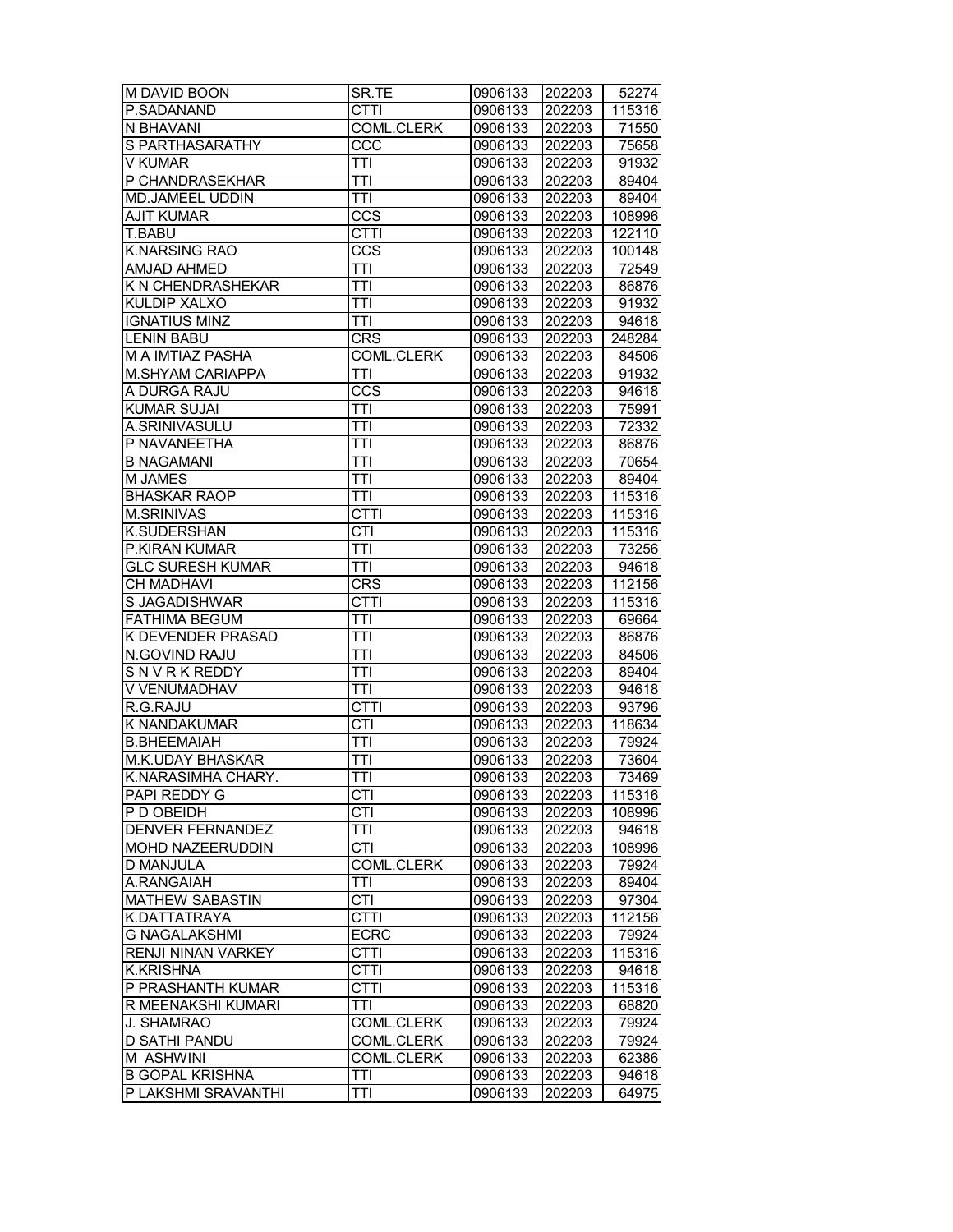| <b>K BABU</b>             | PORTER(COML)     | 0906133 | 202203 | 38899  |
|---------------------------|------------------|---------|--------|--------|
| <b>G.TRIVIKRAMA RAO</b>   | TTI              | 0906133 | 202203 | 77712  |
| <b>B LAXMANACHARY</b>     | TTI              | 0906133 | 202203 | 72201  |
| M.JOEL DAVID              | <b>TTI</b>       | 0906133 | 202203 | 72257  |
| M MADHUSUDHAN RAO         | TTI              | 0906133 | 202203 | 69654  |
| P KISHORE                 | TTI              | 0906133 | 202203 | 72332  |
| <b>BHERARAM CHOUDHARY</b> | TTI              | 0906133 | 202203 | 72724  |
| SHAIK ALI                 | TTI              | 0906133 | 202203 | 70677  |
| PRAKASH V L C             | CTTI             | 0906133 | 202203 | 112156 |
| D HIMABINDU               | Sr.COML.CLERK    | 0906133 | 202203 | 64124  |
| MOHEED SHAH               | TTI              | 0906133 | 202203 | 72115  |
| <b>M.KIRAN KUMAR</b>      | <b>CTI</b>       | 0906133 | 202203 | 100148 |
| R.C.S.RAJU                | CTTI             | 0906133 | 202203 | 118634 |
| R KUMAR                   | <b>CTTI</b>      | 0906133 | 202203 | 125586 |
|                           |                  |         |        |        |
| <b>RAJAN TIRKEY</b>       | <b>CTTI</b>      | 0906133 | 202203 | 122110 |
| P.S.KISHORE               | <b>CTI</b>       | 0906133 | 202203 | 133984 |
| R DINAKAR                 | TTI              | 0906133 | 202203 | 67758  |
| LIJU K ABRAHAM            | SR.TE            | 0906133 | 202203 | 70196  |
| R M RADHA KRISHNA         | SR.TE            | 0906133 | 202203 | 65862  |
| S KISHORE KUMAR           | PORTER(COML)     | 0906133 | 202203 | 35739  |
| <b>ASWATHI VIJAYAN</b>    | TTI              | 0906133 | 202203 | 65453  |
| <b>B RAJANI</b>           | <b>ECRC</b>      | 0906133 | 202203 | 10773  |
| <b>M SARITHA</b>          | SR.TE            | 0906133 | 202203 | 65862  |
| <b>CH SAIKRISHNA</b>      | TTI              | 0906133 | 202203 | 73604  |
| E RANI                    | TTI              | 0906133 | 202203 | 65862  |
| <b>B ANAND RAVI KUMAR</b> | TTI              | 0906133 | 202203 | 112156 |
| S.SWAPNA                  | TTI              | 0906133 | 202203 | 63899  |
| K YADAMMA                 | TTI              | 0906133 | 202203 | 65057  |
| <b>G.VINAY KUMAR</b>      | <b>TTI</b>       | 0906133 | 202203 | 84506  |
| <b>K.KISHORE KUMAR</b>    | <b>CTI</b>       | 0906133 | 202203 | 102992 |
| S.VENKATESWAR RAO         | <b>CTTI</b>      | 0906133 | 202203 | 105994 |
| A.P.SRINIVASAN            | <b>CTI</b>       | 0906133 | 202203 | 105994 |
| N.PRABHAKAR SHINDE        | <b>CTI</b>       | 0906133 | 202203 | 105994 |
| Y.VENKATARAMANA           | CTI              | 0906133 | 202203 | 105994 |
| <b>MISKINANNA</b>         | TTI              | 0906133 | 202203 | 69284  |
| P PUSHPA                  | TTI              | 0906133 | 202203 | 62386  |
| S.RAGHAVENDRAMMA          | <b>CCRC</b>      | 0906133 | 202203 | 48142  |
| <b>K.SATYA SRIDHAR</b>    | TTI              | 0906133 | 202203 | 91932  |
| A K GAYATRI               | $\overline{CC}C$ | 0906133 | 202203 | 91932  |
| A.C. RAKESH MOULI         | <b>TTI</b>       | 0906133 | 202203 | 66013  |
| S.HANUMANTHRAO            | TTI              | 0906133 | 202203 | 70382  |
| KUMBHA VENKATESWARLU      | CH.CCRC          | 0906133 | 202203 | 77712  |
| <b>M.SHANKER SINGH</b>    | <b>CTI</b>       | 0906133 | 202203 | 79924  |
| REHAN HUSSAIN             | TTI              | 0906133 | 202203 | 86876  |
| P. NARYA NAIK             | TTI              | 0906133 | 202203 | 66491  |
| M.MUNIRATHNAM             | <b>TTI</b>       | 0906133 | 202203 | 86876  |
| K.SREERAM                 | TTI              | 0906133 | 202203 | 57666  |
| <b>C.NARESH KUMAR</b>     | <b>TTI</b>       | 0906133 | 202203 | 84506  |
| <b>SHAJI JOHN</b>         | TTI              | 0906133 | 202203 | 91932  |
| <b>G.BHASKER RAMU</b>     | TTI              | 0906133 | 202203 | 86876  |
| M AAMER NAHDI             | <b>CTTI</b>      | 0906133 | 202203 | 133012 |
| Y.V.PRAVEEN KUMAR         | TTI              | 0906133 | 202203 | 86876  |
| <b>K.RAGHUVEER</b>        | TTI              | 0906133 | 202203 | 84506  |
| RAMU D                    | TTI              | 0906133 | 202203 | 65774  |
| K VENKATA SWAMY           | PORTER(COML)     | 0906133 | 202203 | 57760  |
| <b>J.RAMESHWARI</b>       | TTI              | 0906133 | 202203 | 55598  |
| M BALA PULLANNA           | SR.TE            | 0906133 | 202203 | 55561  |
| YELLAPPA G                | PORTER(COML)     | 0906133 | 202203 | 70591  |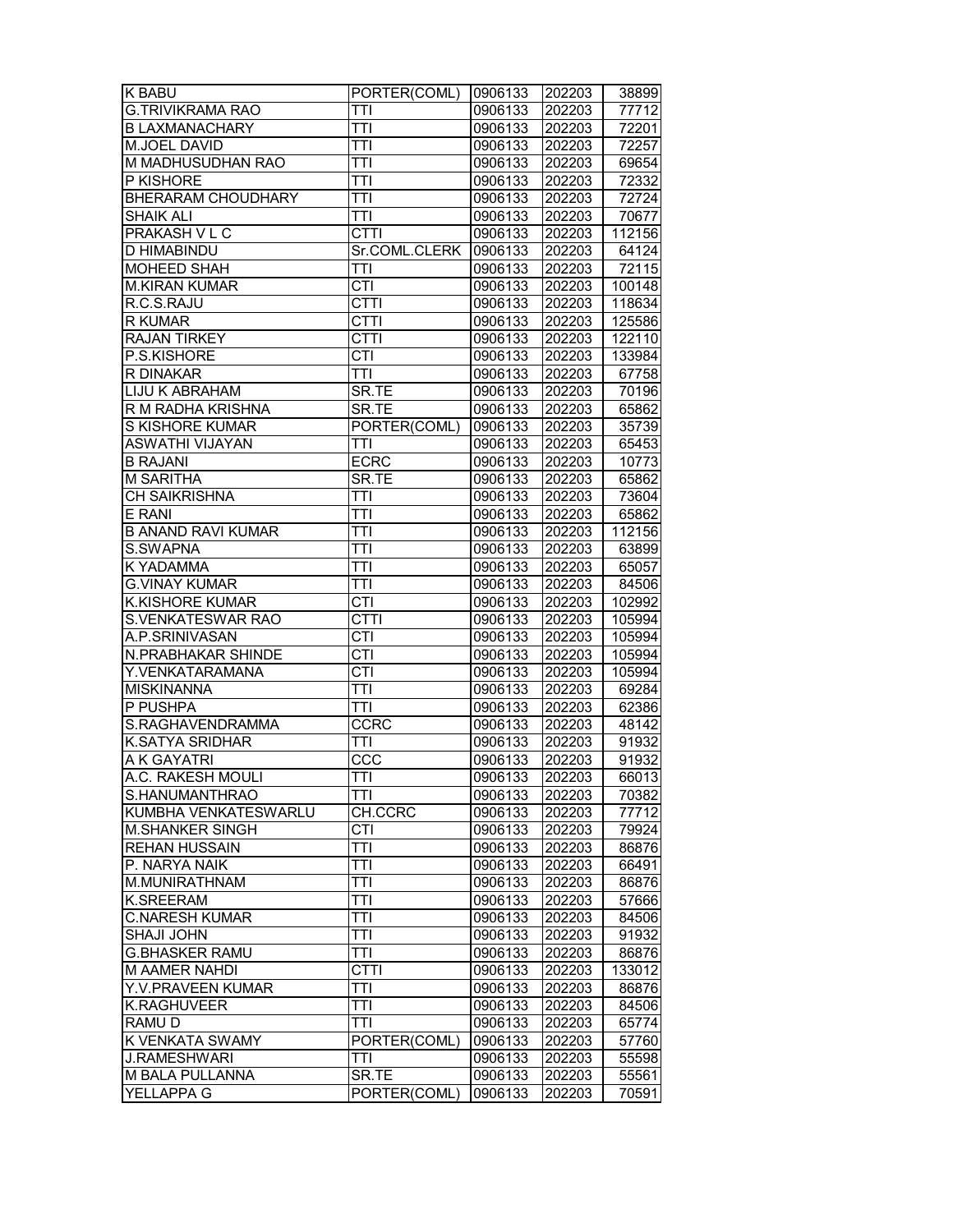| <b>B H RUDRAPPA</b>                                        | TTI                            | 0906133 | 202203 | 77712              |
|------------------------------------------------------------|--------------------------------|---------|--------|--------------------|
| V SARASWATHI                                               | <b>RS</b>                      | 0906133 | 202203 | 85903              |
| T.VENU GOPAL                                               | SR.TE                          | 0906133 | 202203 | 56859              |
| VIJAYSWETA V DANABOINA                                     | Sr.COML.CLERK                  | 0906133 | 202203 | 58436              |
| LAXMAN CHANDRAPPA KURANI                                   | SR.TE                          | 0906133 | 202203 | 56058              |
| <b>BRIGHT K DEVASSYA</b>                                   | TE                             | 0906133 | 202203 | 65786              |
| SHESHE GOWDA B M                                           | SR.TE                          | 0906133 | 202203 | 59018              |
| A.SREEDEVI                                                 | <b>TTI</b>                     | 0906133 | 202203 | 62386              |
| UPPALAIAH CHINTAMALLA                                      | TTI                            | 0906133 | 202203 | 63421              |
| NARENDER MURADI                                            | <b>TTI</b>                     | 0906133 | 202203 | 64617              |
| <b>S.BHASKAR REDDY</b>                                     | CCRC                           | 0906133 | 202203 | 34060              |
| <b>RAMESH REDDI</b>                                        | TE                             | 0906133 | 202203 | 53696              |
| Y.RAMAKRISHNUDU                                            | <b>TTI</b>                     | 0906133 | 202203 | 64087              |
| R K SANTHOSH MANI                                          | SR.TE                          | 0906133 | 202203 | 50852              |
| RAPARTHI ANIL KUMAR                                        | <b>COML.CLERK</b>              | 0906133 | 202203 | 41214              |
| VELPURI ANJENEYA VENKATA R $\mathop{\mathsf{COML. CLERK}}$ |                                | 0906133 | 202203 | 42375              |
| PITTAL RAJANI                                              | <b>COML.CLERK</b>              | 0906133 | 202203 | 41214              |
| R. ANBARASI                                                | COML.CLERK                     | 0906133 | 202203 | 41214              |
| PRAVEEN KUMAR SINGH                                        | CCC                            | 0906133 | 202203 | 67758              |
| P.SUMITHRA                                                 | $\overline{\mathsf{TE}}$       | 0906133 | 202203 | 45405              |
| <b>CHINTHA SUDHAKAR</b>                                    | SR.TE                          | 0906133 | 202203 | 50852              |
| <b>IMANDI KARTHIK RAMAN</b>                                | SR.TE                          | 0906133 | 202203 | 52891              |
| SUHKDEV.K.G.                                               | SR.TE                          | 0906133 | 202203 | 42968              |
| DILIP KUMAR YADAV                                          | TE                             | 0906133 | 202203 | 45326              |
| <b>NILESH KUMAR</b>                                        | TE                             | 0906133 | 202203 | 48141              |
| KESAVARAJUGARI ANJALI SARV                                 | <b>CCRC</b>                    | 0906133 | 202203 | 40108              |
| <b>THUSHMITHA</b>                                          | ТE                             | 0906133 | 202203 | 40108              |
| PAWAR MAYUR SHASHIKANT                                     | <b>CCRC</b>                    | 0906133 | 202203 | 40108              |
| <b>R.HARI KRISHNA</b>                                      | <b>ASST OP(ELEC)</b>           | 0906170 | 202203 | 36559              |
| L.RAJU                                                     | TECH.(POWER)-II 0906170        |         | 202203 | 40097              |
| JYOTI SHATRUGHAN TOLE                                      | <b>ASST OP(ELEC)</b>           | 0906170 | 202203 | 31637              |
| CHALLABOYINA KISHOREBABU                                   | ASST(TL/AC)                    | 0906170 | 202203 | 38899              |
| <b>VIVEK KUMAR</b>                                         | TECH.(POWER)-II 0906170        |         | 202203 | 44532              |
| W .CHANDRA SEKHAR                                          | ASST(TRD)                      | 0906170 | 202203 | 35785              |
| P.SAI BABA                                                 | Sr.TECH.(POWER0906170          |         | 202203 | 71242              |
| A RAMESH                                                   | Sr.TECH.(POWER0906170          |         | 202203 | 71550              |
| <b>FAHIM</b>                                               | TECH.(POWER)-I 0906170         |         | 202203 | 51745              |
| <b>M.ARUN KUMAR</b>                                        | AC.MECHANIC-III 0906170        |         | 202203 | 44532              |
| CH.BHOOMAIAH                                               | TECH.(POWER)-II 0906170        |         | 202203 | 38958              |
| <b>GOUTHAM P N LOBHA</b>                                   | TECH.(POWER)-I 0906170         |         | 202203 | 57232              |
| <b>AHMED HUSSAIN</b>                                       | TECH-I(ELECT)                  | 0906170 | 202203 | 59832              |
| A L VINOD KUMAR                                            | JE (ELEC)                      | 0906170 | 202203 | 89404              |
| V BALARAM                                                  | Sr.TECH.(POWER0906170          |         | 202203 | 65862              |
| <b>SYED ZUBAIR</b>                                         | Sr.TECH(AC.MECH0906170         |         | 202203 | 219800             |
| <b>G.PAVANKUMAR</b>                                        | TECH-I(ELECT)                  | 0906170 | 202203 | 59858              |
| <b>C.SRINIVAS</b>                                          | <b>ASST OP(ELEC)</b>           | 0906170 | 202203 | 37948              |
| JAYANTA KUMAR SINHA                                        | <b>TECH.(POWER)-II</b> 0906170 |         | 202203 | 49083              |
| <b>NAGAPPA</b>                                             | Sr.TECH.(POWER0906170          |         | 202203 | $\overline{52274}$ |
| <b>E.SOMA VENKAT REDDY</b>                                 | TECH.(POWER)-II 0906170        |         | 202203 | 39551              |
| K.BABU RAO                                                 | <b>ASST OP(ELEC)</b>           | 0906170 | 202203 | 44058              |
| <b>R.KUMARI</b>                                            | TECH.(POWER)-I 0906170         |         | 202203 | 61438              |
| LATHA                                                      | TECH.(ELEC)-II                 | 0906170 | 202203 | 61438              |
| <b>B ANITHA</b>                                            | TECH.(POWER)-II 0906170        |         | 202203 | 55750              |
| K LAXMI NARAYANA                                           | TECH-I(ELECT)                  | 0906170 | 202203 | 61076              |
| <b>J SAMSON</b>                                            | FITTER-III                     | 0906170 | 202203 | 53854              |
| V.VINOD REDDY                                              | <b>ASST OP(ELEC)</b>           | 0906170 | 202203 | 37793              |
| R.SRINIVAS                                                 |                                |         |        |                    |
|                                                            | ASST OP(ELEC)                  | 0906170 | 202203 | 40829              |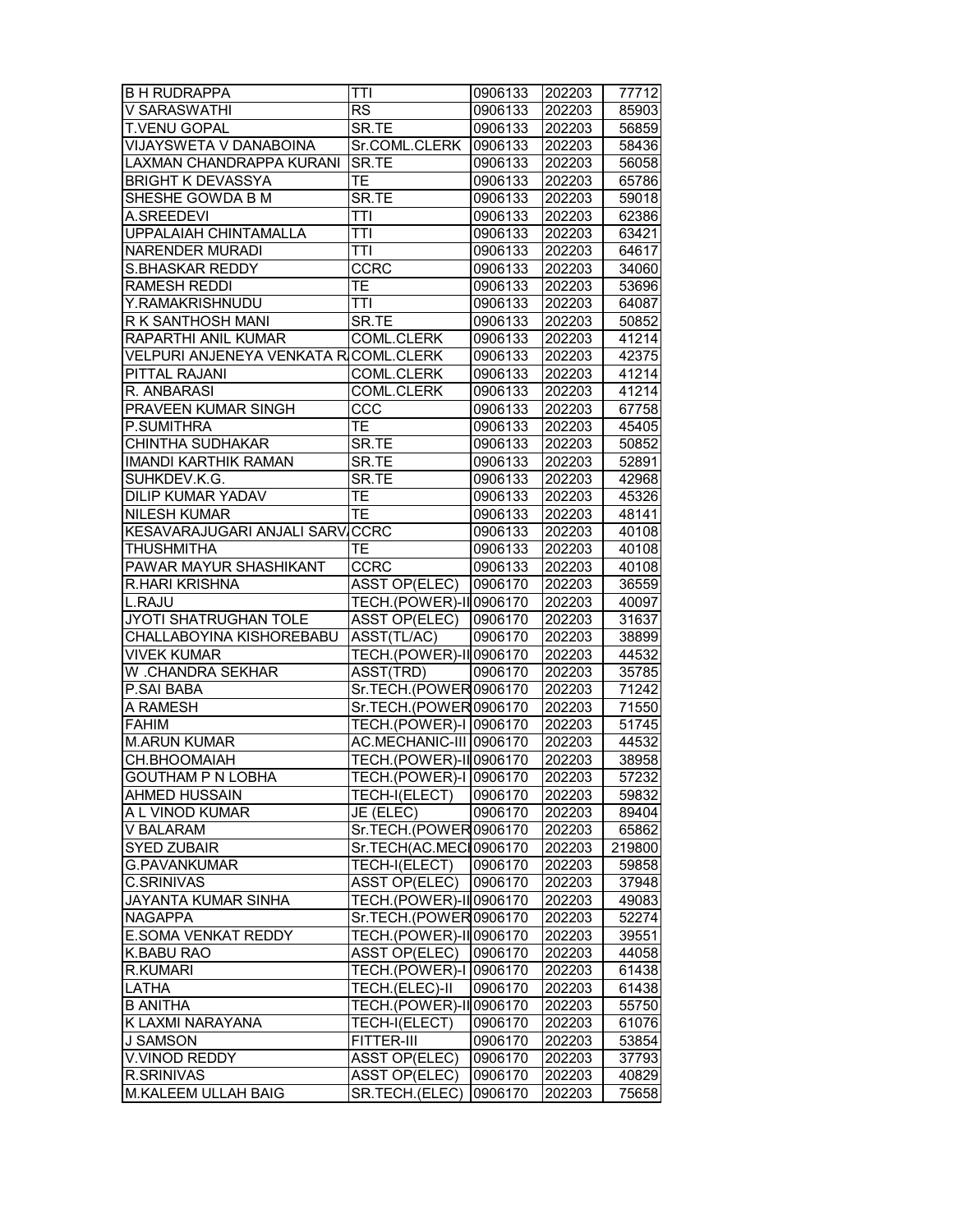| <b>SAM THOMAS</b>              | TECH.(POWER)-II 0906170                          |         | 202203           | 46270          |
|--------------------------------|--------------------------------------------------|---------|------------------|----------------|
| A.MALLESHAM                    | Sr.TECH.(POWER0906170                            |         | 202203           | 100148         |
| SK.MOHAMMAD                    | TECH.(POWER)-I 0906170                           |         | 202203           | 71919          |
| <b>MD.TAHER HUSSAIN</b>        | TECH.(POWER)-I 0906170                           |         | 202203           | 63319          |
| <b>G.SRIDHAR</b>               | SSE (MAINT.)                                     | 0906170 | 202203           | 125586         |
| <b>D.VASANT KUMAR</b>          | TECH.(POWER)-I 0906170                           |         | 202203           | 62691          |
| CH.YADAGIRI                    | TECH.(POWER)-I 0906170                           |         | 202203           | 61438          |
| P.VARALAXMI                    | TECH.(POWER)-I 0906170                           |         | 202203           | 61438          |
| <b>B.NARSIMLU</b>              | TECH.(POWER)-I 0906170                           |         | 202203           | 65828          |
| P PREM KUMAR                   | SSE (ELEC)                                       | 0906170 | 202203           | 122110         |
| R LAKSHMI NARAYANA             | Sr.TECH.(POWER0906170                            |         | 202203           | 69654          |
| <b>J SHIVAKUMAR</b>            | SR.TECH.(ELEC) 0906170                           |         | 202203           | 77831          |
| P VENKATESHAM                  | TECH.(POWER)-II 0906170                          |         | 202203           | 59981          |
| R PARAMESWAR REDDY             | Sr.TECH.(POWER0906170                            |         | 202203           | 91932          |
| C.N.HEMALATHA                  | TECH.(POWER)-I 0906170                           |         | 202203           | 51745          |
| MOHAMMED SADIQ                 | <b>FITTER-I</b>                                  | 0906170 | 202203           | 61438          |
| M CHANDRA BHASKAR              | TECH-I(ELECT)                                    | 0906170 | 202203           | 53861          |
| <b>G HANUMANTHU</b>            | Sr.TECH.(POWER0906170                            |         | 202203           | 70373          |
| <b>DINESH PAL</b>              | SR.TECH.(ELEC) 0906170                           |         | 202203           | 55650          |
| S.MELINI                       | TECH.(POWER)-I 0906170                           |         | 202203           | 56698          |
| K V SATYANARAYANA              | Sr.TECH(FITTER) 0906170                          |         | 202203           | 82136          |
| CH KIRAN BABU                  | Sr.TECH(AC.MECH0906170                           |         | 202203           | 377406         |
| PAWAN SAMBRANI                 | SR.TECH.(ELEC) 0906170                           |         | 202203           | 75658          |
| A VASANTHA                     | FITTER-III                                       | 0906170 | 202203           | 61438          |
| CH. BHAGAVANTHAM               | TECH.(POWER)-II 0906170                          |         | 202203           | 55750          |
| SRINIVAS K V                   | Sr.TECH.(POWER0906170                            |         | 202203           | 74135          |
| SIVANAGARAJU GOPALAM           | TECH.(POWER)-II 0906170                          |         | 202203           | 46131          |
| N.LAVANYA                      | TECH.(POWER)-II 0906170                          |         | 202203           | 50062          |
| <b>CHITYALA SRINIVAS</b>       | FITTER-I                                         | 0906170 | 202203           | 25029          |
| <b>B MAHENDER</b>              | TECH.(POWER)-I 0906170                           |         | 202203           | 53158          |
| <b>B SRINIVAS</b>              | TECH.(POWER)-II 0906170                          |         | 202203           | 53293          |
| R NARSIMHULU                   | ASST OP(ELEC) 0906170                            |         | 202203           | 55213          |
| MAMIDALA YADAGIRI              | Sr.TECH.(POWER0906170                            |         | 202203           | 67758          |
| G.SRINIVASULU                  | ASST OP(ELEC)                                    | 0906170 | 202203           | 60016          |
| <b>SLAXMI</b>                  | FITTER-II                                        | 0906170 | 202203           | 61438          |
| A R VINAYKUMAR                 | <b>TECH.(POWER)-I 0906170</b>                    |         | 202203           | 58278          |
| <b>MAZAR HUSSAIN</b>           | TECH.(POWER)-II 0906170                          |         | 202203           | 40495          |
| K.V.SANTOSH KUMAR              | TECH.(POWER)-I 0906170                           |         | 202203           | 63176          |
| <b>K SRINIVAS</b>              | TECH.(ELEC)-II                                   | 0906170 | 202203           | 64888          |
| <b>G.RAJA SEKHAR</b>           | ASST OP(ELEC) 0906170                            |         | 202203           | 38325          |
| <b>B.RAMESH</b>                | Sr.TECH.(POWER0906170                            |         | 202203           | 55302          |
| R.SANTOSH                      | TECH-III(ELECT)                                  | 0906170 | 202203           | 34840          |
| K ASHOK KUMAR                  | TECH-I(ELECT)                                    | 0906170 | 202203           | 61991          |
| P BALARAM                      | SSE (ELEC)                                       | 0906170 | 202203           | 94618          |
| Y JAGAN                        | Sr.TECH.(POWER0906170                            |         | 202203           | 71550          |
| <b>K VENKAT REDDY</b>          | SSE (ELEC)                                       | 0906170 | 202203           | 94618          |
| <b>E NARENDER</b>              | TECH-I(ELECT)                                    | 0906170 | 202203           | 65200          |
| P.BABU                         | TECH.(POWER)-I 0906170                           |         | 202203           | 63947          |
| P. ADITYAN                     | TECH.(POWER)-II 0906170                          |         | 202203           | 60238          |
| G.SIRISHA                      | <b>TINSMITH-II</b>                               | 0906170 | 202203           | 61438          |
| MEDIKONDA SREEDHAR             | Sr.TECH.(POWER0906170                            |         | 202203           | 84506          |
| <b>SYED KHALANDER</b>          |                                                  |         | 202203           | 58709          |
|                                |                                                  |         |                  |                |
|                                | TECH.(POWER)-I 0906170                           |         |                  |                |
| <b>B. P.GIRI BABU</b>          | TECH.(POWER)-II 0906170                          |         | 202203           | 44671          |
| <b>ARAVIND KUMAR</b>           | TECH.(POWER)-II 0906170                          |         | 202203           | 46270          |
| D PAVAN KUMAR                  | TECH.(POWER)-II 0906170                          |         | 202203           | 51484          |
| J SHIVA KUMAR REDDY<br>S PADMA | ASST OP(ELEC) 0906170<br>TECH.(POWER)-II 0906170 |         | 202203<br>202203 | 37793<br>55750 |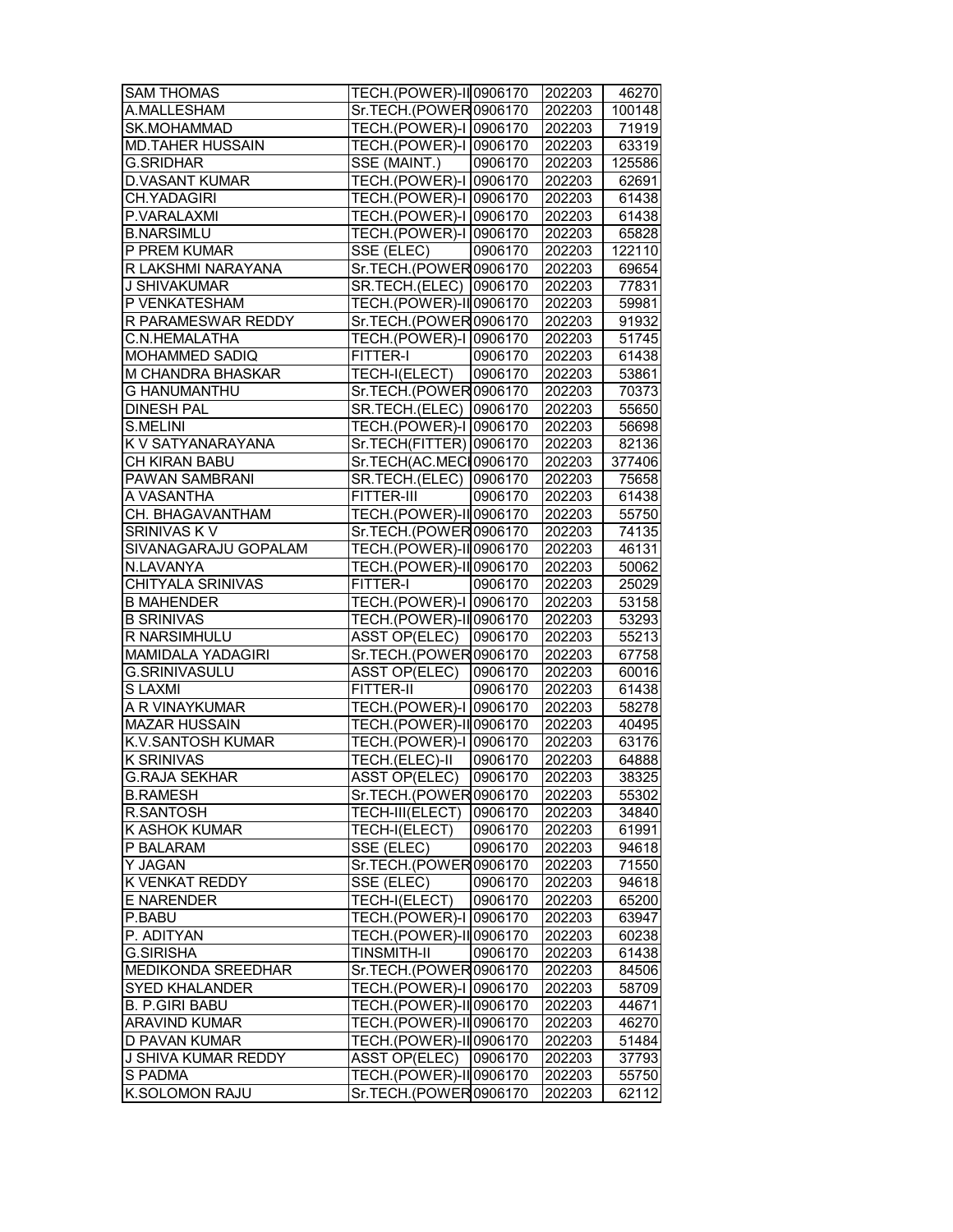| N.NARSIMHULU                 | ASST OP(ELEC) 0906170           |         | 202203 | 39570  |
|------------------------------|---------------------------------|---------|--------|--------|
| KATARI NAGESWARA RAO         | SSE (ELEC)                      | 0906170 | 202203 | 108996 |
| N YADAGIRI                   | Sr.TECH.(POWER0906170           |         | 202203 | 66834  |
| <b>VANAM RAVI</b>            | SE (ELEC)                       | 0906170 | 202203 | 108996 |
| <b>JAFFAR ALI</b>            | SR.TECH.(ELEC) 0906170          |         | 202203 | 75658  |
| <b>B SRINIVAS</b>            | TECH.(POWER)-II 0906170         |         | 202203 | 57330  |
| P.JANARDHAN                  | TECH.(POWER)-II 0906170         |         | 202203 | 46270  |
| R JANGAIAH                   | TECH.(POWER)-II 0906170         |         | 202203 | 56031  |
| A PREETHAM                   | TECH-I(ELECT)                   | 0906170 | 202203 | 50975  |
| <b>SRINIVAS A</b>            | Sr.TECH.(POWER0906170           |         | 202203 | 91932  |
| ASHOK VARDHAN M              | $\overline{\mathsf{JE}}$ (ELEC) | 0906170 | 202203 | 89404  |
| <b>SYED YASIN</b>            | Sr.TECH.(POWER0906170           |         | 202203 | 73243  |
| <b>M ASHOK KUMAR</b>         | Sr.TECH(ELECT) 0906170          |         | 202203 | 70024  |
| <b>BINDU SHAJI</b>           | SR.TECH.(ELEC) 0906170          |         | 202203 | 69654  |
| S.RAJ GOPAL                  | AC.MECHANIC-III 0906170         |         | 202203 | 350973 |
| RAGHU DUVVA                  | ASST OP(ELEC) 0906170           |         | 202203 | 35739  |
| KISHAN KUMAR RAI             | TECH.(POWER)-II 0906170         |         | 202203 | 60193  |
| <b>B.V.LAKSHMI NARASIMHA</b> | SSE (ELEC)                      | 0906170 | 202203 | 105994 |
| <b>C MALLAIAH</b>            | TECH.(POWER)-I 0906170          |         | 202203 | 70444  |
| RATHOD RAMESH                | AC.MECHANIC-III 0906170         |         | 202203 | 45796  |
| A SHANTHI                    | TECH-I(ELECT)                   | 0906170 | 202203 | 63176  |
| P.BALRAJU                    | <b>FITTER-II</b>                | 0906170 | 202203 | 61438  |
| P.SUDARSHAN                  | ASST OP(ELEC) 0906170           |         | 202203 | 53993  |
| SUSHIL KUMAR MISRA           | ASST OP(ELEC) 0906170           |         | 202203 | 36841  |
| D ARVIND                     | Sr.TECH.(POWER0906170           |         | 202203 | 69654  |
| <b>S.NAVEEN KUMAR</b>        | KHALASI HELPER 0906170          |         | 202203 | 42067  |
| <b>SHAIK KAREEM</b>          | TECH.(POWER)-II 0906170         |         | 202203 | 55020  |
| KARNEKOTA ASHOK              | TECH.(POWER)-II 0906170         |         | 202203 | 58436  |
| <b>B SHIVAKUMAR</b>          | SR.TECH.(ELEC) 0906170          |         | 202203 | 75658  |
| <b>T SRINIVAS</b>            | TECH.(TL)-I                     | 0906170 | 202203 | 57133  |
| BYSA. RAMA KRISHNA           | TECH.(POWER)-II 0906170         |         | 202203 | 45006  |
| A.ANIL KUMAR YADAV           | ASST(TL/AC)                     | 0906170 | 202203 | 55276  |
| R.RAGHAVENDER RAO            | ASST OP(ELEC)                   | 0906170 | 202203 | 40581  |
| P.R.VANISHREE                | TECH-I(ELECT)                   | 0906170 | 202203 | 61438  |
| G.CHANDRASEKHARA RAO         | SSE (ELEC)                      | 0906170 | 202203 | 97304  |
| <b>J.A.PRATAP CHANDRA</b>    | TECH.(POWER)-II 0906170         |         | 202203 | 50062  |
| E S PRAVEENKUMAR             | FITTER (MCM)                    | 0906170 | 202203 | 100148 |
| A YASHODA                    | <b>TECH.(POWER)-I 0906170</b>   |         | 202203 | 61438  |
| <b>T.SRINIVAS</b>            | TECH.(POWER)-I 0906170          |         | 202203 | 56698  |
| SYED ABDUL JABBAR            | ASST OP(ELEC) 0906170           |         | 202203 | 29980  |
| A NAVEEN KUMAR               | TECH.(POWER)-I 0906170          |         | 202203 | 51745  |
| P.RAMADEVI                   | TECH-I(ELECT)                   | 0906170 | 202203 | 59858  |
| M NAGARAJU                   | Sr.TECH.(POWER0906170           |         | 202203 | 64496  |
| K BHIKSHAPATHY               | TECH.(POWER)-I 0906170          |         | 202203 | 60583  |
| M.SANJEEV                    | <b>ASST OP(ELEC)</b>            | 0906170 | 202203 | 29990  |
| U.RAJU                       | <b>ASST OP(ELEC)</b>            | 0906170 | 202203 | 37053  |
| V.SUBRAMANYAM                | JE (ELEC)                       | 0906170 | 202203 | 102992 |
| <b>M.SRINIVAS</b>            | <b>TECH.(POWER)-II</b> 0906170  |         | 202203 | 53320  |
| <b>T.NARESH</b>              | TECH.(POWER)-II 0906170         |         | 202203 | 46575  |
| SMT.K.INDRAMMA               | TECH.(POWER)-I 0906170          |         | 202203 | 61438  |
| SIDHESHWAR KUMAR             | TECH.(POWER)-II 0906170         |         | 202203 | 36658  |
| SILVERU SHYAM SUNDER         | ASST OP(ELEC)                   | 0906170 | 202203 | 31702  |
| CHANDRABHAN SINGH            | SR.TECH.(ELEC) 0906170          |         | 202203 | 55413  |
| R P PRAVEEN KUMAR            | Sr.TECH(FITTER) 0906170         |         | 202203 | 75658  |
| C.SANDHYA                    | TECH-I(ELECT)                   | 0906170 | 202203 | 52274  |
| POTAJI CHANDER               | TECH-I(ELECT)                   | 0906170 | 202203 | 44695  |
| N.PRAKASH                    | TECH.(POWER)-I 0906170          |         | 202203 | 47236  |
| RALLAPALLI SAINADH           | <b>SSE</b>                      | 0906170 | 202203 | 79924  |
|                              |                                 |         |        |        |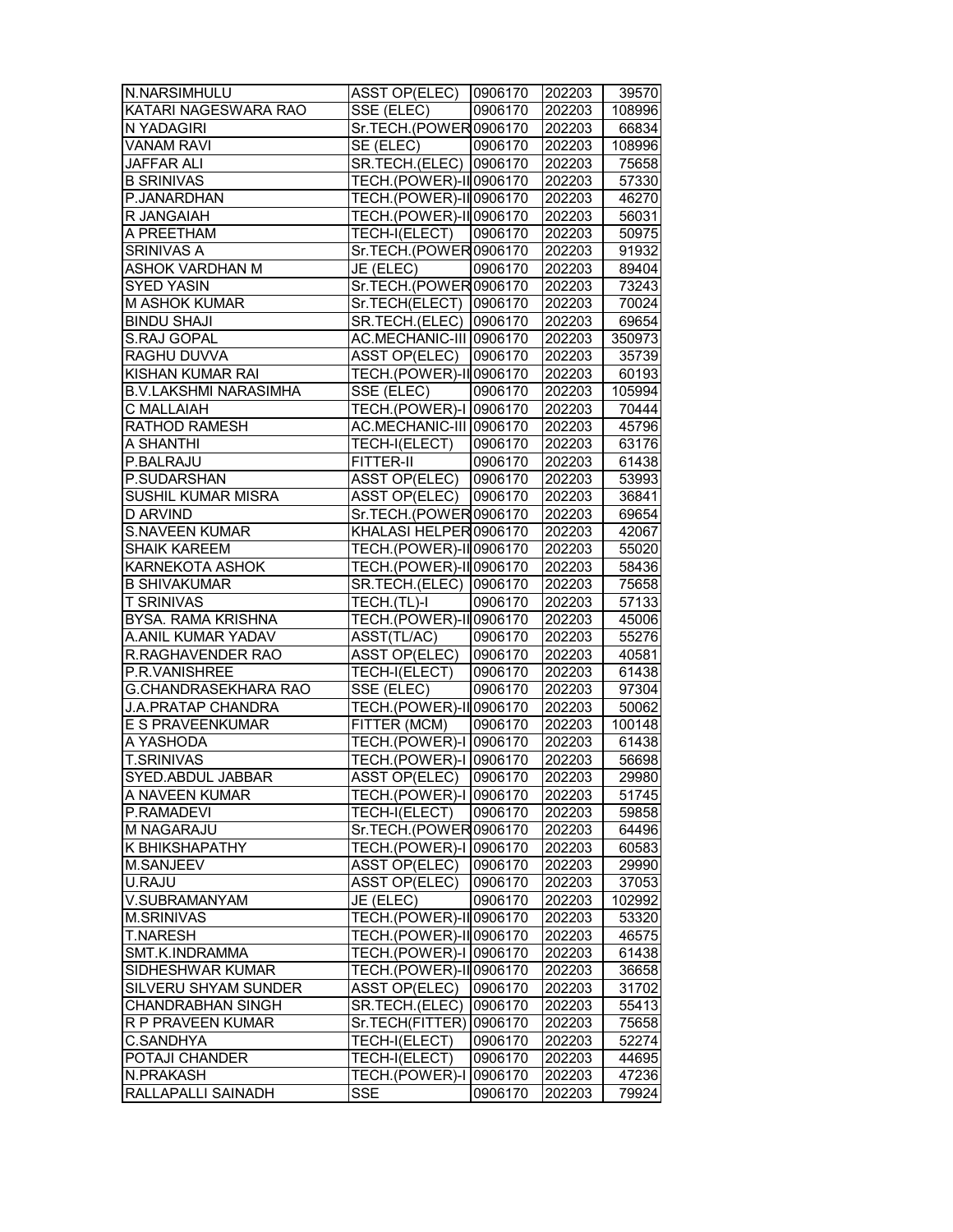| V.VIJAYA KUMAR                           | Sr.TECH.(POWER0906170           |                    | 202203 | 65862 |
|------------------------------------------|---------------------------------|--------------------|--------|-------|
| T.NARSIMHULU                             | Sr.TECH.(POWER0906170           |                    | 202203 | 56985 |
| S SATHYANARAYANA                         | Sr.TECH.(POWER0906170           |                    | 202203 | 58446 |
| Y.MADHU                                  | TECH.(POWER)-II 0906170         |                    | 202203 | 45006 |
| <b>B.RAMESH</b>                          | <b>TECH.</b> (POWER)-II 0906170 |                    | 202203 | 50610 |
| JADHAV UTTAM HEERA SINGH                 | TECH.(POWER)-I 0906170          |                    | 202203 | 57416 |
| SUDHEER MOHANTY                          | TECH.(POWER)-II 0906170         |                    | 202203 | 39169 |
| M BHARATH KUMAR                          | ASST OP(ELEC) 0906170           |                    | 202203 | 32563 |
| M.A.ALEEM                                | <b>ASST OP(ELEC)</b>            | 0906170            | 202203 | 35739 |
| P.BALAIAH                                | TECH.(POWER)-II 0906170         |                    | 202203 | 46270 |
| P. MALLIKARJUN                           | ASST OP(ELEC) 0906170           |                    | 202203 | 35739 |
| M.MACHENDER                              | TECH.(POWER)-I 0906170          |                    | 202203 | 44498 |
| KOMMU HARIKA                             | AC.MECHANIC-III 0906170         |                    | 202203 | 30749 |
| PRAKASH KUMAR                            | ASST OP(ELEC)                   | 0906170            | 202203 | 32190 |
| <b>MUKESH KUMAR</b>                      | <b>ASST OP(ELEC)</b>            | 0906170            | 202203 | 32190 |
|                                          |                                 |                    |        |       |
| AKUNAMONI SURESH<br>MITTTHU KUMAR MANDAL | <b>ASST OP(ELEC)</b>            | 0906170<br>0906170 | 202203 | 32356 |
|                                          | <b>ASST OP(ELEC)</b>            |                    | 202203 | 32190 |
| RAJU KUMAR                               | <b>ASST OP(ELEC)</b>            | 0906170            | 202203 | 34526 |
| MITHILESH KUMAR                          | <b>ASST OP(ELEC)</b>            | 0906170            | 202203 | 34025 |
| VIJAY KUMAR NIRALA                       | <b>ASST OP(ELEC)</b>            | 0906170            | 202203 | 28000 |
| <b>SUJEET KUMAR YADAV</b>                | <b>ASST OP(ELEC)</b>            | 0906170            | 202203 | 33958 |
| <b>AKASH KUMAR</b>                       | <b>ASST OP(ELEC)</b>            | 0906170            | 202203 | 26534 |
| <b>MADAN MOHAN</b>                       | <b>ASST OP(ELEC)</b>            | 0906170            | 202203 | 26534 |
| <b>SHIVASAGAR</b>                        | <b>TECH-III(ELECT) 0906170</b>  |                    | 202203 | 34159 |
| <b>PANKAJ KUMAR</b>                      | <b>ASST OP(ELEC)</b>            | 0906170            | 202203 | 32190 |
| <b>ROHAN KUMAR</b>                       | <b>ASST OP(ELEC)</b>            | 0906170            | 202203 | 26790 |
| <b>ESLAVATH SURESH NAIK</b>              | KHALASI HELPER 0906170          |                    | 202203 | 32690 |
| <b>ATUL KUMAR</b>                        | ASST OP(ELEC)                   | 0906170            | 202203 | 32231 |
| HANUMANTH SRINIVAS                       | ASST LSHED(DSL0906170           |                    | 202203 | 34233 |
| <b>JURU PURAN</b>                        | TECH.(POWER)-II 0906170         |                    | 202203 | 47877 |
| R NAVEEN KUMAR                           | TECH-III(ELECT) 0906170         |                    | 202203 | 37161 |
| <b>NEELAM KIRAN</b>                      | AC.MECHANIC-III 0906170         |                    | 202203 | 36055 |
| GINDHAM MAHAVEER                         | JE (ELEC)                       | 0906170            | 202203 | 62465 |
| <b>BANKI VINAY</b>                       | JE (ELEC)                       | 0906170            | 202203 | 50811 |
| PULLA HARISH                             | JE (ELEC)                       | 0906170            | 202203 | 62386 |
| <b>DINESH SINGH</b>                      | TECH-II(ELECT)                  | 0906170            | 202203 | 47877 |
| RASKATLA SATISH                          | TECH.(POWER)-II 0906170         |                    | 202203 | 31559 |
| RAJA VIKRAM VERMA                        | TECH. (POWER)-II 0906170        |                    | 202203 | 34203 |
| <b>ABHIMANYU KUMAR</b>                   | TECH(ELEC)-III                  | 0906170            | 202203 | 37318 |
| <b>DILIP KUMAR</b>                       | AC.MECHANIC-III 0906170         |                    | 202203 | 36875 |
| RAKESH KUMAR                             | TECH(ELEC)-III                  | 0906170            | 202203 | 35291 |
| <b>SEVA KUMAR</b>                        | TECH(ELEC)-III                  | 0906170            | 202203 | 35291 |
| SHAMBHU KUMAR                            | AC.MECHANIC-III 0906170         |                    | 202203 | 29410 |
| HEM RAJ MEENA                            | TECH(ELEC)-III                  | 0906170            | 202203 | 35476 |
| NARESH KUMAR MEENA                       | AC.MECHANIC-III 0906170         |                    | 202203 | 35107 |
| <b>SADDAM HUSSAIN</b>                    | TECH(ELEC)-III                  | 0906170            | 202203 | 35107 |
| PANKAJ KUMAR                             | TECH(ELEC)-III                  | 0906170            | 202203 | 35844 |
| <b>MUNNA KUMAR</b>                       | TECH(ELEC)-III                  | 0906170            | 202203 | 37135 |
|                                          |                                 |                    |        |       |
| <b>JITHENDRA KUMAR</b>                   | TECH(ELEC)-III                  | 0906170            | 202203 | 35107 |
| <b>ADITYA RANJAN</b>                     | TECH(ELEC)-III                  | 0906170            | 202203 | 36396 |
| MAJID MOHAMMAD                           | TECH(ELEC)-III                  | 0906170            | 202203 | 35476 |
| <b>DILIP KUMAR</b>                       | AC.MECHANIC-III 0906170         |                    | 202203 | 35107 |
| <b>ARUN KUMAR</b>                        | TECH(ELEC)-III                  | 0906170            | 202203 | 35107 |
| <b>CHANDAN KUMAR</b>                     | TECH(ELEC)-III                  | 0906170            | 202203 | 35107 |
| <b>SHYAM KUMAR</b>                       | TECH(ELEC)-III                  | 0906170            | 202203 | 36396 |
| <b>RANJEET KUMAR</b>                     | TECH(ELEC)-III                  | 0906170            | 202203 | 36213 |
| CHHOTU KUMAR                             | TECH(ELEC)-III                  | 0906170            | 202203 | 38424 |
| <b>SUMAN SAURAV</b>                      | TECH(ELEC)-III                  | 0906170            | 202203 | 36396 |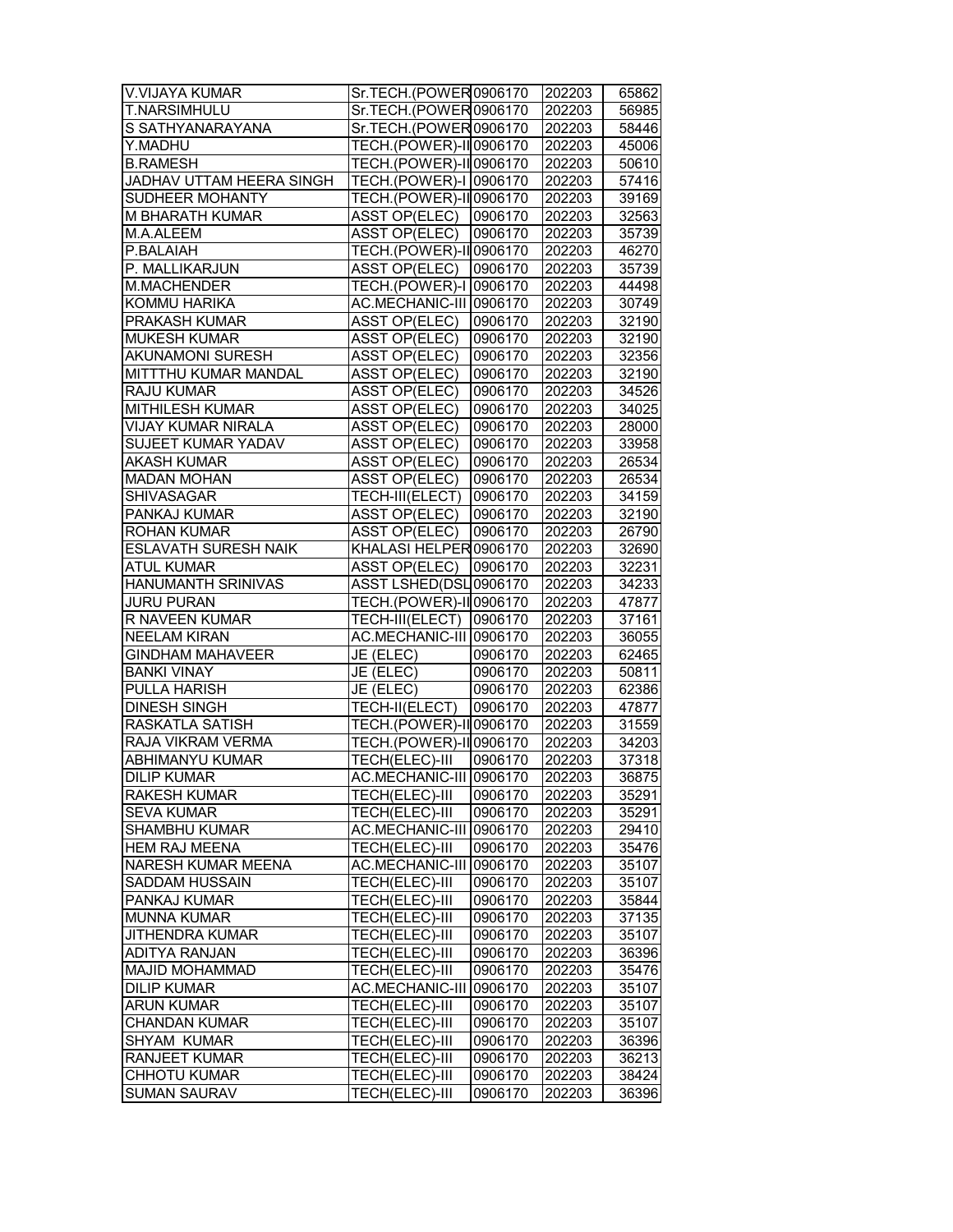| <b>AMIT KUMAR SAH</b>      | TECH(ELEC)-III                   | 0906170            | 202203           | 35107          |
|----------------------------|----------------------------------|--------------------|------------------|----------------|
| <b>SAURABH KUMAR</b>       | <b>TECH(ELEC)-III</b>            | 0906170            | 202203           | 35107          |
| <b>RANVIR KUMAR</b>        | <b>TECH(ELEC)-III</b>            | 0906170            | 202203           | 35291          |
| PRABHAKAR KUMAR            | TECH(ELEC)-III                   | 0906170            | 202203           | 35107          |
| <b>ABHISHEK KUMAR</b>      | TECH(ELEC)-III                   | 0906170            | 202203           | 35291          |
| <b>CHANDNI PARWEEN</b>     | TECH(ELEC)-III                   | 0906170            | 202203           | 29410          |
| RAJESH SHRIVAS             | AC.MECHANIC-III 0906170          |                    | 202203           | 35107          |
| RAVI KUMAR SINGH           | GEN.ASST(ELEC) 0906170           |                    | 202203           | 29671          |
| CHANDRA BHAWAN PRASAD      | GEN.ASST(ELEC) 0906170           |                    | 202203           | 33172          |
| PAPPU KUMAR                | SSE (ELEC)                       | 0906171            | 202203           | 75158          |
| RAJKIRAN N.                | KHALASI HELPER 0906171           |                    | 202203           | 33664          |
| <b>D.DEEPAK KUMAR</b>      | TECH.(ELEC)-II                   | 0906171            | 202203           | 272185         |
| <b>GOPAL</b>               | <b>HELPER ELEC</b>               | 0906171            | 202203           | 32554          |
| M BHAGAVANTHU              | FITTER-I                         | 0906171            | 202203           | 54158          |
| <b>GAADHAM NARSING RAO</b> | ASST(TL/AC)                      | 0906171            | 202203           | 49588          |
| <b>RAJENDER</b>            | AC.MECHANIC-III 0906171          |                    | 202203           | 396206         |
| K RAMANJANEYULU            | Sr.TECH(ELECT)                   | 0906171            | 202203           | 59898          |
| <b>G VASUDEV RAJU</b>      | Sr.TECH(ELECT)                   | 0906171            | 202203           | 71089          |
| <b>R.SIVA KUMAR</b>        | AC.MECHANIC-III 0906171          |                    | 202203           | 287452         |
| K POCHADRI                 | Sr.TECH(ELECT)                   | 0906171            | 202203           | 70894          |
| <b>NARASIMHA SWAMY</b>     | TECH-I(ELECT)                    | 0906171            | 202203           | 46767          |
| <b>SYED AFZAL</b>          | TECH-I(ELECT)                    | 0906171            | 202203           | 49818          |
| YADAGIRI                   | TECH-I(ELECT)                    | 0906171            | 202203           | 47645          |
| <b>B CHIDANANDA RAO</b>    | <b>TECH-I</b>                    | 0906171            | 202203           | 61991          |
| C NARSIMLU                 | TL FITTER EHLF-I 0906171         |                    | 202203           | 60409          |
| <b>K RANI</b>              | TL FITTER EHLF-I0906171          |                    | 202203           | 58910          |
| A.S.SRIKANTH               | <b>FITTER-I</b>                  | 0906171            | 202203           | 189934         |
| M P CHAKRAVARTHY           | AC.MECHANIC-II 0906171           |                    | 202203           | 271569         |
| <b>M.PUSHPA RANI</b>       | TECH-II(ELECT)                   | 0906171            | 202203           | 46270          |
| K.KANTHA RAO               | TECH-II(ELECT)                   | 0906171            | 202203           | 40785          |
| A SUBRAHMANYESWARA RAO     | SSE (ELEC)                       | 0906171            | 202203           | 94618          |
| <b>M.PRASHANTHI</b>        | ASST(TL/AC)                      | 0906171            | 202203           | 37218          |
| ETTA VENKATESWARLU         | JE (ELEC)                        | 0906171            | 202203           | 86876          |
| <b>G GURUSWAMY</b>         | TECH-I(ELECT)                    | 0906171            | 202203           | 49818          |
| V LINGANNA                 | TECH-I(ELECT)                    | 0906171            | 202203           | 49818          |
| P BRAHMA NAIDU             | TECH-III(ELECT)                  | 0906171            | 202203           | 248887         |
| CH.VENKATESHWARA REDDY     | ASST(TL/AC)                      | 0906171            | 202203           | 41157          |
| C.BALARAJU                 | ASST(TL/AC)                      | 0906171            | 202203           | 264928         |
| <b>M.GANGA PRASAD</b>      | TECH.(ELEC)-II                   | 0906171            | 202203           | 261658         |
| <b>G.PAVAN</b>             | <b>HELPER ELEC</b>               | 0906171            | 202203           | 287760         |
| SHASHIDHAR REDDY           | ASST(TL/AC)                      | 0906171            | 202203           | 120139         |
| <b>DASIREDDY RAVI</b>      | ASST(TL/AC)                      | 0906171            | 202203           | 258969         |
| <b>C.RAMESH</b>            | ASST(TL/AC)                      | 0906171            | 202203           | 33099          |
| <b>G MOHAN</b>             | Sr.TECH(ELECT)                   | 0906171            | 202203           | 63535          |
| Y RAMULU                   | TL FITTER EHLF-I0906171          |                    | 202203           | 59365          |
| <b>CH.VAMSHI KRISHNA</b>   | TL FITTER EHLF-IO906171          |                    | 202203           | 56878          |
| <b>KESHRAM MEENA</b>       | TECH-II(ELECT)                   | 0906171            | 202203           | 360722         |
| KAILASH CHAND MEENA        | AC.MECHANIC-III 0906171          |                    | 202203           | 375526         |
| P.VINOD KHANNA             | AC.MECHANIC-III 0906171          |                    | 202203           | 42559          |
| <b>G.SRINIVAS</b>          | TECH-II(ELECT)                   | 0906171            | 202203           | 46270          |
| <b>K NARENDER</b>          | TECH.(TL)-I                      | 0906171            | 202203           | 68706          |
| C VENUGOPAL                | TECH.(AW)-II                     | 0906171            | 202203           | 336589         |
| S VENKATASWAMY             | Sr.TECH(ELECT)                   | 0906171            | 202203           | 57999          |
| JAYACHANDER G              | TECH.(TL)-I                      | 0906171            | 202203           | 59735          |
| SRINIVASULU                | Sr.TECH(ELECT)                   | 0906171            | 202203           | 76723          |
| <b>B ANJAIAH</b>           | Sr.TECH(ELECT)                   | 0906171            | 202203           | 86876          |
| <b>D.SAMPATH KUMAR</b>     |                                  |                    |                  |                |
|                            |                                  |                    |                  |                |
| CHINNA THIMMANNA           | Sr.TECH(ELECT)<br>Sr.TECH(ELECT) | 0906171<br>0906171 | 202203<br>202203 | 82136<br>61578 |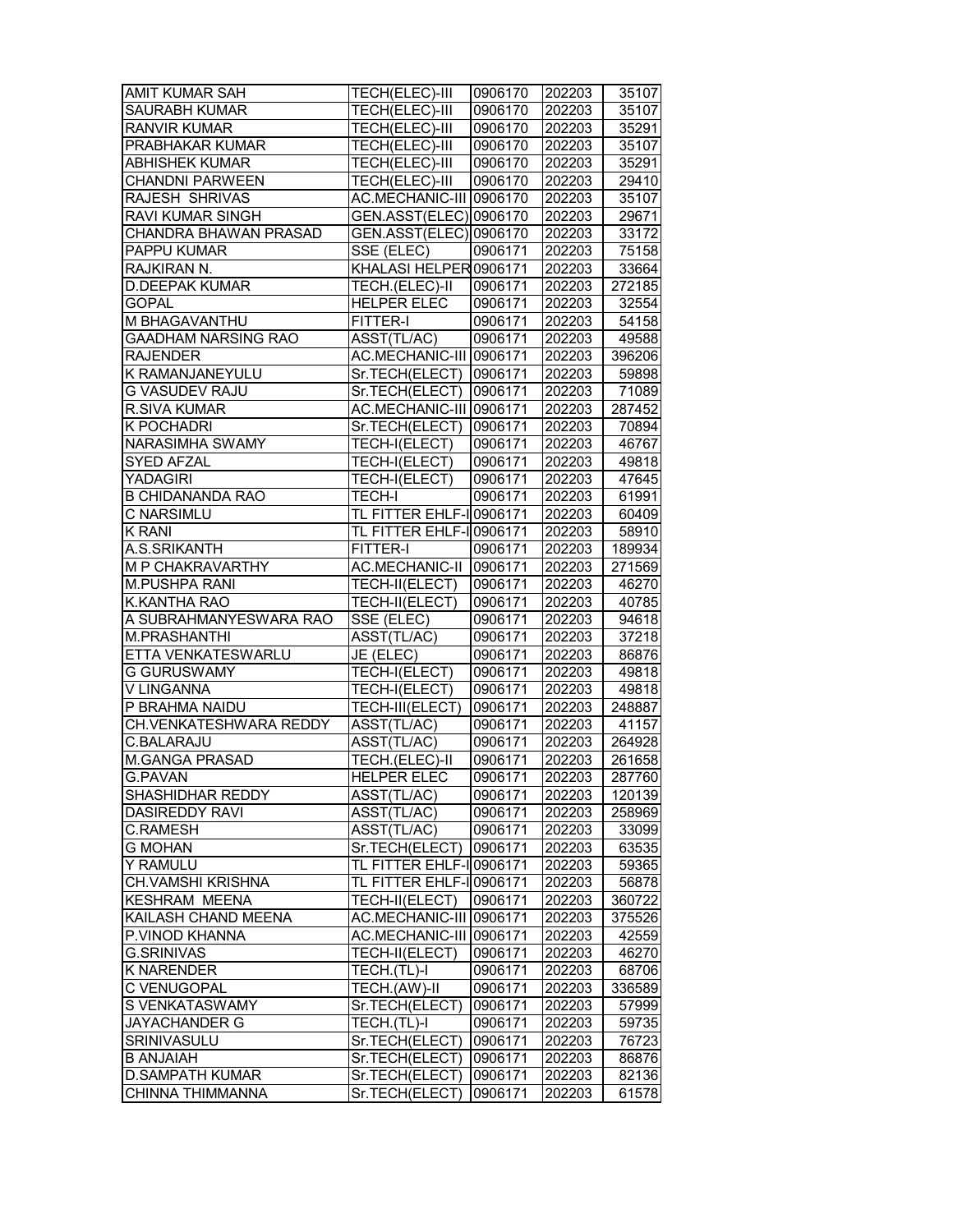| VADDI MOHAN LAXMAJI    | <b>TECH-II(ELECT) 0906171</b> |         | 202203 | 273685 |
|------------------------|-------------------------------|---------|--------|--------|
| <b>B.BALAJI</b>        | Sr.TECH(ELECT) 0906171        |         | 202203 | 532056 |
| <b>S SRINIVAS</b>      | Sr.TECH(ELECT) 0906171        |         | 202203 | 410954 |
| <b>MD ABDUL KHADER</b> | TL FITTER EHLF-I0906171       |         | 202203 | 59657  |
| S.SHALIMIYA            | Sr.TECH(ELECT)                | 0906171 | 202203 | 79638  |
| A NAGARAJU             | <b>AC.MECHANIC-I</b>          | 0906171 | 202203 | 311253 |
| <b>G SAINATH</b>       | AC.MECHANIC-I 0906171         |         | 202203 | 402860 |
| E ANIL KUMAR PILLAI    | <b>AC.MECHANIC-I</b>          | 0906171 | 202203 | 431669 |
| <b>SK YOUSUFF</b>      | FITTER-I                      | 0906171 | 202203 | 52618  |
| K RAJAMOULI            | AC.MECHANIC-II 0906171        |         | 202203 | 281889 |
| M. SRINIVAS            | Sr.TECH(AC.MECH0906171        |         | 202203 | 323576 |
| N MANEESH              | TECH.(ELEC)-I                 | 0906171 | 202203 | 420016 |
| <b>RANJIT PANDIT</b>   | TECH-II(ELECT)                | 0906171 | 202203 | 63966  |
| <b>ABDUL KAREEM</b>    | AC.MECHANIC-II 0906171        |         | 202203 | 328789 |
| <b>DEEPAK PATRO</b>    | TECH-II(ELECT) 0906171        |         | 202203 | 277113 |
| M YADAIAH              | TECH-I(ELECT)                 | 0906171 | 202203 | 49818  |
| <b>SK ISMAIL</b>       | Sr.TECH.(POWER0906171         |         | 202203 | 365383 |
| A.YELLAPPA             | <b>AC.MECHANIC-I</b>          | 0906171 | 202203 | 419749 |
| <b>C B SHANKER</b>     | Sr.TECH(ELECT)                | 0906171 | 202203 | 86876  |
| <b>VENKATESWARLU P</b> | SR. TECH                      | 0906171 | 202203 | 63398  |
| P.NAGESWARA RAO        | TECH-I(ELECT)                 | 0906171 | 202203 | 74192  |
| Y.W.JAYA KUMAR         | Sr.TECH(ELECT) 0906171        |         | 202203 | 77712  |
| A RAVINDER             | Sr.TECH(ELECT)                | 0906171 | 202203 | 57771  |
| <b>G GOVINDAIAH</b>    | FITTER (MCM)                  | 0906171 | 202203 | 92098  |
| S.RAJKUMAR             | <b>TECH-I</b>                 | 0906171 | 202203 | 62487  |
| <b>PRASAD</b>          | TECH-I(ELECT)                 | 0906171 | 202203 | 52657  |
| <b>RAJU</b>            | TECH-I(ELECT)                 | 0906171 | 202203 | 55698  |
| <b>G.PRAVEEN DAVID</b> | SSE (ELEC)                    | 0906171 | 202203 | 82136  |
| K.LAKSHMANA RAO        | FITTER-I                      | 0906171 | 202203 | 63947  |
| MD.HABEBUDDIN          | FITTER-I                      | 0906171 | 202203 | 176012 |
| <b>ABDUL RAHEEM</b>    | Sr.TECH(ELECT) 0906171        |         | 202203 | 74680  |
| C PRABHAKAR            | Sr.TECH(ELECT) 0906171        |         | 202203 | 71089  |
| <b>B MURALI MOHAN</b>  | Sr.TECH(ELECT)                | 0906171 | 202203 | 74506  |
| <b>M SATYANARAYANA</b> | <b>AC.MECHANIC-II</b>         | 0906171 | 202203 | 366527 |
| SHAHEEN BEGUM          | FITTER-I                      | 0906171 | 202203 | 65914  |
| T. AMIT KUMAR          | FITTER-I                      | 0906171 | 202203 | 67577  |
| A.SRINIVAS             | FITTER-I                      | 0906171 | 202203 | 61688  |
| M. MOSES               | <b>FITTER-I</b>               | 0906171 | 202203 | 68241  |
| N.ROHINI               | Sr.TECH.(TL)                  | 0906171 | 202203 | 69654  |
| <b>G.KRUPANANDAM</b>   | AC.MECHANIC-III 0906171       |         | 202203 | 389941 |
| P.THIRUPATHIAH         | TECH-II(ELECT)                | 0906171 | 202203 | 40785  |
| <b>CH PADMAJA</b>      | TECH.(TL)-II                  | 0906171 | 202203 | 54328  |
| Y SRINIVAS             | AC.MECHANIC-II 0906171        |         | 202203 | 525696 |
| M DAIVA PRASAD         | Sr.TECH(ELECT)                | 0906171 | 202203 | 84506  |
| <b>MERAJ AHMED</b>     | <b>AC.MECHANIC-I</b>          | 0906171 | 202203 | 307448 |
| <b>B VENKATA LAXMI</b> | ASST(TL/AC)                   | 0906171 | 202203 | 8397   |
| P A SAIKIRAN           | TECH-II(ELECT)                | 0906171 | 202203 | 349504 |
| DR MADHUSUDHAN RAO     | <b>AC.MECHANIC-I</b>          | 0906171 | 202203 | 350545 |
| <b>JAMAL PASHA</b>     | TECH.(TL)-I                   | 0906171 | 202203 | 71102  |
| E KIRAN KUMAR          | TL FITTER EHLF-I 0906171      |         | 202203 | 56878  |
| JABEENA BEE            | TECH-III(ELECT)               | 0906171 | 202203 | 127850 |
| E GOPI                 | Sr.TECH(ELECT)                | 0906171 | 202203 | 72885  |
| ANJANEYULU             | <b>HELPER ELEC</b>            | 0906171 | 202203 | 35515  |
| S ANJAIAH              | Sr.TECH(ELECT)                | 0906171 | 202203 | 74135  |
| <b>G SHANKRAIAH</b>    | TECH-II(ELECT)                | 0906171 | 202203 | 51483  |
| JYOTI RAM MOHAN        | Sr.TECH(ELECT)                | 0906171 | 202203 | 65271  |
| KONDA. VIJAY KUMAR     | TECH-II(ELECT)                | 0906171 | 202203 | 269087 |
| KUWAR MAJHI            | TECH-II(ELECT)                | 0906171 | 202203 | 38121  |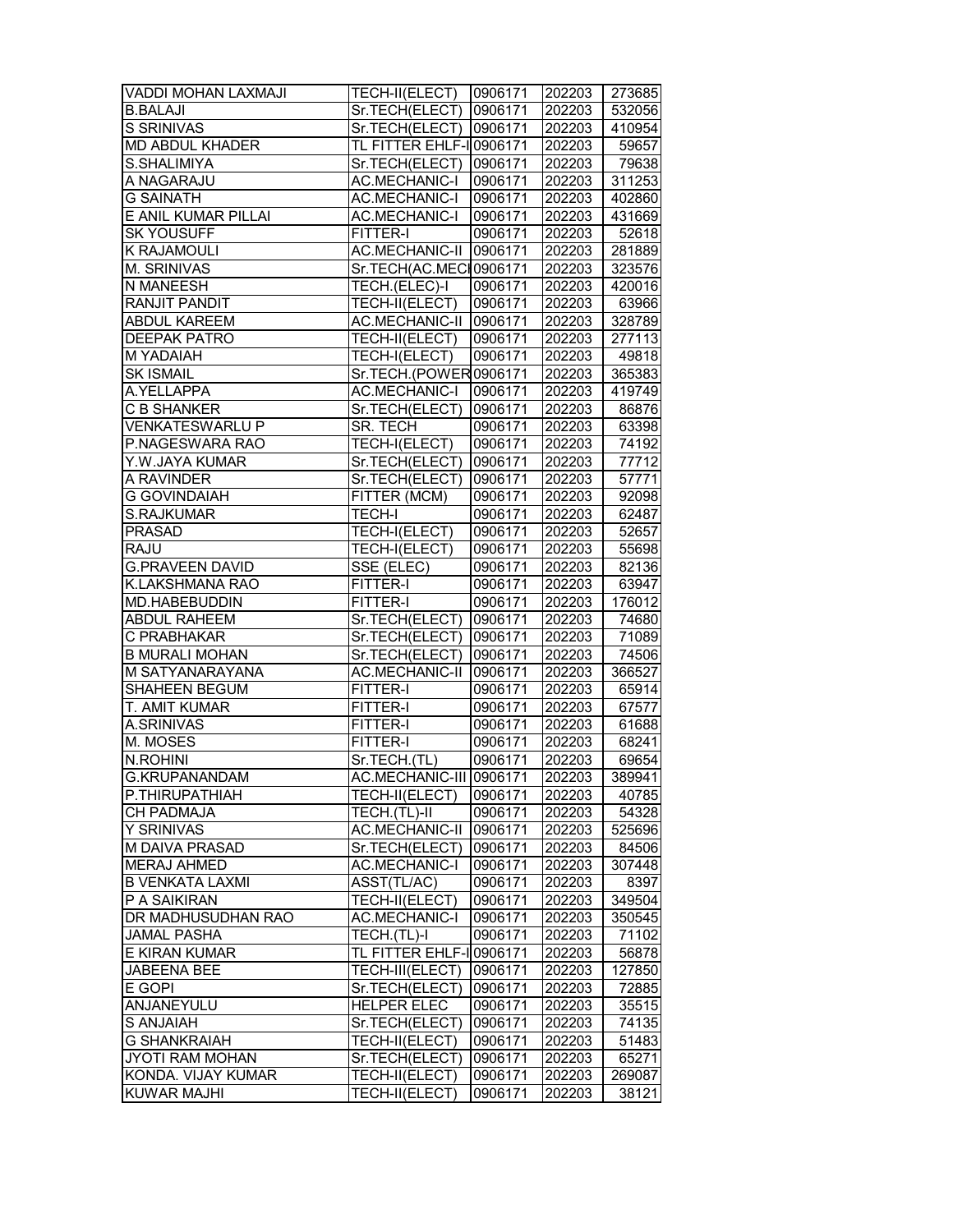| <b>MOTA RAJESH</b>         | TECH.(TL)-I                    | 0906171 | 202203 | 56744  |
|----------------------------|--------------------------------|---------|--------|--------|
| TALARI NAIDU               | TECH-II(ELECT)                 | 0906171 | 202203 | 51528  |
| <b>K NARSING RAO</b>       | <b>TECH-III(ELECT) 0906171</b> |         | 202203 | 16250  |
| RAJNIKANTH YADAV           | AC.MECHANIC-II 0906171         |         | 202203 | 386779 |
| D.HARIYA                   | SSE (ELEC)                     | 0906171 | 202203 | 102992 |
| C VENKATASWAMY             | Sr.TECH(ELECT)                 | 0906171 | 202203 | 75158  |
| K.ANJANEYULU               | TECH-I(ELECT)                  | 0906171 | 202203 | 285995 |
| K.RAVI KUMAR               | ASST(TL/AC)                    | 0906171 | 202203 | 39104  |
| <b>B.SAI KIRAN</b>         | TECH.(ELEC)-I                  | 0906171 | 202203 | 255507 |
| <b>TOKURI GOPI</b>         | ASST(TL/AC)                    | 0906171 | 202203 | 211500 |
| <b>VENKATA SWAMY</b>       | Sr.TECH(FITTER) 0906171        |         | 202203 | 59898  |
| A RAMESH                   | AC.MECHANIC-II 0906171         |         | 202203 | 314889 |
| <b>T.VENKATAIAH</b>        | ASST(TL/AC)                    | 0906171 | 202203 | 39926  |
| <b>G VENKATSWAMY</b>       | TECH-I(ELECT)                  | 0906171 | 202203 | 46767  |
| <b>M SUNIL KUMAR</b>       | AC.MECHANIC-III 0906171        |         | 202203 | 397800 |
| P.ANJINI KUMAR             | AC.MECHANIC-III 0906171        |         | 202203 | 41304  |
| KOTA RAMESH                | Sr.TECH(AC.MECI0906171         |         | 202203 | 430025 |
| R.SRINIVASULU              | TECH-I(ELECT)                  | 0906171 | 202203 | 73488  |
| G. SATYAVATHI              | ASST(TL/AC)                    | 0906171 | 202203 | 37793  |
| T CHENNAMMA                | TECH-I(ELECT)                  | 0906171 | 202203 | 52618  |
| A.SANKAR                   | SSE (ELEC)                     | 0906171 | 202203 | 94618  |
| <b>G.DHANA SHANKER</b>     | SR.TECH.(ELEC)                 | 0906171 | 202203 | 69654  |
| A MADANA MOHANREDDY        | ASST(TL/AC)                    | 0906171 | 202203 | 388130 |
| <b>D SRINIVASULU</b>       | TECH-III(ELECT)                | 0906171 | 202203 | 52016  |
| V JAI KUMAR                | OS                             | 0906171 | 202203 | 108996 |
| <b>SK.FARDUN VALI</b>      | TECH-III(ELECT)                | 0906171 | 202203 | 39427  |
| R.PURUSHOTHAM RAJU         | TECH-II(ELECT)                 | 0906171 | 202203 | 47578  |
| P V NAGENDER RAO           | Sr.TECH(AC.MECH0906171         |         | 202203 | 341084 |
| K RAGHAVA                  | FITTER-I                       | 0906171 | 202203 | 55698  |
| K.KRISHNA MURTHY           | TECH.(TL)-II                   | 0906171 | 202203 | 50990  |
| S.D.VENUGOPAL              | SR.TECH.(ELEC) 0906171         |         | 202203 | 435443 |
| P.SRINIVAS RAO             | AC.MECHANIC-I   0906171        |         | 202203 | 515485 |
| <b>B.RAMULU</b>            | Sr.TECH(AC.MECH0906171         |         | 202203 | 454118 |
| P K SURESH KUMAR           | Sr.TECH(ELECT) 0906171         |         | 202203 | 63535  |
| N ELLAIAH                  | AC.MECHANIC-II 0906171         |         | 202203 | 484442 |
| <b>MERAJ UNNISA</b>        | TL FITTER EHLF-I 0906171       |         | 202203 | 46270  |
| P.PRAVEEN                  | Sr.TECH.(POWER0906171          |         | 202203 | 67758  |
| <b>ABDULQUDDUS</b>         | <b>FITTER-I</b>                | 0906171 | 202203 | 61522  |
| P.NARENDER                 | <b>AC.MECHANIC-I</b>           | 0906171 | 202203 | 269818 |
| A ASHOKKUMAR               | TECH/3                         | 0906171 | 202203 | 67909  |
| P.RAGHAVENDER              | TL FITTER EHLF-I 0906171       |         | 202203 | 40556  |
| L KRISHNA                  | Sr. CLERK                      | 0906171 | 202203 | 64914  |
| V.N. NAVEEN KUMAR          | Sr.TECH.(TL)                   | 0906171 | 202203 | 63124  |
| P.SANJEEVA                 | ASST(TL/AC)                    | 0906171 | 202203 | 38899  |
| S.VENKATARAMUDU            | AC.MECHANIC-III 0906171        |         | 202203 | 281970 |
| M.NAGAMADDAIAH             | ASST(TL/AC)                    | 0906171 | 202203 | 45898  |
| D KANAKA THARA             | FITTER-I                       | 0906171 | 202203 | 63176  |
| <b>G RAVI KUMAR</b>        | <b>AC.MECHANIC-I</b>           | 0906171 | 202203 | 268427 |
| D RAVINDRA KUMAR           | <b>AC.MECHANIC-II</b>          | 0906171 | 202203 | 248320 |
| P J KARUNAKAR              | Sr.TECH(ELECT)                 | 0906171 | 202203 | 386059 |
| M. RAJ KUMAR               | <b>HELPER ELEC</b>             | 0906171 | 202203 | 42952  |
| <b>MARPINA RAVI KISHOR</b> | SSE (ELEC)                     | 0906171 | 202203 | 115316 |
| <b>B.SHIVA KUMAR</b>       | <b>HELPER ELEC</b>             | 0906171 | 202203 | 33007  |
| M.RAGHAVAIAH               | TECH-II(ELECT)                 | 0906171 | 202203 | 40416  |
| <b>MADANNATH</b>           | ASST(TL/AC)                    | 0906171 | 202203 | 344999 |
| <b>K.RAMESH</b>            | TECH.(TL)-I                    | 0906171 | 202203 | 55863  |
| <b>U.RAJESH</b>            | TECH.(TL)-I                    | 0906171 | 202203 | 45326  |
| <b>SHIV KUMAR</b>          | <b>HELPER ELEC</b>             | 0906171 | 202203 | 28000  |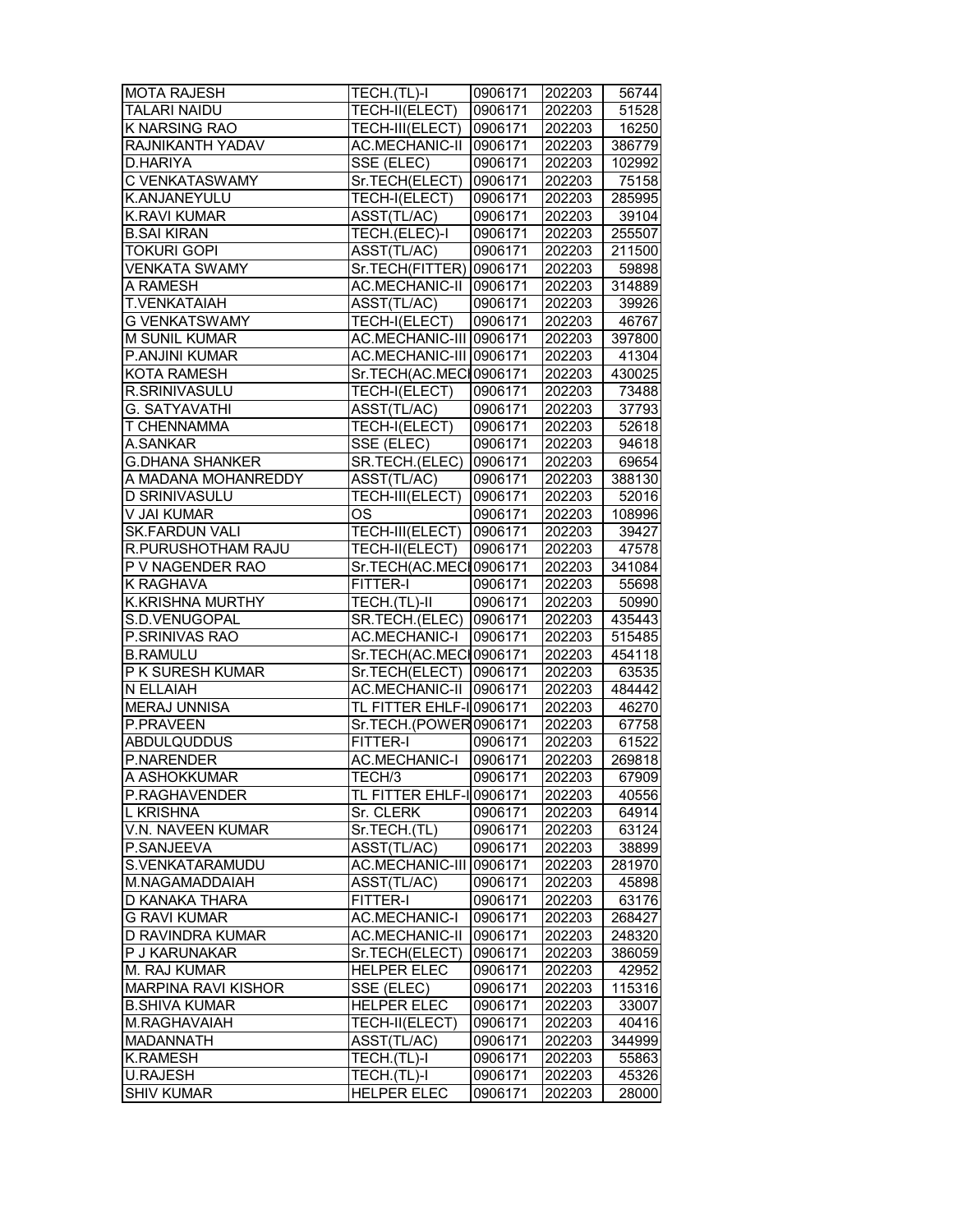| <b>SONU ALAM</b>                     | <b>HELPER ELEC</b>               | 0906171 | 202203           | 26790  |
|--------------------------------------|----------------------------------|---------|------------------|--------|
| <b>PUNAM KUMARI</b>                  | <b>HELPER ELEC</b>               | 0906171 | 202203           | 26790  |
| <b>SHYAM SUNDER SINGH</b>            | <b>HELPER ELEC</b>               | 0906171 | 202203           | 27034  |
| <b>JAKEEY KUMAR</b>                  | <b>HELPER ELEC</b>               | 0906171 | 202203           | 28000  |
| <b>K RAMESH</b>                      | <b>HELPER ELEC</b>               | 0906171 | 202203           | 28000  |
| P.ARUNA                              | JE (ELEC)                        | 0906171 | 202203           | 62386  |
| <b>NEELI ARUN KUMAR</b>              | JE (ELEC)                        | 0906171 | 202203           | 50173  |
| YENUBERI CHIRANJEEVI KARTHIJE (ELEC) |                                  | 0906171 | 202203           | 70547  |
| K.ARUN KUMAR                         | ASST(TL/AC)                      | 0906171 | 202203           | 259460 |
| <b>RAHUL</b>                         | TECH.(TL)-III                    | 0906171 | 202203           | 36582  |
| <b>ANIL KUMAR</b>                    | TECH.(TL)-III                    | 0906171 | 202203           | 36029  |
| <b>DHARMENDRA KUMAR</b>              | TECH.(TL)-III                    | 0906171 | 202203           | 36766  |
| <b>UDAY SINGH</b>                    | TECH-III(ELECT)                  | 0906171 | 202203           | 35107  |
| SUBHASH VERMA                        | TECH.(TL)-III                    | 0906171 | 202203           | 37502  |
| RAVISHANKAR KUMAR SINHA              | TECH-III(ELECT)                  | 0906171 | 202203           | 37135  |
| ROHIT KUMAR                          | TECH-III(ELECT)                  | 0906171 | 202203           | 31312  |
| <b>VIJAY SINGH MALI</b>              | TECH.(TL)-III                    | 0906171 | 202203           | 37135  |
| SHASHI KANT                          | <b>HELPER ELEC</b>               | 0906171 | 202203           | 33172  |
| KASHAPOGU NAVEEN                     | GEN.ASST(ELEC) 0906171           |         | 202203           | 26874  |
| <b>RAUSHAN KUMAR</b>                 | GEN.ASST(ELEC) 0906171           |         | 202203           | 26559  |
| <b>FATIMA BEE</b>                    | <b>TECH-III</b>                  | 0906172 | 202203           | 38267  |
| <b>SREERAM K.S</b>                   | JE-II(TRS)                       | 0906172 | 202203           | 69654  |
| <b>MALLALA SWATHI</b>                | TECH-III(ELECT) 0906172          |         | 202203           | 35107  |
| KONGA BALA KRISHNA                   | KHALASI HELPER 0906172           |         | 202203           | 35739  |
| <b>K PAPA RAO</b>                    | OS                               | 0906172 | 202203           | 77712  |
| <b>G ANJANEYULU</b>                  | KHALASI HELPER 0906172           |         | 202203           | 37161  |
| RAYITI NAGARAJU                      | KHALASI HELPER 0906172           |         | 202203           | 40335  |
| BOUROTHU VARAHALU NAIDU              | <b>HELPER ELEC</b>               | 0906172 | 202203           | 37793  |
| G VENKATESWARA RAO                   | Ch.OS                            | 0906172 | 202203           | 118634 |
| K. VISHWANATHAM                      | $\overline{\text{SSE}}$ (ELEC)   | 0906172 | 202203           | 105994 |
| <b>SARA BANU</b>                     | OS                               | 0906172 | 202203           | 71550  |
| SANDEEP JADAV                        | SSE (ELEC)                       | 0906172 | 202203           | 136804 |
| K DAYANAND                           | TECH-I                           | 0906172 | 202203           | 59858  |
| K PAVAN KUMAR                        | <b>TECH-I</b>                    | 0906172 | 202203           | 59858  |
| <b>J M PRAVEEN KUMAR</b>             | $\overline{\mathsf{JE- I(TRS)}}$ | 0906172 | 202203           | 62386  |
| <b>BANDI KISHORE</b>                 | TECH.(ELEC)-I                    | 0906172 | 202203           | 59858  |
| T L SAIBABA                          | Sr.TECH(ELECT)                   | 0906172 | 202203           | 91932  |
| PATI SRINIVASA RAO                   | TECH.(ELEC)-I                    | 0906172 | 202203           | 95566  |
| <b>B.SRINIVAS RAO</b>                | TECH-II(ELECT)                   | 0906172 | 202203           | 55750  |
| SRINIVAS REDDY K                     | TECH-II(ELECT)                   | 0906172 | 202203           | 65704  |
|                                      |                                  |         |                  | 79924  |
| V RAMESH<br>N VENKATESH              | Sr.TECH(ELECT)                   | 0906172 | 202203           | 61832  |
|                                      | SR.TECH.(ELEC)                   | 0906172 | 202203           |        |
| G.S.SRI RAMULU                       | Sr.TECH(ELECT)                   | 0906172 | 202203           | 73604  |
| P.R.RAJU<br>R SUNILKUMAR             | SR.TECH.(ELEC)<br>Sr.TECH(ELECT) | 0906172 | 202203           | 77712  |
| <b>KUPENDER</b>                      |                                  | 0906172 | 202203<br>202203 | 67758  |
| <b>G VENKATESH</b>                   | SSE(TRS)                         | 0906172 |                  | 100148 |
|                                      | TECH.(ELEC)-I                    | 0906172 | 202203           | 59858  |
| <b>M MALLESH</b>                     | <b>TECH-I</b>                    | 0906172 | 202203           | 61915  |
| A JASWANTH RAO                       | TECH.(ELEC)-I                    | 0906172 | 202203           | 61076  |
| S SUDERSHAN                          | TECH-I(ELECT)                    | 0906172 | 202203           | 63176  |
| S RAMAKRISHNA                        | SSE (ELEC)                       | 0906172 | 202203           | 105994 |
| N SURESH CHAND                       | Sr.TECH(ELECT)                   | 0906172 | 202203           | 94618  |
| <b>M VENKATESH</b>                   | TECH-I(ELECT)                    | 0906172 | 202203           | 61936  |
| M BHADRIYA                           | Sr.TECH(ELECT)                   | 0906172 | 202203           | 97304  |
| G HANUMANTHA RAO                     | Sr.TECH(ELECT)                   | 0906172 | 202203           | 79924  |
| <b>S.LAKSHMI</b>                     | TECH-I(ELECT)                    | 0906172 | 202203           | 59858  |
| <b>NARESH GOUD</b>                   | TECH-III(ELECT)                  | 0906172 | 202203           | 52432  |
| <b>M RAVI KUMAR</b>                  | Sr.TECH(ELECT)                   | 0906172 | 202203           | 86876  |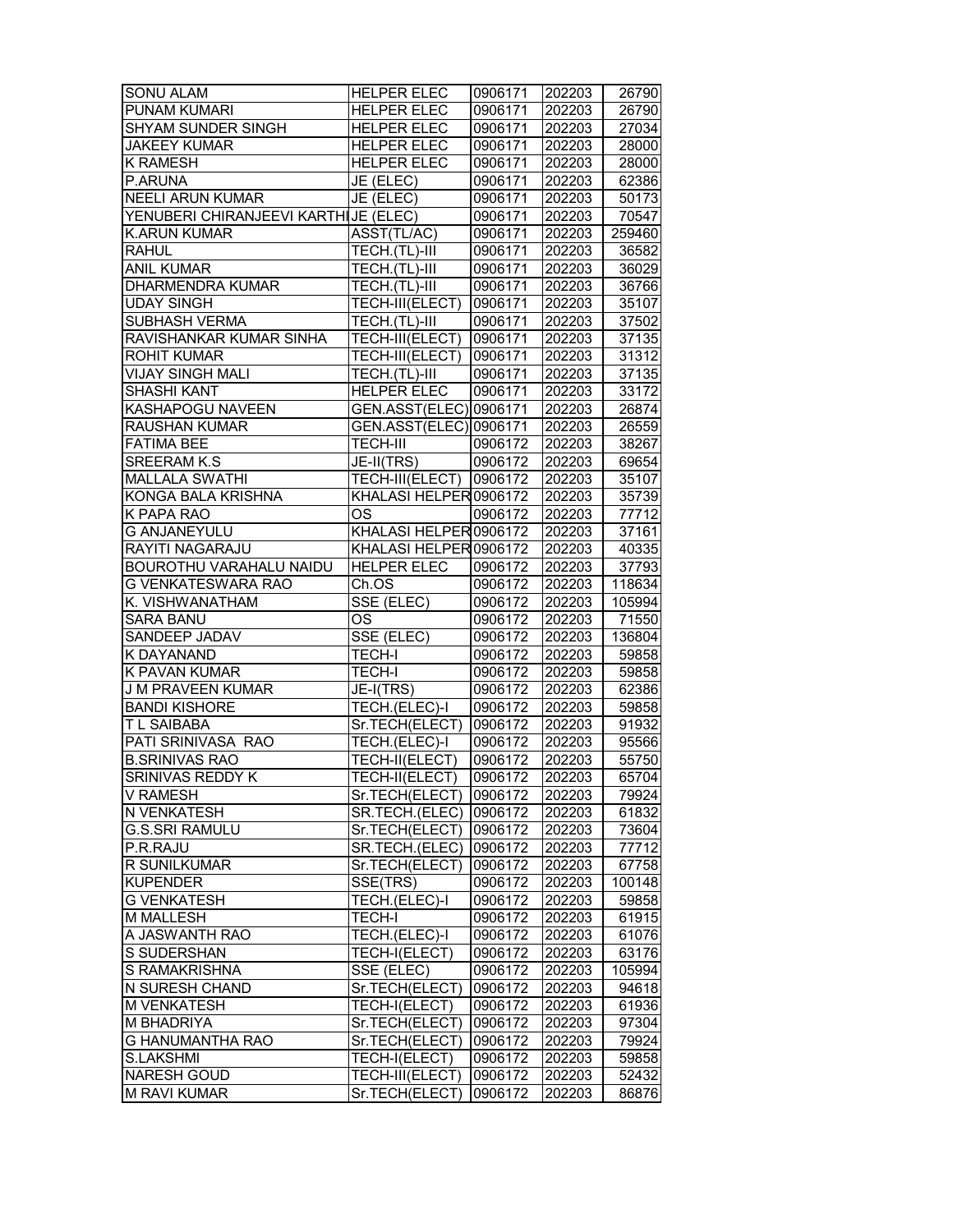| <b>M.SRINIVAS</b>                       | TECH-II(ELECT)            | 0906172            | 202203           | 45228                                                |
|-----------------------------------------|---------------------------|--------------------|------------------|------------------------------------------------------|
| CHP SRINIVASA RAO                       | Sr.TECH(ELECT) 0906172    |                    | 202203           | 79924                                                |
| <b>M.VIJAY KUMAR</b>                    | TECH-II(ELECT)            | 0906172            | 202203           | 55750                                                |
| K V NARSIMULU                           | SR.TECH.(ELEC) 0906172    |                    | 202203           | 71550                                                |
| <b>K EMMANUEL</b>                       | POINTSMAN-A               | 0906172            | 202203           | 37666                                                |
| <b>MD IBRAHIM</b>                       | TECH-II(ELECT)            | 0906172            | 202203           | 49722                                                |
| P.VANI                                  | Sr.TECH(ELECT)            | 0906172            | 202203           | 67758                                                |
| <b>MYADAIAH</b>                         | TECH-I(ELECT)             | 0906172            | 202203           | 61438                                                |
| I.ANANTHARAJU                           | TECH-I(ELECT)             | 0906172            | 202203           | 62066                                                |
| <b>G PRABHAKAR</b>                      | <b>FITTER-I</b>           | 0906172            | 202203           | 58278                                                |
| <b>K NAGABUSHNAM</b>                    | Sr.TECH(ELECT)            | 0906172            | 202203           | 73767                                                |
| <b>YADAGIRI</b>                         | Sr.TECH(ELECT)            | 0906172            | 202203           | 60129                                                |
| <b>B.BHASKAR REDDY</b>                  | TECH.(ELEC)-I             | 0906172            | 202203           | 59858                                                |
| <b>SK DASTAGIR</b>                      | Sr.TECH(ELECT)            | 0906172            | 202203           | 105994                                               |
| <b>T RAJESH</b>                         | TECH.(ELEC)-I             | 0906172            | 202203           | 49125                                                |
| <b>VENKATESH M</b>                      | SSE(TRS)                  | 0906172            | 202203           | 112156                                               |
| T BHIXAPATY                             | SR.TECH.(ELEC)            | 0906172            | 202203           | 71550                                                |
| <b>GOLLA SEKHAR</b>                     | TECH-II(ELECT)            | 0906172            | 202203           | 49722                                                |
| <b>B KISHAN</b>                         | TECH-II(ELECT)            | 0906172            |                  |                                                      |
|                                         | <b>FITTER-I</b>           |                    | 202203           | 58007                                                |
| VIJAYA KUMAR K<br><b>T.HARI BABU</b>    |                           | 0906172            | 202203           | 89404                                                |
|                                         | TECH-I(ELECT)             | 0906172            | 202203           | 61438                                                |
| M.A.ZAHEER                              | Sr.TECH(ELECT) 0906172    |                    | 202203           | 73604                                                |
| <b>K.MURUGAN</b>                        | Sr.TECH(ELECT) 0906172    |                    | 202203           | 82136                                                |
| RAMESH CHANDRA VISHWAKAR TECH-II(ELECT) |                           | 0906172            | 202203           | 42837                                                |
| BEEMAGANI NAVEEN KUMAR                  | TECH-II(ELECT)            | 0906172            | 202203           | 46342                                                |
| <b>KARNATI SHANKAR</b>                  | TECH-II(ELECT)            | 0906172            | 202203           | 45006                                                |
| <b>C.NAGESWARA REDDY</b>                | TECH-II(ELECT)            | 0906172            | 202203           | 46270                                                |
| RAM NARESH MEENA                        | TECH.(ELEC)-I             | 0906172            | 202203           | 54715                                                |
| <b>ASHOK KUMAR MEENA</b>                | TECH.(ELEC)-I             | 0906172            | 202203           | 47220                                                |
| <b>K RAVINDER</b>                       | SSE(TRS)                  | 0906172            | 202203           | 136804                                               |
| P RAMKUMAR                              | Sr.TECH(ELECT) 0906172    |                    | 202203           | 77712                                                |
| <b>B.RAKESH</b>                         | Sr.TECH(FURNAC0906172     |                    | 202203           | 67758                                                |
| P GANGARAJU                             | SR.TECH.(ELEC)            | 0906172            | 202203           | 55413                                                |
| K NARASIMHAREDDY                        | TECH-II(ELECT)            | 0906172            | 202203           | 57442                                                |
| SRI VEERESH KINNELA                     | TECH-II(ELECT)            | 0906172            | 202203           | 43885                                                |
| <b>M MADHAVI</b>                        | OS                        | 0906172            | 202203           | 108996                                               |
| <b>K RAVI SANTH</b>                     | $\overline{\text{ss}}$    | 0906172            | 202203           | 82136                                                |
| <b>K DANIAL RAJ</b>                     | Sr.TECH(ELECT) 0906172    |                    | 202203           | 75615                                                |
| <b>GANESH NARSIAH M</b>                 | Sr.TECH(ELECT)            | 0906172            | 202203           | 61832                                                |
| <b>K PRAVEEN</b>                        | POINTSMAN-A               | 0906172            | 202203           | 37381                                                |
| KOPPULA NARESHKUMAR                     | TECH-II(ELECT)            | 0906172            | 202203           | 48798                                                |
| D ANAND                                 | SSE (ELEC)                | 0906172            | 202203           | 94618                                                |
| VENKATESHWARLU KONAGOND TECH-II(ELECT)  |                           | 0906172            | 202203           | 45006                                                |
| SRI D SHYAM KUMAR                       | TECH-II(ELECT)            | 0906172            | 202203           | 46270                                                |
| M DEVADANAM                             | <b>FITTER-I</b>           | 0906172            | 202203           | 64914                                                |
| P.PRABHAKAR RAO                         | SR.TECH.(ELEC)            | 0906172            | 202203           | 56985                                                |
| V KUMARACHARY                           | FITTER-II                 | 0906172            | 202203           | 66910                                                |
| P SRINIVAS                              | FITTER-III                | 0906172            | 202203           | 64914                                                |
| <b>ABDUL SAMI</b>                       | FITTER-III                | 0906172            | 202203           | 65246                                                |
| S VENKATESWAR                           | Sr.TECH(ELECT)            | 0906172            | 202203           | 71550                                                |
| O SHIVA                                 | TECH-II(ELECT)            | 0906172            | 202203           | 45896                                                |
| G.YOGESHWARAN                           | TECH-I(ELECT)             |                    | 202203           | 59858                                                |
|                                         |                           | 0906172            |                  |                                                      |
| V.SANTHOSHCHARY<br>M PRAVEEN KUMAR      |                           |                    |                  |                                                      |
|                                         | <b>TINSMITH-II</b>        | 0906172            | 202203           |                                                      |
|                                         | TINSMITH-I                | 0906172            | 202203           |                                                      |
| M GOPAL NAIK                            | FITTER-I                  | 0906172            | 202203           |                                                      |
| M SUDHAKAR RAO                          | JE (ELEC)                 | 0906172            | 202203           |                                                      |
| A SATYANARAYANA<br>S S V NARAYANA       | TECH-I(ELECT)<br>SSE(TRS) | 0906172<br>0906172 | 202203<br>202203 | 59858<br>60162<br>54627<br>108996<br>59858<br>125586 |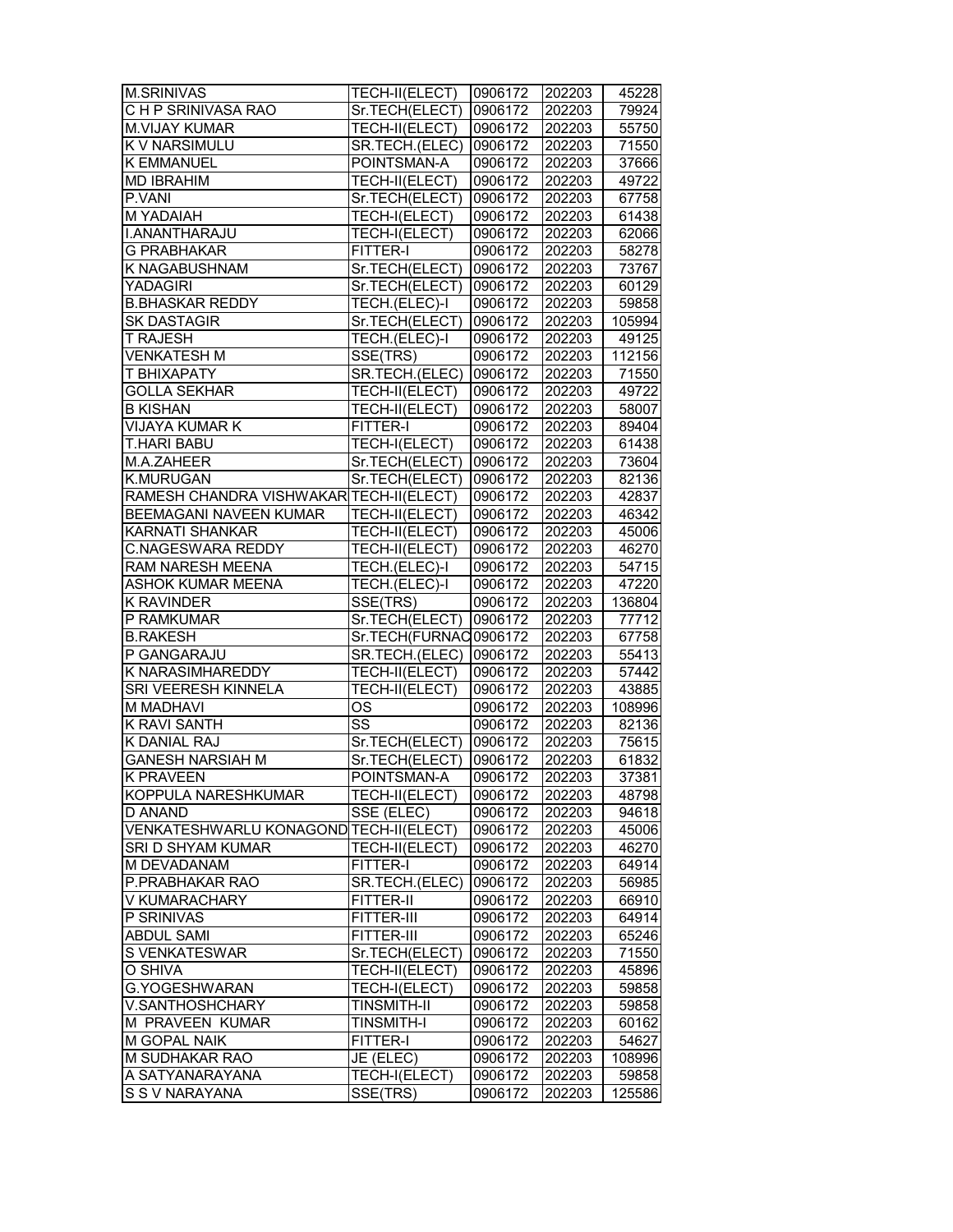| <b>MD JABER</b>                                   | FITTER-III                         | 0906172            | 202203           | 59858  |
|---------------------------------------------------|------------------------------------|--------------------|------------------|--------|
| <b>D.GOPIKRISHNA</b>                              | <b>TINSMITH-II</b>                 | 0906172            | 202203           | 59858  |
| Y.SAI KRISHNA                                     | (MedDeCatg)LP                      | 0906172            | 202203           | 81204  |
| <b>HEENA HYDER</b>                                | TECH-I(ELECT)                      | 0906172            | 202203           | 50852  |
| SYED ARIFUDDIN                                    | TECH-I(ELECT)                      | 0906172            | 202203           | 61438  |
| K VIJAYALAKSHMI                                   | <b>OS</b>                          | 0906172            | 202203           | 105994 |
| R PRASANNA RAO                                    | ASST.TR.INST                       | 0906172            | 202203           | 93116  |
| <b>JOGENDRANATH</b>                               | Sr.TECH(ELECT)                     | 0906172            | 202203           | 71550  |
| P RAJESHWARI                                      | TECH-I(ELECT)                      | 0906172            | 202203           | 47558  |
| <b>SHARINATH</b>                                  | TECH-I(ELECT)                      | 0906172            | 202203           | 50852  |
| <b>B YADAGIRI</b>                                 | Sr.TECH(ELECT)                     | 0906172            | 202203           | 75658  |
| M MAHESH KUMAR                                    | <b>FITTER-I</b>                    | 0906172            | 202203           | 64914  |
| P.KISHORE                                         | <b>TECH-II(ELECT)</b>              | 0906172            | 202203           | 51484  |
| P.YADAGIRI                                        | TECH-I(ELECT)                      | 0906172            | 202203           | 64914  |
| <b>G.PRADEEP KUMAR</b>                            | TECH-II(ELECT)                     | 0906172            | 202203           | 38121  |
| <b>B SAI MOHAN</b>                                | SSE(TRS)                           | 0906172            | 202203           | 105994 |
| P KURUMAIAH                                       | TECH-I(ELECT)                      | 0906172            | 202203           | 63176  |
| R MURALIKRISHNA                                   | TECH-I(ELECT)                      | 0906172            | 202203           | 67909  |
| <b>M VENU</b>                                     | SSE(TRS)                           | 0906172            | 202203           | 139940 |
| R.YADAGIRI                                        | Sr.TECH(ELECT)                     | 0906172            | 202203           | 59076  |
| S SRINIVAS                                        | TECH.(ELEC)-I                      | 0906172            | 202203           | 61458  |
| <b>B.SREENU</b>                                   | <b>FITTER-I</b>                    | 0906172            | 202203           | 64914  |
| <b>G SUNITHA</b>                                  | <b>TECH-I(ELECT)</b>               | 0906172            | 202203           | 63176  |
| <b>B BALARAJU</b>                                 | SSE(TRS)                           | 0906172            | 202203           | 118634 |
| K.SANDHYA                                         | TECH-II(ELECT)                     | 0906172            | 202203           | 38121  |
| <b>MOHD YOUNUS</b>                                | TECH-I(ELECT)                      | 0906172            | 202203           | 57640  |
| <b>SYED JAFFER</b>                                | Sr.TECH(ELECT)                     | 0906172            | 202203           | 75658  |
| RAMA KRISHNA GOGINENI                             | TECH.(TRS)-II                      | 0906172            | 202203           | 52318  |
| Y BHAVANI                                         | TECH-II(ELECT)                     | 0906172            | 202203           | 46270  |
| NAGARAJU PERUMALLA                                | SSE (EST-ELEC)                     | 0906172            | 202203           | 81046  |
| AKLESH KUMAR YADAV                                |                                    | 0906172            | 202203           | 29606  |
| A MADHU SUDHAN                                    | TECH-III(ELECT)                    |                    | 202203           |        |
| <b>J SWAPNA</b>                                   | GEN.ASST(ELEC) 0906172             | 0906172            |                  | 45984  |
|                                                   | TECH-III(ELECT)                    |                    | 202203           | 33238  |
| <b>NARESH SWAMI</b>                               | TECH-III(ELECT)                    | 0906172            | 202203           | 35006  |
| DEEPAK KUMAR MEHRA                                | TECH-III(ELECT)<br>TECH-III(ELECT) | 0906172            | 202203           | 29606  |
| <b>DHIRAJ KUMAR GUPTA</b>                         |                                    | 0906172            | 202203           | 35006  |
| <b>GANTA RAJA GOUD</b>                            | TECH-III(ELECT)                    | 0906172            | 202203<br>202203 | 35006  |
| <b>G.PRIYA DARSHINI</b><br><b>G.KRISHNA KUMAR</b> | TECH-III(ELECT)                    | 0906172<br>0906172 |                  | 33238  |
|                                                   | TECH-II(ELECT)                     |                    | 202203           | 47648  |
| P SHIRISHA                                        | TECH-III(ELECT)                    | 0906172            | 202203           | 27838  |
| <b>B.RAJESH</b>                                   | TECH-III(ELECT) 0906172            |                    | 202203           | 33586  |
| K.MAHESH                                          | TECH-III(ELECT)                    | 0906172            | 202203           | 34454  |
| RAMINENI VINAY KUMAR                              | JE(DRAWING-ELE0906172              |                    | 202203           | 64124  |
| SUMANT KUMAR                                      | TECH-III(ELECT)                    | 0906172            | 202203           | 34159  |
| <b>SAMOD KUMAR</b>                                | TECH-III(ELECT)                    | 0906172            | 202203           | 35592  |
| KANDRU SANDEEP                                    | JE (ELEC)                          | 0906172            | 202203           | 64299  |
| <b>MANAGIRI SABITHA</b>                           | TECH(ELEC)-III                     | 0906172            | 202203           | 36055  |
| <b>THYSEEN</b>                                    | <b>HELPER</b>                      | 0906172            | 202203           | 31404  |
| POOSA VAMSHI                                      | <b>HELPER ELEC</b>                 | 0906172            | 202203           | 32373  |
| MOHAMMED UBEID RUMAN                              | <b>HELPER ELEC</b>                 | 0906172            | 202203           | 31889  |
| <b>GOGUMALLA SUDHAKAR</b>                         | TECH-III(ELECT)                    | 0906172            | 202203           | 34159  |
| MUDAVATH PANDU                                    | SSE(MECH)                          | 0906172            | 202203           | 115316 |
| KODAVATH SUDHAKAR                                 | KHALASI HELPER 0906172             |                    | 202203           | 33843  |
| <b>GAJJAL NAVEEN KUMAR</b>                        | TECH(ELEC)-III                     | 0906172            | 202203           | 28624  |
| <b>SANJAY KUMAR</b>                               | TECH-III(ELECT)                    | 0906172            | 202203           | 28624  |
| NIZAMPURAM CHAITANYA PRAS JE (TR)                 |                                    | 0906172            | 202203           | 65573  |
| BIKASH KUMAR PANDAY                               | TECH-III(ELECT)                    | 0906172            | 202203           | 28624  |
| <b>ASHOK KUMAR ANURAGI</b>                        | TECH-III(ELECT)                    | 0906172            | 202203           | 34159  |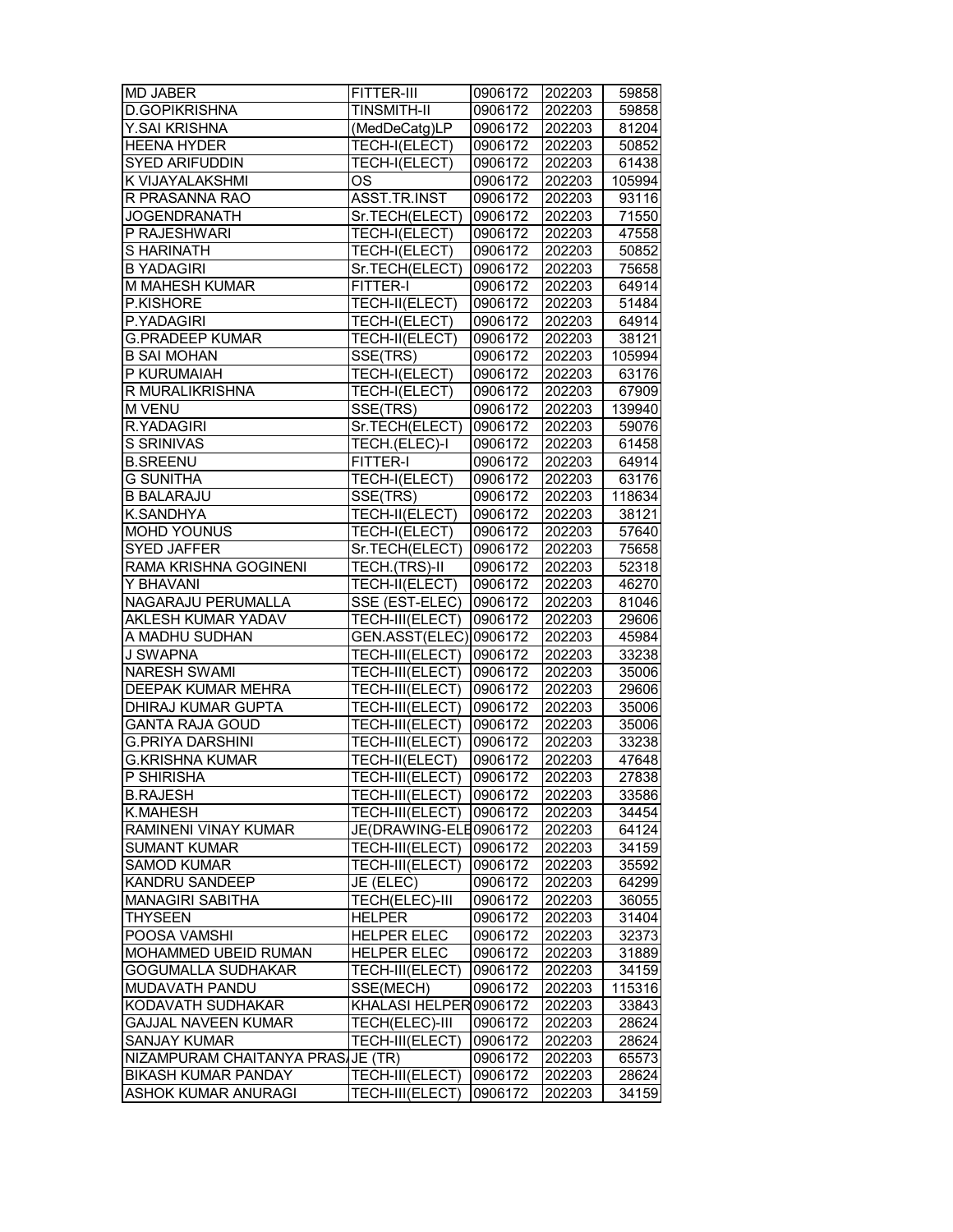| <b>SHEET KUMAR</b>                     | <b>TECH-III(ELECT) 0906172</b>          |         | 202203           | 34159           |
|----------------------------------------|-----------------------------------------|---------|------------------|-----------------|
| <b>SANJAY KUMAR</b>                    | TECH-III(ELECT)                         | 0906172 | 202203           | 34338           |
| <b>AMIT DEBNATH</b>                    | TECH-III(ELECT)                         | 0906172 | 202203           | 34159           |
| ANISH KUMAR SINGH                      | TECH-III(ELECT)                         | 0906172 | 202203           | 34159           |
| RITU RAJ                               | TECH-III(ELECT)                         | 0906172 | 202203           | 29340           |
| <b>UDAY KUMAR YADAV</b>                | TECH-III(ELECT)                         | 0906172 | 202203           | 34517           |
| RAJU LAL MEENA                         | TECH-III(ELECT)                         | 0906172 | 202203           | 34159           |
| RAUSHAN KUMAR                          | TECH-III(ELECT)                         | 0906172 | 202203           | 34722           |
| KUM RONI SHRAVYA                       | JE (ELEC)                               | 0906172 | 202203           | 67758           |
| <b>V.NITISH KUMAR</b>                  | TECH-III(ELECT)                         | 0906172 | 202203           | 33238           |
| MOHMMAD NAYEEMUDDIN                    | ASST LSHED(ELE0906172                   |         | 202203           | 31404           |
| GATTU BALA MURALI KRISHNA              | <b>HELPER</b>                           | 0906172 | 202203           | 30906           |
| Y.PRADEEPA                             | KH HELPER                               | 0906172 | 202203           | 30749           |
| <b>SYED ARIFUDDIN</b>                  | KHALASI HELPER 0906172                  |         | 202203           | 30749           |
|                                        |                                         |         |                  |                 |
| <b>GOVIKAR NAVEEN</b>                  | ASST LSHED(ELE 0906172                  |         | 202203           | 20830           |
| P VENKATESH                            | TECH.(POWER)-I 0906174                  |         | 202203           | 59080           |
| P.RAMESH                               | Sr.TECH.(POWER0906174                   |         | 202203           | 67296           |
| Y.SRINIVAS                             | FITTER-II                               | 0906174 | 202203           | 66190           |
| Y FATHIMA REDDY                        | ASST OP(ELEC)                           | 0906174 | 202203           | 34201           |
| P VIJAYA                               | TECH-I(ELECT)                           | 0906174 | 202203           | 57500           |
| P.DASARATH                             | TECH. (POWER)-I 0906174                 |         | 202203           | 54340           |
| <b>NARSING RAO</b>                     | TECH-I(ELECT)                           | 0906174 | 202203           | 73300           |
| <b>DAYARAM MEENA</b>                   | <b>FITTER-I</b>                         | 0906174 | 202203           | 48077           |
| <b>WAGHMARE SAHEBRAO</b>               | TECH.(POWER)-II 0906174                 |         | 202203           | 36811           |
| Y MAHINDER                             | TECH.(POWER)-II 0906174                 |         | 202203           | 43912           |
| RAJESH KUMAR MEENA                     | TECH-I(ELECT)                           | 0906174 | 202203           | 49818           |
| <b>MUKESH KUMAR</b>                    | <b>ASST OP(ELEC)</b>                    | 0906174 | 202203           | 28000           |
| <b>PRATEEK</b>                         | <b>SSE</b>                              | 0906174 | 202203           | 79778           |
| M.UMAMAHESWARA SASTRY                  | SSE DRAWING CI0906176                   |         | 202203           | 129220          |
|                                        |                                         |         |                  |                 |
|                                        |                                         |         |                  |                 |
| V ANIL KUMAR                           | <b>PEON</b>                             | 0906176 | 202203           | 55276           |
| T SRINIVASA RAO                        | Ch.OS                                   | 0906176 | 202203           | 136148          |
| <b>MANOJ KUMAR</b>                     | ΟS                                      | 0906176 | 202203           | 105994          |
| M. SHYAM KUMAR                         | <b>TADK</b>                             | 0906176 | 202203           | 32976           |
| MUKKERA YATHIN KUMAR                   | JE (ELEC)                               | 0906176 | 202203           | 64124           |
| <b>S.MURALI KRISHNA</b>                | TECH-II(ELECT)                          | 0906177 | 202203           | 65489           |
| SRI RAMAGONI RAGHU                     | ASST LSHED(ELE 0906177                  |         | 202203           | 35339           |
| <b>ABDULLAH SHAREEF</b>                | ASST LSHED(ELE 0906177                  |         | 202203           | 62095           |
| <b>K LACHU</b>                         | JE (ELEC)                               | 0906177 | 202203           | 70196           |
| <b>K KRISHNA KISHORE</b>               | SSE (TRD)                               | 0906177 | 202203           | 106669          |
| ALEEMPASHA                             | TECH-III(ELECT) 0906177                 |         | 202203           | 53648           |
| VIJAYA PRATAP G                        | SSE (WORKS)                             | 0906177 | 202203           | 112831          |
| <b>RAMESH MISE</b>                     | Sr.TECH(ELECT)                          | 0906177 | 202203           | 103667          |
| <b>MD IBRAHIM</b>                      | Sr.TECH(ELECT)                          | 0906177 | 202203           | 90079           |
| P V THIRUPATHI RAO                     | T.W.DRIVER-II(R) 0906177                |         | 202203           | 91265           |
| U PRAVEEN KUMAR                        | TECH-II(ELECT)                          | 0906177 | 202203           | 65162           |
| P Y RAVIKANTH                          | ASST LSHED(ELE 0906177                  |         | 202203           | 44067           |
| <b>B SURESH KUMAR</b>                  | SSE (TRD)                               | 0906177 | 202203           | 115991          |
| N.RAMESH                               | ASST LSHED(ELE 0906177                  |         | 202203           | 51890           |
| K.BIKSHAPATHI                          | ASST LSHED(ELE 0906177                  |         | 202203           | 39785           |
| CH.SAMUEL RAJ                          | SSE (TRD)                               | 0906177 |                  |                 |
| <b>VENU GOPALA CHARY</b>               | SSE (TRD)                               | 0906177 | 202203           | 125586<br>77712 |
|                                        |                                         |         | 202203           |                 |
| MOODU.SRAVAN                           | SSE(TR)                                 | 0906177 | 202203           | 78387           |
| <b>M.MOHAN VAMSHI</b>                  | <b>B.PEON</b>                           | 0906177 | 202203           | 32524           |
| R NIRANJAN                             | SSE (TRD)                               | 0906177 | 202203           | 65913           |
| THIGULLA NARENDER REDDY                | SSE (TRD)                               | 0906177 | 202203           | 78387           |
| V MUKESH                               | SE (TRD)                                | 0906177 | 202203           | 87551           |
| P.KRISHNAKANTH<br><b>LAKHIRAM TUDU</b> | <b>B.PEON</b><br>KHALASI HELPER 0906177 | 0906177 | 202203<br>202203 | 32976<br>32524  |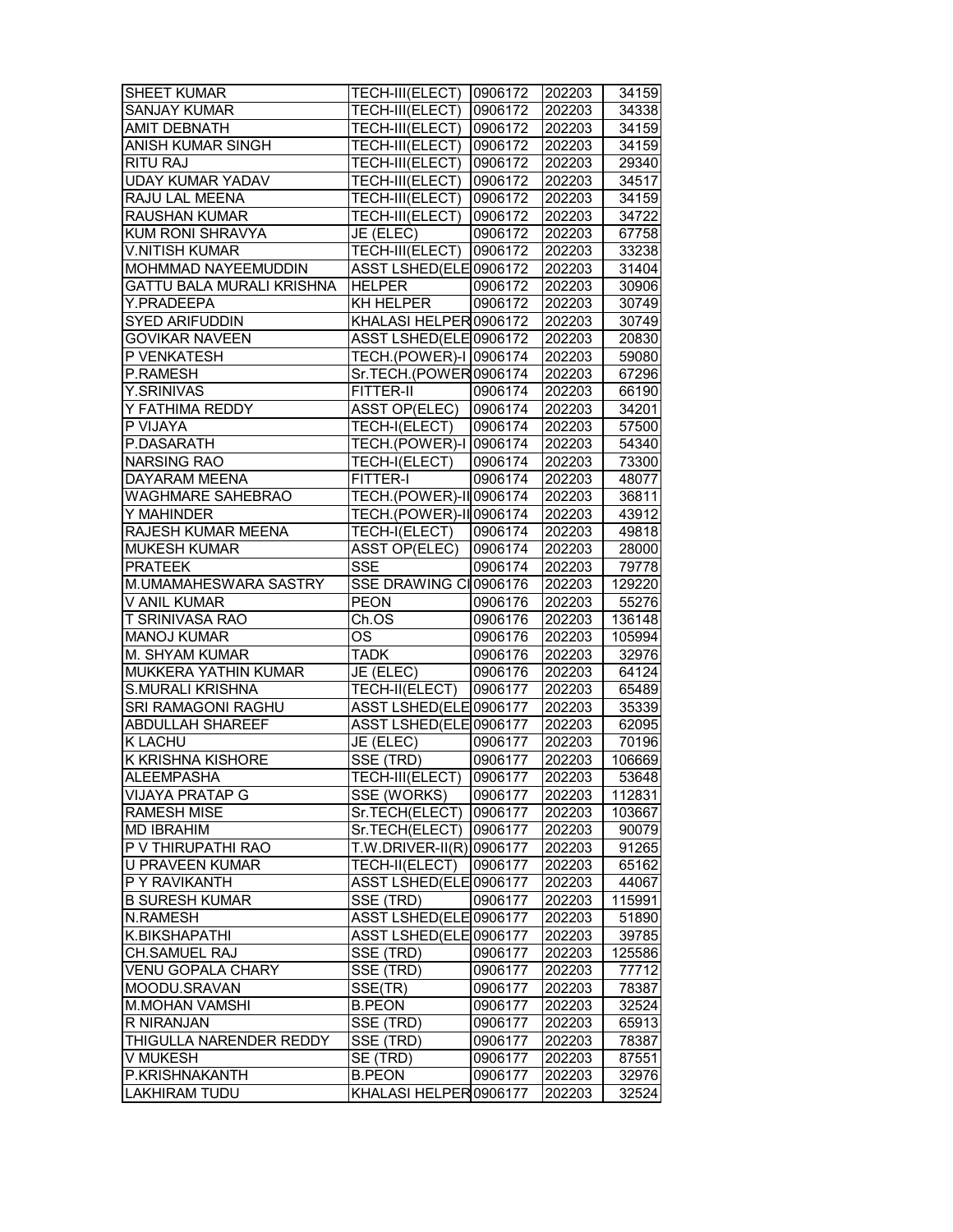| BOYA CHINNANELATOR MAHENIJE (TRD) |                       | 0906177 | 202203 | 62704                    |
|-----------------------------------|-----------------------|---------|--------|--------------------------|
| RANGAPURAM SANTHOSH SAGA JE (TRD) |                       | 0906177 | 202203 | 62704                    |
| <b>TAUFIK ANSARI</b>              | TECH.(TRD)-III        | 0906177 | 202203 | 36029                    |
| SAMPAT KUMAR VERMA                | TECH.(TRD)-III        | 0906177 | 202203 | 36582                    |
| <b>MANOJ KUMAR</b>                | TECH.(TRD)-III        | 0906177 | 202203 | 35476                    |
| ANIL KUMAR MEENA                  | TECH.(TRD)-III        | 0906177 | 202203 | 36396                    |
| SANDEEP KUMAR                     | TECH.(TRD)-III        | 0906177 | 202203 | 35107                    |
| PINTU KUMAR MEENA                 | TECH.(TRD)-III        | 0906177 | 202203 | 35844                    |
| MD SADDAM HUSSAIN                 | TECH.(TRD)-III        | 0906177 | 202203 | 35291                    |
| <b>NITISH KUMAR</b>               | TECH.(TRD)-III        | 0906177 | 202203 | 29779                    |
| <b>LALIT KUMAR</b>                | TECH.(TRD)-III        | 0906177 | 202203 | 35844                    |
| <b>CHANDAN KUMAR</b>              | TECH.(TRD)-III        | 0906177 | 202203 | 35107                    |
| KUSHAL PAL SINGH                  | TECH.(TRD)-III        | 0906177 | 202203 | 35291                    |
| <b>RAHUL KUMAR</b>                | TECH.(TRD)-III        | 0906177 | 202203 | 29594                    |
|                                   |                       |         |        |                          |
| <b>SHAIK MEERABI</b>              | JE(DRAWING-ELE0906178 |         | 202203 | 100148                   |
| K RAMA MOHANRAO                   | ΟS                    | 0906178 | 202203 | 153394                   |
| KISHAN KUMAR                      | SSE(DRAWING-EI0906178 |         | 202203 | 86876                    |
| <b>NAFEES BEGUM</b>               | <b>PEON</b>           | 0906178 | 202203 | 63492                    |
| N RAJ PAL                         | OS                    | 0906178 | 202203 | 108996                   |
| <b>B ARVIND KUMAR</b>             | <b>PEON</b>           | 0906178 | 202203 | 61754                    |
| P C SARAMMA                       | <b>FPO</b>            | 0906178 | 202203 | 65704                    |
| <b>UDESHWAR PRASAD</b>            | <b>JR CLERK</b>       | 0906178 | 202203 | 39373                    |
| <b>SHANTA KUMARI</b>              | OS                    | 0906178 | 202203 | 94618                    |
| <b>M ARUNA SRIDEVI</b>            | Ch.OS                 | 0906178 | 202203 | 118634                   |
| M VENKATARAMANAPPA                | Ch.OS                 | 0906178 | 202203 | 118634                   |
| K GOPALA KRISHNA                  | <b>JR CLERK</b>       | 0906178 | 202203 | 65704                    |
| <b>GEETHA VENUNATH</b>            | STENO GR-I            | 0906178 | 202203 | 100148                   |
| D MADAN NAYAK                     | SSE DRAWING CI0906178 |         | 202203 | 105994                   |
| KANNAYA SRINIVAS                  | SSE (ELEC)            | 0906178 | 202203 | 77712                    |
|                                   |                       |         |        |                          |
| KHOCHARE ASAVARI BABASO           | <b>JR CLERK</b>       | 0906178 | 202203 | 35107                    |
| C.N.S.PRASAD                      | <b>AEE</b>            | 0906180 | 202203 | 174884                   |
| A KOTESWAR RAO                    | Sr.DEE                | 0906180 | 202203 |                          |
| K.SRINIBASH                       | AEE                   | 0906180 |        | 254683                   |
|                                   |                       |         | 202203 | 146964                   |
| YEMULA SRITEJA                    | Sr.DEE                | 0906180 | 202203 | 110016                   |
| P RAJADURAI                       | PROFESSOR (AC 0906321 |         | 202203 | 242108                   |
| <b>B SINGAIAH</b>                 | <b>ADG</b>            | 0906321 | 202203 | 360935                   |
| K.K.SUBRAMANI                     | <b>AFA</b>            | 0906321 | 202203 | 179192                   |
| <b>NIRANJAN KUMAR</b>             | OFF ASST(ACS)         | 0906322 | 202203 | 35132                    |
| Y.S.SUBRAHMANYAM                  | <b>STENO</b>          | 0906322 | 202203 |                          |
| CH JAGADEESWARA RAO               | AA                    | 0906322 | 202203 |                          |
| L VENKATESH                       | OFF ASST(ACS)         | 0906322 | 202203 | 53854                    |
| M ANJAN KUMAR                     | OFF ASST(ACS)         | 0906322 | 202203 | 49588                    |
| <b>BENHUR J</b>                   | Sr. SO Acct           | 0906322 | 202203 | 139940                   |
| <b>VEERANNA A</b>                 | AA                    | 0906322 | 202203 | 112464                   |
| MOHAMMAD JAFFAR                   | <b>MCM FCD</b>        | 0906322 | 202203 | 68906                    |
| P ESWARA RAO                      | AC                    | 0906322 | 202203 | 56168                    |
| S GAYAZ AHAMED                    | Sr. SO Acct           | 0906322 | 202203 | 136148                   |
| V VENKATESH                       | Sr. SO Acct           | 0906322 | 202203 | 103758                   |
| T.SUDHAKAR                        | <b>MV DRIVER-II</b>   | 0906322 | 202203 | 50435                    |
| K PRAVEEN KUMAR                   | <b>JAA</b>            | 0906322 | 202203 | 52274                    |
| SHARMIELA R A                     | Sr. SO Acct           | 0906322 | 202203 | 139940                   |
| SURENDRA KUMAR YADAV              | OFF ASST(ACS)         | 0906322 | 202203 | 31637                    |
| MARAYYOLLA AMRUTHA                | OFF ASST(ACS)         | 0906322 | 202203 | 32976                    |
| <b>TARUN TOMAR</b>                | <b>IRAS PROB.</b>     | 0906323 | 202203 | 85145                    |
| VISHAL BABURAO DEVKE              | <b>IRAS PROB.</b>     | 0906323 | 202203 | 99545                    |
| K. BALAJI                         | <b>IRAS PROB.</b>     | 0906323 | 202203 | 99275                    |
| <b>ARNAV SHIVENDU</b>             | <b>IRAS PROB.</b>     | 0906323 | 202203 | 94618<br>105994<br>77945 |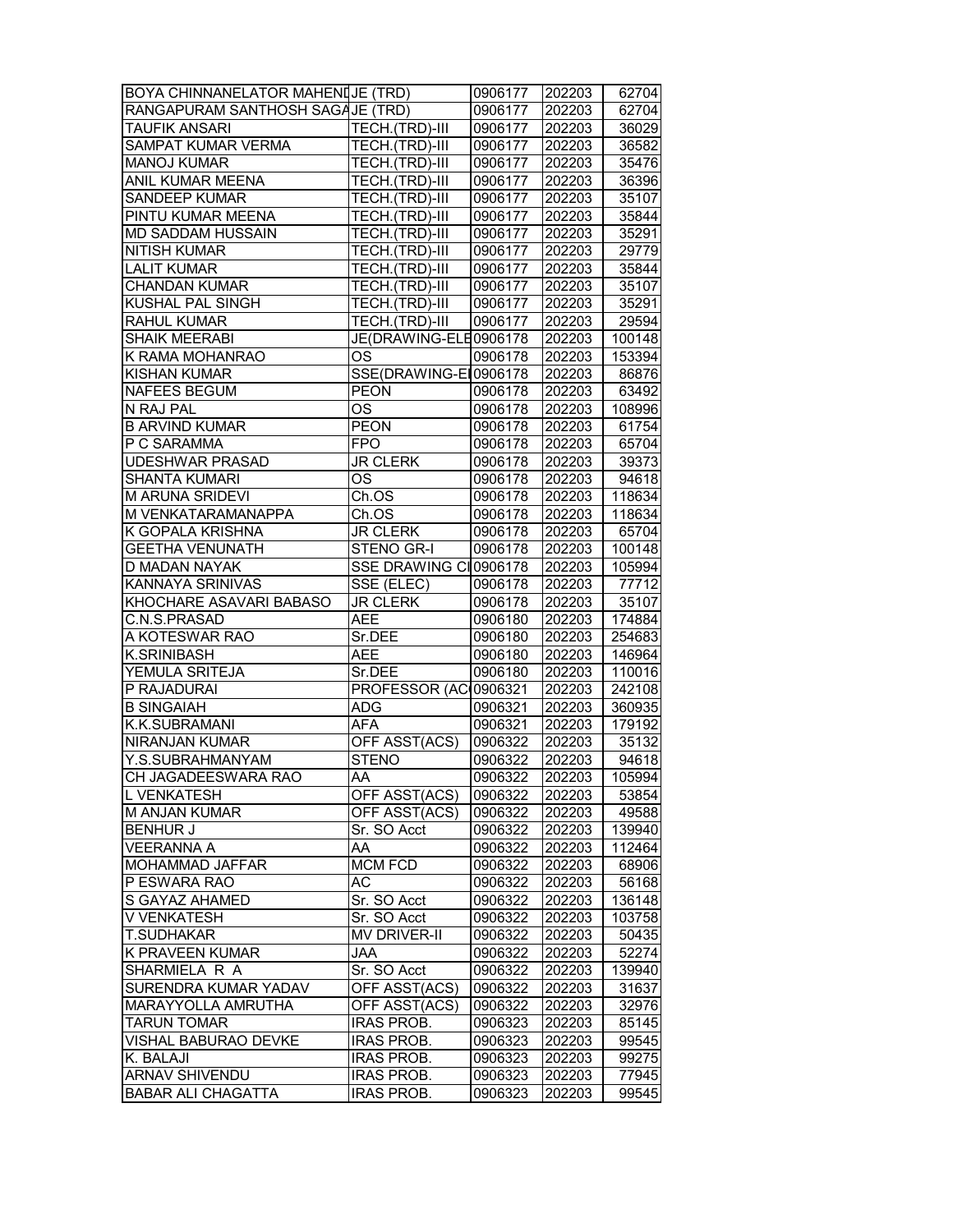| VIJENDRA KUMAR MEENA                | <b>IRAS PROB.</b>              | 0906323 | 202203 | 99545  |
|-------------------------------------|--------------------------------|---------|--------|--------|
| PAWAN KUMAR MEENA                   | <b>IRAS PROB.</b>              | 0906323 | 202203 | 75718  |
| SHUBHAM NAGRALE                     | <b>IRAS PROB.</b>              | 0906323 | 202203 | 75718  |
| <b>KRISHAN KUMAR POONIA</b>         | <b>IRAS PROB.</b>              | 0906323 | 202203 | 99545  |
| <b>ADITI SINGH</b>                  | <b>IRAS PROB.</b>              | 0906323 | 202203 | 99275  |
| <b>HIMMAT SINGH UJJAWAL</b>         | <b>IRAS PROB.</b>              | 0906323 | 202203 | 100918 |
| SIDDHANT SINGH DANGI                | <b>IRAS PROB.</b>              | 0906323 | 202203 | 97318  |
| <b>VILAS WAHI</b>                   | <b>IRAS PROB.</b>              | 0906323 | 202203 | 97318  |
| UPADHYAY SATYAKUMAR RAMA IRAS PROB. |                                | 0906323 | 202203 | 75718  |
| <b>SUSAN BLESSY BAKKI</b>           | <b>IRAS PROB.</b>              | 0906323 | 202203 | 97745  |
| <b>ABHAY KUMAR SONKER</b>           | <b>IRAS PROB.</b>              | 0906323 | 202203 | 99545  |
| YADAV SATYAJEET MADAN               | <b>IRAS PROB.</b>              | 0906323 | 202203 | 99275  |
| <b>VIDYASAGAR</b>                   | <b>IRAS PROB.</b>              | 0906323 | 202203 | 105891 |
| ASIF YOUSUF TANTRAY                 | <b>IRAS PROB.</b>              | 0906323 | 202203 | 105891 |
| <b>NADIA BEIG</b>                   | <b>IRAS PROB.</b>              | 0906323 | 202203 | 99275  |
| <b>MEHAR PANWAR</b>                 | <b>IRAS PROB.</b>              | 0906323 | 202203 | 104091 |
| <b>ADITYA KAKADE</b>                | <b>IRAS PROB.</b>              | 0906323 | 202203 | 73491  |
| JOHN GEORGE DCOUTHO                 | <b>IRAS PROB.</b>              | 0906323 | 202203 | 89691  |
| <b>MANISH KUMAR</b>                 | <b>IRAS PROB.</b>              | 0906323 | 202203 | 105891 |
| SUJATA AGRAWAL                      | <b>IRAS PROB.</b>              | 0906323 | 202203 | 98645  |
| PRATEEK SINGOTIYA                   | <b>IRAS PROB.</b>              | 0906323 | 202203 | 97791  |
| <b>MRIDUL DARSAN</b>                | <b>IRAS PROB.</b>              | 0906323 | 202203 | 105891 |
| <b>PRUTHVI S HULLATTI</b>           | <b>IRAS PROB.</b>              | 0906323 | 202203 | 99591  |
| <b>BHARAT BHUSHAN</b>               | <b>IRAS PROB.</b>              | 0906323 | 202203 | 97318  |
| <b>MANAS RANJAN SAHU</b>            | <b>IRAS PROB.</b>              | 0906323 | 202203 | 96891  |
| SHARMA SHRUTI JAGATRAM              | IRAS PROBATION 0906323         |         | 202203 | 99275  |
| RAMMOHAN MEENA                      | <b>IRAS PROB.</b>              | 0906323 | 202203 | 73491  |
| HARSHVARDHAN SINGH                  | <b>IRAS PROB.</b>              | 0906323 | 202203 | 104091 |
| <b>ABHIJEET PANDEY</b>              | <b>IRAS PROB.</b>              | 0906323 | 202203 | 104091 |
| <b>ANKIT PRADHAN</b>                | <b>IRAS PROB.</b>              | 0906323 | 202203 | 105891 |
| K SAI KIRAN                         | ASST(C/W)                      | 0906420 | 202203 | 34113  |
| <b>G ARJUN</b>                      | JE (CnW)                       | 0906420 | 202203 | 69654  |
| <b>ND VAISHNAVI</b>                 | TECH.(C-W)-I                   | 0906420 | 202203 | 52274  |
| <b>G MADHAVI</b>                    | TECH.(C-W)-III                 | 0906420 | 202203 | 36055  |
| S BHARATH RAJ                       | $\overline{\text{ASST}}$ (C/W) | 0906420 | 202203 | 34791  |
| <b>TRITTYMOL JOSEPH</b>             | TECH.(C-W)-III                 | 0906420 | 202203 | 37161  |
| <b>B NIKHIL KUMAR</b>               | TECH.(C-W)-III                 | 0906420 | 202203 | 33279  |
| <b>J.S.SAI KIRAN</b>                | ASST(C/W)                      | 0906420 | 202203 | 33246  |
| AKSHYAYA KUMAR BEHERA               | <b>SSE MECH</b>                | 0906420 | 202203 | 86876  |
| <b>K PHANI TEJA</b>                 | TECH.(C-W)-II                  | 0906420 | 202203 | 47456  |
| L VENKATESH                         | TECH.(C-W)-I                   | 0906420 | 202203 | 50852  |
| <b>NAGANNA</b>                      | ASST(C/W)                      | 0906420 | 202203 | 32082  |
| Y RAKESH BABU                       | ASST(C/W)                      | 0906420 | 202203 | 34791  |
| L HANUMANTH RAO                     | ASST(C/W)                      | 0906420 | 202203 | 38258  |
| <b>K AKBAR</b>                      | KHALASI HELPER0906420          |         | 202203 | 38077  |
| <b>SAINATH</b>                      | ASST(C/W)                      | 0906420 | 202203 | 29418  |
| M VINOD KUMAR                       | ASST(C/W)                      | 0906420 | 202203 | 36055  |
| <b>SYED JAHANGIR</b>                | ASST(C/W)                      | 0906420 | 202203 | 35061  |
| G SATISH KUMAR                      | SSE (CnW)                      | 0906420 | 202203 | 125586 |
| P.GIRIDHAR                          | TECH.(C-W)-II                  | 0906420 | 202203 | 41465  |
| RAJ KUMAR KANOUJIYA                 | ASST(C/W)                      | 0906420 | 202203 | 35739  |
| KHAJARAHEEMUDDIN                    | <b>TECH-I</b>                  | 0906420 | 202203 | 63832  |
| MOHD OMAR                           | SR.TECH.(C-W)                  | 0906420 | 202203 | 65639  |
| <b>BHARAT LAL MEENA</b>             | TECH.(C-W)-I                   | 0906420 | 202203 | 47564  |
| <b>M UMENDER</b>                    | TECH.(C-W)-II                  | 0906420 | 202203 | 45006  |
| I SRINIVASULU                       | Sr.TECH(FITTER)   0906420      |         | 202203 | 82136  |
| <b>B R VINOD</b>                    | SSE (CnW)                      | 0906420 | 202203 | 100148 |
| <b>SHIVAKUMAR</b>                   | ASST(C/W)                      | 0906420 | 202203 | 52523  |
|                                     |                                |         |        |        |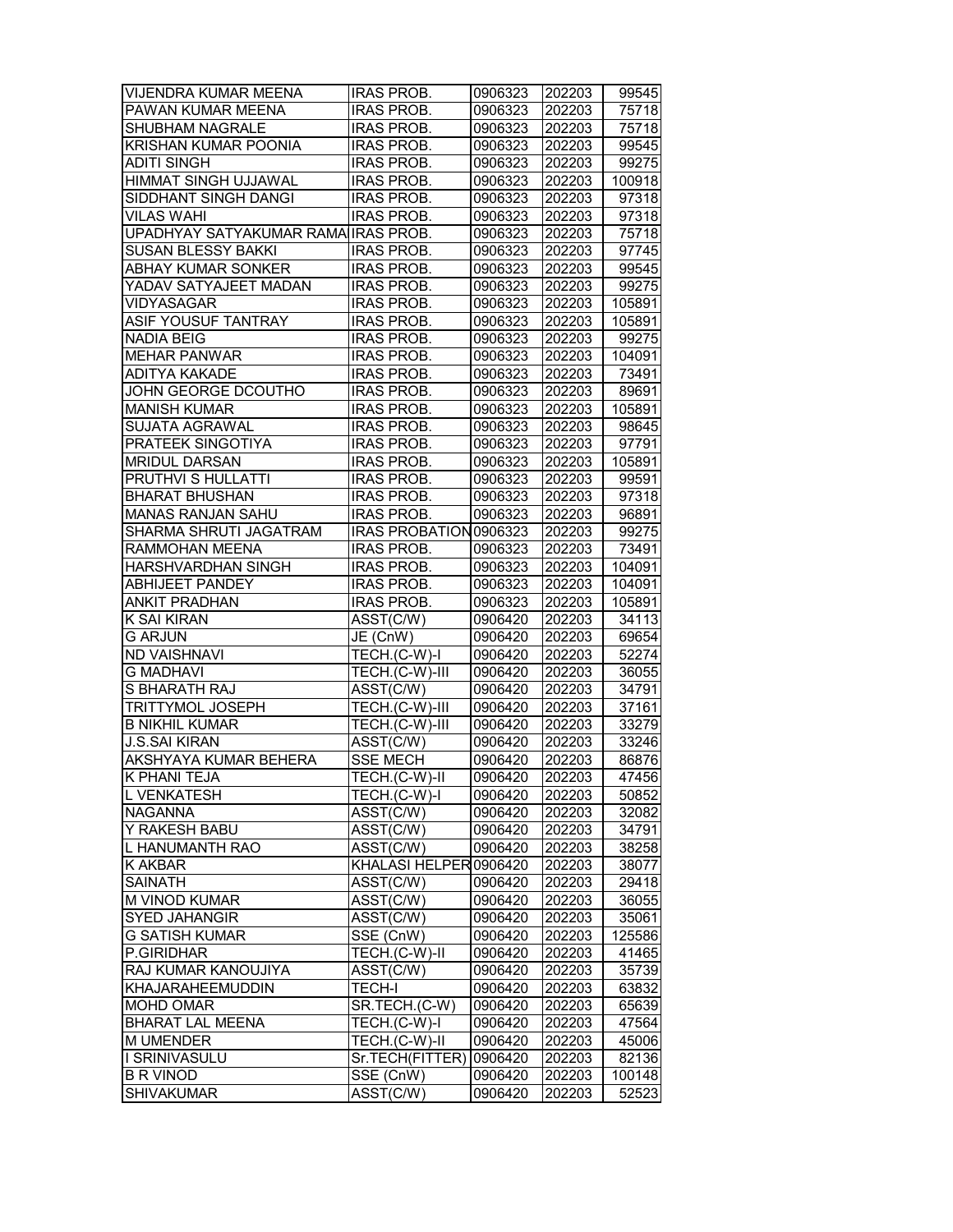| <b>AMIT KUMAR</b>       | TECH.(C-W)-I            | 0906420 | 202203 | 44147  |
|-------------------------|-------------------------|---------|--------|--------|
| N.ANILKUMAR             | SR.TECH.(C-W)           | 0906420 | 202203 | 77712  |
| <b>ELIA JACOB</b>       | SR. TECH                | 0906420 | 202203 | 75658  |
| S UMESH SINGH           | TECH.(C-W)-II           | 0906420 | 202203 | 49683  |
| G SESHAGIRI RAO         | SSE (CnW)               | 0906420 | 202203 | 140754 |
| <b>SYED HAMEEDALI</b>   | Sr.TECH(FITTER) 0906420 |         | 202203 | 76266  |
| SHAILAJA RAMANTHA       | TECH.(C-W)-II           | 0906420 | 202203 | 45006  |
| <b>MALLIAH POCHIAH</b>  | <b>TECH-I</b>           | 0906420 | 202203 | 64210  |
| SRIKANTH S P            | SR.TECH.(C-W)           | 0906420 | 202203 | 75658  |
| <b>MIROMARALI</b>       | SR.TECH.(C-W)           | 0906420 | 202203 | 77712  |
| RAMARAO B               | Sr.TECH.(TRIMME0906420  |         | 202203 | 74394  |
| SUDARSHAN KUMAR         | TECH.(C-W)-I            | 0906420 | 202203 | 46793  |
| <b>BABITA KUMARI</b>    | TECH.(C-W)-I            | 0906420 | 202203 | 50852  |
| SHIVA KUMAR J           | <b>TECH-I</b>           | 0906420 | 202203 | 80078  |
| <b>ISSAQUE</b>          | TECH.(C-W)-III          | 0906420 | 202203 | 56063  |
| <b>K.LUTHER</b>         |                         |         |        |        |
| <b>BHASKAR B</b>        | TECH.(C-W)-III          | 0906420 | 202203 | 53690  |
|                         | FITTER (MCM)            | 0906420 | 202203 | 104864 |
| KOUKUNTLA PRABHAKAR     | TECH.(C-W)-II           | 0906420 | 202203 | 46270  |
| RAJESH KUMAR MEENA      | Sr.TECH(FITTER) 0906420 |         | 202203 | 55942  |
| P SAI BABU              | <b>SSE</b>              | 0906420 | 202203 | 144862 |
| <b>KAMLESH BAIRWA</b>   | TECH.(C-W)-II           | 0906420 | 202203 | 45064  |
| <b>MALYA SWAMY NAIK</b> | TECH.(C-W)-I            | 0906420 | 202203 | 55568  |
| T PUSHPALATHA           | Sr.TECH(FITTER) 0906420 |         | 202203 | 71550  |
| M MOHAN RAJU            | JE (CnW)                | 0906420 | 202203 | 62887  |
| <b>SK HUSSAN SAHAB</b>  | Sr.TECH(FITTER) 0906420 |         | 202203 | 57585  |
| P JAGATHI               | TECH.(C-W)-I            | 0906420 | 202203 | 50852  |
| <b>K SRIKANTH</b>       | TECH.(C-W)-I            | 0906420 | 202203 | 44147  |
| V SREELATHA             | TECH.(C-W)-II           | 0906420 | 202203 | 33405  |
| ZAKEER HUSSAIN          | TECH.(C-W)-I            | 0906420 | 202203 | 43762  |
| M.SWAPNA                | SR.TECH.(C-W)           | 0906420 | 202203 | 58361  |
| J NAVANITHA             | SR.TECH.(C-W)           | 0906420 | 202203 | 62386  |
| <b>JAYARAM M</b>        | FITTER (MCM)            | 0906420 | 202203 | 98276  |
| P DEVENDER PRASAD       | JE (CnW)                | 0906420 | 202203 | 112156 |
| SMT.S ANITHA            | Sr. CLERK               | 0906420 | 202203 | 85454  |
| <b>B.VIJAYA</b>         | TECH.(C-W)-I            | 0906420 | 202203 | 68548  |
| R SURENDER M            | SR.TECH(MECH) 0906420   |         | 202203 | 74680  |
| <b>ASHIS ANMOL MINZ</b> | <b>JR CLERK</b>         | 0906420 | 202203 | 45326  |
| <b>B SREENIVAS</b>      | SR.TECH.(C-W)           | 0906420 | 202203 | 73604  |
| K VENKATESH             | SR.TECH(M.V.DVI0906420  |         | 202203 | 97304  |
| <b>M JANGAIAH</b>       | Sr.TECH(FITTER) 0906420 |         | 202203 | 75658  |
| S DAMODAR               | ОS                      | 0906420 | 202203 | 108996 |
| R.LAKSHMANA RAO         | ОS                      | 0906420 | 202203 | 105994 |
| G CHANDRI NAIDU         | ASST(C/W)               | 0906420 | 202203 | 38899  |
| <b>BHASKERK</b>         | TECH.(C-W)-II           | 0906420 | 202203 | 49026  |
| P.K.RAVIKUMAR           | SSE (CnW)               | 0906420 | 202203 | 125586 |
| M PRAMODH KUMAR         | TECH.(C-W)-I            | 0906420 | 202203 | 52636  |
| A ARUL ARIK SWAMY       | TECH.(C-W)-I            | 0906420 | 202203 | 47304  |
| <b>GANESH</b>           | TECH.(C-W)-II           | 0906420 |        | 49722  |
|                         |                         |         | 202203 |        |
| SHIMBU DAYAL MEENA      | JE (CnW)                | 0906420 | 202203 | 58792  |
| <b>D SRINIVAS</b>       | TECH.(C-W)-I            | 0906420 | 202203 | 72340  |
| N SRINU                 | Sr.TECH(FITTER)         | 0906420 | 202203 | 73604  |
| <b>B PULLA REDDY</b>    | TECH.(C-W)-II           | 0906420 | 202203 | 38504  |
| KHAJA MOINUDDIN         | TECH.(C-W)-II           | 0906420 | 202203 | 38567  |
| <b>B BHEEM RAJ</b>      | TECH.(C-W)-II           | 0906420 | 202203 | 49566  |
| P RAVI KUMAR            | TECH.(C-W)-I            | 0906420 | 202203 | 47558  |
| VIJAY KANIYALAL         | <b>KHALASI</b>          | 0906420 | 202203 | 67600  |
| <b>G.SRIDHAR</b>        | TECH.(C-W)-III          | 0906420 | 202203 | 38929  |
| <b>GHOUSIA BEGUM</b>    | SR.TECH.(C-W)           | 0906420 | 202203 | 64124  |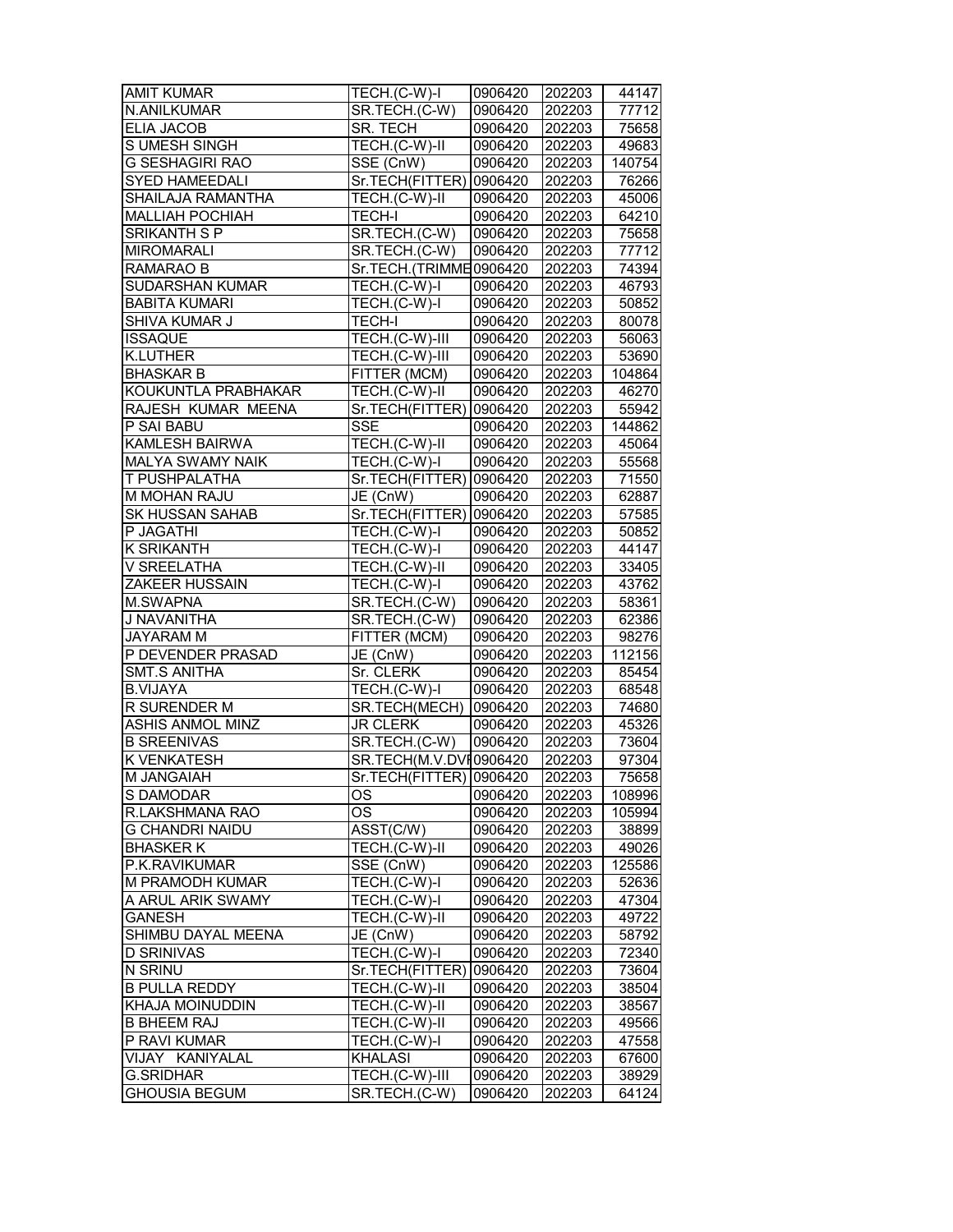| <b>B RAMASWAMY</b>           | TECH.(C-W)-II                                                      | 0906420 | 202203 | 47901  |
|------------------------------|--------------------------------------------------------------------|---------|--------|--------|
| P SHYAM                      | Sr.TECH(FITTER) 0906420                                            |         | 202203 | 73604  |
| P S MAHALAXMI                | <b>FITTER-I</b>                                                    | 0906420 | 202203 | 71550  |
| <b>MANOJ KUMAR</b>           | TECH.(C-W)-II                                                      | 0906420 | 202203 | 45064  |
| <b>VENKANNA I</b>            | TECH.(C-W)-II                                                      | 0906420 | 202203 | 50986  |
| <b>MITHLESH KUMAR</b>        | TECH.(C-W)-II                                                      | 0906420 | 202203 | 47514  |
| <b>NAGARAJU</b>              | Sr.TECH(FITTER) 0906420                                            |         | 202203 | 61069  |
| P.RAJU                       | TECH.(C-W)-I                                                       | 0906420 | 202203 | 74192  |
| <b>SUSMIT SEN</b>            | TECH.(C-W)-I                                                       | 0906420 | 202203 | 45774  |
| K MAHESHBABU                 | TECH.(C-W)-I                                                       | 0906420 | 202203 | 40610  |
| <b>KUNDAN KUMAR</b>          | TECH.(C-W)-I                                                       | 0906420 | 202203 | 44019  |
| <b>HUSSAIN KHAN</b>          | SR.TECH.(C-W)                                                      | 0906420 | 202203 | 71550  |
| P VENKATESWAR RAO            | Sr.TECH(FITTER) 0906420                                            |         | 202203 | 73604  |
| <b>B.GOPAL</b>               | TECH.(C-W)-I                                                       | 0906420 | 202203 | 66652  |
| T RAJU                       | $SSE($ CnW)                                                        | 0906420 | 202203 | 82136  |
| <b>JAHANGIR BABA</b>         | <b>SSE</b>                                                         | 0906420 | 202203 | 91932  |
| <b>B YELLA REDDY</b>         | Sr.TECH(FITTER) 0906420                                            |         | 202203 | 12123  |
| A SRIHARI                    | JE(MECH)                                                           | 0906420 | 202203 | 68567  |
| <b>G VARA LAKSHMI</b>        | ASST(C/W)                                                          | 0906420 | 202203 | 44838  |
| K NAGARAJU                   | <b>SSE</b>                                                         | 0906420 | 202203 | 79924  |
| <b>B.SUNIL NAIK</b>          | $SSE$ (CnW)                                                        | 0906420 | 202203 | 92607  |
| <b>B PARASHURAM</b>          | SR.TECH.(C-W)                                                      | 0906420 | 202203 | 60015  |
| <b>MD MAQBUL</b>             | SR.TECH.(C-W)                                                      | 0906420 | 202203 | 77031  |
| <b>VEMPATI RAMA RAO</b>      | TECH.(C-W)-I                                                       | 0906420 | 202203 | 50852  |
| <b>KRUSHNA</b>               | TECH.(C-W)-I                                                       | 0906420 | 202203 | 51392  |
| D RAVI KANTHA CHARY          | TECH.(C-W)-II                                                      | 0906420 | 202203 | 51280  |
| MALAVATH RAMESH              | TECH.(C-W)-I                                                       | 0906420 | 202203 | 55429  |
| K.JAYAPRAKASH                | TECH(PAINTER)-I 0906420                                            |         | 202203 | 43426  |
| PALLATI SURENDER             | JE (CnW)                                                           | 0906420 | 202203 | 108996 |
| A S RAMNATH                  | SR.TECH.(C-W)                                                      | 0906420 | 202203 | 52933  |
| K ANAND KUMAR                | TECH.(C-W)-III                                                     | 0906420 | 202203 | 44278  |
| YOGESH KUMAR MEENA           | Sr.TECH(FITTER) 0906420                                            |         | 202203 | 56088  |
| <b>SANJAY BHIMA</b>          | $TECH.(C-W)-II$                                                    | 0906420 | 202203 | 55618  |
| M BALRAM                     | TECH.(C-W)-II                                                      | 0906420 | 202203 | 45006  |
| <b>B.L CHENNA KESAVA RAO</b> | TECH.(C-W)-II                                                      | 0906420 | 202203 | 45006  |
| CHIRIVELLA MARIDASS          | $\overline{\mathsf{TECH}}.(\mathsf{C\text{-}W})\text{-}\mathsf{I}$ | 0906420 | 202203 | 54423  |
| <b>V RANAVEER</b>            | TECH.(C-W)-II                                                      | 0906420 | 202203 | 49486  |
| P SRIRAMULU                  | TECH.(C-W)-II                                                      | 0906420 | 202203 | 40117  |
| P RAMACHANDRA RAO            | SAFETY COUNSE 0906420                                              |         | 202203 | 136804 |
| P SHYAMALA                   | Sr.TECH(FITTER) 0906420                                            |         | 202203 | 71550  |
|                              |                                                                    |         |        |        |
| <b>R LAWERENCE</b>           | SR.TECH.(C-W)                                                      | 0906420 | 202203 | 77411  |
| S SUSHIL SURESH              | TECH.(C-W)-II                                                      | 0906420 | 202203 | 39169  |
| K SURENDRA                   | TECH.(C-W)-II                                                      | 0906420 | 202203 | 39673  |
| SAMUEL KISHORE JAGADHANE     | ASST(C/W)                                                          | 0906420 | 202203 | 29418  |
| <b>MD SHAFI AHMED</b>        | TECH.(C-W)-I                                                       | 0906420 | 202203 | 50852  |
| P.SHANKAR                    | ASST(C/W)                                                          | 0906420 | 202203 | 35739  |
| CHALLA UMAMAHESWARA RAO      | <b>OS</b>                                                          | 0906420 | 202203 | 97304  |
| S.VIJAYA BHASKAR             | JE (CnW)                                                           | 0906420 | 202203 | 100403 |
| <b>B ROSHAN ZAHEER</b>       | TECH.(C-W)-I                                                       | 0906420 | 202203 | 72225  |
| A RAJU                       | ASST(C/W)                                                          | 0906420 | 202203 | 36616  |
| <b>SWEETY</b>                | JR CLERK                                                           | 0906420 | 202203 | 34286  |
| D KUMARA SWAMY               | ASST(C/W)                                                          | 0906420 | 202203 | 36616  |
| <b>AMBADI SURESH</b>         | TECH.(C-W)-II                                                      | 0906420 | 202203 | 46270  |
| <b>SAI KUMAR</b>             | TECH.(C-W)-III                                                     | 0906420 | 202203 | 36055  |
| P.V.NIKHIL                   | TECH.(C-W)-II                                                      | 0906420 | 202203 | 45006  |
| <b>B KUMAR</b>               | ASST(C/W)                                                          | 0906420 | 202203 | 32190  |
| P UDAY CHANDRA               | ASST(C/W)                                                          | 0906420 | 202203 | 32190  |
| S KRISHNAM NAIDU             | ASST(C/W)                                                          | 0906420 | 202203 | 32857  |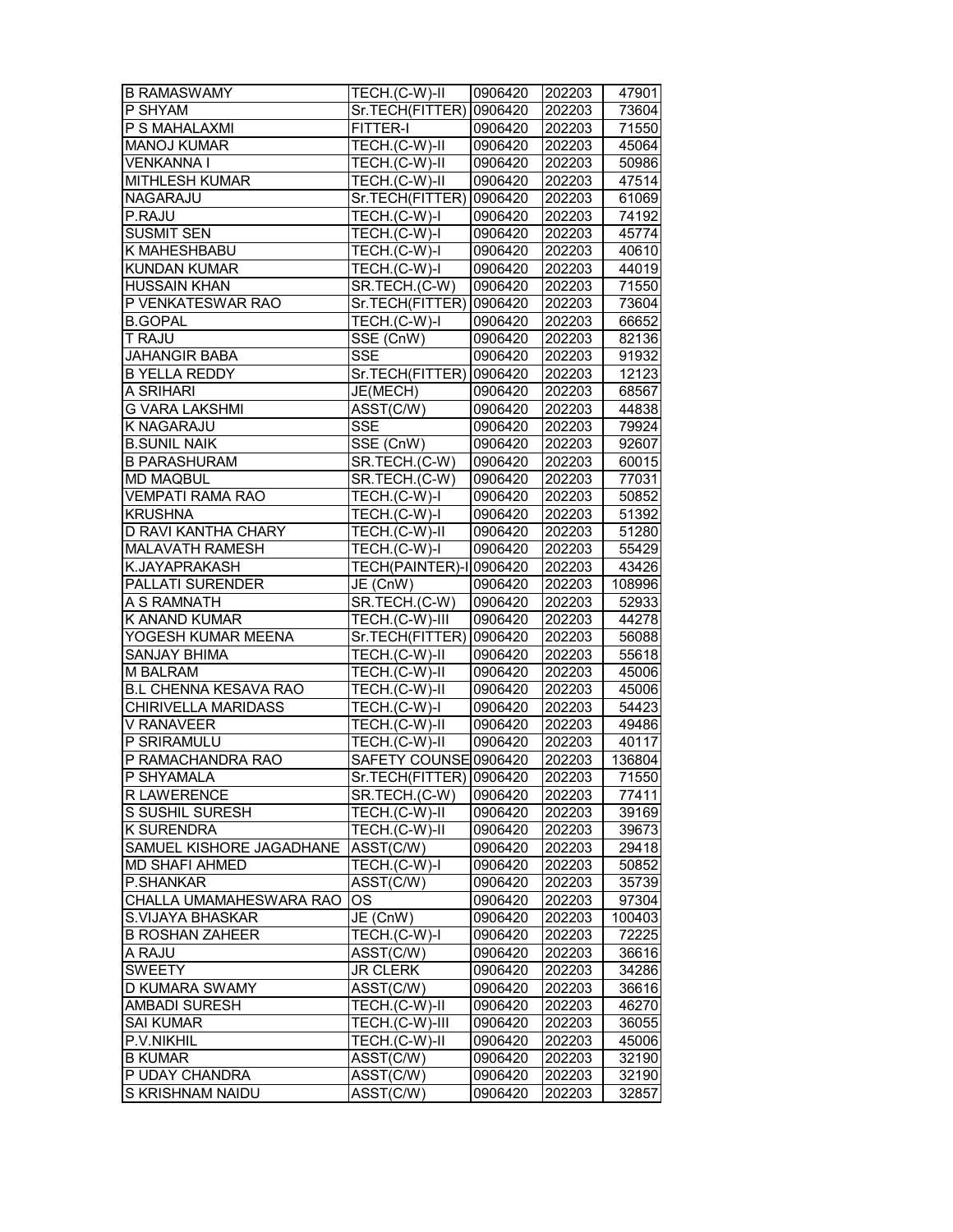| B PARUSHARAMULU             | $\overline{\text{ASST}}$ (C/W) | 0906420 | 202203 | 32190          |
|-----------------------------|--------------------------------|---------|--------|----------------|
| <b>K SARKAR</b>             | KHALASI HELPER 0906420         |         | 202203 | 26790          |
| <b>G.SRISHAILAM</b>         | ASST(C/W)                      | 0906420 | 202203 | 34692          |
| <b>K NAVEEN</b>             | ASST(C/W)                      | 0906420 | 202203 | 33525          |
| <b>D VENKATESH</b>          | KHALASI HELPER 0906420         |         | 202203 | 35026          |
| <b>G PRANAY KUMAR</b>       | <b>JE MECH</b>                 | 0906420 | 202203 | 71269          |
| P B NIKHIL TEJA YADAV       | JE (CnW)                       | 0906420 | 202203 | 64124          |
| SATYENDRA PRASAD            | ASST(C/W)                      | 0906420 | 202203 | 33191          |
| <b>B ANJANEYULU</b>         | ASST(C/W)                      | 0906420 | 202203 | 32460          |
| V YOGISHWAR                 | ASST(C/W)                      | 0906420 | 202203 | 35026          |
| K DEVENDRA                  | ASST(C/W)                      | 0906420 | 202203 | 34353          |
| NAVNEET KUMAR R             | ASST(C/W)                      | 0906420 | 202203 | 34796          |
| <b>SUMAN KUMAR</b>          | ASST(C/W)                      | 0906420 | 202203 | 32190          |
| KALURAM MEENA               | $\overline{\text{ASST}}$ (C/W) | 0906420 | 202203 | 28958          |
| SVD PRITHVI RAJU            | JE (CnW)                       | 0906420 | 202203 | 69151          |
| DEVARASETTY SRIKANTH        | JE(MECH)                       | 0906420 | 202203 | 64452          |
| MOHD NAFEES ALAM            | TECH.(C-W)-III                 | 0906420 | 202203 | 32332          |
| <b>SALESH KUMAR</b>         | TECH.(C-W)-III                 | 0906420 | 202203 |                |
| <b>T.LALITHA</b>            |                                |         |        | 36435<br>32190 |
|                             | ASST(C/W)                      | 0906420 | 202203 |                |
| <b>POONAM</b>               | ASST(C/W)                      | 0906420 | 202203 | 32190          |
| <b>JITENDRA SINGH YADAV</b> | TECH.(C-W)-III                 | 0906420 | 202203 | 36396          |
| KALYANKAR PRUTHVI RAJ       | JE (CnW)                       | 0906420 | 202203 | 68124          |
| NARABOINA KAVITHA RANI      | JE (CnW)                       | 0906420 | 202203 | 62386          |
| <b>GOLI GOVARDHAN</b>       | JE (CnW)                       | 0906420 | 202203 | 67168          |
| CHERIPALLY RAMAKRISHNA      | JE (CnW)                       | 0906420 | 202203 | 68124          |
| <b>MEDIGERI RAHUL</b>       | FITTER-II                      | 0906420 | 202203 | 42394          |
| <b>YASMEEN</b>              | JE(MECH)                       | 0906420 | 202203 | 62386          |
| SUNDARA SRI HARSHA          | JE (CnW)                       | 0906420 | 202203 | 68124          |
| SIVAKOTI AKHIL              | JE (CnW)                       | 0906420 | 202203 | 65255          |
| S.ABDUL RASHEED             | JE (CnW)                       | 0906420 | 202203 | 54555          |
| <b>V.KRISHNUDU</b>          | ASST(C/W)                      | 0906420 | 202203 | 29153          |
| NIRANJAN KUMAR SINGH        | TECH.(C-W)-III                 | 0906420 | 202203 | 29410          |
| <b>DINESH CHAND MEENA</b>   | TECH.(C-W)-III                 | 0906420 | 202203 | 35107          |
| RANJIT PRADHAN              | TECH.(C-W)-III                 | 0906420 | 202203 | 37871          |
| <b>PRADEEP KUMAR</b>        | TECH.(C-W)-III                 | 0906420 | 202203 | 37135          |
| DUDARAM BAIRWA              | TECH.(C-W)-III                 | 0906420 | 202203 | 31438          |
| <b>SANKAR DHALI</b>         | TECH.(C-W)-III                 | 0906420 | 202203 | 31438          |
| NIRANJAN KUMAR PAL          | TECH.(C-W)-III                 | 0906420 | 202203 | 37502          |
| PRABHAT PANJIYAR            | TECH.(C-W)-III                 | 0906420 | 202203 | 38645          |
| <b>MD.SHAH ALAM</b>         | TECH.(C-W)-III                 | 0906420 | 202203 | 35696          |
| <b>BITTU KUMAR</b>          | TECH.(C-W)-III                 | 0906420 | 202203 | 35476          |
| <b>VIKKY CHOUDHARY</b>      | TECH.(C-W)-III                 | 0906420 | 202203 | 35107          |
| <b>CHANDAN KUMAR</b>        | TECH.(C-W)-III                 | 0906420 | 202203 | 35107          |
| RANGNATH KUMAR              | TECH.(C-W)-III                 | 0906420 | 202203 | 31438          |
| <b>AJAY KUMAR</b>           | TECH.(C-W)-III                 | 0906420 | 202203 | 29410          |
| <b>RITESH KUMAR</b>         | TECH.(C-W)-III                 | 0906420 | 202203 | 29410          |
| DHARMENDRA KUMAR            | TECH.(C-W)-III                 | 0906420 | 202203 | 36396          |
| <b>JITENDRA KUMAR</b>       | TECH.(C-W)-III                 | 0906420 | 202203 | 31990          |
| RANJEET KUMAR PATEL         | TECH.(C-W)-III                 | 0906420 | 202203 | 35291          |
| RAVI RAJ                    | TECH.(C-W)-III                 | 0906420 | 202203 | 30699          |
| <b>NIRBHAY KUMAR</b>        | TECH.(C-W)-III                 | 0906420 | 202203 | 38424          |
| <b>USHA ROMI BASKEY</b>     | TECH.(C-W)-III                 | 0906420 | 202203 | 35107          |
|                             |                                |         |        |                |
| PREM YADAV                  | ASST(C/W)                      | 0906420 | 202203 | 33172          |
| P.SAMPATH REDDY             | ASST(C/W)                      | 0906420 | 202203 | 30749          |
| P S J V MANIDEEP KUMAR      | ASST(C/W)                      | 0906420 | 202203 | 30749          |
| V BHARATH KUMAR             | TECH.(C-W)-III                 | 0906421 | 202203 | 29153          |
| <b>SHAIK MOIZ</b>           | ASST(C/W)                      | 0906421 | 202203 | 32899          |
| <b>KRISHNA PRASAD</b>       | TECH.(C-W)-I                   | 0906421 | 202203 | 43644          |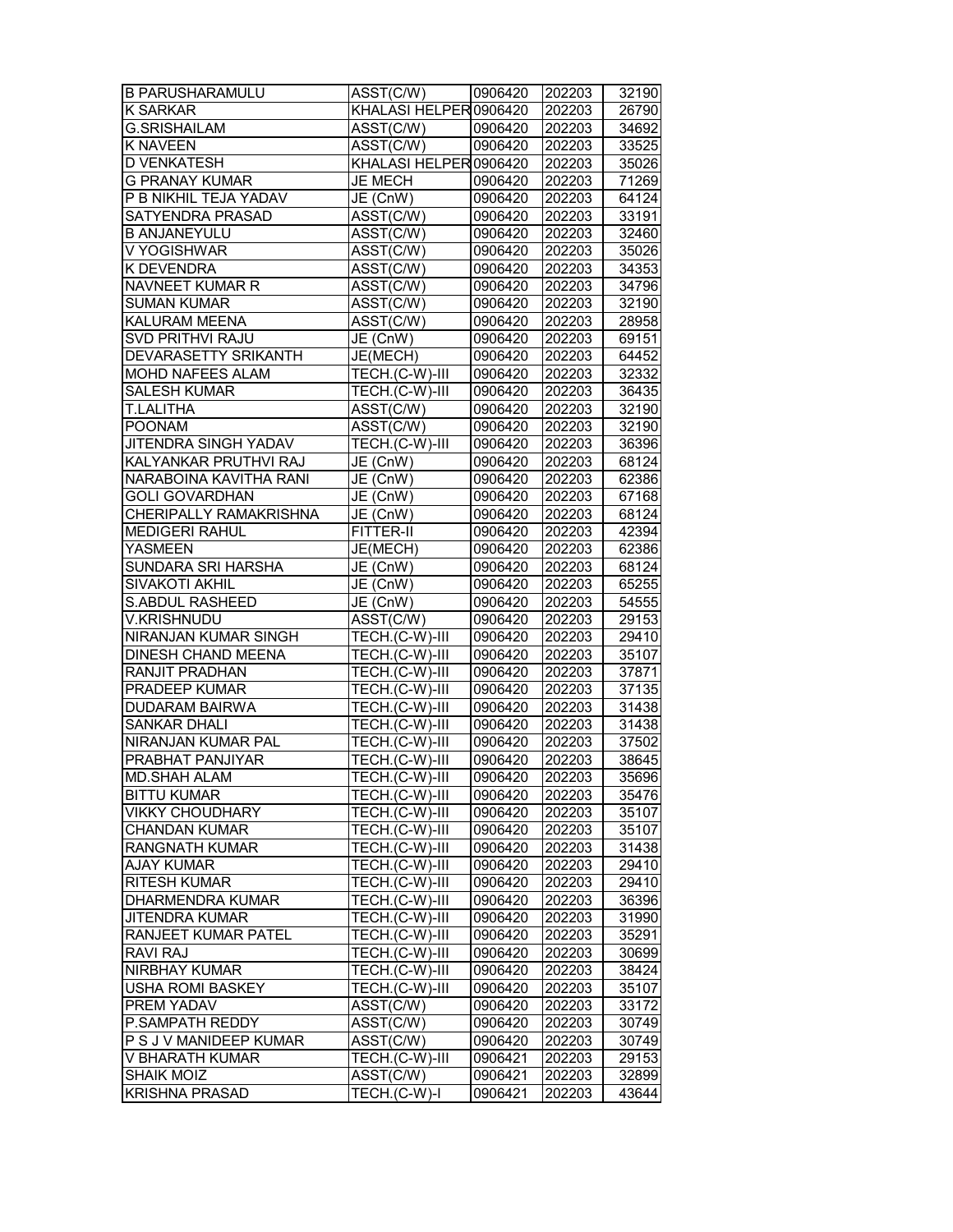| <b>MANGI LAL MEENA</b>  | TECH.(C-W)-I                   | 0906421 | 202203 | 44433  |
|-------------------------|--------------------------------|---------|--------|--------|
| <b>D RAJESH</b>         | <b>TECH-I</b>                  | 0906421 | 202203 | 32492  |
| <b>MAHESH V</b>         | TECH.(C-W)-II                  | 0906421 | 202203 | 37861  |
| CH KUMARASWAMY          | Ch.LOCO INSP.                  | 0906421 | 202203 | 173789 |
| <b>G VENKATESHWARLU</b> | Ch.LOCO INSP.                  | 0906421 | 202203 | 168648 |
| KAMLESH PRASAD MEENA    | FITTER-I                       | 0906421 | 202203 | 55312  |
| TIMMADI MOHAN           | TECH.(C-W)-I                   | 0906421 | 202203 | 43778  |
| <b>ANKAM SURESH</b>     | TECH.(C-W)-II                  | 0906421 | 202203 | 39712  |
| PAWANKUMARTHAKUR        | JE(MECH)                       | 0906421 | 202203 | 57232  |
| <b>B KRISHNA PRASAD</b> | Ch.LOCO INSP.                  | 0906421 | 202203 | 139240 |
| <b>M SHANKER</b>        | <b>TECH-I</b>                  | 0906421 | 202203 | 50583  |
| VALLALA RAJU            | Ch.LOCO INSP.                  | 0906421 | 202203 | 184130 |
| <b>SANDAM SRNIVAS</b>   | OS                             | 0906421 | 202203 | 70958  |
| <b>MOSIN KHAN</b>       | TECH.(C-W)-I                   | 0906421 | 202203 | 42934  |
| K UDAY KUMAR            | SSE (CnW)                      | 0906421 | 202203 | 67223  |
| <b>MAN MOHAN MEENA</b>  | JE(MECH)                       | 0906421 | 202203 | 61031  |
| RAMBRIKSHA KUMAR        | JE D CnW                       | 0906421 | 202203 | 55902  |
| AMRIT LAL MEENA         | JE(MECH)                       | 0906421 | 202203 | 60356  |
| K BEERAPPA              | SR.TECH(MECH)                  | 0906421 | 202203 | 4482   |
| RAVULA KOTESH           | TECH.(C-W)-II                  | 0906421 | 202203 | 41039  |
| <b>SK KHADER</b>        | <b>SAFAIWALA</b>               | 0906421 | 202203 | 45385  |
| P PADMA RAO             | SSE (CnW)                      | 0906421 | 202203 | 89438  |
| <b>SHADULLA BABA</b>    | TECH.(C-W)-II                  | 0906421 | 202203 | 40602  |
| Y SAVITHA               | SR.TECH(MECH)                  | 0906421 | 202203 | 61578  |
| R SRINIVAS              | TECH.(C-W)-I                   | 0906421 | 202203 | 56174  |
| <b>MD SHOAIB AKHTAR</b> | OS                             | 0906421 | 202203 | 116038 |
| <b>L SRINIVAS</b>       | TECH.(C-W)-II                  | 0906421 | 202203 | 38729  |
| MOHANA RAO TURPATI      | TECH.(C-W)-III                 | 0906421 | 202203 | 33276  |
| K SIVA GANESH           | KHALASI HELPER0906421          |         | 202203 | 26804  |
| K NAROTTAM              | ASST(C/W)                      | 0906421 | 202203 | 27637  |
| K ANJANEYULU            | ASST(C/W)                      | 0906421 | 202203 | 29271  |
| T LAKSHMANA RAO         | ASST(C/W)                      | 0906421 | 202203 | 27304  |
| DUBBA VYKUNTA RAO       | $\overline{\text{ASST}}$ (C/W) | 0906421 | 202203 | 27930  |
| <b>B JANAKI RAO</b>     | ASST(C/W)                      | 0906421 | 202203 | 27304  |
| <b>JITHENDRAN A</b>     | ASST(C/W)                      | 0906421 | 202203 | 28305  |
| <b>B RAVINDER</b>       | TECH.(C-W)-III                 | 0906421 | 202203 | 33290  |
| R.PANDARI               | $\overline{\text{ASST}}$ (C/W) | 0906421 | 202203 | 27471  |
| P GANGA KISHAN          | TECH.(C-W)-III                 | 0906421 | 202203 | 33054  |
| <b>K.RAGHURAM YADAV</b> | JE (CnW)                       | 0906421 | 202203 | 65573  |
| P SHIVA KUMAR           | KHALASI HELPER0906421          |         | 202203 | 31110  |
| M.SUNEETH KUMAR         | JE (CnW)                       | 0906421 | 202203 | 3285   |
| VISHANU KUMAR           | ASST(C/W)                      | 0906421 | 202203 | 26528  |
| P.LATHA                 | ASST(C/W)                      | 0906421 | 202203 | 26559  |
| MANOJ KUMAR SRIVASTWA   | TECH.(ELEC)-II                 | 0906422 | 202203 | 46270  |
| G.INDRASENA REDDY       | TECH(ELEC)-III                 | 0906422 | 202203 | 47224  |
| SHER MOHAMMED KHAN      | TECH(MECH).-III                | 0906422 | 202203 | 40419  |
| <b>RIKIBE MAHESH</b>    | <b>TECH(ELEC)-III</b>          | 0906422 | 202203 | 39035  |
| K.NARASINGHAM           | SSE(MECH)                      | 0906422 | 202203 | 119264 |
| <b>VEERA LAXMI</b>      | ASST LSHED(ELE0906422          |         | 202203 | 32976  |
| PRATHIBA BHARATHI       | ASST LSHED(ELE 0906422         |         | 202203 | 27576  |
| S.PEDDA BUGGANNA        | SR.TECH(MECH)                  | 0906422 | 202203 | 75320  |
| <b>ANAND KUNAL</b>      | TECH.(MECH)-II                 | 0906422 | 202203 | 45929  |
| A.SRINIVAS              | TECH(ELEC)-III                 | 0906422 | 202203 | 51261  |
| M JAGADEESWAR           | Ch.OS                          | 0906422 | 202203 | 120870 |
| M SRINIVASREDDY         | SSE (ELEC)                     | 0906422 | 202203 | 122110 |
| SAYYED AMJATH HUSSAIN   | SSE(MECH)                      | 0906422 | 202203 | 105608 |
| <b>M.KAVITHA</b>        | TECH.(LOCO)-III 0906422        |         | 202203 | 44532  |
| A VENUGOPAL             | ASST LSHED(DSL0906422          |         | 202203 | 28746  |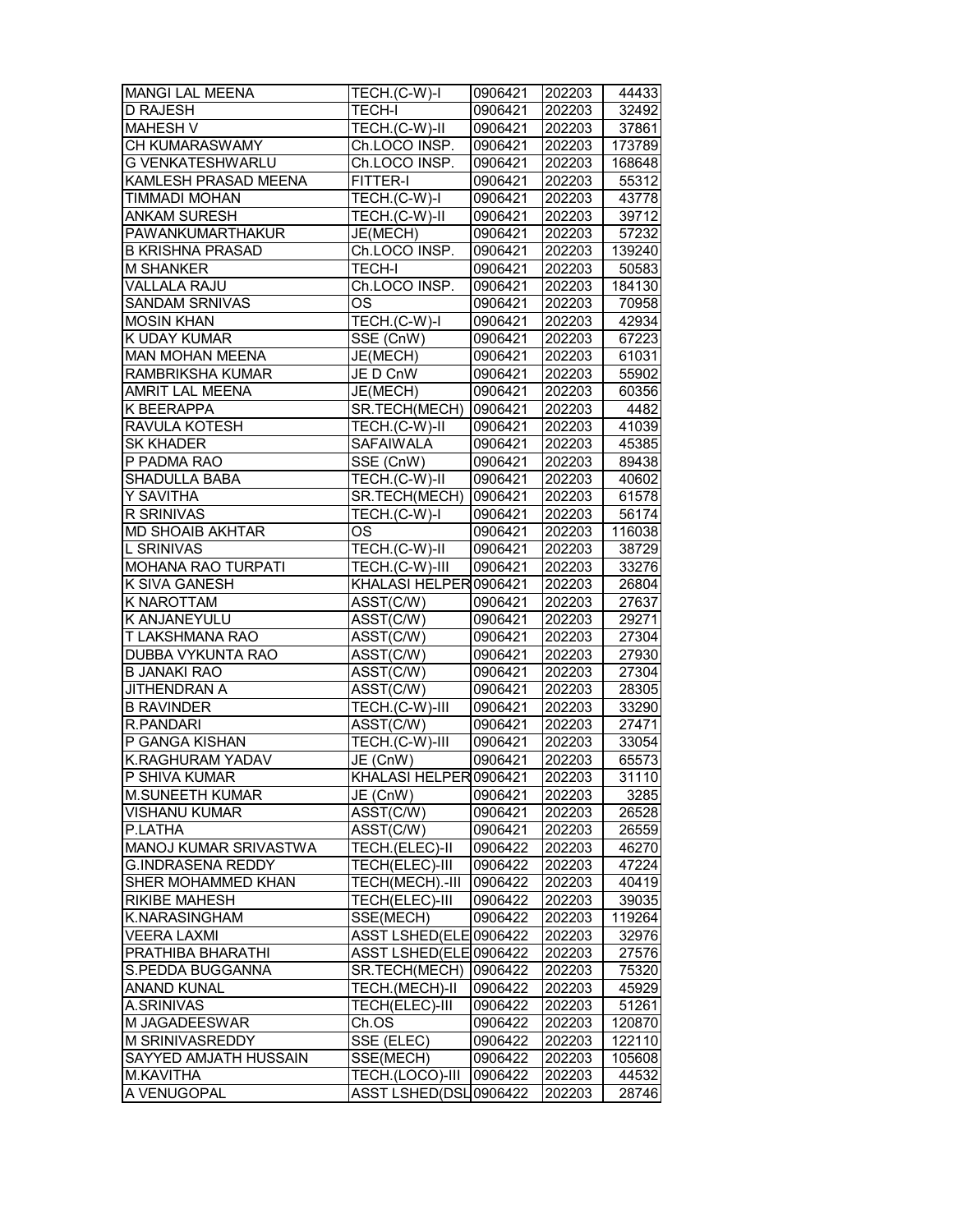| V. SRINIVAS              | OS                      | 0906422        | 202203 | 71550  |
|--------------------------|-------------------------|----------------|--------|--------|
| SANKATI. MERLIN          | TECH(MECH).-III         | 0906422        | 202203 | 36811  |
| M.CHANDER                | SSE (CnW)               | 0906422        | 202203 | 65868  |
| R.N.RENUKA               | Ch.OS                   | 0906422        | 202203 | 118634 |
| V.RAMU                   | TECH.(MECH)-I           | 0906422        | 202203 | 65868  |
| SRINIVAS V R V           | <b>OS</b>               | 0906422        | 202203 | 115316 |
| A.MALLESH                | TECH(ELEC)-III          | 0906422        | 202203 | 47060  |
| D SHIVA PRASAD           | TECH(MECH).-III 0906422 |                | 202203 | 52919  |
| <b>MOHD SHUKOOR</b>      | TECH(MECH).-III         | 0906422        | 202203 | 49752  |
| <b>B.R.SRINIVAS</b>      | JE(MECH)                | 0906422        | 202203 | 72810  |
| P.SANDEEP KUMAR          | TECH(MECH).-III         | 0906422        | 202203 | 43831  |
| <b>D.SRINIVASULU</b>     | <b>TECH(ELEC)-III</b>   | 0906422        | 202203 | 37579  |
| <b>D.SHIVA NAIK</b>      |                         | 0906422        |        |        |
|                          | TECH.(MECH)-II          |                | 202203 | 53490  |
| <b>SUNIL KUMAR</b>       | <b>TECH(ELEC)-III</b>   | 0906422        | 202203 | 45478  |
| <b>B H SRINIVAS</b>      | SSE(MECH)               | 0906422        | 202203 | 184338 |
| <b>GB GIRIDHARA</b>      | TECH(MECH).-III         | 0906422        | 202203 | 42688  |
| SMT.PRAGATI SINHA        | ASST LSHED(ELE 0906422  |                | 202203 | 32554  |
| K.SARIKA                 | TECH(MECH).-III         | 0906422        | 202203 | 50062  |
| <b>SK.ANWAR PASHA</b>    | ASST LSHED(DSL0906422   |                | 202203 | 44815  |
| <b>MD.RAOUFF</b>         | TECH.(MECH)-II          | 0906422        | 202203 | 45326  |
| N.THABITHA               | TECH.(MECH)-I           | 0906422        | 202203 | 53696  |
| <b>G NARENDRA BABU</b>   | SR.TECH.(ELEC)          | 0906422        | 202203 | 78342  |
| M LAKSHMINARAYANA        | TECH.(AW)-I             | 0906422        | 202203 | 66652  |
| <b>T VENKAT SUBBAIAH</b> | TECH.(MECH)-I           | 0906422        | 202203 | 68548  |
| <b>VENKATESAM K</b>      | Sr. CLERK               | 0906422        | 202203 | 64914  |
| <b>SHAFI</b>             | TECH.(MECH)-II          | 0906422        | 202203 | 42355  |
| KUM.SWATHI NARABOYINA    | TECH(ELEC)-III          | 0906422        | 202203 | 38710  |
| <b>B HARSHINI</b>        | Sr.TECH(AW)             | 0906422        | 202203 | 10152  |
| P RAMBABU                | Sr.TECH(AW)             | 0906422        | 202203 | 79924  |
| MD.RIYAZ                 | TECH.(ELEC)-I           | 0906422        | 202203 | 59858  |
| <b>D RAVI</b>            | TECH.(MECH)-II          | 0906422        | 202203 | 46601  |
| <b>G V HARI KRISHNA</b>  | SR.TECH(MECH)           | 0906422        | 202203 | 81204  |
| S. VIJAY KUMAR           | OS                      | 0906422        | 202203 | 108996 |
| M SATYANARAYANA          | TECH.(MECH)-I           | 0906422        | 202203 | 64914  |
| C.CHANDRA SHEKAR         | TECH.(MECH)-II          | 0906422        |        | 63176  |
| P.N.RAMESH               |                         |                | 202203 |        |
|                          | TECH(MECH).-III         | 0906422        | 202203 | 56114  |
| K.M.RAVINDER             | <b>TECH.(ELEC)-I</b>    | 0906422        | 202203 | 63176  |
| <b>B V RANI</b>          | OS                      | 0906422        | 202203 | 94618  |
| S.THIRUMALESHA           | SSE(MECH)               | 0906422        | 202203 | 129220 |
| P SATHYANARAYANA         | TECH.(ELEC)-II          | 0906422        | 202203 | 48011  |
| R.NAGA RANI              | TECH(MECH).-III 0906422 |                | 202203 | 38710  |
| SUBHAKAR GOUD EEDIGA     | SSE(MECH)               | 0906422        | 202203 | 79924  |
| N T VIJAY KUMAR          | TECH.(ELEC)-I           | 0906422        | 202203 | 63176  |
| M MITRA                  | SR.TECH(MECH)   0906422 |                | 202203 | 73604  |
| <b>B VENKATESWARARAO</b> | SR.TECH(MECH)   0906422 |                | 202203 | 74864  |
| P.S.SANTOSH              | SR.TECH(MECH) 0906422   |                | 202203 | 86239  |
| K.N.AJAY NARENDER        | TECH.(MECH)-II          | 0906422        | 202203 | 46270  |
| P JAYARAM                | TECH.(MECH)-I           | 0906422        | 202203 | 64914  |
| <b>BHOSALE SUNIL G</b>   | TECH.(MECH)-I           | 0906422        | 202203 | 61652  |
| <b>B RAMACHANDARAIAH</b> | TECH.(MECH)-I           | 0906422        | 202203 | 65391  |
| N GABRIEL                | ASST LSHED(DSL0906422   |                | 202203 | 48714  |
| S SUBHASH                | SSE(MECH)               | 0906422        | 202203 | 152781 |
| P NAGESH                 | SR.TECH(MECH) 0906422   |                | 202203 | 72810  |
| <b>B KUMAR</b>           | SR.TECH(MECH) 0906422   |                | 202203 | 70284  |
| Y SANTOSH KUMAR          | TECH.(ELEC)-I           | 0906422        | 202203 | 59858  |
| N. RAJINI                | TECH(MECH).-III 0906422 |                | 202203 | 44532  |
| <b>G.RAMULU</b>          | SSE (ELEC)              | 0906422 202203 |        | 122740 |
| <b>MD OMER KHAN</b>      | TECH(MECH).-III 0906422 |                | 202203 | 60490  |
|                          |                         |                |        |        |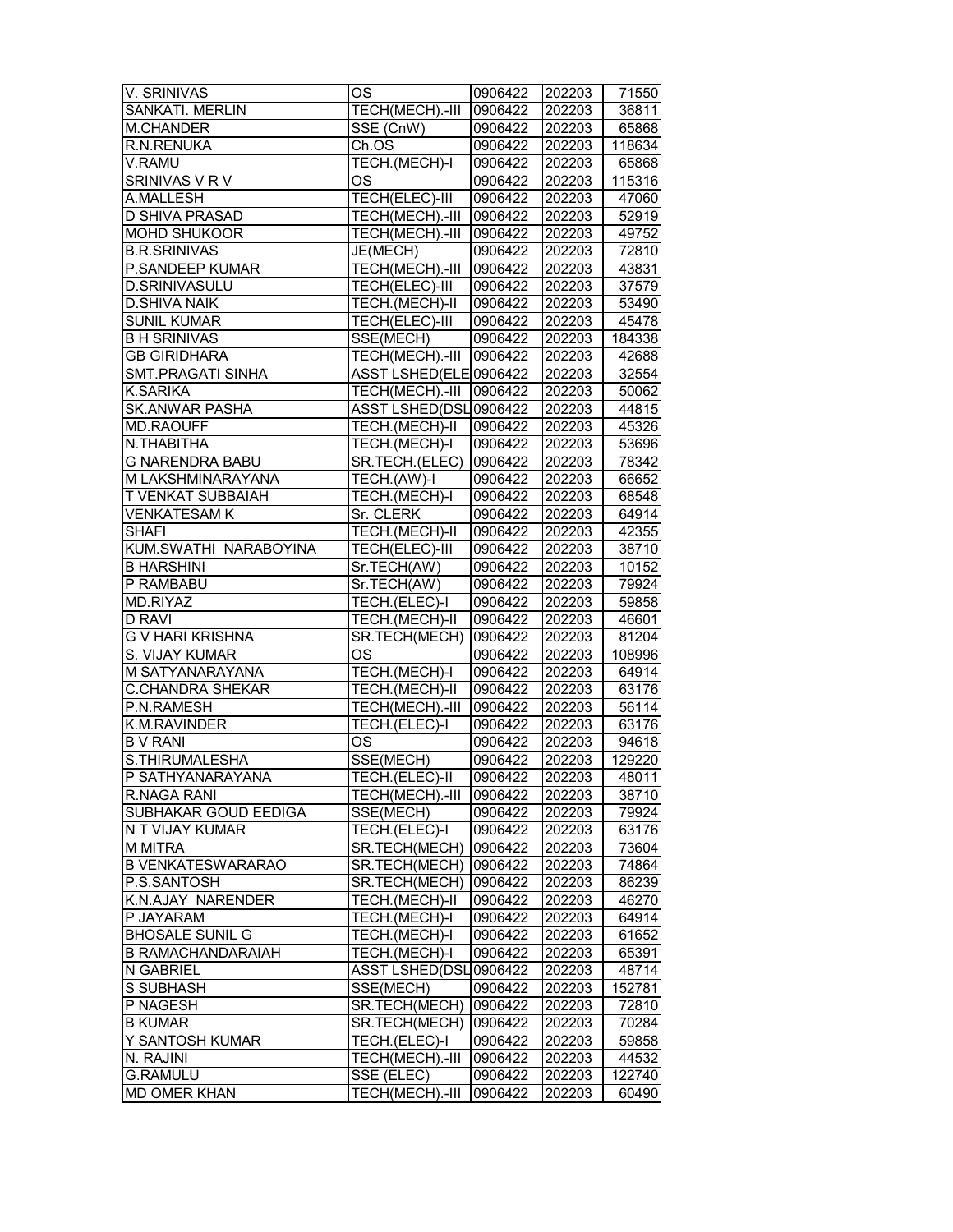| <b>G VIJAYA RAM</b>                   | SSE(MECH)                        | 0906422            | 202203 | 109626          |
|---------------------------------------|----------------------------------|--------------------|--------|-----------------|
| <b>CHAVAN EKNATH</b>                  | SR.TECH(MECH)                    | 0906422            | 202203 | 61389           |
| K ANIL BABU                           | TECH.(MECH)-I                    | 0906422            | 202203 | 75414           |
| R ANJANEYULU                          | TECH.(MECH)-I                    | 0906422            | 202203 | 68548           |
| ANJANEYULU                            | Sr.TECH(AW)                      | 0906422            | 202203 | 81184           |
| T SATYA PRAKASH                       | SSE(MECH)                        | 0906422            | 202203 | 100148          |
| <b>KUSUMA PRASAD</b>                  | SSE(MECH)                        | 0906422            | 202203 | 126891          |
| A SRIDHAR                             | <b>CMS</b>                       | 0906422            | 202203 | 97304           |
| <b>B MALLA REDDY</b>                  | SSE(MECH)                        | 0906422            | 202203 | 105994          |
| R RAMESH                              | SR.TECH(MECH)                    | 0906422            | 202203 | 91932           |
| <b>SUBASHDAS</b>                      | OS                               | 0906422            | 202203 | 91932           |
| R RAVINDRA CHARI                      | TECH.(MECH)-II                   | 0906422            | 202203 | 69195           |
| P T SUDHAKAR                          | TECH.(ELEC)-I                    | 0906422            | 202203 | 63653           |
| YADAV SUNIL P                         | TECH.(MECH)-I                    | 0906422            | 202203 | 81293           |
| V MOULAALI                            | TECH.(ELEC)-I                    | 0906422            | 202203 | 68386           |
| P PRAVEEN KUMAR                       | TECH.(MECH)-I                    | 0906422            | 202203 | 64914           |
| P YADAIAH                             | TECH.(MECH)-I                    | 0906422            | 202203 | 72340           |
| S.V.SOMLA NAIK                        | SR.TECH(MECH)                    | 0906422            | 202203 | 91932           |
| <b>EMMANUELJUDE XAVIER</b>            | JE (ELEC)                        | 0906422            | 202203 | 100778          |
| SRINIVASULU                           | SR.TECH.(ELEC) 0906422           |                    | 202203 | 71550           |
| <b>BAGANNA</b>                        | SR.TECH(MECH) 0906422            |                    | 202203 | 71550           |
| <b>M S NARAYANA</b>                   | SR.TECH(MECH) 0906422            |                    | 202203 | 71550           |
| <b>RAMDAS CHINNAIAH</b>               | SR.TECH.(ELEC)                   | 0906422            | 202203 | 59817           |
| <b>R HEERA SINGH</b>                  | Sr.TECH(AW)                      | 0906422            | 202203 | 69018           |
| <b>K P SAIKUMAR</b>                   | TECH.(MECH)-II                   | 0906422            | 202203 | 63653           |
| Y SRINIVASA RAO                       | TECH.(AW)-I                      | 0906422            | 202203 | 65868           |
| <b>SK MOINUDDIN</b>                   | TECH.(MECH)-II                   | 0906422            | 202203 | 63176           |
| SINGAM PRAKASH                        | TECH(ELEC)-III                   | 0906422            | 202203 | 52274           |
| HANUMAN PRASAD MEENA                  | TECH.(ELEC)-I                    | 0906422            | 202203 | 52274           |
| <b>D SUSHEEL KUMAR</b>                | SSE(MECH)                        | 0906422            | 202203 | 156372          |
| G MUKTESWARA RAO                      | JE(MECH)                         | 0906422            | 202203 | 100148          |
| A NARAYANA BHAVANI                    | TECH.(MECH)-I                    | 0906422            | 202203 | 72907           |
| REKHA                                 | <b>PEON</b>                      | 0906422            | 202203 | 61754           |
| AAVULA MASANNA                        | TECH(ELEC)-III                   | 0906422            | 202203 | 45691           |
| SUMER SINGH MEENA                     | TECH(MECH).-III                  | 0906422            | 202203 | 38852           |
| <b>D.MAHENDER REDDY</b>               | TECH.(ELEC)-II                   | 0906422            | 202203 | 39075           |
| KOLA.SRIKANTH                         | <b>TECH.(MECH)-II</b>            | 0906422            | 202203 | 48585           |
| <b>MD OMER</b>                        | TECH.(MECH)-I                    | 0906422            | 202203 | 58594           |
| <b>L.K.PANDU NAIK</b>                 | TECH.(AW)-I                      | 0906422            | 202203 | 47289           |
| K VEERA BABU                          | ASST LSHED(DSL 0906422           |                    | 202203 | 40487           |
|                                       |                                  |                    |        |                 |
| J PANDARINATH<br>K SRINIVAS           | SSE(MECH)                        | 0906422<br>0906422 | 202203 | 101408<br>73179 |
|                                       | SR.TECH(MECH)                    |                    | 202203 |                 |
| T NARAYANA<br>D.SATYANARAYANA         | SR.TECH.(ELEC)<br>SR.TECH.(ELEC) | 0906422<br>0906422 | 202203 | 72810<br>61758  |
|                                       | SR.TECH(MECH)                    |                    | 202203 |                 |
| MD MEHBOOB KHAN<br>C.H.VENKATESHWARLU | SR.TECH(MECH)                    | 0906422<br>0906422 | 202203 | 61389           |
|                                       |                                  |                    | 202203 | 72810           |
| <b>M SUNITHA</b>                      | <b>JR CLERK</b>                  | 0906422            | 202203 | 61754           |
| A CHANDRA SEKHAR                      | SR.TECH(MECH)                    | 0906422            | 202203 | 71550           |
| <b>T KRISHNAIAH</b>                   | SR.TECH.(ELEC)                   | 0906422            | 202203 | 78830           |
| T NARAYANA                            | JE (ELEC)                        | 0906422            | 202203 | 72810           |
| <b>LAXMANJI</b>                       | SR.TECH(MECH)                    | 0906422            | 202203 | 59818           |
| <b>B ANJANI CHANDER</b>               | SR.TECH(MECH)                    | 0906422            | 202203 | 71550           |
| ANJANEYULU                            | SR.TECH(MECH)                    | 0906422            | 202203 | 71550           |
| P V P KIRAN KUMAR                     | Sr.LOCO INSP.                    | 0906422            | 202203 | 167770          |
| A.SUDHAKAR                            | TECH.(MECH)-I                    | 0906422            | 202203 | 55104           |
| M KONDA REDDY                         | Sr.TECH(AW)                      | 0906422            | 202203 | 97532           |
| Y NARASIMHA RAO<br><b>BHASKAR</b>     | SR.TECH.(ELEC)  0906422          |                    | 202203 | 74234           |
|                                       | TECH.(MECH)-I                    | 0906422            | 202203 | 59212           |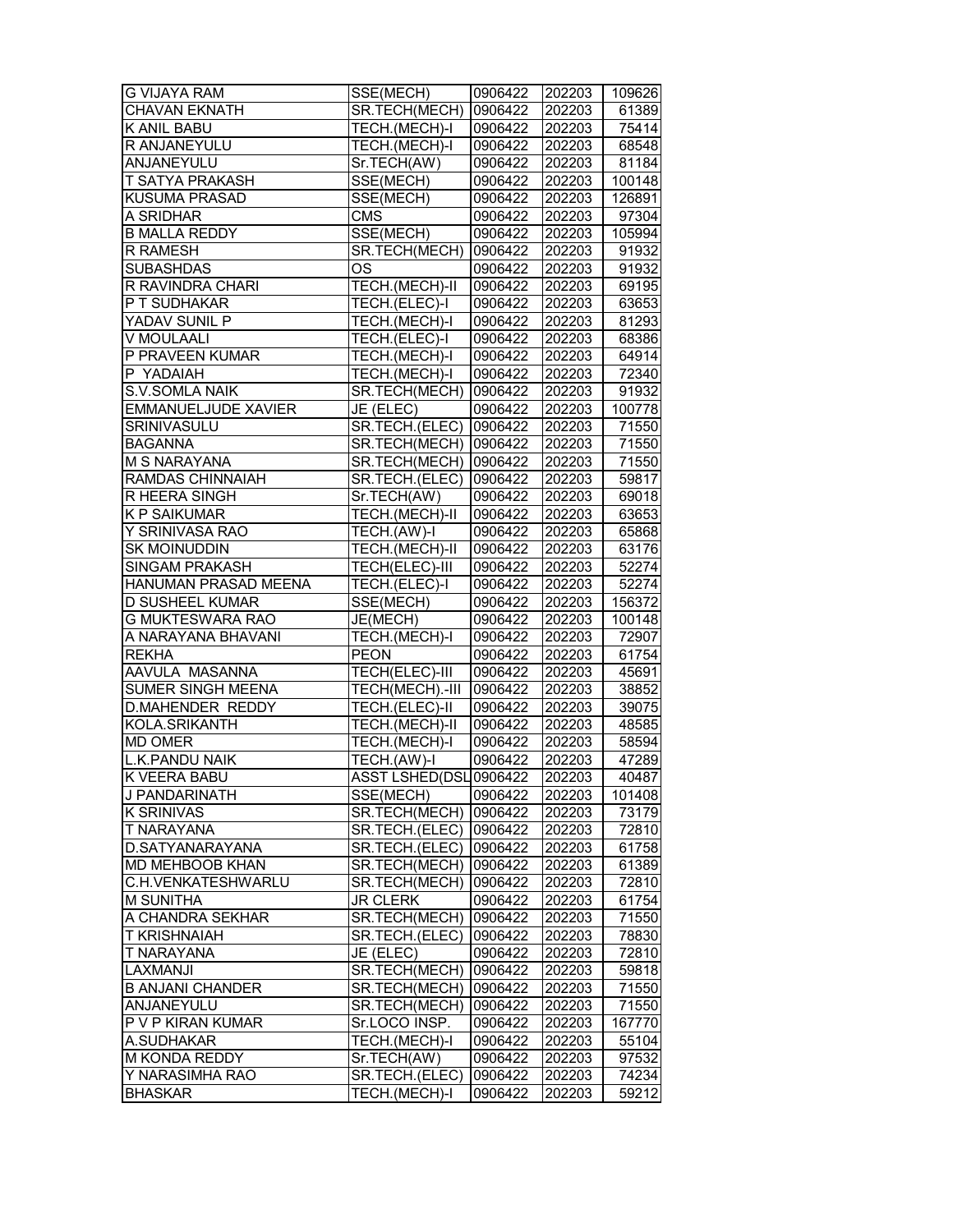| S MANNEMU                 | SR.TECH(MECH) 0906422    |         | 202203 | 61389  |
|---------------------------|--------------------------|---------|--------|--------|
| <b>MOHAN PHILOMAN</b>     | TECH.(MECH)-I            | 0906422 | 202203 | 69377  |
| S RAMAKRISHNA             | TECH.(MECH)-I            | 0906422 | 202203 | 67606  |
| A.GANGARAJU               | TECH(ELEC)-III           | 0906422 | 202203 | 37579  |
| SMT.HUSSAIN BANU          | TECH.(ELEC)-II           | 0906422 | 202203 | 58278  |
| <b>G.DAMODAR</b>          | TECH.(MECH)-I            | 0906422 | 202203 | 65246  |
| A SRINIVAS                | TECH.(ELEC)-I            | 0906422 | 202203 | 63653  |
| <b>C RAJESH</b>           | SR.TECH(MECH)            | 0906422 | 202203 | 73604  |
| <b>MAHMOOD PASHA</b>      | TECH.(MECH)-I            | 0906422 | 202203 | 64914  |
| <b>D.VENKAT RAO</b>       | TECH.(MECH)-I            | 0906422 | 202203 | 69515  |
| <b>MD ZAKIR KHAN</b>      | TECH.(MECH)-I            | 0906422 | 202203 | 64914  |
| <b>S ARUN KUMAR</b>       | TECH.(MECH)-I            | 0906422 | 202203 | 63176  |
| S PRASAD                  | SR.TECH.(ELEC)           | 0906422 | 202203 | 67758  |
| A JUDE                    | TECH.(ELEC)-I            | 0906422 | 202203 | 60335  |
| L SHASIDHAR REDDY         | TECH.(ELEC)-I            | 0906422 | 202203 | 59858  |
| M P SARAVANAN             | TECH.(ELEC)-I            | 0906422 | 202203 | 60639  |
| SYED MASOOD               | TECH.(MECH)-I            | 0906422 | 202203 | 66652  |
| TILKESHWAR KUMAR          | ASST LSHED(ELE0906422    |         | 202203 | 44194  |
| SRINIVASULU M             | SSE(MECH)                | 0906422 | 202203 | 112786 |
| SHAEEN BEGUM              | <b>OS</b>                | 0906422 | 202203 | 102992 |
| <b>D.NARSINGH RAO</b>     | TECH(MECH).-III 0906422  |         | 202203 | 45300  |
| <b>SUMEET SINGH</b>       | ASST LSHED(DSL0906422    |         | 202203 | 46333  |
|                           |                          |         |        |        |
| <b>SK AKBAR AHMED</b>     | SR.TECH(MECH) 0906422    |         | 202203 | 72810  |
| <b>D.ANIL KUMAR</b>       | TECH(MECH).-III 0906422  |         | 202203 | 32947  |
| P.VIJAYA                  | ASST LSHED(DSL0906422    |         | 202203 | 29868  |
| <b>J P SRINATH</b>        | <b>TECH(ELEC)-III</b>    | 0906422 | 202203 | 43810  |
| A.SAI KISHORE             | ASST LSHED(DSL0906422    |         | 202203 | 38561  |
| Y.SOWMYA                  | SSE (ELEC)               | 0906422 | 202203 | 82136  |
| <b>K.RAVINDER</b>         | TECH(MECH).-III          | 0906422 | 202203 | 40141  |
| P.SHIVA KUMAR             | ASST LSHED(DSL0906422    |         | 202203 | 39488  |
| V.KAMALAKAR               | SSE(MECH)                | 0906422 | 202203 | 95248  |
| <b>M NARSING RAO</b>      | TECH.(MECH)-I            | 0906422 | 202203 | 68548  |
| D.KISHORE BABU            | TECH.(MECH)-I            | 0906422 | 202203 | 49298  |
| HANAMANTARAY BIRADAR      | ASST LSHED(DSL0906422    |         | 202203 | 38561  |
| K.ANJAIAH                 | TECH(MECH).-III 0906422  |         | 202203 | 39373  |
| A.PRABHAKAR               | TECH(MECH).-III 0906422  |         | 202203 | 37545  |
| <b>SANOJ KUMAR BHARTI</b> | TECH(MECH).-III 0906422  |         | 202203 | 48814  |
| <b>B RAVI KUMAR</b>       | TECH.(MECH)-II           | 0906422 | 202203 | 59045  |
| AMIT KUMAR ARUN PRASAD    | TECH(MECH).-III 0906422  |         | 202203 | 43810  |
| <b>RAM PRATAP MEENA</b>   | TECH(MECH).-III  0906422 |         | 202203 | 37408  |
| RAJESH KUMAR MEENA        | TECH.(MECH)-II           | 0906422 | 202203 | 44147  |
| <b>HARIKESH MEENA</b>     | TECH.(ELEC)-I            | 0906422 | 202203 | 57899  |
| <b>K.SRIKANTH</b>         | TECH(ELEC)-III           | 0906422 | 202203 | 34338  |
| <b>G.RAJA KUMARI</b>      | TECH.(ELEC)-I            | 0906422 | 202203 | 47029  |
| <b>D.NARASINGR AO</b>     | JE (CnW)                 | 0906422 | 202203 | 70166  |
| <b>G DHANUNJAYUDU</b>     | SR.TECH.(ELEC)           | 0906422 | 202203 | 73604  |
| <b>K RAJESH</b>           | TECH.(MECH)-I            | 0906422 | 202203 | 72340  |
| MOHAMMED AZEEM            | TECH.(MECH)-II           | 0906422 | 202203 | 58278  |
| M SRINIVAS RAO            | SR.TECH(MECH)   0906422  |         | 202203 | 69018  |
| <b>G.MD.SHAVALI</b>       | SSE (ELEC)               | 0906422 | 202203 | 156372 |
| PULI RAVICHANDER          | ASST LSHED(ELE 0906422   |         | 202203 | 38899  |
| N.BALRAJ                  | SSE(MECH)                | 0906422 | 202203 | 85811  |
| <b>B.RAJU</b>             | TECH(MECH).-III          | 0906422 | 202203 | 39373  |
| SARDAR. K                 | TECH.(MECH)-II           | 0906422 | 202203 | 44886  |
| <b>M.SATISH KUMAR</b>     | TECH(MECH).-III          | 0906422 | 202203 | 43426  |
|                           |                          |         |        |        |
| K ASP.SUNDAR RAJ          | TECH.(ELEC)-I            | 0906422 | 202203 | 65630  |
| <b>K.SURESH</b>           | TECH(ELEC)-III           | 0906422 | 202203 | 39373  |
| A.K.BHARATH               | ASST LSHED(DSL0906422    |         | 202203 | 35739  |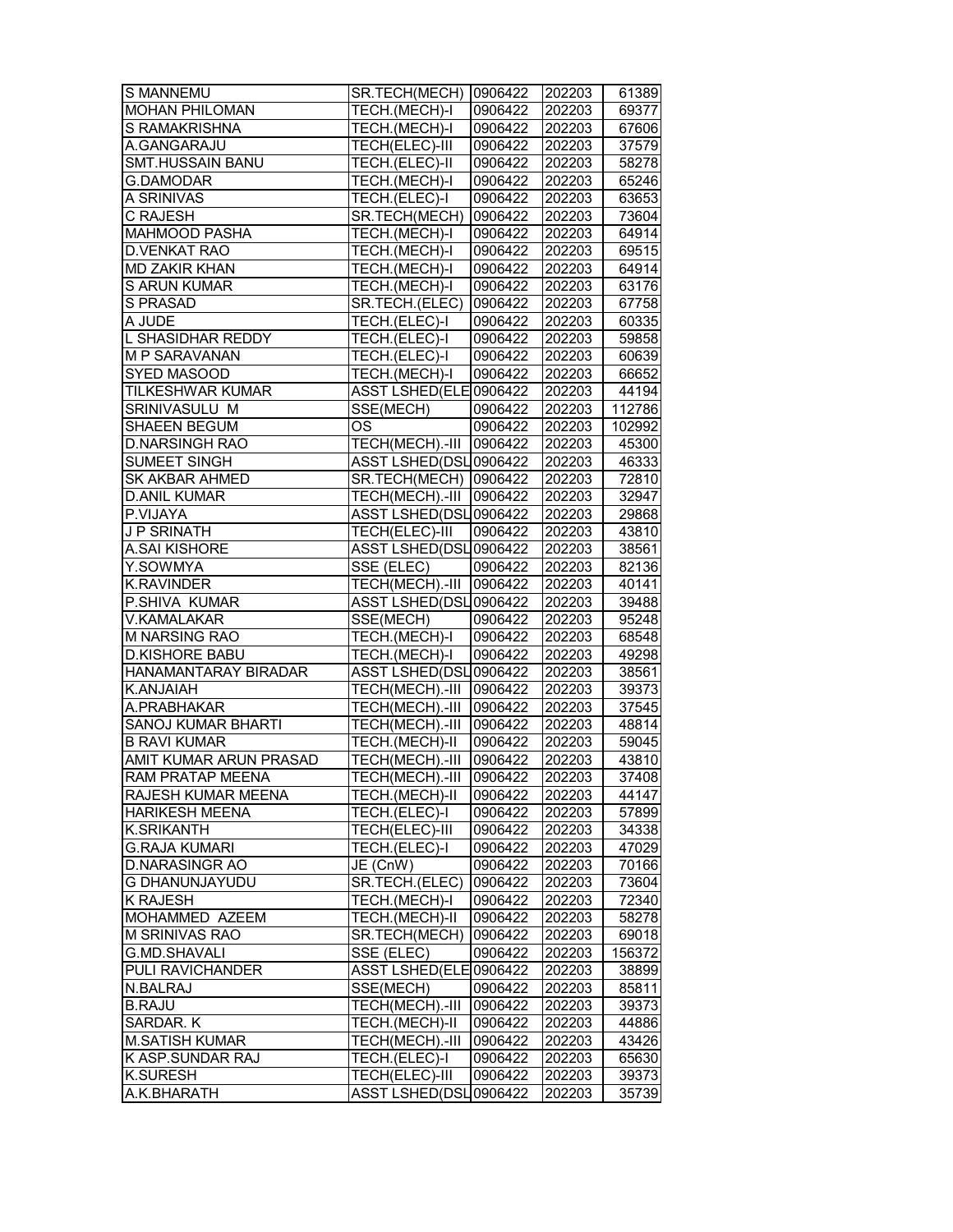| <b>D.SRINIVASA KUMAR</b>   | SSE(MECH)                | 0906422 | 202203 | 149379 |
|----------------------------|--------------------------|---------|--------|--------|
| <b>VINOD KUMAR SHARMA</b>  | TECH(MECH).-III          | 0906422 | 202203 | 42508  |
| SUNDHAR MEKALA             | TECH(MECH).-III          | 0906422 | 202203 | 43810  |
| K.VISHNU VARDHAN GOUD      | ASST LSHED(DSL0906422    |         | 202203 | 44194  |
| P THYAGARAJAN              | TECH.(MECH)-I            | 0906422 | 202203 | 63176  |
| <b>K.SRIHARI</b>           | TECH(MECH).-III          | 0906422 | 202203 | 46270  |
| M SREEDHAR RAO             | OS                       | 0906422 | 202203 | 157818 |
| DASHWANTSING.D.            | Sr.TECH(AW)              | 0906422 | 202203 | 60759  |
| R B NARSING RAO            | JE(MECH)                 | 0906422 | 202203 | 74864  |
| M.SAILU                    | SR.TECH(MECH)            | 0906422 | 202203 | 93594  |
| MUTHAIAH KATAMALLA         | TECH.(AW)-II             | 0906422 | 202203 | 51215  |
| <b>B.VENKATESH</b>         | TECH.(MECH)-II           | 0906422 | 202203 | 52274  |
| <b>G.BALAKRISHNA</b>       | POINTSMAN-A              | 0906422 | 202203 | 39816  |
| <b>SHAIK GAFFAR</b>        | SSE(MECH)                | 0906422 | 202203 | 95878  |
| SAI KARTIK ANAND           | JE(MECH)                 | 0906422 | 202203 | 73604  |
| SANTOSH KUMAR MEENA        | SR.TECH.(ELEC)           | 0906422 | 202203 | 66197  |
| M NARSING RAO              | TECH.(MECH)-II           | 0906422 | 202203 | 62228  |
| P MURALIDHAR               | TECH.(MECH)-I            | 0906422 | 202203 | 65868  |
| <b>J.SRINIVASU</b>         | SSE (WORKS)              | 0906422 | 202203 | 92932  |
| K S DEVENDER               | TECH.(MECH)-II           | 0906422 | 202203 | 63417  |
| <b>TVENAKATSRINIVASRAO</b> | SSE (ELEC)               | 0906422 | 202203 | 149394 |
| <b>SMT D.MOUNIKA BAI</b>   | <b>TECH(ELEC)-III</b>    | 0906422 | 202203 | 38496  |
| <b>B APPANNA</b>           | TECH.(MECH)-I            | 0906422 | 202203 | 57640  |
| D.YADAIAH                  | TECH.(ELEC)-I            | 0906422 | 202203 | 59232  |
| J RAMULU                   | SR.TECH(MECH)  0906422   |         | 202203 | 71550  |
| <b>S SHAMEEM</b>           | SR.TECH.(ELEC)           | 0906422 | 202203 | 65389  |
| <b>V.RAMANA KOILADA</b>    | TECH.(ELEC)-I            | 0906422 | 202203 | 56136  |
| <b>GOPAL MEENA</b>         | TECH.(ELEC)-I            | 0906422 | 202203 | 56072  |
| <b>E.N KRISHNA KUMAR</b>   | SSE(MECH)                | 0906422 | 202203 | 156372 |
| K.VIKRAM SINGH             | TECH(MECH).-III          | 0906422 | 202203 | 51484  |
| <b>G.NARENDER</b>          | ASST LSHED(DSL0906422    |         | 202203 | 35739  |
| M.RAJU                     | TECH.(ELEC)-I            | 0906422 | 202203 | 57175  |
| MD QUTUBUDDIN              | SR.TECH(MECH)            | 0906422 | 202203 | 74864  |
| V GANESH                   | TECH.(ELEC)-I            | 0906422 | 202203 | 70444  |
| R PENTAIAH                 | TECH.(MECH)-I            | 0906422 | 202203 | 64914  |
| <b>K.SHANMUKHAM</b>        | ASST LSHED(DSL0906422    |         | 202203 | 37793  |
| <b>M.V.RAJESH KUMAR</b>    | SSE(MECH)                | 0906422 | 202203 | 80554  |
| <b>T.SUMAN</b>             | ASST LSHED(DSL0906422    |         | 202203 | 36507  |
| K.LINGAMAIAH               | TECH(MECH).-III          | 0906422 | 202203 | 43426  |
| <b>G.LAXMI</b>             | TECH.(ELEC)-II           | 0906422 | 202203 | 44147  |
| A.MALLESHAM                | <b>CMS</b>               | 0906422 | 202203 | 115316 |
| CH.VENKANNA                | TECH.(AW)-II             | 0906422 | 202203 | 52751  |
| N. THAPAN KUMAR            | SSE (ELEC)               | 0906422 | 202203 | 95923  |
| M.P.SATHYANARAYANA         | TECH.(AW)-I              | 0906422 | 202203 | 63016  |
| <b>S.SUJITH KUMAR</b>      | TECH(MECH).-III          | 0906422 | 202203 | 39757  |
| <b>B RAMESH</b>            | TECH.(ELEC)-I            | 0906422 | 202203 | 63176  |
| M INDRASENA                | SSE (ELEC)               | 0906422 | 202203 | 156372 |
| A SRI RAMKUMAR             | SR.TECH.(ELEC)           | 0906422 | 202203 | 79924  |
| K DHEERENDER               | SR.TECH(MECH)  0906422   |         | 202203 | 81184  |
| <b>B SALEEMUDDIN</b>       | TECH.(MECH)-II           | 0906422 | 202203 | 60166  |
| Y SADANAND                 | SR.TECH(MECH)            | 0906422 | 202203 | 76918  |
| G.S.MANIKANDAN             | ASST LSHED(DSL0906422    |         | 202203 | 38651  |
| KONDURI RAVI               | <b>CMS</b>               | 0906422 | 202203 | 97304  |
| <b>GUDELLI. RAMESH</b>     | SSE (ELEC)               | 0906422 | 202203 | 115946 |
| M MADHUSUDHAN RAJ          | SSE (ELEC)               | 0906422 | 202203 | 122110 |
| V PREM KUMAR               | SR.TECH.(ELEC)           | 0906422 | 202203 | 104700 |
| <b>G S N MURTHY</b>        | SSE(MECH)                | 0906422 | 202203 | 119264 |
| M.SRINIVASA RAO            | SR.TECH.(ELEC)   0906422 |         | 202203 | 67702  |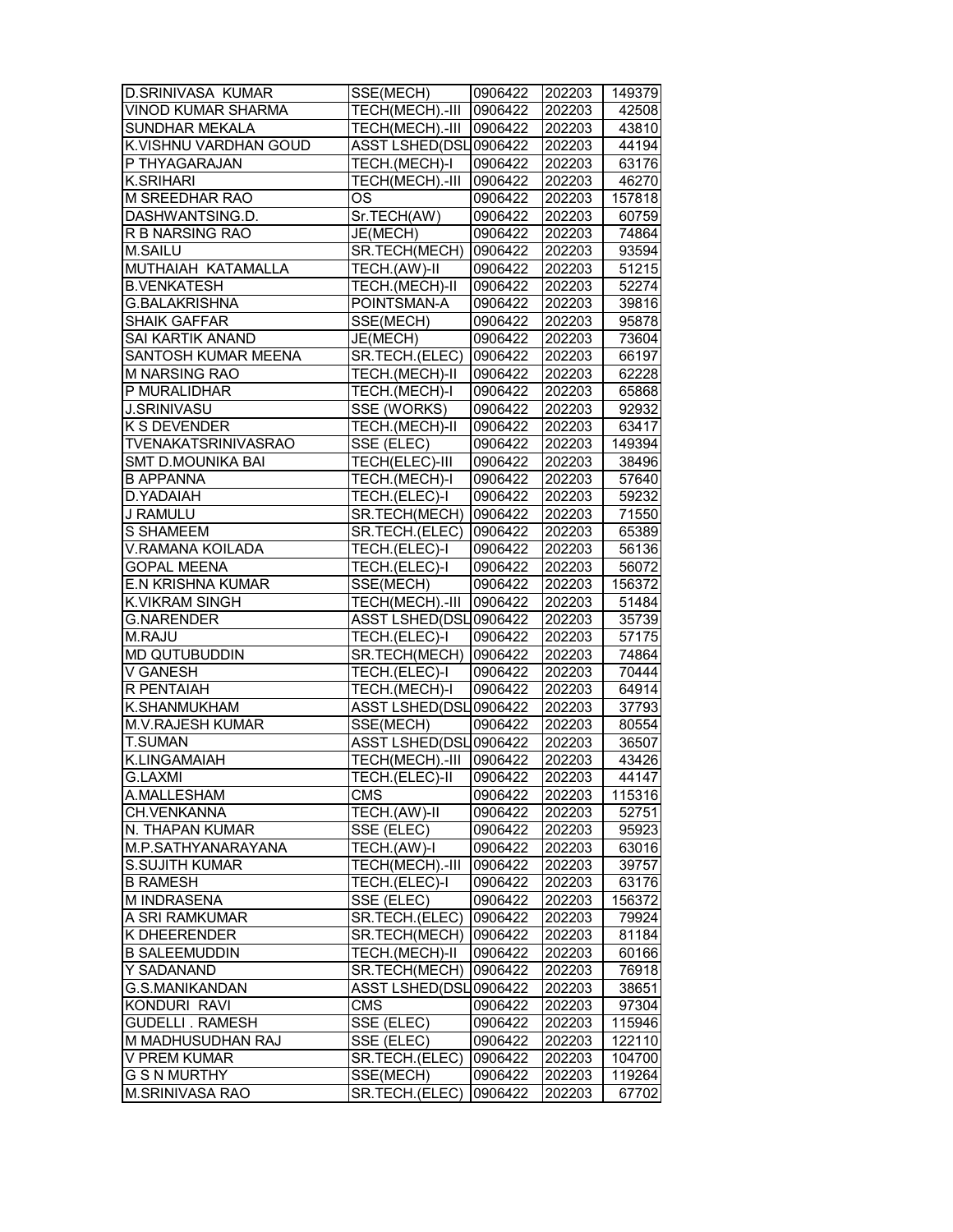| MALOTH LALSINGH                      | Ch.OS                                           | 0906422 | 202203 | 105994 |
|--------------------------------------|-------------------------------------------------|---------|--------|--------|
| <b>V.MOHAN RAO</b>                   | TECH.(ELEC)-I                                   | 0906422 | 202203 | 54650  |
| CH.VENKATESH                         | TECH.(MECH)-II                                  | 0906422 | 202203 | 56432  |
| JANIPASHA MD                         | SSE(MECH)                                       | 0906422 | 202203 | 82136  |
| G SANTOSHA LAKSHMI                   | TECH(MECH).-III                                 | 0906422 | 202203 | 50062  |
| <b>G.SREEDHAR</b>                    | SSE (ELEC)                                      | 0906422 | 202203 | 93237  |
| <b>B RAMACHANDRAM</b>                | SSE(MECH)                                       | 0906422 | 202203 | 92562  |
| <b>B A B KAMALAKAR</b>               | SSE(MECH)                                       | 0906422 | 202203 | 124504 |
| EDLA SRINIVAS                        | TECH.(AW)-II                                    | 0906422 | 202203 | 47684  |
| CHINTHALA DAYAKAR                    | TECH.(MECH)-II                                  | 0906422 | 202203 | 46747  |
| <b>BADRIGARI RAJ KUMAR</b>           | <b>CMA</b>                                      | 0906422 | 202203 | 78972  |
| NAGARAJU PAKANTI                     | JE (DIESEL)                                     | 0906422 | 202203 | 95878  |
| <b>M.SAI LAXMAN</b>                  | TECH.(MECH)-II                                  | 0906422 | 202203 | 46270  |
| <b>SYED AKRAM</b>                    | TECH.(ELEC)-II                                  | 0906422 | 202203 | 47684  |
| G. VEERA VENKATA SURESH KU SSE(MECH) |                                                 | 0906422 | 202203 | 85811  |
| C SREENIVASULU                       | TECH(MECH).-III                                 | 0906422 | 202203 | 38908  |
| V.N.RAKESH KUMAR                     | TECH(MECH).-III                                 | 0906422 | 202203 | 37929  |
|                                      |                                                 |         |        |        |
| R.V.NEHA<br>S.M.MOHIUDDIN AHMED      | JE (ELEC)                                       | 0906422 | 202203 | 64938  |
|                                      | JE(MECH)                                        | 0906422 | 202203 | 71550  |
| D.YASHWANTH KUMAR                    | TECH(ELEC)-III                                  | 0906422 | 202203 | 36439  |
| SHAKAMURI KOTESWARARAO               | JE(MECH)                                        | 0906422 | 202203 | 71550  |
| <b>N.RAJESH</b>                      | JE (ELEC)                                       | 0906422 | 202203 | 73179  |
| <b>SRINIVASULU</b>                   | TECH.(MECH)-I                                   | 0906422 | 202203 | 64914  |
| P.DEVENDER                           | TECH.(MECH)-II                                  | 0906422 | 202203 | 59073  |
| MANDUGULA RAJASHEKAR                 | TECH.(MECH)-II                                  | 0906422 | 202203 | 45960  |
| M.SRINIVASULU                        | TECH.(ELEC)-I                                   | 0906422 | 202203 | 88841  |
| <b>DANAIAH</b>                       | SR.TECH(MECH) 0906422                           |         | 202203 | 71550  |
| <b>K KISHAN</b>                      | TECH.(MECH)-I                                   | 0906422 | 202203 | 68548  |
| V.GOVIND                             | SR.TECH.(ELEC)                                  | 0906422 | 202203 | 72180  |
| YADATI JAGADEESH KUMAR               | ASST LSHED(ELE 0906422                          |         | 202203 | 35739  |
| KANNARAPU RAJITHA                    | ASST LSHED(ELE 0906422                          |         | 202203 | 35739  |
| K SWETHA                             | JE(MECH)                                        | 0906422 | 202203 | 71550  |
| MUDDASANI NAGESH                     | JE(MECH)                                        | 0906422 | 202203 | 85136  |
| <b>B VISHNU</b>                      | ASST LSHED(DSL0906422                           |         | 202203 | 32958  |
| VANGARA VENKATESWARLU                | TRACK MNTR-IV 0906422                           |         | 202203 | 32190  |
| MUDAVATH VINOD KUMAR                 | ASST LSHED(DSL0906422                           |         | 202203 | 32190  |
| CHEKKA OMPRAKASH                     | ASST LSHED(DSL0906422                           |         | 202203 | 32574  |
| <b>K YASHWANTH</b>                   | TECH(MECH).-III                                 | 0906422 | 202203 | 35491  |
| SHIVASHANKAR KUMAR                   | ASST LSHED(DSL0906422                           |         | 202203 | 32190  |
| <b>JANIGE RAMESH YADAV</b>           | ASST LSHED(DSL0906422                           |         | 202203 | 32574  |
| <b>BHEEM SAGAR</b>                   | ASST LSHED(DSL0906422                           |         | 202203 | 33292  |
| <b>BIKAS KUMAR</b>                   | ASST LSHED(ELE 0906422                          |         | 202203 | 32958  |
| PABITRA BEHERA                       | ASST LSHED(ELE 0906422                          |         | 202203 | 32958  |
| <b>MD AZIZ ANSARI</b>                | ASST LSHED(ELE0906422                           |         | 202203 | 32958  |
| ADITYA KUMAR SINGH                   | ASST LSHED(DSL0906422                           |         | 202203 | 32574  |
| <b>RAM SEVAK</b>                     | ASST LSHED(DSL0906422                           |         | 202203 | 33124  |
| PERAKA MAHESH                        | ASST LSHED(DSL0906422                           |         | 202203 | 32190  |
| PATRO JOGOBONDHU                     | ASST LSHED(DSL0906422                           |         | 202203 | 32190  |
| <b>DEEPAK PRASAD</b>                 | ASST LSHED(ELE 0906422                          |         | 202203 | 32190  |
| <b>TULSHI DASS</b>                   | ASST LSHED(ELE 0906422                          |         | 202203 | 33958  |
| M CHANDRA SHEKAR GOUD                | ASST LSHED(DSL0906422                           |         | 202203 | 32190  |
|                                      |                                                 |         |        |        |
| <b>RAJESH KUMAR</b>                  | ASST LSHED(DSL0906422<br>ASST LSHED(ELE 0906422 |         | 202203 | 32958  |
| PATCHARLA VISHNU                     |                                                 |         | 202203 | 32574  |
| ROHIT GAUTAM                         | ASST LSHED(DSL0906422                           |         | 202203 | 32958  |
| PANKAJ KUMAR                         | POINTSMAN-B                                     | 0906422 | 202203 | 34125  |
| PANKAJ SINGH                         | POINTSMAN-B                                     | 0906422 | 202203 | 34960  |
| <b>VISHWANATH KUMAR</b>              | TECH(MECH).-III  0906422                        |         | 202203 | 35675  |
| M RAM REDDY                          | CMA                                             | 0906422 | 202203 | 65384  |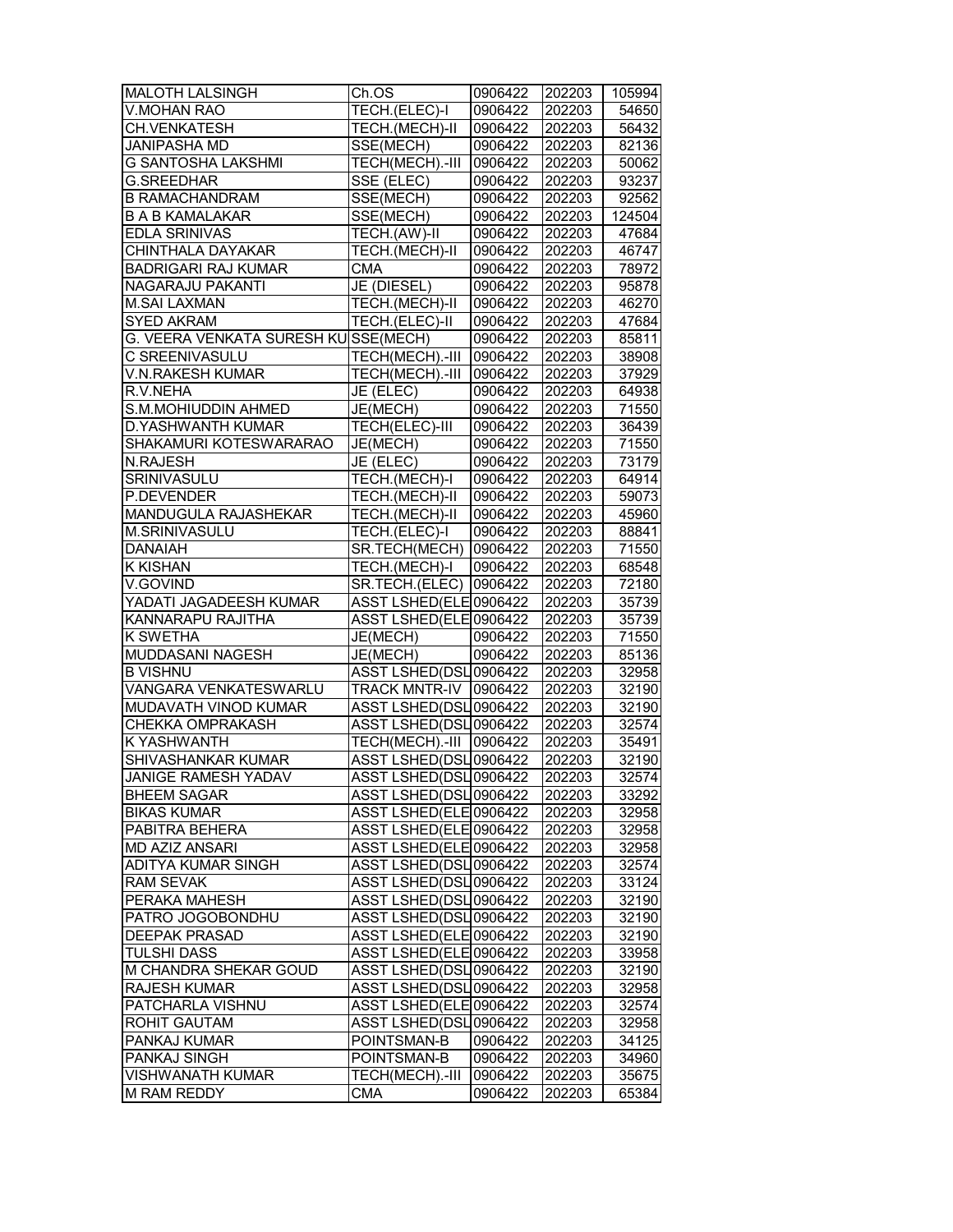| <b>KUMAR RAJNEESH</b>      | TECH(MECH).-III 0906422 |         | 202203 | 35875  |
|----------------------------|-------------------------|---------|--------|--------|
| <b>NITISH KUMAR</b>        | ASST LSHED(ELE 0906422  |         | 202203 | 33843  |
| CH NARASIMHULU             | TECH(MECH).-III         | 0906422 | 202203 | 37929  |
| <b>B C RAGHAVA RAO</b>     | JE(MECH)                | 0906422 | 202203 | 67459  |
| M SANDEEP SINGH            | TECH(MECH).-III         | 0906422 | 202203 | 37545  |
| MULLAPUDI HARI HARA SAIRAM | <b>B.PEON</b>           | 0906422 | 202203 | 33360  |
| P JANARDHAN                | ASST LSHED(DSL0906422   |         | 202203 | 32976  |
| SANJAY KUMAR SAHU          | TECH(MECH).-III         | 0906422 | 202203 | 34927  |
| ANAND RAM                  | TECH.(ELEC)-II          | 0906422 | 202203 | 45006  |
| <b>ASHISH KUMAR</b>        | TECH(MECH).-III         | 0906422 | 202203 | 30178  |
| YASHPAL SINGH              | TECH(MECH).-III         | 0906422 | 202203 | 33338  |
| <b>RAJESH KUMAR</b>        | TECH(MECH).-III         | 0906422 | 202203 | 29794  |
| <b>JEETENDRA KUMAR</b>     | TECH(MECH).-III         | 0906422 | 202203 | 35107  |
| RANJEET RAM                | TECH(MECH).-III         | 0906422 | 202203 | 35491  |
| <b>BIPIN KUMAR</b>         | TECH(ELEC)-III          | 0906422 | 202203 | 35107  |
| <b>SANGAM KUMAR</b>        | TECH(ELEC)-III          | 0906422 | 202203 | 35491  |
| <b>RANJIT KUMAR</b>        | TECH(MECH).-III         | 0906422 | 202203 | 35875  |
| <b>SHYAM SUNDAR</b>        | TECH(MECH).-III         | 0906422 |        |        |
| <b>BANSOD BHUSHAN</b>      | TECH(MECH).-III         | 0906422 | 202203 | 35875  |
|                            |                         |         | 202203 | 35491  |
| SHIVPAL VERMA              | TECH(ELEC)-III          | 0906422 | 202203 | 35491  |
| SHAILENDRA KUMAR MEENA     | <b>TECH(ELEC)-III</b>   | 0906422 | 202203 | 36059  |
| MRITYUNJAYJHA              | TECH(MECH).-III         | 0906422 | 202203 | 35491  |
| <b>HEMANT RAJPOOT</b>      | TECH(MECH).-III         | 0906422 | 202203 | 36244  |
| GAJRAJ SINGH SHEKHAWAT     | TECH(MECH).-III         | 0906422 | 202203 | 35875  |
| <b>RAUSHAN KUMAR</b>       | TECH(MECH).-III         | 0906422 | 202203 | 35491  |
| <b>AJAY KUMAR</b>          | TECH(ELEC)-III          | 0906422 | 202203 | 36029  |
| <b>DINESH KUMAR</b>        | TECH(ELEC)-III          | 0906422 | 202203 | 39875  |
| <b>MUKESH KUMAR</b>        | TECH(MECH).-III         | 0906422 | 202203 | 38267  |
| RAJU KUMAR                 | TECH(MECH).-III         | 0906422 | 202203 | 38651  |
| MANOJ KUMAR MAHTO          | TECH(ELEC)-III          | 0906422 | 202203 | 39035  |
| RAMKESH MEENA              | TECH(MECH).-III         | 0906422 | 202203 | 34722  |
| PRITAM MITTHUJI RAMTEKE    | TRAINEE SKILLED0906422  |         | 202203 | 33165  |
| <b>JALINDRA SINGH</b>      | TRAINEE SKILLED0906422  |         | 202203 | 34159  |
| RAM PUKAR GUPTA            | TECH(MECH).-III         | 0906422 | 202203 | 35464  |
| SIRIKUNTLA SRIKANTH        | KH HELPER               | 0906422 | 202203 | 34465  |
| <b>VYAS JI</b>             | KH HELPER               | 0906422 | 202203 | 33940  |
| PANKAJ KUMAR               | TRAINEE SKILLED0906422  |         | 202203 | 35286  |
| PRAMOD SAH                 | TECH(MECH).-III 0906422 |         | 202203 | 34159  |
| PRADIP KUMAR YADAV         | TECH(MECH).-III         | 0906422 | 202203 | 34902  |
| <b>JITENDRA PASWAN</b>     | TECH(MECH).-III 0906422 |         | 202203 | 34159  |
| <b>BHOLA PRASAD BIND</b>   | <b>TRAINEE</b>          | 0906422 | 202203 | 33622  |
| KISHOR KUNAL               | TECH(MECH).-III         | 0906422 | 202203 | 34159  |
| <b>MANISH MEENA</b>        | TECH(MECH).-III         | 0906422 | 202203 | 34927  |
| SHIVAM GUPTA               | SSE(MECH)               | 0906423 | 202203 | 86876  |
| AJINKYA SATISH BORKAR      | SSE(MECH)               | 0906423 | 202203 | 86876  |
| M SHAZIA CARIAPPA          | <b>OS</b>               | 0906423 | 202203 | 103792 |
| K V R PRASAD               | Sr.LOCO INSP.           | 0906423 | 202203 | 167140 |
| <b>B RAJENDER</b>          | Sr.LOCO INSP.           | 0906423 | 202203 | 200848 |
| V VENKAT GANESH BABU       | ОS                      | 0906423 | 202203 | 115316 |
| D SRINIVASA RAO            | Ch.OS                   | 0906423 | 202203 | 147998 |
| P STALIN                   | OS                      | 0906423 | 202203 | 118634 |
| S SRI DEVI                 | <b>OS</b>               | 0906423 | 202203 | 120870 |
|                            |                         |         |        |        |
| T CHINNA ANJANEYULU        | Sr.LOCO INSP.           | 0906423 | 202203 | 172254 |
| CHANDRA RAO K              | Sr.LOCO INSP.           | 0906423 | 202203 | 158562 |
| CHITTIRAJU ARIGELA         | Ch.LOCO INSP.           | 0906423 | 202203 | 198622 |
| D SRINIVASA RAO            | Sr.LOCO INSP.           | 0906423 | 202203 | 145732 |
| Y LAXMIPATHI               | Ch.OS                   | 0906423 | 202203 | 112956 |
| K S G RAJA RAO             | Sr. CLERK               | 0906423 | 202203 | 97304  |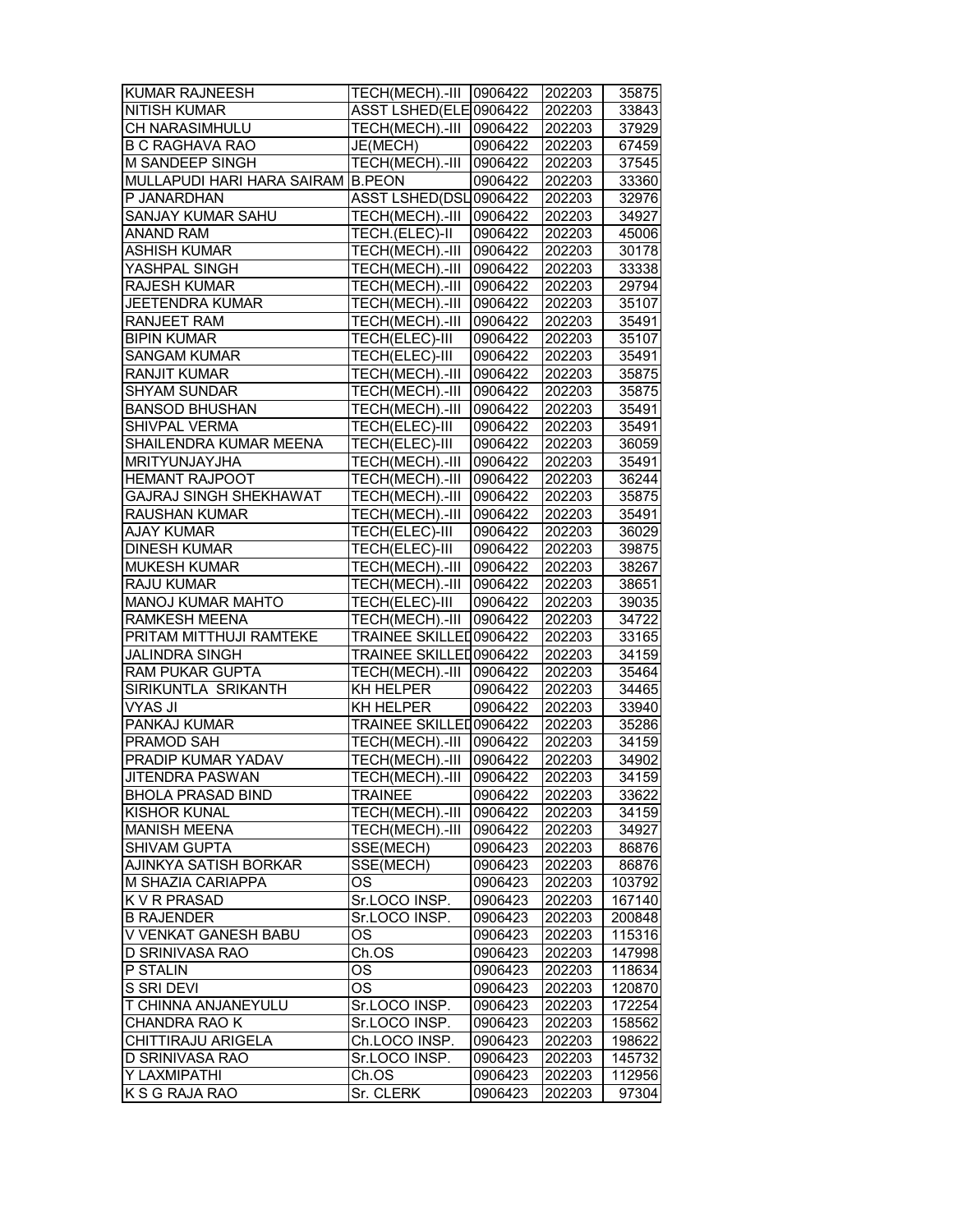| M R DEEPA RANI             | Ch.OS                         | 0906423 | 202203 | 112956 |
|----------------------------|-------------------------------|---------|--------|--------|
| A LAXMI NARSIMLOO          | OS                            | 0906423 | 202203 | 105994 |
| MV SUBBARAO                | Ch.LOCO INSP.                 | 0906423 | 202203 | 263617 |
| K ANANDA KUMAR             | Sr.LOCO INSP.                 | 0906423 | 202203 | 202968 |
| JOHN DANDU                 | OS                            | 0906423 | 202203 | 115316 |
| T KRISHNA PRIYA            | Ch.OS                         | 0906423 | 202203 | 115316 |
| <b>RAJANI S</b>            | OS                            | 0906423 | 202203 | 153394 |
| K.TIRUPATI ROY CHOUDARY    | Sr.LOCO INSP.                 | 0906423 | 202203 | 142144 |
| P.RAVI SHANKER             | FITTER-III                    | 0906423 | 202203 | 53854  |
| <b>ELIZABETH</b>           | Sr. CLERK                     | 0906423 | 202203 | 68548  |
| CH PREMA LATHA             | OS                            | 0906423 | 202203 | 112956 |
| T SAMPATH KUMAR            | OS                            | 0906423 | 202203 | 100948 |
| P DAMODAR RAO              | Ch.OS                         | 0906423 | 202203 | 167140 |
| S VENKATARAMANA            | Sr. CLERK                     | 0906423 | 202203 | 65374  |
| <b>SHAIK MASTHAN</b>       | Ch.LOCO INSP.                 | 0906423 | 202203 | 166045 |
| SHANTY BINOJ .M            | ОS                            | 0906423 | 202203 | 105994 |
| T MARY RATNA               | <b>PEON</b>                   | 0906423 | 202203 | 61754  |
| <b>RAMESH KUMAR</b>        | SSE (CnW)                     | 0906423 | 202203 | 91932  |
| <b>NEETU SINGH</b>         | OS                            | 0906423 | 202203 | 112156 |
| M.NAGENDER REDDY           | FITTER-III                    | 0906423 | 202203 | 53854  |
| PALAKURTHI SRINIVAS        | Sr.LOCO INSP.                 | 0906423 | 202203 | 149128 |
| <b>K VENUGOPAL</b>         | Ch.LOCO INSP.                 | 0906423 | 202203 | 161512 |
| <b>KIRAN KUMAR.S</b>       | Sr.LOCO INSP.                 | 0906423 | 202203 | 173285 |
| <b>E.RAMA KRISHNA</b>      | Ch.LOCO INSP.                 | 0906423 | 202203 | 195447 |
| <b>EERLA RAJESH</b>        | OS                            | 0906423 | 202203 | 113836 |
| <b>AHMED KHAN</b>          | <b>HELPER</b>                 | 0906423 | 202203 | 52007  |
| <b>T SUNEETA</b>           | <b>STENO</b>                  | 0906423 | 202203 | 103112 |
| S VIJAY KUMAR              | Sr. CLERK                     | 0906423 | 202203 | 74064  |
| SUBBA RAO OV               | <b>OS</b>                     | 0906423 | 202203 | 98104  |
| <b>G SRINIVAS</b>          | $\overline{\text{SSE}}$ (CnW) | 0906423 | 202203 | 143890 |
| <b>MVVSATYANARAYANA</b>    | OS                            | 0906423 | 202203 | 129220 |
| RAJU B                     | SSE (CnW)                     | 0906423 | 202203 | 108996 |
| <b>M.VINOD KUMAR</b>       | FITTER-III                    | 0906423 | 202203 | 45457  |
| SK MOHD SIDDIQ             | Sr. CLERK                     | 0906423 | 202203 | 80872  |
| CH RAMBABU                 | Sr.LOCO INSP.                 | 0906423 | 202203 | 150077 |
| <b>SK KARIMULLA</b>        | Sr. CLERK                     | 0906423 | 202203 | 72340  |
| M JANARDHAN                | OS                            | 0906423 | 202203 | 105994 |
| <b>D.RAMI REDDY</b>        | Ch.LOCO INSP.                 | 0906423 | 202203 | 143510 |
| PRAMOD KUMAR KUNTALA       | JE (CnW)                      | 0906423 | 202203 | 62386  |
| IZEESHAN AHMAD             | Sr. DME                       | 0906430 | 202203 | 110556 |
| P.MADHUSUDHAN RAO          | Sr. DME                       | 0906430 | 202203 | 195623 |
| T.PRABHU CHARAN            | <b>AEME</b>                   | 0906430 | 202203 | 147440 |
| <b>S MURALI</b>            | ADME                          | 0906430 | 202203 | 174884 |
| CH.BAPAIAH                 | <b>ADME</b>                   | 0906430 | 202203 | 165878 |
| V R RAJU                   | <b>ADME</b>                   | 0906430 | 202203 | 163400 |
| <b>G.SRINIVASA RAO</b>     | CDO                           | 0906430 | 202203 | 174884 |
| <b>C.R.KRISHNA REDDY</b>   | ADME                          | 0906430 | 202203 | 148024 |
| RAJKUMAR BHOOKYA           | Sr.ALP                        | 0906550 | 202203 | 58682  |
| YARRAM.BAJI BABU           | Sr.ALP                        | 0906550 | 202203 | 57993  |
| <b>MIDIDODDI KIRAN</b>     | Sr.ALP                        | 0906550 | 202203 | 51974  |
| <b>S.YADAGIRI</b>          | Sr.ALP                        | 0906550 | 202203 | 74845  |
| RAMA MOHAN RAO MEKALA      | Sr.ALP                        | 0906550 | 202203 | 57368  |
| N.NAVANEETH KUMAR          | Sr.ALP                        | 0906550 | 202203 | 57396  |
| RAMBABU MEGAVATH           | Sr.ALP                        | 0906550 | 202203 | 73036  |
| BHUKYA.PRIYANKA            | Sr.ALP                        | 0906550 | 202203 | 72644  |
| KAIRI.AJAY KUMAR           | Sr.ALP                        | 0906550 | 202203 | 73345  |
| <b>MADIGANI RAVI VARMA</b> | Sr.ALP                        | 0906550 | 202203 | 77444  |
| GODUGU.PAVAN KUMAR         | Sr.ALP                        | 0906550 | 202203 | 79402  |
|                            |                               |         |        |        |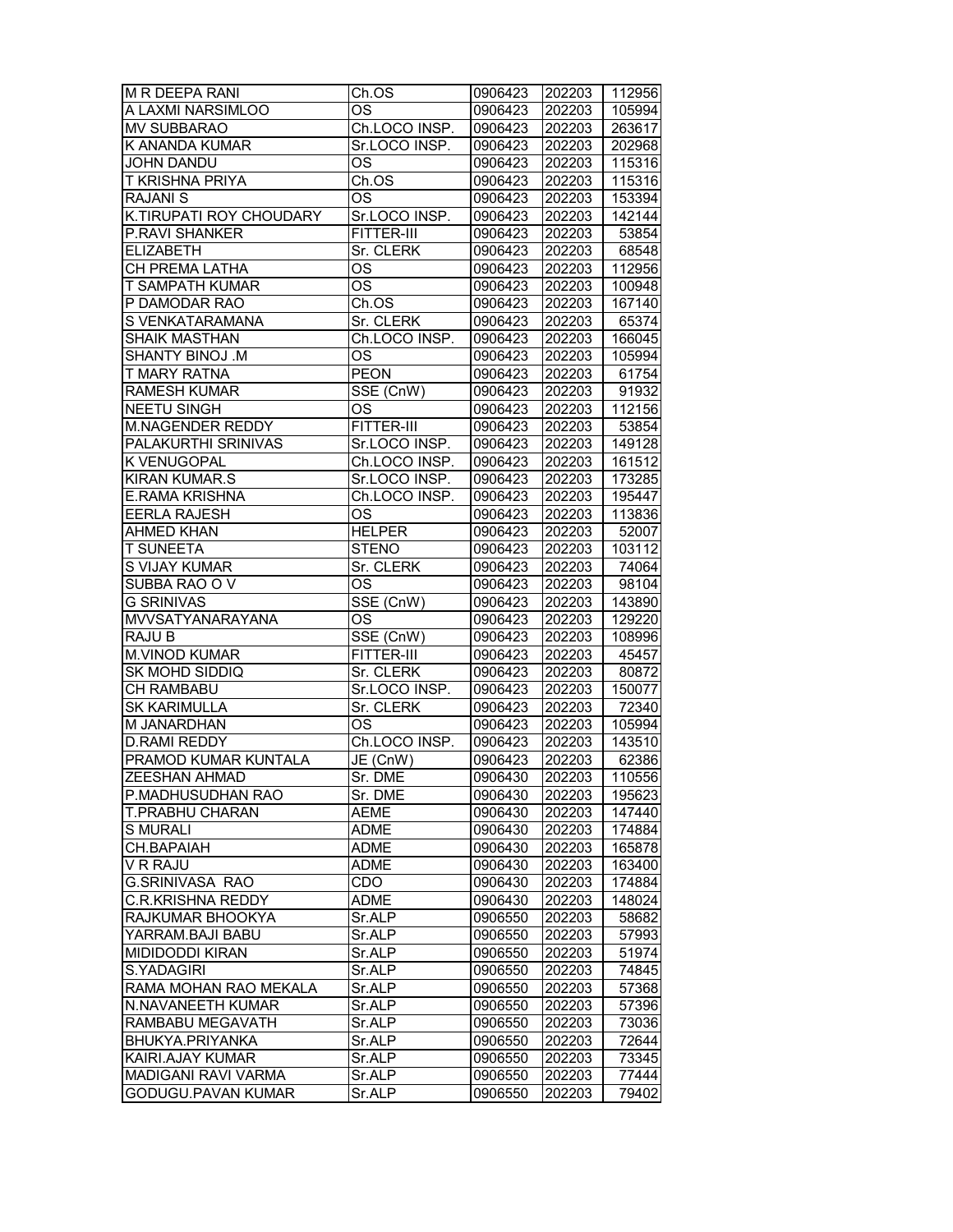| RAGHUVEER NAIK B                 | Sr.ALP        | 0906550 | 202203 | 71802             |
|----------------------------------|---------------|---------|--------|-------------------|
| JELLA.RAMU                       | Sr.ALP        | 0906550 | 202203 | 81941             |
| RENUKUNTLA LEELADHAR             | Sr.ALP        | 0906550 | 202203 | 80419             |
| HARIVARAM CHAITANYA SEKHAISr.ALP |               | 0906550 | 202203 | 73867             |
| BHUKYA.RAMAKRISHNA NAIK          | Sr.ALP        | 0906550 | 202203 | 72253             |
| <b>BALA KRISHNA PRASAD G</b>     | Sr.ALP        | 0906550 | 202203 | 73657             |
| <b>V.GANESH NAIK</b>             | Sr.ALP        | 0906550 | 202203 | 78257             |
| CHAKALI.VITTAL                   | Sr.ALP        | 0906550 | 202203 | 73056             |
| MOHAMMAD AZEEM                   | Sr.ALP        | 0906550 | 202203 | 72420             |
| <b>RAJEEV PANDIT</b>             | Sr.ALP        | 0906550 | 202203 | 72759             |
| LAXMAN.GOODA                     | Sr.ALP        | 0906550 | 202203 | 58848             |
| <b>KASUKURTHI.SURESH</b>         | Sr.ALP        | 0906550 | 202203 | $\frac{1}{71285}$ |
| CHAMALA.SANDEEP KUMAR            | Sr.ALP        | 0906550 | 202203 | 72333             |
| SAPHAVATH ANJANEYULU NAIK        | Sr.ALP        | 0906550 | 202203 | 79724             |
| MOHAMMAD SHAHID                  | Sr.ALP        | 0906550 | 202203 | 70584             |
| PADHI RANJAN KUMAR               | Sr.ALP        | 0906550 | 202203 | 79195             |
| <b>SYED SALIM IBRAHIM</b>        | LP(PASS)      | 0906550 | 202203 | 149831            |
| SATYNARAYANA MEENA               | ALP.          | 0906550 | 202203 | 51355             |
| RAFEEQ MD KHAN                   | Sr.ALP        | 0906550 | 202203 | 68884             |
| <b>VALKI BHASKAR</b>             | Sr.ALP        | 0906550 | 202203 | 73927             |
| NAGASIVA CHILLA                  | Sr.ALP        | 0906550 | 202203 | 57891             |
| <b>SHAIK MOULALI</b>             | Sr.ALP        | 0906550 | 202203 | 77119             |
| <b>K.RANJITH KUMAR</b>           | Sr.ALP        | 0906550 | 202203 | 76882             |
| P.SHASHIVARDHAN                  | Sr.ALP        | 0906550 | 202203 | 72866             |
| G.GOUTHAM                        | Sr.ALP        | 0906550 | 202203 | 59172             |
| M.MAHIPAL REDDY                  | Sr.ALP        | 0906550 | 202203 | 70526             |
| CHANDAWAR VIKRAM                 | Sr.ALP        | 0906550 | 202203 | 53688             |
| <b>B.SRINIVASULU</b>             | Sr.ALP        | 0906550 | 202203 | 78451             |
| SHANKAR REDDY P                  | Sr.ALP        | 0906550 | 202203 | 72786             |
| NUNAVATH KUMAR                   | Sr.ALP        | 0906550 | 202203 | 76099             |
| <b>VENKATESH CHINTALA</b>        | Sr.ALP        | 0906550 | 202203 | 69402             |
| YEPURI VENKATESH                 | Sr.ALP        | 0906550 | 202203 | 78620             |
| C.ABHILASH GOUD                  | Sr.ALP        | 0906550 | 202203 | 55986             |
| RAFEEQ AHMED                     | LP (GOODS)    | 0906550 | 202203 | 132417            |
| KORUPOLU SREEDHAR                | LP (GOODS)    | 0906550 | 202203 | 131803            |
| <b>GOSULA RAMAKRISHNA</b>        | <b>ALP</b>    | 0906550 | 202203 | 101171            |
| NIMMAL HANUMANTH RAO             | <b>ALP</b>    | 0906550 | 202203 | 107734            |
| PALEPU SATYANARAYANA             | (MedDeCatg)LP | 0906550 | 202203 | 67600             |
| PRATAP KUMAR BEHERA              | LP (GOODS)    | 0906550 | 202203 | 80857             |
| M.A.MOIZ                         | LP (GOODS)    | 0906550 | 202203 | 103218            |
| Y.KOTESWARA RAO                  | Sr.ALP        | 0906550 | 202203 | 80270             |
| P SRINIVASA RAO                  | LP (GOODS)    | 0906550 | 202203 | 121884            |
| P.CHANDU                         | LP (GOODS)    | 0906550 | 202203 | 95304             |
| P MURALI MOHAN RAO               | LP(PASS)      | 0906550 | 202203 | 137297            |
| II.SWATANTRA KUMAR               | LP (GOODS)    | 0906550 | 202203 | 95408             |
| <b>DAYARAM MEENA</b>             | ALP           | 0906550 | 202203 | 66750             |
| <b>G RAMBABU</b>                 | LP (GOODS)    | 0906550 | 202203 | 90257             |
| A SREENIVASA RAO                 | LP(MAIL/EXP)  | 0906550 | 202203 | 156274            |
| K BALAKRISHNAIAH                 | LP(MAIL/EXP)  | 0906550 | 202203 | 172656            |
| DEEPAK KUMAR KESHRI              | LP (GOODS)    | 0906550 | 202203 | 121948            |
| KISTAIAH DAYALA                  | Sr.ALP        | 0906550 | 202203 | 70982             |
| P.SHANKER                        | LP (GOODS)    | 0906550 | 202203 | 79683             |
| RAJEEV KATURI                    | (MedDeCatg)LP | 0906550 | 202203 | 94766             |
| ANILKUMAR GATLA                  | LP (GOODS)    | 0906550 | 202203 | 82439             |
| KARTEEK DARABOYINA               | LP (GOODS)    | 0906550 | 202203 | 82921             |
| <b>BANDARI RAMAKRISHNA</b>       | LP (GOODS)    | 0906550 | 202203 | 82705             |
| VAJA NAGARAJU                    | LP (GOODS)    | 0906550 | 202203 | 81367             |
| <b>GOUDA MAHESH</b>              | LP (GOODS)    | 0906550 | 202203 | 95647             |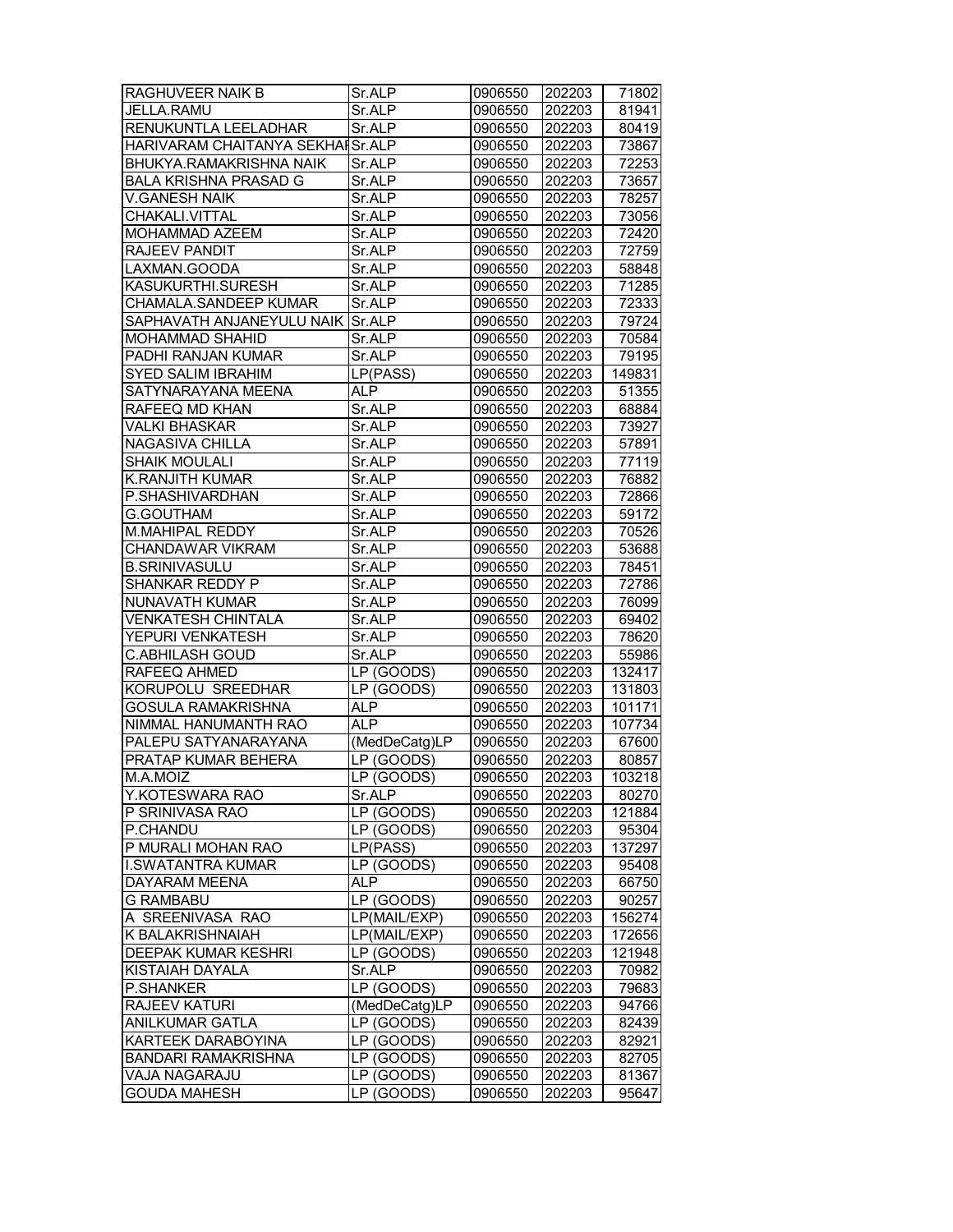| SOMESWARARAO GUNTUKU       | $\overline{\text{LP}}$ (GOODS) | 0906550 | 202203 | 183682 |
|----------------------------|--------------------------------|---------|--------|--------|
| NIGGA RAMESH               | LP (GOODS)                     | 0906550 | 202203 | 84833  |
| <b>B.SUNIL NAIK</b>        | (MedDeCatg)LP                  | 0906550 | 202203 | 82136  |
| T.NARSIMULU                | (MedDeCatg)LP                  | 0906550 | 202203 | 91932  |
| KATTA SRINIVAS             | LP (GOODS)                     | 0906550 | 202203 | 91771  |
| A.CHIRANJEEVI              | LP (GOODS)                     | 0906550 | 202203 | 98396  |
| <b>KRANTHI KUMAR.S</b>     | LP (GOODS)                     | 0906550 | 202203 | 91304  |
| KORIPELLI RAM KUMAR        | LP (GOODS)                     | 0906550 | 202203 | 93057  |
| K.BALA KRISHNAMA CHARY     | LP (GOODS)                     | 0906550 | 202203 | 101513 |
| SURENDRA BOYA              | LP (GOODS)                     | 0906550 | 202203 | 83334  |
| SATHEESH KUMAR KADARU      | LP (GOODS)                     | 0906550 | 202203 | 94060  |
| S.SAHEB KUMAR VARMA        | LP (GOODS)                     | 0906550 | 202203 | 97308  |
| ENJAMURI MAHESH KUMAR      | LP (GOODS)                     | 0906550 | 202203 | 91025  |
| K.MAHESH                   | LP (GOODS)                     | 0906550 | 202203 | 93764  |
| EDDULA RAVI CHANDRAN       |                                |         |        |        |
|                            | LP (GOODS)                     | 0906550 | 202203 | 121399 |
| A.S.V.KOTESWARA RAO        | (RUN)LP-SHUNTE 0906550         |         | 202203 | 65026  |
| K.NARESH                   | LP (GOODS)                     | 0906550 | 202203 | 83364  |
| RAJESH KUMAR               | $\overline{\text{LP}}$ (GOODS) | 0906550 | 202203 | 113432 |
| <b>G SRINIVASULU</b>       | LP(MAIL/EXP)                   | 0906550 | 202203 | 175038 |
| K MANOJ SATWAJI            | (RUN)LP-SHUNTE 0906550         |         | 202203 | 87360  |
| <b>VIJAYA KUMAR THATI</b>  | LP(PASS)                       | 0906550 | 202203 | 108494 |
| PAWAN PASWAN               | <b>ALP</b>                     | 0906550 | 202203 | 65478  |
| <b>DHARMESH KUMAR</b>      | LP (GOODS)                     | 0906550 | 202203 | 123306 |
| <b>SURAJ TAMSOY</b>        | LP(PASS)                       | 0906550 | 202203 | 102610 |
| RAJ KUMAR MEENA            | L P(PASS)                      | 0906550 | 202203 | 106426 |
| RADHESHYAM PAL             | LP (GOODS)                     | 0906550 | 202203 | 109827 |
| <b>MADAN KUMAR</b>         | (RUN)LP-SHUNTE 0906550         |         | 202203 | 88056  |
| PANKAJ KUMAR               | LP (GOODS)                     | 0906550 | 202203 | 102555 |
| <b>B. GOURI PRASAD</b>     | LP(PASS)                       | 0906550 | 202203 | 106597 |
| <b>K.PAVAN</b>             | LP (GOODS)                     | 0906550 | 202203 | 91621  |
| <b>GOLLA LINGAPPA</b>      | LP (GOODS)                     | 0906550 | 202203 | 81299  |
| P. VIJAYA SHEKAR BABU      | (RUN)LP-SHUNTE 0906550         |         | 202203 | 108380 |
| P VENKATA PRASAD           | LP(PASS)                       |         |        | 110003 |
| PUNDAREEKAM.M              |                                | 0906550 | 202203 |        |
| <b>MOHD SIRAJUDDIN</b>     | Sr.ALP                         | 0906550 | 202203 | 119314 |
|                            | LP(MAIL/EXP)                   | 0906550 | 202203 | 171916 |
| K.SASI KALYAN CHAKRA       | LP (GOODS)                     | 0906550 | 202203 | 92696  |
| P ESWARACHARY              | LP(PASS)                       | 0906550 | 202203 | 130717 |
| <b>K.RAJASEKHAR</b>        | (RUN)LP-SHUNTE 0906550         |         | 202203 | 108219 |
| <b>VEGI KASI VISWANADH</b> | LP(MAIL/EXP)                   | 0906550 | 202203 | 172653 |
| <b>CHILLALE SURESH</b>     | LP(PASS)                       | 0906550 | 202203 | 137534 |
| V.NARSIMLU                 | LP (GOODS)                     | 0906550 | 202203 | 76960  |
| D PRABHAKAR                | LP(PASS)                       | 0906550 | 202203 | 118997 |
| <b>M.RAKESH</b>            | LP (GOODS)                     | 0906550 | 202203 | 91285  |
| P SURYANARAYANA            | LP(MAIL/EXP)                   | 0906550 | 202203 | 173448 |
| R RAMESH                   | LP(MAIL/EXP)                   | 0906550 | 202203 | 172334 |
| N SREERAMAN                | LP(MAIL/EXP)                   | 0906550 | 202203 | 172623 |
| MANOJ TK                   | LP(MAIL/EXP)                   | 0906550 | 202203 | 176457 |
| D NAVEEN KUMAR             | LP(MAIL/EXP)                   | 0906550 | 202203 | 172011 |
| <b>B SRINIVASA RAO</b>     | LP(MAIL/EXP)                   | 0906550 | 202203 | 173603 |
| ROOPSINGH PALIYA           | LP(MAIL/EXP)                   | 0906550 | 202203 | 163792 |
| DASARI VIJAYA SARADHI      | LP(PASS)                       | 0906550 | 202203 | 138309 |
| POTLURI APPA RAO           | LP(PASS)                       | 0906550 | 202203 | 133101 |
| K.PRAVEEN KUMAR            | LP(PASS)                       | 0906550 | 202203 | 137209 |
| <b>BINOD KUMAR</b>         | (RUN)LP-SHUNTE 0906550         |         | 202203 | 82404  |
| RAJESH KUMAR NR            | LP (GOODS)                     | 0906550 | 202203 | 107385 |
|                            |                                |         |        |        |
| PAWANKISHORE PANDEY        | LP(MAIL/EXP)                   | 0906550 | 202203 | 135555 |
| RAMESH PAPULLA             | LP(MAIL/EXP)                   | 0906550 | 202203 | 165121 |
| VIKAS KUMAR                | LP (GOODS)                     | 0906550 | 202203 | 124418 |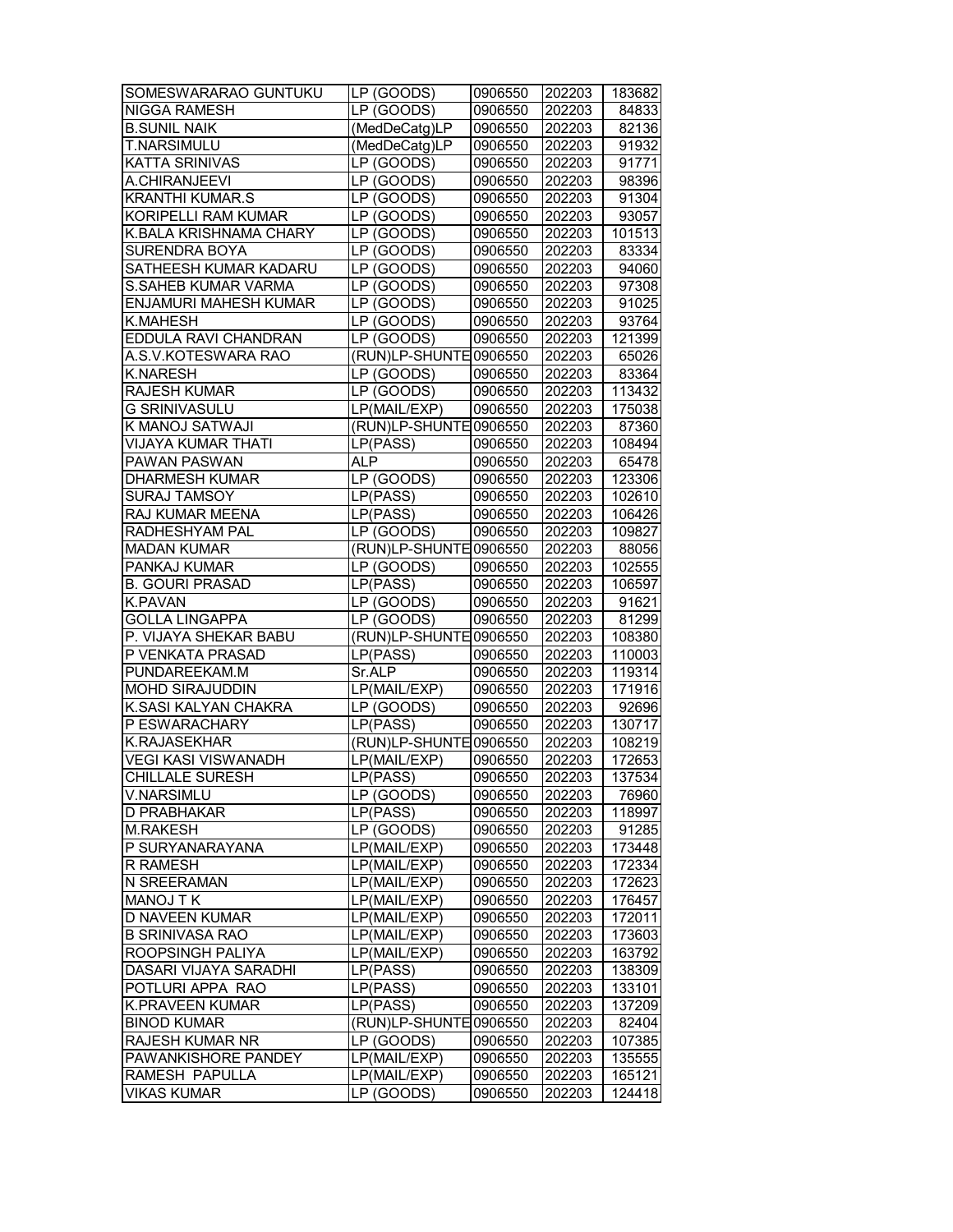| RAJVEER MEENA            | LP(PASS)                       | 0906550 | 202203 | 104071 |
|--------------------------|--------------------------------|---------|--------|--------|
| PRADEEP KUMAR CHAUHAN    | LP(PASS)                       | 0906550 | 202203 | 127552 |
| RAKESH KUMAR PODDAR      | LP (GOODS)                     | 0906550 | 202203 | 127946 |
| <b>JEETENDRA KUMAR</b>   | LP(PASS)                       | 0906550 | 202203 | 118930 |
| <b>LAKPATHI.S</b>        | LP (GOODS)                     | 0906550 | 202203 | 94134  |
| VINOD KUMAR              | LP(PASS)                       | 0906550 | 202203 | 127023 |
|                          | LP(MAIL/EXP)                   |         |        |        |
| <b>B VIJAY BHASKER</b>   |                                | 0906550 | 202203 | 145102 |
| TEDDU VENKATESHWAR RAO   | LP(PASS)                       | 0906550 | 202203 | 119737 |
| <b>BIRENDRA KUMAR</b>    | ALP                            | 0906550 | 202203 | 59968  |
| CH TRINADH KUMAR         | LP(PASS)                       | 0906550 | 202203 | 143993 |
| <b>APPANNA TANNI</b>     | LP(PASS)                       | 0906550 | 202203 | 137836 |
| RAJESH KUMAR MEENA       | LP(PASS)                       | 0906550 | 202203 | 11695  |
| RAJANIKANTH PEDDI        | LP(PASS)                       | 0906550 | 202203 | 126707 |
| <b>M SURENDER</b>        | (RUN)LP-SHUNTE 0906550         |         | 202203 | 108522 |
| V RAJU                   | LP(MAIL/EXP)                   | 0906550 | 202203 | 146572 |
| S.V.MANOJ KUMAR          | (RUN)LP-SHUNTE 0906550         |         | 202203 | 78144  |
| RAM DULAREY SONKAR       | LP(MAIL/EXP)                   | 0906550 | 202203 | 149337 |
| MODEM SRINIVASU          | LP (GOODS)                     | 0906550 | 202203 | 117697 |
| KASIPOYENA SREENIVASU    | LP(MAIL/EXP)                   | 0906550 | 202203 | 169003 |
| RAVI RANJAN KUMAR        | LP (GOODS)                     | 0906550 | 202203 | 110796 |
| <b>BINOD KUMAR VARMA</b> | LP(PASS)                       | 0906550 | 202203 | 125097 |
| DINESH CHAND MEENA       | LP(PASS)                       | 0906550 | 202203 | 123673 |
| N.RAMAKRISHNANAIK        | LP (GOODS)                     | 0906550 | 202203 | 79159  |
|                          |                                |         |        |        |
| VISLAVATH SRINIVAS       | LP (GOODS)                     | 0906550 | 202203 | 92362  |
| PESANGI SEENU            | LP(MAIL/EXP)                   | 0906550 | 202203 | 129567 |
| <b>ARVIND KUMAR</b>      | <b>ALP</b>                     | 0906550 | 202203 | 67108  |
| <b>VISHAL KUMAR</b>      | LP(PASS)                       | 0906550 | 202203 | 123673 |
| K VENKATA RAMANA         | LP(PASS)                       | 0906550 | 202203 | 120861 |
| P PRASAD                 | LP(PASS)                       | 0906550 | 202203 | 107840 |
| <b>MD JILANI</b>         | LP(PASS)                       | 0906550 | 202203 | 121690 |
| CH V S K RAMARAJU        | LP(PASS)                       | 0906550 | 202203 | 120122 |
| M VISHNU MURTHY          | LP(PASS)                       | 0906550 | 202203 | 131522 |
| KALLEM YADAGIRI          | LP(MAIL/EXP)                   | 0906550 | 202203 | 190339 |
| A.R.DEEPAK               | LP (GOODS)                     | 0906550 | 202203 | 85405  |
| THIRUMAL PILLI           | $\overline{\text{LP}}$ (GOODS) | 0906550 | 202203 | 77183  |
| <b>MYADARI BHASKAR</b>   | $\overline{\text{LP}}$ (GOODS) | 0906550 | 202203 | 88076  |
| <b>SUBHASH PATRO</b>     | LP (GOODS)                     | 0906550 | 202203 | 86146  |
| E.ANJANEYULU             | $\overline{\text{LP}}$ (GOODS) | 0906550 | 202203 | 94911  |
| SUDINI SIVAPRASAD REDDY  | LP (GOODS)                     | 0906550 | 202203 | 107650 |
| SANKU SANTHOSH KUMAR     | LP (GOODS)                     | 0906550 | 202203 | 95571  |
| <b>SANTOSH KUMAR</b>     |                                | 0906550 |        | 75284  |
|                          | LP (GOODS)                     |         | 202203 |        |
| M SUDHAKARA REDDY        | LP(MAIL/EXP)                   | 0906550 | 202203 | 202959 |
| MHOL A                   | LP(MAIL/EXP)                   | 0906550 | 202203 | 201762 |
| S.MUTHUKRISHNAN          | LP(MAIL/EXP)                   | 0906550 | 202203 | 200679 |
| <b>G V SEKHARBABU</b>    | LP(MAIL/EXP)                   | 0906550 | 202203 | 202242 |
| SRI.NIRBHAY KUMAR SINGH  | ALP                            | 0906550 | 202203 | 64012  |
| PALINA ANANDA RAO        | LP (GOODS)                     | 0906550 | 202203 | 18287  |
| ANUPAM KUMAR             | LP (GOODS)                     | 0906550 | 202203 | 116172 |
| SANTOSH KUMAR TIWARY     | LP (GOODS)                     | 0906550 | 202203 | 109757 |
| AMAR SINGH MEENA         | ALP                            | 0906550 | 202203 | 59901  |
| <b>B LEELA KRISHNA</b>   | LP(PASS)                       | 0906550 | 202203 | 123066 |
| P VENKATA RAMA RAO       | LP(PASS)                       | 0906550 | 202203 | 121099 |
| <b>KUNDAN KUMAR</b>      | LP (GOODS)                     | 0906550 | 202203 | 112975 |
| PRAKASH KUMAR SINGH      | LP (GOODS)                     | 0906550 | 202203 | 85231  |
| SATISH.P                 | LP (GOODS)                     | 0906550 | 202203 | 98457  |
| R S SATYA PRAKASH        | (MedDeCatg)LP                  |         | 202203 |        |
|                          |                                | 0906550 |        | 124095 |
| N.PRAVEEN KUMAR          | LP (GOODS)                     | 0906550 | 202203 | 82096  |
| RATHAN POCHAMPALLY       | LP (GOODS)                     | 0906550 | 202203 | 95259  |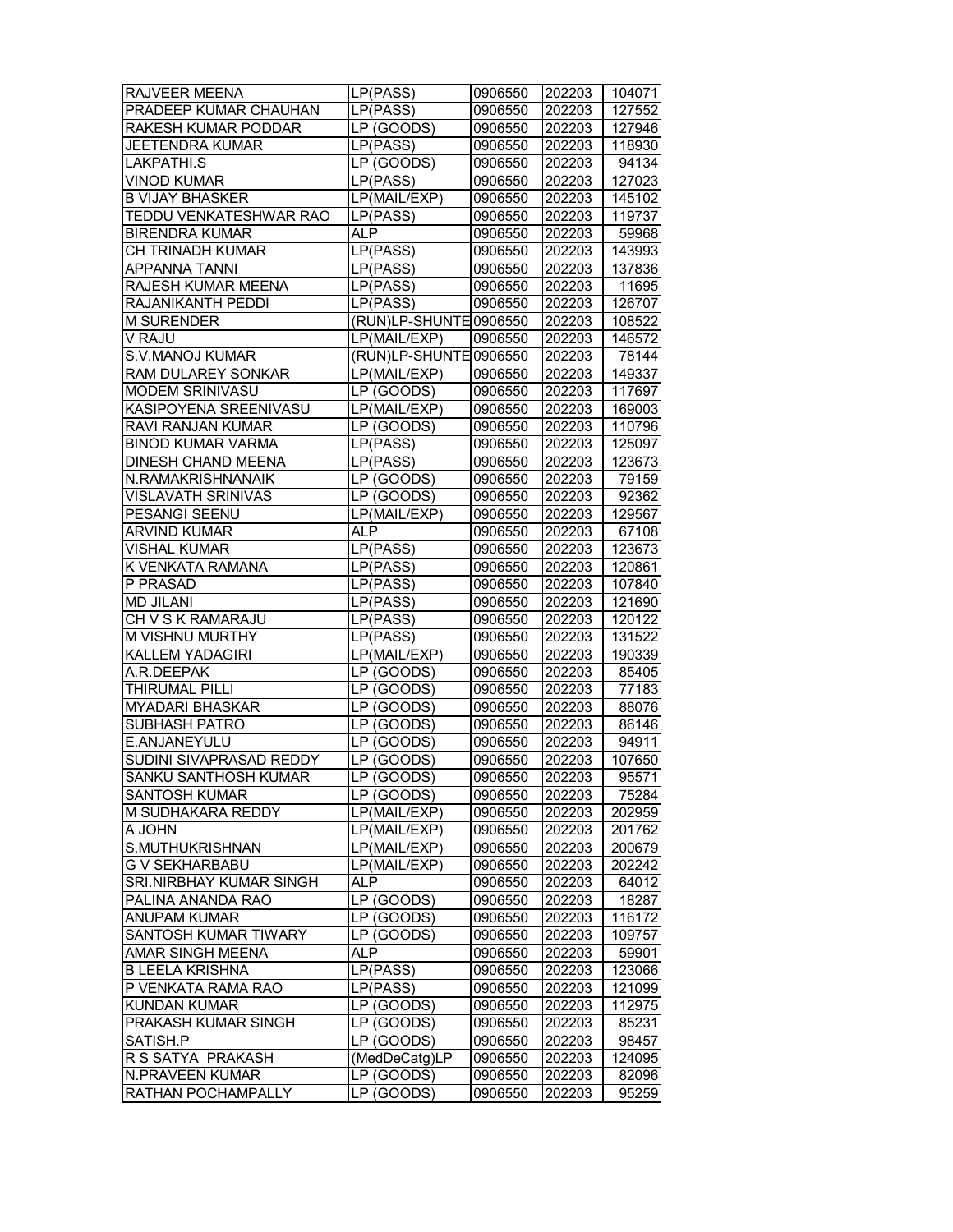| G.MADHUSUDHAN              | (RUN)LP-SHUNTE 0906550                               |         | 202203 | 113505 |
|----------------------------|------------------------------------------------------|---------|--------|--------|
| <b>N KISTAIAH</b>          | (MedDeCatg)LP                                        | 0906550 | 202203 | 136804 |
| T EMANUEL RAJU             | LP(MAIL/EXP)                                         | 0906550 | 202203 | 173978 |
| KAKI RAMAKRISHNA           | LP(MAIL/EXP)                                         | 0906550 | 202203 | 193019 |
| RAJU MANNURU               | LP (GOODS)                                           | 0906550 | 202203 | 93539  |
| SHAIK IRSHAD ALI           | (MedDeCatg)LP                                        | 0906550 | 202203 | 85876  |
| MOHANA RAO PADALA          | LP (GOODS)                                           | 0906550 | 202203 | 103083 |
| YOGENDRAKUMARGUPTA         | LP(MAIL/EXP)                                         | 0906550 | 202203 | 148692 |
| KIRANKUMAR BUNGA           | $\overline{\mathsf{LP}}(\mathsf{MAIL}/\mathsf{EXP})$ | 0906550 | 202203 | 151269 |
| <b>D SIVAREDDY</b>         | LP(MAIL/EXP)                                         | 0906550 | 202203 | 128447 |
| <b>NITESH KUMAR</b>        | <b>ALP</b>                                           | 0906550 | 202203 | 60899  |
| <b>SURESH MANEPALLI</b>    | LP (GOODS)                                           |         |        | 93816  |
| <b>CHEVVA SURESH</b>       |                                                      | 0906550 | 202203 |        |
|                            | LP (GOODS)                                           | 0906550 | 202203 | 95916  |
| T.SHIVALINGAM              | LP (GOODS)                                           | 0906550 | 202203 | 78368  |
| SUNIL KUMAR                | LP (GOODS)                                           | 0906550 | 202203 | 88406  |
| <b>ANISH KUMAR</b>         | LP (GOODS)                                           | 0906550 | 202203 | 66849  |
| LAKSHMAN DAS               | LP (GOODS)                                           | 0906550 | 202203 | 73145  |
| CHITTALA VENKATARAMANA     | LP(MAIL/EXP)                                         | 0906550 | 202203 | 162591 |
| <b>S.PRAVEEN KUMAR</b>     | LP (GOODS)                                           | 0906550 | 202203 | 79734  |
| <b>B.RAGHAVENDAR</b>       | LP(GOOD)                                             | 0906550 | 202203 | 92451  |
| AMIT KUMAR NAGENDRA        | <b>ALP</b>                                           | 0906550 | 202203 | 66953  |
| RAMBISHNU KUSHWAHA         | LP(PASS)                                             | 0906550 | 202203 | 125438 |
| <b>SAIKRISHNA UPPULURI</b> | (RUN)LP-SHUNTE 0906550                               |         | 202203 | 108178 |
| DHANANJAY KUMAR            | LP (GOODS)                                           | 0906550 | 202203 | 120626 |
| R APPA RAO                 | L P(PASS)                                            | 0906550 | 202203 | 137201 |
| <b>JUVED ALAM</b>          | LP(PASS)                                             | 0906550 | 202203 | 107619 |
| MUZAFFAR AHMED             | LP(MAIL/EXP)                                         | 0906550 | 202203 | 170482 |
| M.YOGESH                   | Sr.ALP                                               | 0906550 | 202203 | 81543  |
| K V BRAHMAIAH              | LP(MAIL/EXP)                                         | 0906550 | 202203 | 184143 |
| <b>SUSHIL KUMAR MEENA</b>  | LP(MAIL/EXP)                                         | 0906550 | 202203 | 151960 |
| P NARASIMHAMURTHY          | LP(MAIL/EXP)                                         | 0906550 | 202203 | 166472 |
| K RAMESH KUMAR             | LP(MAIL/EXP)                                         | 0906550 | 202203 | 198893 |
| SUNIL PRASAD MOURYA        | LP(PASS)                                             | 0906550 | 202203 | 139397 |
| <b>MANISH KUMAR</b>        | LP (GOODS)                                           | 0906550 | 202203 | 75957  |
| MUKESH KUMAR MANDAL        | LP (GOODS)                                           | 0906550 | 202203 | 78405  |
| MOTURU LAXMAN RAO          | $\overline{\text{LP}}$ (GOODS)                       | 0906550 | 202203 | 80169  |
| P RAVI KUMAR               | LP(PASS)                                             | 0906550 | 202203 | 120718 |
| RAKESH KUMAR MEENA         | LP(MAIL/EXP)                                         | 0906550 | 202203 | 113669 |
| <b>RAKESH KUMAR</b>        | LP(GOODS)                                            | 0906550 | 202203 | 119310 |
| <b>SRI.VIVEK KUMAR</b>     | <b>ALP</b>                                           | 0906550 | 202203 | 58085  |
| <b>B.SRINIVAS RAO</b>      | (MedDeCatg)LP                                        | 0906550 | 202203 | 90155  |
| G.SATYANARAYANA            | LP (GOODS)                                           | 0906550 | 202203 | 87472  |
| <b>M.PAVAN KUMAR</b>       | LP (GOODS)                                           | 0906550 | 202203 | 71622  |
| SYED OSMAN                 | LP (GOODS)                                           | 0906550 | 202203 | 83900  |
| <b>B.MADHU</b>             | LP(PASS)                                             | 0906550 | 202203 | 95980  |
| KOTAPATI NARASIMHA RAO     | LP (GOODS)                                           | 0906550 | 202203 | 93216  |
| <b>KONDETI SRINIVAS</b>    | LP(MAIL/EXP)                                         | 0906550 | 202203 | 162355 |
| T JEEVAN A MURTHY          | LP(PASS)                                             | 0906550 | 202203 | 131113 |
| J LAKSHMAN                 | LP(MAIL/EXP)                                         | 0906550 | 202203 | 118992 |
| <b>B NARENDER</b>          | LP(PASS)                                             | 0906550 | 202203 | 105915 |
| <b>T.SURENDER</b>          | LP (GOODS)                                           | 0906550 | 202203 | 104958 |
| <b>ROHIT KUMAR</b>         | LP (GOODS)                                           | 0906550 | 202203 | 122314 |
| T RAVIMANIKYALA RAO        | LP(MAIL/EXP)                                         | 0906550 | 202203 | 169533 |
| <b>G.BHOOPATHI REDDY</b>   | LP (GOODS)                                           | 0906550 | 202203 | 100589 |
| RAMESH LAVOORI             | LP (GOODS)                                           | 0906550 | 202203 | 84959  |
| J.SRINIVAS                 | LP (GOODS)                                           | 0906550 | 202203 | 85240  |
| Y.PRANAV                   | ALP                                                  | 0906550 | 202203 | 70361  |
| <b>B.SURESH KUMAR</b>      | LP(PASS)                                             | 0906550 | 202203 | 113079 |
|                            |                                                      |         |        |        |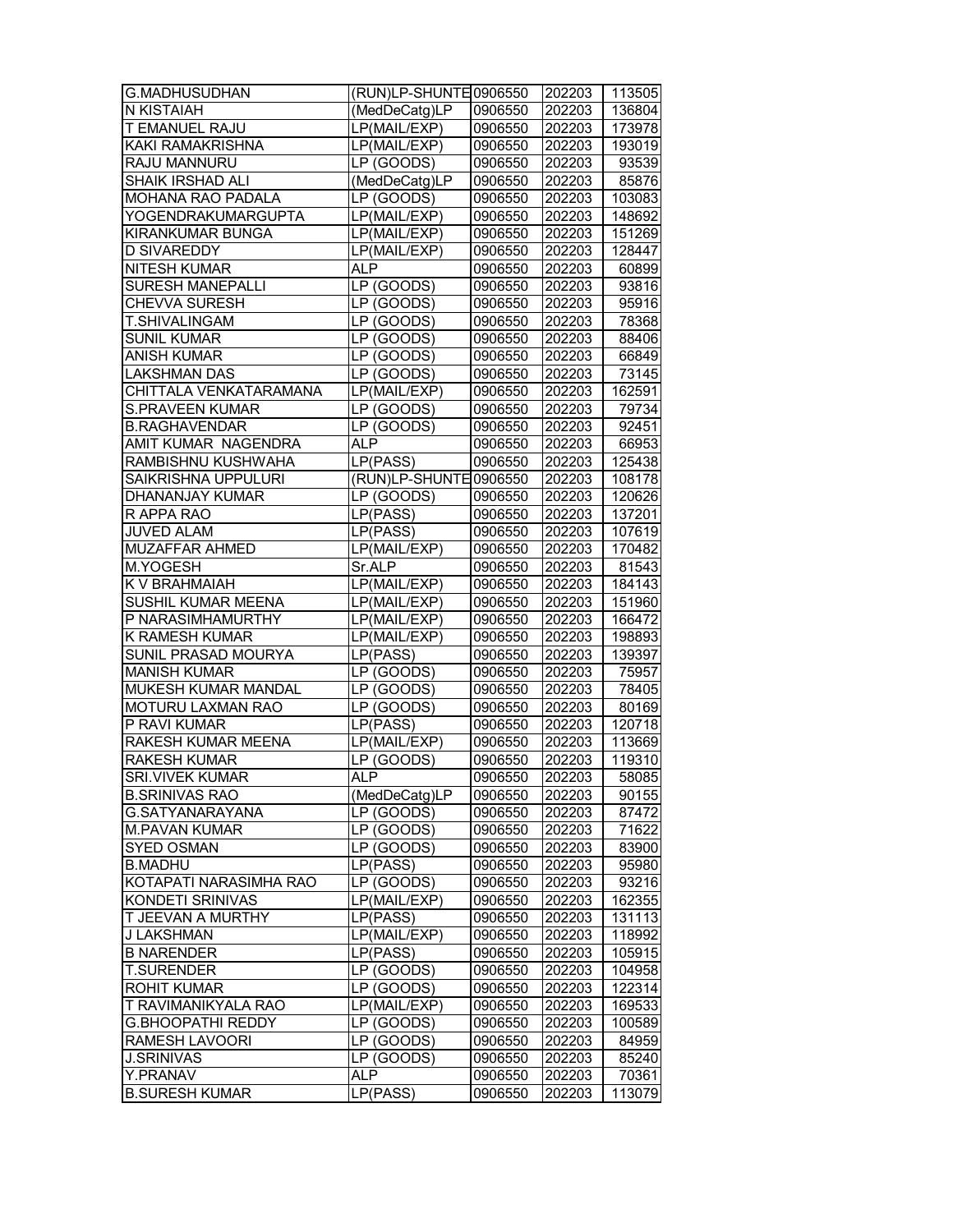| SIVA VENKATA RAO.E         | (RUN)LP-SHUNTE 0906550         |         | 202203 | 90395  |
|----------------------------|--------------------------------|---------|--------|--------|
| ABHAY KUMAR SINGH          | LP (GOODS)                     | 0906550 | 202203 | 115280 |
| K OM SHIVA SHANKER         | LP(PASS)                       | 0906550 | 202203 | 128631 |
| <b>G.M.A.AHAMAD BAIG</b>   | LP(MAIL/EXP)                   | 0906550 | 202203 | 196334 |
| CHINTALAPUDI SURESH        | LP(PASS)                       | 0906550 | 202203 | 131333 |
| <b>SANTOSH RAVIDAS</b>     | LP(PASS)                       | 0906550 | 202203 | 152630 |
| KOTA ASHOK KUMAR           | LP(PASS)                       | 0906550 | 202203 | 110875 |
| ARVIND KUMAR SINGH         | $\overline{\text{LP}}$ (GOODS) | 0906550 | 202203 | 119510 |
| MUNNA KUMAR SINGH          | LP (GOODS)                     | 0906550 | 202203 | 106570 |
| <b>MUDAM SHANKAR</b>       | LP(PASS)                       | 0906550 | 202203 | 108092 |
| M.SRINIVASULU              | LP(PASS)                       | 0906550 | 202203 | 119072 |
| <b>B NARESH</b>            | LP(PASS)                       | 0906550 | 202203 | 122534 |
| K NAGA SHANKER             | LP(PASS)                       | 0906550 | 202203 | 108428 |
| M CHANDRA MOULI            | LP(MAIL/EXP)                   | 0906550 | 202203 | 142630 |
| K M V SATYANARAYANA        | LP(PASS)                       | 0906550 | 202203 | 122859 |
| SUNKARA SRINIVASA RAO      | LP(PASS)                       | 0906550 | 202203 | 130735 |
|                            |                                |         |        |        |
| P.SATYANARAYANA            | LP(PASS)                       | 0906550 | 202203 | 119899 |
| <b>MD MOHSIN ALI</b>       | LP(PASS)                       | 0906550 | 202203 | 120713 |
| <b>GANGADHAR V</b>         | LP(MAIL/EXP)                   | 0906550 | 202203 | 170482 |
| SHEKHAR SUMAN              | LP (GOODS)                     | 0906550 | 202203 | 109338 |
| <b>V VENKAT SURESH</b>     | LP(PASS)                       | 0906550 | 202203 | 120756 |
| RANVIR KUMAR               | <b>ALP</b>                     | 0906550 | 202203 | 65166  |
| <b>BABLU KUMAR</b>         | LP (GOODS)                     | 0906550 | 202203 | 18182  |
| <b>VIKAS KUMAR</b>         | <b>ALP</b>                     | 0906550 | 202203 | 70312  |
| <b>LAKKOJU KRISHNA RAO</b> | LP (GOODS)                     | 0906550 | 202203 | 103836 |
| <b>SANTOSH KUMAR</b>       | AL <sub>P</sub>                | 0906550 | 202203 | 65228  |
| P.LAKSHMINARAYAN           | LP (GOODS)                     | 0906550 | 202203 | 93708  |
| <b>BADE VICTOR RAJU</b>    | LP (GOODS)                     | 0906550 | 202203 | 80015  |
| RAMARAM LAXMINARAYANA      | LP (GOODS)                     | 0906550 | 202203 | 78925  |
| AMIT KUMAR                 | LP(PASS)                       | 0906550 | 202203 | 123191 |
| K.VENKATASREENU            | LP(PASS)                       | 0906550 | 202203 | 131385 |
| M.NAGESWAR                 | LP (GOODS)                     | 0906550 | 202203 | 114338 |
| KADAVA ASHOK               | LP (GOODS)                     | 0906550 | 202203 | 73981  |
| <b>BASANT KUMAR ANAND</b>  | <b>ALP</b>                     | 0906550 | 202203 | 67342  |
| <b>DEVISINGH KHATROTH</b>  | LP (GOODS)                     | 0906550 | 202203 | 80895  |
| K.PURANJAYKRISHNA          | LP (GOODS)                     | 0906550 | 202203 | 82646  |
| <b>KELOTH RAMBABU</b>      | LP (GOODS)                     | 0906550 | 202203 | 84056  |
| KONDAPURAM MAHESH          | <b>ALP</b>                     | 0906550 | 202203 | 51571  |
| <b>C.KOTESHKUMAR</b>       | LP(GOODS)                      | 0906550 | 202203 | 85672  |
| <b>B.SANDEEP</b>           | LP (GOODS)                     | 0906550 | 202203 | 110835 |
| SATISH KUMAR TIPOJI        | LP (GOODS)                     | 0906550 | 202203 | 91900  |
| <b>K.BALAKISHAN</b>        | LP (GOODS)                     | 0906550 | 202203 | 94246  |
| V.VIJAYAKUMAR              | LP (GOODS)                     | 0906550 | 202203 | 96237  |
| <b>J.RAGHAVENDAR</b>       | LP (GOODS)                     | 0906550 | 202203 | 83242  |
| AVINASH KUMAR MISHRA       | LP (GOODS)                     | 0906550 | 202203 |        |
|                            |                                |         |        | 80793  |
| NARESH KUMAR MEENA         | LP(PASS)                       | 0906550 | 202203 | 114890 |
| NARESH KUMAR CHAUDHARY     | Sr.ALP                         | 0906550 | 202203 | 74655  |
| RANJEET KEWAT              | LP (GOODS)                     | 0906550 | 202203 | 86466  |
| NUNAVATH VEERANNA          | LP (GOODS)                     | 0906550 | 202203 | 97147  |
| M. SUNIL BABU              | LP (GOODS)                     | 0906550 | 202203 | 102096 |
| <b>R.SURESH</b>            | (RUN)LP-SHUNTE                 | 0906550 | 202203 | 66433  |
| JAGDISH PRASAD MEENA       | LP (GOODS)                     | 0906550 | 202203 | 105350 |
| SANJIT KUMAR               | LP(PASS)                       | 0906550 | 202203 | 114635 |
| CH SRINIVASARAO            | LP(MAIL/EXP)                   | 0906550 | 202203 | 149728 |
| RACHAMANTI ANJANEYULU      | LP (GOODS)                     | 0906550 | 202203 | 78136  |
| K .SATISH KUMAR            | LP(PASS)                       | 0906550 | 202203 | 118493 |
| S.NARENDER                 | LP(PASS)                       | 0906550 | 202203 | 140654 |
| <b>J.SRINIVASU</b>         | L P(PASS)                      | 0906550 | 202203 | 151996 |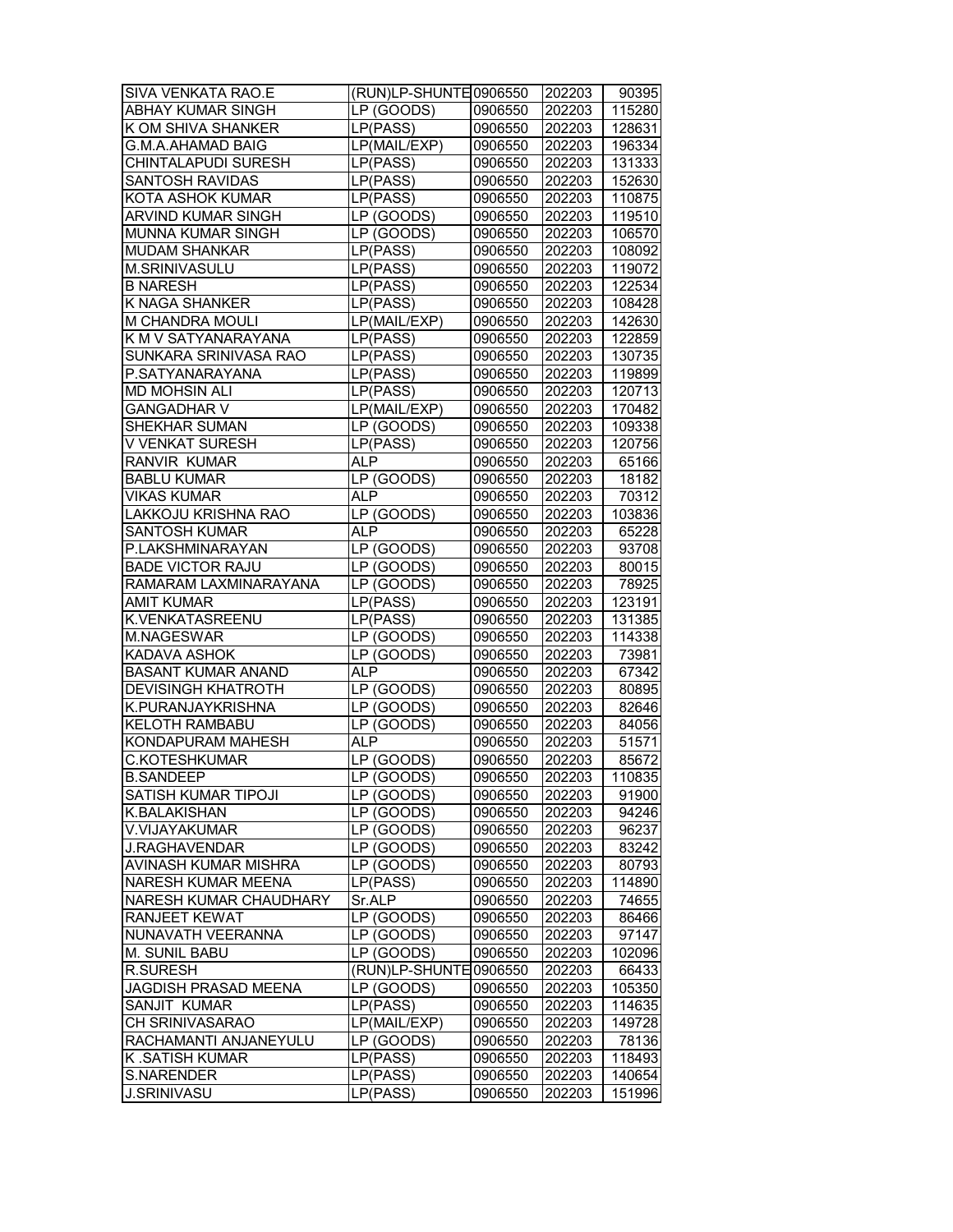| N.SHIVASHANKAR              | L P(PASS)                      | 0906550 | 202203 | 152399 |
|-----------------------------|--------------------------------|---------|--------|--------|
| PREM SHIVA KUMAR            | LP(MAIL/EXP)                   | 0906550 | 202203 | 169538 |
| O SRINIVAS                  | LP(PASS)                       | 0906550 | 202203 | 19375  |
| <b>ANAND KUMAR</b>          | LP(MAIL/EXP)                   | 0906550 | 202203 | 153173 |
| A SATEESH KUMAR             | LP(PASS)                       | 0906550 | 202203 | 134749 |
| S RAMPRASAD                 | LP(PASS)                       | 0906550 | 202203 | 117902 |
| V VENKATA NARESH            | LP(PASS)                       | 0906550 | 202203 | 120115 |
| <b>SURENDRA KUMAR</b>       | $\overline{LP}(PASS)$          | 0906550 | 202203 | 144647 |
| P KRUPA RAO                 | $L$ P(MAIL/EXP)                | 0906550 | 202203 | 130649 |
| <b>JITENDRA KUMAR YADAV</b> | LP (GOODS)                     | 0906550 | 202203 | 81674  |
| RANDHIR KUMAR               | LP (GOODS)                     | 0906550 | 202203 | 75935  |
| <b>AJAJ ANSARI</b>          | LP (GOODS)                     | 0906550 | 202203 | 82876  |
| <b>RAVI KUMAR.G</b>         | LP (GOODS)                     | 0906550 | 202203 | 81287  |
| ANIL KUMAR PANDRANKI        | LP (GOODS)                     | 0906550 | 202203 | 97797  |
| RANJEEV KUMAR               | <b>ALP</b>                     | 0906550 | 202203 | 42974  |
| SHARVAN KUMAR               | <b>ALP</b>                     | 0906550 | 202203 | 60872  |
| <b>ABHAY KUMAR</b>          | <b>ALP</b>                     | 0906550 | 202203 | 63582  |
| K SATISH KUMAR              | LP(PASS)                       | 0906550 | 202203 | 119331 |
| H MARIYA THATHEU ARULRAJ    | (MedDeCatg)LP                  | 0906550 | 202203 | 107889 |
| SURESH BABU VUTA            | (RUN)LP-SHUNTE 0906550         |         | 202203 | 100646 |
| RAMOJIRAO MANGAM            | (RUN)LP-SHUNTE 0906550         |         | 202203 | 104885 |
| <b>G.CHAKRAVARTHI</b>       | (RUN)LP-SHUNTE 0906550         |         | 202203 | 92793  |
| <b>JAI HANUMAN</b>          | <b>ALP</b>                     | 0906550 | 202203 | 14479  |
| <b>M ANIL KUMAR</b>         | LP(MAIL/EXP)                   | 0906550 | 202203 | 149020 |
| PARAMJEET KUMAR ROY         | LP (GOODS)                     | 0906550 | 202203 | 76859  |
| <b>MOHAN KUMAR</b>          | LP (GOODS)                     | 0906550 | 202203 | 67189  |
| <b>GINKA RAMAKRISHNA</b>    | LP (GOODS)                     | 0906550 | 202203 | 77467  |
| <b>B DORABABU</b>           | LP(PASS)                       | 0906550 | 202203 | 100659 |
| <b>ANIKET KUMAR</b>         | Sr.ALP                         | 0906550 | 202203 | 71199  |
| D.PURUSHOTHAM               | LP (GOODS)                     | 0906550 | 202203 | 93066  |
| K.RAMESH BABU               | LP (GOODS)                     | 0906550 | 202203 | 81826  |
| MD.ISHAQ                    | LP (GOODS)                     | 0906550 | 202203 | 97832  |
| TARUN KUMAR SINGH           | LP (GOODS)                     | 0906550 | 202203 | 81116  |
| DINESH JHA                  | LP (GOODS)                     | 0906550 | 202203 | 89449  |
| <b>CHUNMUN KUMAR PATEL</b>  | LP (GOODS)                     | 0906550 | 202203 | 134127 |
| M.RAGHAVENDRA               | $\overline{\text{LP}}$ (GOODS) | 0906550 | 202203 | 108232 |
| D.VENKATESWARLU             | LP(PASS)                       | 0906550 | 202203 | 98576  |
| <b>SHASHI KUMAR</b>         | LP (GOODS)                     | 0906550 | 202203 | 68479  |
| NARENDRA KUMAR              | (MedDeCatg)LP                  | 0906550 | 202203 | 71225  |
| <b>J.SANTHOSH KUMAR</b>     | LP (GOODS)                     | 0906550 | 202203 | 81182  |
| A. SRINIVAS                 | LP(PASS)                       | 0906550 | 202203 | 121649 |
| RAJENDRABABU DHARAVATH      | LP (GOODS)                     | 0906550 | 202203 | 103125 |
| M RAVI BABU                 | LP(MAIL/EXP)                   | 0906550 | 202203 | 166584 |
| V.MANIKUMAR                 | LP(MAIL/EXP)                   | 0906550 | 202203 | 177155 |
| <b>SRAVAN KUMAR MAKHAM</b>  | LP (GOODS)                     | 0906550 | 202203 | 92158  |
| <b>MADDULA KUMAR</b>        | (RUN)LP-SHUNTE                 | 0906550 | 202203 | 105989 |
| MD.SHAMSHAD                 | LP(GOOD)                       | 0906550 | 202203 | 75862  |
| AJAY KUMAR.T                | LP (GOODS)                     | 0906550 | 202203 | 83518  |
| <b>BIJAY KUMAR YADAV</b>    | LP (GOODS)                     | 0906550 | 202203 | 89449  |
| P SURYANARAYANA             | $\overline{LP}(PASS)$          | 0906550 | 202203 | 135253 |
| S. VENKATESWAR RAO          | (RUN)LP-SHUNTE                 | 0906550 | 202203 | 100509 |
| RANDHIR PANDIT              | LP (GOODS)                     | 0906550 | 202203 | 74647  |
| <b>JILANI BHASHA</b>        | LP(MAIL/EXP)                   | 0906550 | 202203 | 167175 |
| <b>CHHOTAN KUMAR</b>        | LP (GOODS)                     | 0906550 | 202203 | 97395  |
| <b>ERRA SREENU</b>          | LP (GOODS)                     | 0906550 | 202203 | 115919 |
| RAVI KUMAR.H                | LP (GOODS)                     | 0906550 | 202203 | 80893  |
| RAJ KISHOR KUMAR RAMAN      | LP (GOODS)                     | 0906550 | 202203 | 88406  |
| <b>RAVI PRAKASH</b>         | LP (GOODS)                     | 0906550 | 202203 | 70613  |
|                             |                                |         |        |        |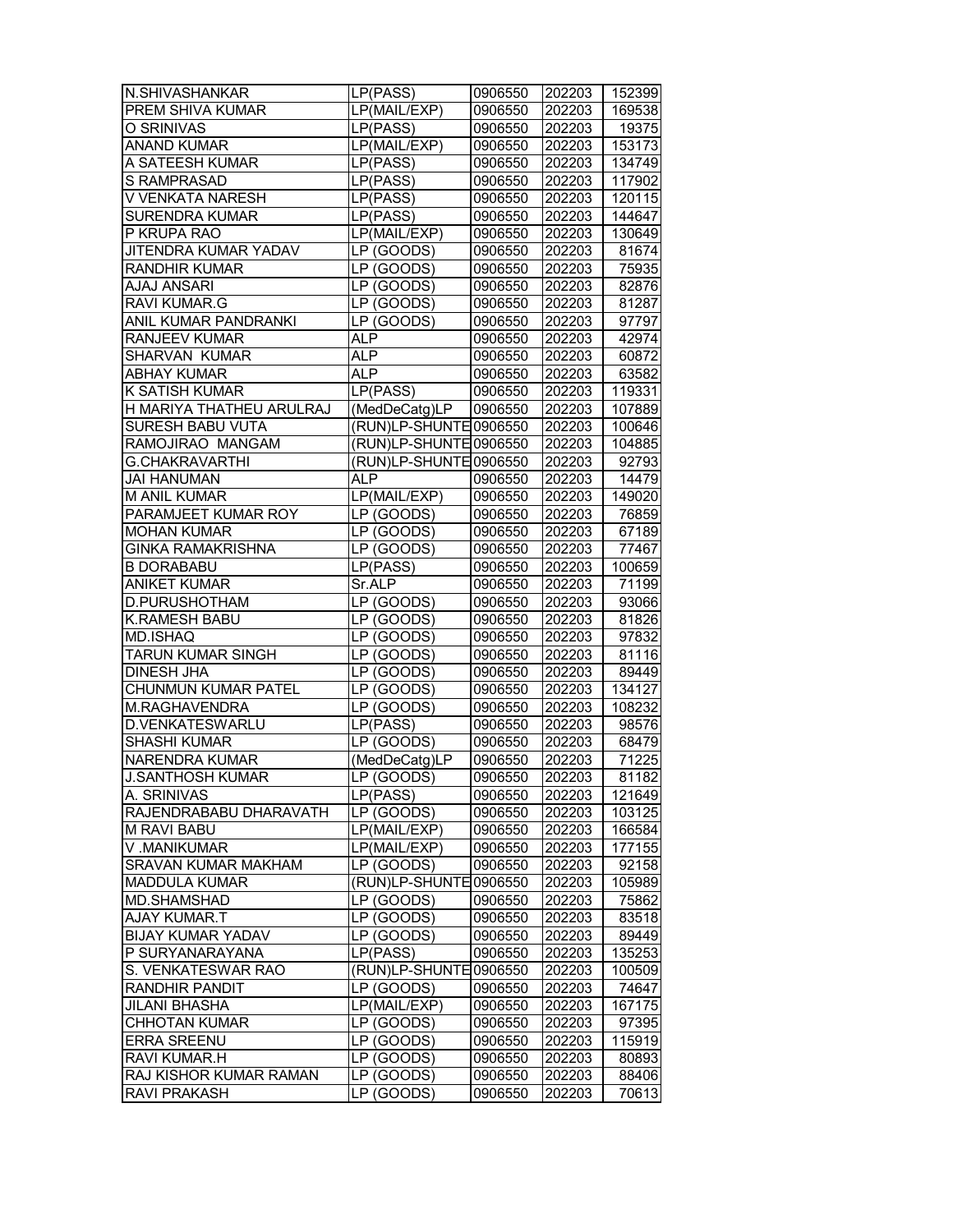| <b>JAVIR HUSSAIN ANSARI</b>   | LP (GOODS)                     | 0906550 | 202203 | 82971  |
|-------------------------------|--------------------------------|---------|--------|--------|
| <b>DILEEP KUMAR</b>           | $\overline{\text{LP}}$ (GOODS) | 0906550 | 202203 | 90749  |
| AMRENDRA KUMAR                | LP (GOODS)                     | 0906550 | 202203 | 79911  |
| S RAMAKRISHNA                 | LP(MAIL/EXP)                   | 0906550 | 202203 | 128609 |
| <b>SUSHIL KUMAR</b>           | Sr.ALP                         | 0906550 | 202203 | 77180  |
| <b>ARAVIND KUMAR</b>          | Sr.ALP                         | 0906550 | 202203 | 84697  |
| <b>JANARDAN KUMAR RAM</b>     | Sr.ALP                         | 0906550 | 202203 | 77243  |
| <b>MULPUR SASIKIRAN</b>       | Sr.ALP                         | 0906550 | 202203 | 72793  |
| <b>HARENDRA KUMAR</b>         | Sr.ALP                         | 0906550 | 202203 | 72082  |
| <b>MADDA RAMESH BABU</b>      | Sr.ALP                         | 0906550 | 202203 | 89900  |
| <b>BATHULA RAMAKRISHNA</b>    | Sr.ALP                         | 0906550 | 202203 | 81870  |
| CHEBROLU RAMAKRISHNA          | Sr.ALP                         | 0906550 | 202203 | 68068  |
| <b>GAJENDRA KUMAR</b>         | Sr.ALP                         | 0906550 | 202203 | 71065  |
| <b>MAHENDRA SINGH</b>         | Sr.ALP                         | 0906550 | 202203 | 71950  |
| ROHIT KOSTA                   | Sr.ALP                         | 0906550 | 202203 | 74806  |
| SANTOSH KUMAR SAH             | Sr.ALP                         | 0906550 | 202203 | 67169  |
| SANTOSH PANDIT                | Sr.ALP                         | 0906550 | 202203 | 78653  |
| YENDUVA CHINNAMNAIDU          | Sr.ALP                         | 0906550 | 202203 | 70306  |
| UTTAM KUMAR YADAV             | Sr.ALP                         | 0906550 | 202203 | 76747  |
| KRISHNARJUNA RAO.V            | Sr.ALP                         | 0906550 | 202203 | 70653  |
| S RAGHUVEER                   | <b>ALP</b>                     | 0906550 | 202203 | 129759 |
| <b>MANISH KUMAR</b>           | <b>ALP</b>                     | 0906550 | 202203 | 59613  |
| NAVAL KISHORE YADAV           | <b>ALP</b>                     | 0906550 | 202203 | 55539  |
| <b>BICKY KUMAR</b>            | <b>ALP</b>                     | 0906550 | 202203 | 54475  |
| <b>SUNNY KANT KUMAR</b>       | LP (GOODS)                     | 0906550 | 202203 | 92316  |
| <b>DHARMENDRA KUMAR</b>       | <b>ALP</b>                     | 0906550 | 202203 | 51656  |
| ROOPSING.MEENA                | <b>ALP</b>                     | 0906550 | 202203 | 49547  |
| SUNIL KUMAR SINGH             | <b>ALP</b>                     | 0906550 | 202203 | 51459  |
| <b>SUNIL KUMAR</b>            | Sr.ALP                         | 0906550 | 202203 | 82793  |
| <b>CHANDAN KUMAR</b>          | Sr.ALP                         | 0906550 | 202203 | 53146  |
| <b>DEEPU KUMAR</b>            | Sr.ALP                         | 0906550 | 202203 | 85880  |
| YOGESH KUMAR SAINI            | Sr.ALP                         | 0906550 | 202203 | 69893  |
| RAJIV KUMAR SINGH             | Sr.ALP                         | 0906550 | 202203 | 78375  |
| G RAJESH                      | <b>ALP</b>                     | 0906550 | 202203 | 46832  |
| <b>SANTOSH KUMAR INTI</b>     | Sr.ALP                         | 0906550 | 202203 | 76921  |
| <b>V.GANESH BABU</b>          | Sr.ALP                         | 0906550 | 202203 | 82730  |
| <b>P.SRIKANTH</b>             | Sr.ALP                         | 0906550 | 202203 | 56206  |
| <b>MADANMOHAN R</b>           | Sr.ALP                         | 0906550 | 202203 | 74846  |
| <b>TETAKALI RAVI</b>          | Sr.ALP                         | 0906550 | 202203 | 81912  |
| K.VENKATA RAMANA NAIK         | Sr.ALP                         | 0906550 | 202203 | 81010  |
| <b>S.SRIHARI</b>              | Sr.ALP                         | 0906550 | 202203 | 57238  |
| <b>JAKKAM ARUN</b>            | Sr.ALP                         | 0906550 | 202203 | 76383  |
| P.NAVEEN REDDY                | Sr.ALP                         | 0906550 | 202203 | 74609  |
| RANJAN KUMAR NUT              | Sr.ALP                         | 0906550 | 202203 | 76612  |
| MALYALA MAHESH BABU           | Sr.ALP                         | 0906550 | 202203 | 57113  |
| <b>K.BALAKRISHNA</b>          | Sr.ALP                         | 0906550 | 202203 | 55625  |
| <b>G.GANESH</b>               | Sr.ALP                         | 0906550 | 202203 | 49338  |
| Y.SRINIVAS                    | Sr.ALP                         | 0906550 | 202203 | 57939  |
| <b>D.SAI KRISHNA</b>          | Sr.ALP                         | 0906550 | 202203 | 60265  |
| MIRIYALA RERAJU               | Sr.ALP                         | 0906550 | 202203 | 75914  |
| DHARAVATH NAGESWARA RAO       | Sr.ALP                         | 0906550 | 202203 | 80303  |
| PAPPULA GIRISH KUMAR          | Sr.ALP                         | 0906550 | 202203 | 60526  |
| KUNDURU PRAVEEN KUMAR         | Sr.ALP                         | 0906550 | 202203 | 60957  |
| <b>B.DEVENDRA NAIK</b>        | Sr.ALP                         | 0906550 | 202203 | 80424  |
| RAJU RAMAVATH                 | Sr.ALP                         | 0906550 | 202203 | 76653  |
| <b>BOLLEDDU ANAND</b>         | Sr.ALP                         | 0906550 | 202203 | 68622  |
| <b>BANAVATH NAGENDRA NAIK</b> | Sr.ALP                         | 0906550 | 202203 | 75909  |
| <b>P.NARESH KUMAR</b>         | Sr.ALP                         | 0906550 | 202203 | 70734  |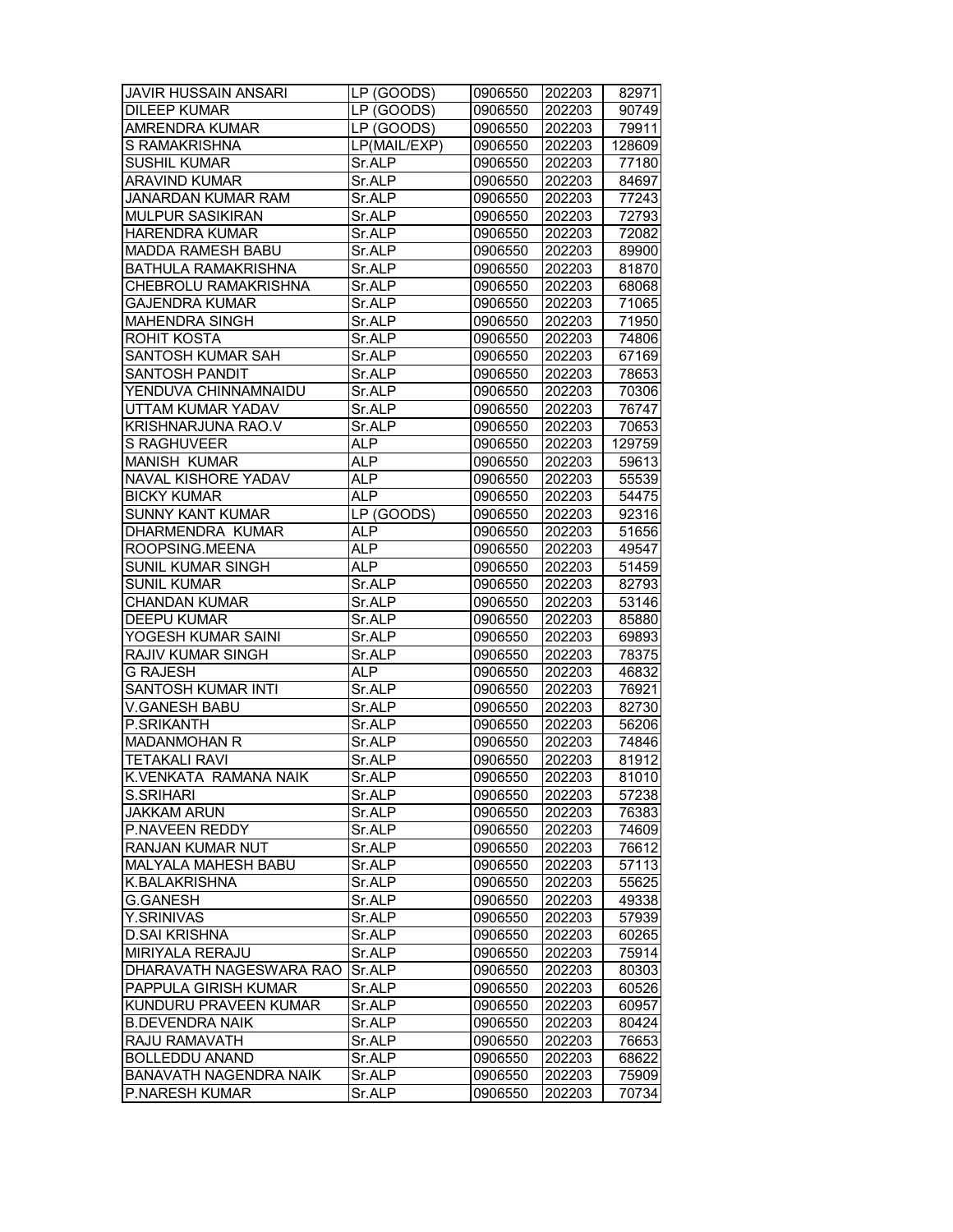| <b>T.RAJESHWAR</b>              | Sr.ALP                         | 0906550 | 202203 | 56446  |
|---------------------------------|--------------------------------|---------|--------|--------|
| SRI.DARBAR SUBHASH              | LP(PASS)                       | 0906550 | 202203 | 162092 |
| VADIGI TARAKA RAMA RAO          | $LP$ (GOODS)                   | 0906550 | 202203 | 124807 |
| JINUGU SRINIVASA RAO            | LP (GOODS)                     | 0906550 | 202203 | 79243  |
| <b>SAURABH KUMAR</b>            | Sr.ALP                         | 0906550 | 202203 | 68304  |
| C HARIBABU                      | <b>ALP</b>                     | 0906550 | 202203 | 44349  |
| <b>ARUNA RAJU PETETI</b>        | Sr.ALP                         | 0906550 | 202203 | 62327  |
| SRINIVASULU                     | LP (GOODS)                     | 0906550 | 202203 | 107902 |
| <b>G.KOMURAIAH</b>              | LP(PASS)                       | 0906550 | 202203 | 181134 |
| NIRDOSH KUMAR                   | Sr.ALP                         | 0906550 | 202203 | 85705  |
| ROHIT KUMAR SHARMA              | Sr.ALP                         | 0906550 | 202203 | 74075  |
| <b>G ANJANEYULU</b>             | <b>ALP</b>                     | 0906550 | 202203 | 49877  |
| KATIKA VENKATESH                | Sr.ALP                         | 0906550 | 202203 | 71510  |
| RAMU VEMU                       | Sr.ALP                         | 0906550 | 202203 | 70976  |
| <b>SHATRUGHN KUMAR</b>          | Sr.ALP                         | 0906550 | 202203 | 73966  |
| S SUBBANNA                      | <b>ALP</b>                     | 0906550 | 202203 | 61111  |
| <b>ANANDH</b>                   | <b>ALP</b>                     | 0906550 | 202203 | 46278  |
| <b>MARUTHI KANDI</b>            | <b>ALP</b>                     | 0906550 | 202203 | 55147  |
| <b>MD.AASIM HUSSAIN</b>         | Sr.ALP                         | 0906550 | 202203 | 78286  |
| SHUBHAM KUMAR SINGH             | Sr.ALP                         | 0906550 | 202203 | 85923  |
| <b>SERU RAHUL</b>               | Sr.ALP                         | 0906550 | 202203 | 79117  |
| M.RAMESH                        | $\overline{\text{LP}}$ (GOODS) | 0906550 | 202203 | 85234  |
| KORLA VINOD CHANDRA             | Sr.ALP                         | 0906550 | 202203 | 77912  |
| PARSHURAM KUMAR                 | Sr.ALP                         | 0906550 | 202203 | 86135  |
| CHANDAN KUMAR                   | Sr.ALP                         | 0906550 | 202203 | 76494  |
| <b>VEMIREDDY.V.SEKHAR REDDY</b> | Sr.ALP                         | 0906550 | 202203 | 73456  |
| <b>RAM AMOTH RAY</b>            | Sr.ALP                         | 0906550 | 202203 | 74499  |
| PINDRA.LAKSHMI NARAYANA         | LP(PASS)                       | 0906550 | 202203 | 132518 |
| V.V.S.L.JANARDHAN               | LP (GOODS)                     | 0906550 | 202203 | 133858 |
| P.SRIKANTH                      | <b>ALP</b>                     | 0906550 | 202203 | 50438  |
| SRI.JYOTI RANJAN CHAND          | Sr.ALP                         | 0906550 | 202203 | 64368  |
| HARIHARA SUBRAMANIAN A          | <b>ALP</b>                     | 0906550 | 202203 | 44776  |
| SRI.KAMLESH KUMAR MEENA         | LP(GOODS)                      | 0906550 | 202203 | 96010  |
| SRI.RANJEET KUMAR               | Sr.ALP                         | 0906550 | 202203 | 78043  |
| SATHEESH C.B                    | Sr.ALP                         | 0906550 | 202203 | 61186  |
| SRI.D.MADHUKRISHNA              | LP (GOODS)                     | 0906550 | 202203 | 91393  |
| <b>SHYAMALA MARY</b>            | Sr.ALP                         | 0906550 | 202203 | 65207  |
| <b>BAPI SARKAR</b>              | Sr.ALP                         | 0906550 | 202203 | 78116  |
| <b>PINTU KUMAR</b>              | Sr.ALP                         | 0906550 | 202203 | 77068  |
| RAJIB KUMAR MOHANTY             | Sr.ALP                         | 0906550 | 202203 | 66159  |
| MUKKOLLU MADHU VENKATA NAALP    |                                | 0906550 | 202203 | 45004  |
| <b>C.SRIKANTH REDDY</b>         | <b>ALP</b>                     | 0906550 | 202203 | 58900  |
| POTARLANKA PREM KUMAR           | <b>ALP</b>                     | 0906550 | 202203 | 52496  |
| RACHABATTULA SIVA RAMA KRIJALP  |                                | 0906550 | 202203 | 45997  |
| <b>MOTURU YAGNANTH</b>          | ALP                            | 0906550 | 202203 | 48296  |
| <b>GADHAPATI NARESH</b>         | ALP                            | 0906550 | 202203 | 44221  |
| KARRA GOWTHAM                   | <b>ALP</b>                     | 0906550 | 202203 | 44695  |
| MARRAPU.DURGA                   | ALP                            | 0906550 | 202203 | 50178  |
| THAMMINENI RAMAMOHAN            | ALP                            | 0906550 | 202203 | 49975  |
| <b>MAMIDALA SAINATH</b>         | <b>ALP</b>                     | 0906550 | 202203 | 50035  |
| RAJESH CHEEPURAPALLI            | <b>ALP</b>                     | 0906550 | 202203 | 46290  |
| DIVYA MURTHY ASIPU              | <b>ALP</b>                     | 0906550 | 202203 | 47675  |
| KUTURU SRI RAGHAVENDRA RE ALP   |                                | 0906550 | 202203 | 48625  |
| PATHAKOTI.KARTHIK               | ALP                            | 0906550 | 202203 | 47414  |
| Y.NIKHILA                       | ALP                            | 0906550 | 202203 | 90731  |
| YERRA ASWIN KUMAR               | <b>ALP</b>                     | 0906550 | 202203 | 44979  |
| P.VIKASH KUMAR REDDY            | <b>ALP</b>                     | 0906550 | 202203 | 57428  |
| PARASA NAGASAI HEMCHANDU ALP    |                                | 0906550 | 202203 | 45572  |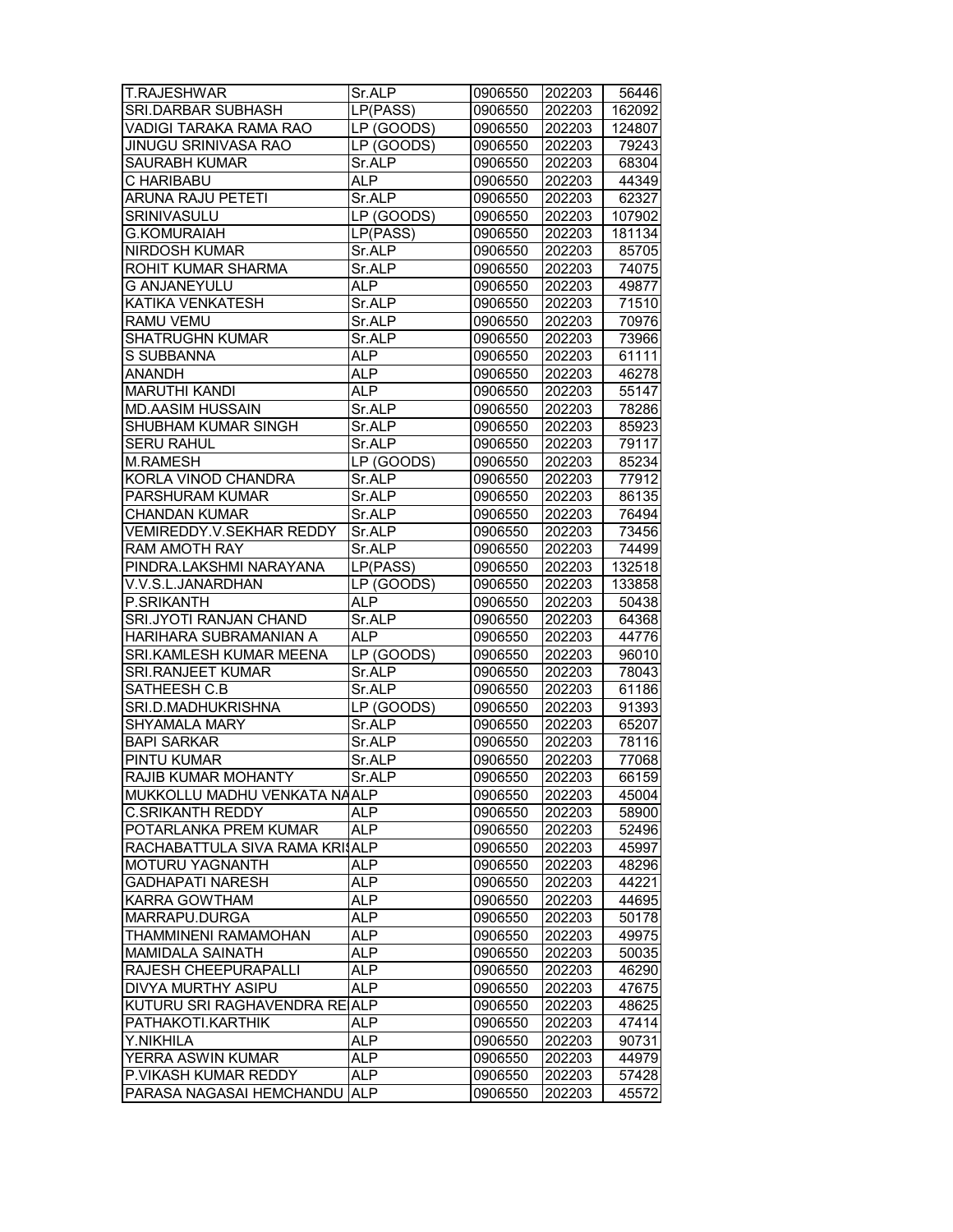| POSINA.MAHESH                   | <b>ALP</b>      | 0906550 | 202203 | 44180 |
|---------------------------------|-----------------|---------|--------|-------|
| SILUMULA STANLEY                | <b>ALP</b>      | 0906550 | 202203 | 38934 |
| <b>ANANTHA GOPAL</b>            | <b>ALP</b>      | 0906550 | 202203 | 40377 |
| <b>GANDRA SAI KIRAN</b>         | <b>ALP</b>      | 0906550 | 202203 | 44310 |
| BEERAKA JUTHENDRA SUBRAHNALP    |                 | 0906550 | 202203 | 45180 |
| <b>MARIGAY ADITYA</b>           | ALP             | 0906550 | 202203 | 50382 |
| POTHU LAXMAN                    | <b>ALP</b>      | 0906550 | 202203 | 44868 |
| NALLAVALI MADHU SUDHAN REI ALP  |                 | 0906550 | 202203 | 54724 |
| <b>VIPIN KUMAR</b>              | <b>ALP</b>      | 0906550 | 202203 | 38690 |
| <b>NALLA MADHU</b>              | <b>ALP</b>      | 0906550 | 202203 | 46198 |
| SURISETTI SATYA SIVA GANESH ALP |                 | 0906550 | 202203 | 59485 |
| A.RAJU                          | <b>ALP</b>      | 0906550 | 202203 | 53154 |
| PALLATI RAMESH                  | Sr.ALP          | 0906550 | 202203 | 79574 |
| KOTHA PALLY SANDEEP GOUD        | <b>ALP</b>      | 0906550 | 202203 | 47510 |
|                                 |                 |         |        |       |
| KOLUSU.SRAVANI                  | ALP             | 0906550 | 202203 | 49501 |
| NADAKUDUTI SAI KRISHNA          | <b>ALP</b>      | 0906550 | 202203 | 47049 |
| CHOKKAPU VINOD KUMAR            | ALP             | 0906550 | 202203 | 40875 |
| P.NARESH BABU                   | <b>ALP</b>      | 0906550 | 202203 | 55501 |
| KAGAZU VIJAYA BASKAR REDDYALP   |                 | 0906550 | 202203 | 39712 |
| RANJAN KR GIRI                  | <b>ALP</b>      | 0906550 | 202203 | 66395 |
| GANTYADA.NARESH                 | <b>ALP</b>      | 0906550 | 202203 | 64643 |
| PATTIPAKA RAMESH                | <b>ALP</b>      | 0906550 | 202203 | 46881 |
| <b>VUPPARI SHRAVANI</b>         | ALP             | 0906550 | 202203 | 63699 |
| GUTHULA DURGA SRAVANYA          | AL <sub>P</sub> | 0906550 | 202203 | 34905 |
| <b>MANOJ DUDI</b>               | ALP             | 0906550 | 202203 | 40290 |
| <b>ERLA SAIKRUSHNA</b>          | <b>ALP</b>      | 0906550 | 202203 | 43903 |
| VADAPALLY NAGA DEEPAK           | ALP             | 0906550 | 202203 | 43069 |
| <b>NEELI RAJU</b>               | <b>ALP</b>      | 0906550 | 202203 | 46926 |
| HARINARTHINI SUSHMA             | <b>ALP</b>      | 0906550 | 202203 | 47137 |
| DHONDI VINAY KUMAR              | <b>ALP</b>      | 0906550 | 202203 | 45458 |
| NAGARAJU                        | ALP             | 0906550 | 202203 | 43370 |
| SHAMARTHI RAVI KUMAR            | <b>ALP</b>      | 0906550 | 202203 | 42787 |
| MOHD SHAHID UL ISLAM            | <b>ALP</b>      | 0906550 | 202203 | 44940 |
| <b>VELPULA VEERAPRATHAP</b>     | <b>ALP</b>      | 0906550 | 202203 | 44495 |
| NENAVATH LOKESH NAIK            | <b>ALP</b>      | 0906550 | 202203 | 45766 |
| <b>MADAM ANIL KUMAR</b>         | <b>ALP</b>      | 0906550 | 202203 | 42978 |
| MOHAMMED MUSTAQH AHMED          | <b>ALP</b>      | 0906550 | 202203 | 51233 |
| CHINTHALA VINAY GOUD            | <b>ALP</b>      | 0906550 | 202203 | 43998 |
| S SRIKAR GOUD                   | <b>ALP</b>      | 0906550 | 202203 | 44576 |
| CHANDRA BHUSHAN KUMAR           | <b>ALP</b>      | 0906550 | 202203 | 50741 |
| <b>EEPURI SANDEEP</b>           | <b>ALP</b>      | 0906550 | 202203 | 36209 |
| <b>BHOGADI RANGA SUBHASHINI</b> | <b>ALP</b>      | 0906550 | 202203 | 7196  |
| <b>KALURAM</b>                  | <b>ALP</b>      | 0906550 | 202203 | 44408 |
| <b>BATTU BHARGAVA</b>           | <b>ALP</b>      | 0906550 | 202203 | 43867 |
| PEDDI BALNATH RAM               | <b>ALP</b>      | 0906550 | 202203 | 47577 |
| KUNIGIRI SREEKANTH              | <b>ALP</b>      | 0906550 | 202203 | 45893 |
| N SAI RAM ABHISHEK              | <b>ALP</b>      | 0906550 | 202203 | 38344 |
| VARAKALA SAHUL PRAMOD           | ALP             | 0906550 | 202203 | 47779 |
|                                 |                 |         |        |       |
| <b>G BALAJI</b>                 | <b>ALP</b>      | 0906550 | 202203 | 43015 |
| V VINAY KUMAR CHARY             | ALP             | 0906550 | 202203 | 47438 |
| <b>MARATI KALADHAR</b>          | <b>ALP</b>      | 0906550 | 202203 | 44634 |
| <b>B BHARGAVA</b>               | ALP             | 0906550 | 202203 | 42402 |
| MUDDANUR JAYANTH                | <b>ALP</b>      | 0906550 | 202203 | 46913 |
| <b>BAGARE SRINIVAS</b>          | ALP             | 0906550 | 202203 | 42634 |
| SAINI SAI PREM KUMAR            | <b>ALP</b>      | 0906550 | 202203 | 44495 |
| <b>SUMAN GOMASA</b>             | ALP             | 0906550 | 202203 | 43054 |
| <b>DUTA SHIVA KUMAR</b>         | ALP             | 0906550 | 202203 | 40742 |
| NADMINTI SIRIGIRI NAVANEETH     | <b>ALP</b>      | 0906550 | 202203 | 49931 |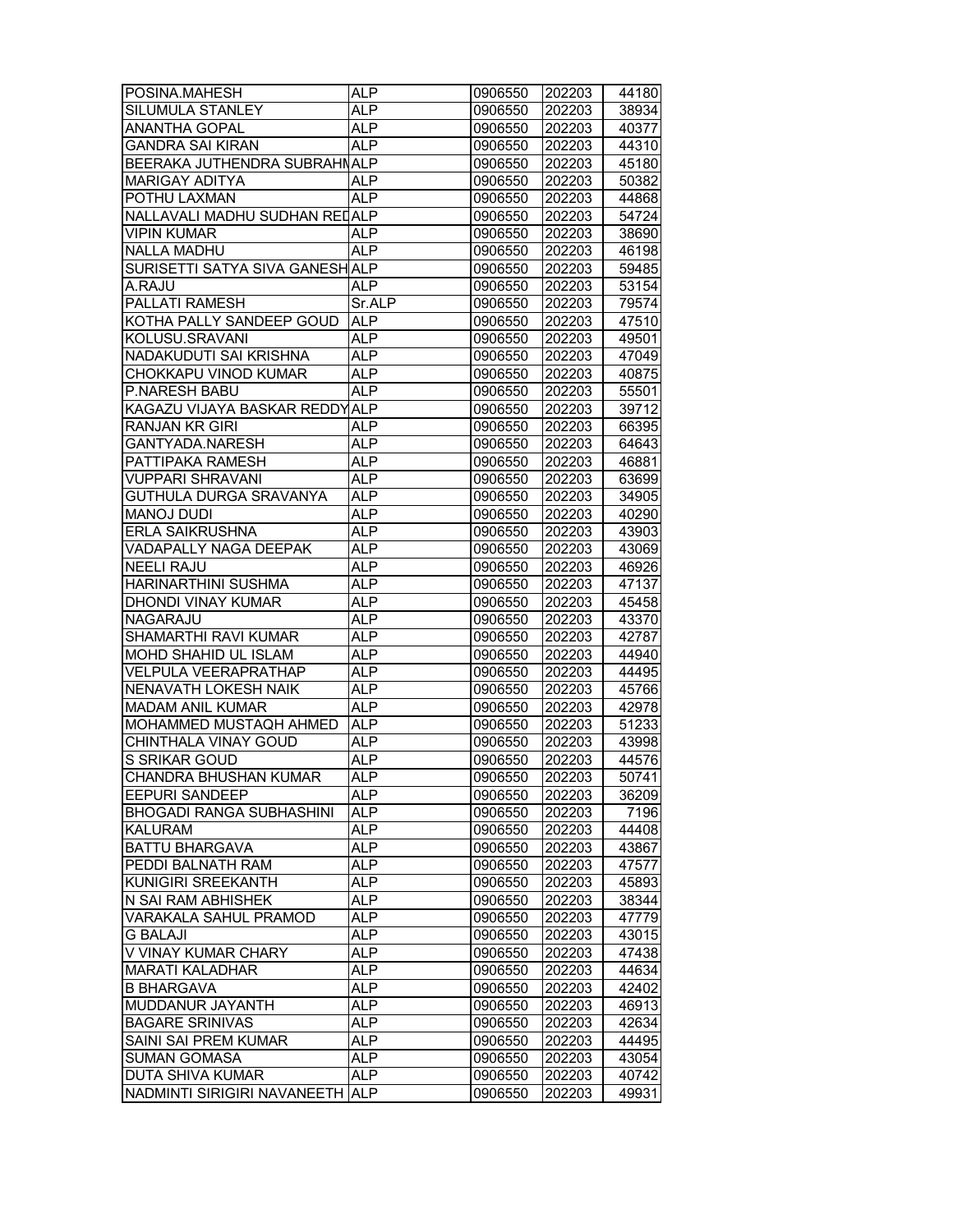| PERMANDLA STEVEN                | ALP                    | 0906550 | 202203 | 45335  |
|---------------------------------|------------------------|---------|--------|--------|
| <b>RAMESH BABU G</b>            | Sr.ALP                 | 0906550 | 202203 | 52929  |
| KOTMIRKAR RAJU                  | <b>ALP</b>             | 0906550 | 202203 | 51821  |
| POPURI SRINIVASA RAO            | AL <sub>P</sub>        | 0906550 | 202203 | 30782  |
| CHETTUKINDHI. NAMRATHA          | Sr.ALP                 | 0906550 | 202203 | 50979  |
| D VAMSHEEDHER REDDY             | <b>ALP</b>             | 0906550 | 202203 | 54201  |
| <b>K.PRAVEEN KUMAR</b>          | Sr.ALP                 | 0906550 | 202203 | 51669  |
| KADUMURI PRADEEP KUMAR          | <b>ALP</b>             | 0906550 | 202203 | 45877  |
| ROHIT KUMAR SHARMA              | <b>ALP</b>             | 0906550 | 202203 | 57754  |
| A BHARATH KUMAR                 | <b>ALP</b>             | 0906550 | 202203 | 93298  |
| <b>MD SALMAN KHAN</b>           | ALP                    | 0906550 | 202203 | 37548  |
| <b>VIDEM SAI KUMAR</b>          | <b>ALP</b>             | 0906550 | 202203 | 51157  |
| SUNCHANAKOTA DHARMA TEJA ALP    |                        | 0906550 | 202203 | 50372  |
| <b>DEVENDRA GAUTAM</b>          | <b>ALP</b>             | 0906550 | 202203 | 55067  |
| <b>NAGARAM PREM CHAND</b>       | ALP                    | 0906550 | 202203 | 53269  |
| KOLI MAHESH KUMAR               | <b>ALP</b>             | 0906550 | 202203 | 49630  |
| S SENTHIL KUMAR                 | <b>ALP</b>             | 0906550 | 202203 | 57239  |
| POGULA SHIVA SHANKAR            | <b>ALP</b>             | 0906550 | 202203 | 40976  |
| <b>MAHESH B</b>                 | ALP                    | 0906550 | 202203 | 37131  |
| <b>GOLLA RAJESH</b>             | <b>ALP</b>             | 0906550 | 202203 | 54382  |
| <b>DANDOTIKAR RAKESH</b>        | <b>ALP</b>             | 0906550 | 202203 | 50476  |
| <b>MANGALI NARESH</b>           | <b>ALP</b>             |         | 202203 |        |
|                                 |                        | 0906550 |        | 55121  |
| GOPI NARASIMHA RAO              | ALP                    | 0906550 | 202203 | 54717  |
| YEDIRI HARI KRISHNA REDDY       | ALP                    | 0906550 | 202203 | 41272  |
| SINGU SAI SHARAN                | AL <sub>P</sub>        | 0906550 | 202203 | 52319  |
| MADDUR SHIVA SHANKAR            | <b>ALP</b>             | 0906550 | 202203 | 55236  |
| SIRIGADDE BUDDA RAMU            | <b>ALP</b>             | 0906550 | 202203 | 47374  |
| KURRI PRAVEEN KUMAR             | ALP                    | 0906550 | 202203 | 50874  |
| P RAMESH CHANDRA KANTH          | <b>ALP</b>             | 0906550 | 202203 | 42502  |
| <b>SURYAWANSHI ROHIT SURESH</b> | <b>ALP</b>             | 0906550 | 202203 | 42281  |
| <b>VUTUKOORI SRIDHAR</b>        | <b>ALP</b>             | 0906550 | 202203 | 46502  |
| MEGAVATH VIJAY KRISHNA NAIKALP  |                        | 0906550 | 202203 | 46117  |
| ORUGANTI ANIL KUMAR             | ALP                    | 0906550 | 202203 | 43743  |
| <b>BANDARI PRAYOG</b>           | ALP                    | 0906550 | 202203 | 41424  |
| SMT.P.KARUNA                    | Sr.PHARMACIST          | 0906570 | 202203 | 57558  |
| PEDDA THIKAIAH                  | <b>HOSP ASST</b>       | 0906570 | 202203 | 43138  |
| SRI. CH.ASWINI KUMAR            | H. - M. INSP.-I        | 0906570 | 202203 | 87876  |
| K VIJAYA KUMAR                  | H.KEEPING.ASST0906570  |         | 202203 | 49019  |
| A SHYAM KUMAR                   | H.KEEPING.ASST 0906570 |         | 202203 | 53854  |
| <b>B PADMAVATHAMMA</b>          | H.KEEPING.ASST0906570  |         | 202203 | 53874  |
| SAROJANA                        | H.KEEPING.ASST 0906570 |         | 202203 | 42828  |
| <b>VENKATAIAH</b>               | H.KEEPING.ASST0906570  |         | 202203 | 48758  |
| LAXMI                           | H.KEEPING.ASST 0906570 |         | 202203 | 50586  |
| T DHANA LAXMI                   | H.KEEPING.ASST 0906570 |         | 202203 | 60036  |
| <b>G PADMA</b>                  | H.KEEPING.ASST0906570  |         | 202203 | 47966  |
| Y GOPALRAO                      | <b>KHALASI</b>         | 0906570 | 202203 | 52007  |
| <b>SHANKARAMMA</b>              | H.KEEPING.ASST 0906570 |         | 202203 | 61774  |
| <b>LALITHA BAI</b>              | SR.H.KEEPING.A90906570 |         | 202203 | 61754  |
| <b>MANIMALA B</b>               | CH NURSING SUF 0906570 |         | 202203 | 157425 |
| P NEELAMMA                      | H.KEEPING.ASST 0906570 |         | 202203 | 45482  |
| <b>SMT RAYEESA ANJUM</b>        | H.KEEPING.ASST 0906570 |         | 202203 | 59992  |
| K PADMAVATHI                    | H.KEEPING.ASST 0906570 |         | 202203 | 55296  |
| <b>G PADMA</b>                  | H.KEEPING.ASST 0906570 |         | 202203 | 46656  |
| V LAXMI                         | SR.H.KEEPING.A90906570 |         | 202203 | 56876  |
| C YADAMMA                       | H.KEEPING.ASST0906570  |         | 202203 | 53874  |
| <b>B YADALAXMI</b>              | H.KEEPING.ASST 0906570 |         | 202203 | 53874  |
| G YADAMMA                       | H.KEEPING.ASST 0906570 |         | 202203 | 44078  |
| CHANDRAKALA                     | SR.H.KEEPING.A90906570 |         | 202203 | 56874  |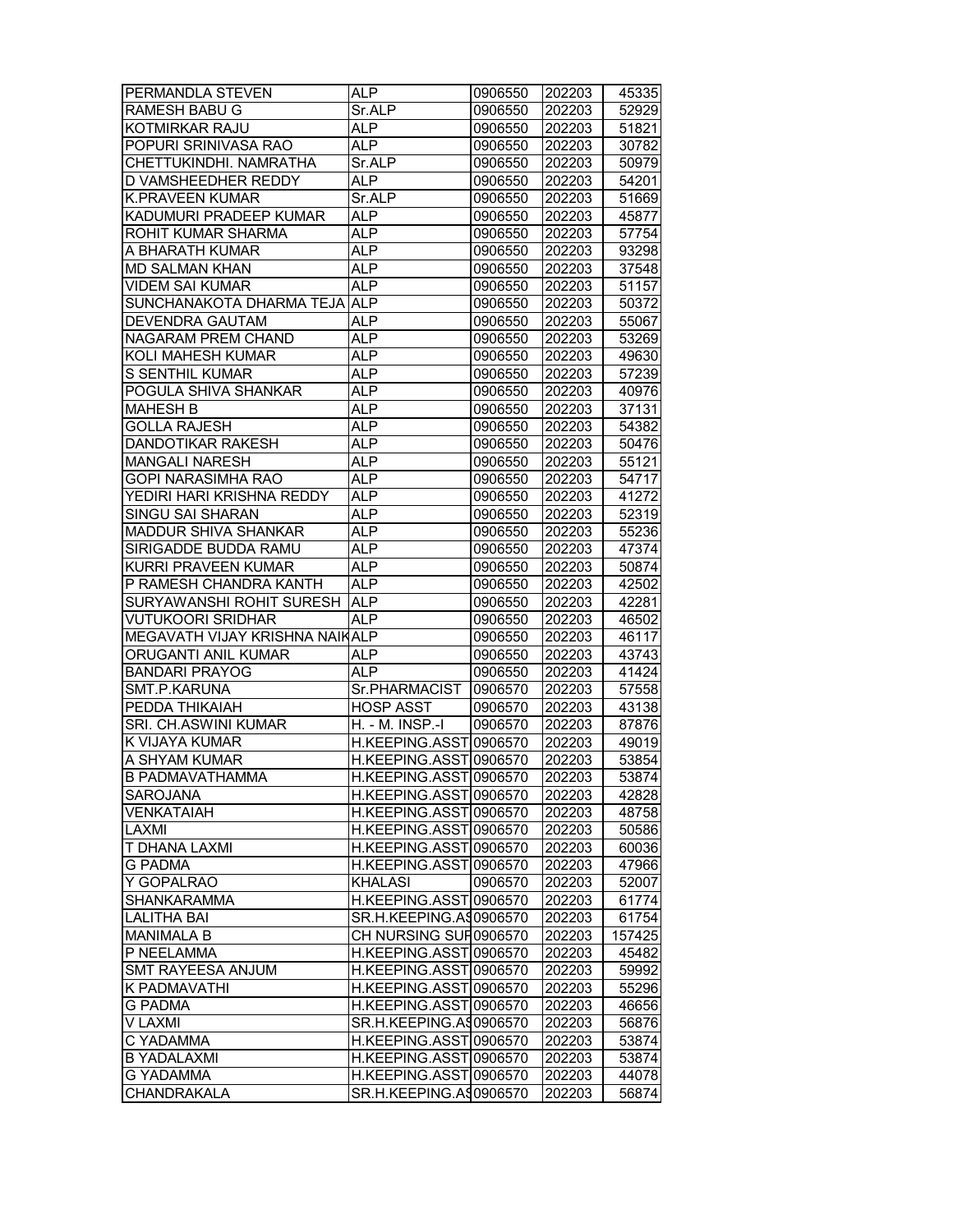| <b>FARZANA BEGUM</b>           | H.KEEPING.ASST0906570   |         | 202203 | 50586  |
|--------------------------------|-------------------------|---------|--------|--------|
| <b>J AMRUTHA</b>               | SR.H.KEEPING.A\$0906570 |         | 202203 | 52452  |
| V SARAIAH                      | H.KEEPING.ASST0906570   |         | 202203 | 65230  |
| <b>KALAVATHY T</b>             | SR.H.KEEPING.AS0906570  |         | 202203 | 67620  |
| <b>G.ANJANA DEVI</b>           | H.KEEPING.ASST0906570   |         | 202203 | 52027  |
| <b>MAHIJABEEN</b>              | H.KEEPING.ASST0906570   |         | 202203 | 45477  |
| CH VIJAYA LAXMI                | H.KEEPING.ASST0906570   |         | 202203 | 61774  |
| S.NIYAAMATH HIDAYATULLA        | PHARMACIST              | 0906570 | 202203 | 110478 |
| K P INDIRA                     | CH NURSING SUF 0906570  |         | 202203 | 134088 |
| <b>SYED BASHA</b>              | H.KEEPING.ASST0906570   |         | 202203 | 59356  |
| <b>K HANUMANTHA</b>            | H.KEEPING.ASST0906570   |         | 202203 | 59402  |
| T PADMA RANI                   | Ch.PHARMACIST 0906570   |         | 202203 | 137112 |
| <b>V RAMESH</b>                | H.KEEPING.ASST0906570   |         | 202203 | 40687  |
| <b>G NARASIMHAM</b>            | H. - M. INSP.-I         | 0906570 | 202203 | 153306 |
| <b>NARASIMHA P</b>             | SR.H.KEEPING.A\$0906570 |         | 202203 | 67620  |
| SUDARSHAN B                    | SR.H.KEEPING.A90906570  |         | 202203 | 67600  |
| P RAJYA LAXMI                  | H.KEEPING.ASST0906570   |         | 202203 | 29934  |
| SANTOSHAMMA                    | H.KEEPING.ASST0906570   |         | 202203 | 48398  |
| T N SHYAM RAO                  | H.KEEPING.ASST 0906570  |         | 202203 | 35739  |
| B LAXMI BAI                    | H.KEEPING.ASST0906570   |         | 202203 | 53874  |
| <b>RAMULAMMA</b>               | H.KEEPING.ASST0906570   |         | 202203 | 42878  |
| <b>SLAXMI</b>                  | H.KEEPING.ASST0906570   |         | 202203 | 45477  |
| A TIRUPALU                     | HOSPITAL ATTD. 0906570  |         |        | 48378  |
|                                |                         |         | 202203 |        |
| <b>SMT YADAMMA</b>             | H.KEEPING.ASST0906570   |         | 202203 | 60016  |
| <b>KRISHNA VENI</b>            | H.KEEPING.ASST0906570   |         | 202203 | 37525  |
| <b>M A RASHEED JAMEEL</b>      | H. - M. INSP.-II        | 0906570 | 202203 | 130820 |
| K CHAKRADHAR                   | HOSPITAL ATTD. 0906570  |         | 202203 | 44767  |
| G GOPAL                        | <b>KHALASI</b>          | 0906570 | 202203 | 43119  |
| <b>KLAXMI</b>                  | SR.H.KEEPING.AS0906570  |         | 202203 | 50566  |
| DANIEL VINAY SAGAR U           | NURSING SUPDT 0906570   |         | 202203 | 87438  |
| T.SHIVA PRASAD                 | H.KEEPING.ASST0906570   |         | 202203 | 29934  |
| VIJAY KUMAR GUDEM              | HEALTH INSP.            | 0906570 | 202203 | 55998  |
| SANDRA KISHORE KUMAR           | KHALASI HELPER 0906571  |         | 202203 | 32190  |
| <b>B ARUN PRASAD</b>           | PHARMACIST              | 0906571 | 202203 | 60299  |
| <b>BALAMANI</b>                | H.KEEPING.ASST 0906571  |         | 202203 | 58436  |
| <b>N.RAVI KUMAR</b>            | <b>PHARMACIST</b>       | 0906571 | 202203 | 104248 |
| K.C.KISHOR                     | Sr.RADIOGRAPHE0906571   |         | 202203 | 59513  |
| <b>RUDAL KUMAR</b>             | HOSPITAL ATTD. 0906571  |         | 202203 | 36064  |
| <b>G LAXMI DEVI</b>            | H.KEEPING.ASST 0906571  |         | 202203 | 61774  |
| D PADMAVATHI                   | SR.H.KEEPING.AS0906571  |         | 202203 | 63512  |
| LAXMIBAI                       | SR.H.KEEPING.AS0906571  |         | 202203 | 57018  |
| M.VACHASPATHI                  | ОS                      | 0906571 | 202203 | 108996 |
| LAXMI BAI                      | H.KEEPING.ASST 0906571  |         | 202203 | 60036  |
| <b>B PRAMEELA</b>              | H.KEEPING.ASST 0906571  |         | 202203 | 53874  |
| K MALLAMMA                     | H.KEEPING.ASST 0906571  |         | 202203 | 53874  |
| <b>DASARATH</b>                | H.KEEPING.ASST0906571   |         | 202203 | 63986  |
| <b>G SURENDRA</b>              | <b>PHARMACIST</b>       | 0906571 | 202203 | 107092 |
| <b>MANDA JAGAN MOHAN REDDY</b> | H. - M. INSP.-I         | 0906571 | 202203 | 91504  |
| <b>B.SUSHEELA</b>              | H.KEEPING.ASST 0906571  |         | 202203 | 52452  |
| R ANANTHA SARADHI              | Ch.OS                   | 0906571 | 202203 | 167140 |
| <b>SMT SIVA LAXMI</b>          | H.KEEPING.ASST0906571   |         | 202203 | 58456  |
| LAXMAMMA                       | H.KEEPING.ASST 0906571  |         | 202203 | 55296  |
| <b>D YADAGIRI</b>              | <b>KHALASI</b>          | 0906571 | 202203 | 46656  |
| K ARUNA RANI                   | H.KEEPING.ASST 0906571  |         | 202203 | 51030  |
| S RADHA BAI                    | <b>PHARMACIST</b>       | 0906571 | 202203 | 119416 |
| <b>M MARIA PETERS</b>          | H.KEEPING.ASST0906571   |         | 202203 | 53874  |
| <b>G NAGAMANI</b>              | H.KEEPING.ASST 0906571  |         | 202203 | 45477  |
| K ANASURYA                     | SR.H.KEEPING.A90906571  |         |        | 60016  |
|                                |                         |         | 202203 |        |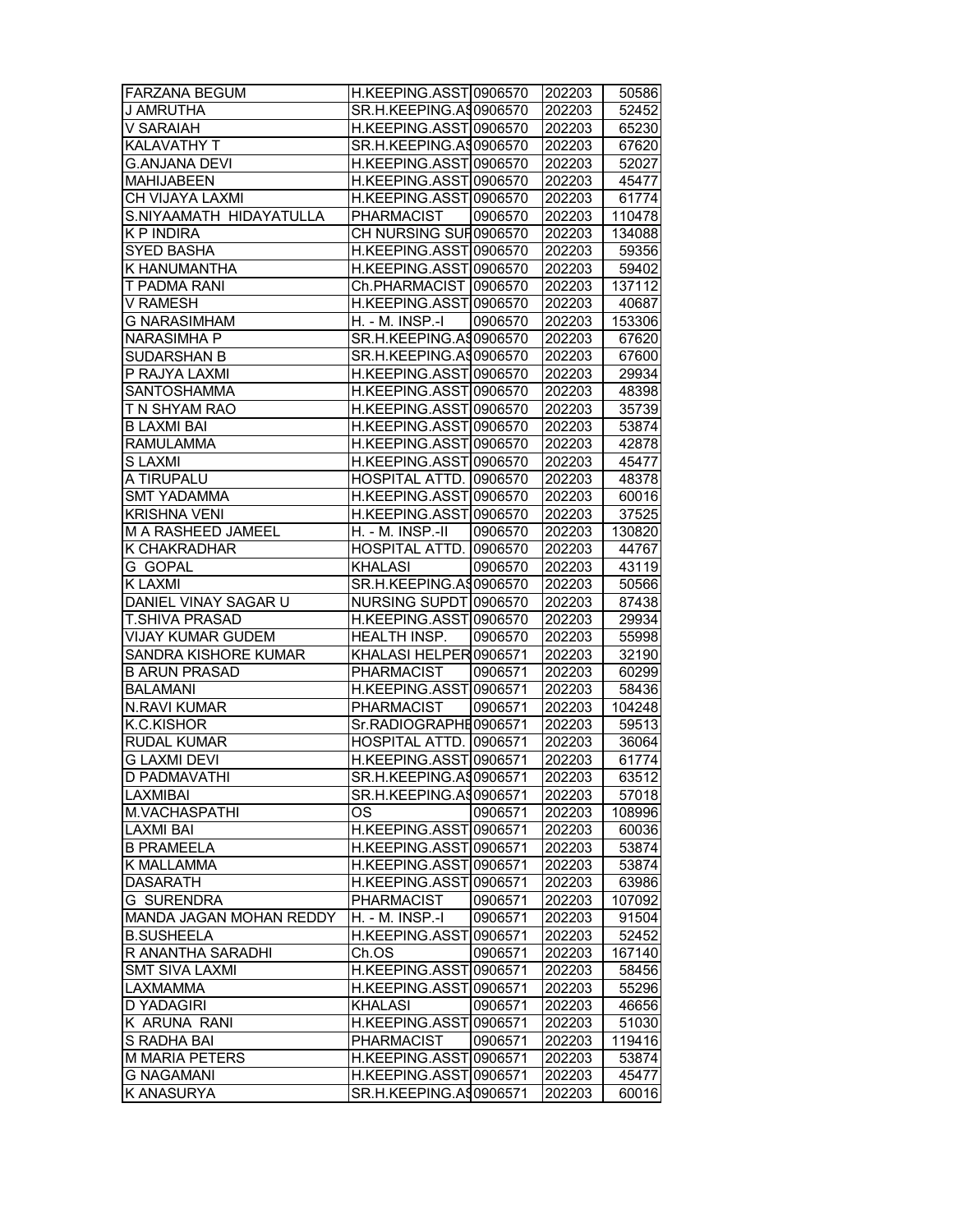| K SIVARAJ                   | H. - M. INSP.-I   0906571 |         | 202203 | 112088 |
|-----------------------------|---------------------------|---------|--------|--------|
| T SARALA                    | SR.H.KEEPING.AS0906571    |         | 202203 | 67620  |
| A SRINIVASA RAO             | DRESSER-I                 | 0906571 | 202203 | 61740  |
| <b>D BHARATHI</b>           | H.KEEPING.ASST0906571     |         | 202203 | 61774  |
| ZAREENA BEGUM               | H.KEEPING.ASST0906571     |         | 202203 | 52328  |
| <b>G.SHALINI</b>            | <b>PHARMACIST</b>         | 0906571 | 202203 | 110094 |
| PRADEEP KUMAR PANDEY        | H.KEEPING.ASST0906571     |         | 202203 | 38919  |
| N VARALAXMI                 | H.KEEPING.ASST 0906571    |         | 202203 | 50756  |
| U SRINIVAS                  | H.KEEPING.ASST 0906571    |         | 202203 | 51915  |
| <b>SYED SALAUDDIN</b>       | <b>STENO</b>              | 0906571 | 202203 | 96648  |
| <b>B PRABHAVATHI</b>        | Ch.OS                     | 0906571 | 202203 | 115316 |
|                             |                           |         | 202203 |        |
| BHUJANGARAO JANGIAH         | SR.H.KEEPING.A\$0906571   |         |        | 67620  |
| <b>KALIM TIRKEY</b>         | HOSPITAL ATTD. 0906571    |         | 202203 | 46040  |
| ABEEDA BEGUM                | H.KEEPING.ASST0906571     |         | 202203 | 52452  |
| S MARY JOCHEBED             | CH NURSING SUF 0906571    |         | 202203 | 136088 |
| A MAMATHA                   | SR NURSING SUF 0906571    |         | 202203 | 81482  |
| ABDUL AZAM KHAN             | <b>KHALASI</b>            | 0906571 | 202203 | 55296  |
| J MADHAVI                   | H.KEEPING.ASST0906571     |         | 202203 | 53874  |
| SUDERSHAN D                 | SR.H.KEEPING.AS0906571    |         | 202203 | 70780  |
| M MURALI KRISHNA            | H.KEEPING.ASST 0906571    |         | 202203 | 39864  |
| <b>D.SURYA</b>              | H.KEEPING.ASST0906571     |         | 202203 | 48344  |
| <b>M A RAMESH BABU</b>      | LAB. ATTD.                | 0906571 | 202203 | 57954  |
| <b>GAURAV KUMAR</b>         | HOSPITAL ATTD. 0906571    |         | 202203 | 36064  |
| T UMESH KUMAR               | Ch. LAB. SUPDT. 0906571   |         | 202203 | 137112 |
| P SARADA                    | H.KEEPING.ASST0906571     |         | 202203 | 51030  |
| M SOMARAJU                  | Ch.HEALTH INSP. 0906571   |         | 202203 | 123110 |
| <b>MD IMRAN</b>             | <b>KHALASI</b>            | 0906571 | 202203 | 35764  |
| YERROLLA PREMSAGAR          | HEALTH INSP.              | 0906571 | 202203 | 55998  |
| K. SREEKANTH                | HEALTH INSP.              | 0906571 | 202203 | 65124  |
| <b>SUNIL KUMAR</b>          | <b>HOSP ASST</b>          | 0906571 | 202203 | 38058  |
| A.BASIL                     | <b>PEON</b>               | 0906571 | 202203 | 26004  |
| SINGARAPU RAJU              | <b>HOSP ASST</b>          | 0906571 | 202203 | 38058  |
|                             |                           |         |        |        |
| S.MEGHANA                   | CLERK-CUM-TYPI0906571     |         | 202203 | 40161  |
| PAKA SAIKUMAR               | <b>B.PEON</b>             | 0906571 | 202203 | 31404  |
| DR K ANURADHA               | $\overline{\text{CMS}}$   | 0906582 | 202203 | 335483 |
| MUDIGONDA KAVITHA           | <b>DMO</b>                | 0906590 | 202203 | 130135 |
| DR.NALLA SRIKANTH           | <b>ADMO</b>               | 0906590 | 202203 | 109020 |
| <b>DR.RAMINDER KAUR</b>     | Sr.DMO                    | 0906590 | 202203 | 393824 |
| DR. PRANAYA VANI            | <b>DMO</b>                | 0906590 | 202203 | 161366 |
| DR. BEEMDAS MOODAVATH       | <b>DMO</b>                | 0906596 | 202203 | 143732 |
| DR.VINAY KUMAR.G.           | <b>DMO</b>                | 0906596 | 202203 | 159090 |
| T. R. SYAMALA               | POINTSMAN-B               | 0906620 | 202203 | 36973  |
| <b>ANWAR PASHA</b>          | POINTSMAN-A               | 0906620 | 202203 | 34790  |
| K.B. VENU GOPAL             | POINTSMAN-A               | 0906620 | 202203 | 34601  |
| MANOJ KUMAR YADAV           | POINTSMAN-A               | 0906620 | 202203 | 36538  |
| <b>KAVALI SRINIVAS</b>      | <b>SM</b>                 | 0906620 | 202203 | 68288  |
| S.REKHA                     | GEN.ASST(OPT)             | 0906620 | 202203 | 35739  |
| <b>CHAKKA GANESH</b>        | <b>B.PEON</b>             | 0906620 | 202203 | 34791  |
| SAROJARAM PRASAD B          | STENO GR-I                | 0906620 | 202203 | 73604  |
| <b>RAMA RAM</b>             | POINTSMAN-A               | 0906620 | 202203 | 47661  |
| <b>S.ROOP SINGH</b>         | POINTSMAN-A               | 0906620 | 202203 | 41191  |
| MUNNAM VENKATA RAMAKRISHIOS |                           | 0906620 | 202203 | 105994 |
| Y SURESH                    | POINTSMAN-A               | 0906620 | 202203 | 51261  |
| <b>M SRINIVAS</b>           | <b>SM</b>                 | 0906620 | 202203 | 125586 |
| <b>U RAMKUMAR</b>           | <b>SM</b>                 | 0906620 | 202203 | 106624 |
| T. KISHORE                  | <b>SM</b>                 | 0906620 | 202203 | 77520  |
|                             | SS                        |         |        |        |
| ANAND KUMAR SAW             |                           | 0906620 | 202203 | 91932  |
| D.CHANDRA KANTHA CHARY      | POINTSMAN-A               | 0906620 | 202203 | 39138  |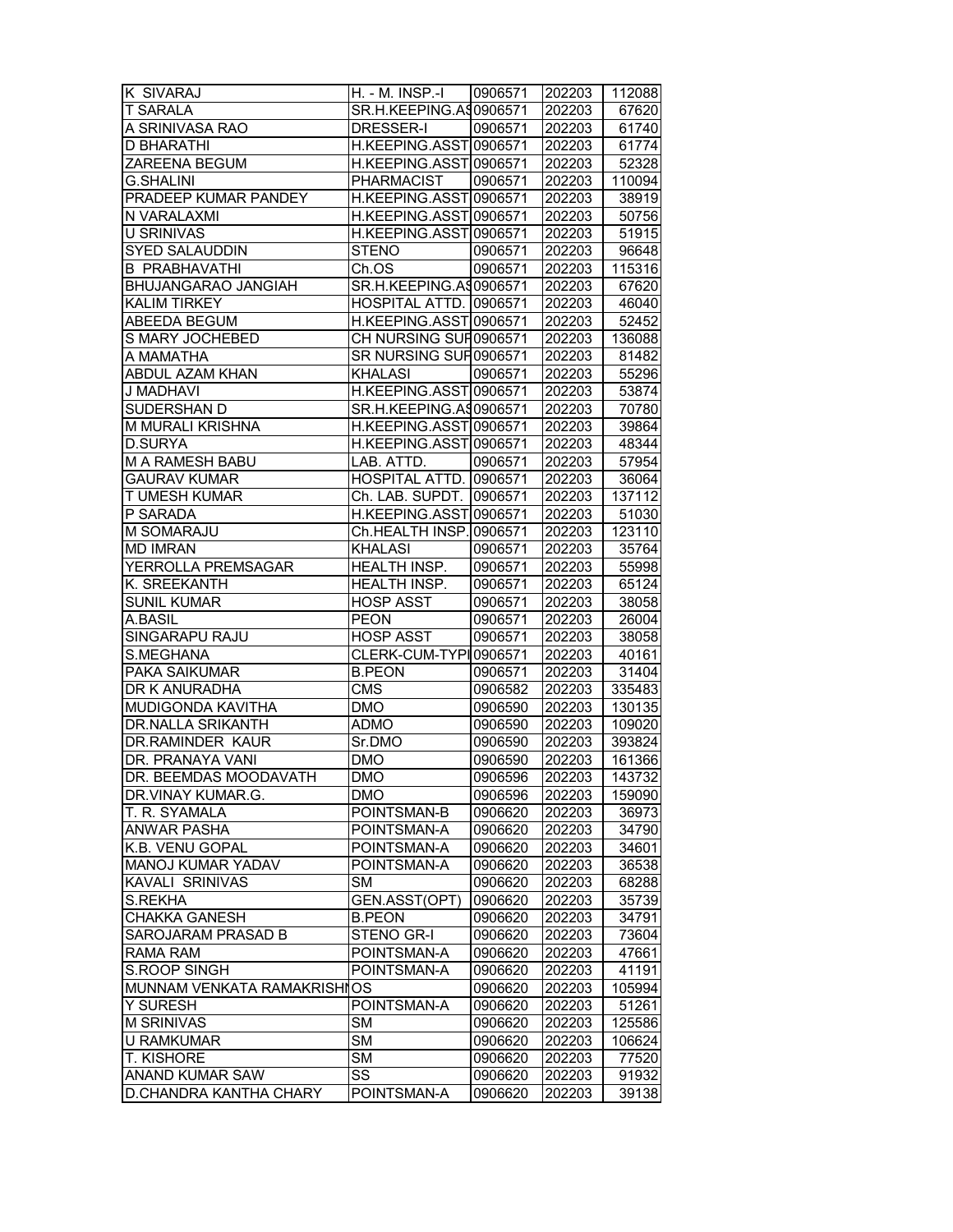| ABDHESH KUMAR YADAV    | <b>SM</b>              | 0906620 | 202203 | 62614  |
|------------------------|------------------------|---------|--------|--------|
| A SRINIVAS             | POINTSMAN-A            | 0906620 | 202203 | 41599  |
| K.AYYANNA              | POINTSMAN-A            | 0906620 | 202203 | 44784  |
| <b>H.BABU</b>          | POINTSMAN-A            | 0906620 | 202203 | 44982  |
| <b>K RAVINDER</b>      | POINTSMAN-A            | 0906620 | 202203 | 46512  |
| <b>M.SUDHAKAR</b>      | POINTSMAN-A            | 0906620 | 202203 | 38710  |
| SATYANARAYANA M        | POINTSMAN-A            | 0906620 | 202203 | 68136  |
| MUMTAZ BEGUM           | GEN.ASST(OPT)          | 0906620 | 202203 | 52007  |
| C.MAHENDER             | SS                     | 0906620 | 202203 | 69628  |
| A RAVINDERNATH         | SSE (CnW)              | 0906620 | 202203 | 100148 |
| M RAMULU               | POINTSMAN-A            | 0906620 | 202203 | 55466  |
| S.RAMUDU               | SS                     | 0906620 | 202203 | 94758  |
| <b>SYED SIDDIQUI</b>   | POINTSMAN-A            | 0906620 | 202203 | 62661  |
| P C KHADER KHAN        | SS                     | 0906620 | 202203 | 75788  |
| <b>GUNJAN KUMAR</b>    | SS                     | 0906620 | 202203 | 68298  |
| A. MADHU SUDAN REDDY   | INST.TRANS.            | 0906620 | 202203 | 76626  |
| <b>B.K. RAJASEKHAR</b> | SS-II                  | 0906620 | 202203 | 100318 |
| V RAMUDU               | POINTSMAN-A            | 0906620 | 202203 | 64477  |
| R SHOBAN               | SS                     | 0906620 | 202203 | 97304  |
| M NAGESWARA RAO        | SS                     | 0906620 | 202203 | 101618 |
| K GOVINDA RAJULU       | $\overline{\text{ss}}$ | 0906620 | 202203 | 69628  |
| M RAMAKRISHNA          | $\overline{\text{ss}}$ | 0906620 | 202203 | 63510  |
| <b>G.SUJATHA</b>       | POINTSMAN-A            | 0906620 | 202203 | 37042  |
| LALAN KUMAR            | <b>SM</b>              | 0906620 | 202203 | 62328  |
| <b>AEDDULA RAJU</b>    | POINTSMAN-A            | 0906620 | 202203 | 34663  |
| <b>C BALA PRASAD</b>   | SHUNTING MASTI0906620  |         | 202203 | 47423  |
| LAXMINARAYANA M        | SS                     | 0906620 | 202203 | 111058 |
| K.SHIVAJI MALHARI      | POINTSMAN-A            | 0906620 | 202203 | 38559  |
| S SAIBABA              | POINTSMAN-A            | 0906620 | 202203 | 46456  |
| <b>G VENKATRAMULU</b>  | POINTSMAN-A            | 0906620 | 202203 | 64192  |
| N.VEERASWAMY           | SSE DRAWING Sr0906620  |         | 202203 | 108996 |
| K PEDDI RAJU           | SS                     | 0906620 | 202203 | 165298 |
| R LAXMI KANTHA RAO     | $\overline{\text{ss}}$ | 0906620 | 202203 | 120356 |
| N R S PRASAD           | SS                     | 0906620 | 202203 | 143890 |
| S.NAGA SAI KUMAR       | SS                     | 0906620 | 202203 | 111286 |
| C CHANDRA KUMAR        | POINTSMAN-A            | 0906620 | 202203 | 56768  |
| <b>B NARASIMHULU</b>   | SS                     | 0906620 | 202203 | 97558  |
| K VENKATAIAH           | POINTSMAN-A            | 0906620 | 202203 | 55131  |
| M ANJANEYULU           | POINTSMAN-A            | 0906620 | 202203 | 58269  |
| <b>T VENKATESWARLU</b> | POINTSMAN-A            | 0906620 | 202203 | 59615  |
| M SURESH BABU          | POINTSMAN-A            | 0906620 | 202203 | 59609  |
| <b>SAMSON EMANUEL</b>  | SМ                     | 0906620 | 202203 | 118634 |
| MUKESH ANAND           | SS                     | 0906620 | 202203 | 76418  |
| RAMBHAROSI-MEENA       | SS                     | 0906620 | 202203 | 96048  |
| S RAJ KUMAR            | <b>SHUNTING MASTI</b>  | 0906620 | 202203 | 69197  |
| A DASARATH             | POINTSMAN-A            | 0906620 | 202203 | 59944  |
| <b>MANIKYA VERMA</b>   | <b>SM</b>              | 0906620 | 202203 | 52851  |
| P. ANTHONI             | POINTSMAN-A            | 0906620 | 202203 | 45307  |
| <b>DASTAGIR PASHA</b>  | POINTSMAN-A            | 0906620 | 202203 | 41406  |
| M SIVARAM PRASAD       | SS                     | 0906620 | 202203 | 104558 |
| <b>K.GIRISH TURUP</b>  | $\overline{\text{ss}}$ | 0906620 | 202203 | 119894 |
| <b>G SHIVA SHANKAR</b> | POINTSMAN-A            | 0906620 | 202203 | 47955  |
| N.S.K.KOUNDINYA        | POINTSMAN-A            | 0906620 | 202203 | 39507  |
| P.SWAROOPA             | GEN.ASST(OPT)          | 0906620 | 202203 | 63492  |
| <b>B STALIN</b>        | POINTSMAN-A            | 0906620 | 202203 | 58209  |
| <b>B.VENUGOPAL</b>     | <b>SM</b>              | 0906620 | 202203 | 63573  |
| <b>BHAGIRATH MEENA</b> | SS                     | 0906620 | 202203 | 78658  |
| <b>D SHEETAL</b>       | POINTSMAN-A            | 0906620 | 202203 | 38426  |
|                        |                        |         |        |        |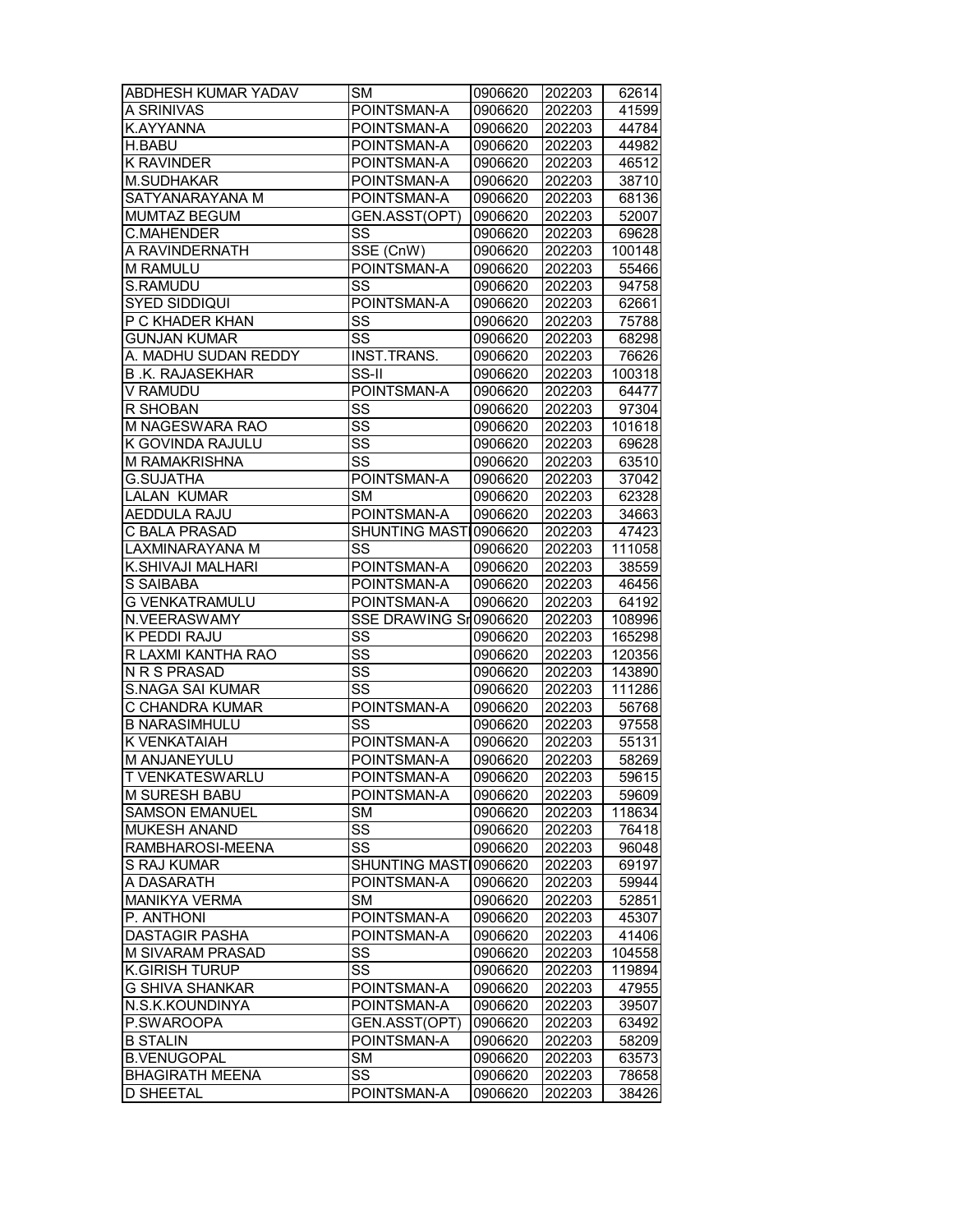| <b>G.VENKATESWARLU</b>   | POINTSMAN-A               | 0906620 | 202203 | 44153  |
|--------------------------|---------------------------|---------|--------|--------|
| <b>CH POSHADRI</b>       | INST.TRANS.               | 0906620 | 202203 | 127286 |
| <b>KURUMURTHY</b>        | POINTSMAN-A               | 0906620 | 202203 | 43513  |
| DEVARABETTA NAGARAJU     | POINTSMAN-A               | 0906620 | 202203 | 40207  |
| SRINIVASULU              | POINTSMAN-A               | 0906620 | 202203 | 39994  |
| <b>G RAMULU</b>          | <b>SHUNTING MASTI</b>     | 0906620 | 202203 | 45483  |
| <b>G.DASHARATH</b>       | SS                        | 0906620 | 202203 | 137408 |
| VENKATESWARLU            | $\overline{\text{ss}}$    | 0906620 | 202203 | 98818  |
| <b>D.ARUN KUMAR</b>      | $\overline{\text{SS-II}}$ | 0906620 | 202203 | 77712  |
| <b>B.SHANTHANNA</b>      | POINTSMAN-A               | 0906620 | 202203 | 39123  |
| V SREENIVASU             | SS                        | 0906620 | 202203 | 147998 |
| <b>PALAWAI VANISREE</b>  | $\overline{\text{OS}}$    | 0906620 | 202203 | 108996 |
| A PRASAD                 | $\overline{\text{ss}}$    | 0906620 | 202203 | 84398  |
| N.M.SABEER               | <b>JR CLERK</b>           | 0906620 | 202203 | 62228  |
| A ARUN KUMAR             | POINTSMAN-A               | 0906620 | 202203 | 42368  |
| P HARISH                 |                           |         |        |        |
|                          | POINTSMAN-A               | 0906620 | 202203 | 49232  |
| MD.AZEEMUDDIN            | POINTSMAN-A               | 0906620 | 202203 | 56796  |
| <b>NAGENDRA</b>          | SS                        | 0906620 | 202203 | 110718 |
| <b>RP SURESH</b>         | POINTSMAN-A               | 0906620 | 202203 | 51155  |
| S AHMED HUSSAIN          | POINTSMAN-A               | 0906620 | 202203 | 70640  |
| G YUGANDHAR              | POINTSMAN-A               | 0906620 | 202203 | 49043  |
| S KHADER BASHA           | POINTSMAN-A               | 0906620 | 202203 | 59273  |
| K VENKATA RAMUDU         | SS                        | 0906620 | 202203 | 99448  |
| D RAGHUNATH              | POINTSMAN-A               | 0906620 | 202203 | 36138  |
| P.BALARAM                | POINTSMAN-A               | 0906620 | 202203 | 67752  |
| T RAJU                   | SS                        | 0906620 | 202203 | 98188  |
| N S V D PRASAD           | SS                        | 0906620 | 202203 | 119603 |
| M.SREENAIAH              | POINTSMAN-A               | 0906620 | 202203 | 36468  |
| M. JAGADEESWARA REDDY    | <b>SM</b>                 | 0906620 | 202203 | 66184  |
| <b>KRISHNIAH D</b>       | POINTSMAN-A               | 0906620 | 202203 | 64942  |
| G.RAVINDRANATHREDDY      | SS                        | 0906620 | 202203 | 147998 |
| RAVINDER A               | SS                        | 0906620 | 202203 | 133012 |
| D. SATYANARAYANA MURTHY  | POINTSMAN-A               | 0906620 | 202203 | 63899  |
| M.M.BASHA                | Ch.OS                     | 0906620 | 202203 | 172038 |
| AJAY KACHHAP             | POINTSMAN-A               | 0906620 | 202203 | 53058  |
| V NARSIMULU              | OS                        | 0906620 | 202203 | 71550  |
| RAJIV KUMAR JHA          | $\overline{\text{ss}}$    | 0906620 | 202203 | 88136  |
| K. VEERANNA              | POINTSMAN-A               | 0906620 | 202203 | 36658  |
| <b>K.NARSINGH</b>        | $\overline{\text{SM}}$    | 0906620 | 202203 | 65465  |
| <b>K VENUGOPAL</b>       | POINTSMAN-A               | 0906620 | 202203 | 45568  |
| <b>CH.SRINIVAS</b>       | SS                        | 0906620 | 202203 | 78972  |
| MD.MISBAHUDDIN           | POINTSMAN-A               | 0906620 | 202203 | 45478  |
| K BALAIAH                | POINTSMAN-A               | 0906620 | 202203 | 72029  |
| <b>KAREEMUDDIN</b>       | POINTSMAN-A               | 0906620 | 202203 | 54758  |
| <b>B. VENKATESHWARLU</b> | <b>SM</b>                 | 0906620 | 202203 | 53565  |
| GANDALA LAKSHMANNA       | POINTSMAN-A               | 0906620 |        | 37554  |
| <b>THOFEK KHAN</b>       | POINTSMAN-A               | 0906620 | 202203 |        |
|                          |                           |         | 202203 | 45906  |
| CHINTALA SATHI BABU      | <b>SHUNTING MASTI</b>     | 0906620 | 202203 | 45483  |
| <b>G.CH PULLAIAH</b>     | POINTSMAN-A               | 0906620 | 202203 | 40743  |
| KOPPUNURI RAMULU         | SМ                        | 0906620 | 202203 | 58047  |
| PERSHANT KUMAR           | SS-II                     | 0906620 | 202203 | 101118 |
| K NARESH KUMAR           | POINTSMAN-A               | 0906620 | 202203 | 37889  |
| K. VIJAY KUMAR           | POINTSMAN-A               | 0906620 | 202203 | 34612  |
| <b>B SIDDI RAMULU</b>    | SS                        | 0906620 | 202203 | 113416 |
| YELLASANJANNA K          | SS                        | 0906620 | 202203 | 67808  |
| P R SRINIVASA RAO        | SS                        | 0906620 | 202203 | 131280 |
| E SAMPAT KUMAR           | SS                        | 0906620 | 202203 | 107638 |
| S V V NAGESWARA RAO      | OS                        | 0906620 | 202203 | 118634 |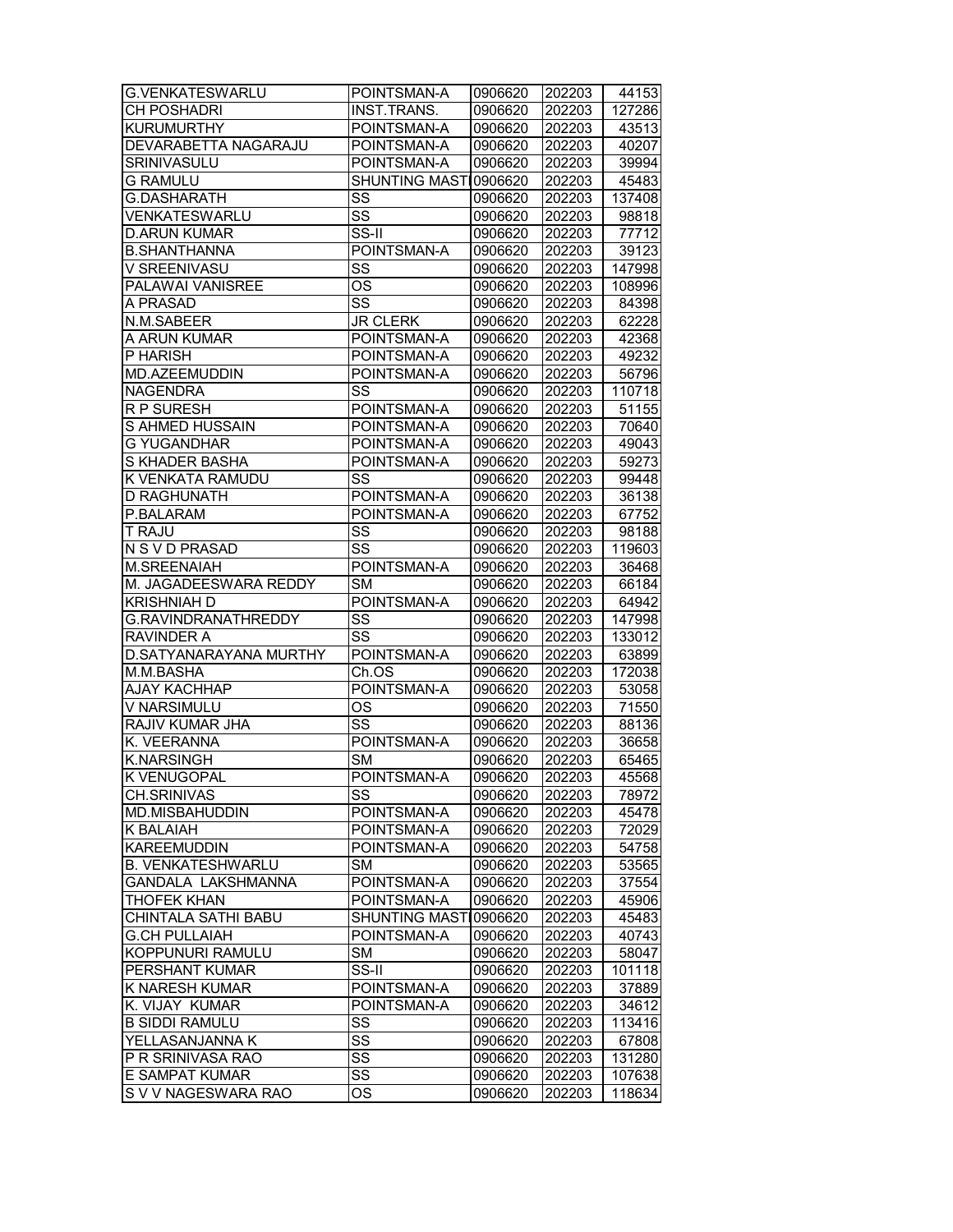| S S CHAKRAVARTHY            | Ch.LOCO INSP.          | 0906620            | 202203 | 153922         |
|-----------------------------|------------------------|--------------------|--------|----------------|
| P ANIL                      | SS                     | 0906620            | 202203 | 108054         |
| <b>ASHOK KUMAR</b>          | POINTSMAN-A            | 0906620            | 202203 | 36658          |
| KODATI ANIL                 | <b>SM</b>              | 0906620            | 202203 | 75304          |
| C.MANOHAR                   | POINTSMAN-A            | 0906620            | 202203 | 40207          |
| G. VISHNU VARDHAN           | <b>SM</b>              | 0906620            | 202203 | 69211          |
| <b>BALRAJ K</b>             | SR.TECH(M.V.DVI0906620 |                    | 202203 | 77712          |
| <b>K NARESH KUMAR</b>       | POINTSMAN-A            | 0906620            | 202203 | 39352          |
| P RAZEENA                   | Sr. CLERK              | 0906620            | 202203 | 72836          |
| <b>VENKATESHAM R</b>        | POINTSMAN-A            | 0906620            | 202203 | 67248          |
| <b>SYED FAREED</b>          | SS                     | 0906620            | 202203 | 100951         |
| <b>GONABAVI NARASANNA</b>   | POINTSMAN-A            | 0906620            | 202203 | 38073          |
| <b>B CHAKRI CHETAN</b>      | POINTSMAN-A            | 0906620            | 202203 | 44710          |
| <b>SK JAWEED</b>            | POINTSMAN-A            | 0906620            | 202203 | 48153          |
| PURUSHOTHAM RAO CHANDA      | POINTSMAN-A            | 0906620            | 202203 | 44410          |
| <b>K VENKATESH</b>          | POINTSMAN-A            | 0906620            | 202203 | 34499          |
|                             | <b>SM</b>              |                    |        |                |
| C. MAHENDRANATHA REDDY      |                        | 0906620            | 202203 | 55884          |
| <b>J.SRINIVASULU</b>        | POINTSMAN-A            | 0906620            | 202203 | 46017          |
| <b>K SRIKANTH</b>           | SM                     | 0906620            | 202203 | 64459          |
| KADIRI HAROON               | SS                     | 0906620            | 202203 | 66478          |
| M. SESHA PANI               | <b>SM</b>              | 0906620            | 202203 | 66254          |
| <b>MD. GOUSUDDIN</b>        | POINTSMAN-A            | 0906620            | 202203 | 42635          |
| <b>GOLLA DEVENDRA</b>       | POINTSMAN-A            | 0906620            | 202203 | 36337          |
| KAKI RAVI KUMAR             | POINTSMAN-A            | 0906620            | 202203 | 35267          |
| K RAMANJANEYULU             | <b>SM</b>              | 0906620            | 202203 | 56580          |
| M.NAGARAJU                  | POINTSMAN-A            | 0906620            | 202203 | 39507          |
| <b>MOHD RAHMATH</b>         | SS-II                  | 0906620            | 202203 | 67668          |
| ANAND KUMAR A               | <b>SM</b>              | 0906620            | 202203 | 66903          |
| <b>D.SRIKANTH</b>           | POINTSMAN-A            | 0906620            | 202203 | 37138          |
| P NARYA                     | POINTSMAN-A            | 0906620            | 202203 | 37042          |
| <b>BATTU RAVI KUMAR</b>     | POINTSMAN-A            | 0906620            | 202203 | 38870          |
| M.VENKATAIAH                | SS                     | 0906620            | 202203 | 116576         |
| <b>SUMIT KUMAR</b>          | $SS-II$                | 0906620            | 202203 | 101118         |
| K CHANDRAMOHAN              | INSTR. (MECH)          | 0906620            | 202203 | 113686         |
| <b>KHATRAVATH MANOHAR</b>   | SM                     | 0906620            | 202203 | 56566          |
| M.VIJAYA KUMAR              | $\overline{\text{ss}}$ | 0906620            | 202203 | 105994         |
| <b>NAKKA SHIVAKOTI</b>      | POINTSMAN-A            | 0906620            | 202203 | 36307          |
| <b>G. MUNEENDER</b>         | <b>SM</b>              | 0906620            | 202203 | 67271          |
| <b>DAMODARU</b>             | POINTSMAN-A            | 0906620            | 202203 | 37761          |
| <b>KURUVA KISTAPPA</b>      | $\overline{\text{SM}}$ | 0906620            | 202203 | 63835          |
| <b>B PRANITHA</b>           | <b>CTNC</b>            | 0906620            | 202203 | 77281          |
| PRAVEEN KUMAR THAKUR        | SS                     | 0906620            | 202203 | 70258          |
| SEELA SANKARA RAO           | POINTSMAN-A            | 0906620            | 202203 | 43548          |
| <b>BODA CHANDRA SHEKHAR</b> | <b>ASM</b>             | 0906620            | 202203 | 64932          |
| <b>M NIRMALA</b>            | Ch.OS                  | 0906620            | 202203 | 147524         |
| SIDDESI BUCHI BABU          | <b>SM</b>              | 0906620            | 202203 | 56192          |
| K. MURALI                   | POINTSMAN-A            | 0906620            | 202203 | 37761          |
| RAMACHANDRA PURTY           | <b>JR CLERK</b>        | 0906620            | 202203 | 40872          |
| ABHISHEK KUMAR SINGH        | <b>SM</b>              |                    | 202203 |                |
| SHAIK ABDUL RASHEED         | POINTSMAN-A            | 0906620<br>0906620 | 202203 | 63489<br>42024 |
| M.KESHAVULU                 |                        |                    |        |                |
|                             | POINTSMAN-B            | 0906620            | 202203 | 45357          |
| P. SURESH                   | SМ                     | 0906620            | 202203 | 66808          |
| P.VISHNUVARDHAN             | POINTSMAN-A            | 0906620            | 202203 | 37813          |
| T. LAXMAN PRAKASH           | SМ                     | 0906620            | 202203 | 94618          |
| M VIJAYA RAJU               | SSE (P.WAY)            | 0906620            | 202203 | 133012         |
| RAJA BATHA                  | POINTSMAN-B            | 0906620            | 202203 | 29261          |
| <b>AMBIKA KUMAR</b>         | SM                     | 0906620            | 202203 | 67085          |
| KURAKULA RAVINDRA BABU      | POINTSMAN-A            | 0906620            | 202203 | 32923          |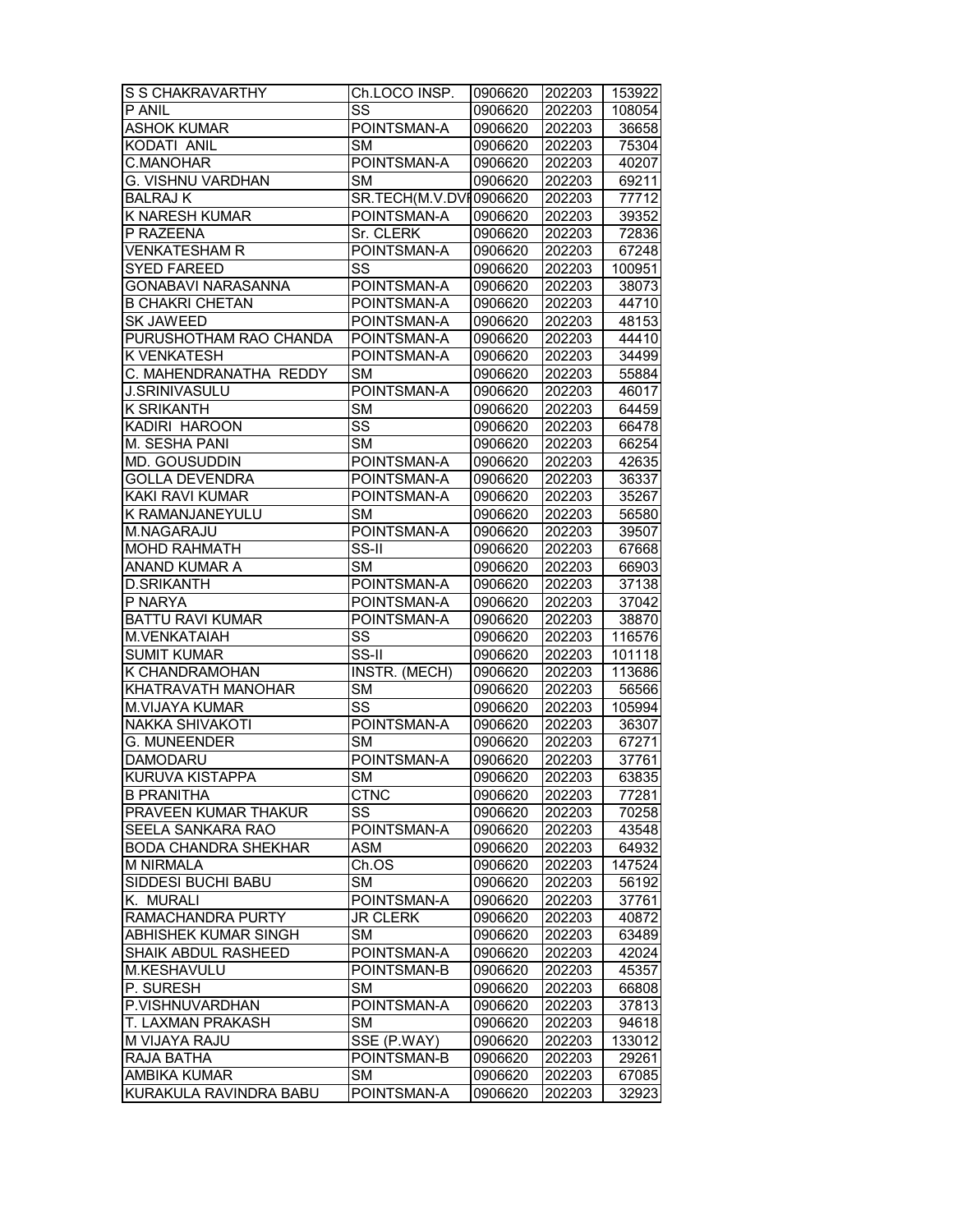| K. ANJANEYULU GOUD            | POINTSMAN-A            | 0906620            | 202203 | 35019          |
|-------------------------------|------------------------|--------------------|--------|----------------|
| <b>TELUGU NAGESH</b>          | POINTSMAN-A            | 0906620            | 202203 | 33307          |
| V RAGHAVENDRA                 | POINTSMAN-A            | 0906620            | 202203 | 33376          |
| C VISHNU                      | <b>SM</b>              | 0906620            | 202203 | 55960          |
| E.RAVI                        | <b>SM</b>              | 0906620            | 202203 | 63752          |
| G.VISHNUVARDHAN REDDY         | <b>SM</b>              | 0906620            | 202203 | 57507          |
| <b>SUJEET KUMAR SUMAN</b>     | SS                     | 0906620            | 202203 | 91464          |
| <b>D.SREEKANTH</b>            | POINTSMAN-A            | 0906620            | 202203 | 34033          |
| <b>ERUKU SHIVADESH</b>        | POINTSMAN-A            | 0906620            | 202203 | 37765          |
| K.CHANDRA REDDY               | POINTSMAN-A            | 0906620            | 202203 | 33070          |
| ABDUL BASID S                 | <b>SM</b>              | 0906620            | 202203 | 83157          |
| N.S. NAIK                     | <b>SM</b>              |                    |        |                |
| <b>AMIT KUMAR</b>             | $\overline{\text{SM}}$ | 0906620<br>0906620 | 202203 | 56888          |
|                               |                        |                    | 202203 | 67085          |
| L.THIRUPATHAIAH               | POINTSMAN-A            | 0906620            | 202203 | 37339          |
| EDIGA BHEEMUDU                | POINTSMAN-A            | 0906620            | 202203 | 35019          |
| M.S. NAIK                     | <b>SM</b>              | 0906620            | 202203 | 64071          |
| J. RAMESH                     | <b>SM</b>              | 0906620            | 202203 | 70926          |
| J. RAVI KUMAR                 | <b>SM</b>              | 0906620            | 202203 | 57428          |
| K. VENKATAIH                  | <b>SM</b>              | 0906620            | 202203 | 84725          |
| K. NAGA RAJU                  | POINTSMAN-A            | 0906620            | 202203 | 33307          |
| P. P.REDDY                    | <b>SM</b>              | 0906620            | 202203 | 56181          |
| P.G. KRISHNA                  | POINTSMAN-A            | 0906620            | 202203 | 35068          |
| A.KISHORE KUMAR               | <b>JR CLERK</b>        | 0906620            | 202203 | 36055          |
| MALOTHU CHANDU                | POINTSMAN-B            | 0906620            | 202203 | 31431          |
| SANDE NAGARAJU                | SМ                     | 0906620            | 202203 | 59149          |
| M M ANIL KUMAR                | POINTSMAN-B            | 0906620            | 202203 | 108747         |
| P.RAMESH                      | POINTSMAN-A            | 0906620            | 202203 | 33820          |
| SHIVALIKA SINGH               | POINTSMAN-A            | 0906620            | 202203 | 27632          |
| K.DINESH KUMAR                | POINTSMAN-B            | 0906620            | 202203 | 28742          |
| SALIGAMA KALYANKUMAR          | POINTSMAN-A            | 0906620            | 202203 | 36092          |
| KUMMARI SHIVA KUMAR           | POINTSMAN-A            | 0906620            | 202203 | 30301          |
| <b>B BHASKAR</b>              | POINTSMAN-A            | 0906620            | 202203 | 33952          |
| YADAGIRI M                    | POINTSMAN-A            | 0906620            | 202203 | 31207          |
| <b>DEEPAK KUMAR</b>           | POINTSMAN-A            | 0906620            | 202203 | 31902          |
| KETHAVATH GANESH              | POINTSMAN-A            | 0906620            | 202203 | 31163          |
| <b>MURALI KRISHNA SILVERI</b> | POINTSMAN-A            | 0906620            | 202203 | 29232          |
| <b>G RAMAKRISHNA</b>          | POINTSMAN-A            |                    | 202203 |                |
| <b>SURENDRA SINGH</b>         | POINTSMAN-B            | 0906620            | 202203 | 31380<br>31337 |
|                               |                        | 0906620            |        |                |
| <b>G UGENDHAR</b>             | POINTSMAN-A            | 0906620            | 202203 | 31380          |
| <b>RATHOD VISHAL</b>          | POINTSMAN-A            | 0906620            | 202203 | 34774          |
| JADHAV JALAJA                 | POINTSMAN-A            | 0906620            | 202203 | 32648          |
| <b>B SIVARAMIREDDY</b>        | POINTSMAN-A            | 0906620            | 202203 | 31120          |
| PADALA SHIVA SHANKAR          | POINTSMAN-A            | 0906620            | 202203 | 31207          |
| <b>DUDEKULA BASHA</b>         | SM                     | 0906620            | 202203 | 63051          |
| SATYAJEET KUMAR YADAV         | <b>SM</b>              | 0906620            | 202203 | 63660          |
| L. VENKATA BALAGI             | SM                     | 0906620            | 202203 | 63573          |
| <b>JOHN ASHISH</b>            | <b>SM</b>              | 0906620            | 202203 | 63137          |
| Y NAVEEN KUMAR                | <b>SM</b>              | 0906620            | 202203 | 62528          |
| MALLURU SHRAVAN KUMAR         | <b>SM</b>              | 0906620            | 202203 | 65121          |
| <b>ABHISHEK KUMAR</b>         | <b>SM</b>              | 0906620            | 202203 | 71456          |
| P. RAVI TEJA                  | <b>SM</b>              | 0906620            | 202203 | 71887          |
| <b>JITENDRA KUMAR</b>         | <b>SM</b>              | 0906620            | 202203 | 68343          |
| SAI KRISHNA KUNDALA           | SM                     | 0906620            | 202203 | 61916          |
| TANAYASHREE BIDYABHUSANA      | <b>SM</b>              | 0906620            | 202203 | 74506          |
| VALASINGAM HIMA BINDU         | <b>SM</b>              | 0906620            | 202203 | 62700          |
| D. SRIDHAR REDDY              | <b>SM</b>              | 0906620            | 202203 | 63398          |
| D. JITHENDER                  | <b>SM</b>              | 0906620            | 202203 | 65489          |
| <b>SUGAM KUMAR</b>            | <b>SM</b>              | 0906620            | 202203 | 62614          |
|                               |                        |                    |        |                |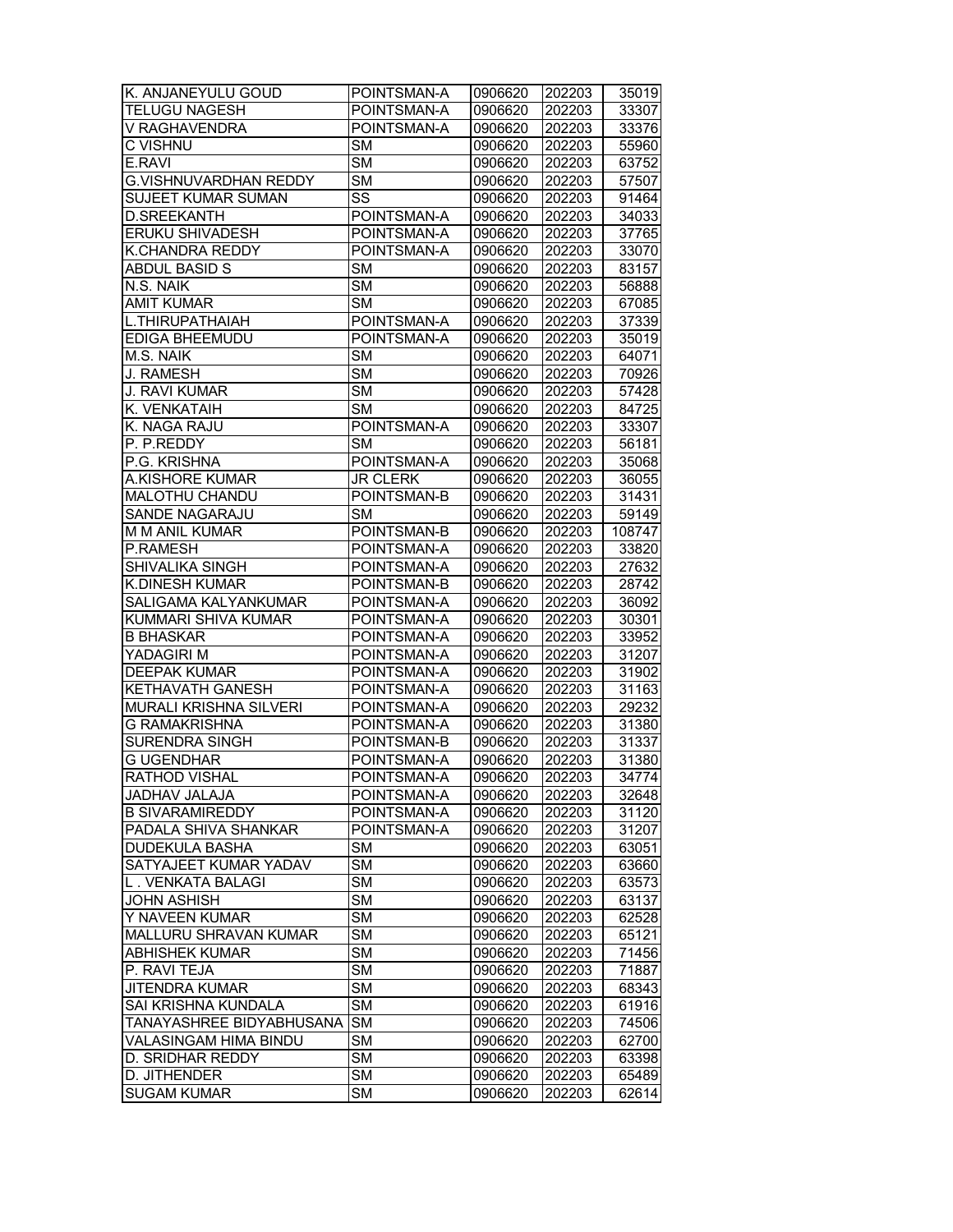| NEERAJ KUMAR MISHRA                        | SM                     | 0906620 | 202203 | 65403 |
|--------------------------------------------|------------------------|---------|--------|-------|
| <b>SANJEEV KUMAR</b>                       | <b>SM</b>              | 0906620 | 202203 | 63116 |
| <b>BANTROTHU SRINIVASULU</b>               | <b>SM</b>              | 0906620 | 202203 | 62332 |
| <b>MOGILI RAJESH</b>                       | POINTSMAN-A            | 0906620 | 202203 | 28954 |
| PARIGELA RAJU                              | POINTSMAN-A            | 0906620 | 202203 | 31518 |
| <b>BHUPALI VENKATESH</b>                   | POINTSMAN-A            | 0906620 | 202203 | 36494 |
| <b>VALE SHYAM KUMAR</b>                    | SM                     | 0906620 | 202203 | 70393 |
| M. VINOD                                   | $\overline{\text{SM}}$ | 0906620 | 202203 | 58218 |
| ANJAN KUMAR YADAV.A.                       | $\overline{\text{SM}}$ | 0906620 | 202203 | 70586 |
| P. VIJAYA SHOBHA RANI                      | <b>SM</b>              | 0906620 | 202203 | 57978 |
| P.J. SREENATH NAIDU                        | $\overline{\text{SM}}$ | 0906620 | 202203 | 63639 |
| <b>ABDUL QAYYUM FAROOQ</b>                 | POINTSMAN-A            | 0906620 | 202203 | 38149 |
| <b>SYED ABDUL RAFI</b>                     | POINTSMAN-A            | 0906620 | 202203 | 37960 |
|                                            |                        |         |        |       |
| <b>G SRIKANTH</b>                          | POINTSMAN-A            | 0906620 | 202203 | 37008 |
| <b>SHAIK VIKHAR</b>                        | POINTSMAN-B            | 0906620 | 202203 | 29118 |
| KAMALA KOTAIAH                             | <b>B.PEON</b>          | 0906620 | 202203 | 31404 |
| SINGARATHI GOWRI SANKARA FSM               |                        | 0906620 | 202203 | 59786 |
| VAVILAPALLI JAGADEESWARA R <sup>I</sup> SM |                        | 0906620 | 202203 | 70885 |
| K. VENKAT RAO                              | <b>SM</b>              | 0906620 | 202203 | 62962 |
| S. SRIVANI                                 | <b>JR CLERK</b>        | 0906620 | 202203 | 37161 |
| <b>G.VISHAKA</b>                           | POINTSMAN-B            | 0906620 | 202203 | 27757 |
| P.TULASIRAM                                | POINTSMAN-B            | 0906620 | 202203 | 30284 |
| <b>SHAIK RAHMANYOUSUF</b>                  | POINTSMAN-A            | 0906620 | 202203 | 36494 |
| M. SRIDHAR                                 | POINTSMAN-A            | 0906620 | 202203 | 37903 |
| SOHAIL ASLAM KHAN                          | POINTSMAN-B            | 0906620 | 202203 | 29234 |
| S.RAJU                                     | POINTSMAN-B            | 0906620 | 202203 | 29597 |
| K.HEMALATHA                                | POINTSMAN-B            | 0906620 | 202203 | 29154 |
| <b>B.VENKATESHWARI</b>                     | POINTSMAN-B            | 0906620 | 202203 | 27273 |
| J.MANJULA                                  | POINTSMAN-B            | 0906620 | 202203 | 29760 |
| C. ARUN CHAND                              | POINTSMAN-B            | 0906620 | 202203 | 34966 |
| <b>BOMMA KALYAN</b>                        | POINTSMAN-A            | 0906620 | 202203 | 31269 |
| M. PRASANTH                                | POINTSMAN-B            | 0906620 | 202203 | 29769 |
| R SREEDHAR                                 | POINTSMAN-A            | 0906620 | 202203 | 37572 |
| <b>MUNEESH</b>                             | POINTSMAN-B            | 0906620 | 202203 | 29534 |
| <b>NAVID AHMED KHAN</b>                    | POINTSMAN-B            | 0906620 | 202203 | 33465 |
| <b>MARGAM SARITHA</b>                      | <b>STENO</b>           | 0906620 | 202203 | 46270 |
| <b>VADLAKONDA MAHESH</b>                   | POINTSMAN-B            | 0906620 | 202203 | 29275 |
| <b>V RAJESH</b>                            | POINTSMAN-A            | 0906620 | 202203 | 30232 |
| <b>S.V.SUDHAKAR NAIK</b>                   | POINTSMAN-A            | 0906620 | 202203 | 33238 |
| SHIVAKUMAR KAMERA                          | POINTSMAN-B            | 0906620 | 202203 | 33586 |
|                                            |                        |         |        |       |
| <b>TARKESHWER PANDIT</b>                   | POINTSMAN-B            | 0906620 | 202203 | 33060 |
| P KRISHNAIAH                               | POINTSMAN-B            | 0906620 | 202203 | 28951 |
| <b>LOKESH MEENA</b>                        | POINTSMAN-B            | 0906620 | 202203 | 26785 |
| PANKAJ KUMAR                               | POINTSMAN-B            | 0906620 | 202203 | 28388 |
| <b>G UDAY KIRAN</b>                        | POINTSMAN-B            | 0906620 | 202203 | 34111 |
| <b>SYED SHAHID</b>                         | POINTSMAN-B            | 0906620 | 202203 | 26981 |
| <b>G.VIJAYALAXMI</b>                       | POINTSMAN-B            | 0906620 | 202203 | 27313 |
| ASHOK KUMAR SAINI                          | POINTSMAN-B            | 0906620 | 202203 | 29702 |
| <b>MD SALEEM</b>                           | POINTSMAN-B            | 0906620 | 202203 | 27452 |
| SYED ZEESHAN                               | POINTSMAN-B            | 0906620 | 202203 | 27689 |
| SAGADAM ABHINAYA                           | POINTSMAN-B            | 0906620 | 202203 | 27139 |
| MARUPAKULA NAGESH KUMAR                    | POINTSMAN-B            | 0906620 | 202203 | 28781 |
| SINGARAM RAJESHWAR MOHAN POINTSMAN-B       |                        | 0906620 | 202203 | 26283 |
| <b>MANOJ SEWDA</b>                         | POINTSMAN-B            | 0906620 | 202203 | 29057 |
| RAVISH KUMAR YADAV                         | POINTSMAN-B            | 0906620 | 202203 | 25999 |
| <b>DHARA SINGH</b>                         | POINTSMAN-B            | 0906620 | 202203 | 27799 |
| <b>B GOPI CHAND</b>                        | POINTSMAN-B            | 0906620 | 202203 | 25645 |
| <b>MURALI</b>                              | POINTSMAN-B            | 0906620 | 202203 | 28349 |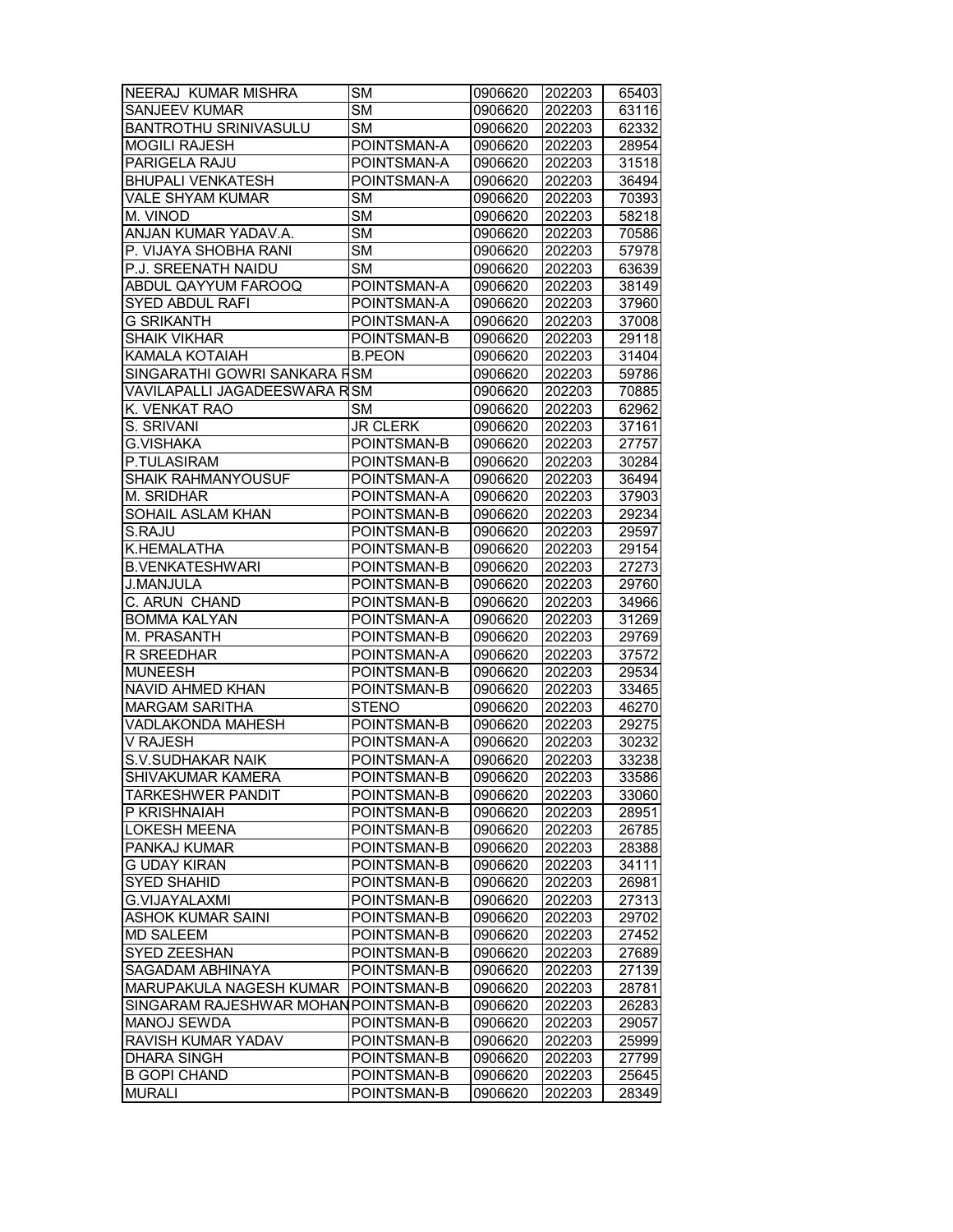| <b>B.NIKHIL KUMAR</b>            | POINTSMAN-B           | 0906620 | 202203 | 26606  |
|----------------------------------|-----------------------|---------|--------|--------|
| <b>SHAIK EJAS</b>                | POINTSMAN-A           | 0906621 | 202203 | 31501  |
| <b>ALTAF KHAN</b>                | POINTSMAN-A           | 0906621 | 202203 | 38518  |
| <b>B. PAVAN SUNIL</b>            | ASST.POINTSMAN0906621 |         | 202203 | 28406  |
| ILLENANI VENKAT SAI NITHIN KUASM |                       | 0906621 | 202203 | 58025  |
| P V SIVAPRASAD REDDY             | SSE (CnW)             | 0906621 | 202203 | 118634 |
| P VENKAT RAM REDDY               | POINTSMAN-A           | 0906621 | 202203 | 32650  |
| VADLA NARSIMHA CHARY             | POINTSMAN-A           | 0906621 | 202203 | 31697  |
| <b>NAWNIT KUMAR</b>              | SS                    | 0906621 | 202203 | 79638  |
| S.PARTHASARATHI                  | <b>SM</b>             | 0906621 | 202203 | 66628  |
| MALLIKARJUN PATIL                | POINTSMAN-B           | 0906621 | 202203 | 43438  |
| M SATYAMMA                       | POINTSMAN-A           | 0906621 | 202203 | 46234  |
| <b>SK KHADER PASHA</b>           | POINTSMAN-A           | 0906621 | 202203 | 66092  |
| M LAXMAN RAJ                     | POINTSMAN-A           | 0906621 | 202203 | 68574  |
| G. ASHOK KUMAR                   | POINTSMAN-A           | 0906621 | 202203 | 73436  |
| R VENKATARAMAIAH                 | SS                    | 0906621 | 202203 | 125586 |
| <b>D GATTAIAH</b>                | POINTSMAN-A           | 0906621 | 202203 | 55232  |
| <b>NITESH KUMAR</b>              | SS                    | 0906621 | 202203 | 70958  |
| P E PRASANNA KUMAR               | SS                    | 0906621 | 202203 | 84398  |
| V SATYAM                         | SS                    | 0906621 | 202203 | 75158  |
|                                  | <b>CTNC</b>           |         |        |        |
| ASHWIN KUMAR S N                 |                       | 0906621 | 202203 | 105994 |
| M.A.KHAYYUM                      | POINTSMAN-A           | 0906621 | 202203 | 56309  |
| <b>PODI SHETTI SATISH</b>        | <b>TNL</b>            | 0906621 | 202203 | 78952  |
| <b>RAVI RANJAN</b>               | <b>CTNL</b>           | 0906621 | 202203 | 89506  |
| <b>RAJEEV KUMAR</b>              | <b>SM</b>             | 0906621 | 202203 | 67038  |
| KISHORE KUMAR BANDI              | <b>TNL</b>            | 0906621 | 202203 | 78767  |
| <b>JAIWANTH TUKARAM</b>          | POINTSMAN-A           | 0906621 | 202203 | 67153  |
| G VENKATESHWARLU                 | SS                    | 0906621 | 202203 | 82136  |
| A.SATYA NARAYANA                 | POINTSMAN-A           | 0906621 | 202203 | 46678  |
| <b>SUDARSHAN B</b>               | SS                    | 0906621 | 202203 | 125586 |
| S MUTHYALU                       | GEN.ASST(OPT)         | 0906621 | 202203 | 57997  |
| GOVINDRAJULU D                   | POINTSMAN-A           | 0906621 | 202203 | 75441  |
| <b>SHANKAR P</b>                 | <b>CTNC</b>           | 0906621 | 202203 | 122110 |
| <b>M N MURTHY</b>                | SS                    | 0906621 | 202203 | 147998 |
| <b>B RANJITH SINGH</b>           | GEN.ASST(OPT)         | 0906621 | 202203 | 76553  |
| C R SATYANARAYANA                | POINTSMAN-A           | 0906621 | 202203 | 42405  |
| M.SUBASH GOUD                    | POINTSMAN-A           | 0906621 | 202203 | 38308  |
| <b>K RAVI</b>                    | SS                    | 0906621 | 202203 | 123856 |
| <b>T PANDU</b>                   | POINTSMAN-A           | 0906621 | 202203 | 77626  |
| P PRATAP KUMAR                   | SS                    | 0906621 | 202203 | 143890 |
| <b>RENUKABAI</b>                 | POINTSMAN-A           | 0906621 | 202203 | 56796  |
| <b>B ANJAIAH</b>                 | SS                    | 0906621 | 202203 | 143890 |
| <b>H RAMI REDDY</b>              | POINTSMAN-A           | 0906621 | 202203 | 65177  |
| S NELSON                         | <b>SM</b>             | 0906621 | 202203 | 59854  |
| <b>B SHEKER</b>                  | <b>SM</b>             | 0906621 | 202203 | 59898  |
| <b>E.RAMESH</b>                  | POINTSMAN-A           | 0906621 | 202203 | 39199  |
| <b>D ANANTH KUMAR</b>            | <b>CTNL</b>           | 0906621 | 202203 | 110994 |
| <b>VENKATESH S</b>               | POINTSMAN-A           | 0906621 | 202203 | 61134  |
| N VENKATESWAR REDDY              | <b>CTNC</b>           |         | 202203 |        |
|                                  |                       | 0906621 |        | 118634 |
| P V RAMANA                       | SS                    | 0906621 | 202203 | 100634 |
| V MADHUSUDAN RAO                 | <b>SM</b>             | 0906621 | 202203 | 125586 |
| A RAM BABU                       | SS                    | 0906621 | 202203 | 100358 |
| S K ABDUL RAUF                   | POINTSMAN-A           | 0906621 | 202203 | 61206  |
| N RAVI                           | POINTSMAN-A           | 0906621 | 202203 | 47996  |
| <b>G.SUDHAKAR</b>                | POINTSMAN-A           | 0906621 | 202203 | 48231  |
| V D VENKAT RAO                   | SS                    | 0906621 | 202203 | 115316 |
| <b>M SATISH RAO</b>              | POINTSMAN-A           | 0906621 | 202203 | 46106  |
| <b>BHARATLAL MEENA</b>           | SS                    | 0906621 | 202203 | 72574  |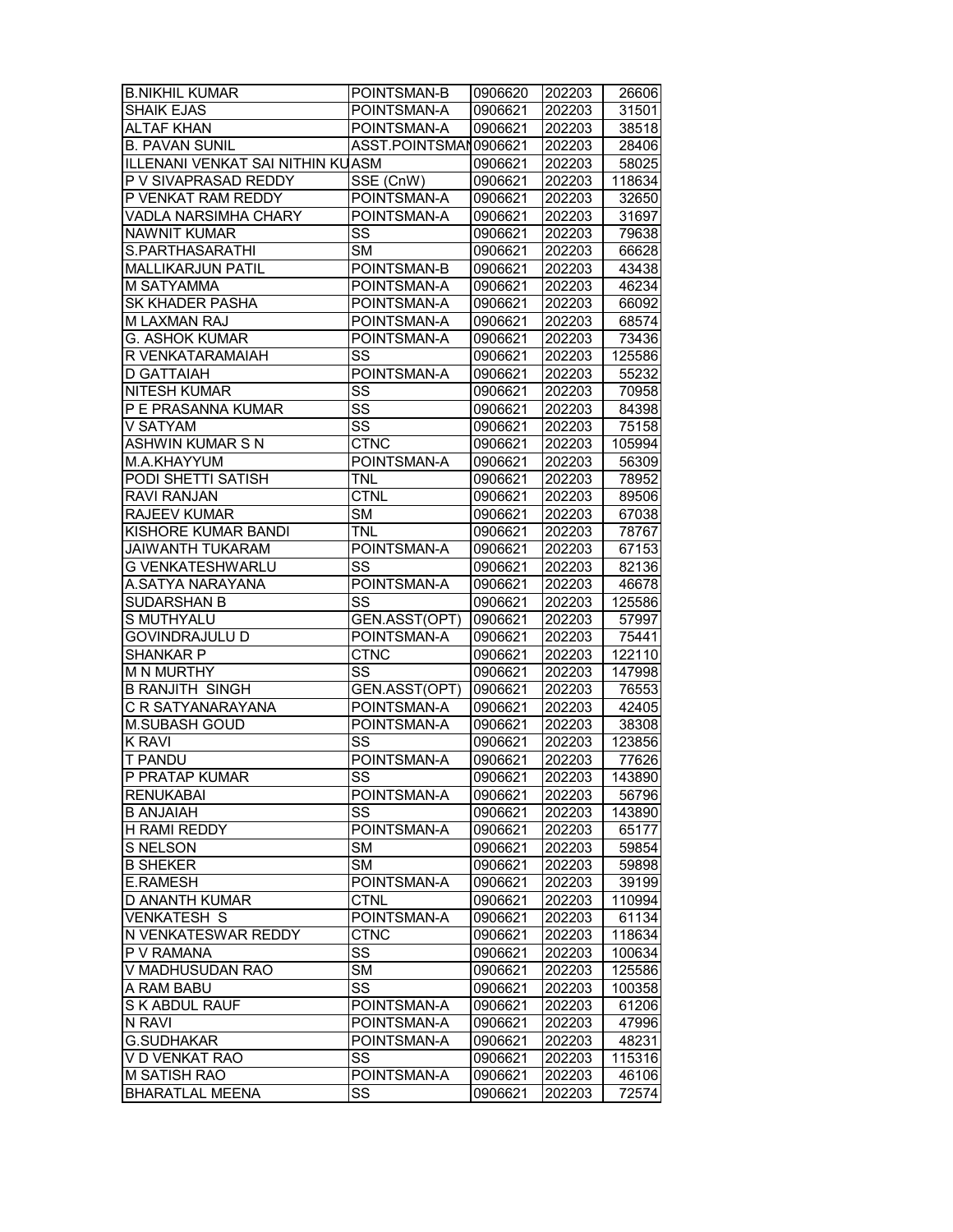| <b>T.KAVITHA</b>           | JE (CnW)                 | 0906621 | 202203 | 64124  |
|----------------------------|--------------------------|---------|--------|--------|
| <b>RAVI KUMAR</b>          | $\overline{\text{ss}}$   | 0906621 | 202203 | 68998  |
| P M ARVIN                  | <b>SM</b>                | 0906621 | 202203 | 86876  |
| A SAMPATH KUMAR            | $\overline{\text{ss}}$   | 0906621 | 202203 | 68998  |
| SADIQ SHARFEE              | <b>SM</b>                | 0906621 | 202203 | 58218  |
| P RAJU                     | POINTSMAN-A              | 0906621 | 202203 | 39012  |
| T SRIDHAR RAO              | SS                       | 0906621 | 202203 | 70958  |
| Y.YELLIAH                  | POINTSMAN-A              | 0906621 | 202203 | 60424  |
| A ANAND KUMAR              | <b>CTNL</b>              | 0906621 | 202203 | 134220 |
| <b>AJIT KUMAR</b>          | <b>SM</b>                | 0906621 | 202203 | 67838  |
| <b>G SAI KISHORE KUMAR</b> | SS                       | 0906621 | 202203 | 67038  |
| <b>ASHWINI GERALDINE</b>   | $\overline{\text{SM}}$   | 0906621 | 202203 | 64190  |
| J KUMARASWAMY              | <b>SM</b>                | 0906621 | 202203 | 69704  |
| AZMEERA RANGA RAO          | <b>SM</b>                | 0906621 | 202203 | 67765  |
| <b>DASS ELURU</b>          | <b>CTNC</b>              | 0906621 | 202203 | 93182  |
| DEVIDAS SACCARAM           | SS                       | 0906621 | 202203 | 73058  |
| M SRINIVASA RAO            | SS                       | 0906621 | 202203 | 116116 |
| N LIMBA                    | POINTSMAN-A              | 0906621 | 202203 | 45681  |
| CH VENKATESHAM             | POINTSMAN-A              | 0906621 | 202203 | 37979  |
| K GANGARAJU                | SS                       | 0906621 | 202203 | 100358 |
| <b>K RAM REDDY</b>         | $\overline{\text{CTNC}}$ | 0906621 | 202203 | 118634 |
| MD ABDUL JALEEL            | $\overline{\text{ss}}$   | 0906621 | 202203 | 84398  |
| RANJITH KUMAR M            | <b>TNL</b>               | 0906621 | 202203 | 78767  |
| L SRINIVAS                 | POINTSMAN-A              | 0906621 | 202203 | 54017  |
| <b>RAM BAKHSH</b>          | POINTSMAN-A              | 0906621 | 202203 | 41767  |
| SUDARSHAN KUMAR            | <b>SM</b>                | 0906621 | 202203 | 63487  |
| SATYENDRA RAM              | ASST.POINTSMAN0906621    |         | 202203 | 43463  |
| <b>BINAY KUMAR</b>         | SS                       | 0906621 | 202203 | 64714  |
| S.RAVINDRA NAIK            | SHUNTING MASTI0906621    |         | 202203 | 61702  |
| KALU RAM MEENA             | <b>SM</b>                | 0906621 | 202203 | 53678  |
| SADASIVUDU KURMA           | <b>SM</b>                | 0906621 | 202203 | 63288  |
| P YADAGIRI                 | POINTSMAN-A              | 0906621 | 202203 | 65223  |
| K R UDAY KUMAR             | <b>SM</b>                | 0906621 | 202203 | 63034  |
| <b>B SRIKANTH</b>          | POINTSMAN-A              | 0906621 | 202203 | 45168  |
| <b>MD NIZAMUDDIN</b>       | POINTSMAN-A              | 0906621 | 202203 | 53076  |
| RAVI SHANKAR KUMAR         | SS                       | 0906621 | 202203 | 92098  |
| <b>M SRINIVAS</b>          | POINTSMAN-A              | 0906621 | 202203 | 38210  |
| A NARSING RAO              | POINTSMAN-B              | 0906621 | 202203 | 37942  |
| P LAXMAN KUMAR             | POINTSMAN-A              | 0906621 | 202203 | 39868  |
| <b>RAMESH GOVIND</b>       | Sr.TECH(FITTER) 10906621 |         | 202203 | 75658  |
| MD SHAMSHUL HAQUE          | SS                       | 0906621 | 202203 | 66548  |
| <b>MAHESH KUMAR GUPTA</b>  | SS                       | 0906621 | 202203 | 106794 |
| MANOJ MAHTO                | POINTSMAN-A              | 0906621 | 202203 | 34453  |
| PANKAJ SHARMA              | <b>CTNL</b>              | 0906621 | 202203 | 96932  |
| VIJAY SHEKHAR JHA          | SS                       | 0906621 | 202203 | 66018  |
| <b>UPENDRA KUMAR</b>       | $\overline{\text{ss}}$   | 0906621 | 202203 | 65218  |
| RAMKHALYARI MEENA          | POINTSMAN-A              | 0906621 | 202203 | 40230  |
| <b>AMULA RAVINDAR</b>      | <b>SM</b>                | 0906621 | 202203 | 63426  |
| E. GURUPRASAD              | <b>TNL</b>               | 0906621 | 202203 | 89506  |
| MD ABDUL RAHEEM            | SS                       | 0906621 | 202203 | 79638  |
| PAMBALA SAIBABU            | POINTSMAN-B              | 0906621 | 202203 | 36993  |
| <b>SURARAM SHRAVAN</b>     | <b>SM</b>                | 0906621 | 202203 | 56247  |
| RAJESH KUMAR MEENA         | $\overline{\text{SS}}$   | 0906621 | 202203 | 68998  |
| <b>D NAGESH</b>            | <b>CTNC</b>              | 0906621 | 202203 | 115316 |
| A RAGHUSRINIVAS            | SS                       | 0906621 | 202203 | 129220 |
| <b>ANAND KUMAR</b>         | <b>SM</b>                | 0906621 | 202203 | 66018  |
| NAVEEN KUMAR V             | SM                       | 0906621 | 202203 | 67211  |
| YOGESHWAR MEENA            | POINTSMAN-B              | 0906621 | 202203 | 33256  |
|                            |                          |         |        |        |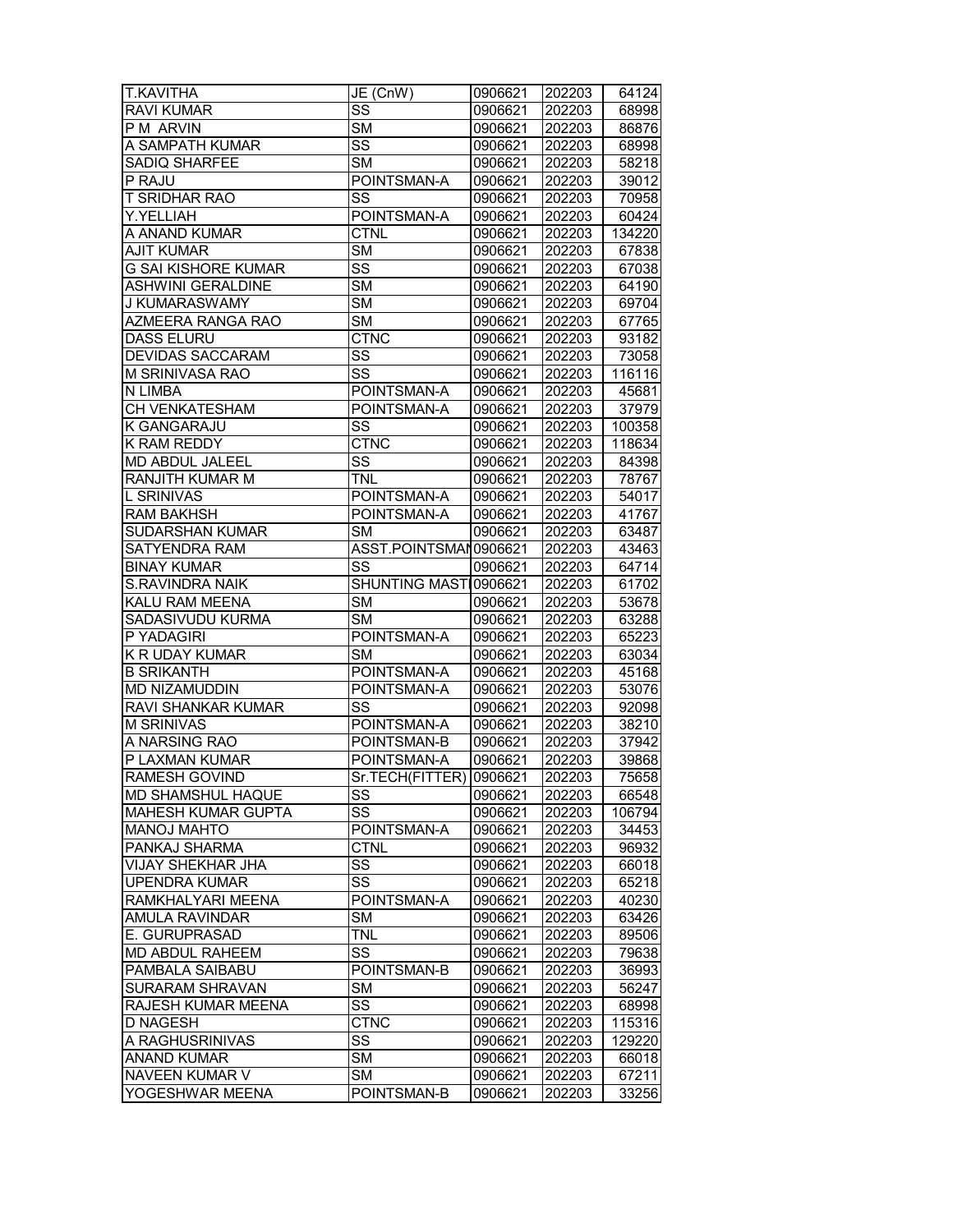| <b>SHANKAR VADEVAR</b>         | <b>SM</b>              | 0906621 | 202203 | 63703  |
|--------------------------------|------------------------|---------|--------|--------|
| <b>B RAVI</b>                  | POINTSMAN-A            | 0906621 | 202203 | 37781  |
| <b>GAINI ANVESH</b>            | <b>SM</b>              | 0906621 | 202203 | 63498  |
| <b>SHASHIKALA</b>              | <b>SM</b>              | 0906621 | 202203 | 69706  |
| P SRIHARI                      | CTNC                   | 0906621 | 202203 | 115316 |
| FAROOQ PASHA                   | JE(MECH)               | 0906621 | 202203 | 71450  |
| <b>M SANTOSH</b>               | POINTSMAN-B            | 0906621 | 202203 | 32382  |
| <b>SURENDRA KUMAR</b>          | POINTSMAN-B            | 0906621 | 202203 | 39868  |
| JITENDRA CHAUDHARY             | POINTSMAN-A            | 0906621 | 202203 | 35737  |
| <b>NUTHANGI SWATHI</b>         | SM                     | 0906621 | 202203 | 61923  |
| <b>DEEPAK</b>                  | SHUNTING MASTI0906621  |         | 202203 | 38706  |
| SANTOSH PARASHURAM             | POINTSMAN-A            | 0906621 | 202203 | 44131  |
| <b>BIKASH KUMAR</b>            | <b>SM</b>              | 0906621 | 202203 | 68998  |
| <b>SHAIK SUHAIL</b>            | POINTSMAN-B            | 0906621 | 202203 | 33908  |
| N SRAVAN KUMAR                 | POINTSMAN-B            | 0906621 | 202203 | 37968  |
| <b>K.SANDEEP CHARI</b>         | <b>ASM</b>             | 0906621 | 202203 | 65734  |
| N MUKUNDARAO                   | SS                     | 0906621 | 202203 | 147998 |
| ANIL KUMAR SINGH               | CTNL                   | 0906621 | 202203 | 105148 |
| K RAMESH                       | <b>SM</b>              | 0906621 | 202203 | 59898  |
| SYAMALA KODIDASO               | POINTSMAN-A            | 0906621 | 202203 | 38584  |
| <b>SUJITH SRIKANTH GUNTI</b>   | <b>CTNL</b>            | 0906621 | 202203 | 82712  |
| P BHANU SHAKER                 | <b>SM</b>              | 0906621 | 202203 | 62113  |
| OM PRAKASH MEENA               | $\overline{\text{SM}}$ | 0906621 | 202203 | 62530  |
| <b>D BALACHANDAR</b>           | POINTSMAN-B            | 0906621 | 202203 | 39600  |
| <b>G UDAY KUMAR</b>            | POINTSMAN-B            | 0906621 | 202203 | 42491  |
| POTHARAPU SRIHARI              | <b>SM</b>              | 0906621 | 202203 | 65732  |
| YERROLLA BALRAM                | POINTSMAN-A            | 0906621 | 202203 | 36265  |
| <b>VENGURI VENKTESWARLU</b>    | POINTSMAN-A            | 0906621 | 202203 | 47411  |
| S. PRAVEEN KUMAR               | <b>CTNL</b>            | 0906621 | 202203 | 82712  |
| <b>ASMA SULTANA</b>            | SS                     | 0906621 | 202203 | 70942  |
| M A MOBIN SALEEM               | <b>CTNC</b>            | 0906621 | 202203 | 54843  |
| <b>D NAGESH</b>                | SS                     | 0906621 | 202203 | 115316 |
| <b>G.ANAND</b>                 | POINTSMAN-A            | 0906621 | 202203 | 37724  |
| NIKHATE UMESH SADASHIV         | POINTSMAN-A            | 0906621 | 202203 | 36005  |
| <b>AAKASH KUMAR</b>            | POINTSMAN-A            | 0906621 | 202203 | 35737  |
| <b>SK MOULA MUSKIL</b>         | POINTSMAN-A            | 0906621 | 202203 | 49486  |
| <b>DINESH A M</b>              | SS                     | 0906621 | 202203 | 100358 |
| M. PADMA RAO                   | <b>ASM</b>             | 0906621 | 202203 | 59961  |
| KETI.MOHAN RAO                 | POINTSMAN-A            | 0906621 | 202203 | 37099  |
| SURENDRA KUMAR                 | SS                     | 0906621 | 202203 | 69798  |
| <b>P.RAJESH KUMAR</b>          | <b>SM</b>              | 0906621 | 202203 | 75658  |
| K VIJAYA LAKSHMI               | JE (CnW)               | 0906621 | 202203 | 64124  |
| <b>LAMBA RAJU</b>              | POINTSMAN-A            | 0906621 | 202203 | 40575  |
| <b>INDRAJ MEENA</b>            | POINTSMAN-A            | 0906621 | 202203 | 36326  |
| NUTI VISWANADHAM               | POINTSMAN-A            | 0906621 | 202203 | 34453  |
| <b>K.SAI KUMAR</b>             | POINTSMAN-A            | 0906621 | 202203 | 31892  |
| S.NIRMALA                      | SM                     | 0906621 | 202203 | 61096  |
| <b>INDRADEV YADAV</b>          | <b>ASM</b>             | 0906621 | 202203 | 63578  |
| <b>M.GOVINDAN</b>              | POINTSMAN-A            | 0906621 | 202203 | 46154  |
| D.V.RAMU                       | SM                     | 0906621 | 202203 | 65180  |
| <b>MESHRAM NISHANT SHANKAR</b> | <b>SM</b>              | 0906621 | 202203 | 71409  |
| CHINNA SAYANNA                 | POINTSMAN-A            | 0906621 | 202203 | 32089  |
| D K DIVYA                      | <b>CTNC</b>            | 0906621 | 202203 | 69296  |
| SRIDHAR ADLA                   | SM                     | 0906621 | 202203 | 56247  |
| G SIVACHANDRA MOHAN KUMAFSM    |                        | 0906621 | 202203 | 58240  |
| <b>BONALA RAVINDER</b>         | POINTSMAN-B            | 0906621 | 202203 | 32539  |
| V RAVINDER REDDY               | POINTSMAN-A            | 0906621 | 202203 | 37638  |
| <b>BOOSA NARESH</b>            | POINTSMAN-B            | 0906621 | 202203 | 32539  |
|                                |                        |         |        |        |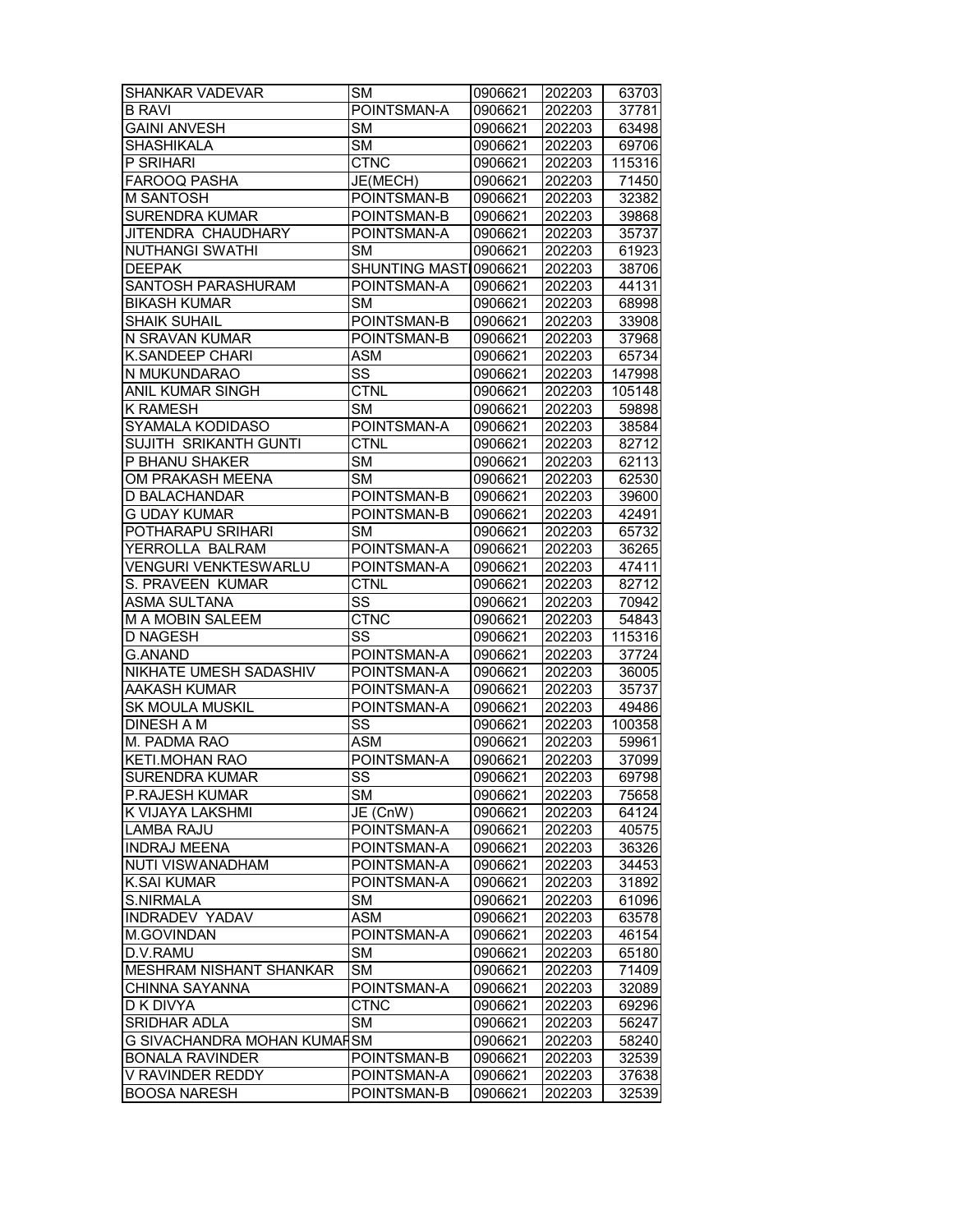| <b>SLAXMAN</b>                                | <b>SM</b>              | 0906621 | 202203 | 55936 |
|-----------------------------------------------|------------------------|---------|--------|-------|
| M MAHIPAL                                     | POINTSMAN-A            | 0906621 | 202203 | 30523 |
| KURUVA LAKSHMANNA                             | <b>SM</b>              | 0906621 | 202203 | 54777 |
| RAJU NALESHWAR                                | POINTSMAN-B            | 0906621 | 202203 | 32539 |
| AMGOTH DHARMA NAIK                            | POINTSMAN-A            | 0906621 | 202203 | 37161 |
| S. CHANDRA SHEKHAR                            | POINTSMAN-A            | 0906621 | 202203 | 33958 |
| N.T. CHAKRAVARTHY                             | <b>SM</b>              | 0906621 | 202203 | 55860 |
| M. RAMESH                                     | <b>SM</b>              | 0906621 | 202203 | 64534 |
| KURUVA BHASKAR                                | <b>SM</b>              | 0906621 | 202203 | 56864 |
| M. MAHENDRA KUMAR                             | <b>SM</b>              | 0906621 | 202203 | 63703 |
| JANGAMMUJJANNA                                | POINTSMAN-A            | 0906621 | 202203 | 32479 |
| <b>PULLAI SRAVANTHI</b>                       | POINTSMAN-A            |         |        |       |
|                                               |                        | 0906621 | 202203 | 36791 |
| P JOYCE SWAROOPA RANI                         | <b>ASM</b>             | 0906621 | 202203 | 64257 |
| <b>GUNDAM ANIL KUMAR</b>                      | POINTSMAN-A            | 0906621 | 202203 | 37761 |
| SANTOSH SAKHARAM GADEKAR POINTSMAN-A          |                        | 0906621 | 202203 | 29824 |
| CHERUKUPALLY KARTHIK                          | POINTSMAN-A            | 0906621 | 202203 | 35428 |
| D ANIL KUMAR YADAV                            | ASST.POINTSMAN0906621  |         | 202203 | 32690 |
| MYADARI GYAN DEEP                             | ASST.POINTSMAN0906621  |         | 202203 | 34235 |
| RAHUL SINGH                                   | ASST.POINTSMAN0906621  |         | 202203 | 29291 |
| <b>RAJNISH KUMAR</b>                          | ASST.POINTSMAN0906621  |         | 202203 | 28445 |
| KONDHAPURAM SURESH                            | ASST.POINTSMAN0906621  |         | 202203 | 30612 |
| YOGENDRA KUMAR YADAV                          | ASST.POINTSMAN0906621  |         | 202203 | 29551 |
| <b>DABLOO KUMAR</b>                           | ASST.POINTSMAN0906621  |         | 202203 | 30960 |
| <b>SURENDRA KUMAR</b>                         | ASST.POINTSMAN0906621  |         | 202203 | 31482 |
| <b>RAMESH RANJAN</b>                          | SM                     | 0906621 | 202203 | 62047 |
| <b>AVIJEET PANDEY</b>                         | $\overline{\text{SM}}$ | 0906621 | 202203 | 62400 |
| YESHALA PRAKASH                               | $\overline{\text{SM}}$ | 0906621 | 202203 | 62052 |
| <b>KUNTRAJI SUDHEER</b>                       | $\overline{\text{SM}}$ | 0906621 | 202203 | 64666 |
| QUAZI SYED GHEYASUDDIN                        | <b>SM</b>              | 0906621 | 202203 | 62052 |
| ROHIT KUMAR ACHAL                             | <b>SM</b>              | 0906621 | 202203 | 70366 |
| <b>GOLLA PRAVEEN KUMAR</b>                    | POINTSMAN-A            | 0906621 | 202203 | 33928 |
| <b>LIPIKA DEY</b>                             | <b>SM</b>              | 0906621 | 202203 | 67758 |
| <b>PRIYANKA</b>                               | <b>SM</b>              | 0906621 | 202203 | 71513 |
| SUDHANSHU RAJ                                 | <b>SM</b>              | 0906621 | 202203 | 75953 |
| NANDALA HARI KRISHNA                          | <b>SM</b>              | 0906621 | 202203 | 57154 |
| SOURABH KUMAR CHOUBEY                         | POINTSMAN-A            | 0906621 | 202203 | 31490 |
| <b>BUSA RAJESH</b>                            | <b>SM</b>              | 0906621 | 202203 | 61354 |
| <b>KUNTENA SRAVEEN</b>                        | <b>SM</b>              | 0906621 | 202203 | 62617 |
| <b>VIVEK MISHRA</b>                           | $\overline{\text{SM}}$ | 0906621 | 202203 | 54462 |
| POCHAMMALA SURESH                             | <b>SM</b>              | 0906621 | 202203 | 61702 |
| ABHISHEK KUMAR MISHRA                         | ASST.POINTSMAN0906621  |         | 202203 | 29160 |
|                                               | ASST.POINTSMAN0906621  |         |        |       |
| NAVNIT KUMAR                                  |                        |         | 202203 | 29725 |
| ANKIT KUMAR MISHRA                            | ASST.POINTSMAN0906621  |         | 202203 | 28986 |
| <b>L.SATISH GIRI</b>                          | JE(MECH)               | 0906621 | 202203 | 64124 |
| GOPALAPURAM SANTOSH KUMAASST.POINTSMAN0906621 |                        |         | 202203 | 31351 |
| RAJESH KUMAR SHARMA                           | ASST.POINTSMAN0906621  |         | 202203 | 28827 |
| <b>ARVIND KUMAR</b>                           | ASST.POINTSMAN0906621  |         | 202203 | 31134 |
| <b>VISHLAVATH SATISH</b>                      | ASST.POINTSMAN0906621  |         | 202203 | 29048 |
| KATROTH BABU                                  | ASST.POINTSMAN0906621  |         | 202203 | 38756 |
| KONDURI DEVENDER                              | ASST.POINTSMAN0906621  |         | 202203 | 30336 |
| <b>MAHIPAL MAMMAI</b>                         | POINTSMAN-A            | 0906621 | 202203 | 30439 |
| <b>MANJEET</b>                                | ASST.POINTSMAN0906621  |         | 202203 | 28291 |
| RANJAN KUMAR SINGH                            | ASST.POINTSMAN0906621  |         | 202203 | 29773 |
| YENNAM HARI BABU                              | <b>CTNL</b>            | 0906621 | 202203 | 84924 |
| POPLE PANDHARI                                | <b>SM</b>              | 0906621 | 202203 | 57416 |
| R. YUKTHESWAR REDDY                           | <b>SM</b>              | 0906621 | 202203 | 67758 |
| <b>DIWAKAR KUMAR</b>                          | SM                     | 0906621 | 202203 | 64838 |
| RAJNISH KUMAR                                 | <b>SM</b>              | 0906621 | 202203 | 64054 |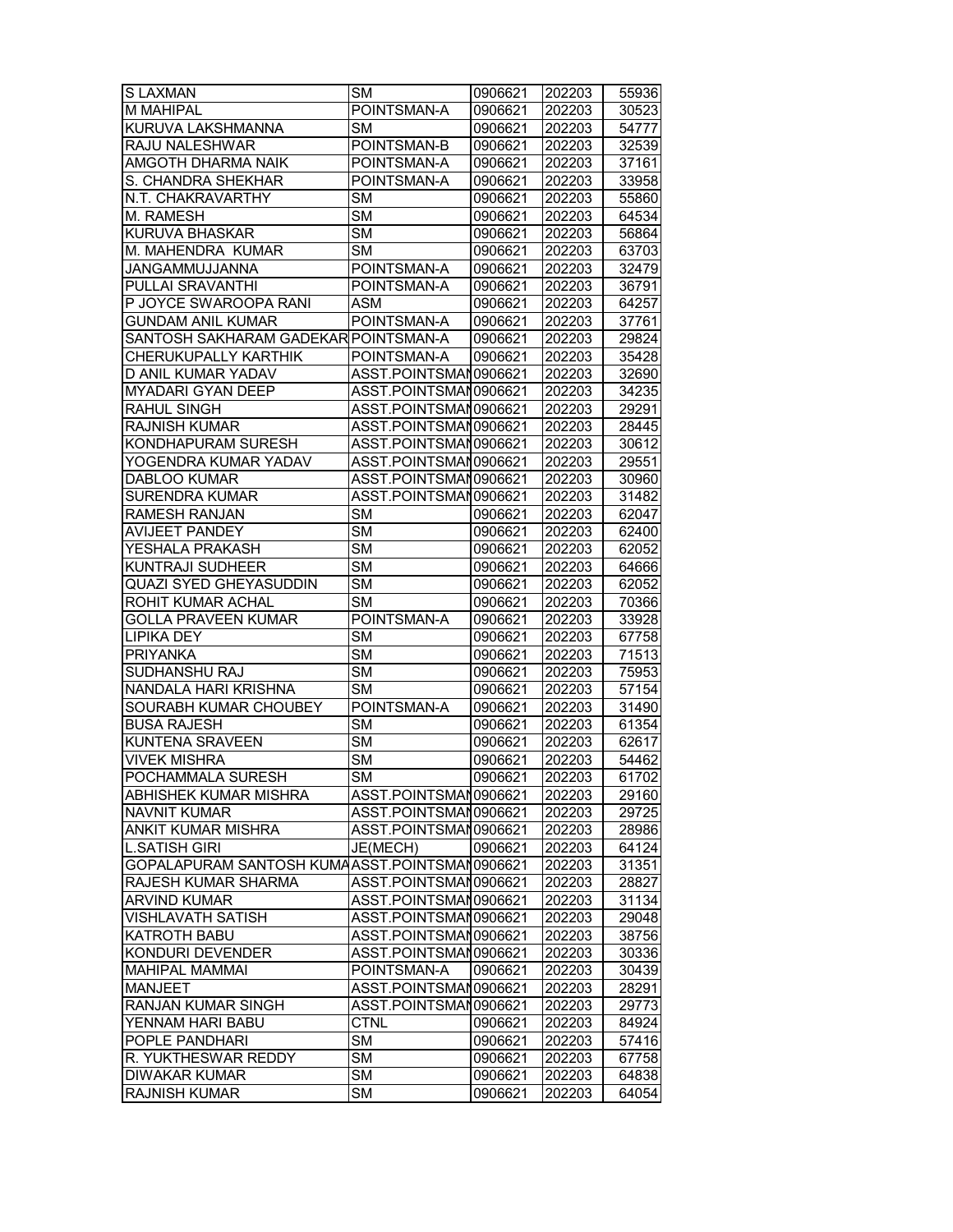| <b>G GOVARDHAN</b>         | POINTSMAN-A                | 0906621 | 202203 | 31356  |
|----------------------------|----------------------------|---------|--------|--------|
| <b>CHEPVALA BAHUGUNA</b>   | POINTSMAN-A                | 0906621 | 202203 | 30541  |
| NAGAVOLLA PARAMESHWAR      | POINTSMAN-B                | 0906621 | 202203 | 25072  |
| D HARITHA                  | ASST.POINTSMAN0906621      |         | 202203 | 32107  |
| <b>VIKAS KUMAR</b>         | ASST.POINTSMAN0906621      |         | 202203 | 26222  |
| <b>B UDAY KUMAR</b>        | ASST.POINTSMAN0906621      |         | 202203 | 26747  |
| <b>K.BHAVANI</b>           | POINTSMAN-B                | 0906621 | 202203 | 31404  |
| PULPA URVASHI NAIDU        | <b>SM</b>                  | 0906621 | 202203 | 69234  |
| <b>BINGI SHIVA KUMAR</b>   | POINTSMAN-A                | 0906621 | 202203 | 30109  |
| <b>B.VAMSHI KIRAN</b>      | ASST.POINTSMAN0906621      |         | 202203 | 27538  |
| C.K.SUSHEEL SARVANAN       | ASST.POINTSMAN0906621      |         | 202203 | 28992  |
| <b>G SUJATHA</b>           | POINTSMAN-A                | 0906621 | 202203 | 32608  |
| <b>S SHIRISHA</b>          | POINTSMAN-A                | 0906621 | 202203 | 37572  |
| TUPARLA PRAKASH            | POINTSMAN-B                | 0906621 | 202203 | 29153  |
| KAPURABOINA RADHA          | POINTSMAN-A                | 0906621 | 202203 | 28595  |
|                            | POINTSMAN(OPT 0906621      |         |        |        |
| <b>J.BHASKAR</b>           |                            |         | 202203 | 28000  |
| S VARUN CHANDER            | POINTSMAN-A                | 0906621 | 202203 | 31307  |
| <b>URADI SAAKSHI</b>       | ASST.POINTSMAN0906621      |         | 202203 | 26559  |
| <b>G SRAVAN KUMAR</b>      | POINTSMAN-B                | 0906621 | 202203 | 34999  |
| JAGGAM SATYANARAYANA       | POINTSMAN-B                | 0906621 | 202203 | 26586  |
| <b>SIRISHA</b>             | ASST.POINTSMAN0906621      |         | 202203 | 31783  |
| RAM RATAN NITHARWAL        | ASST.POINTSMAN0906621      |         | 202203 | 27659  |
| <b>MANISH BHAMU</b>        | ASST.POINTSMAN0906621      |         | 202203 | 25741  |
| <b>KOPPULA SAINATH</b>     | ASST.POINTSMAN0906621      |         | 202203 | 26828  |
| LAVADIA SHANKAR            | ASST.POINTSMAN0906621      |         | 202203 | 28668  |
| K.SAI BHARADWAJ            | POINTSMAN-A                | 0906621 | 202203 | 28445  |
| <b>KULDEEP</b>             | ASST.POINTSMAN0906621      |         | 202203 | 27974  |
| P KALPANA                  | ASST.POINTSMAN0906621      |         | 202203 | 32084  |
| <b>MEKALA VENKATESH</b>    | ASST.POINTSMAN0906621      |         | 202203 | 29906  |
| <b>BEEMARI ANIL</b>        | ASST.POINTSMAN0906621      |         | 202203 | 29703  |
| <b>KARTHIK GOUD</b>        | ASST.POINTSMAN0906621      |         | 202203 | 28289  |
| <b>K.SAI BHABU</b>         | ASST.POINTSMAN0906621      |         | 202203 | 28838  |
| <b>MD.NISAR ALI</b>        | ASST.POINTSMAN0906621      |         | 202203 | 90481  |
| A.NARESH                   | ASST.POINTSMAN0906621      |         | 202203 | 26017  |
| KOMMU.ABHISHEK             | ASST.POINTSMAN0906621      |         | 202203 | 27974  |
| H.S. NAGA JYOTHI           | <b>TNC</b>                 | 0906621 | 202203 | 63518  |
| K. ADARSH KUMAR            | ASST.POINTSMAN0906621      |         | 202203 | 26559  |
| <b>MAHESH KUMAR MADUKA</b> | (RUN)TM(GOODS 0906627      |         | 202203 | 82968  |
| <b>BELLI VENKATARAMANA</b> | (RUN)SR.TM(GOC 0906627     |         | 202203 | 74466  |
| <b>AROJU.SATISH KUMAR</b>  | (RUN)SR.TM(GOQ0906627      |         | 202203 | 79525  |
| <b>JABBA SUDHARSAN</b>     | (RUN)TM(GOODS 0906627      |         | 202203 | 83120  |
| V.SUJEETH KUMAR            | (RUN)SR.TM(GOO0906627      |         | 202203 | 82672  |
| <b>G.PRAVEEN</b>           | (RUN)SR.TM(GOO0906627      |         | 202203 | 82349  |
| ZIAUDDIN SIDDIQUI          | (RUN)SR.TM(PAS 0906627     |         | 202203 | 155306 |
| N.SHARATH BABU             | TI                         | 0906627 | 202203 | 108996 |
| CH.RAMACHANDRA RAO         | (RUN) SR. TM (PAS 10906627 |         | 202203 | 149400 |
| P HARIKRISHNA              | (RUN)SR.TM(GOO0906627      |         | 202203 | 84723  |
| KETHAVATH LALU             | (RUN)SR.TM(GOO0906627      |         | 202203 | 100765 |
| PRAVEEN KUMAR              | (RUN)TM(GOODS 0906627      |         | 202203 | 69021  |
|                            | (RUN)TM(GOODS 0906627      |         |        |        |
| <b>DEEPAK KUMAR</b>        |                            |         | 202203 | 57685  |
| CH.BALAMALLU               | (RUN)SR.TM(PAS10906627     |         | 202203 | 90507  |
| <b>G VIJAY KUMAR</b>       | (RUN)SR.TM(PAS10906627     |         | 202203 | 106390 |
| K V S PRASAD               | (RUN)SR.TM(PAS10906627     |         | 202203 | 101128 |
| K VENKATESWRALU            | (RUN)SR.TM(GOO0906627      |         | 202203 | 141495 |
| G VENKATESHWARLU           | (RUN)TM(GOODS 0906627      |         | 202203 | 84778  |
| G VENKATESHWARA RAO        | (RUN)TM(MAIL/EX0906627     |         | 202203 | 173410 |
| K RAJU                     | (RUN)TM(MAIL/EX0906627     |         | 202203 | 173740 |
| <b>KEVIN M LESTORGEN</b>   | (RUN)TM(MAIL/EX0906627     |         | 202203 | 185737 |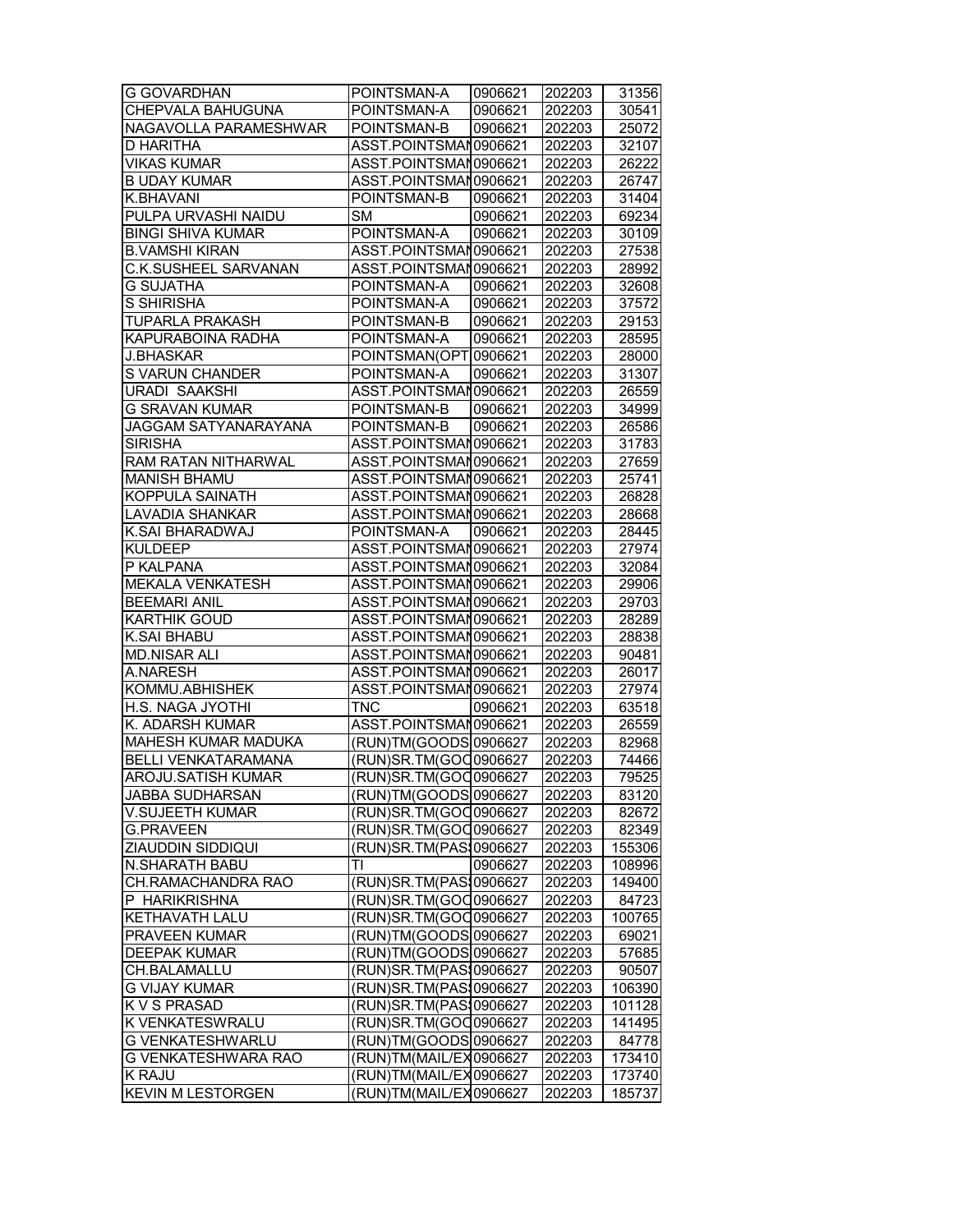| <b>VIVEKANAND SWAMY M</b> | (RUN)TM(MAIL/EX0906627     | 202203 | 202341 |
|---------------------------|----------------------------|--------|--------|
| <b>V R SURESH KUMAR</b>   | (RUN)TM(MAIL/EX0906627     | 202203 | 163021 |
| <b>J GANGADHAR</b>        | (RUN)TM(MAIL/EX0906627     | 202203 | 187569 |
| SYED ALTAF HUSSAIN        | (RUN)SR.TM(PAS10906627     | 202203 | 161809 |
| <b>D INDRASEN</b>         | (RUN)TM(MAIL/EX0906627     | 202203 | 167704 |
| R NAGARAJU                | (RUN)SR.TM(PAS10906627     | 202203 | 128228 |
| P V PHANI KUMAR           | (RUN)SR.TM(PAS10906627     | 202203 | 110635 |
| <b>B JOHNSON K</b>        | RUN) SR. TM (PAS 10906627  | 202203 | 106601 |
| <b>B.G.SWAMY NAIK</b>     | RUN) SR. TM (PAS 10906627  | 202203 | 99232  |
| P.V.VIJAY KUMAR           | RUN) SR. TM (PAS 10906627  | 202203 | 109185 |
| P.SOMINATH                | (RUN) SR. TM (PAS 10906627 | 202203 | 90587  |
| <b>M.PRAVEEN KUMAR</b>    | RUN)SR.TM(PAS10906627      |        | 108749 |
|                           |                            | 202203 |        |
| V BUCHANNA                | (RUN)TM(MAIL/EX0906627     | 202203 | 176230 |
| M GYANESWAR RAO           | RUN) SR. TM (PAS 10906627  | 202203 | 101892 |
| T MAHIPAL                 | (RUN)SR.TM(PAS10906627     | 202203 | 103418 |
| V MANGU NAIK              | RUN) SR. TM (PAS 10906627  | 202203 | 118550 |
| K ASHOK                   | RUN)SR.TM(GOO0906627       | 202203 | 98185  |
| C RANGANNA                | RUN) SR. TM (PAS 10906627  | 202203 | 110827 |
| LALYA DULYANAIK           | (RUN)SR.TM(PAS: 0906627    | 202203 | 102767 |
| E.SRISHAILAM              | RUN)TM(GOODS 0906627       | 202203 | 92972  |
| <b>B.RAMESH</b>           | (RUN)TM(GOODS 0906627      | 202203 | 90058  |
| C.ANJANEYULU              | (RUN)TM(GOODS 0906627      | 202203 | 83834  |
| <b>MEGYA NAYAK</b>        | RUN)TM(GOODS 0906627       | 202203 | 74235  |
| CH BIKSHAPATI             | RUN)TM(MAIL/EX0906627      | 202203 | 162765 |
| <b>K KRISHNA</b>          | (RUN)SR.TM(PAS10906627     | 202203 | 116610 |
| <b>G GANGADHARAM</b>      | (RUN)TM(MAIL/EX0906627     | 202203 | 215625 |
| D. VENKATESH              | (RUN)TM(GOODS 0906627      | 202203 | 74460  |
| <b>RAJAIAH S</b>          | (RUN) SR. TM (PAS 10906627 | 202203 | 99721  |
| P SRINIVAS KUMAR          | (RUN)TM(MAIL/EX0906627     | 202203 | 184275 |
| T RAMAKRISHNA             | (RUN)SR.TM(PAS:0906627     | 202203 | 184749 |
| J V M RAMARAO             | RUN)TM(MAIL/EX0906627      | 202203 | 202564 |
| T SURESH YADAV            | RUN)TM(MAIL/EX0906627      | 202203 | 174137 |
| BHAGAVANTHU               | RUN)SR.TM(GOO0906627       | 202203 | 83052  |
| M RAVINDRA NAIK           | RUN)TM(MAIL/EX0906627      | 202203 | 137252 |
| N V R PRASAD              | RUN)TM(MAIL/EX0906627      | 202203 | 184331 |
| ADEPU RAMU                | (RUN) SR. TM (PAS 10906627 | 202203 | 87126  |
| K ANANDARAO               | RUN)SR.TM(PAS10906627      | 202203 | 111991 |
| MD.SIRAJUDDIN             | (RUN) SR. TM (PAS 10906627 | 202203 | 108130 |
| <b>J SRINIVAS REDDY</b>   | (RUN)SR.TM(GOO0906627      | 202203 | 100647 |
| S B VIJAYAKUMAR           | (RUN)SR.TM(PAS10906627     | 202203 | 127278 |
| K RAMULU                  | RUN)SR.TM(GOO0906627       | 202203 | 97646  |
| RANG BAHADUR SINGH        | RUN)TM(MAIL/EX0906627      | 202203 | 152416 |
| <b>NAVIN KUMAR</b>        | RUN)TM(MAIL/EX0906627      | 202203 | 144496 |
| <b>VIDYA KUMAR</b>        | (RUN)TM(GOODS 0906627      | 202203 | 71877  |
| M.SHYAM                   | RUN)TM(GOODS 0906627       | 202203 | 88288  |
| M.RAVICHANDRA             | (RUN) SR. TM (PAS 10906627 | 202203 | 117424 |
| S.A.JEELAN                | (RUN) SR. TM (PAS 10906627 | 202203 | 110118 |
| SHAIK VAHIDA BASHA        | RUN) SR. TM (PAS 10906627  | 202203 | 109461 |
| K.JYOTHI KUMAR            | (RUN)TM(MAIL/EX0906627     | 202203 | 205500 |
| SRINIVAS C                | (RUN)SR.TM(PAS10906627     | 202203 | 120812 |
| S.SAIBABA                 | (RUN)TM(MAIL/EX0906627     | 202203 | 172869 |
| V.RAGHURAM                | (RUN)TM(MAIL/EX0906627     | 202203 | 174004 |
| <b>SUNIL KUMAR</b>        | (RUN)SR.TM(PAS 10906627    | 202203 | 138340 |
| P SATHYASREENU            | (RUN)TM(MAIL/EX0906627     | 202203 | 208570 |
| <b>JOHN RATNAKUMAR</b>    | (RUN)TM(MAIL/EX0906627     | 202203 | 208636 |
| M.ACHYUTA RAM             | (RUN)TM(MAIL/EX0906627     | 202203 | 195434 |
| MD RAFIULLAH BAIG         | (RUN)TM(MAIL/EX0906627     | 202203 | 210890 |
| <b>BALAJI D</b>           | (RUN)SR.TM(PAS10906627     | 202203 | 100039 |
|                           |                            |        |        |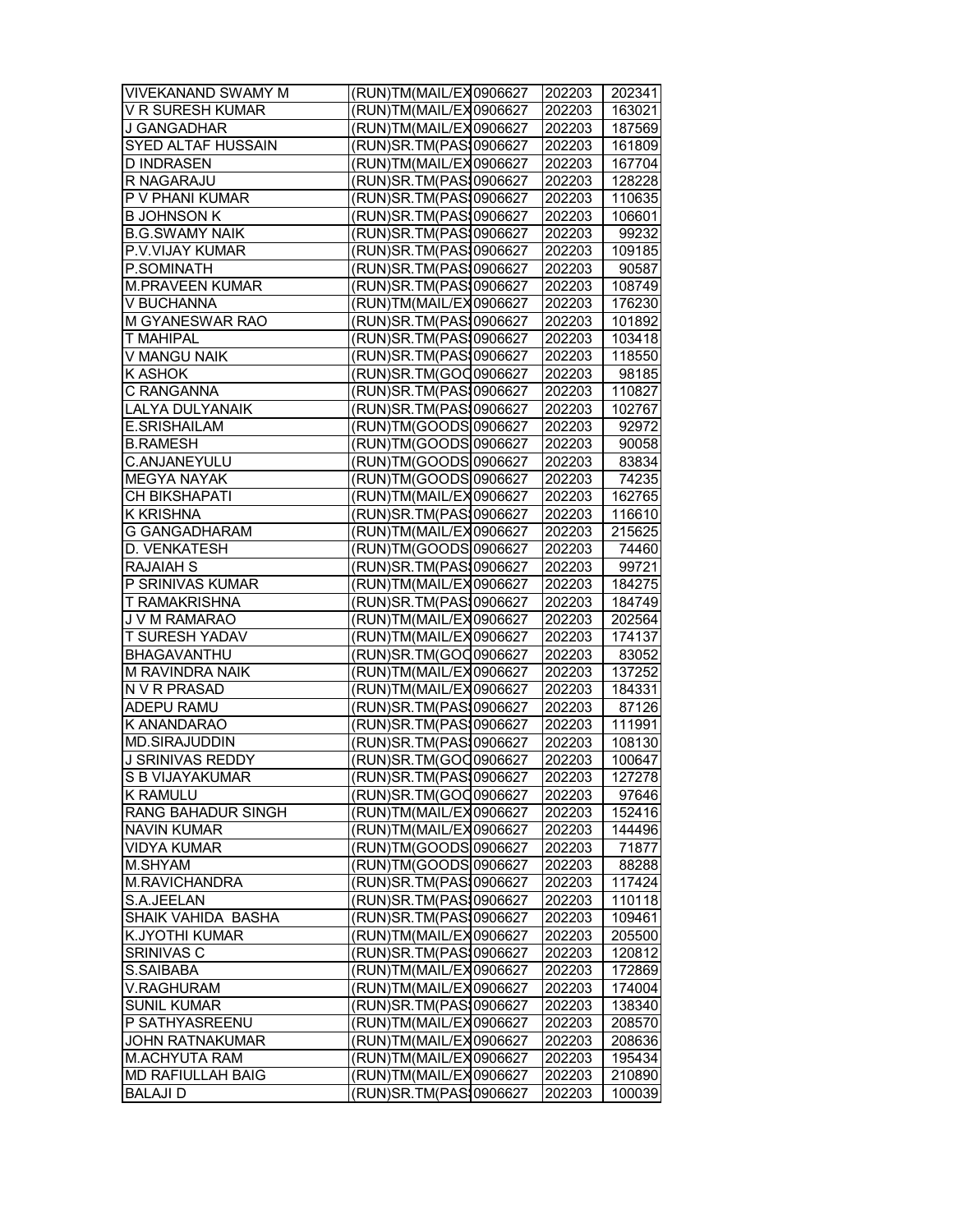| Y YERRI SWAMY               | (RUN)SR.TM(PAS10906627             | 202203 | 155820 |
|-----------------------------|------------------------------------|--------|--------|
| SAPAVATHSEVU                | RUN)TM(MAIL/EX0906627              | 202203 | 148050 |
| <b>B SRINU</b>              | (RUN)TM(GOODS 0906627              | 202203 | 68683  |
| K.BOJJANNA SAYANNA          | RUN) SR. TM (PAS 10906627          | 202203 | 127222 |
| SANJAY RAJAIAH              | (RUN) SR. TM (PAS 10906627         | 202203 | 111290 |
| <b>RAFEEQUIDDIN</b>         | RUN) SR. TM (PAS 10906627          | 202203 | 96934  |
| <b>F EUGINE</b>             | (RUN)SR.TM(PAS 0906627             | 202203 | 99945  |
| CH.GOUTHAM                  | RUN)TM(GOODS 0906627               | 202203 | 77552  |
| A NAGANNA                   | RUN) SR. TM (PAS 10906627          | 202203 | 121323 |
| P N PRAVEEN KUMAR           | (RUN)SR.TM(PAS 0906627             | 202203 | 108247 |
| <b>T.SRINIVASULU</b>        | RUN)SR.TM(GOO0906627               | 202203 | 92919  |
| Y SUDHAKARA                 | RUN) SR. TM (PAS 10906627          | 202203 | 109685 |
| P MABU HUSSAINSAB           | (RUN) SR. TM (PAS 10906627         | 202203 | 129609 |
| <b>KAJAL SINGH MANAKEE</b>  | (RUN)SR.TM(GOO0906627              | 202203 | 76744  |
| Y SHANKER                   | (RUN)SR.TM(GOO0906627              | 202203 | 71287  |
| T VEERA REDDY               | (RUN)SR.TM(GOO0906627              | 202203 | 97939  |
| <b>D PRADEEP KUMAR</b>      | RUN)TM(GOODS 0906627               | 202203 | 96676  |
| <b>DHARMENDRA CHOUDHARY</b> | RUN)TM(MAIL/EX0906627              | 202203 | 147644 |
| D NARSIMHULU                | RUN)SR.TM(GOO0906627               | 202203 | 94375  |
| <b>B M GERALD SANTIAGO</b>  | RUN) SR. TM (PAS 10906627          | 202203 | 118829 |
| <b>PAKALA SRINIVAS</b>      | RUN) SR. TM (PAS 10906627          | 202203 | 91358  |
| W SAINATH                   | (RUN)TM(GOODS 0906627              | 202203 | 71347  |
| <b>M ANIL KUMAR</b>         | RUN)TM(GOODS 0906627               | 202203 | 69036  |
| A.HARISH KUMAR              | RUN) SR. TM (GOO 0906627           | 202203 | 108295 |
| <b>DHARMBIR KUMAR</b>       | RUN) SR. TM (PAS 10906627          | 202203 | 107924 |
| P SATAIAH                   | RUN)TM(GOODS 0906627               | 202203 | 128578 |
| <b>J.SAMSON RAJ</b>         | RUN) SR. TM (PAS 10906627          | 202203 | 108130 |
| P S NAVEENKUMAR             | (RUN)SR.TM(GOO0906627              | 202203 | 83167  |
| K NARASIMHA                 | RUN) SR. TM (GOO 0906627           | 202203 | 84697  |
| <b>BIPLOB GHOSH</b>         | RUN) SR. TM (PAS 10906627          | 202203 | 118598 |
| A MICHAEL JOSEPH            | RUN) SR. TM (PAS 10906627          | 202203 | 108577 |
| <b>BADRINATHLAL J</b>       | RUN)TM(MAIL/EX0906627)             | 202203 | 167026 |
| K JAISHANKER                | RUN)TM(GOODS 0906627               | 202203 | 82242  |
| V PRAVEEN KUMAR             | RUN)TM(GOODS 0906627               | 202203 | 79180  |
| <b>ABDUL WASEEM</b>         | (RUN)TM(GOODS 0906627              | 202203 | 128424 |
| <b>B.RANGANADH</b>          | (RUN)TM(GOODS 0906627              | 202203 | 87113  |
| DEVARAKONDA VISHWANATH      | RUN)TM(GOODS 0906627               | 202203 | 91363  |
| <b>VIPIN KUMAR</b>          | RUN)TM(GOODS 0906627               | 202203 | 68292  |
| <b>B AMARNATH RAO</b>       | (RUN)TM(MAIL/EX0906627             | 202203 | 215016 |
| <b>G.SANDEEP</b>            | (RUN)SR.TM(PAS10906627             | 202203 | 107037 |
| S.PRASAD                    | (RUN)SR.TM(PAS10906627             | 202203 | 89330  |
| MD RAHIMUDDIN               | RUN) SR. TM (GOO 0906627           | 202203 | 90965  |
| A MALLESHAM                 | (RUN) SR. TM (PAS 10906627         | 202203 | 123866 |
| <b>SAMSON B</b>             | RUN)TM(MAIL/EX0906627              | 202203 | 211021 |
| P ANANDA RAO                | (RUN)TM(MAIL/EX0906627             | 202203 | 152505 |
| AMOL BALAKDAS KHOBRAGADE    | (RUN)TM(MAIL/EX0906627             | 202203 | 146444 |
| <b>MOHD RAHISUDDIN</b>      | (RUN)TM(MAIL/EX0906627             | 202203 | 137445 |
| <b>GIRISH RAO SALUNKE</b>   | (RUN)TM(MAIL/EX0906627             | 202203 | 176529 |
| S LAXMI NARAYANA            | (RUN)SR.TM(PAS10906627             | 202203 | 101260 |
| C.JANARDANA REDDY           | RUN)TM(GOODS 0906627               | 202203 | 89131  |
| ARUN KUMAR SINGH            | RUN)TM(GOODS <sup>1</sup> 0906627] | 202203 | 70644  |
| <b>MADHU SUDHAKAR</b>       | RUN)TM(GOODS 0906627               | 202203 | 80495  |
| <b>SHAIK ASIF</b>           | (RUN)SR.TM(GOO0906627              | 202203 | 72397  |
| CHANDER SINGH               | RUN) SR. TM (PAS 10906627          | 202203 | 102842 |
| SANJEEVKUMAR                | (RUN)SR.TM(PAS10906627             | 202203 | 124733 |
| N NAGENDER                  | (RUN)TM(MAIL/EX0906627             | 202203 | 152603 |
| G.NANDAKISHORE              | (RUN)TM(GOODS 0906627              | 202203 | 72271  |
| <b>G SRINIVAS</b>           | (RUN)SR.TM(PAS: 0906627            | 202203 | 34054  |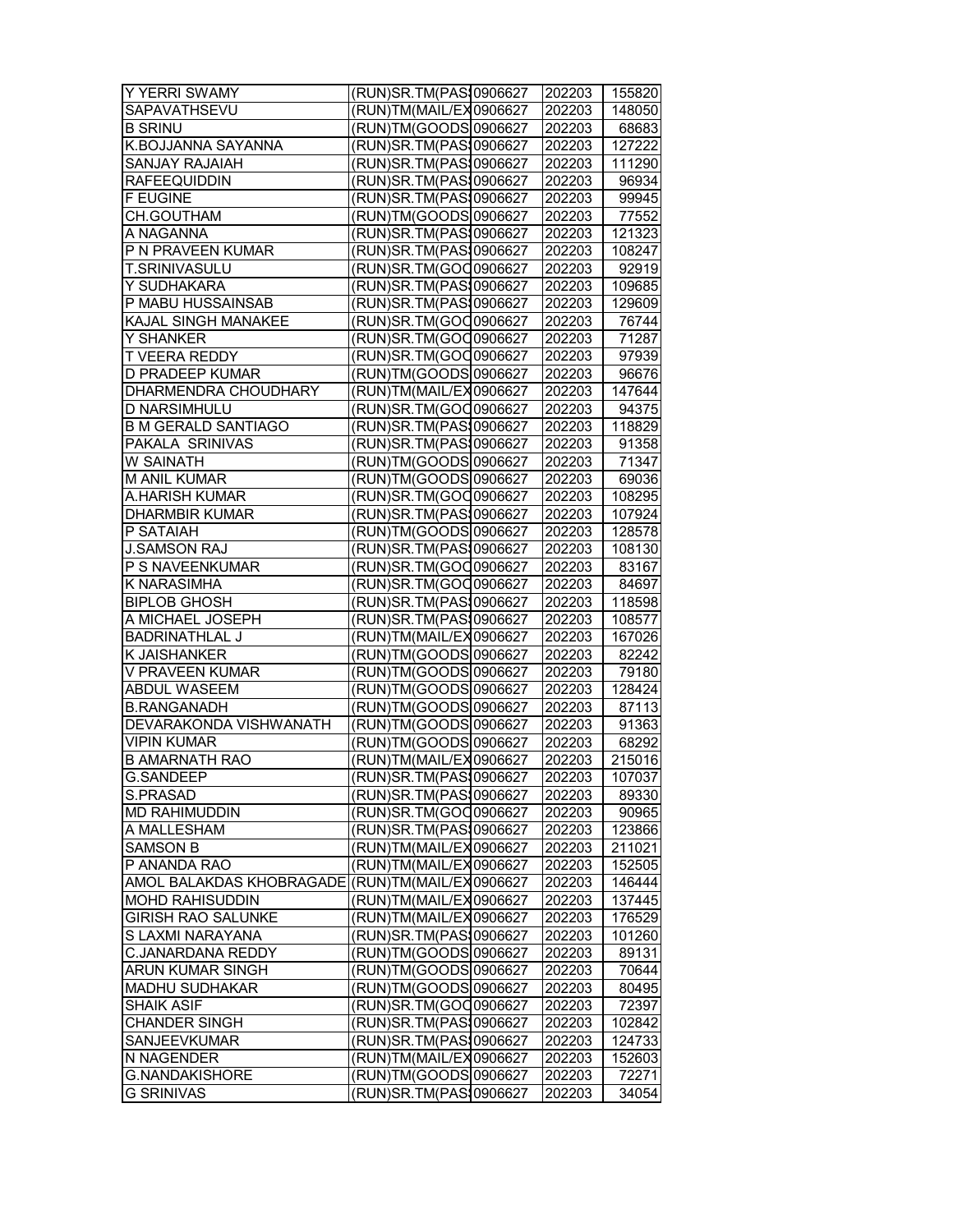| S BALAPRASANNA CHARY                            | (RUN)TM(GOODS 0906627              | 202203 | 69564  |
|-------------------------------------------------|------------------------------------|--------|--------|
| K SURESH BABU                                   | (RUN)SR.TM(PAS 0906627             | 202203 | 137997 |
| <b>K E SRINIVASLU</b>                           | (RUN)TM(MAIL/EX0906627             | 202203 | 190552 |
| AKHILESH CHANDRA BALENDU                        | (RUN)TM(MAIL/EX0906627             | 202203 | 150703 |
| SEERA MALLIKARJUN                               | (RUN)SR.TM(PAS 0906627             | 202203 | 87486  |
| SUBODH KUMAR PAL                                | RUN)SR.TM(GOO0906627               | 202203 | 99065  |
| G. VIJAYA KUMAR                                 | (RUN)TM(MAIL/EX0906627             | 202203 | 143270 |
| <b>KAMLESH</b>                                  | (RUN)SR.TM(GOO0906627              | 202203 | 95036  |
| SHIV SHANKAR CHATTERJEE                         | (RUN)SR.TM(PAS10906627             | 202203 | 113146 |
| <b>MANISH RANJAN KUMAR</b>                      | (RUN)SR.TM(PAS10906627             | 202203 | 138659 |
| AKHILESHWAR PANDEY                              | (RUN)TM(MAIL/EX0906627             | 202203 | 141278 |
| <b>MALLESH</b>                                  | RUN)TM(MAIL/EX0906627              | 202203 | 134042 |
| <b>SRINIVASULU</b>                              | (RUN) SR. TM (PAS 10906627         | 202203 | 127745 |
| <b>T KRISHNA</b>                                | (RUN)SR.TM(PAS10906627             | 202203 | 111725 |
| K VENKANNA                                      | (RUN)SR.TM(PAS10906627             | 202203 | 119532 |
| <b>G KRISHNA R</b>                              | (RUN)SR.TM(PAS\$0906627            | 202203 | 131923 |
| <b>M SRIDHAR</b>                                | (RUN) SR. TM (PAS 10906627         | 202203 | 123803 |
| BIRENDRA KUMAR JHA                              | RUN)TM(MAIL/EX0906627              | 202203 | 149564 |
| P S V A KRISHNA                                 | RUN)TM(MAIL/EX0906627              | 202203 | 176410 |
| <b>BAGADI SREEDHAR</b>                          | (RUN)TM(GOODS 0906627              | 202203 | 88931  |
| <b>G NARSIMULU</b>                              | (RUN) SR. TM (PAS 10906627         | 202203 | 118853 |
| D.SREENIVASULU                                  | (RUN) SR. TM (PAS 10906627         | 202203 | 106505 |
| A.PRABHU KUMAR                                  | (RUN) SR. TM (PAS 10906627         | 202203 | 95714  |
| M.SRIKANTHMURTHY                                | (RUN)TM(MAIL/EX0906627             | 202203 | 183817 |
| <b>K GURUNATH</b>                               | RUN)TM(MAIL/EX0906627              | 202203 | 151659 |
| <b>M.RAJESH</b>                                 | RUN)TM(GOODS 0906627               | 202203 | 88807  |
| <b>SANJAY KUMAR</b>                             | RUN) SR. TM (PAS 10906627          | 202203 | 132862 |
| N SUDHAKAR                                      | (RUN)TM(GOODS 0906627              | 202203 | 76049  |
| <b>T.SREENIVAS</b>                              | (RUN) SR. TM (GOO 0906627          | 202203 | 98776  |
| K PRABHAKARAN                                   | (RUN)TM(GOODS 0906627              | 202203 | 57571  |
| <b>K.KRISHNA</b>                                | RUN) SR. TM (PAS 10906627          | 202203 | 140629 |
| RAKESH KUMAR SINGH                              | (RUN)SR.TM(PAS10906627             | 202203 | 136159 |
| P.GANESH KUMAR                                  | RUN) SR. TM (PAS 10906627          | 202203 | 113125 |
| T.NARSIMHA                                      | RUN)TM(MAIL/EX0906627)             | 202203 | 141670 |
| N.VENKATRAMULU                                  | (RUN)TM(MAIL/EX 0906627            | 202203 | 141949 |
| <b>G.SAIBABA</b>                                | (RUN) SR. TM (PAS 10906627         | 202203 | 99374  |
| NARAYANA MAMIDI                                 | (RUN) SR. TM (PAS 10906627         | 202203 | 102993 |
| <b>J.RAGHAVENDER</b>                            | (RUN) SR. TM (PAS 10906627         | 202203 | 99374  |
| <b>K.PRATHAP</b>                                | (RUN)SR.TM(PAS 0906627             | 202203 | 112065 |
| ASHUTOSH KUMAR CHANDRADU (RUN)TM (GOODS 0906627 |                                    | 202203 | 65430  |
| <b>SANJEEV KUMAR</b>                            | (RUN)TM(GOODS 0906627              | 202203 | 64901  |
| <b>G.SURESH</b>                                 | (RUN)TM(GOODS <sup> </sup> 0906627 | 202203 | 86045  |
| S AJAY SINGH                                    | (RUN)SR.TM(GOO0906627              | 202203 | 88332  |
| P.RAMESH BABU                                   | RUN) SR. TM (PAS 10906627          | 202203 | 101140 |
| K.PRAVEEN KUMAR                                 | (RUN)SR.TM(PAS10906627             | 202203 | 97769  |
| <b>D.RAJU BABU</b>                              | (RUN) SR. TM (PAS 10906627         | 202203 | 98274  |
| <b>R.NARESH</b>                                 | (RUN)SR.TM(PAS10906627             | 202203 | 94256  |
| P.NARESH                                        | (RUN)SR.TM(PAS10906627             | 202203 | 100246 |
| <b>MARAM PRADHEEP</b>                           | (RUN)SR.TM(PAS10906627             | 202203 | 87376  |
| <b>MAHESH GOLETI</b>                            | RUN)SR.TM(PAS10906627              | 202203 | 100375 |
| D.RADHA KRISHNA                                 | (RUN)SR.TM(PAS10906627             | 202203 | 100241 |
| <b>B. CHANDRAKANTH</b>                          | (RUN)SR.TM(PAS10906627             | 202203 | 98246  |
| A.SRIPAL RAO                                    | (RUN)SR.TM(PAS10906627             | 202203 | 97375  |
| KALYANA CHAKRAVARTHI I                          | (RUN)SR.TM(PAS 0906627             | 202203 | 97947  |
| H.KRANTHI KUMAR                                 | (RUN)SR.TM(PAS10906627             | 202203 | 89488  |
| P.SURESH                                        | (RUN)SR.TM(PAS10906627             | 202203 | 97662  |
| KHIZER HUSSAIN                                  | (RUN)SR.TM(PAS10906627             | 202203 | 101738 |
| K.SRINIVASA RAO                                 | (RUN)SR.TM(PAS: 0906627            | 202203 | 98910  |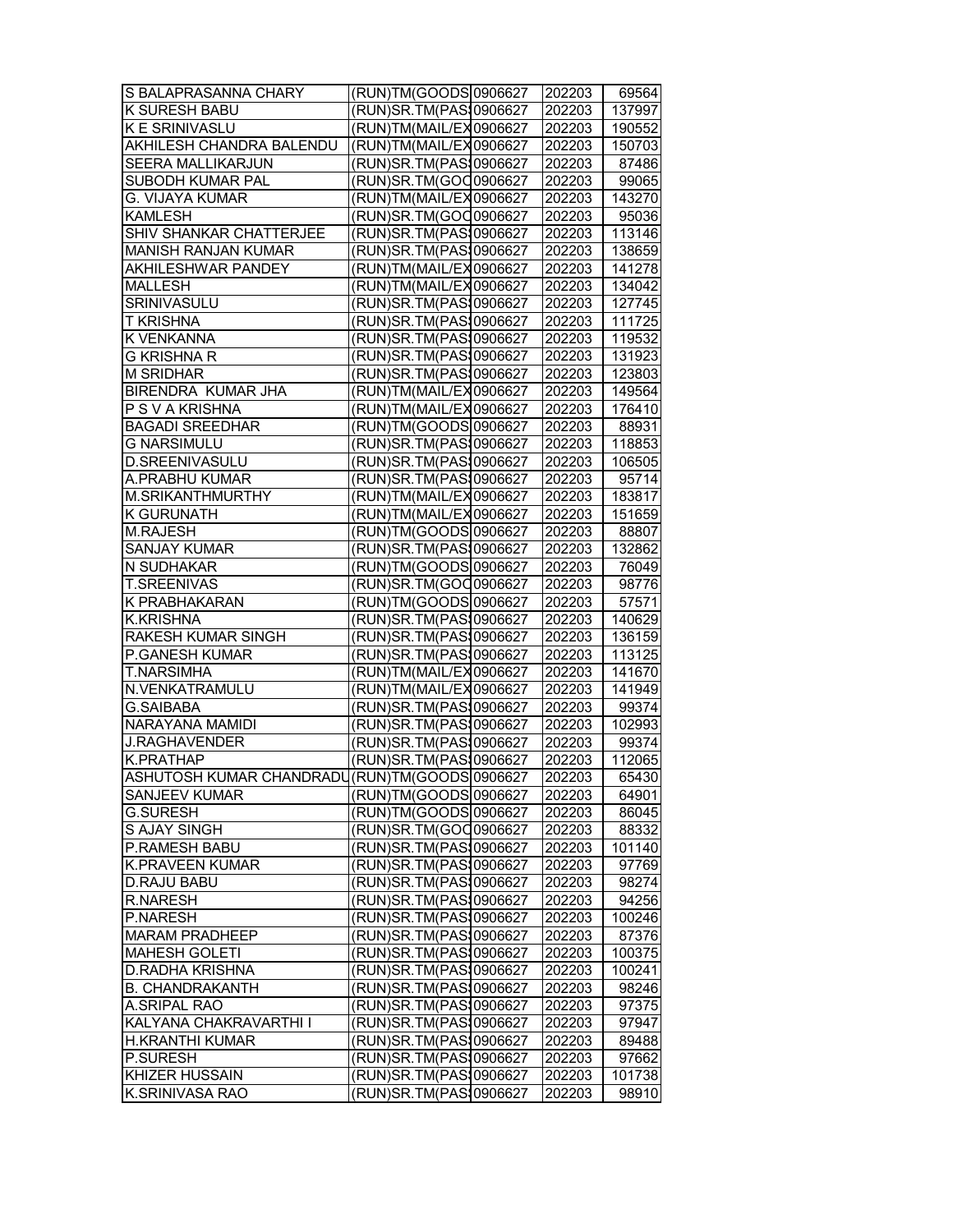| <b>S.NAGENDRA KUMAR</b>       | (RUN)SR.TM(GOO0906627     |         | 202203 | 93451  |
|-------------------------------|---------------------------|---------|--------|--------|
| A THULHSI KRISHNA             | (RUN)SR.TM(GOO0906627     |         | 202203 | 24567  |
| <b>RAMDHAN MEENA</b>          | (RUN)TM(GOODS 0906627     |         | 202203 | 67445  |
| <b>ANTHONY RAJ</b>            | (RUN)SR.TM(GOC0906627     |         | 202203 | 68831  |
| GANGADARI SANDHYA RANI        | RUN)TM(GOODS 0906627      |         | 202203 | 76545  |
| PRABHAW KUMAR                 | (RUN)SR.TM(GOO0906627     |         | 202203 | 77674  |
| M DAVID EMMANUEL              | RUN) SR. TM (GOO 0906627  |         | 202203 | 82947  |
| S NIKLESH REDDY               | (RUN)SR.TM(GOO0906627     |         | 202203 | 75638  |
| MOHAMMAD ISMAIL               | (RUN)SR.TM(GOO0906627     |         | 202203 | 82347  |
| <b>NARESH NAIK N</b>          | (RUN) SR. TM (GOO 0906627 |         | 202203 | 79196  |
| <b>L.RAVINDRA KUMAR</b>       | (RUN)SR.TM(GOO0906627     |         | 202203 | 98488  |
| N.SRINIVAS                    | (RUN)SR.TM(GOO0906627     |         | 202203 | 79066  |
| <b>L. NARESH KUMAR</b>        | (RUN)SR.TM(GOC 0906627    |         | 202203 | 100235 |
| PERIKALA MADHUSUDHNA RAO      | (RUN)TM(GOODS 0906627     |         | 202203 | 67403  |
| SHYAMAL NATH                  | Sr. DSO                   | 0906631 | 202203 | 239712 |
| K. MALAKONDA RAYUDU           | <b>AOM</b>                | 0906631 | 202203 | 121370 |
| <b>VENKANNA BADAVATH</b>      | Sr. DOM                   | 0906631 | 202203 | 111066 |
| <b>B. SUJEEVA RAO</b>         | <b>LECTURER</b>           | 0906770 | 202203 | 151632 |
| <b>DAISY SUDHARANI</b>        | <b>TGT</b>                | 0906770 | 202203 | 118634 |
| M PRASADA RAO                 | OS                        | 0906770 | 202203 | 126996 |
| GHOGRE.D.T                    | <b>LECTURER</b>           | 0906770 | 202203 | 143574 |
| SUNITA B PARSHALLU            | <b>LECTURER</b>           | 0906770 | 202203 | 153370 |
|                               |                           | 0906770 |        |        |
| A SARAIAH<br><b>D.SHANKAR</b> | <b>LECTURER</b>           |         | 202203 | 118634 |
|                               | TGT                       | 0906770 | 202203 | 140110 |
| K. VENKATESWARA REDDY         | <b>LECTURER</b>           | 0906770 | 202203 | 129220 |
| G.VENKATARAMANA               | <b>LECTURER</b>           | 0906770 | 202203 | 152106 |
| <b>M YADAGIRI</b>             | GT MAN(ENGG)              | 0906770 | 202203 | 65230  |
| SMT.P.SIRISHA                 | <b>LAB. ASSTT</b>         | 0906770 | 202203 | 97304  |
| S.SRINIVAS                    | <b>TGT</b>                | 0906770 | 202203 | 115316 |
| N HEMALATHA                   | AYAH                      | 0906770 | 202203 | 63492  |
| C SARADA                      | TGT                       | 0906770 | 202203 | 115316 |
| S KUBENDRAN                   | <b>LIBRARIAN</b>          | 0906770 | 202203 | 132198 |
| <b>HEMALATHA M</b>            | TGT                       | 0906770 | 202203 | 122110 |
| P NARSAIAH                    | <b>PEON</b>               | 0906770 | 202203 | 63492  |
| <b>K.RAJU</b>                 | <b>PEON</b>               | 0906770 | 202203 | 38776  |
| <b>SHANKAR RAO</b>            | <b>TEACHER</b>            | 0906770 | 202203 | 115316 |
| <b>G ANNAPURNAVANI</b>        | <b>TEACHER</b>            | 0906770 | 202203 | 105994 |
| <b>B SOMLA NAIK</b>           | <b>LECTURER</b>           | 0906770 | 202203 | 122110 |
| <b>SURESH K</b>               | LAB. ASSTT                | 0906770 | 202203 | 84506  |
| A SRINIVASA RAO               | LAB. ASSTT                | 0906770 | 202203 | 68152  |
| K LEELA LAKSHMI               | <b>TEACHER</b>            | 0906770 | 202203 | 105994 |
| M SUBBA RAYUDU                | <b>TGT</b>                | 0906770 | 202203 | 118634 |
| <b>MEHER SHABEEN</b>          | TGT                       | 0906770 | 202203 | 125586 |
| P JYOTHI                      | TGT                       | 0906770 | 202203 | 118634 |
| P NAGESWARA RAO               | <b>TGT</b>                | 0906770 | 202203 | 140110 |
| L RAMA MOHAN                  | <b>TGT</b>                | 0906770 | 202203 | 136634 |
| <b>K SEKHAR REDDY</b>         | TGT                       | 0906770 | 202203 | 129634 |
| ES SAVITRI KUMARI             | TGT                       | 0906770 | 202203 | 125586 |
| V.V.PRABHAKAR                 | TGT                       | 0906770 | 202203 | 122110 |
| T V LALITHA KUMARI            | PGT                       | 0906770 | 202203 | 125586 |
| PSVN.VIJAYALAKSHMI            | TGT                       | 0906770 | 202203 | 132514 |
| P AJAY BABU                   | TGT                       | 0906770 | 202203 | 136634 |
| K ROMILA                      | <b>TEACHER</b>            | 0906770 | 202203 | 102992 |
| S VIJAYA                      | TGT                       | 0906770 | 202203 | 105994 |
| A SIKANDAR BABU               | <b>TEACHER</b>            | 0906770 | 202203 | 136634 |
| PADMESWARA BISAI              | TGT                       | 0906770 | 202203 | 118634 |
| D VENUGOPAL                   | TEACHER                   | 0906770 | 202203 | 118634 |
| A V RAMAYYA                   | TGT                       | 0906770 | 202203 | 140110 |
|                               |                           |         |        |        |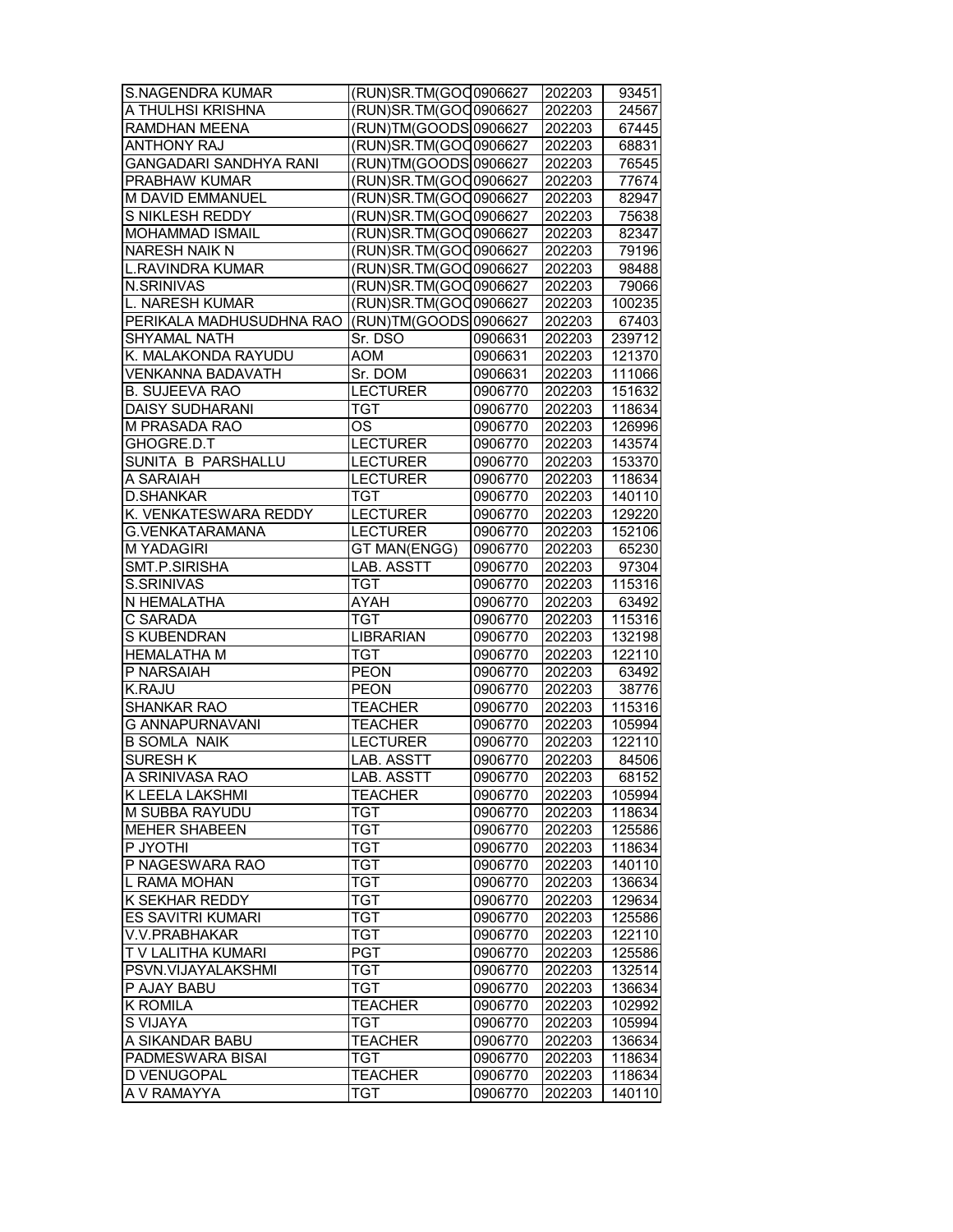| S NARASIMHA CHARI         | LAB. ASSTT              | 0906770 | 202203 | 79924  |
|---------------------------|-------------------------|---------|--------|--------|
| K VIJAYA PRABHA           | <b>PEON</b>             | 0906770 | 202203 | 61754  |
| M RAMGOPAL                | PHY. EDU. TRAIN10906770 |         | 202203 | 132514 |
| P SUBHADRA                | <b>SAFAIWALA</b>        | 0906770 |        |        |
|                           |                         |         | 202203 | 65704  |
| P HEMA LATHA              | <b>TEACHER</b>          | 0906770 | 202203 | 105994 |
| V JOYCE SHOBHA RANI       | <b>TEACHER</b>          | 0906770 | 202203 | 105994 |
| P ANANDA BABU             | <b>TGT</b>              | 0906770 | 202203 | 140110 |
| K.VIJAYA KUMARI           | <b>LECTURER</b>         | 0906770 | 202203 | 157624 |
| <b>BHOKYA RAVINDER</b>    | Ch.OS                   | 0906770 | 202203 | 108996 |
| <b>G JATAA DHARUDU</b>    | TGT                     | 0906770 | 202203 | 118634 |
| E SHOBHANBABU             | LAB. ASSTT              | 0906770 | 202203 | 77056  |
| <b>BHAVANI C</b>          | TGT                     | 0906770 | 202203 | 118634 |
| K D SUNITHA               | TGT                     | 0906770 | 202203 | 125586 |
| Y ANDALOO                 | <b>SAFAIWALA</b>        | 0906770 | 202203 | 53854  |
| P SOMENDER REDDY          | <b>LECTURER</b>         | 0906770 | 202203 | 171370 |
| <b>K RAVI</b>             | <b>PGT</b>              | 0906770 | 202203 | 139940 |
| <b>G.SHIVARANI</b>        | <b>TGT</b>              | 0906770 | 202203 | 132514 |
| RAMMURTHY TULA            | Sr. GP TEACHER 0906770  |         | 202203 | 97304  |
| D VENKATESWAR RAO         | ОS                      | 0906770 | 202203 | 109996 |
| <b>RICHARD MARIA</b>      | <b>PEON</b>             | 0906770 | 202203 | 27576  |
| MANDA.BABY                | Sr. CLERK               | 0906776 | 202203 | 56698  |
| E. SUSHMA                 | $\overline{\text{OS}}$  | 0906776 | 202203 | 64124  |
| D. PREM KUMAR             | <b>CSWI</b>             |         |        |        |
|                           |                         | 0906776 | 202203 | 86876  |
| DR RANI GEETESH KATE      | <b>STO</b>              | 0906776 | 202203 | 105994 |
| <b>ABDUL RAHMAN</b>       | CSWI                    | 0906776 | 202203 | 91932  |
| <b>G.RAMA DEVI</b>        | Ch.OS                   | 0906776 | 202203 | 129220 |
| <b>S NAGENDER</b>         | <b>CLA</b>              | 0906776 | 202203 | 133117 |
| V PRAVEEN KUMAR           | Ch.OS                   | 0906776 | 202203 | 97304  |
| K VANDANA                 | ОS                      | 0906776 | 202203 | 102992 |
| <b>T.NAVEEN KUMAR</b>     | <b>OS</b>               | 0906776 | 202203 | 88687  |
| V.SHARAN DANIEL           | Ch.OS                   | 0906776 | 202203 | 136148 |
| J MESHAK BABU             | Ch.OS                   | 0906776 | 202203 | 150514 |
| <b>B HARISH KUMAR</b>     | <b>JR CLERK</b>         | 0906776 | 202203 | 63152  |
| MD HAFEEZKHAN             | SM                      | 0906776 | 202203 | 122110 |
| <b>VIMALA SIVARAMAN</b>   | Ch.OS                   | 0906776 | 202203 | 130720 |
| <b>CASSANDRA XAVIER</b>   | Ch.OS                   | 0906776 | 202203 | 115316 |
| P SARITHA                 | ОS                      | 0906776 | 202203 | 94618  |
| <b>B.KRISHNAIAH</b>       | $\overline{\text{OS}}$  | 0906776 | 202203 | 108996 |
| <b>J SHANTI</b>           | $\overline{\text{OS}}$  | 0906776 | 202203 | 78320  |
| V ANURADHA                | Ch.OS                   | 0906776 | 202203 | 122110 |
| <b>M.ASHOK KUMAR</b>      | ОS                      | 0906776 | 202203 | 108996 |
| B PADMA LATHA             | OS.                     | 0906776 | 202203 | 110496 |
| T.CHANDRA SHEKAR RAO      | ОS                      | 0906776 | 202203 | 108996 |
|                           |                         | 0906776 |        |        |
| M KANAKAIAH               | Ch.OS                   |         | 202203 | 162400 |
| M.V.GURUDUTT              | Ch.OS                   | 0906776 | 202203 | 129220 |
| <b>MATTA BHIMA RAO</b>    | OS                      | 0906776 | 202203 | 118634 |
| J UDAYA BHANU             | Ch.OS                   | 0906776 | 202203 | 125586 |
| <b>MARGARET MRUNALINI</b> | <b>OS</b>               | 0906776 | 202203 | 112156 |
| M BALASUBRAMANYAM         | OS.                     | 0906776 | 202203 | 105994 |
| <b>V SHANKARAN</b>        | GEN.ASST(GA)            | 0906776 | 202203 | 61754  |
| D. BHARANI CHANDRIKA      | Ch.OS                   | 0906776 | 202203 | 115316 |
| <b>GOPAL NAIK M</b>       | Ch.OS                   | 0906776 | 202203 | 136804 |
| E. BHAGYALAXMI            | <b>PEON</b>             | 0906776 | 202203 | 65704  |
| <b>B VINOD BABU</b>       | Ch.OS                   | 0906776 | 202203 | 122110 |
| <b>K PADMINI</b>          | <b>OS</b>               | 0906776 | 202203 | 104280 |
| <b>K SAVITRI</b>          | Ch.OS                   | 0906776 | 202203 | 132514 |
| SHAHEEN BEGUM             | OS                      | 0906776 | 202203 | 71550  |
| <b>G VIJAYA LAXMI</b>     | OS                      | 0906776 | 202203 | 82136  |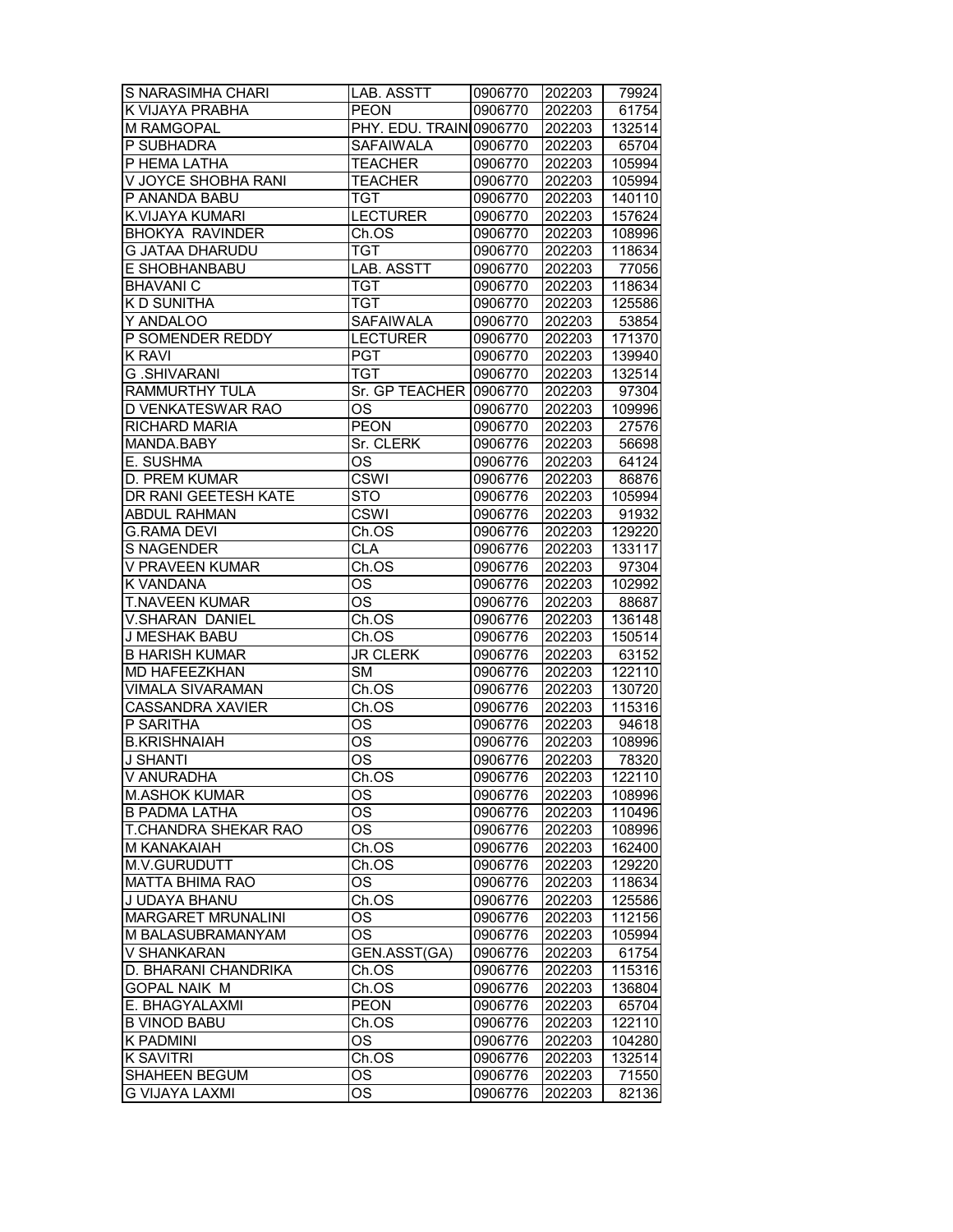| $\overline{\text{OS}}$<br><b>JANCY ALISTER</b><br>202203<br>112958<br>0906776<br>$\overline{\text{OS}}$<br>JANET D FERNENDEZ<br>0906776<br>202203<br>108996<br><b>OS</b><br><b>J.SUGUNA</b><br>202203<br>108996<br>0906776<br>K N RENUKA DEVI<br><b>OS</b><br>65238<br>0906776<br>202203<br><b>SUJATHA</b><br>GEN.ASST(GA)<br>202203<br>52007<br>0906776<br>L JOHNSON<br>Ch.OS<br>202203<br>154148<br>0906776<br><b>D.MAHENDER</b><br>GEN.ASST(GA)<br>0906776<br>202203<br>29404<br>JAYASUBHSH.A<br>OS<br>202203<br>67038<br>0906776<br>Ch.OS<br>C M SATISH KUMAR<br>0906776<br>202203<br>100148<br>$\overline{\text{OS}}$<br>112156<br><b>B SHANKER</b><br>0906776<br>202203<br>R NAGARAJU<br>$\overline{\text{OS}}$<br>0906776<br>202203<br>102992<br><b>SAI ABHISHEK RAO.W</b><br><b>STENO</b><br>71392<br>0906776<br>202203<br>OS<br>82136<br>C.ANAND BABU<br>0906776<br>202203<br>$\overline{\text{OS}}$<br>A.V.RAMANI<br>107494<br>0906776<br>202203<br>A.PURUSHOTHAM<br>OS<br>0906776<br>202203<br>67758<br><b>TEACHER</b><br>R MOILA NAIK<br>108996<br>0906776<br>202203<br>GEN.ASST(GA)<br>A.PRASAD GOUD<br>0906776<br>202203<br>38899<br><b>C.MEENAKSHI</b><br>Ch.OS<br>202203<br>115316<br>0906776<br><b>OS</b><br>KADARI CHANDRA SHEKHAR<br>202203<br>67758<br>0906776 |
|------------------------------------------------------------------------------------------------------------------------------------------------------------------------------------------------------------------------------------------------------------------------------------------------------------------------------------------------------------------------------------------------------------------------------------------------------------------------------------------------------------------------------------------------------------------------------------------------------------------------------------------------------------------------------------------------------------------------------------------------------------------------------------------------------------------------------------------------------------------------------------------------------------------------------------------------------------------------------------------------------------------------------------------------------------------------------------------------------------------------------------------------------------------------------------------------------------------------------------------------------------------------------------|
|                                                                                                                                                                                                                                                                                                                                                                                                                                                                                                                                                                                                                                                                                                                                                                                                                                                                                                                                                                                                                                                                                                                                                                                                                                                                                    |
|                                                                                                                                                                                                                                                                                                                                                                                                                                                                                                                                                                                                                                                                                                                                                                                                                                                                                                                                                                                                                                                                                                                                                                                                                                                                                    |
|                                                                                                                                                                                                                                                                                                                                                                                                                                                                                                                                                                                                                                                                                                                                                                                                                                                                                                                                                                                                                                                                                                                                                                                                                                                                                    |
|                                                                                                                                                                                                                                                                                                                                                                                                                                                                                                                                                                                                                                                                                                                                                                                                                                                                                                                                                                                                                                                                                                                                                                                                                                                                                    |
|                                                                                                                                                                                                                                                                                                                                                                                                                                                                                                                                                                                                                                                                                                                                                                                                                                                                                                                                                                                                                                                                                                                                                                                                                                                                                    |
|                                                                                                                                                                                                                                                                                                                                                                                                                                                                                                                                                                                                                                                                                                                                                                                                                                                                                                                                                                                                                                                                                                                                                                                                                                                                                    |
|                                                                                                                                                                                                                                                                                                                                                                                                                                                                                                                                                                                                                                                                                                                                                                                                                                                                                                                                                                                                                                                                                                                                                                                                                                                                                    |
|                                                                                                                                                                                                                                                                                                                                                                                                                                                                                                                                                                                                                                                                                                                                                                                                                                                                                                                                                                                                                                                                                                                                                                                                                                                                                    |
|                                                                                                                                                                                                                                                                                                                                                                                                                                                                                                                                                                                                                                                                                                                                                                                                                                                                                                                                                                                                                                                                                                                                                                                                                                                                                    |
|                                                                                                                                                                                                                                                                                                                                                                                                                                                                                                                                                                                                                                                                                                                                                                                                                                                                                                                                                                                                                                                                                                                                                                                                                                                                                    |
|                                                                                                                                                                                                                                                                                                                                                                                                                                                                                                                                                                                                                                                                                                                                                                                                                                                                                                                                                                                                                                                                                                                                                                                                                                                                                    |
|                                                                                                                                                                                                                                                                                                                                                                                                                                                                                                                                                                                                                                                                                                                                                                                                                                                                                                                                                                                                                                                                                                                                                                                                                                                                                    |
|                                                                                                                                                                                                                                                                                                                                                                                                                                                                                                                                                                                                                                                                                                                                                                                                                                                                                                                                                                                                                                                                                                                                                                                                                                                                                    |
|                                                                                                                                                                                                                                                                                                                                                                                                                                                                                                                                                                                                                                                                                                                                                                                                                                                                                                                                                                                                                                                                                                                                                                                                                                                                                    |
|                                                                                                                                                                                                                                                                                                                                                                                                                                                                                                                                                                                                                                                                                                                                                                                                                                                                                                                                                                                                                                                                                                                                                                                                                                                                                    |
|                                                                                                                                                                                                                                                                                                                                                                                                                                                                                                                                                                                                                                                                                                                                                                                                                                                                                                                                                                                                                                                                                                                                                                                                                                                                                    |
|                                                                                                                                                                                                                                                                                                                                                                                                                                                                                                                                                                                                                                                                                                                                                                                                                                                                                                                                                                                                                                                                                                                                                                                                                                                                                    |
|                                                                                                                                                                                                                                                                                                                                                                                                                                                                                                                                                                                                                                                                                                                                                                                                                                                                                                                                                                                                                                                                                                                                                                                                                                                                                    |
|                                                                                                                                                                                                                                                                                                                                                                                                                                                                                                                                                                                                                                                                                                                                                                                                                                                                                                                                                                                                                                                                                                                                                                                                                                                                                    |
| <b>CH.VENKAIAH</b><br><b>OS</b><br>202203<br>65364<br>0906776                                                                                                                                                                                                                                                                                                                                                                                                                                                                                                                                                                                                                                                                                                                                                                                                                                                                                                                                                                                                                                                                                                                                                                                                                      |
| $\overline{\text{OS}}$<br>MEESALA ODELU<br>153394<br>0906776<br>202203                                                                                                                                                                                                                                                                                                                                                                                                                                                                                                                                                                                                                                                                                                                                                                                                                                                                                                                                                                                                                                                                                                                                                                                                             |
| $\overline{PP}$<br><b>I.NANAJEE RAO</b><br>202203<br>125586<br>0906776                                                                                                                                                                                                                                                                                                                                                                                                                                                                                                                                                                                                                                                                                                                                                                                                                                                                                                                                                                                                                                                                                                                                                                                                             |
| T KRISHNA<br>ОS<br>67072<br>0906776<br>202203                                                                                                                                                                                                                                                                                                                                                                                                                                                                                                                                                                                                                                                                                                                                                                                                                                                                                                                                                                                                                                                                                                                                                                                                                                      |
| <b>MK SRINU</b><br><b>WATCHER</b><br>0906776<br>202203<br>58436                                                                                                                                                                                                                                                                                                                                                                                                                                                                                                                                                                                                                                                                                                                                                                                                                                                                                                                                                                                                                                                                                                                                                                                                                    |
| <b>SK VIKHARAHMED</b><br>71550<br>ОS<br>0906776<br>202203                                                                                                                                                                                                                                                                                                                                                                                                                                                                                                                                                                                                                                                                                                                                                                                                                                                                                                                                                                                                                                                                                                                                                                                                                          |
| 60016<br>T RAMANA KUMARI<br><b>JR CLERK</b><br>202203<br>0906776                                                                                                                                                                                                                                                                                                                                                                                                                                                                                                                                                                                                                                                                                                                                                                                                                                                                                                                                                                                                                                                                                                                                                                                                                   |
| P BHAGYALAXMI<br>OS<br>0906776<br>202203<br>67758                                                                                                                                                                                                                                                                                                                                                                                                                                                                                                                                                                                                                                                                                                                                                                                                                                                                                                                                                                                                                                                                                                                                                                                                                                  |
| P NARASIMHA MURTHY<br><b>OS</b><br>202203<br>108996<br>0906776                                                                                                                                                                                                                                                                                                                                                                                                                                                                                                                                                                                                                                                                                                                                                                                                                                                                                                                                                                                                                                                                                                                                                                                                                     |
| K.RADHA BAI<br><b>JR CLERK</b><br>202203<br>60016<br>0906776                                                                                                                                                                                                                                                                                                                                                                                                                                                                                                                                                                                                                                                                                                                                                                                                                                                                                                                                                                                                                                                                                                                                                                                                                       |
| 115316<br>S M RAKESH RAO<br>Ch.OS<br>202203<br>0906776                                                                                                                                                                                                                                                                                                                                                                                                                                                                                                                                                                                                                                                                                                                                                                                                                                                                                                                                                                                                                                                                                                                                                                                                                             |
| K ASHOK KUMAR<br>0906776<br>115316<br>Ch.OS<br>202203                                                                                                                                                                                                                                                                                                                                                                                                                                                                                                                                                                                                                                                                                                                                                                                                                                                                                                                                                                                                                                                                                                                                                                                                                              |
| CH.LAKSHMI NARSIAH<br><b>CSWI</b><br>0906776<br>202203<br>136804                                                                                                                                                                                                                                                                                                                                                                                                                                                                                                                                                                                                                                                                                                                                                                                                                                                                                                                                                                                                                                                                                                                                                                                                                   |
| N. LAVANYA<br><b>JR CLERK</b><br>202203<br>0906776<br>48980                                                                                                                                                                                                                                                                                                                                                                                                                                                                                                                                                                                                                                                                                                                                                                                                                                                                                                                                                                                                                                                                                                                                                                                                                        |
| <b>S.ARSHAD HUSSAIN</b><br>OS<br>0906776<br>202203<br>67072                                                                                                                                                                                                                                                                                                                                                                                                                                                                                                                                                                                                                                                                                                                                                                                                                                                                                                                                                                                                                                                                                                                                                                                                                        |
| <b>SABIHA ASIF</b><br>Sr. CLERK<br>0906776<br>202203<br>44498                                                                                                                                                                                                                                                                                                                                                                                                                                                                                                                                                                                                                                                                                                                                                                                                                                                                                                                                                                                                                                                                                                                                                                                                                      |
| <b>M.BUELA VIJAYA LEELA</b><br>Sr. CLERK<br>202203<br>50852<br>0906776                                                                                                                                                                                                                                                                                                                                                                                                                                                                                                                                                                                                                                                                                                                                                                                                                                                                                                                                                                                                                                                                                                                                                                                                             |
| V SUJATHA<br>CLERK-CUM-TYPI0906776<br>202203<br>31559                                                                                                                                                                                                                                                                                                                                                                                                                                                                                                                                                                                                                                                                                                                                                                                                                                                                                                                                                                                                                                                                                                                                                                                                                              |
| JONNADA NIRANJAN<br>CLERK-CUM-TYPI0906776<br>36055<br>202203                                                                                                                                                                                                                                                                                                                                                                                                                                                                                                                                                                                                                                                                                                                                                                                                                                                                                                                                                                                                                                                                                                                                                                                                                       |
| O VEERA VENKATESWARLU<br><b>B.PEON</b><br>202203<br>32976<br>0906776                                                                                                                                                                                                                                                                                                                                                                                                                                                                                                                                                                                                                                                                                                                                                                                                                                                                                                                                                                                                                                                                                                                                                                                                               |
| KUM.SAVITA<br>Sr. CLERK<br>50852<br>0906776<br>202203                                                                                                                                                                                                                                                                                                                                                                                                                                                                                                                                                                                                                                                                                                                                                                                                                                                                                                                                                                                                                                                                                                                                                                                                                              |
| KUM.PAVITHRA.I<br>Sr. CLERK<br>0906776<br>202203<br>52052                                                                                                                                                                                                                                                                                                                                                                                                                                                                                                                                                                                                                                                                                                                                                                                                                                                                                                                                                                                                                                                                                                                                                                                                                          |
| K.RAVIKUMAR<br><b>DPO</b><br>0906777<br>202203<br>139374                                                                                                                                                                                                                                                                                                                                                                                                                                                                                                                                                                                                                                                                                                                                                                                                                                                                                                                                                                                                                                                                                                                                                                                                                           |
| <b>SK.PEER BABU</b><br>APO<br>0906777<br>202203<br>140124                                                                                                                                                                                                                                                                                                                                                                                                                                                                                                                                                                                                                                                                                                                                                                                                                                                                                                                                                                                                                                                                                                                                                                                                                          |
| <b>HEMANT WADEKAR</b><br>122440<br><b>RBA</b><br>0906777<br>202203                                                                                                                                                                                                                                                                                                                                                                                                                                                                                                                                                                                                                                                                                                                                                                                                                                                                                                                                                                                                                                                                                                                                                                                                                 |
| 202203<br>G.LAKSHMISUREKHA<br>APO<br>0906777<br>87376                                                                                                                                                                                                                                                                                                                                                                                                                                                                                                                                                                                                                                                                                                                                                                                                                                                                                                                                                                                                                                                                                                                                                                                                                              |
| <b>M.SREE RAMULU</b><br>Sr.DPO<br>0906777<br>202203<br>257513                                                                                                                                                                                                                                                                                                                                                                                                                                                                                                                                                                                                                                                                                                                                                                                                                                                                                                                                                                                                                                                                                                                                                                                                                      |
| <b>P.SANKAR KUTTY</b><br>Sr. DSC<br>0906820<br>202203<br>166608                                                                                                                                                                                                                                                                                                                                                                                                                                                                                                                                                                                                                                                                                                                                                                                                                                                                                                                                                                                                                                                                                                                                                                                                                    |
| M.CHENCHAIAH<br>ASC<br>0906820<br>202203<br>144438                                                                                                                                                                                                                                                                                                                                                                                                                                                                                                                                                                                                                                                                                                                                                                                                                                                                                                                                                                                                                                                                                                                                                                                                                                 |
| <b>SHAIK KARIMULLA</b><br>ASC<br>0906820<br>202203<br>140172                                                                                                                                                                                                                                                                                                                                                                                                                                                                                                                                                                                                                                                                                                                                                                                                                                                                                                                                                                                                                                                                                                                                                                                                                       |
| V.SRINIVASA RAO<br>ASST.SUB INSPE(0906823<br>202203<br>74105                                                                                                                                                                                                                                                                                                                                                                                                                                                                                                                                                                                                                                                                                                                                                                                                                                                                                                                                                                                                                                                                                                                                                                                                                       |
| 56093<br>N.BALARAJU<br><b>CONSTABLE</b><br>0906823<br>202203                                                                                                                                                                                                                                                                                                                                                                                                                                                                                                                                                                                                                                                                                                                                                                                                                                                                                                                                                                                                                                                                                                                                                                                                                       |
| G.VENKATESHWARLU<br>ASST.SUB INSPE(0906823<br>202203<br>72209                                                                                                                                                                                                                                                                                                                                                                                                                                                                                                                                                                                                                                                                                                                                                                                                                                                                                                                                                                                                                                                                                                                                                                                                                      |
| K UPENDRA BABU<br>Hd.CONSTABLE<br>0906823<br>202203<br>83585                                                                                                                                                                                                                                                                                                                                                                                                                                                                                                                                                                                                                                                                                                                                                                                                                                                                                                                                                                                                                                                                                                                                                                                                                       |
| A RANGA REDDY<br>Hd.CONSTABLE<br>0906823<br>202203<br>83585                                                                                                                                                                                                                                                                                                                                                                                                                                                                                                                                                                                                                                                                                                                                                                                                                                                                                                                                                                                                                                                                                                                                                                                                                        |
| <b>CONSTABLE</b><br>M.SEVYA<br>0906823<br>202203<br>55774                                                                                                                                                                                                                                                                                                                                                                                                                                                                                                                                                                                                                                                                                                                                                                                                                                                                                                                                                                                                                                                                                                                                                                                                                          |
| <b>MOHIT KUMAR</b><br>CONSTABLE<br>0906823<br>202203<br>51985                                                                                                                                                                                                                                                                                                                                                                                                                                                                                                                                                                                                                                                                                                                                                                                                                                                                                                                                                                                                                                                                                                                                                                                                                      |
| <b>G.MADHAVI LATHA</b><br>Hd.CONSTABLE<br>0906823<br>202203<br>76001                                                                                                                                                                                                                                                                                                                                                                                                                                                                                                                                                                                                                                                                                                                                                                                                                                                                                                                                                                                                                                                                                                                                                                                                               |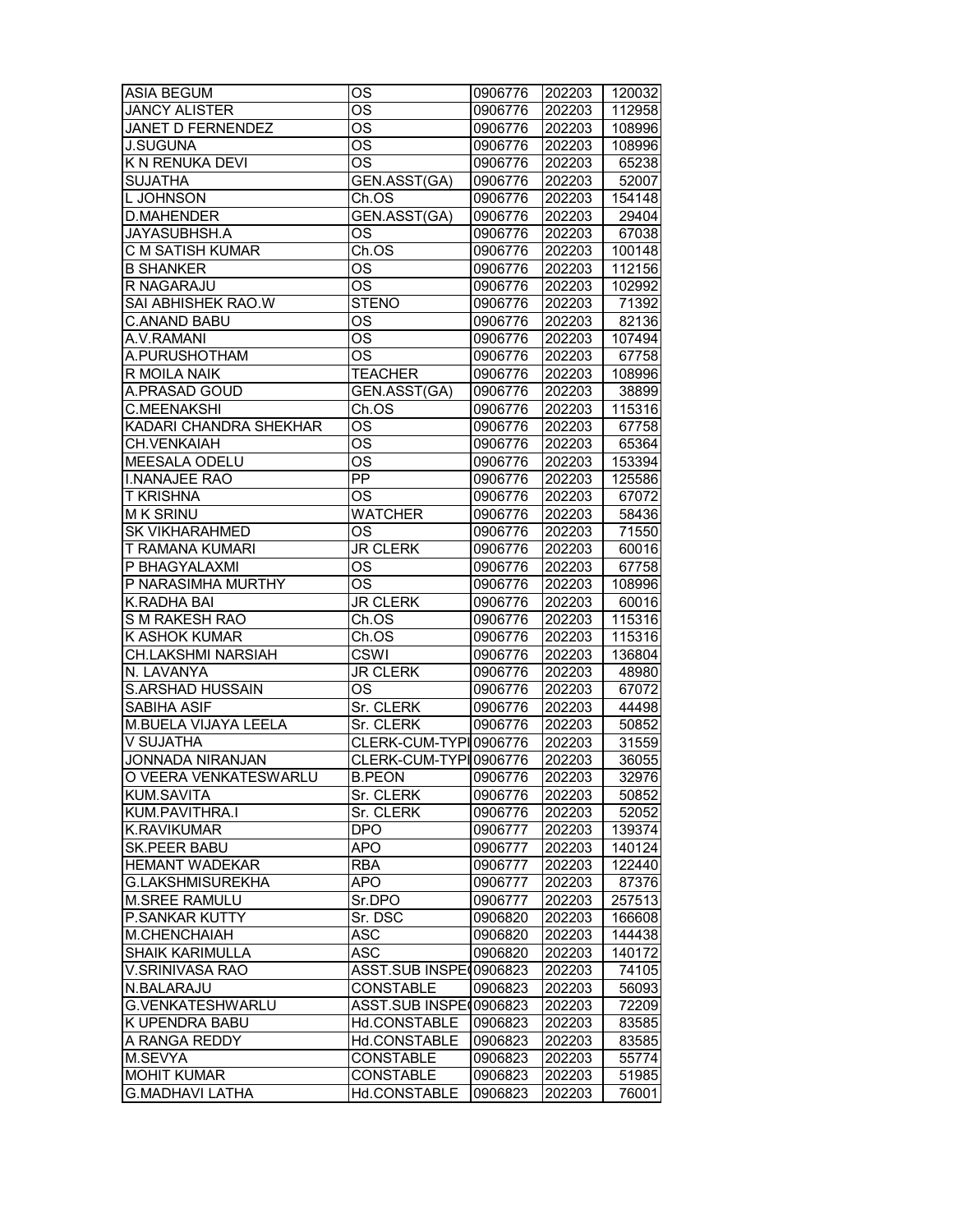| <b>RAGHWENDRA SINGH</b>      | <b>CONSTABLE</b>         | 0906823 | 202203 | 51985  |
|------------------------------|--------------------------|---------|--------|--------|
| <b>VIKASH</b>                | <b>CONSTABLE</b>         | 0906823 | 202203 | 51985  |
| <b>BOMMEPALLI SAISILPA</b>   | <b>CONSTABLE</b>         | 0906823 | 202203 | 44875  |
| KANCHANA ADHILAKSHMI         | <b>CONSTABLE</b>         | 0906823 | 202203 | 44875  |
| N V D PRASAD                 | Hd.CONSTABLE             | 0906824 | 202203 | 74080  |
| K.V.RAMANA REDDY             | Hd.CONSTABLE             |         | 202203 | 75976  |
| <b>ABHISHEK KUMAR</b>        |                          | 0906824 | 202203 |        |
|                              | INSPECTOR(RPF)0906824    |         |        | 94065  |
| N.RAVINDRAN                  | OS                       | 0906824 | 202203 | 85106  |
| <b>S.SURESH BABU</b>         | SUB INSPECTOR-0906824    |         | 202203 | 85797  |
| K KHADAR BASHA               | ASST.SUB INSPE(0906824   |         | 202203 | 62873  |
| A.BAYYALU                    | <b>CONSTABLE</b>         | 0906824 | 202203 | 69365  |
| <b>LAKSHMI KANT</b>          | ASI(M.V.DRIVER)IO906824  |         | 202203 | 63919  |
| <b>B VIJAYA REDDY</b>        | ASST.SUB INSPE(0906824   |         | 202203 | 74505  |
| <b>TIRUPATHI R.RATHOD</b>    | <b>CONSTABLE</b>         | 0906824 | 202203 | 69665  |
| MUKESH KUMAR MEENA           | ASI(M.V.DRIVER)I 0906824 |         | 202203 | 54496  |
| <b>K.LAKSHMAIAH</b>          | SUB INSPECTOR-0906824    |         | 202203 | 65493  |
| <b>G PRAKASH</b>             | SUB INSPECTOR-0906824    |         | 202203 | 93665  |
| T S NARENDER                 | ASST.SUB INSPE(0906824   |         | 202203 | 85797  |
| D JANARDHAN REDDY            | ASST.SUB INSPE(0906824   |         | 202203 | 77401  |
| <b>KOLLU SURI BABU</b>       | ОS                       | 0906824 | 202203 | 85106  |
| <b>R.RAJENDER</b>            | Hd.CONSTABLE             | 0906824 | 202203 | 74405  |
| <b>S.N.GHOUSE MOHINDDIN</b>  | ASST.SUB INSPE(0906824   |         | 202203 | 85797  |
| <b>M PRATAP REDDY</b>        | Hd.CONSTABLE             | 0906824 | 202203 | 85085  |
| S NAVEENKUMAR YADAV          | <b>PEON</b>              | 0906824 | 202203 | 64732  |
| P.RAGHAVA CHARY              | Hd.CONSTABLE             | 0906824 | 202203 | 90537  |
| J SURYANARYANA               | Hd.CONSTABLE             | 0906824 | 202203 | 83585  |
| R.SURESH                     | <b>CONSTABLE</b>         | 0906824 | 202203 | 59943  |
| <b>KRISHNAIAH</b>            | <b>CONSTABLE</b>         | 0906824 | 202203 | 65415  |
| A.RAVI KUMAR                 | Ch.OS                    | 0906824 | 202203 | 119334 |
| SAI CHAREN BABA              | OS                       | 0906824 | 202203 | 72150  |
| N.VENKATESWARA RAO           | <b>CONSTABLE</b>         | 0906824 | 202203 | 65415  |
| KORRAPATI KISHORE            | <b>CONSTABLE</b>         | 0906824 | 202203 | 59218  |
| S.SANJEEV                    | <b>CONSTABLE</b>         | 0906824 | 202203 | 65889  |
| MOHD ABDULLA BAIG            | <b>CONSTABLE</b>         | 0906824 | 202203 | 74080  |
| A.RAMESH                     | Hd.CONSTABLE             | 0906824 | 202203 | 76001  |
| <b>D ANIL KUMAR</b>          | Hd.CONSTABLE             | 0906824 | 202203 | 62873  |
| N.VANPAL                     | Hd.CONSTABLE             | 0906824 | 202203 | 69365  |
| P.SURESH                     | Hd.CONSTABLE             | 0906824 | 202203 | 80319  |
| <b>PSATISH</b>               | Hd.CONSTABLE             | 0906824 | 202203 | 69365  |
| D.VUSENAIAH                  | CONSTABLE                | 0906824 | 202203 | 69365  |
|                              |                          |         |        | 69365  |
| <b>G.RAJASEKHAR</b>          | <b>CONSTABLE</b>         | 0906824 | 202203 |        |
| <b>K.RAJESH</b>              | <b>CONSTABLE</b>         | 0906824 | 202203 | 58943  |
| <b>R.D.TITUS SAMUEL</b>      | ASST.SUB INSPE(0906824   |         | 202203 | 93465  |
| S ANIL KUMAR                 | CONSTABLE                | 0906824 | 202203 | 74105  |
| M MADHAV                     | <b>CONSTABLE</b>         | 0906824 | 202203 | 74405  |
| <b>B.VENKATREDDY</b>         | Hd.CONSTABLE             | 0906824 | 202203 | 86097  |
| <b>G V LN MURTHY</b>         | <b>STENO</b>             | 0906824 | 202203 | 114356 |
| <b>T.RAVINDRANATH TAGORE</b> | <b>CONSTABLE</b>         | 0906824 | 202203 | 67627  |
| V.SRINU                      | <b>CONSTABLE</b>         | 0906824 | 202203 | 58943  |
| G. RAMESH                    | INSPECTOR(RPF)0906824    |         | 202203 | 133581 |
| SAHEERAM                     | <b>CONSTABLE</b>         | 0906824 | 202203 | 44875  |
| <b>MEENU</b>                 | <b>CONSTABLE</b>         | 0906824 | 202203 | 44875  |
| <b>URMILA</b>                | <b>CONSTABLE</b>         | 0906824 | 202203 | 45175  |
| <b>DEWDATT KUMAR</b>         | <b>CONSTABLE</b>         | 0906824 | 202203 | 44875  |
| <b>RAJWATI</b>               | CONSTABLE                | 0906824 | 202203 | 44875  |
| <b>GANDI JAGATHI</b>         | <b>CONSTABLE</b>         | 0906824 | 202203 | 44875  |
| <b>BOLLEBOINA SRUTHI</b>     | <b>CONSTABLE</b>         | 0906824 | 202203 | 44875  |
| <b>DURGAM ARUNA</b>          | <b>CONSTABLE</b>         | 0906824 | 202203 | 36498  |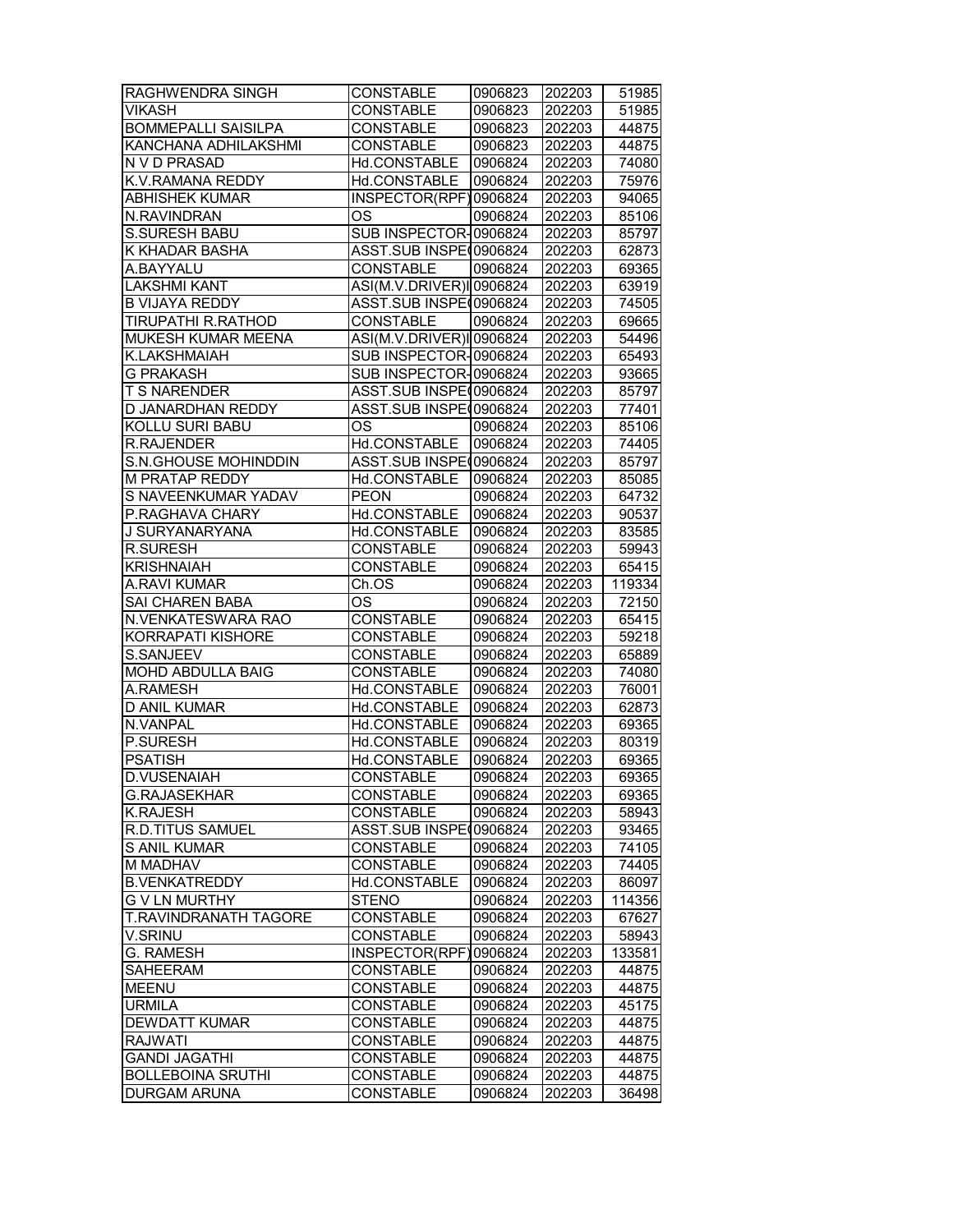| <b>BANDI YAMUNA VANI</b>    | CONSTABLE               | 0906824 | 202203 | 44875  |
|-----------------------------|-------------------------|---------|--------|--------|
| <b>BANOTH SUJATHA</b>       | <b>CONSTABLE</b>        | 0906824 | 202203 | 40159  |
| ANUSHA PASULA               | <b>CONSTABLE</b>        | 0906824 | 202203 | 44875  |
| <b>MALOTHU SRILATHA</b>     | <b>CONSTABLE</b>        | 0906824 | 202203 | 44875  |
| <b>GANESH DADHICH</b>       | <b>CONSTABLE</b>        | 0906824 | 202203 | 45175  |
| KATTHULA GOUTHAMI           | <b>CONSTABLE</b>        | 0906824 | 202203 | 45175  |
| PALURU SUBHADRA             | <b>CONSTABLE</b>        | 0906824 | 202203 | 44875  |
| K.VENKATESWARA KUMAR        | ASST.SUB INSPE(0906826  |         | 202203 | 71699  |
| <b>AMBATA RAMJEE</b>        | <b>CONSTABLE</b>        | 0906826 | 202203 | 65939  |
| <b>G.SIVA KUMAR</b>         | <b>CONSTABLE</b>        | 0906826 | 202203 | 58519  |
| M. JANARDHAN CHOWDHARY      | INSPECTOR(RPF)0906826   |         | 202203 | 116339 |
| <b>SYEDA TAHSEEN</b>        | SUB INSPECTOR-0906826   |         | 202203 | 66838  |
| <b>G EDANNA</b>             | Hd.CONSTABLE            | 0906826 | 202203 | 64259  |
| A RAJA RATNAM               | Hd.CONSTABLE            | 0906826 | 202203 | 72659  |
| T. VIJAYA RAJU              | <b>CONSTABLE</b>        | 0906826 | 202203 | 56979  |
| M PADMAIAH                  | Hd.CONSTABLE            | 0906826 | 202203 | 83585  |
| MOHD.HABEEB                 | Hd.CONSTABLE            | 0906826 | 202203 | 74159  |
| A SESHAGIRI RAO             | Hd.CONSTABLE            | 0906826 | 202203 | 72659  |
| E.SUNKANNA                  | <b>CONSTABLE</b>        | 0906826 | 202203 | 55144  |
| T.MAHESWARA REDDY           | <b>CONSTABLE</b>        | 0906826 | 202203 | 58519  |
| <b>MD NIRANJAN SHAREEF</b>  | Hd.CONSTABLE            | 0906826 | 202203 | 65939  |
| N VENKATESWARLU             | Hd.CONSTABLE            | 0906826 | 202203 |        |
|                             |                         |         |        | 65939  |
| <b>J.RAVI</b>               | <b>CONSTABLE</b>        | 0906826 | 202203 | 56979  |
| <b>R.NARENDER</b>           | <b>CONSTABLE</b>        | 0906826 | 202203 | 56979  |
| A.RAMUDU                    | CONSTABLE               | 0906826 | 202203 | 60059  |
| <b>B SWAMY</b>              | ASST.SUB INSPE (0906826 |         | 202203 | 72659  |
| S RAMESH REDDY              | ASST.SUB INSPE(0906826  |         | 202203 | 65939  |
| <b>B.MOHAN REDDY</b>        | <b>CONSTABLE</b>        | 0906826 | 202203 | 55439  |
| S.KALPANA                   | SUB INSPECTOR-0906826   |         | 202203 | 64838  |
| <b>M.MURTHY NAIK</b>        | <b>CONSTABLE</b>        | 0906826 | 202203 | 56559  |
| Y.NAGARAJU                  | <b>CONSTABLE</b>        | 0906826 | 202203 | 60899  |
| M.RAJU                      | <b>CONSTABLE</b>        | 0906826 | 202203 | 52262  |
| <b>SHRAVAN KUMAR</b>        | <b>CONSTABLE</b>        | 0906826 | 202203 | 42175  |
| <b>M.SURENDER GOUD</b>      | INSPECTOR(RPF)0906826   |         | 202203 | 76235  |
| J SRINIVASULU               | Hd.CONSTABLE            | 0906826 | 202203 | 74619  |
| <b>M ANIL KUMAR</b>         | <b>CONSTABLE</b>        | 0906826 | 202203 | 60034  |
| A.CHANDRA SEKHAR            | Hd.CONSTABLE            | 0906826 | 202203 | 56585  |
| <b>JAGTAP KAVITA ANKUSH</b> | <b>CONSTABLE</b>        | 0906826 | 202203 | 36280  |
| RAIBHOLE SWARTIMA UTTAM     | <b>CONSTABLE</b>        | 0906826 | 202203 | 36280  |
| <b>POONAM</b>               | <b>CONSTABLE</b>        | 0906826 | 202203 | 36280  |
| PREMLATA KUMARI             | <b>CONSTABLE</b>        | 0906826 | 202203 | 38359  |
| KENDRE BHAGYASHRI VITTHAL   | <b>CONSTABLE</b>        | 0906826 | 202203 | 36280  |
| MUKTA JANARDAN BHISE        | CONSTABLE               | 0906826 | 202203 | 38334  |
| <b>RAGHVENDRA</b>           | <b>CONSTABLE</b>        | 0906826 | 202203 | 36280  |
| <b>DURGESH</b>              | <b>CONSTABLE</b>        | 0906826 | 202203 | 36280  |
| <b>LAKAVATH JYOTHI</b>      | <b>CONSTABLE</b>        | 0906826 | 202203 | 37379  |
| <b>ATUL PANDEY</b>          | <b>CONSTABLE</b>        | 0906826 | 202203 | 38359  |
| <b>SUNIL KUMAR BHARATI</b>  | <b>CONSTABLE</b>        | 0906826 | 202203 | 38359  |
| SUNIL KUMAR                 | <b>CONSTABLE</b>        | 0906826 | 202203 | 36280  |
| CHINTHAMALA LAXMI TIRUPATH, | <b>CONSTABLE</b>        | 0906826 | 202203 | 38359  |
| SWETA KUMARI                | CONSTABLE               | 0906826 | 202203 | 38359  |
| CHALLA DIVYA                | <b>CONSTABLE</b>        | 0906826 | 202203 | 36280  |
| <b>BHAGWAN DEI</b>          | <b>CONSTABLE</b>        | 0906826 | 202203 | 36280  |
| <b>G.SRINIVAS</b>           | ASST.SUB INSPE(0906827  |         | 202203 | 66665  |
| E M WAGHMARE                | <b>CONSTABLE</b>        | 0906827 | 202203 | 58519  |
| MD.AHTESHAMUDDIN            | <b>CONSTABLE</b>        | 0906827 | 202203 | 56585  |
| K JHANSI                    | Hd.CONSTABLE            | 0906827 | 202203 | 65939  |
| N.SRINIVAS GOUD             | <b>CONSTABLE</b>        | 0906827 | 202203 | 49979  |
|                             |                         |         |        |        |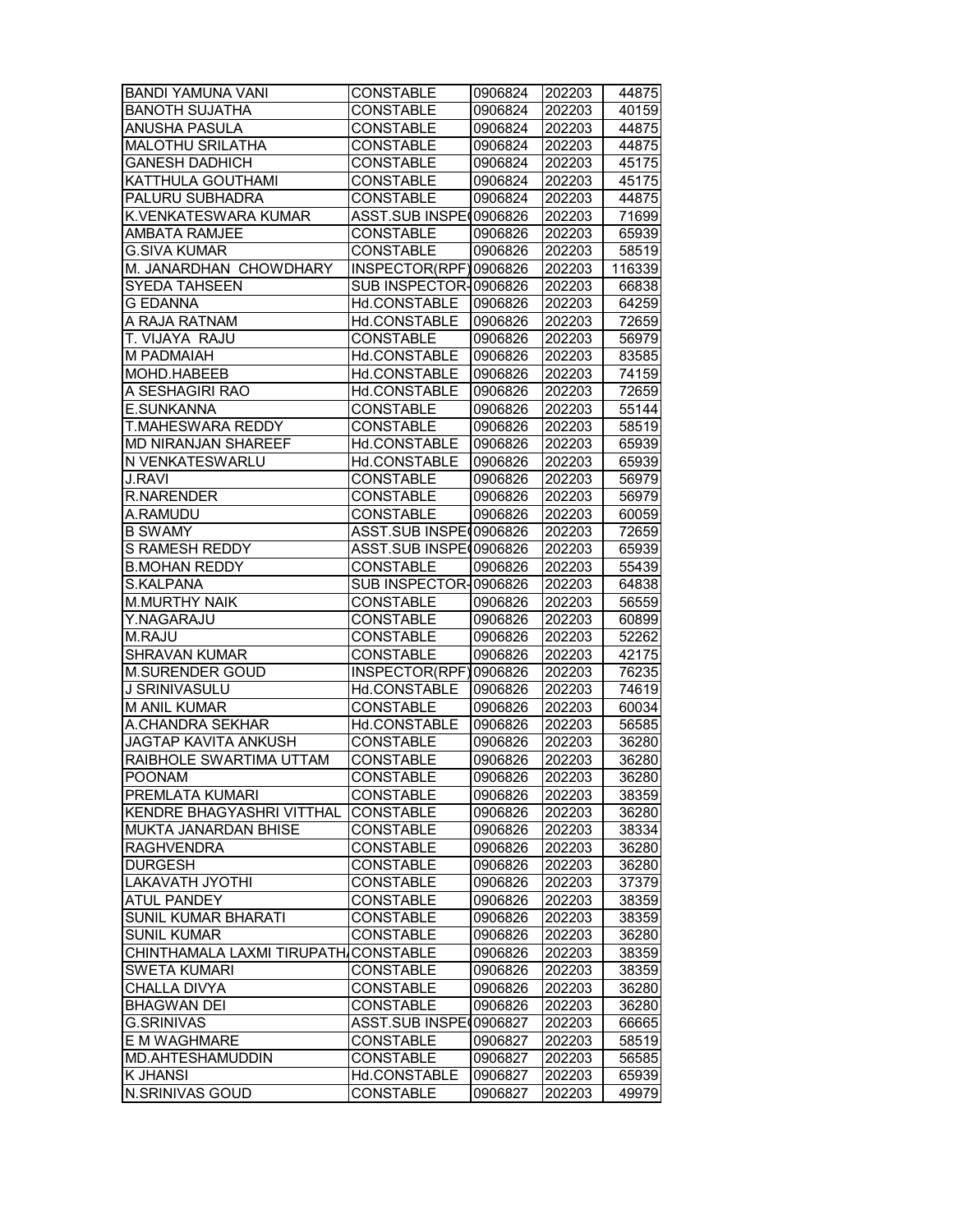| E.G.PAWAR                                        | INSPECTOR(RPF)0906827   |         | 202203 | 80558  |
|--------------------------------------------------|-------------------------|---------|--------|--------|
| K NAGESH                                         | Hd.CONSTABLE            | 0906827 | 202203 | 72634  |
| <b>G ANJAIAH</b>                                 | Hd.CONSTABLE            | 0906827 | 202203 | 65914  |
| <b>B.SAMPATH</b>                                 | <b>CONSTABLE</b>        | 0906827 | 202203 | 64259  |
| K.P.SRINIVASAN                                   | <b>CONSTABLE</b>        | 0906827 | 202203 | 62579  |
| <b>G SIMHACHALAM</b>                             | ASST.SUB INSPE (0906827 |         | 202203 | 68879  |
| POTTI MAHENDER                                   | <b>CONSTABLE</b>        | 0906827 | 202203 | 56979  |
| PRATAP SAHEBRAO KADAM                            | <b>CONSTABLE</b>        | 0906827 | 202203 | 55439  |
| SURENDER SINGH                                   | ASST.SUB INSPE(0906827  |         | 202203 | 68375  |
| <b>SUMIT SHARMA</b>                              | <b>CONSTABLE</b>        | 0906827 | 202203 | 44659  |
| <b>VIKAS KUMAR</b>                               | <b>CONSTABLE</b>        | 0906827 | 202203 | 39681  |
| <b>K.AKASH KUMAR</b>                             | <b>CONSTABLE</b>        | 0906827 | 202203 | 55439  |
| <b>PRAKASH SAINI</b>                             | <b>CONSTABLE</b>        | 0906827 | 202203 | 44659  |
| DHARIMIREDDY PRAVEEN KUMASUB INSPECTOR-0906827   |                         |         | 202203 | 55275  |
| TARALA PRATHYUSHA                                | SUB INSPECTOR-0906827   |         | 202203 | 55275  |
| K.M.GUNJAN                                       | <b>CONSTABLE</b>        | 0906827 | 202203 | 36280  |
| ARTI                                             | <b>CONSTABLE</b>        | 0906827 | 202203 | 36280  |
| <b>SARLA</b>                                     | <b>CONSTABLE</b>        | 0906827 | 202203 | 38359  |
| SUDHEER SINGH                                    | <b>CONSTABLE</b>        | 0906827 | 202203 | 36280  |
| <b>RANDHIR KUMAR</b>                             | <b>CONSTABLE</b>        | 0906827 | 202203 | 36280  |
| <b>RAHUL KUMAR</b>                               | <b>CONSTABLE</b>        | 0906827 | 202203 | 38359  |
| <b>JONIBOIENA NAGA LAKSHMI</b>                   | <b>CONSTABLE</b>        | 0906827 | 202203 | 37280  |
| CHATTUMALA PRIYANKA                              | <b>CONSTABLE</b>        | 0906827 | 202203 | 38359  |
| <b>BADAGALA MANEESHA</b>                         | <b>CONSTABLE</b>        | 0906827 | 202203 | 36280  |
| <b>V.APPA RAO</b>                                | ASST.SUB INSPE(0906832  |         | 202203 | 75105  |
| S DHARMA RAO                                     | <b>CONSTABLE</b>        | 0906832 | 202203 | 70313  |
| SYED IQBAL AHMED                                 | INSPECTOR(RPF)0906832   |         | 202203 | 136673 |
| <b>B ANIL KUMAR</b>                              | <b>CONSTABLE</b>        | 0906832 | 202203 | 63677  |
| <b>B PARIJATHA</b>                               | Hd.CONSTABLE            | 0906832 | 202203 | 76001  |
| <b>ABDUL MUNAF</b>                               | Hd.CONSTABLE            | 0906832 | 202203 | 74105  |
| R DASU                                           | Hd.CONSTABLE            | 0906832 | 202203 | 74105  |
| <b>G.SRINIVAS</b>                                | <b>CONSTABLE</b>        | 0906832 | 202203 | 72140  |
| CHINTHAPALLY RAVINDER REDDASST.SUB INSPE(0906832 |                         |         | 202203 | 83585  |
| <b>B MAQBUL HUSSAIN</b>                          | Hd.CONSTABLE            | 0906832 | 202203 | 74130  |
| <b>M.SRINAIAH</b>                                | <b>CONSTABLE</b>        | 0906832 | 202203 | 69365  |
| P.BALASAHEB                                      | <b>CONSTABLE</b>        | 0906832 | 202203 | 65889  |
| <b>V.SRINIVAS</b>                                | <b>CONSTABLE</b>        | 0906832 | 202203 | 69365  |
| <b>RENU</b>                                      | <b>CONSTABLE</b>        | 0906832 | 202203 | 51985  |
| P.RAVIPRAKASH                                    | Hd.CONSTABLE            | 0906832 | 202203 | 74105  |
| <b>T.R.SANTHOSH KUMAR</b>                        | Hd.CONSTABLE            | 0906832 | 202203 | 83585  |
| DIWAKAR KUMAR                                    | <b>CONSTABLE</b>        | 0906832 | 202203 | 53249  |
| T.RAMESH                                         | <b>CONSTABLE</b>        | 0906832 | 202203 | 65889  |
| K.NAGARAJU                                       | <b>CONSTABLE</b>        | 0906832 | 202203 | 58943  |
| <b>B. KRISHNA</b>                                | <b>CONSTABLE</b>        | 0906832 | 202203 | 51985  |
| <b>BHADAR MAL SAINI</b>                          | <b>CONSTABLE</b>        | 0906832 | 202203 | 51985  |
| <b>NISHA</b>                                     | <b>CONSTABLE</b>        | 0906832 | 202203 | 44875  |
|                                                  |                         |         |        |        |
| <b>DEEPTHI BAI</b>                               | SUB INSPECTOR-0906832   |         | 202203 | 67785  |
| VINITHA VIJAYAN                                  | <b>CONSTABLE</b>        | 0906832 | 202203 | 44875  |
| SHAIKH HAIDARBEE UMED                            | <b>CONSTABLE</b>        | 0906832 | 202203 | 43769  |
| <b>RAJAN PANDEY</b><br>MOHINI KUSHWAHA           | CONSTABLE               | 0906832 | 202203 | 44875  |
|                                                  | <b>CONSTABLE</b>        | 0906832 | 202203 | 44875  |
| AMRIT KUMAR<br><b>DINESH KUMAR</b>               | <b>CONSTABLE</b>        | 0906832 | 202203 | 38638  |
|                                                  | CONST. (WATER 00906832  |         | 202203 | 43769  |
| KOLA PAVITHRA                                    | <b>CONSTABLE</b>        | 0906832 | 202203 | 36498  |
| <b>BANOTHU SUNITHA</b>                           | <b>CONSTABLE</b>        | 0906832 | 202203 | 44875  |
| <b>BANDI KRISHNAVENI</b>                         | <b>CONSTABLE</b>        | 0906832 | 202203 | 44875  |
| SHIVLING DESHMUKH                                | <b>CONSTABLE</b>        | 0906833 | 202203 | 60991  |
| <b>ABDUL QAMAR</b>                               | ASST.SUB INSPE(0906833  |         | 202203 | 76001  |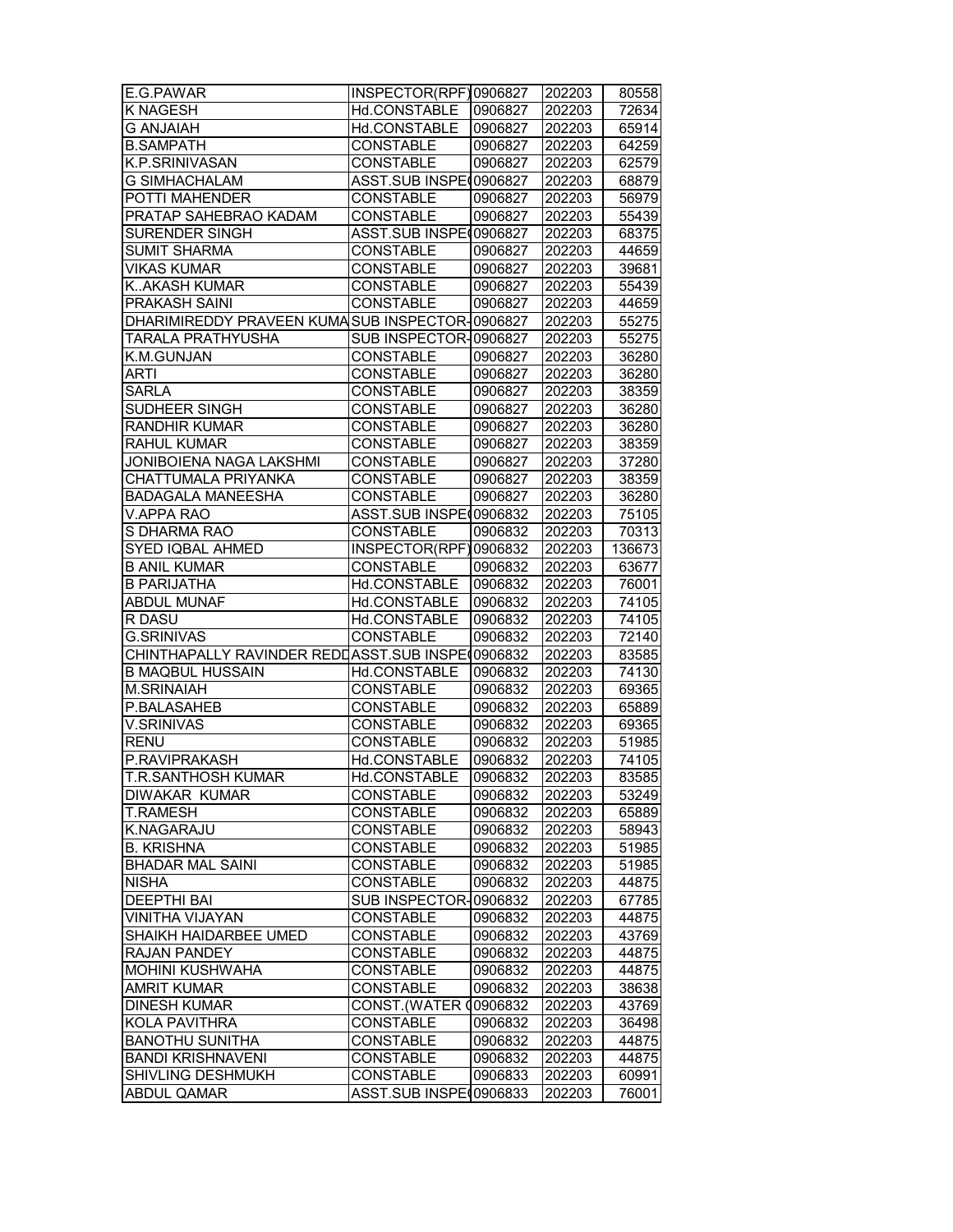| <b>MANOJ KUMAR TIWARI</b>                      | <b>CONSTABLE</b>                             | 0906833 | 202203 | 69340 |
|------------------------------------------------|----------------------------------------------|---------|--------|-------|
| <b>V.VENKATA RAMUDU</b>                        | <b>CONSTABLE</b>                             | 0906833 | 202203 | 69340 |
| P.J.M.REDDY                                    | ASST.SUB INSPE(0906833                       |         | 202203 | 81373 |
| <b>DHARMENDRA KUMAR</b>                        | INSPECTOR(RPF)0906833                        |         | 202203 | 85797 |
| E.RAMU                                         | <b>CONSTABLE</b>                             | 0906833 | 202203 | 74105 |
| M.RAJASEKAR                                    | <b>CONSTABLE</b>                             | 0906833 | 202203 | 69365 |
| <b>G.RAVICHANDRAN</b>                          | Hd.CONSTABLE                                 | 0906833 | 202203 | 81373 |
| GORLE.GOVINDA                                  | <b>CONSTABLE</b>                             | 0906833 | 202203 | 44926 |
| A KOTESWARA RAO                                | ASST.SUB INSPE(0906833                       |         | 202203 | 74105 |
| M A AZEEZ                                      | Hd.CONSTABLE                                 | 0906833 | 202203 | 85797 |
| R.L.MARAIAH                                    | Hd.CONSTABLE                                 | 0906833 | 202203 | 74105 |
| V.SATYANARAYANA                                | SUB INSPECTOR-0906833                        |         | 202203 | 88167 |
| <b>J.SUDHAKAR</b>                              | ASST.SUB INSPE(0906833                       |         | 202203 | 78055 |
| <b>DINESH KUMAR</b>                            | <b>CONSTABLE</b>                             | 0906833 | 202203 | 45581 |
| <b>MD ZAMEERUDDIN</b>                          | Hd.CONSTABLE                                 | 0906833 | 202203 | 74105 |
| <b>MD. FASSIUDDIN</b>                          | Hd.CONSTABLE                                 | 0906833 | 202203 | 76001 |
| S.MD.RAFFI                                     | Hd.CONSTABLE                                 | 0906833 | 202203 | 74105 |
| M.R.CHANDRA.REDDY                              | Hd.CONSTABLE                                 | 0906833 | 202203 | 74105 |
| P SATHYANARAYAN                                | Hd.CONSTABLE                                 | 0906833 | 202203 | 90537 |
| C NARSIMHA REDDY                               | Hd.CONSTABLE                                 | 0906833 | 202203 | 76001 |
| R.SARYA                                        | <b>CONSTABLE</b>                             | 0906833 | 202203 | 70365 |
| <b>BALAKISTAIAH</b>                            | <b>CONSTABLE</b>                             | 0906833 | 202203 | 67627 |
| R PADMA RAO                                    | Hd.CONSTABLE                                 | 0906833 | 202203 | 74105 |
| C.THRIVIKRAMA RAO                              | <b>CONSTABLE</b>                             | 0906833 | 202203 | 58943 |
| MD.TOUFEEQ AHMED                               | <b>CONSTABLE</b>                             | 0906833 | 202203 | 67627 |
| <b>G.SRIKANT YADAV</b>                         | <b>CONSTABLE</b>                             | 0906833 | 202203 | 65889 |
| SK.MD.RAFI                                     | <b>CONSTABLE</b>                             | 0906833 | 202203 | 65415 |
| <b>B.MALLESHAM</b>                             | <b>CONSTABLE</b>                             | 0906833 | 202203 | 74105 |
| N.NAGA MOHAN                                   | <b>CONSTABLE</b>                             | 0906833 | 202203 | 55968 |
| <b>GIRIJESH KUMAR</b>                          | <b>CONSTABLE</b>                             | 0906833 | 202203 | 51985 |
| P. BALARAJU                                    | <b>CONSTABLE</b>                             | 0906833 | 202203 | 65415 |
| K NAGESWARA RAO                                | Hd.CONSTABLE                                 | 0906833 | 202203 | 83585 |
| <b>B.KARUNAKAR</b>                             | <b>CONSTABLE</b>                             | 0906833 | 202203 | 65889 |
| JITHENDER.P                                    | CONSTABLE                                    | 0906833 | 202203 | 69365 |
| KIRODI LAL MEENA                               | <b>CONSTABLE</b>                             | 0906833 | 202203 | 44533 |
| MD.ZUBER                                       | <b>CONSTABLE</b>                             | 0906833 | 202203 | 65415 |
| K.BABU                                         | ASST.SUB INSPE (0906833                      |         | 202203 | 93065 |
| <b>G.SUDARSHANA CHARY</b>                      | <b>CONSTABLE</b>                             | 0906833 | 202203 | 57502 |
| <b>PAWAN KUMAR</b>                             | <b>CONSTABLE</b>                             | 0906833 | 202203 | 44533 |
| ID.RAVI CHANDER                                | <b>CONSTABLE</b>                             | 0906833 | 202203 | 57502 |
| RAHUL KUMAR                                    | <b>CONSTABLE</b>                             | 0906833 | 202203 | 44533 |
| <b>MAHENDRA KUMAR</b>                          | CONSTABLE                                    | 0906833 | 202203 | 51985 |
| K.ANIL KUMAR                                   | CONSTABLE                                    | 0906833 | 202203 | 54620 |
| MOHD GULFAM                                    | CONSTABLE                                    |         |        |       |
| K.B.N.REDDY                                    |                                              | 0906833 | 202203 | 51985 |
| <b>RAMESH CHINTHA</b>                          | Hd.CONSTABLE<br><b>CONST. (WATER 0906833</b> | 0906833 | 202203 | 85797 |
| MUDDADA MAHENDRA NATH                          |                                              |         | 202203 | 58912 |
|                                                | <b>CONSTABLE</b>                             | 0906833 | 202203 | 52459 |
| NENAVATH RAMUDU NAIK                           | <b>CONSTABLE</b>                             | 0906833 | 202203 | 44926 |
| DHANNA RAM MEENA                               | <b>CONSTABLE</b><br>ASST.SUB INSPE(0906833   | 0906833 | 202203 | 51985 |
| <b>NARESH SINGH</b>                            |                                              |         | 202203 | 64445 |
| SHYAM MOHAN                                    | <b>CONSTABLE</b>                             | 0906833 | 202203 | 51985 |
| RAYAPURI RAJITHA                               | SUB INSPECTOR-0906833                        |         | 202203 | 68785 |
| SIDDAMURTHY MANOJ KUMAR RSUB INSPECTOR 0906833 |                                              |         | 202203 | 67785 |
| OM PAL SINGH                                   | <b>CONSTABLE</b>                             | 0906833 | 202203 | 44875 |
| <b>PINKI</b>                                   | <b>CONSTABLE</b>                             | 0906833 | 202203 | 44875 |
| ROSHANA VISHWANATH THOKE CONSTABLE             |                                              | 0906833 | 202203 | 38638 |
| <b>POONAM</b>                                  | <b>CONSTABLE</b>                             | 0906833 | 202203 | 38638 |
| AMBIKA DWIVEDI                                 | <b>CONSTABLE</b>                             | 0906833 | 202203 | 44875 |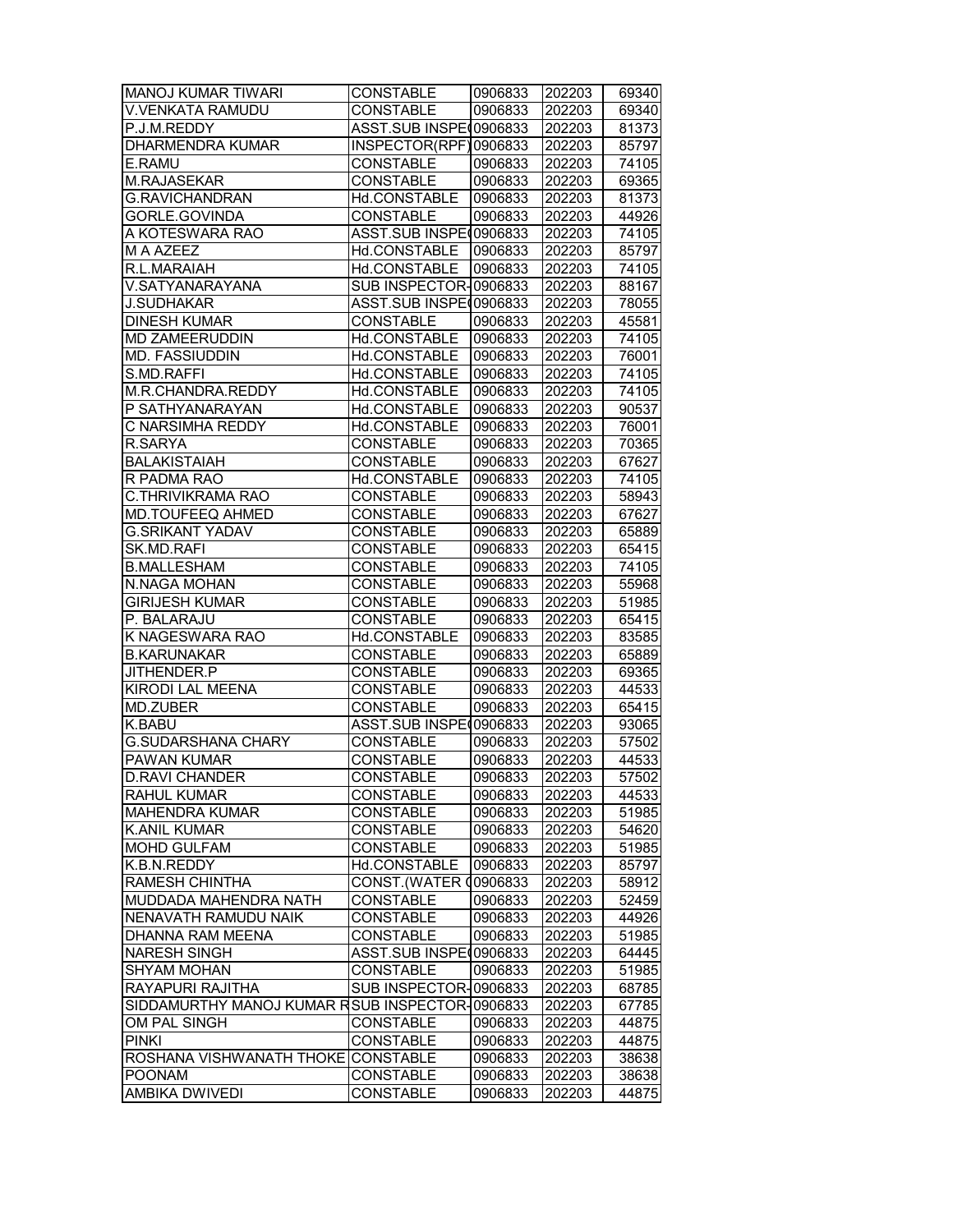| PANKAJ KUMAR SHARMA      | <b>CONSTABLE</b>        | 0906833 | 202203 | 44875  |
|--------------------------|-------------------------|---------|--------|--------|
| <b>SHIVANEE</b>          | <b>CONSTABLE</b>        | 0906833 | 202203 | 44850  |
| <b>GULSHAN</b>           | <b>CONSTABLE</b>        | 0906833 | 202203 | 38613  |
| <b>DIVYA KOCHALE</b>     | <b>CONSTABLE</b>        | 0906833 | 202203 | 44850  |
| RAMPUJAN SINGH           | <b>CONSTABLE</b>        | 0906833 | 202203 | 44875  |
| <b>HARIBALAJI S</b>      | CONST.(SAFAIWA0906833   |         | 202203 | 43769  |
| KAKUNUTI HAREESHA        | <b>CONSTABLE</b>        | 0906833 | 202203 | 44875  |
| <b>BITTU KUMAR</b>       | <b>CONSTABLE</b>        | 0906833 | 202203 | 44850  |
| KUNCHALA SIRIPUDAMMA     | <b>CONSTABLE</b>        | 0906833 | 202203 | 44875  |
| <b>AVULA SUSMITHA</b>    | <b>CONSTABLE</b>        | 0906833 | 202203 | 44875  |
| RAVULA SANKEERTHANA      | <b>CONSTABLE</b>        | 0906833 | 202203 | 44875  |
| <b>BALEBOINA HINDU</b>   | <b>CONSTABLE</b>        | 0906833 | 202203 | 44875  |
| <b>GUGULOTHU RADHIKA</b> | <b>CONSTABLE</b>        | 0906833 | 202203 | 44850  |
| THIRUMALA NAGALAKSHMI    | <b>CONSTABLE</b>        | 0906833 | 202203 | 38638  |
| <b>JINUKALA ARUNA</b>    | <b>CONSTABLE</b>        | 0906833 | 202203 | 44875  |
| Y.NAGANNA                | Hd.CONSTABLE            | 0906835 | 202203 | 90537  |
| <b>MD GANI PASHA</b>     | Hd.CONSTABLE            | 0906835 | 202203 | 76001  |
|                          |                         |         |        |        |
| S PRABHAKAR              | Hd.CONSTABLE            | 0906835 | 202203 | 74080  |
| N.MURALI MOHAN RAO       | <b>CONSTABLE</b>        | 0906835 | 202203 | 56811  |
| <b>B.RAJU</b>            | INSPECTOR(RPF)0906835   |         | 202203 | 132881 |
| P.MOULALI                | <b>CONSTABLE</b>        | 0906835 | 202203 | 59243  |
| P.PRASAD                 | <b>CONSTABLE</b>        | 0906835 | 202203 | 64151  |
| DODDA KOTESWARA RAO      | <b>CONSTABLE</b>        | 0906835 | 202203 | 57802  |
| N.SHEKAR                 | <b>CONSTABLE</b>        | 0906835 | 202203 | 65415  |
| M.AMARENDER              | <b>CONSTABLE</b>        | 0906835 | 202203 | 65415  |
| <b>B CHANDRA NAIK</b>    | ASST.SUB INSPE(0906835  |         | 202203 | 67648  |
| LALTA BAI MEENA          | <b>CONSTABLE</b>        | 0906835 | 202203 | 51985  |
| <b>WAKEEL AHMED</b>      | <b>CONSTABLE</b>        | 0906835 | 202203 | 44833  |
| <b>DILBAG</b>            | <b>CONSTABLE</b>        | 0906835 | 202203 | 51985  |
| D.ANJANEYULU             | <b>CONSTABLE</b>        | 0906835 | 202203 | 65415  |
| K.NARAYANA               | Hd.CONSTABLE            | 0906835 | 202203 | 89167  |
| <b>RAMASHISH KUMAR</b>   | <b>ASST.SUB INSPEC</b>  | 0906835 | 202203 | 58263  |
| ROSHAN LAL BAIRWA        | <b>CONSTABLE</b>        | 0906835 | 202203 | 41980  |
| LALITA BAI MEENA         | <b>CONSTABLE</b>        | 0906835 | 202203 | 38638  |
| KUNUTHURU SWATHI         | <b>CONSTABLE</b>        | 0906835 | 202203 | 44875  |
| AREPURI NARMADA          | <b>CONSTABLE</b>        | 0906835 | 202203 | 44875  |
| <b>BANOTH MINAKSHI</b>   | <b>CONSTABLE</b>        | 0906835 | 202203 | 44875  |
| <b>AREPALLI RAMBABU</b>  | <b>CONSTABLE</b>        | 0906835 | 202203 | 44875  |
| <b>KAASI PADMAVATHI</b>  | <b>CONSTABLE</b>        | 0906835 | 202203 | 44875  |
| N AFZALUDDIN             | <b>CONSTABLE</b>        | 0906839 | 202203 | 74105  |
| <b>R.SREE KUMAR</b>      | ASST.SUB INSPE(0906839  |         | 202203 | 72659  |
| <b>CH.ASHOK KUMAR</b>    | Hd.CONSTABLE            | 0906839 | 202203 | 70184  |
| D.V.R.S.N.RAJU           | ASST.SUB INSPE(0906839  |         | 202203 | 74105  |
| MOHD ABDUL KHALIQ        | Hd.CONSTABLE            | 0906844 | 202203 | 70699  |
| A RAMESH SAGAR           | <b>CONSTABLE</b>        | 0906844 | 202203 | 64259  |
| <b>M.SREENIVAS</b>       | ASST.SUB INSPE (0906844 |         | 202203 | 68375  |
| <b>MD SHARIFFKHAN</b>    | Hd.CONSTABLE            | 0906844 | 202203 | 72659  |
| <b>B SADANANDAM</b>      | SUB INSPECTOR-0906844   |         | 202203 | 72174  |
| <b>ROHATASH</b>          | <b>CONSTABLE</b>        | 0906844 | 202203 | 44659  |
| SANJAY KUMAR YADAV       | CONSTABLE               | 0906844 | 202203 | 44659  |
| REENA KUMARI GURJAR      | CONSTABLE               | 0906844 |        |        |
| <b>BHUKYA JYOTHI</b>     |                         |         | 202203 | 36280  |
|                          | CONSTABLE               | 0906844 | 202203 | 36280  |
| <b>DATLA LAXMI</b>       | <b>CONSTABLE</b>        | 0906844 | 202203 | 38359  |
| <b>M.TARUN</b>           | ASST(S/T))              | 0906870 | 202203 | 34791  |
| <b>BANDI SWATHI</b>      | ESM-III                 | 0906870 | 202203 | 37318  |
| P.SANJAY KUMAR           | ASST(S/T))              | 0906870 | 202203 | 32386  |
| D. VIJAY KUMAR           | JE (TELE)               | 0906870 | 202203 | 69654  |
| K.VIKRAMADITYA           | JE (SIG)                | 0906870 | 202203 | 67565  |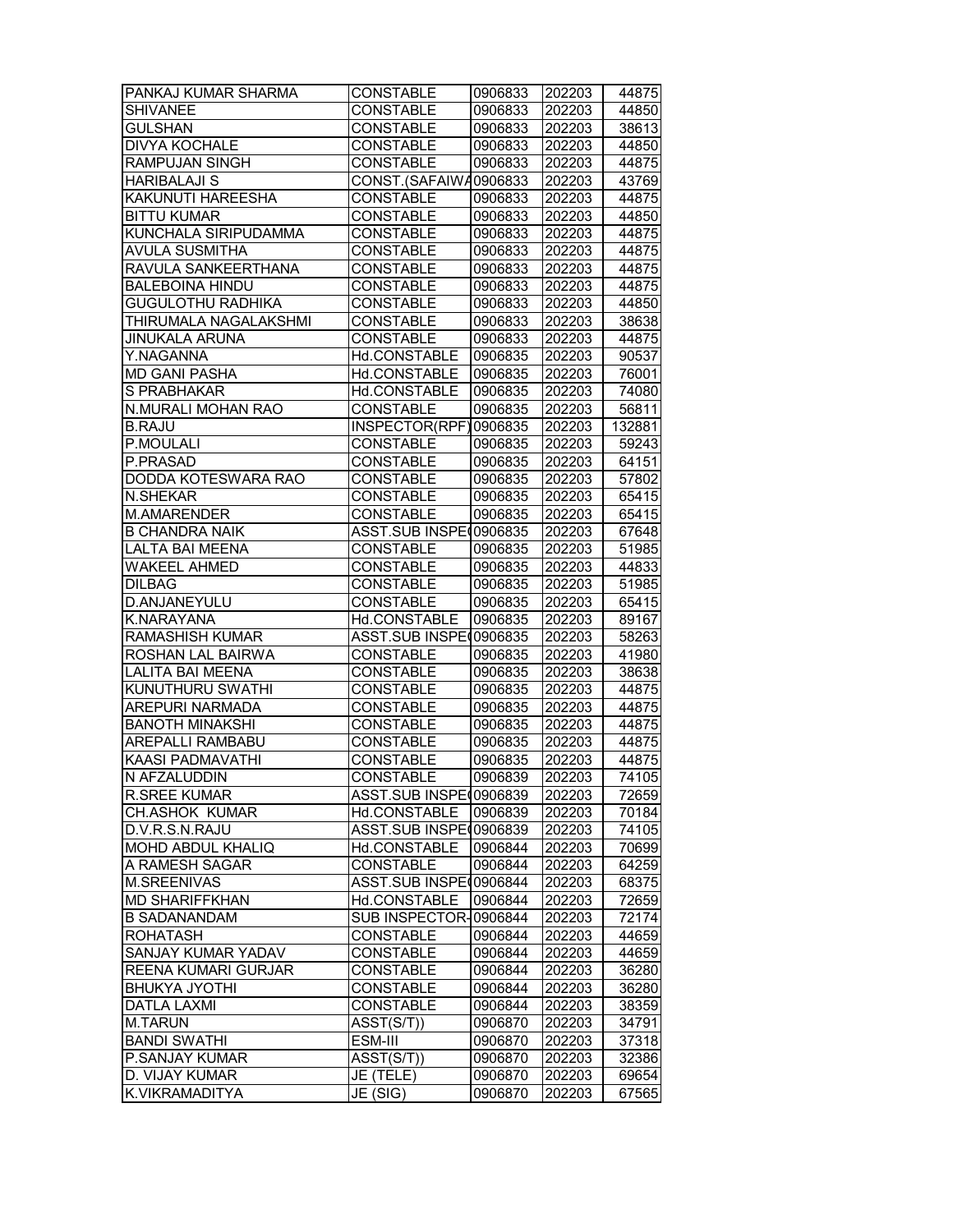| C.MOUNIKA              | SSE (TELE)                            | 0906870 | 202203 | 77712  |
|------------------------|---------------------------------------|---------|--------|--------|
| MERVYN MICHAEL         | SSE (SIG)                             | 0906870 | 202203 | 75354  |
| <b>G.RAMAKANTH</b>     | ASST(S/T))                            | 0906870 | 202203 | 6601   |
| <b>ML.VENKATESH</b>    | ASST(S/T))                            | 0906870 | 202203 | 34791  |
| P NALINI PADMAJA       | JE (SIG)                              | 0906870 | 202203 | 104864 |
| T.RAMANA BABU          | ASST(S/T))                            | 0906870 | 202203 | 34079  |
| K VANDANA              | SSE (TELE)                            | 0906870 | 202203 | 122110 |
| <b>V.PRASAD RAO</b>    | SSE (TELE)                            | 0906870 | 202203 | 125586 |
| <b>J.LAXMINARAYANA</b> | ESM-III                               | 0906870 | 202203 | 44068  |
| <b>LAVKUSH KUMAR</b>   | SIG.MAINTAINER-0906870                |         | 202203 | 34453  |
| P.KIRAN                | ASST(S/T))                            | 0906870 | 202203 | 45796  |
| <b>MD AKHTAR</b>       | SSE DRAWING Sr0906870                 |         | 202203 | 133012 |
| ANILKUMAR SHARMA       | SSE (TELE)                            | 0906870 | 202203 | 79255  |
| N.KISHAN               | SIG. MAINTAINER 0906870               |         | 202203 | 58135  |
| K UMAMAHESWARI         | <b>TCM-III</b>                        | 0906870 | 202203 | 53854  |
| <b>D STALY</b>         | <b>TCM-III</b>                        | 0906870 | 202203 | 52432  |
| <b>G NAVABHARATHI</b>  | Ch.OS                                 | 0906870 | 202203 | 122110 |
| P ARIF KHAN            | JE (TELE)                             | 0906870 | 202203 | 59898  |
| <b>BHUPENDRA KUMAR</b> | Sr.SIG.MAINTAINE0906870               |         | 202203 | 67296  |
| S.SREENU               | Sr.TCM                                | 0906870 | 202203 | 52531  |
| K LAXMI                | ASST(S/T))                            | 0906870 | 202203 | 53854  |
| O GIRI BABU            | SR. TECH                              | 0906870 | 202203 | 91932  |
| P.MOHAN GOUD           | $\overline{\text{ASST}}(\text{S/T})$  | 0906870 | 202203 | 44009  |
| <b>RV NAGESH</b>       | ASST(S/T))                            | 0906870 | 202203 | 42952  |
| A.SRINIVASU            | ESM-I                                 | 0906870 | 202203 | 55387  |
| GYA RA KALYANI         | ASST(S/T))                            | 0906870 | 202203 | 35739  |
| E.RAJITHA              | $\overline{\text{ASST}}(\text{S/T}))$ | 0906870 | 202203 | 38899  |
| A.NARSING              | SIG.MAINTAINER-0906870                |         | 202203 | 48067  |
| C.YELLAIAH             | ASST(S/T))                            | 0906870 | 202203 | 31964  |
| NAGAMURALI KRISHNA     | TEL.CUM VCO SU0906870                 |         | 202203 | 105994 |
| S VIJAYA BHASKAR       | SSE DRAWING Sr0906870                 |         | 202203 | 156372 |
| D.MANGAMMA             | <b>PEON</b>                           | 0906870 | 202203 | 61754  |
| M SAMPAT KUMAR         | TECH.CARPENTE 0906870                 |         | 202203 | 69025  |
| T MAHESHWAR            | Sr.TCM                                | 0906870 | 202203 | 69654  |
| K.SHYAMALA             | ASST(S/T))                            | 0906870 | 202203 | 42952  |
| M BITCHAYYA            | Sr.TCM                                | 0906870 | 202203 | 73604  |
| <b>T SRINIVAS</b>      | <b>TCM-I</b>                          | 0906870 | 202203 | 58278  |
| <b>K SHEKAR BABU</b>   | SIG. MAINTAINER 0906870               |         | 202203 | 61831  |
| <b>TVRSPRASAD</b>      | Sr.SIG.MAINTAINE0906870               |         | 202203 | 91932  |
| <b>B.KISHORE BHAI</b>  | <b>WATCHER</b>                        | 0906870 | 202203 | 46170  |
| A.V.KRISHNA MURTHY     | ОS                                    | 0906870 | 202203 | 91932  |
| <b>B KUMAR CHARY</b>   | ASST(S/T))                            | 0906870 | 202203 | 71392  |
| ZAHEER ABBAS           | SSE DRAWING Sr0906870                 |         | 202203 | 100148 |
| SHANTHA BAI            | ASST(S/T))                            | 0906870 | 202203 | 56856  |
| <b>SALANNA</b>         | TCM-III                               | 0906870 | 202203 | 41920  |
| SHAIK ABDUL GAFFAR     | <b>OS</b>                             | 0906870 | 202203 | 81482  |
| <b>B RAMESH</b>        | ASST(S/T))                            | 0906870 | 202203 | 38514  |
| C VIJAYA PRASAD        | $\overline{\text{ASST}}(\text{S/T})$  | 0906870 | 202203 | 41029  |
| MOHD.AZHARUDDIN        | ASST(S/T))                            | 0906870 | 202203 | 32554  |
| <b>S RAMESH</b>        | <b>BLACK SMITH-II</b>                 | 0906870 | 202203 | 56385  |
| <b>GU RAJU</b>         | TEL. CUM VCO                          | 0906870 | 202203 | 84506  |
| K SATYANARAYANA        | SIG.MAINTAINER-0906870                |         | 202203 | 50540  |
| M N KESHAV RAO         | Sr.TCM                                | 0906870 | 202203 | 73604  |
| SYED ISHAQ HUSSAIN     | Sr.TCM                                | 0906870 | 202203 | 78173  |
| CH JOSHUVA             | SSE (TELE)                            | 0906870 | 202203 | 133012 |
| S.MARTINLUTHER         | ASST(S/T))                            | 0906870 | 202203 | 65230  |
| <b>MD HASAN</b>        | Sr.TCM                                | 0906870 | 202203 | 71550  |
| D VIJAYALAXMI          | TEL. CUM VCO                          | 0906870 | 202203 | 84506  |
|                        |                                       |         |        |        |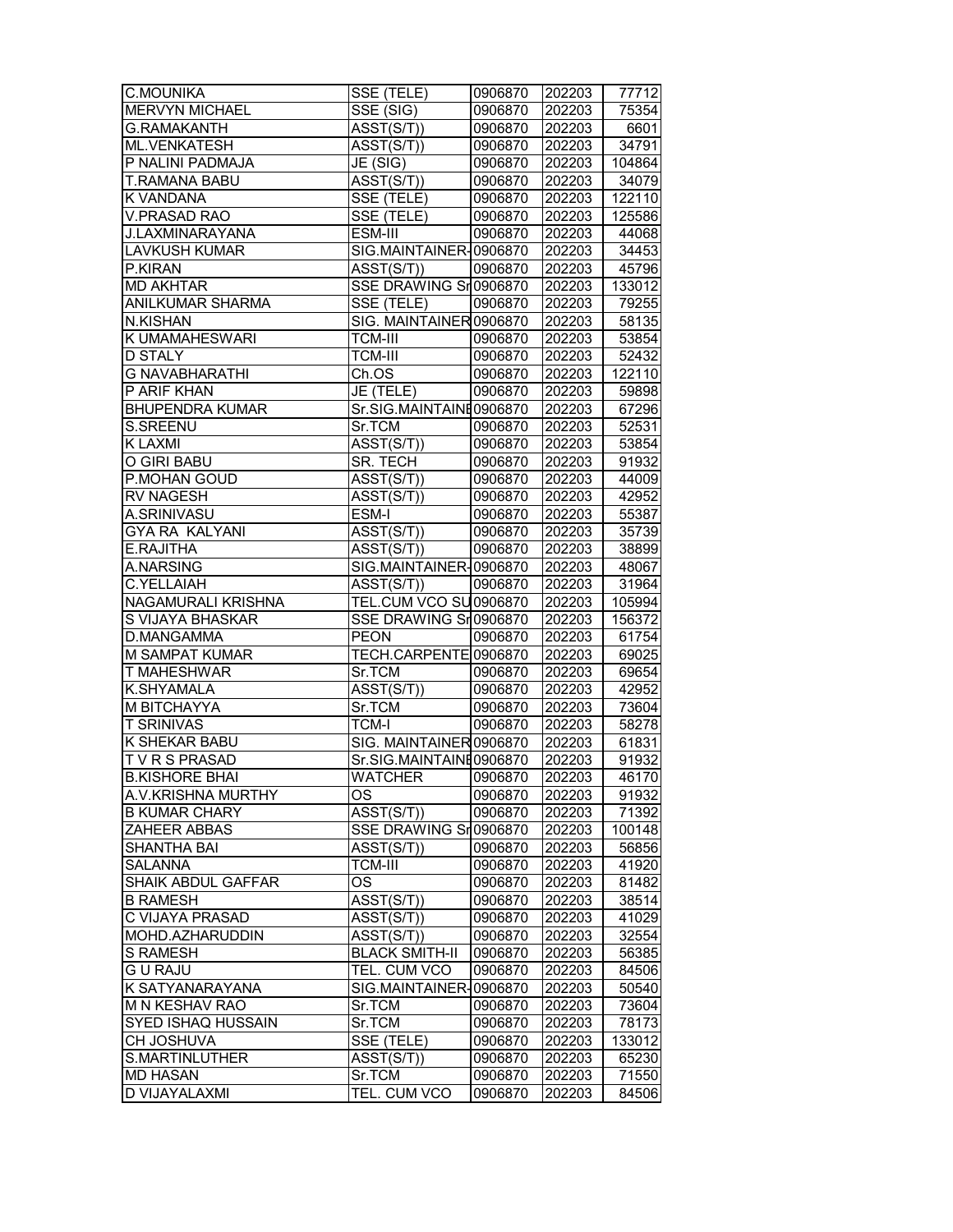| <b>BASHEER KHAN</b>           | Sr. CLERK                            | 0906870 | 202203 | 74394  |
|-------------------------------|--------------------------------------|---------|--------|--------|
| S.SANDHYA RANI                | Ch.OS                                | 0906870 | 202203 | 150118 |
| P.SREELATHA                   | ASST(S/T))                           | 0906870 | 202203 | 41080  |
| <b>CLEONA SAHOTA</b>          | JE (TELE)                            | 0906870 | 202203 | 79924  |
| K NAGA BHASKER                | SSE (TELE)                           | 0906870 | 202203 | 122110 |
| <b>SK ANWAR BASHA</b>         | SSE (SIG)                            | 0906870 | 202203 | 74932  |
| P TULSI RAJ                   | Sr.SIG.MAINTAINE0906870              |         | 202203 | 89404  |
| <b>J SUMANA</b>               | ASST(S/T))                           | 0906870 | 202203 | 57512  |
| S LAXMI                       | ASST(S/T))                           | 0906870 | 202203 | 56856  |
| <b>B ARUNA</b>                | ASST(S/T))                           | 0906870 | 202203 | 47946  |
| <b>L.NARAYANA RAO</b>         | ASST(S/T))                           | 0906870 | 202203 | 53854  |
| <b>PHANIBHUSHAN</b>           | Sr.SIG.MAINTAINE0906870              |         | 202203 | 56985  |
| E N UMAKANTH                  | <b>TCM-I</b>                         | 0906870 | 202203 | 64888  |
| MOHD.KAZIM ALI                | ASST(S/T))                           | 0906870 | 202203 | 32554  |
| <b>FAYYAZ ALI</b>             | ASST(S/T))                           | 0906870 | 202203 | 40797  |
| MARIO MATHEW JOSEPH           | ASST(S/T))                           | 0906870 | 202203 | 31637  |
| <b>VENKATA SWAMY</b>          | ASST(S/T))                           | 0906870 | 202203 | 50566  |
| <b>J SRINIVAS</b>             | ASST(S/T))                           | 0906870 | 202203 | 61108  |
| <b>B SEENAIAH</b>             | ASST(S/T))                           | 0906870 | 202203 | 61754  |
| M PUSHPAVATHI                 | ASST(S/T))                           | 0906870 | 202203 | 55159  |
| K PREMA KUMARI                | Sr.SIG.MAINTAINE0906870              |         | 202203 | 60129  |
| ROBERT A MICHAEL              | Sr.TCM                               | 0906870 | 202203 | 116036 |
| R S MURUGAN                   | TEL. CUM VCO                         | 0906870 | 202203 | 73604  |
| <b>G.SRIDHAR</b>              | JE(SIG)                              | 0906870 | 202203 | 100148 |
| S AMARENDRA                   | $\overline{\text{SSE}}$ (SIG)        | 0906870 | 202203 | 108996 |
| <b>B SRINIVAS KUMAR</b>       | SSE (TELE)                           | 0906870 | 202203 | 100148 |
| SANDANI BASHA                 | Sr.TCM                               | 0906870 | 202203 | 56985  |
| T.JAYA                        | <b>TCM-III</b>                       | 0906870 | 202203 | 45796  |
| A.SRINIVAS                    | <b>TCM-I</b>                         | 0906870 | 202203 | 56698  |
| E.SUDHAKAR GOUD               | SIG.MAINTAINER-0906870               |         | 202203 | 36658  |
| P VINOD KUMAR                 | ASST(S/T))                           | 0906870 | 202203 | 56856  |
| M GANESHAN                    | <b>TCM-III</b>                       | 0906870 | 202203 | 55276  |
| P ASHOK                       | ESM-II                               | 0906870 | 202203 | 56552  |
| PURUSHOTTAM PASWAN            | Sr.TCM                               | 0906870 | 202203 | 67758  |
| <b>B.ASHOK KUMAR</b>          | Sr.TCM                               | 0906870 | 202203 | 65238  |
| PAMPANA VENKATARAMANA         | $\overline{\text{ASST}(\text{S/T})}$ | 0906870 | 202203 | 41283  |
| <b>B.MALLESH</b>              | Sr.TCM                               | 0906870 | 202203 | 62386  |
| <b>K.VINAY RAJ</b>            | Sr.SIG.MAINTAINE0906870              |         | 202203 | 64782  |
| <b>THOTA SATYA TULASIDHAR</b> | <b>TCM-I</b>                         | 0906870 | 202203 | 53696  |
| <b>G V NAGARAJU</b>           | TEL. CUM VCO                         | 0906870 | 202203 | 71550  |
| <b>AMIT KUMAR</b>             | <b>TCM-I</b>                         | 0906870 | 202203 | 50852  |
| <b>D.SRINIVAS GOUD</b>        | ASST(S/T))                           | 0906870 | 202203 | 35739  |
| T RAVINDRA BABU               | SIG. MAINTAINER 0906870              |         | 202203 | 48494  |
| M RAMCHANDER RA0              | Sr.TECH(FITTER) 0906870              |         | 202203 | 89404  |
| PUNNA SHANKER                 | SSE (SIG)                            | 0906870 | 202203 | 97790  |
| RAJYALAXHMI K                 | TEL. CUM VCO                         | 0906870 | 202203 | 102992 |
| <b>GANPET SRIKANTH</b>        | $\overline{\text{ASST}}(\text{S/T})$ | 0906870 | 202203 | 36115  |
| <b>MAN MOHAN MEENA</b>        | <b>TCM-I</b>                         | 0906870 | 202203 | 42968  |
| GIRISH PILLI                  | SSE (TELE)                           | 0906870 | 202203 | 94618  |
| Y.RAJ KUMAR                   | ASST(S/T))                           | 0906870 | 202203 | 46293  |
| <b>HIMANSHU GUPTA</b>         | JE (SIG)                             | 0906870 | 202203 | 56199  |
| S SRIVIDYA                    | Sr.TCM                               | 0906870 | 202203 | 72166  |
| P.ESHWARI BAI                 | <b>TEL.CUM VCO SU0906870</b>         |         | 202203 | 97304  |
| AMVL NARASIMHA RAO            | SSE (TELE)                           | 0906870 | 202203 | 100148 |
| <b>CHANDRA SHEKHER</b>        | SIG.MAINTAINER-0906870               |         | 202203 | 46535  |
| <b>B.NAVEEN KUMAR</b>         | ASST(S/T))                           | 0906870 | 202203 | 42952  |
| C SWAMY                       | ОS                                   | 0906870 | 202203 | 118634 |
| R S PRABHAVATHI               | <b>TCM-I</b>                         | 0906870 | 202203 | 61754  |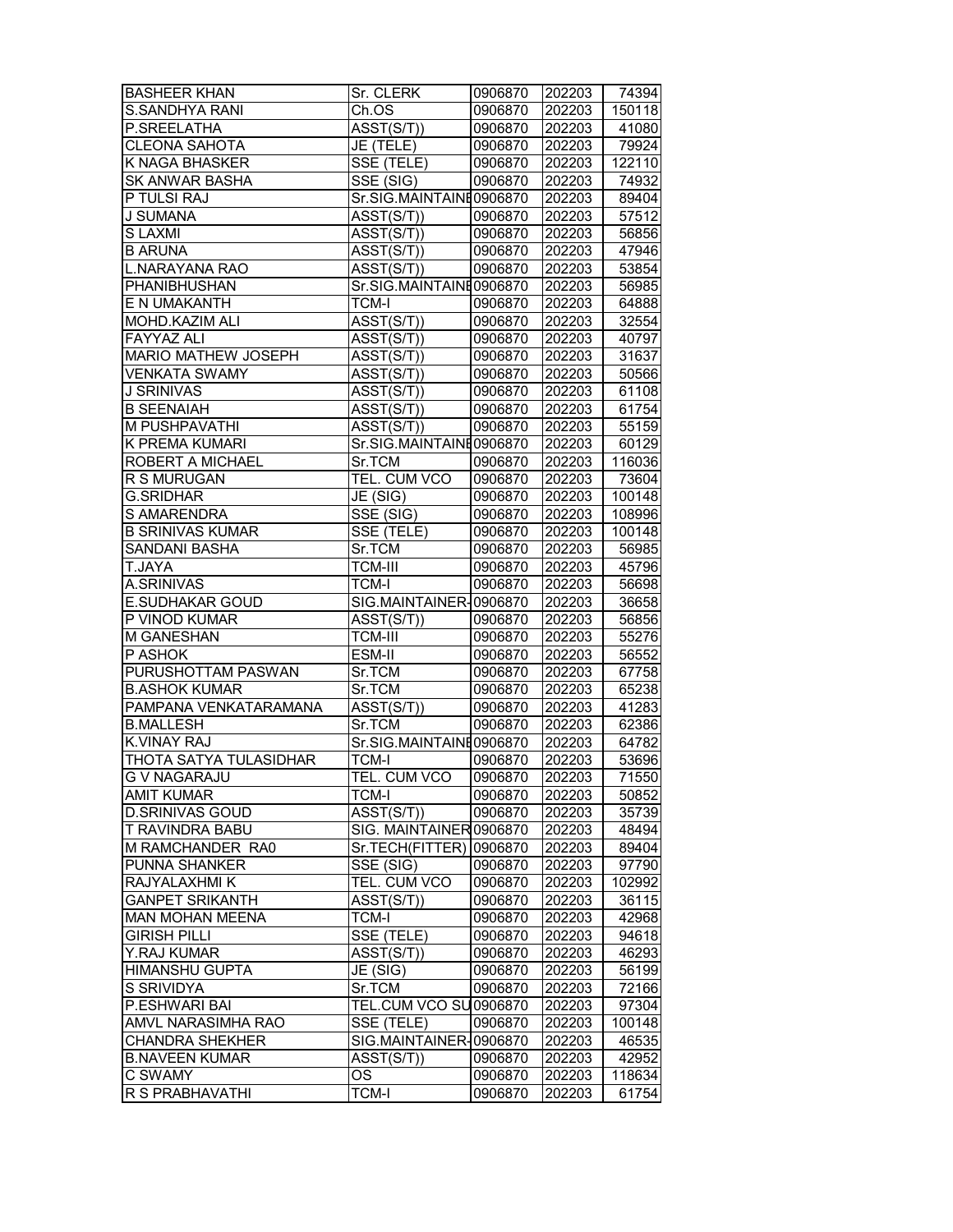| <b>B.VENUGOPAL NAIK</b> | <b>TCM-I</b>                         | 0906870            | 202203           | 55118  |
|-------------------------|--------------------------------------|--------------------|------------------|--------|
| <b>DEVENDRA KUMAR</b>   | SIG. MAINTAINER 0906870              |                    | 202203           | 44147  |
| <b>V.BHASKAR RAO</b>    | <b>TCM-I</b>                         | 0906870            | 202203           | 58556  |
| SK CHISTIBASHA          | <b>OS</b>                            | 0906870            | 202203           | 94618  |
| SHAIK.MAHABOOB BASHA    | ASST(S/T))                           | 0906870            | 202203           | 32554  |
| <b>G.NALINI</b>         | <b>TCM-I</b>                         | 0906870            | 202203           | 67736  |
| S.DHANANJAYA            | <b>TCM-I</b>                         | 0906870            | 202203           | 44498  |
| A.ARVIND KUMAR          | <b>TECH-III</b>                      | 0906870            | 202203           | 39373  |
| K.YADAGIRI              | ASST(S/T))                           | 0906870            | 202203           | 38771  |
| K.SHANTHAMMA            | ASST(S/T))                           | 0906870            | 202203           | 45796  |
| A MALLIKARJUN           | ESM-III                              | 0906870            | 202203           | 48564  |
| <b>B KIRAN KUMAR</b>    | ASST(S/T))                           | 0906870            | 202203           | 46428  |
| <b>G KISHORE</b>        | ASST(S/T))                           | 0906870            | 202203           | 61211  |
| S L SURESH BABU         | <b>TCM-I</b>                         | 0906870            | 202203           | 66652  |
| P.PRAKASH               | $\overline{\text{ASST}}(\text{S/T})$ | 0906870            | 202203           | 44220  |
| <b>V.VENKATESH</b>      | SIG.MAINTAINER-0906870               |                    | 202203           | 57984  |
| <b>HARRY SANTAS</b>     | SIG. MAINTAINER 0906870              |                    | 202203           | 58944  |
| <b>G SWAMY</b>          | ASST(S/T))                           | 0906870            | 202203           | 48324  |
| <b>G.VENU</b>           | ASST(S/T))                           | 0906870            | 202203           | 42952  |
| V. JITENDER REDDY       | ASST(S/T))                           | 0906870            | 202203           | 48324  |
| <b>BIRESH PRASAD</b>    | ASST(S/T))                           | 0906870            | 202203           | 42952  |
| SHAIK.NAGOOR SHARIEF    | ASST(S/T))                           | 0906870            | 202203           | 42952  |
| A.SHIVA KUMAR           | ASST(S/T))                           | 0906870            | 202203           | 38899  |
| <b>B PRABHAKAR</b>      | ASST(S/T))                           | 0906870            | 202203           | 76553  |
| N.GIRIBABU              | ASST(S/T))                           | 0906870            | 202203           | 33099  |
| <b>D SRINIVAS</b>       | Sr.TCM                               | 0906870            | 202203           | 84506  |
| ATUL BABU RAO RANGARI   | Sr.SIG.MAINTAINE0906870              |                    | 202203           | 64124  |
| P.RAJU                  | ASST(S/T))                           | 0906870            | 202203           | 36238  |
| A K DURGAMBA            | <b>TCM-III</b>                       | 0906870            | 202203           | 53854  |
| <b>M.SRINIVAS</b>       | ASST(S/T))                           | 0906870            | 202203           | 38899  |
| <b>B.SRINIVAS</b>       | ASST(S/T))                           | 0906870            | 202203           | 40130  |
| CH.ANJI REDDY           | SSE (TELE)                           | 0906870            | 202203           | 126523 |
| K.LAVANYA               | <b>TCM-I</b>                         |                    | 202203           | 55118  |
| <b>J SURESH</b>         | TCM-III                              | 0906870            |                  | 41920  |
| MD.GHOUSE               | ASST(S/T))                           | 0906870<br>0906870 | 202203<br>202203 | 54438  |
| <b>B.BRAHMACHARY</b>    | ASST(S/T))                           | 0906870            | 202203           | 37242  |
| N.JAGADISH              | <b>TCM-I</b>                         | 0906870            | 202203           | 47018  |
| S JAGADESH              | ASST(S/T))                           | 0906870            | 202203           | 51010  |
| <b>SURYA KUMARI K</b>   | <b>TCM-III</b>                       | 0906870            | 202203           | 51010  |
|                         | <b>TCM-I</b>                         |                    |                  | 46505  |
| A RAJU                  |                                      | 0906870            | 202203           |        |
| MOHD.KAREEMULLA         | ASST(S/T))                           | 0906870            | 202203           | 8397   |
| P SRINIVAS              | ASST(S/T))                           | 0906870            | 202203           | 66740  |
| P BIKSHAPATHY           | <b>TCM-I</b>                         | 0906870            | 202203           | 73081  |
| N.B.SIRISHA             | ASST(S/T))                           | 0906870            | 202203           | 38899  |
| M SRINIVASULU           | Sr.SIG.MAINTAINE0906870              |                    | 202203           | 68998  |
| <b>KISHORI LAL</b>      | Sr.SIG.MAINTAINE0906870              |                    | 202203           | 82136  |
| <b>D CHIRANJEEVI</b>    | ASST(S/T))                           | 0906870            | 202203           | 40872  |
| <b>MOHD IMRAN</b>       | $\overline{\text{ASST}(\text{S/T})}$ | 0906870            | 202203           | 45966  |
| P RAJAGOPAL RAO         | ASST(S/T))                           | 0906870            | 202203           | 80015  |
| <b>ABDUL BARI</b>       | <b>TCM-III</b>                       | 0906870            | 202203           | 51010  |
| SIMHACHALA N KUMAR JAMI | Sr.SIG.MAINTAINE0906870              |                    | 202203           | 87948  |
| RAJANI B PUNJAL         | SSE (TELE)                           | 0906870            | 202203           | 79255  |
| K.VENUGOPAL             | SSE (TELE)                           | 0906870            | 202203           | 103636 |
| M BHARATHI              | Sr.TCM                               | 0906870            | 202203           | 62386  |
| S.SRINIVAS REDDY        | ASST(S/T))                           | 0906870            | 202203           | 42952  |
| V V SUBBA LAKSHMI       | ASST(S/T))                           | 0906870            | 202203           | 56856  |
| SYED.PARVEZ             | OS                                   | 0906870            | 202203           | 64124  |
| <b>G SUNIL KUMAR</b>    | SAFETY COUNSE 0906870                |                    | 202203           | 133012 |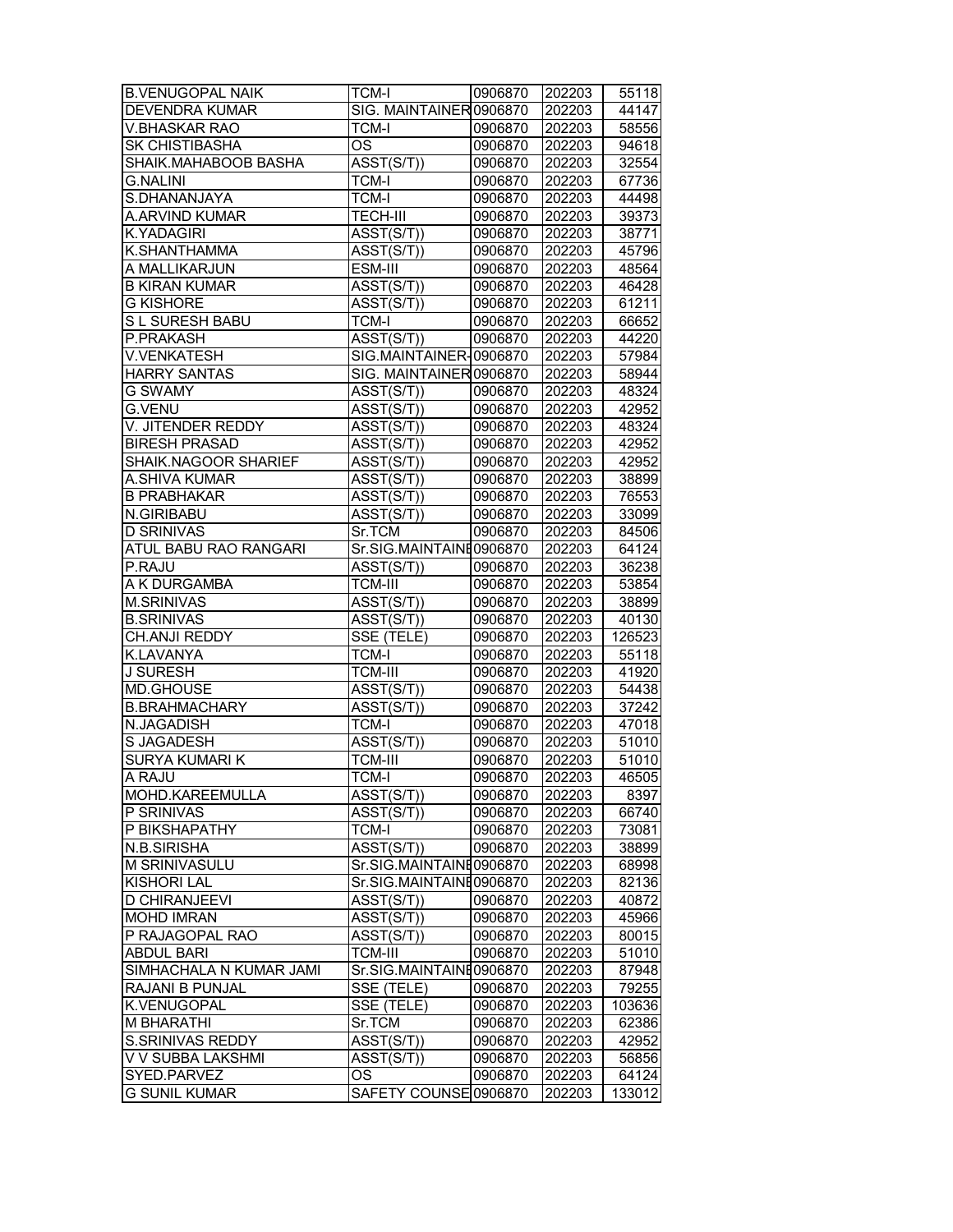| V KRISHNA                | TCM-I                                | 0906870 | 202203 | 53696  |
|--------------------------|--------------------------------------|---------|--------|--------|
| C A G KRISHNA BABU       | Sr. CLERK                            | 0906870 | 202203 | 64914  |
| <b>K.SAI KUMAR</b>       | ASST(S/T))                           | 0906870 | 202203 | 49588  |
| SRIKANTH NALAMOTHU       | SSE (SIG)                            | 0906870 | 202203 | 112156 |
| <b>B.MALLIKARJUN</b>     | OS                                   | 0906870 | 202203 | 70578  |
| U.P.LAIJI                | Ch.OS                                | 0906870 | 202203 | 115316 |
| <b>G PRANAY</b>          | ASST(S/T))                           | 0906870 | 202203 | 48324  |
| <b>G YADAGIRI</b>        | SIG.MAINTAINER-0906870               |         | 202203 | 47704  |
| SANTOSH KUMAR PONDALA    | SIG. MAINTAINER 0906870              |         | 202203 | 42968  |
| N.RAM MOHAN              | Sr.SIG.MAINTAINE0906870              |         | 202203 | 97304  |
| K.NAGALAKSHMI            | ASST(S/T))                           | 0906870 | 202203 | 44431  |
| R.SHYAM                  | ASST(S/T))                           | 0906870 | 202203 | 38899  |
| <b>CH.AROGYA SWAMY</b>   | SSE (TELE)                           | 0906870 | 202203 | 100148 |
| <b>BOYA PRASAD</b>       | JE DRAWING SnT 0906870               |         | 202203 | 94460  |
| A.RAJU                   | ASST(S/T))                           | 0906870 | 202203 | 34201  |
| M.RAJESHWARI             | ASST(S/T))                           | 0906870 | 202203 | 36981  |
| SURARAPU SATHYANARAYANA  | ASST(S/T))                           | 0906870 | 202203 | 32208  |
| C.RAMESH                 | ASST(S/T))                           | 0906870 | 202203 | 32386  |
| N.BAPAIAH                | JE (TELE)                            | 0906870 | 202203 | 69654  |
| <b>J.OM PRAKASH</b>      | SIG. MAINTAINER 0906870              |         | 202203 | 60146  |
| <b>RAMESH BABU</b>       | ASST(S/T))                           | 0906870 | 202203 | 35149  |
| AMIT KUMAR YADAV         | ASST(S/T))                           | 0906870 | 202203 | 29934  |
| <b>S MAHESH</b>          | $\overline{\text{ASST}}(\text{S/T})$ | 0906870 | 202203 | 35739  |
| <b>M.NITHIN KUMAR</b>    | ASST(S/T))                           | 0906870 | 202203 | 32141  |
| <b>G.MAHESH</b>          | ASST(S/T))                           | 0906870 | 202203 | 33843  |
| C.TRILOK KUMAR           | <b>TRAINEE</b>                       | 0906870 | 202203 | 34586  |
| M.MAHENDER NAYAK         | CABLE-JOINTER-10906870               |         | 202203 | 43912  |
| SHAHEBAZ KHAN            | CABLE-JOINTER-10906870               |         | 202203 | 45006  |
| K.VENKATA RAO            | JE (TELE)                            | 0906870 | 202203 | 57771  |
| <b>NAGA RISHITHA</b>     | JE (SIG)                             | 0906870 | 202203 | 71550  |
| <b>TEJVEER KUMAR</b>     | ASST(S/T))                           | 0906870 | 202203 | 32517  |
| <b>B.PRASHANTH</b>       | <b>TCM-III</b>                       | 0906870 | 202203 | 66129  |
| GOLLA MOHAN RAO          | OS                                   | 0906870 | 202203 | 100148 |
| RANJAN PRASAD            | ASST(S/T))                           | 0906870 | 202203 | 28000  |
| <b>ROHIT</b>             | ASST(S/T))                           | 0906870 | 202203 | 31600  |
| <b>HANSRAJ LOMOD</b>     | ASST(S/T))                           | 0906870 | 202203 | 32190  |
| <b>PRADEEP KUMAR</b>     | ASST(S/T))                           | 0906870 | 202203 | 28000  |
| <b>RAJ</b>               | ASST(S/T))                           | 0906870 | 202203 | 28000  |
| <b>SARFARAJ</b>          | ASST(S/T))                           | 0906870 | 202203 | 32565  |
| <b>HARISH VIMAL K</b>    | $\overline{\text{ASST}(\text{S/T})}$ | 0906870 | 202203 | 31600  |
| <b>GIRRAJ RAWAT</b>      | ASST(S/T))                           | 0906870 | 202203 | 33932  |
| SATYENDRA KUMAR RAJAK    | $\overline{A}SST(S/T))$              | 0906870 | 202203 | 28000  |
| AJAY KUMHAR              | ASST(S/T))                           | 0906870 | 202203 | 31600  |
| PRASHANT KUMAR           | ASST(S/T))                           | 0906870 | 202203 | 31600  |
| <b>RANJAN KUMAR</b>      | ASST(S/T))                           | 0906870 | 202203 | 28000  |
| <b>WASEEM AKRAM</b>      | ASST(S/T))                           | 0906870 | 202203 | 26200  |
| <b>SANJAY KUMAR</b>      | ASST(S/T))                           | 0906870 | 202203 | 28558  |
| <b>D LAXMAN</b>          | $\overline{A}SST(S/T)$               | 0906870 | 202203 | 32386  |
| C AKHIL BABU             | SIG.MAINTAINER-0906870               |         | 202203 | 38058  |
| R. PRABHAKARAN           | ASST(S/T))                           | 0906870 | 202203 | 29599  |
| V ARCHANA                | ASST(S/T))                           | 0906870 | 202203 | 33590  |
| <b>B NARSING</b>         | <b>TCM-III</b>                       | 0906870 | 202203 | 36571  |
| N. JAYA                  | ASST(S/T))                           | 0906870 | 202203 | 33843  |
| <b>BHAVIKA RAMTEKE</b>   | CLERK-CUM-TYPI 0906870               |         | 202203 | 37824  |
| <b>BRAJESH KUMAR JHA</b> | ASST(S/T))                           | 0906870 | 202203 | 33172  |
| V.RAKESH                 | ASST(S/T))                           | 0906870 | 202203 | 32190  |
| <b>G SANTOSH KUMAR</b>   | ASST(S/T))                           | 0906870 | 202203 | 33843  |
| <b>B.SAIBABU</b>         | JE (SIG)                             | 0906870 | 202203 | 65400  |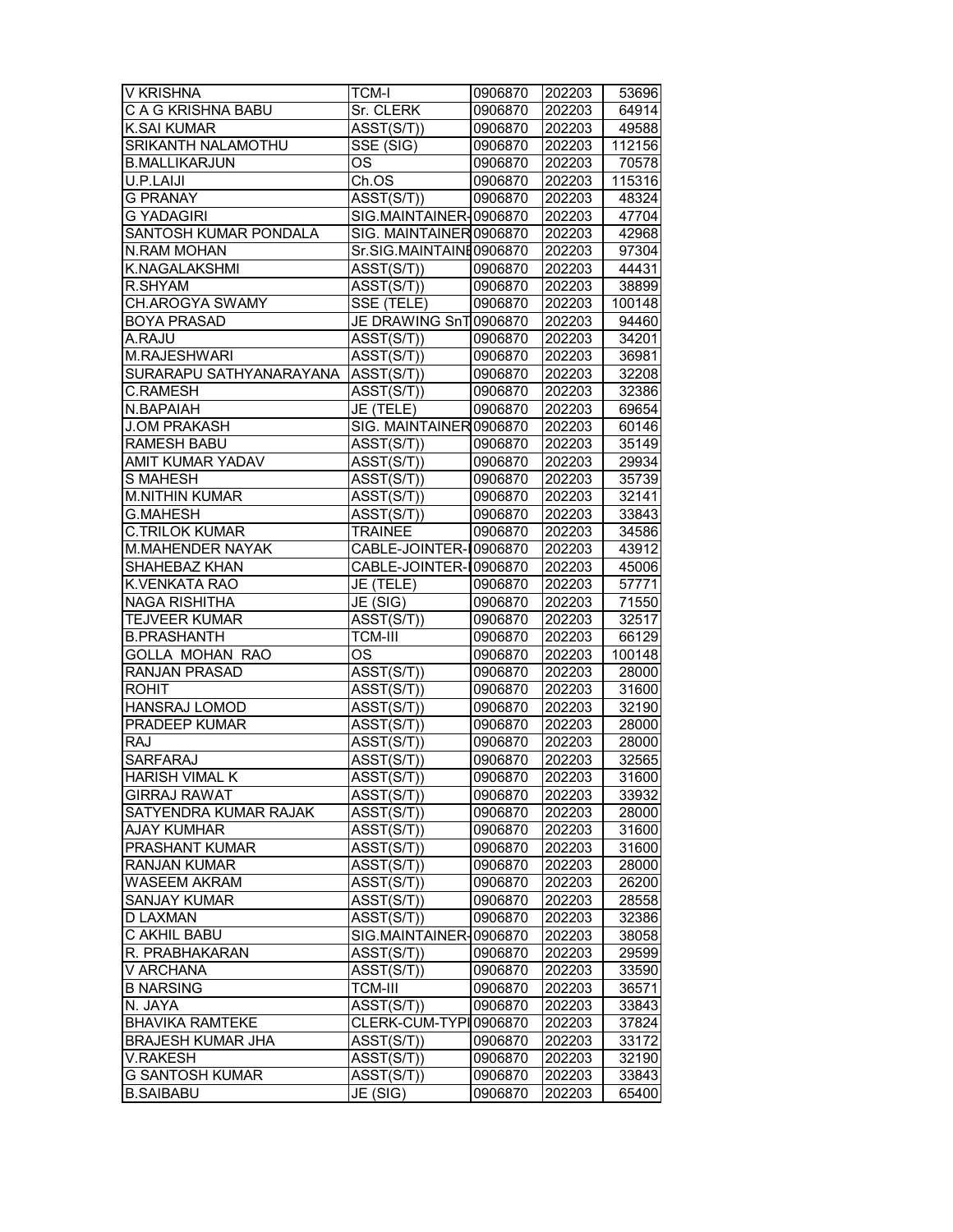| J DINESH                    | ASST(S/T))                           | 0906870 | 202203           | 28362 |
|-----------------------------|--------------------------------------|---------|------------------|-------|
| <b>S.MAHOMMAD THOUSIF</b>   | ASST(S/T))                           | 0906870 | 202203           | 32386 |
| K.ADITYA                    | SIG.MAINTAINER-0906870               |         | 202203           | 30719 |
| <b>GANGADHARA SURAJ</b>     | SIG.MAINTAINER-0906870               |         | 202203           | 30719 |
| THOKALA SATISH KUMAR        | SIG.MAINTAINER-0906870               |         | 202203           | 35107 |
| <b>ALLUR ESHWAR</b>         | ASST(S/T))                           | 0906870 | 202203           | 33253 |
| <b>SANTOSH BALE</b>         | <b>STENO</b>                         | 0906870 | 202203           | 46270 |
| A.SRIKANTH                  | ASST(S/T))                           | 0906870 | 202203           | 32190 |
| <b>SUJITKUMAR RUDRADAS</b>  | ASST(S/T))                           | 0906871 | 202203           | 33099 |
| <b>J SWAPNA</b>             | ASST(S/T))                           | 0906871 | 202203           | 26986 |
| MD.SARFARAZ YOUSUF          | SIG.MAINTAINER-0906871               |         | 202203           | 31559 |
| S.ANILKUMAR                 | ASST(S/T))                           | 0906871 | 202203           | 30439 |
| M. VENKATESHWARLU           | ASST(S/T))                           | 0906871 | 202203           | 30130 |
| <b>NAVIN KUMAR</b>          | <b>TCM-III</b>                       |         |                  | 34453 |
|                             |                                      | 0906871 | 202203           |       |
| K RAMULOO MOGULAIAH         | ASST(S/T))                           | 0906871 | 202203           | 56204 |
| PAWAR SUDHAKAR KERBA        | <b>TCM-I</b>                         | 0906871 | 202203           | 42329 |
| K JITENDER                  | <b>TCM-II</b>                        | 0906871 | 202203           | 7838  |
| <b>B VISHNU KUMAR</b>       | SIG. MAINTAINER 0906871              |         | 202203           | 51218 |
| N SRINIVAS                  | ASST(S/T))                           | 0906871 | 202203           | 51090 |
| P SATYANARAYANA             | Sr.TCM                               | 0906871 | 202203           | 62253 |
| P HARI BABU                 | CABLE-JOINTER-10906871               |         | 202203           | 53158 |
| CH VENKATESWARA RAO         | JE (TELE)                            | 0906871 | 202203           | 75345 |
| <b>M.NARENDHAR KUMAR</b>    | ASST(S/T))                           | 0906871 | 202203           | 34079 |
| <b>SYED YOUSUF</b>          | $\overline{\text{ASST}}(\text{S/T})$ | 0906871 | 202203           | 54438 |
| D MANNEMMA                  | ASST(S/T))                           | 0906871 | 202203           | 48558 |
| N NARESH BABU               | TCM-I                                | 0906871 | 202203           | 47018 |
| <b>G.KANAKAIAH</b>          | Sr.TECH(PAINTER0906871               |         | 202203           | 63398 |
| <b>VIPIN SADASHIV</b>       | JE (SIG)                             | 0906871 | 202203           | 68513 |
| KAVINDRA KUMAR SUSHIL       | Sr.SIG.MAINTAINE0906871              |         | 202203           | 54627 |
| SYED.PASHA                  | ASST(S/T))                           | 0906871 | 202203           | 34349 |
| <b>B.RAVI KUMAR</b>         | SIG.MAINTAINER-0906871               |         | 202203           | 35763 |
| N.KRANTHI KUMAR             | ESM-III                              | 0906871 | 202203           | 34453 |
| R DASHARATH                 | $\overline{\text{SSE}}$ (SIG)        | 0906871 | 202203           | 86918 |
| SANJEEV JADALA              | ESM-I                                | 0906871 | 202203           | 45758 |
| <b>K.SRINIVAS</b>           | Sr.SIG.MAINTAINE0906871              |         | 202203           | 56538 |
| <b>MD.ASIF</b>              | ASST(S/T))                           | 0906871 | 202203           | 31279 |
| <b>BRAHMA RAO DAKKA</b>     | SE (TELE)                            | 0906871 | 202203           | 92113 |
| <b>B.SATISH</b>             | ASST(S/T))                           | 0906871 | 202203           | 29344 |
| SONTAKKE VIJAY MALIKARJUN   | ASST(S/T))                           | 0906871 | 202203           | 26200 |
| <b>DHARMENDA SINGH</b>      | ASST(S/T))                           | 0906871 | 202203           | 39604 |
| PRASHANT KUMAR              | ASST(S/T))                           | 0906871 | 202203           | 28000 |
| WAKDE ABHIJEET VIJAY        | $\overline{A}SST(S/T))$              | 0906871 | 202203           | 26200 |
| SAKHARE PARMESHWAR          | ASST(S/T))                           | 0906871 | 202203           | 26200 |
| <b>SAGAR MAL KHICHAR</b>    | ASST(S/T))                           | 0906871 | 202203           | 26200 |
| <b>BHAGWAN RAM</b>          | ASST(S/T))                           | 0906871 | 202203           | 26200 |
| PAVAN MEENA                 | ASST(S/T))                           | 0906871 | 202203           | 28000 |
| R SATISH                    | ASST(S/T))                           | 0906871 | 202203           | 28000 |
| <b>CH. SHIVA KUMAR</b>      | JE (SIG)                             | 0906871 | 202203           | 54998 |
| ALEX C.L.                   | SIG.MAINTAINER-0906871               |         | 202203           | 36811 |
| DODLA ARJUN                 | <b>TCM-III</b>                       | 0906871 | 202203           | 30719 |
| <b>BANOTH PRAVEEN KUMAR</b> | ESM-III                              | 0906871 | 202203           | 30719 |
| A.RAJ KUMAR                 | ASST(S/T))                           | 0906872 | 202203           | 28558 |
| K. VENU KUMAR               | ESM-III                              | 0906872 | 202203           | 31559 |
| <b>G PRAVEEN KUMAR</b>      | TCM-III                              | 0906872 | 202203           | 30719 |
| TADI SANTHARAO              | <b>TRACK MNTR-IV</b>                 | 0906872 |                  |       |
| GODDU LAXMANA RAO           | ASST(S/T))                           |         | 202203<br>202203 | 30100 |
| ABHISHEK KUMAR SINGH        |                                      | 0906872 |                  | 30100 |
| <b>B.KRANTHI KUMAR</b>      | ASST(S/T))<br>FITTER-III             | 0906872 | 202203           | 30100 |
|                             |                                      | 0906872 | 202203           | 48418 |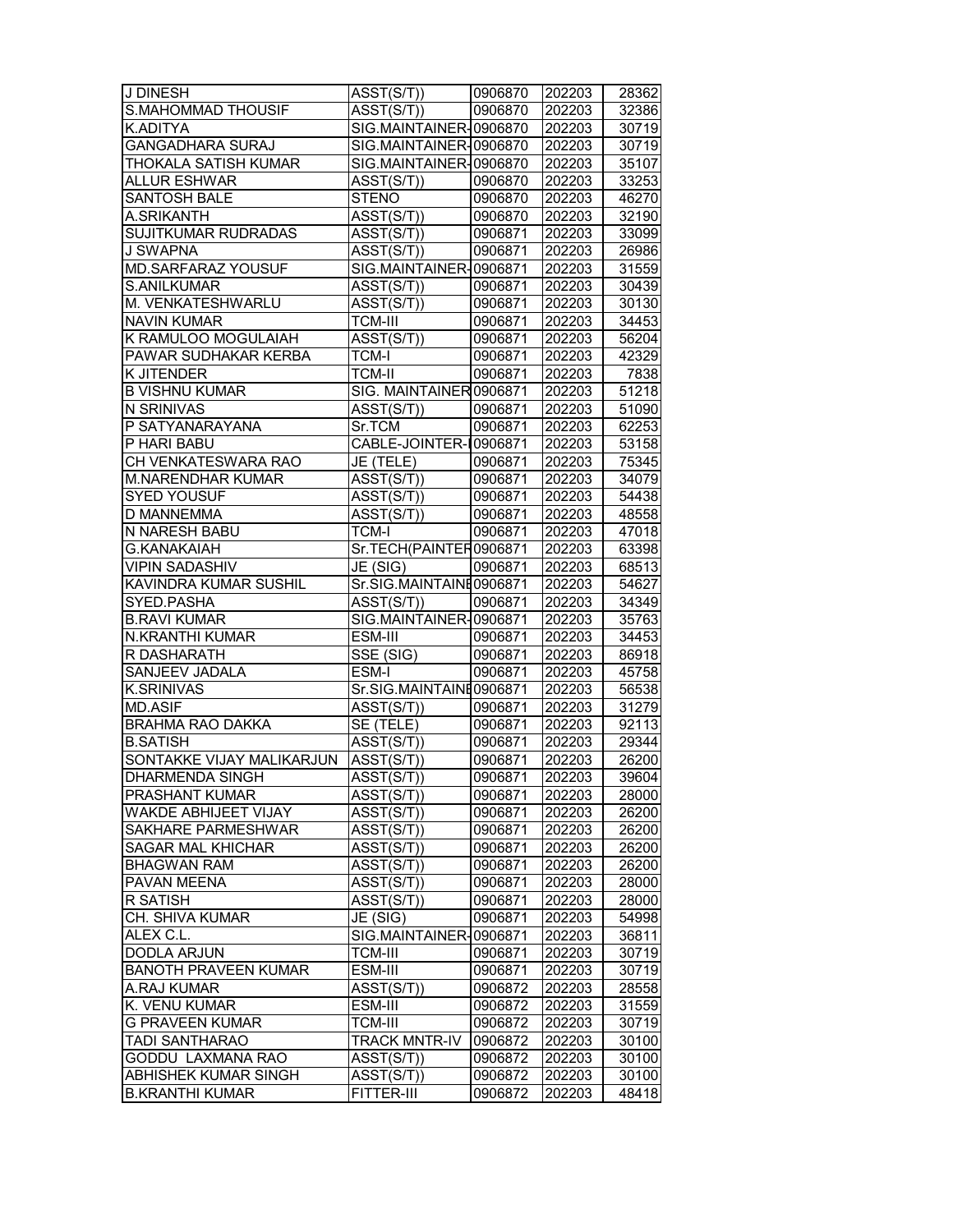| N. JAYABHASKAR                        | SSE (TELE)                            | 0906872            | 202203           | 86918          |
|---------------------------------------|---------------------------------------|--------------------|------------------|----------------|
| SK.MAHABOOB NAWAZ                     | SIG. MAINTAINER 0906872               |                    | 202203           | 44514          |
| J CHINNA RAMUDU                       | ASST(S/T))                            | 0906872            | 202203           | 31047          |
| <b>B TIRUPATAIAH</b>                  | SIG. MAINTAINER 0906872               |                    | 202203           | 58607          |
| P NARASIMLOO                          | Sr.TECH(PAINTER0906872                |                    | 202203           | 56199          |
| <b>KURMANNA</b>                       | $\overline{\text{ASST}}(\text{S/T})$  | 0906872            | 202203           | 54438          |
| <b>M.SATISH</b>                       | SSE (SIG)                             | 0906872            | 202203           | 83840          |
| CHENNAIAH                             | JE (SIG)                              | 0906872            | 202203           | 82018          |
| A AMJAD                               | ASST(S/T))                            | 0906872            | 202203           | 47158          |
| <b>B.HARI KUMAR</b>                   | Sr.SIG.MAINTAINE0906872               |                    | 202203           | 70958          |
| <b>BABLU KUMAR</b>                    | ASST(S/T))                            | 0906872            | 202203           | 34079          |
| <b>MULLA BASHU</b>                    | SIG.MAINTAINER-0906872                |                    | 202203           | 47291          |
| <b>NAGE NAIK</b>                      | Sr.SIG.MAINTAINE0906872               |                    | 202203           | 68513          |
| <b>M SRINIVAS</b>                     | ASST(S/T))                            | 0906872            | 202203           | 51090          |
| E NARAYANA KONDAIAH                   | Sr.SIG.MAINTAINE0906872               |                    | 202203           | 61567          |
| Y KRISHNA MURTHY                      | SE (SIG)                              | 0906872            | 202203           | 103298         |
| K S VENKATARAMANA                     | SSE (TELE)                            | 0906872            | 202203           | 77398          |
| V. VENUGOPAL                          | SSE (SIG)                             | 0906872            | 202203           | 86329          |
| C CHANDRASEKHAR                       | SIG. MAINTAINER 0906872               |                    | 202203           | 57238          |
| <b>K.SANTHOSH KUMAR</b>               | SIG. MAINTAINER 0906872               |                    | 202203           | 48418          |
| <b>K RAMESH</b>                       | <b>TCM-I</b>                          | 0906872            | 202203           | 48077          |
| P NAGARAJU                            | <b>TCM-III</b>                        | 0906872            | 202203           | 45898          |
| <b>GOPALAKRISHNA</b>                  | <b>TCM-I</b>                          | 0906872            | 202203           | 48418          |
| K SESHANNA                            | ASST(S/T))                            | 0906872            | 202203           | 51090          |
| VIJAY                                 | SIG. MAINTAINER 0906872               |                    | 202203           | 45758          |
| ARUN KUMAR JHA                        | <b>TCM-III</b>                        | 0906872            | 202203           | 37638          |
| <b>D.RAVI KUMAR</b>                   | SIG.MAINTAINER-0906872                |                    | 202203           | 36526          |
| <b>SANTOSH KUMAR</b>                  | ASST(S/T))                            | 0906872            | 202203           | 34079          |
| <b>GANGA RAM MEENA</b>                | <b>ESM</b>                            | 0906872            | 202203           | 67038          |
| W.ARVIND                              | Sr.SIG.MAINTAINE0906872               |                    | 202203           | 51768          |
| K BALARAJU                            | SIG.MAINTAINER-0906872                |                    | 202203           | 44278          |
|                                       |                                       |                    |                  |                |
|                                       |                                       |                    |                  |                |
| MAHENDRA KUMAR YADAV                  | ASST(S/T))                            | 0906872            | 202203           |                |
| <b>B.BHARATH KUMAR</b>                | ESM-I                                 | 0906872            | 202203           | 43171          |
| SK.MOHD.ZAKIR HUSSAIN                 | Sr.SIG.MAINTAINE0906872               |                    | 202203           | 36942<br>51614 |
| M.KANNAIAH                            | ASST(S/T))                            | 0906872            | 202203           | 35157          |
| <b>HARIBABU</b>                       | SIG.MAINTAINER-0906872                |                    | 202203           | 38058          |
| <b>E.HARI PRASAD</b>                  | SSE (TELE)                            | 0906872            | 202203           | 113293         |
| C VENKATSWARLU                        | ASST(S/T))                            | 0906872            | 202203           | 45898          |
| <b>B KALPANA</b><br>RAMANJANEYULU .K  | ASST(S/T))<br>ASST(S/T))              | 0906872<br>0906872 | 202203<br>202203 | 39562<br>33099 |
|                                       |                                       |                    |                  |                |
| P. NARASIMULU                         | ASST(S/T))                            | 0906872            | 202203           | 40998          |
| P.VENKATAIAH                          | ASST(S/T))                            | 0906872            | 202203           | 36542          |
| M.RAVICHANDRA                         | Sr.SIG.MAINTAINE0906872               |                    | 202203           | 59474          |
| PEDDI SATYANARAYANA                   | Sr.SIG.MAINTAINE0906872               |                    | 202203           | 54998          |
| CHANDRAIAH                            | <b>WATCHER</b>                        | 0906872            | 202203           | 50547          |
| MD.MAHAMOODMIYA                       | <b>WATCHER</b>                        | 0906872            | 202203           | 54109          |
| <b>DHIRAJ KUMAR</b>                   | ASST(S/T))                            | 0906872            | 202203           | 31964          |
| P.RAGHAVENDRA                         | $\overline{\text{ASST}}(\text{S/T})$  | 0906872            | 202203           | 31047          |
| JITENDRA KUMAR                        | ASST(S/T))                            | 0906872            | 202203           | 30100          |
| K.VENKATESHWARLU<br><b>MD.HUSSAIN</b> | ASST(S/T))                            | 0906872            | 202203           | 30439          |
| G.VISHNU VARDHANUDU                   | ASST(S/T))                            | 0906872            | 202203           | 32030          |
| VENKATA SIVAIAH.V                     | ASST(S/T))                            | 0906872            | 202203           | 29344          |
|                                       | SIG. MAINTAINER 0906872               |                    | 202203           | 43557          |
| <b>B.KRISHNA</b>                      | ASST(S/T))                            | 0906872            | 202203           | 29344          |
| SUNIL KUMAR S                         | ASST(S/T))                            | 0906872            | 202203           | 28000          |
| SUBHASH SINGH<br>ANUJ KUMAR OJHA      | $\overline{A}SST(S/T))$<br>ASST(S/T)) | 0906872<br>0906872 | 202203<br>202203 | 28834<br>28000 |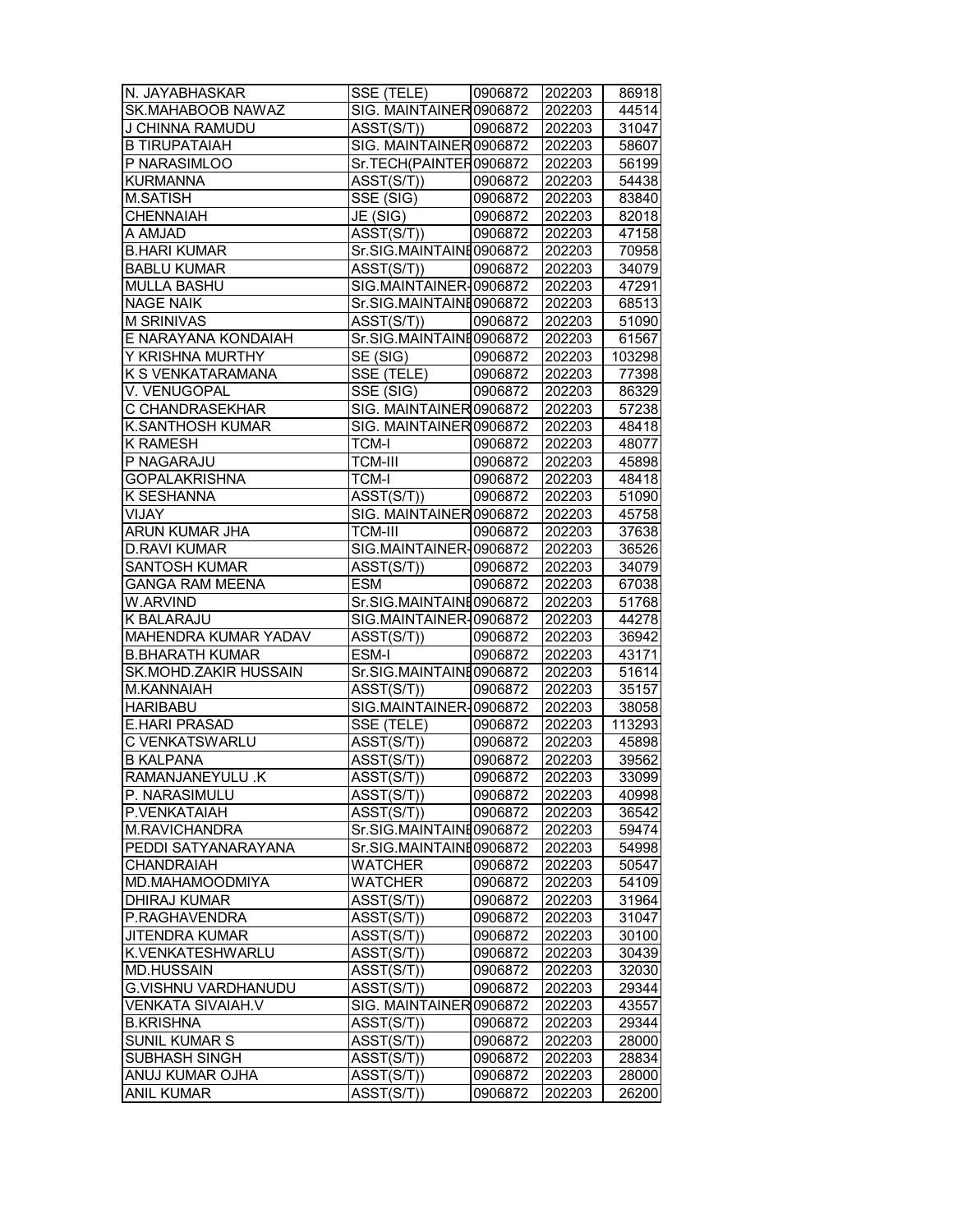| KUNDAN KUMAR                                     | ASST(S/T))                           | 0906872 | 202203 | 26200  |
|--------------------------------------------------|--------------------------------------|---------|--------|--------|
| <b>PARVEZ</b>                                    | ASST(S/T))                           | 0906872 | 202203 | 28786  |
| SHRINATH CHIMMALAGI                              | $\overline{\text{ASST}}(\text{S/T})$ | 0906872 | 202203 | 29769  |
| H. SAIKUMAR                                      | SIG.MAINTAINER-0906872               |         | 202203 | 30554  |
| <b>M AMARNATH</b>                                | ASST(S/T))                           | 0906872 | 202203 | 28304  |
| N ARUN RAJ                                       | ASST(S/T))                           | 0906872 | 202203 | 27772  |
| SYED MOHAMMED AAKHIL                             | ASST(S/T))                           | 0906872 | 202203 | 29599  |
| RAMESH.K                                         | SIG.MAINTAINER-0906872               |         | 202203 | 30719  |
| OBULAPU VENKATA SANDEEP KISIG.MAINTAINER-0906872 |                                      |         | 202203 | 30857  |
| <b>MAROJU ANIL KUMAR</b>                         | TCM-III                              | 0906872 | 202203 | 28820  |
| <b>VOLADRI ASHISH</b>                            | <b>TCM-III</b>                       | 0906872 | 202203 | 28820  |
| <b>NAKKA SHIVA KUMAR</b>                         | ESM-III                              | 0906872 | 202203 | 31456  |
| K.RAMANA                                         | <b>ASTE</b>                          | 0906881 | 202203 | 152132 |
| <b>G.VENKATESHWARA RAO</b>                       | <b>ASTE</b>                          | 0906881 | 202203 | 130692 |
| <b>T.NEELA PAVANI</b>                            | Sr. DSTE                             |         |        |        |
|                                                  |                                      | 0906881 | 202203 | 128796 |
| <b>L.PRAVEEN</b>                                 | SSE (P.WAY)                          | 0906220 | 202203 | 75158  |
| SHASHI KANT SINGH                                | SSE (P.WAY)                          | 0906220 | 202203 | 62880  |
| <b>RAKESH KUMAR</b>                              | SSE (P.WAY)                          | 0906220 | 202203 | 70478  |
| P SRINIVASA RAO                                  | SSE (WORKS)                          | 0906220 | 202203 | 159522 |
| <b>U.PRADEEP KUMAR</b>                           | JE (WORKS)                           | 0906220 | 202203 | 56538  |
| <b>BANOTH RAVI</b>                               | SSE (P.WAY)                          | 0906220 | 202203 | 70782  |
| MD.KHAMARUZZAMA                                  | SSE (P.WAY)                          | 0906220 | 202203 | 142756 |
| N PRAMOD KUMAR                                   | SE (P.WAY)                           | 0906220 | 202203 | 134766 |
| M RAVI NAGASHANKAR                               | SSE (P.WAY)                          | 0906220 | 202203 | 81482  |
| D VEERABADRUDU                                   | OS                                   | 0906220 | 202203 | 66548  |
| <b>MVS NAIDU</b>                                 | SSE (P.WAY)                          | 0906220 | 202203 | 112678 |
| R RAVINDRA KUMAR                                 | SSE (WORKS)                          | 0906220 | 202203 | 105586 |
| H SHAVALI                                        | OS                                   | 0906220 | 202203 | 100358 |
| <b>G.LASYA</b>                                   | SSE (P.WAY)                          | 0906220 | 202203 | 70958  |
| K YADAGIRI                                       | SSE (P.WAY)                          | 0906220 | 202203 | 82018  |
| <b>S.S.NARESH KUMAR</b>                          | OS                                   | 0906220 | 202203 | 75158  |
| K.NAGA RAJU                                      | SSE (P.WAY)                          | 0906220 | 202203 | 64714  |
| A ADIVAIAH                                       | SSE (P.WAY)                          | 0906220 | 202203 | 73058  |
| <b>B.NARASIMLOO</b>                              | RECORD SORTER0906220                 |         | 202203 | 56068  |
| N SURYAPRAKASH                                   | SSE(BRIDGE)                          | 0906220 | 202203 | 116916 |
| <b>SUJIT SHANDILYA</b>                           | JE (WORKS)                           | 0906220 | 202203 | 69654  |
| SHAIK RIYAZ PASHA                                | JE (P.WAY)                           | 0906220 | 202203 | 47815  |
| RAVI RANJAN KUMAR                                | JE (P.WAY)                           | 0906220 | 202203 | 51614  |
| <b>KORADA SHIVA KUMAR</b>                        | JE (WORKS)                           | 0906220 | 202203 | 51614  |
| <b>G.ARAVIND KUMAR</b>                           | JE (P.WAY)                           | 0906220 | 202203 | 51918  |
| SUDIP MAJUMDER                                   | SSE (WORKS)                          | 0906221 | 202203 | 62880  |
| CHANDAN KUMAR PASWAN                             | SSE (WORKS)                          | 0906221 | 202203 | 62880  |
| <b>VIPPAGUNTA RAVI TEJA</b>                      | SSE DRAWING CI0906221                |         | 202203 | 78512  |
| SATTI JAYA RAMAREDDY                             | TMM-III                              | 0906221 | 202203 | 48324  |
| <b>B.ASHOK KUMAR</b>                             | TECH.(TM) -II   0906221              |         | 202203 | 51484  |
| T. ANOOP KUMAR                                   | SSE (TRK MACHIN0906221               |         | 202203 | 82136  |
| <b>BRAJESH KUMAR</b>                             | SSE (TRK MACHIN0906221               |         | 202203 | 75658  |
| SHAIK RASOOL                                     | JE (TRK MACHINE0906221               |         | 202203 | 66199  |
| DHARMENDRA KUMAR                                 | TMM-II                               | 0906221 | 202203 | 53839  |
| D SOBHAN BABU                                    | SSE (TRK MACHIN0906221               |         | 202203 | 108996 |
| <b>SHAIK SIRAJ AHAMED</b>                        | SSE (TRK MACHIN0906221               |         | 202203 | 129220 |
| K. RAJAIAH                                       | SR.TECH(TM)                          | 0906221 | 202203 | 69654  |
| <b>B RAJU</b>                                    | ASST(TM)                             | 0906221 | 202203 | 45164  |
|                                                  | SSE (TRK MACHIN0906221               |         |        |        |
| <b>V.RAMA KRISHNA</b>                            |                                      |         | 202203 | 89404  |
| P SRINIVAS                                       | JE (TRK MACHINE0906221               |         | 202203 | 64124  |
| A.MANJUNATH                                      | Sr. CLERK                            | 0906221 | 202203 | 66652  |
| SRI.K.SRINIVAS                                   | Sr. SO Acct                          | 0906221 | 202203 | 152106 |
| S PRASAD RAO                                     | JE (TRK MACHINE0906221               |         | 202203 | 73944  |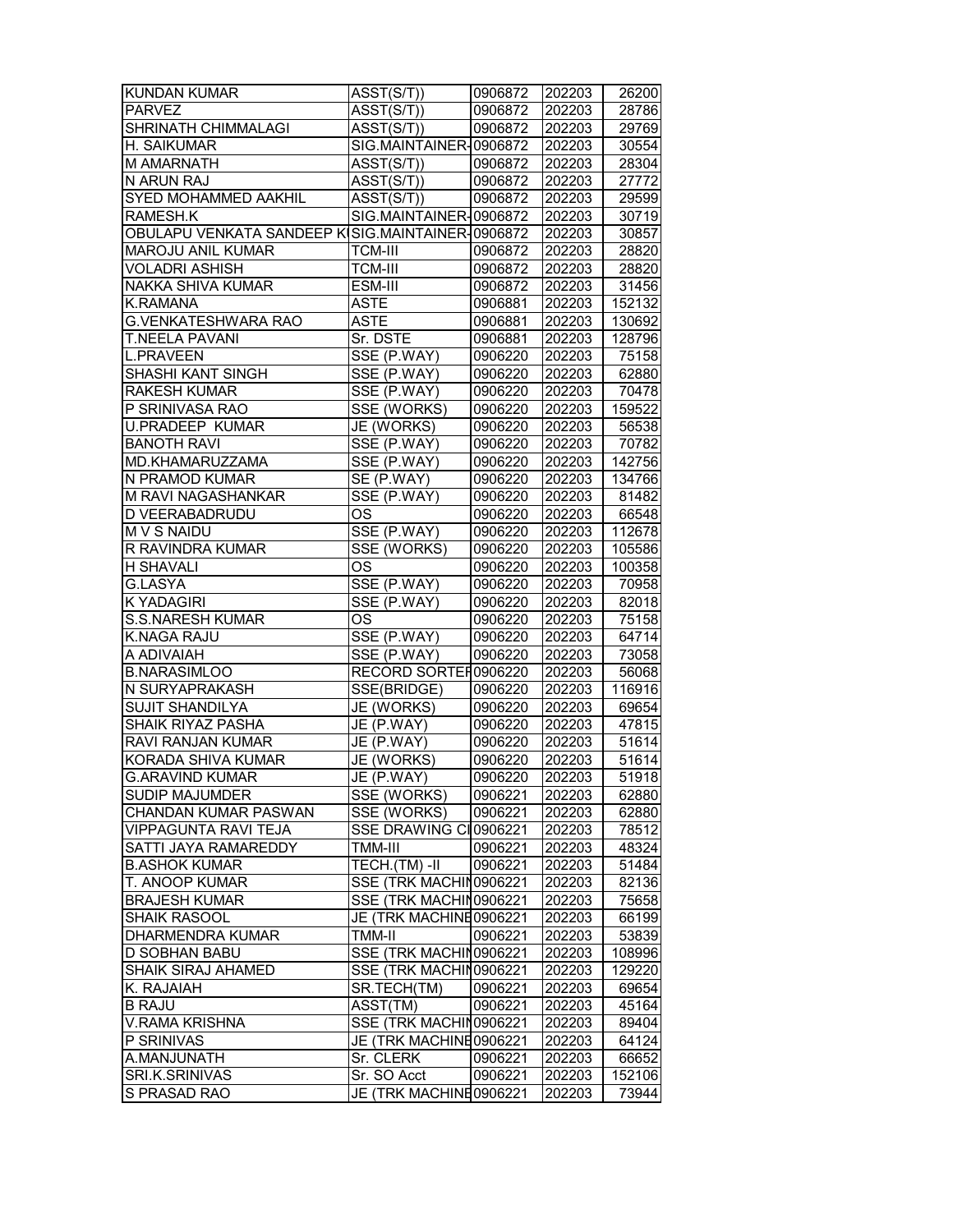| <b>G.BALARAJU</b>         | JE (TRK MACHINE0906221       |         | 202203 | 67758  |
|---------------------------|------------------------------|---------|--------|--------|
| Y SRINIVAS                | TECH.(TM) -III               | 0906221 | 202203 | 51010  |
| T RAGHU                   | JE (TRK MACHINE0906221       |         | 202203 | 71020  |
| E.BANGARI                 | SR.TECH(TM)                  | 0906221 | 202203 | 71550  |
| N. RAMESH                 | TMM-III                      | 0906221 | 202203 | 43426  |
| <b>VISHNUKANT SHARMA</b>  | TECH.(TM)-III                | 0906221 | 202203 | 43426  |
| <b>G.VENKATA. RAVI</b>    | SSE (TRK MACHIN0906221       |         | 202203 | 79924  |
| PATHAN SATHARMIAH         | <b>TECH-III</b>              | 0906221 | 202203 | 55276  |
| <b>GOPI KRISHNA</b>       | <b>TECH-III</b>              | 0906221 | 202203 | 43426  |
| <b>M.A.KRISHNA</b>        | JE (TRK MACHINE0906221       |         | 202203 | 60648  |
| <b>BENARJI. ITLA</b>      | JE (TRK MACHINE0906221       |         | 202203 | 60648  |
| G. SUDHAKAR               | TECH.(TM) -I                 | 0906221 | 202203 | 68548  |
| <b>B RATNA KUMAR</b>      | JE (TRK MACHINE0906221       |         | 202203 | 64124  |
| A SUDHAKAR                | Sr.Tech(TMM)                 | 0906221 | 202203 | 77712  |
| <b>G RAJU</b>             | KHALASI HELPER 0906221       |         | 202203 | 60016  |
| RIYAZ MOHIDDIN            | OS                           | 0906221 | 202203 | 109796 |
| SRI KANTH REDDY           | <b>TECH-III</b>              | 0906221 | 202203 | 51010  |
| K.MADHUKRISHNA            | <b>OS</b>                    | 0906221 | 202203 | 86876  |
| <b>LAXMAN M</b>           | <b>PEON</b>                  | 0906221 | 202203 | 58426  |
| SYED KHADAR JILANI        | TECH.(TM) -I                 | 0906221 | 202203 | 58278  |
| S DIGAMBER                | SSE (WORKS)                  | 0906221 | 202203 | 66548  |
| KUMARI.GADIPI             | <b>STENO</b>                 | 0906221 | 202203 | 75208  |
| P MADHAVA CHARY           | SSE (WORKS)                  | 0906221 | 202203 | 94618  |
| P RAMESH                  | TMM-I                        | 0906221 | 202203 | 58278  |
| P SATYANARAYANA           | TECH.(TM) -I                 | 0906221 | 202203 | 58782  |
| SHELE ANAND TULSIRAM      | CLERK-CUM-TYPI0906221        |         | 202203 | 42118  |
| SURYA PRASAD PADDALA S    | SE (SIG)                     | 0906221 | 202203 | 119434 |
| ASHALATA BEHARA           | SSE (P.WAY)                  | 0906221 | 202203 | 89404  |
| <b>T.BHARATH KUMAR</b>    | <b>TRACK MNTR-IV 0906221</b> |         | 202203 | 32634  |
| N RAJALINGAM              | <b>LASKAR</b>                | 0906221 | 202203 | 71392  |
| MOHD.ZAMEER               | JE (TRK MACHINE0906221       |         | 202203 | 65862  |
| M SANJEEVA RAO            | SSE(ESTIMATOR) 0906221       |         | 202203 | 133012 |
| <b>K KISHAN</b>           | SSE(ESTIMATOR) 0906221       |         | 202203 | 122110 |
| <b>GLNREDDY</b>           | SSE (P.WAY)                  | 0906221 | 202203 | 163629 |
| <b>I SRINIVAS</b>         | SSE (P.WAY)                  | 0906221 | 202203 | 112156 |
| <b>I S UMA RANI</b>       | Sr. CLERK                    | 0906221 | 202203 | 64914  |
| <b>B.H.PRASANNA LAXMI</b> | <b>LASKAR</b>                | 0906221 | 202203 | 51010  |
| <b>HARISHANKAR</b>        | TECH.(TM)-II                 | 0906221 | 202203 | 52906  |
| G.GOPAL                   | SSE (P.WAY)                  | 0906221 | 202203 | 97304  |
| N RAVINDER                | <b>SSE</b>                   | 0906221 | 202203 | 147998 |
| D RAVI                    | GEN.ASST(ENG)                | 0906221 | 202203 | 61754  |
| M.RADHIKA                 | Sr. CLERK                    | 0906221 | 202203 | 64914  |
| M SAI PRASAD              | SSE (TRK MACHIN0906221       |         | 202203 | 89404  |
| T V R DURGA ARUNA         | ОS                           | 0906221 | 202203 | 112156 |
| S.NAGABUSHANACHARY        | SSE (P.WAY)                  | 0906221 | 202203 | 103298 |
| <b>G VIJAY BHASKER</b>    | <b>OS</b>                    | 0906221 | 202203 | 77398  |
| D RAVINDRANATH            | <b>STENO</b>                 | 0906221 | 202203 | 100148 |
| P MALLAIAH                | TECH.(TM)-I                  | 0906221 | 202203 | 62222  |
| <b>G SANTHI KIRAN</b>     | SSE (TRK MACHIN0906221       |         | 202203 | 84506  |
| YELLAM VENKATESH          | <b>PEON</b>                  | 0906221 | 202203 | 28362  |
| A.AVINASH                 | SE DRAWING ME 0906221        |         | 202203 | 97304  |
| P. NAGOOR BASHA           | SSE (TRK MACHIN0906221       |         | 202203 | 91932  |
| S DEVADANAM               | SSE (WORKS)                  | 0906221 | 202203 | 125586 |
| M V K V PRASAD            | SSE (WORKS)                  | 0906221 | 202203 | 102573 |
| PAPPU KUMAR               | TMM-III                      | 0906221 | 202203 | 44790  |
| <b>B.UMA NARSING RAO</b>  | Ch.OS                        | 0906221 | 202203 | 115316 |
| <b>B V AMMANI</b>         | Ch.OS                        | 0906221 | 202203 | 118634 |
| <b>KDEVANNA</b>           |                              |         |        |        |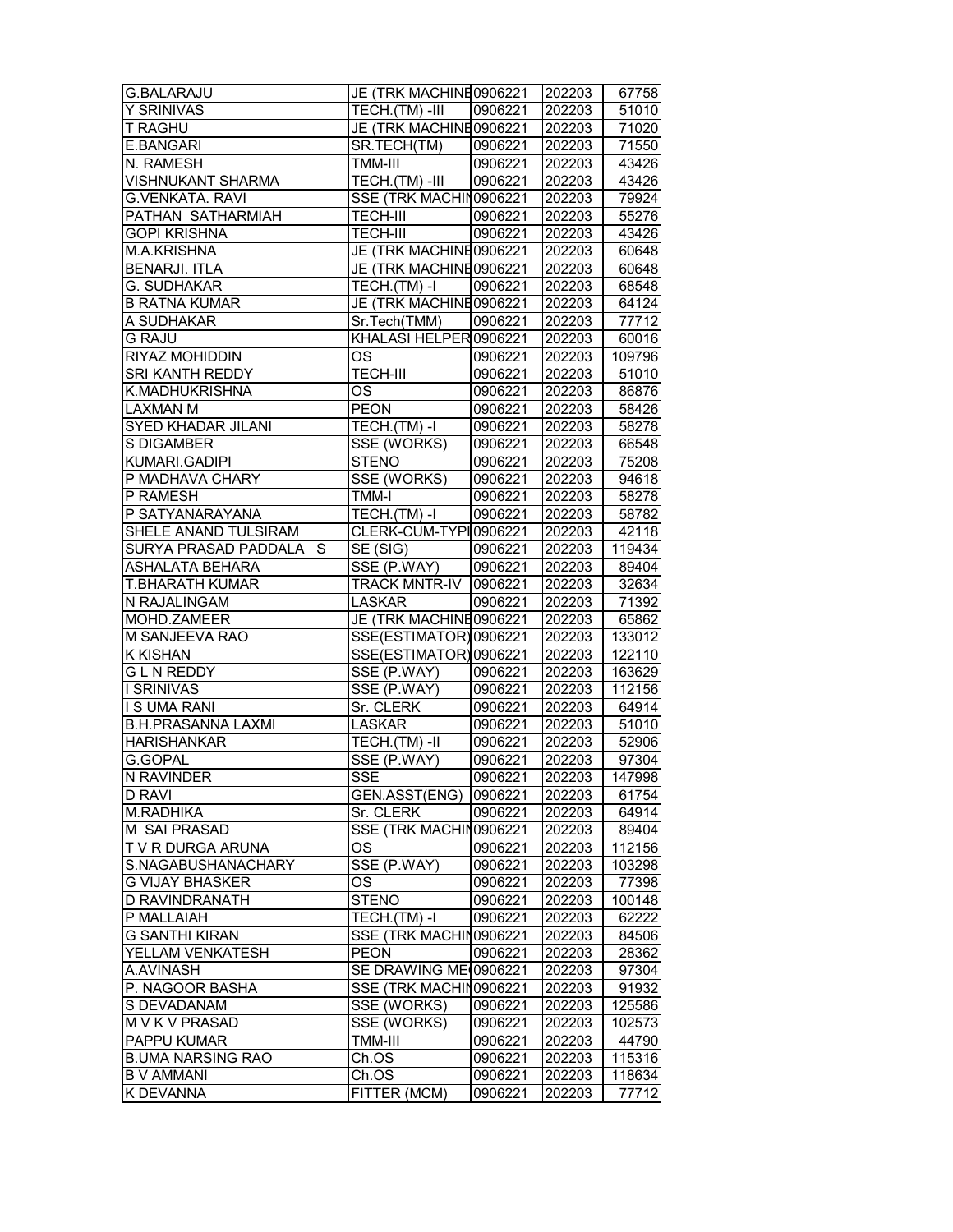| K SATHYANARAYANA                    | SSE (TRK MACHIN0906221 202203         |         |        | 84506  |
|-------------------------------------|---------------------------------------|---------|--------|--------|
| <b>M.ASHOK</b>                      | TECH.(TM) -I                          | 0906221 | 202203 | 55118  |
| <b>J.NARSAIAH</b>                   | FITTER (MCM)                          | 0906221 | 202203 | 86876  |
| K.RAJA GOPAL                        | OS                                    | 0906221 | 202203 | 108996 |
| C.VIJAYA BHASKAR RAO                | TECH.(TM)-II                          | 0906221 | 202203 | 46270  |
| D VIDYASAGAR                        | SSE (TRK MACHIN0906221                |         | 202203 | 89404  |
| M.RAMPRASADGOUD                     | SSE (P.WAY)   0906221                 |         | 202203 | 83840  |
| S.M.BASHA                           | SSE (TRK MACHIN0906221                |         | 202203 | 91932  |
|                                     |                                       |         |        |        |
| <b>B RAMCHANDER</b><br>K AJAY KUMAR | SSE (TRK MACHIN0906221<br><b>PEON</b> | 0906221 | 202203 | 102992 |
|                                     |                                       |         | 202203 | 47946  |
| <b>M SRINIVAS</b>                   | <b>OS</b>                             | 0906221 | 202203 | 89404  |
| SRI MURALIDHAR YADAV                | TECH.(TM) -II                         | 0906221 | 202203 | 52906  |
| CH BALAKRISHNA                      | TMM-III                               | 0906221 | 202203 | 43426  |
| <b>G KAVITHA</b>                    | SE (P.WAY)                            | 0906221 | 202203 | 108996 |
| M CHENNA KESHAVULU                  | SSE (TRK MACHIN0906221                |         | 202203 | 94618  |
| M TARAKESWAR RAO                    | JE (TRK MACHINE0906221                |         | 202203 | 60648  |
| SRI PRAKASH VANGALA                 | JE (TRK MACHINE0906221                |         | 202203 | 60648  |
| RAM NIWAS MEENA                     | TMM-III                               | 0906221 | 202203 | 50062  |
| L RAMBABU                           | SSE(TRS)                              | 0906221 | 202203 | 82136  |
| KOTA ASHOK                          | SSE (TRK MACHIN0906221                |         | 202203 | 86876  |
| A.VEERAIAH                          | FITTER (MCM)                          | 0906221 | 202203 | 71627  |
| Y. LOKESHWAR                        | SSE (P.WAY)                           | 0906221 | 202203 | 97304  |
| <b>SANJAY KUMAR</b>                 | SSE (P.WAY)                           | 0906221 | 202203 | 75345  |
| <b>AMRIT KUMAR GUPTA</b>            | KHALASI HELPER 0906221                |         | 202203 | 44068  |
| P MURALI KRISHNA                    | OS                                    | 0906221 | 202203 | 150118 |
| <b>G.VENKATESH</b>                  | <b>TRACK MNTR-II</b>                  | 0906221 | 202203 | 52906  |
| S RAVIKUMAR                         | Ch.OS                                 | 0906221 | 202203 | 91438  |
| PREM RAJ MEENA                      | <b>KHALASI</b>                        | 0906221 | 202203 | 43426  |
|                                     |                                       |         |        |        |
| K.BASHUMIA                          | JE (TRK MACHINE0906221                |         | 202203 | 73604  |
| MD.ISMAIL                           | FITTER (MCM)                          | 0906221 | 202203 | 73604  |
| N HUSSAINI                          | SSE (P.WAY)                           | 0906221 | 202203 | 160796 |
| <b>S RAMESH</b>                     | SSE (P.WAY)                           | 0906221 | 202203 | 118634 |
| <b>S.YELLESH</b>                    | JE (TRK MACHINE0906221                |         | 202203 | 64124  |
| <b>SUNIL KUMAR</b>                  | SSE (TRK MACHIN0906221                |         | 202203 | 84899  |
| J BALRAJ                            | TECH.(TM) -I                          | 0906221 | 202203 | 55118  |
| <b>K BALAIAH</b>                    | SSE (TRK MACHIN0906221                |         | 202203 | 89404  |
| R.V NARASAIAH                       | TECH.(TM) -II                         | 0906221 | 202203 | 46270  |
| <b>LAL BABU MISHRA</b>              | KHALASI HELPER 0906221                |         | 202203 | 46528  |
| T.P. JAI GOPAL                      | SSE DRAWING CI0906221                 |         | 202203 | 102992 |
| <b>G NARSING RAO</b>                | TECH-III                              | 0906221 | 202203 | 51010  |
| P.SAI KUMAR                         | MACHINE OPTR-II0906221                |         | 202203 | 46270  |
| T. RAMA SESHA RAO                   | OS                                    | 0906221 | 202203 | 118634 |
| <b>B. SRINIVAS</b>                  | SSE (P.WAY)                           | 0906221 | 202203 | 86918  |
| <b>SHASHIDHAR</b>                   | SSE (TRK MACHIN0906221                |         | 202203 | 143890 |
| P.NARSING RAO                       | SR.TECH(TM)                           | 0906221 | 202203 | 65862  |
| V VENKATARAMANA                     | OS                                    | 0906221 | 202203 | 97304  |
| M. KAVITHA                          | SSE (TRK MACHIN0906221                |         | 202203 |        |
|                                     |                                       |         |        | 82136  |
| <b>DEEPAK SAKSENA</b>               | SSE (TRK MACHIN0906221                |         | 202203 | 82136  |
| MOHAMMED ABDUL LATEEF               | <b>TECH-III</b>                       | 0906221 | 202203 | 49588  |
| Y PRADEEP                           | <b>PEON</b>                           | 0906221 | 202203 | 43099  |
| J.BABU                              | JE (TRK MACHINE0906221                |         | 202203 | 67046  |
| P.RAJESH                            | Sr. CLERK                             | 0906221 | 202203 | 64914  |
| <b>NITIN KUMAR</b>                  | SSE (TRK MACHIN0906221                |         | 202203 | 82136  |
| S ALLABAKASH                        | SSE (TRK MACHIN0906221                |         | 202203 | 77712  |
| P. HARISH KUMAR GOUD                | JE (TRK MACHINE0906221                |         | 202203 | 60648  |
| S.NAGANNA                           | SSE (TRK MACHIN0906221                |         | 202203 | 89404  |
| POGULA.BALAKISHAN                   | SSE (TRK MACHIN0906221                |         | 202203 | 89404  |
| S. KRISHNA MURTHY NAIK              | SSE (TRK MACHIN0906221                |         | 202203 | 75658  |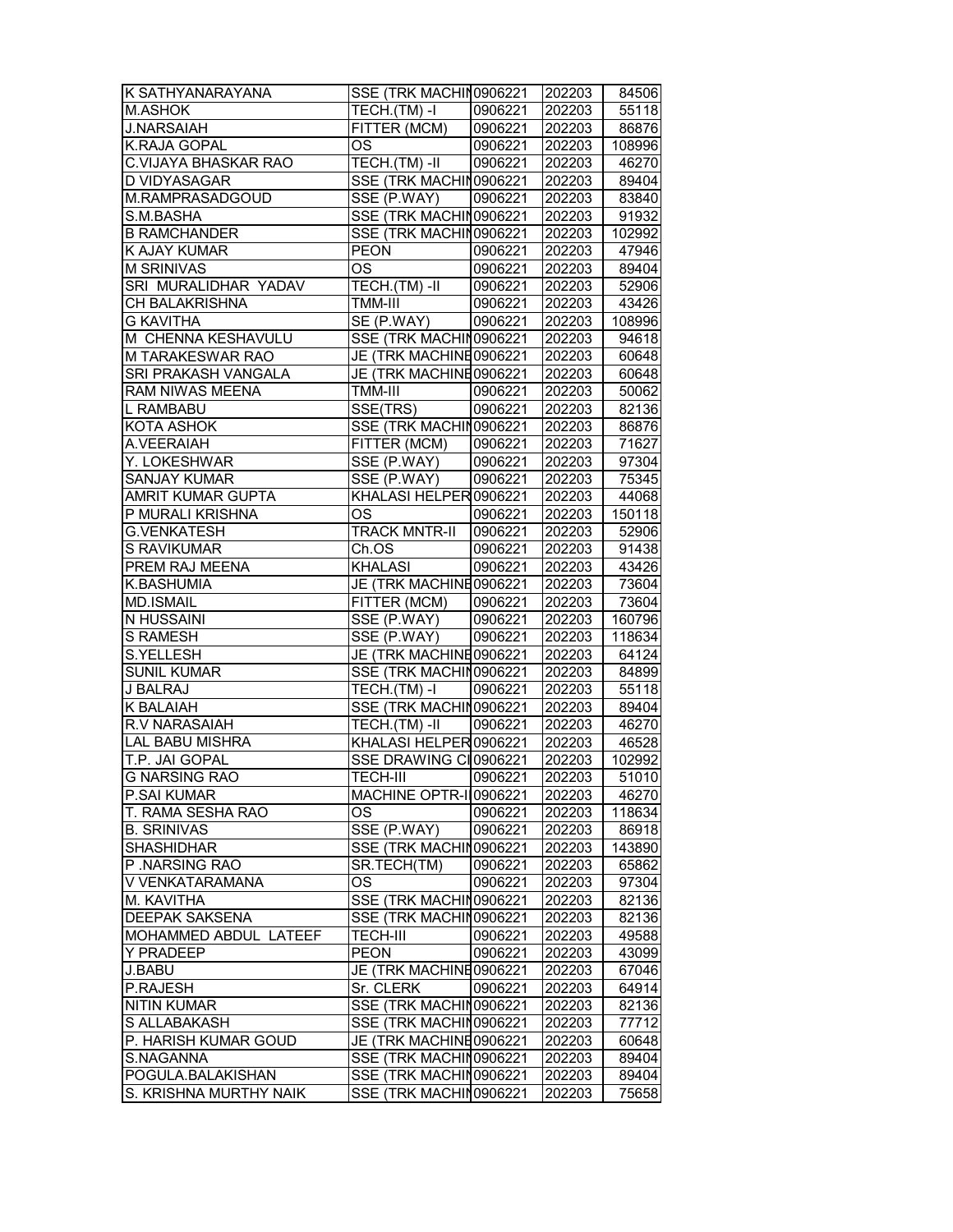| <b>RAGI SANTHOSH</b>                            | TECH.(TM)-III                    | 0906221 | 202203 | 39373  |
|-------------------------------------------------|----------------------------------|---------|--------|--------|
| PRADEEPA R                                      | SSE DRAWING CI0906221            |         | 202203 | 77712  |
| KUCHIPUDI MOUNIKA                               | <b>SSE (WORKS)</b>               | 0906221 | 202203 | 77712  |
| S SRAVANTHI                                     | SSE (WORKS)                      | 0906221 | 202203 | 78512  |
| R.VENKATA RAMANAMMA                             | <b>OS</b>                        | 0906221 | 202203 | 64924  |
| N.BALAKRISHNA                                   | <b>TRACK MNTR-IV</b>             | 0906221 | 202203 | 38439  |
| <b>DESAI SIDDARTH SIRISH</b>                    | CLERK-CUM-TYPI0906221            |         | 202203 | 32577  |
| <b>POOJA</b>                                    | CLERK-CUM-TYPI0906221            |         | 202203 | 36307  |
| SANDHYA RANI                                    | $\overline{\mathsf{JE}}$ (P.WAY) | 0906221 | 202203 | 62386  |
| <b>NAVIN KUMAR</b>                              | SSE (P.WAY)                      | 0906221 | 202203 | 75158  |
| MANCHALA ARAVIND                                | JE (TRK MACHINE0906221           |         | 202203 | 60648  |
| <b>TAYI MITHIN</b>                              | JE (TRK MACHINE0906221           |         | 202203 | 60648  |
| <b>SHRI SASI KUMAR JALLI</b>                    | <b>B.PEON</b>                    | 0906221 | 202203 | 32976  |
| <b>M SURYA</b>                                  | Sr. CLERK                        | 0906221 | 202203 | 52274  |
| CHINTAM BABA PRASAD                             | GEN.ASST(ENG)                    | 0906221 | 202203 | 26790  |
| MAYA KUMARI B                                   | <b>PEON</b>                      | 0906221 | 202203 | 32976  |
| D LAXMI MRUDULA                                 | Sr. CLERK                        | 0906221 | 202203 | 52274  |
| MUNESH KUMAR MEENA                              | TMM-III                          | 0906221 | 202203 | 33238  |
| <b>DIPAK KUMAR THAKUR</b>                       | TMM-III                          | 0906221 | 202203 | 33847  |
| <b>D.VENKATESH</b>                              | <b>TRACK MNTR-IV</b>             | 0906221 | 202203 | 36543  |
| C.SANDEEP                                       | JE DRAWING CIVI0906221           |         | 202203 | 62386  |
| PIDUGU THIRUMAL                                 | JE (WORKS)                       | 0906221 | 202203 | 54998  |
| <b>RAVI KUMAR GAUTAM</b>                        | JE (P.WAY)                       | 0906221 | 202203 | 54998  |
| VADLURI DURGA PRASAD                            | JE (P.WAY)                       | 0906221 | 202203 | 54998  |
| THUMMA HARISH                                   | JE DRAWING CIV 0906221           |         | 202203 | 62386  |
| <b>GUDURI RAJINIKANTH</b>                       | JE DRAWING CIV 0906221           |         | 202203 | 62386  |
| THORATI RAMA KOTESWARA RAJE DRAWING CIV 0906221 |                                  |         | 202203 | 62386  |
| MANDA JAGADEESHWARBABU                          | <b>PEON</b>                      | 0906221 | 202203 | 26790  |
| <b>GUNISETTY SAIKIRAN</b>                       | JE DRAWING CIVI0906221           |         | 202203 | 62386  |
| <b>D.TULASIRAM NAIK</b>                         | SSE(BRIDGE)                      | 0906222 | 202203 | 105994 |
| <b>B ANAND KUMAR</b>                            | JE (WORKS)                       | 0906222 | 202203 | 65862  |
| YENJALA SURESH                                  | JE (WORKS)                       | 0906222 | 202203 | 55413  |
| <b>K SRINIVAS</b>                               | JE (WORKS)                       | 0906222 | 202203 | 79924  |
| ZEESHAN AHMED                                   | JE (WORKS)                       | 0906222 | 202203 | 74932  |
| P N MURALI                                      | SSE (WORKS)                      | 0906222 | 202203 | 143890 |
| <b>B.SRINIVAS</b>                               | <b>OS</b>                        | 0906222 | 202203 | 71550  |
| PADMAJA DUTTA                                   | $\overline{\text{OS}}$           | 0906222 | 202203 | 97304  |
| P PADMAJA                                       | <b>JR CLERK</b>                  | 0906222 | 202203 | 55276  |
| P SRINIVASA RAO                                 | <b>SE (WORKS)</b>                | 0906222 | 202203 | 129220 |
| S.V.NARENDRA REDDY                              | SSE (WORKS)                      | 0906222 | 202203 | 115316 |
| V RAMA RAO                                      | SSE (WORKS)                      | 0906222 | 202203 | 100148 |
| <b>J K SAI KUMAR</b>                            | Ch.OS                            | 0906222 | 202203 | 125586 |
| A NOORJAHAN                                     | <b>JR CLERK</b>                  | 0906222 | 202203 | 63152  |
| P V RAGHURAM                                    | SE (P.WAY)                       | 0906222 | 202203 | 125586 |
| P ANAND KISHORE                                 | SSE (WORKS)                      | 0906222 | 202203 | 118634 |
| <b>VINODINI G</b>                               | <b>LASKAR</b>                    | 0906222 | 202203 | 59998  |
| <b>ANJESH KUMAR</b>                             | SSE (WORKS)                      | 0906222 | 202203 | 91932  |
| <b>ASHISH KUMAR</b>                             | SSE (WORKS)                      | 0906222 | 202203 | 91932  |
| ABHIMANYU SINGH                                 | SSE (WORKS)                      | 0906222 | 202203 | 91932  |
| <b>BHUPATHI GOPI</b>                            | SSE(BRIDGE)                      | 0906222 | 202203 | 115316 |
| <b>KRUSHNA CHANDRA MOHANTY</b>                  | JE (WORKS)                       | 0906222 | 202203 | 63535  |
| M.N.S. RAJU                                     | SSE (WORKS)                      | 0906222 | 202203 | 129220 |
| D.PRASADA RAO                                   | SSE (WORKS)                      | 0906222 | 202203 | 124319 |
| P. RAVI PRAKASH                                 | SSE (WORKS)                      | 0906222 | 202203 | 125586 |
| N SHRAVANA                                      | OS                               | 0906222 | 202203 | 96416  |
| S P VENU GOPAL                                  | SSE (WORKS)                      | 0906222 | 202203 | 125586 |
| <b>GURBHEJ SINGH</b>                            | Sr. CLERK                        | 0906222 | 202203 | 45326  |
| <b>NOOR ALAM</b>                                | JE (P.WAY)                       | 0906222 | 202203 | 102992 |
|                                                 |                                  |         |        |        |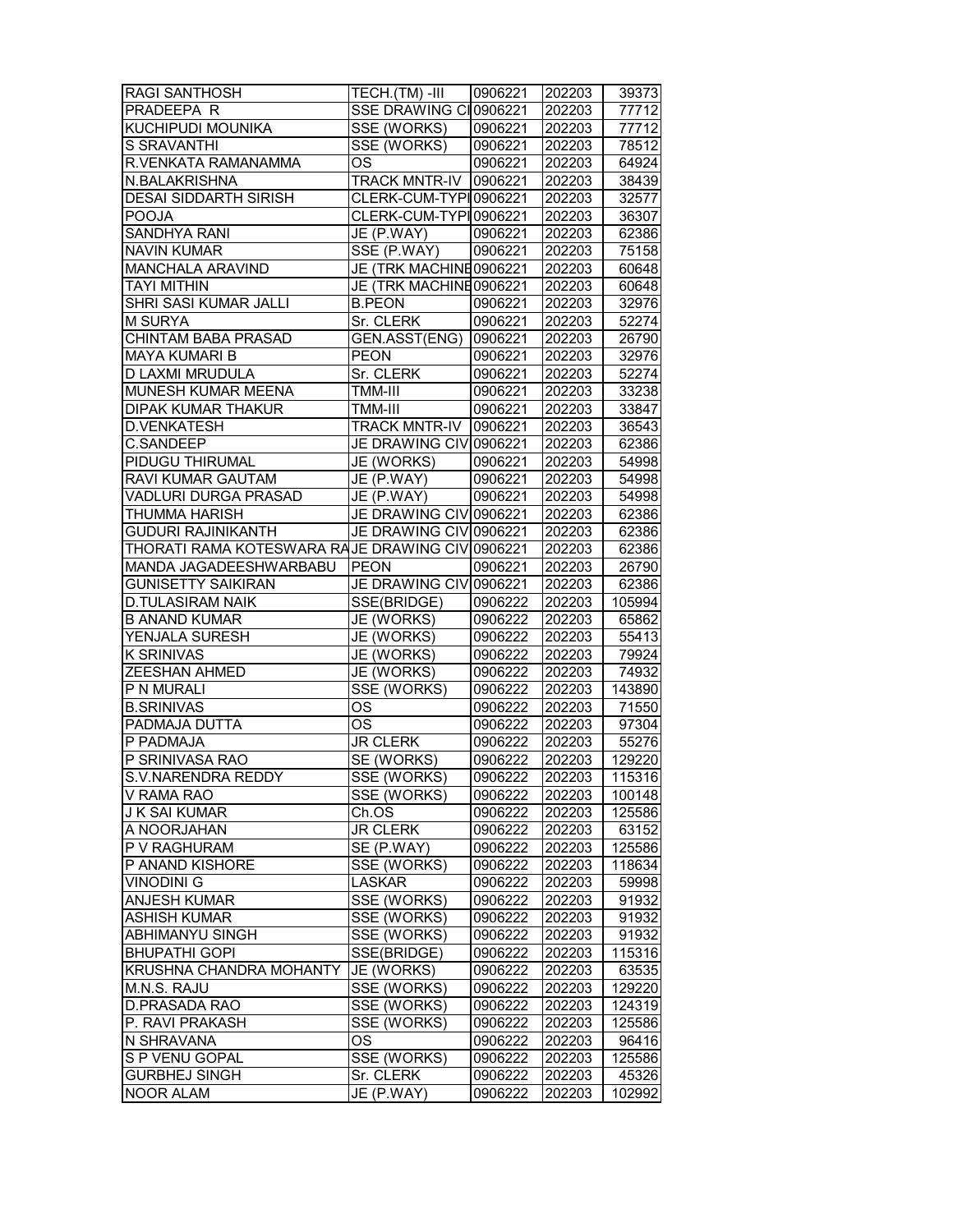| <b>MEGHAVATH LAXHMAN</b> | JE (WORKS)              | 0906222 | 202203 | 77712  |
|--------------------------|-------------------------|---------|--------|--------|
| <b>G GANESH</b>          | JE (WORKS)              | 0906222 | 202203 | 65238  |
| <b>MITHILESH KUMAR</b>   | OS                      | 0906222 | 202203 | 108996 |
| <b>BELSAJAR HORO</b>     | Sr. CLERK               | 0906222 | 202203 | 53696  |
| <b>B.BHASKER</b>         | JE (WORKS)              | 0906222 | 202203 | 89404  |
| <b>MD ELIAS QURAISHI</b> | Ch.OS                   | 0906222 | 202203 | 118634 |
| K SAMBAMURTHY            | SE (WORKS)              | 0906222 | 202203 | 136804 |
| Y IMAMUDDIN              | SSE(BRIDGE)             | 0906222 | 202203 | 91932  |
| K.KRISHNA BHARGAV        | JE (WORKS)              | 0906222 | 202203 | 53972  |
| <b>BANDI SRIKANTH</b>    | JE (WORKS)              | 0906222 | 202203 | 64124  |
| <b>K.SANTOSH KUMAR</b>   | H.KEEPING.ASST0906223   |         | 202203 | 49588  |
| <b>PRASENJITSHEE</b>     | Sr.TECH. CARPEN0906223  |         | 202203 | 52531  |
| <b>J.KISHORE</b>         | TECH.CARPENTE0906223    |         | 202203 | 51010  |
| AKULAGOUDA               | TECH.CARPENTE0906223    |         | 202203 | 43099  |
| <b>C.SATISH KUMAR</b>    | H.KEEPING.ASST0906223   |         | 202203 | 36131  |
| M.MALLESHAM              | H.KEEPING.ASST 0906223  |         | 202203 | 50578  |
| <b>G.MOHD SADIQ</b>      | H.KEEPING.ASST0906223   |         | 202203 | 52564  |
| <b>C.RAHUL KIRAN</b>     | ASST(WORKS)             | 0906223 | 202203 | 37992  |
| <b>M G RAMESH</b>        | ASST(WORKS)             | 0906223 | 202203 | 58436  |
| <b>JOHN DAVID</b>        | ASST(WORKS)             | 0906223 | 202203 | 45132  |
| K BHARATHALAXMI          | TECH.(MASON)-II 0906223 |         | 202203 | 53841  |
| <b>SMT K.UMA</b>         | Sr.TECH. MASON 0906223  |         | 202203 | 69654  |
| <b>MURALIMOHAN</b>       | TECH.CARPENTE 0906223   |         | 202203 | 63492  |
| SHOBHA RANI              | TECH.CARPENTE 0906223   |         | 202203 | 66652  |
| A.VENUGOPAL              | ASST(WORKS)             | 0906223 | 202203 | 37335  |
| <b>SMT VAJRAMMA</b>      | H.KEEPING.ASST 0906223  |         | 202203 | 44058  |
| <b>SEEMA KAMBLE</b>      | ASST(WORKS)             | 0906223 | 202203 | 49588  |
| <b>BRAJESH RAI</b>       | ASST(WORKS)             | 0906223 | 202203 | 37793  |
| <b>LAXMA REDDY KOLLA</b> | <b>DEN</b>              | 0906224 | 202203 | 120896 |
| YERRAMSHETTY SRINIVAS    | <b>DEN</b>              | 0906224 | 202203 | 97440  |
| K.NATHANAEL              | <b>ADEN</b>             | 0906224 | 202203 | 160796 |
| <b>L.NARENDAR REDDY</b>  | <b>ADEN</b>             | 0906224 | 202203 | 143552 |
| M.D.R.VARMA              | <b>ADEN</b>             | 0906224 | 202203 | 160796 |
| P PRATHAP                | ADEN                    | 0906224 | 202203 | 147940 |
| <b>M B SUDHAKAR</b>      | <b>AEN</b>              | 0906224 | 202203 | 147440 |
| K SETHU RAO              | <b>ADEN</b>             | 0906224 | 202203 | 160796 |
| MOTHILAL BHOOKYA         | Sr. DEN                 | 0906224 | 202203 | 257284 |
| SANAPALA ABHIRAM         | <b>DEN</b>              | 0906224 | 202203 | 94558  |
| <b>ANIL KUMAR ADEPU</b>  | <b>DEN</b>              | 0906224 | 202203 | 97440  |
| <b>G.BALAJI</b>          | TECH.(MASON)-III0906226 |         | 202203 | 47946  |
| J M REDDY                | TECH.(MASON)-III0906226 |         | 202203 | 55276  |
| <b>B GURUMURTHY</b>      | TECH.(MASON)-II 0906226 |         | 202203 | 77655  |
| M VENKAT SWAMY           | TECH.(MASON)-II 0906226 |         | 202203 | 65704  |
| E.R.SUJATHA              | TECH.(MASON)-II 0906226 |         | 202203 | 51484  |
| <b>NAGAMADDI</b>         | TECH.(MASON)-III0906226 |         | 202203 | 53854  |
| P. SAI KUMAR             | <b>ASST(WORKS)</b>      | 0906226 | 202203 | 38899  |
| N SRINIVAS               | TECH.CARPENTE 0906226   |         | 202203 | 52400  |
| <b>REKULA NARENDER</b>   | ASST(WORKS)             | 0906226 | 202203 | 55276  |
| <b>JAIRAM</b>            | TECH.(MASON)-II 0906226 |         | 202203 | 65704  |
| SRI. SRIRAM MALLAIAH     | ASST(WORKS)             | 0906226 | 202203 | 32554  |
| <b>K MARY</b>            | TECH.(MASON)-III0906226 |         | 202203 | 60016  |
| C H PADMA                | TECH.(MASON)-II 0906226 |         | 202203 | 41265  |
| <b>T ARUNDHAR</b>        | TECH.(MASON)-II 0906226 |         | 202203 | 57330  |
| N AMARNATH               | TECH.CARPENTE0906226    |         | 202203 | 56878  |
| M SHANKARAMMA            | TECH.(MASON)-III0906226 |         | 202203 | 53854  |
| U. LAXMI NARAYAN         | ASST(WORKS)             | 0906226 | 202203 | 34791  |
| G. SANDHYA RANI          | ASST(WORKS)             | 0906226 | 202203 | 36687  |
| Y. SHIREESH KUMAR        | Sr.TECH. CARPEN0906226  |         | 202203 | 66850  |
|                          |                         |         |        |        |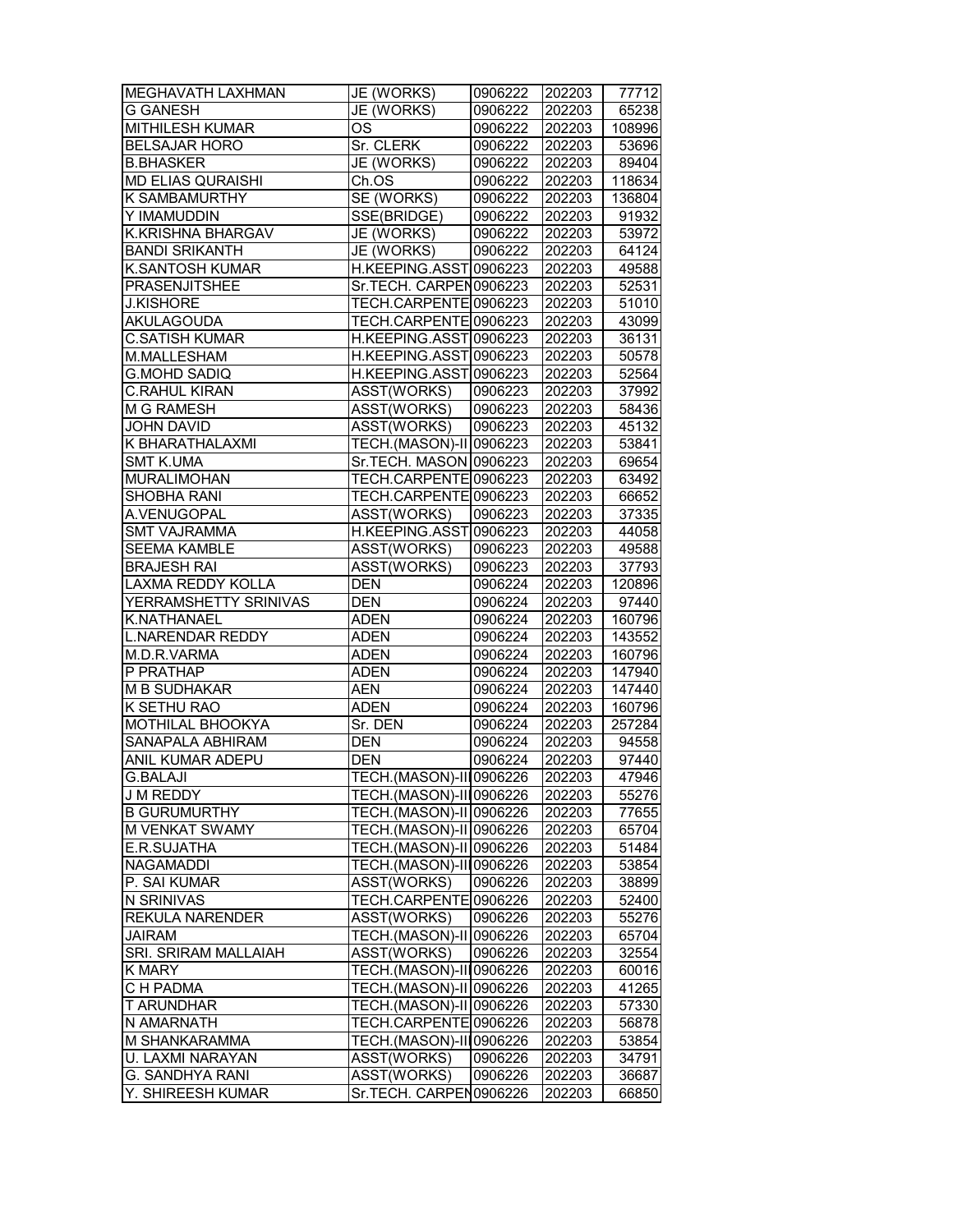| SMT. K. BALAMANI<br>ASST(WORKS)<br>202203<br>0906226<br>42952<br>KUM. KAUSALYA<br>TECH.CARPENTE0906226<br>202203<br>38776<br>KUM A. JOANNA<br>TECH.CARPENTE0906226<br>202203<br>47534<br>NIRMALA.B<br>TECH.(MASON)-I 0906226<br>202203<br>57640<br><b>SHANKAR</b><br>TECH.(MASON)-III0906226<br>56368<br>202203<br>P. NARENDER S O LATE CHANDISR.H.KEEPING.AS0906226<br>47692<br>202203<br>SRIRAMULU K<br>TECH.(MASON)-I 0906226<br>64914<br>202203<br>E.NAGESHWAR RAO<br>Sr.TECH. CARPEN0906226<br>64124<br>202203<br>N. KRISHNA<br>TECH.CARPENTE 0906226<br>202203<br>47534<br>M.KARTHEEKPAVAN<br>Sr.TECH. MASON 0906226<br>202203<br>71550<br><b>ASST(WORKS)</b><br>50566<br><b>G PADMAVATHI</b><br>0906226<br>202203<br>TECH. (MASON)-II 0906226<br><b>G.SARITHA</b><br>43492<br>202203<br>Y. RAMESH S O SHIVAIAH<br>SR.H.KEEPING.A\$0906226<br>202203<br>51010<br>Y SUMAN<br>ASST(WORKS)<br>0906226<br>202203<br>39799<br>Sr.TECH. CARPEN0906226<br>R ASHOK<br>202203<br>71550<br>STAFF CAR DRIVI0906226<br><b>D.SRINIVAS</b><br>202203<br>51010<br>AKBAR<br>TECH.(MASON)-III0906226<br>50871<br>202203<br>P.RAJ KUMAR<br>Sr.TECH. CARPEN0906226<br>202203<br>64124<br><b>B SRINIVAS</b><br>ASST(WORKS)<br>0906227<br>202203<br>53854<br><b>ASST(WORKS)</b><br>M.SUJATHA<br>0906227<br>202203<br>36418<br><b>JHANSEE CHINNAM</b><br>ASST(WORKS)<br>38899<br>0906227<br>202203<br>R NAMDEV<br>PLF-II<br>0906227<br>202203<br>48339<br>D.VENKATALAXMI<br>54328<br>PLF-II<br>0906227<br>202203<br>MUMTAZ BEGUM<br>TECH.CARPENTE 0906227<br>48324<br>202203<br><b>G.SRINIVASA CHARY</b><br>TECH.CARPENTE0906227<br>202203<br>54304<br>T ANASUYA<br>TECH.(MASON)-II 0906227<br>202203<br>65704<br>J SUDHAKAR<br>ASST(WORKS)<br>0906227<br>202203<br>39300<br>ASST(WORKS)<br><b>SMT YADAMMA</b><br>0906227<br>202203<br>37793<br><b>G KALAVATHI</b><br><b>TECH(PAINTER)-I 0906227</b><br>202203<br>45457<br>MD KHAJA MOINUDDIN<br>TECH(PAINTER)-I 0906227<br>202203<br>86876<br><b>MARADI ERANNA</b><br>ASST(WORKS)<br>0906227<br>202203<br>45796<br><b>G VARAPRASAD</b><br>Sr.TECH(FITTER)   0906227<br>53972<br>202203<br>S MEHID ALI RAZVI<br>PLF-II<br>0906227<br>53651<br>202203<br>Sr.TECH. MASON 0906227<br><b>G.SANTOSH KUMAR</b><br>202203<br>62386<br>A MUKUNDARAO<br>Sr.TECH. CARPEN0906227<br>202203<br>63535<br><b>SHENAZ BEGUM</b><br>ASST(WORKS)<br>0906227<br>202203<br>49588<br>M RAMAKRISHNA RAJU<br><b>AEN</b><br>0906228<br>112791<br>202203<br><b>LAXMI</b><br><b>MALI</b><br>0906229<br>202203<br>56856<br>1834<br>lk.anjaneyulu<br>Sr.MALI<br>0906229<br>202203<br>S SUSAIRAJ<br>MALI<br>0906229<br>202203<br>55721<br><b>JAHANGIR BEGUM</b><br>Sr.MALI<br>0906229<br>202203<br>45457<br>N PANDARINATH<br>TECH.CARPENTE 0906229<br>202203<br>49256<br>S KUMARASWAMY<br>Sr.MALI<br>63152<br>0906229<br>202203<br><b>G YADAMMA</b><br>Sr.MALI<br>0906229<br>202203<br>52432<br>N.KAMESWARI<br>Sr.MALI<br>0906229<br>202203<br>52432<br>T.R.NAGAMANI<br>41920<br>Sr.MALI<br>0906229<br>202203<br><b>G.MURALI</b><br>Sr.MALI<br>202203<br>48324<br>0906229<br>D VIMALA<br>202203<br>Sr.MALI<br>0906229<br>60016<br><b>B SUKANYA</b><br>51010<br>Sr.MALI<br>0906229<br>202203<br><b>SUJATHA</b><br>Sr.MALI<br>0906229<br>202203<br>52432<br><b>B VENKATESH</b><br>Sr.MALI<br>202203<br>0906229<br>32617<br>AMEENA BEGUM<br><b>MALI</b><br>0906229<br>202203<br>32554<br><b>RAJAIAH</b><br>TECH.(MASON)-III0906229<br>202203<br>61754<br><b>SATYAMMA</b><br>Sr.MALI<br>0906229<br>202203<br>46636<br>PADMA RANI<br>Sr.MALI<br>0906229<br>202203<br>51010<br><b>B.SRISAILAM</b><br>Sr.MALI<br>202203<br>0906229<br>51010<br>R.MANEMMA<br>35739<br>MALI<br>0906229<br>202203 | S RAJU | ASST(WORKS) | 0906226 | 202203 | 40348 |
|--------------------------------------------------------------------------------------------------------------------------------------------------------------------------------------------------------------------------------------------------------------------------------------------------------------------------------------------------------------------------------------------------------------------------------------------------------------------------------------------------------------------------------------------------------------------------------------------------------------------------------------------------------------------------------------------------------------------------------------------------------------------------------------------------------------------------------------------------------------------------------------------------------------------------------------------------------------------------------------------------------------------------------------------------------------------------------------------------------------------------------------------------------------------------------------------------------------------------------------------------------------------------------------------------------------------------------------------------------------------------------------------------------------------------------------------------------------------------------------------------------------------------------------------------------------------------------------------------------------------------------------------------------------------------------------------------------------------------------------------------------------------------------------------------------------------------------------------------------------------------------------------------------------------------------------------------------------------------------------------------------------------------------------------------------------------------------------------------------------------------------------------------------------------------------------------------------------------------------------------------------------------------------------------------------------------------------------------------------------------------------------------------------------------------------------------------------------------------------------------------------------------------------------------------------------------------------------------------------------------------------------------------------------------------------------------------------------------------------------------------------------------------------------------------------------------------------------------------------------------------------------------------------------------------------------------------------------------------------------------------------------------------------------------------------------------------------------------------------------------------------------------------------------------------------------------------------------------------------------------------------------------------------------------------------------------------------------------------------------------------------------------------------------------------------------------------------------------------------------------------------------------------------------------------------------------------------------------------------------------------------------------------------------------------------------------|--------|-------------|---------|--------|-------|
|                                                                                                                                                                                                                                                                                                                                                                                                                                                                                                                                                                                                                                                                                                                                                                                                                                                                                                                                                                                                                                                                                                                                                                                                                                                                                                                                                                                                                                                                                                                                                                                                                                                                                                                                                                                                                                                                                                                                                                                                                                                                                                                                                                                                                                                                                                                                                                                                                                                                                                                                                                                                                                                                                                                                                                                                                                                                                                                                                                                                                                                                                                                                                                                                                                                                                                                                                                                                                                                                                                                                                                                                                                                                                            |        |             |         |        |       |
|                                                                                                                                                                                                                                                                                                                                                                                                                                                                                                                                                                                                                                                                                                                                                                                                                                                                                                                                                                                                                                                                                                                                                                                                                                                                                                                                                                                                                                                                                                                                                                                                                                                                                                                                                                                                                                                                                                                                                                                                                                                                                                                                                                                                                                                                                                                                                                                                                                                                                                                                                                                                                                                                                                                                                                                                                                                                                                                                                                                                                                                                                                                                                                                                                                                                                                                                                                                                                                                                                                                                                                                                                                                                                            |        |             |         |        |       |
|                                                                                                                                                                                                                                                                                                                                                                                                                                                                                                                                                                                                                                                                                                                                                                                                                                                                                                                                                                                                                                                                                                                                                                                                                                                                                                                                                                                                                                                                                                                                                                                                                                                                                                                                                                                                                                                                                                                                                                                                                                                                                                                                                                                                                                                                                                                                                                                                                                                                                                                                                                                                                                                                                                                                                                                                                                                                                                                                                                                                                                                                                                                                                                                                                                                                                                                                                                                                                                                                                                                                                                                                                                                                                            |        |             |         |        |       |
|                                                                                                                                                                                                                                                                                                                                                                                                                                                                                                                                                                                                                                                                                                                                                                                                                                                                                                                                                                                                                                                                                                                                                                                                                                                                                                                                                                                                                                                                                                                                                                                                                                                                                                                                                                                                                                                                                                                                                                                                                                                                                                                                                                                                                                                                                                                                                                                                                                                                                                                                                                                                                                                                                                                                                                                                                                                                                                                                                                                                                                                                                                                                                                                                                                                                                                                                                                                                                                                                                                                                                                                                                                                                                            |        |             |         |        |       |
|                                                                                                                                                                                                                                                                                                                                                                                                                                                                                                                                                                                                                                                                                                                                                                                                                                                                                                                                                                                                                                                                                                                                                                                                                                                                                                                                                                                                                                                                                                                                                                                                                                                                                                                                                                                                                                                                                                                                                                                                                                                                                                                                                                                                                                                                                                                                                                                                                                                                                                                                                                                                                                                                                                                                                                                                                                                                                                                                                                                                                                                                                                                                                                                                                                                                                                                                                                                                                                                                                                                                                                                                                                                                                            |        |             |         |        |       |
|                                                                                                                                                                                                                                                                                                                                                                                                                                                                                                                                                                                                                                                                                                                                                                                                                                                                                                                                                                                                                                                                                                                                                                                                                                                                                                                                                                                                                                                                                                                                                                                                                                                                                                                                                                                                                                                                                                                                                                                                                                                                                                                                                                                                                                                                                                                                                                                                                                                                                                                                                                                                                                                                                                                                                                                                                                                                                                                                                                                                                                                                                                                                                                                                                                                                                                                                                                                                                                                                                                                                                                                                                                                                                            |        |             |         |        |       |
|                                                                                                                                                                                                                                                                                                                                                                                                                                                                                                                                                                                                                                                                                                                                                                                                                                                                                                                                                                                                                                                                                                                                                                                                                                                                                                                                                                                                                                                                                                                                                                                                                                                                                                                                                                                                                                                                                                                                                                                                                                                                                                                                                                                                                                                                                                                                                                                                                                                                                                                                                                                                                                                                                                                                                                                                                                                                                                                                                                                                                                                                                                                                                                                                                                                                                                                                                                                                                                                                                                                                                                                                                                                                                            |        |             |         |        |       |
|                                                                                                                                                                                                                                                                                                                                                                                                                                                                                                                                                                                                                                                                                                                                                                                                                                                                                                                                                                                                                                                                                                                                                                                                                                                                                                                                                                                                                                                                                                                                                                                                                                                                                                                                                                                                                                                                                                                                                                                                                                                                                                                                                                                                                                                                                                                                                                                                                                                                                                                                                                                                                                                                                                                                                                                                                                                                                                                                                                                                                                                                                                                                                                                                                                                                                                                                                                                                                                                                                                                                                                                                                                                                                            |        |             |         |        |       |
|                                                                                                                                                                                                                                                                                                                                                                                                                                                                                                                                                                                                                                                                                                                                                                                                                                                                                                                                                                                                                                                                                                                                                                                                                                                                                                                                                                                                                                                                                                                                                                                                                                                                                                                                                                                                                                                                                                                                                                                                                                                                                                                                                                                                                                                                                                                                                                                                                                                                                                                                                                                                                                                                                                                                                                                                                                                                                                                                                                                                                                                                                                                                                                                                                                                                                                                                                                                                                                                                                                                                                                                                                                                                                            |        |             |         |        |       |
|                                                                                                                                                                                                                                                                                                                                                                                                                                                                                                                                                                                                                                                                                                                                                                                                                                                                                                                                                                                                                                                                                                                                                                                                                                                                                                                                                                                                                                                                                                                                                                                                                                                                                                                                                                                                                                                                                                                                                                                                                                                                                                                                                                                                                                                                                                                                                                                                                                                                                                                                                                                                                                                                                                                                                                                                                                                                                                                                                                                                                                                                                                                                                                                                                                                                                                                                                                                                                                                                                                                                                                                                                                                                                            |        |             |         |        |       |
|                                                                                                                                                                                                                                                                                                                                                                                                                                                                                                                                                                                                                                                                                                                                                                                                                                                                                                                                                                                                                                                                                                                                                                                                                                                                                                                                                                                                                                                                                                                                                                                                                                                                                                                                                                                                                                                                                                                                                                                                                                                                                                                                                                                                                                                                                                                                                                                                                                                                                                                                                                                                                                                                                                                                                                                                                                                                                                                                                                                                                                                                                                                                                                                                                                                                                                                                                                                                                                                                                                                                                                                                                                                                                            |        |             |         |        |       |
|                                                                                                                                                                                                                                                                                                                                                                                                                                                                                                                                                                                                                                                                                                                                                                                                                                                                                                                                                                                                                                                                                                                                                                                                                                                                                                                                                                                                                                                                                                                                                                                                                                                                                                                                                                                                                                                                                                                                                                                                                                                                                                                                                                                                                                                                                                                                                                                                                                                                                                                                                                                                                                                                                                                                                                                                                                                                                                                                                                                                                                                                                                                                                                                                                                                                                                                                                                                                                                                                                                                                                                                                                                                                                            |        |             |         |        |       |
|                                                                                                                                                                                                                                                                                                                                                                                                                                                                                                                                                                                                                                                                                                                                                                                                                                                                                                                                                                                                                                                                                                                                                                                                                                                                                                                                                                                                                                                                                                                                                                                                                                                                                                                                                                                                                                                                                                                                                                                                                                                                                                                                                                                                                                                                                                                                                                                                                                                                                                                                                                                                                                                                                                                                                                                                                                                                                                                                                                                                                                                                                                                                                                                                                                                                                                                                                                                                                                                                                                                                                                                                                                                                                            |        |             |         |        |       |
|                                                                                                                                                                                                                                                                                                                                                                                                                                                                                                                                                                                                                                                                                                                                                                                                                                                                                                                                                                                                                                                                                                                                                                                                                                                                                                                                                                                                                                                                                                                                                                                                                                                                                                                                                                                                                                                                                                                                                                                                                                                                                                                                                                                                                                                                                                                                                                                                                                                                                                                                                                                                                                                                                                                                                                                                                                                                                                                                                                                                                                                                                                                                                                                                                                                                                                                                                                                                                                                                                                                                                                                                                                                                                            |        |             |         |        |       |
|                                                                                                                                                                                                                                                                                                                                                                                                                                                                                                                                                                                                                                                                                                                                                                                                                                                                                                                                                                                                                                                                                                                                                                                                                                                                                                                                                                                                                                                                                                                                                                                                                                                                                                                                                                                                                                                                                                                                                                                                                                                                                                                                                                                                                                                                                                                                                                                                                                                                                                                                                                                                                                                                                                                                                                                                                                                                                                                                                                                                                                                                                                                                                                                                                                                                                                                                                                                                                                                                                                                                                                                                                                                                                            |        |             |         |        |       |
|                                                                                                                                                                                                                                                                                                                                                                                                                                                                                                                                                                                                                                                                                                                                                                                                                                                                                                                                                                                                                                                                                                                                                                                                                                                                                                                                                                                                                                                                                                                                                                                                                                                                                                                                                                                                                                                                                                                                                                                                                                                                                                                                                                                                                                                                                                                                                                                                                                                                                                                                                                                                                                                                                                                                                                                                                                                                                                                                                                                                                                                                                                                                                                                                                                                                                                                                                                                                                                                                                                                                                                                                                                                                                            |        |             |         |        |       |
|                                                                                                                                                                                                                                                                                                                                                                                                                                                                                                                                                                                                                                                                                                                                                                                                                                                                                                                                                                                                                                                                                                                                                                                                                                                                                                                                                                                                                                                                                                                                                                                                                                                                                                                                                                                                                                                                                                                                                                                                                                                                                                                                                                                                                                                                                                                                                                                                                                                                                                                                                                                                                                                                                                                                                                                                                                                                                                                                                                                                                                                                                                                                                                                                                                                                                                                                                                                                                                                                                                                                                                                                                                                                                            |        |             |         |        |       |
|                                                                                                                                                                                                                                                                                                                                                                                                                                                                                                                                                                                                                                                                                                                                                                                                                                                                                                                                                                                                                                                                                                                                                                                                                                                                                                                                                                                                                                                                                                                                                                                                                                                                                                                                                                                                                                                                                                                                                                                                                                                                                                                                                                                                                                                                                                                                                                                                                                                                                                                                                                                                                                                                                                                                                                                                                                                                                                                                                                                                                                                                                                                                                                                                                                                                                                                                                                                                                                                                                                                                                                                                                                                                                            |        |             |         |        |       |
|                                                                                                                                                                                                                                                                                                                                                                                                                                                                                                                                                                                                                                                                                                                                                                                                                                                                                                                                                                                                                                                                                                                                                                                                                                                                                                                                                                                                                                                                                                                                                                                                                                                                                                                                                                                                                                                                                                                                                                                                                                                                                                                                                                                                                                                                                                                                                                                                                                                                                                                                                                                                                                                                                                                                                                                                                                                                                                                                                                                                                                                                                                                                                                                                                                                                                                                                                                                                                                                                                                                                                                                                                                                                                            |        |             |         |        |       |
|                                                                                                                                                                                                                                                                                                                                                                                                                                                                                                                                                                                                                                                                                                                                                                                                                                                                                                                                                                                                                                                                                                                                                                                                                                                                                                                                                                                                                                                                                                                                                                                                                                                                                                                                                                                                                                                                                                                                                                                                                                                                                                                                                                                                                                                                                                                                                                                                                                                                                                                                                                                                                                                                                                                                                                                                                                                                                                                                                                                                                                                                                                                                                                                                                                                                                                                                                                                                                                                                                                                                                                                                                                                                                            |        |             |         |        |       |
|                                                                                                                                                                                                                                                                                                                                                                                                                                                                                                                                                                                                                                                                                                                                                                                                                                                                                                                                                                                                                                                                                                                                                                                                                                                                                                                                                                                                                                                                                                                                                                                                                                                                                                                                                                                                                                                                                                                                                                                                                                                                                                                                                                                                                                                                                                                                                                                                                                                                                                                                                                                                                                                                                                                                                                                                                                                                                                                                                                                                                                                                                                                                                                                                                                                                                                                                                                                                                                                                                                                                                                                                                                                                                            |        |             |         |        |       |
|                                                                                                                                                                                                                                                                                                                                                                                                                                                                                                                                                                                                                                                                                                                                                                                                                                                                                                                                                                                                                                                                                                                                                                                                                                                                                                                                                                                                                                                                                                                                                                                                                                                                                                                                                                                                                                                                                                                                                                                                                                                                                                                                                                                                                                                                                                                                                                                                                                                                                                                                                                                                                                                                                                                                                                                                                                                                                                                                                                                                                                                                                                                                                                                                                                                                                                                                                                                                                                                                                                                                                                                                                                                                                            |        |             |         |        |       |
|                                                                                                                                                                                                                                                                                                                                                                                                                                                                                                                                                                                                                                                                                                                                                                                                                                                                                                                                                                                                                                                                                                                                                                                                                                                                                                                                                                                                                                                                                                                                                                                                                                                                                                                                                                                                                                                                                                                                                                                                                                                                                                                                                                                                                                                                                                                                                                                                                                                                                                                                                                                                                                                                                                                                                                                                                                                                                                                                                                                                                                                                                                                                                                                                                                                                                                                                                                                                                                                                                                                                                                                                                                                                                            |        |             |         |        |       |
|                                                                                                                                                                                                                                                                                                                                                                                                                                                                                                                                                                                                                                                                                                                                                                                                                                                                                                                                                                                                                                                                                                                                                                                                                                                                                                                                                                                                                                                                                                                                                                                                                                                                                                                                                                                                                                                                                                                                                                                                                                                                                                                                                                                                                                                                                                                                                                                                                                                                                                                                                                                                                                                                                                                                                                                                                                                                                                                                                                                                                                                                                                                                                                                                                                                                                                                                                                                                                                                                                                                                                                                                                                                                                            |        |             |         |        |       |
|                                                                                                                                                                                                                                                                                                                                                                                                                                                                                                                                                                                                                                                                                                                                                                                                                                                                                                                                                                                                                                                                                                                                                                                                                                                                                                                                                                                                                                                                                                                                                                                                                                                                                                                                                                                                                                                                                                                                                                                                                                                                                                                                                                                                                                                                                                                                                                                                                                                                                                                                                                                                                                                                                                                                                                                                                                                                                                                                                                                                                                                                                                                                                                                                                                                                                                                                                                                                                                                                                                                                                                                                                                                                                            |        |             |         |        |       |
|                                                                                                                                                                                                                                                                                                                                                                                                                                                                                                                                                                                                                                                                                                                                                                                                                                                                                                                                                                                                                                                                                                                                                                                                                                                                                                                                                                                                                                                                                                                                                                                                                                                                                                                                                                                                                                                                                                                                                                                                                                                                                                                                                                                                                                                                                                                                                                                                                                                                                                                                                                                                                                                                                                                                                                                                                                                                                                                                                                                                                                                                                                                                                                                                                                                                                                                                                                                                                                                                                                                                                                                                                                                                                            |        |             |         |        |       |
|                                                                                                                                                                                                                                                                                                                                                                                                                                                                                                                                                                                                                                                                                                                                                                                                                                                                                                                                                                                                                                                                                                                                                                                                                                                                                                                                                                                                                                                                                                                                                                                                                                                                                                                                                                                                                                                                                                                                                                                                                                                                                                                                                                                                                                                                                                                                                                                                                                                                                                                                                                                                                                                                                                                                                                                                                                                                                                                                                                                                                                                                                                                                                                                                                                                                                                                                                                                                                                                                                                                                                                                                                                                                                            |        |             |         |        |       |
|                                                                                                                                                                                                                                                                                                                                                                                                                                                                                                                                                                                                                                                                                                                                                                                                                                                                                                                                                                                                                                                                                                                                                                                                                                                                                                                                                                                                                                                                                                                                                                                                                                                                                                                                                                                                                                                                                                                                                                                                                                                                                                                                                                                                                                                                                                                                                                                                                                                                                                                                                                                                                                                                                                                                                                                                                                                                                                                                                                                                                                                                                                                                                                                                                                                                                                                                                                                                                                                                                                                                                                                                                                                                                            |        |             |         |        |       |
|                                                                                                                                                                                                                                                                                                                                                                                                                                                                                                                                                                                                                                                                                                                                                                                                                                                                                                                                                                                                                                                                                                                                                                                                                                                                                                                                                                                                                                                                                                                                                                                                                                                                                                                                                                                                                                                                                                                                                                                                                                                                                                                                                                                                                                                                                                                                                                                                                                                                                                                                                                                                                                                                                                                                                                                                                                                                                                                                                                                                                                                                                                                                                                                                                                                                                                                                                                                                                                                                                                                                                                                                                                                                                            |        |             |         |        |       |
|                                                                                                                                                                                                                                                                                                                                                                                                                                                                                                                                                                                                                                                                                                                                                                                                                                                                                                                                                                                                                                                                                                                                                                                                                                                                                                                                                                                                                                                                                                                                                                                                                                                                                                                                                                                                                                                                                                                                                                                                                                                                                                                                                                                                                                                                                                                                                                                                                                                                                                                                                                                                                                                                                                                                                                                                                                                                                                                                                                                                                                                                                                                                                                                                                                                                                                                                                                                                                                                                                                                                                                                                                                                                                            |        |             |         |        |       |
|                                                                                                                                                                                                                                                                                                                                                                                                                                                                                                                                                                                                                                                                                                                                                                                                                                                                                                                                                                                                                                                                                                                                                                                                                                                                                                                                                                                                                                                                                                                                                                                                                                                                                                                                                                                                                                                                                                                                                                                                                                                                                                                                                                                                                                                                                                                                                                                                                                                                                                                                                                                                                                                                                                                                                                                                                                                                                                                                                                                                                                                                                                                                                                                                                                                                                                                                                                                                                                                                                                                                                                                                                                                                                            |        |             |         |        |       |
|                                                                                                                                                                                                                                                                                                                                                                                                                                                                                                                                                                                                                                                                                                                                                                                                                                                                                                                                                                                                                                                                                                                                                                                                                                                                                                                                                                                                                                                                                                                                                                                                                                                                                                                                                                                                                                                                                                                                                                                                                                                                                                                                                                                                                                                                                                                                                                                                                                                                                                                                                                                                                                                                                                                                                                                                                                                                                                                                                                                                                                                                                                                                                                                                                                                                                                                                                                                                                                                                                                                                                                                                                                                                                            |        |             |         |        |       |
|                                                                                                                                                                                                                                                                                                                                                                                                                                                                                                                                                                                                                                                                                                                                                                                                                                                                                                                                                                                                                                                                                                                                                                                                                                                                                                                                                                                                                                                                                                                                                                                                                                                                                                                                                                                                                                                                                                                                                                                                                                                                                                                                                                                                                                                                                                                                                                                                                                                                                                                                                                                                                                                                                                                                                                                                                                                                                                                                                                                                                                                                                                                                                                                                                                                                                                                                                                                                                                                                                                                                                                                                                                                                                            |        |             |         |        |       |
|                                                                                                                                                                                                                                                                                                                                                                                                                                                                                                                                                                                                                                                                                                                                                                                                                                                                                                                                                                                                                                                                                                                                                                                                                                                                                                                                                                                                                                                                                                                                                                                                                                                                                                                                                                                                                                                                                                                                                                                                                                                                                                                                                                                                                                                                                                                                                                                                                                                                                                                                                                                                                                                                                                                                                                                                                                                                                                                                                                                                                                                                                                                                                                                                                                                                                                                                                                                                                                                                                                                                                                                                                                                                                            |        |             |         |        |       |
|                                                                                                                                                                                                                                                                                                                                                                                                                                                                                                                                                                                                                                                                                                                                                                                                                                                                                                                                                                                                                                                                                                                                                                                                                                                                                                                                                                                                                                                                                                                                                                                                                                                                                                                                                                                                                                                                                                                                                                                                                                                                                                                                                                                                                                                                                                                                                                                                                                                                                                                                                                                                                                                                                                                                                                                                                                                                                                                                                                                                                                                                                                                                                                                                                                                                                                                                                                                                                                                                                                                                                                                                                                                                                            |        |             |         |        |       |
|                                                                                                                                                                                                                                                                                                                                                                                                                                                                                                                                                                                                                                                                                                                                                                                                                                                                                                                                                                                                                                                                                                                                                                                                                                                                                                                                                                                                                                                                                                                                                                                                                                                                                                                                                                                                                                                                                                                                                                                                                                                                                                                                                                                                                                                                                                                                                                                                                                                                                                                                                                                                                                                                                                                                                                                                                                                                                                                                                                                                                                                                                                                                                                                                                                                                                                                                                                                                                                                                                                                                                                                                                                                                                            |        |             |         |        |       |
|                                                                                                                                                                                                                                                                                                                                                                                                                                                                                                                                                                                                                                                                                                                                                                                                                                                                                                                                                                                                                                                                                                                                                                                                                                                                                                                                                                                                                                                                                                                                                                                                                                                                                                                                                                                                                                                                                                                                                                                                                                                                                                                                                                                                                                                                                                                                                                                                                                                                                                                                                                                                                                                                                                                                                                                                                                                                                                                                                                                                                                                                                                                                                                                                                                                                                                                                                                                                                                                                                                                                                                                                                                                                                            |        |             |         |        |       |
|                                                                                                                                                                                                                                                                                                                                                                                                                                                                                                                                                                                                                                                                                                                                                                                                                                                                                                                                                                                                                                                                                                                                                                                                                                                                                                                                                                                                                                                                                                                                                                                                                                                                                                                                                                                                                                                                                                                                                                                                                                                                                                                                                                                                                                                                                                                                                                                                                                                                                                                                                                                                                                                                                                                                                                                                                                                                                                                                                                                                                                                                                                                                                                                                                                                                                                                                                                                                                                                                                                                                                                                                                                                                                            |        |             |         |        |       |
|                                                                                                                                                                                                                                                                                                                                                                                                                                                                                                                                                                                                                                                                                                                                                                                                                                                                                                                                                                                                                                                                                                                                                                                                                                                                                                                                                                                                                                                                                                                                                                                                                                                                                                                                                                                                                                                                                                                                                                                                                                                                                                                                                                                                                                                                                                                                                                                                                                                                                                                                                                                                                                                                                                                                                                                                                                                                                                                                                                                                                                                                                                                                                                                                                                                                                                                                                                                                                                                                                                                                                                                                                                                                                            |        |             |         |        |       |
|                                                                                                                                                                                                                                                                                                                                                                                                                                                                                                                                                                                                                                                                                                                                                                                                                                                                                                                                                                                                                                                                                                                                                                                                                                                                                                                                                                                                                                                                                                                                                                                                                                                                                                                                                                                                                                                                                                                                                                                                                                                                                                                                                                                                                                                                                                                                                                                                                                                                                                                                                                                                                                                                                                                                                                                                                                                                                                                                                                                                                                                                                                                                                                                                                                                                                                                                                                                                                                                                                                                                                                                                                                                                                            |        |             |         |        |       |
|                                                                                                                                                                                                                                                                                                                                                                                                                                                                                                                                                                                                                                                                                                                                                                                                                                                                                                                                                                                                                                                                                                                                                                                                                                                                                                                                                                                                                                                                                                                                                                                                                                                                                                                                                                                                                                                                                                                                                                                                                                                                                                                                                                                                                                                                                                                                                                                                                                                                                                                                                                                                                                                                                                                                                                                                                                                                                                                                                                                                                                                                                                                                                                                                                                                                                                                                                                                                                                                                                                                                                                                                                                                                                            |        |             |         |        |       |
|                                                                                                                                                                                                                                                                                                                                                                                                                                                                                                                                                                                                                                                                                                                                                                                                                                                                                                                                                                                                                                                                                                                                                                                                                                                                                                                                                                                                                                                                                                                                                                                                                                                                                                                                                                                                                                                                                                                                                                                                                                                                                                                                                                                                                                                                                                                                                                                                                                                                                                                                                                                                                                                                                                                                                                                                                                                                                                                                                                                                                                                                                                                                                                                                                                                                                                                                                                                                                                                                                                                                                                                                                                                                                            |        |             |         |        |       |
|                                                                                                                                                                                                                                                                                                                                                                                                                                                                                                                                                                                                                                                                                                                                                                                                                                                                                                                                                                                                                                                                                                                                                                                                                                                                                                                                                                                                                                                                                                                                                                                                                                                                                                                                                                                                                                                                                                                                                                                                                                                                                                                                                                                                                                                                                                                                                                                                                                                                                                                                                                                                                                                                                                                                                                                                                                                                                                                                                                                                                                                                                                                                                                                                                                                                                                                                                                                                                                                                                                                                                                                                                                                                                            |        |             |         |        |       |
|                                                                                                                                                                                                                                                                                                                                                                                                                                                                                                                                                                                                                                                                                                                                                                                                                                                                                                                                                                                                                                                                                                                                                                                                                                                                                                                                                                                                                                                                                                                                                                                                                                                                                                                                                                                                                                                                                                                                                                                                                                                                                                                                                                                                                                                                                                                                                                                                                                                                                                                                                                                                                                                                                                                                                                                                                                                                                                                                                                                                                                                                                                                                                                                                                                                                                                                                                                                                                                                                                                                                                                                                                                                                                            |        |             |         |        |       |
|                                                                                                                                                                                                                                                                                                                                                                                                                                                                                                                                                                                                                                                                                                                                                                                                                                                                                                                                                                                                                                                                                                                                                                                                                                                                                                                                                                                                                                                                                                                                                                                                                                                                                                                                                                                                                                                                                                                                                                                                                                                                                                                                                                                                                                                                                                                                                                                                                                                                                                                                                                                                                                                                                                                                                                                                                                                                                                                                                                                                                                                                                                                                                                                                                                                                                                                                                                                                                                                                                                                                                                                                                                                                                            |        |             |         |        |       |
|                                                                                                                                                                                                                                                                                                                                                                                                                                                                                                                                                                                                                                                                                                                                                                                                                                                                                                                                                                                                                                                                                                                                                                                                                                                                                                                                                                                                                                                                                                                                                                                                                                                                                                                                                                                                                                                                                                                                                                                                                                                                                                                                                                                                                                                                                                                                                                                                                                                                                                                                                                                                                                                                                                                                                                                                                                                                                                                                                                                                                                                                                                                                                                                                                                                                                                                                                                                                                                                                                                                                                                                                                                                                                            |        |             |         |        |       |
|                                                                                                                                                                                                                                                                                                                                                                                                                                                                                                                                                                                                                                                                                                                                                                                                                                                                                                                                                                                                                                                                                                                                                                                                                                                                                                                                                                                                                                                                                                                                                                                                                                                                                                                                                                                                                                                                                                                                                                                                                                                                                                                                                                                                                                                                                                                                                                                                                                                                                                                                                                                                                                                                                                                                                                                                                                                                                                                                                                                                                                                                                                                                                                                                                                                                                                                                                                                                                                                                                                                                                                                                                                                                                            |        |             |         |        |       |
|                                                                                                                                                                                                                                                                                                                                                                                                                                                                                                                                                                                                                                                                                                                                                                                                                                                                                                                                                                                                                                                                                                                                                                                                                                                                                                                                                                                                                                                                                                                                                                                                                                                                                                                                                                                                                                                                                                                                                                                                                                                                                                                                                                                                                                                                                                                                                                                                                                                                                                                                                                                                                                                                                                                                                                                                                                                                                                                                                                                                                                                                                                                                                                                                                                                                                                                                                                                                                                                                                                                                                                                                                                                                                            |        |             |         |        |       |
|                                                                                                                                                                                                                                                                                                                                                                                                                                                                                                                                                                                                                                                                                                                                                                                                                                                                                                                                                                                                                                                                                                                                                                                                                                                                                                                                                                                                                                                                                                                                                                                                                                                                                                                                                                                                                                                                                                                                                                                                                                                                                                                                                                                                                                                                                                                                                                                                                                                                                                                                                                                                                                                                                                                                                                                                                                                                                                                                                                                                                                                                                                                                                                                                                                                                                                                                                                                                                                                                                                                                                                                                                                                                                            |        |             |         |        |       |
|                                                                                                                                                                                                                                                                                                                                                                                                                                                                                                                                                                                                                                                                                                                                                                                                                                                                                                                                                                                                                                                                                                                                                                                                                                                                                                                                                                                                                                                                                                                                                                                                                                                                                                                                                                                                                                                                                                                                                                                                                                                                                                                                                                                                                                                                                                                                                                                                                                                                                                                                                                                                                                                                                                                                                                                                                                                                                                                                                                                                                                                                                                                                                                                                                                                                                                                                                                                                                                                                                                                                                                                                                                                                                            |        |             |         |        |       |
|                                                                                                                                                                                                                                                                                                                                                                                                                                                                                                                                                                                                                                                                                                                                                                                                                                                                                                                                                                                                                                                                                                                                                                                                                                                                                                                                                                                                                                                                                                                                                                                                                                                                                                                                                                                                                                                                                                                                                                                                                                                                                                                                                                                                                                                                                                                                                                                                                                                                                                                                                                                                                                                                                                                                                                                                                                                                                                                                                                                                                                                                                                                                                                                                                                                                                                                                                                                                                                                                                                                                                                                                                                                                                            |        |             |         |        |       |
|                                                                                                                                                                                                                                                                                                                                                                                                                                                                                                                                                                                                                                                                                                                                                                                                                                                                                                                                                                                                                                                                                                                                                                                                                                                                                                                                                                                                                                                                                                                                                                                                                                                                                                                                                                                                                                                                                                                                                                                                                                                                                                                                                                                                                                                                                                                                                                                                                                                                                                                                                                                                                                                                                                                                                                                                                                                                                                                                                                                                                                                                                                                                                                                                                                                                                                                                                                                                                                                                                                                                                                                                                                                                                            |        |             |         |        |       |
|                                                                                                                                                                                                                                                                                                                                                                                                                                                                                                                                                                                                                                                                                                                                                                                                                                                                                                                                                                                                                                                                                                                                                                                                                                                                                                                                                                                                                                                                                                                                                                                                                                                                                                                                                                                                                                                                                                                                                                                                                                                                                                                                                                                                                                                                                                                                                                                                                                                                                                                                                                                                                                                                                                                                                                                                                                                                                                                                                                                                                                                                                                                                                                                                                                                                                                                                                                                                                                                                                                                                                                                                                                                                                            |        |             |         |        |       |
|                                                                                                                                                                                                                                                                                                                                                                                                                                                                                                                                                                                                                                                                                                                                                                                                                                                                                                                                                                                                                                                                                                                                                                                                                                                                                                                                                                                                                                                                                                                                                                                                                                                                                                                                                                                                                                                                                                                                                                                                                                                                                                                                                                                                                                                                                                                                                                                                                                                                                                                                                                                                                                                                                                                                                                                                                                                                                                                                                                                                                                                                                                                                                                                                                                                                                                                                                                                                                                                                                                                                                                                                                                                                                            |        |             |         |        |       |
|                                                                                                                                                                                                                                                                                                                                                                                                                                                                                                                                                                                                                                                                                                                                                                                                                                                                                                                                                                                                                                                                                                                                                                                                                                                                                                                                                                                                                                                                                                                                                                                                                                                                                                                                                                                                                                                                                                                                                                                                                                                                                                                                                                                                                                                                                                                                                                                                                                                                                                                                                                                                                                                                                                                                                                                                                                                                                                                                                                                                                                                                                                                                                                                                                                                                                                                                                                                                                                                                                                                                                                                                                                                                                            |        |             |         |        |       |
|                                                                                                                                                                                                                                                                                                                                                                                                                                                                                                                                                                                                                                                                                                                                                                                                                                                                                                                                                                                                                                                                                                                                                                                                                                                                                                                                                                                                                                                                                                                                                                                                                                                                                                                                                                                                                                                                                                                                                                                                                                                                                                                                                                                                                                                                                                                                                                                                                                                                                                                                                                                                                                                                                                                                                                                                                                                                                                                                                                                                                                                                                                                                                                                                                                                                                                                                                                                                                                                                                                                                                                                                                                                                                            |        |             |         |        |       |
|                                                                                                                                                                                                                                                                                                                                                                                                                                                                                                                                                                                                                                                                                                                                                                                                                                                                                                                                                                                                                                                                                                                                                                                                                                                                                                                                                                                                                                                                                                                                                                                                                                                                                                                                                                                                                                                                                                                                                                                                                                                                                                                                                                                                                                                                                                                                                                                                                                                                                                                                                                                                                                                                                                                                                                                                                                                                                                                                                                                                                                                                                                                                                                                                                                                                                                                                                                                                                                                                                                                                                                                                                                                                                            |        |             |         |        |       |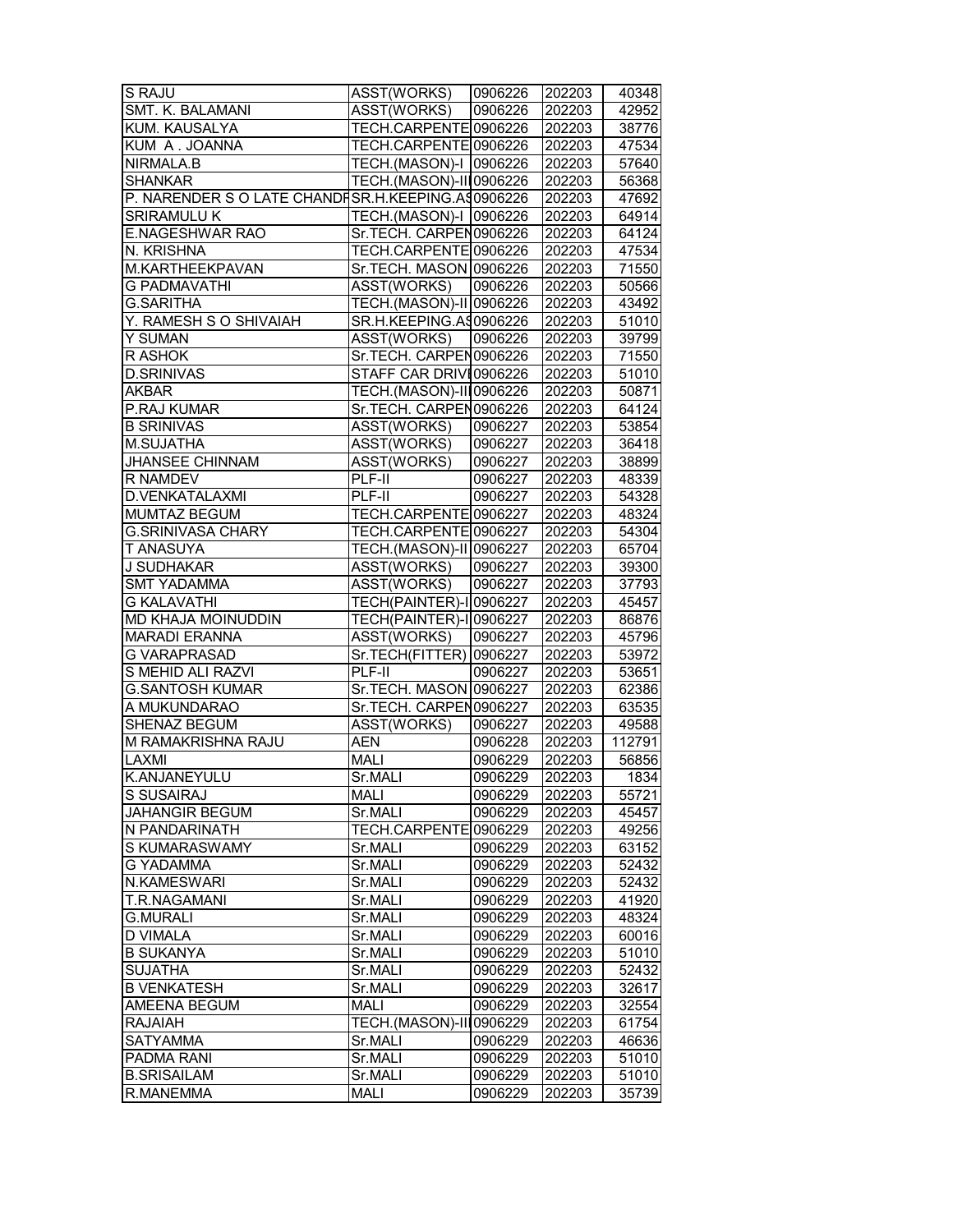| <b>SALMA SULTHANA</b>                  | Sr.MALI                 | 0906229 | 202203 | 52432 |
|----------------------------------------|-------------------------|---------|--------|-------|
| C.H.SHANKAR                            | Sr.MALI                 | 0906229 | 202203 | 3550  |
| <b>C.INDIRA DEVI</b>                   | Sr.MALI                 | 0906229 | 202203 | 41920 |
| <b>S.PARVATHI BAI</b>                  | Sr.MALI                 | 0906229 | 202203 | 51010 |
| P.BALAMANI                             | Sr.MALI                 | 0906229 | 202203 | 52432 |
| <b>K PRAMILA</b>                       | <b>MALI</b>             | 0906229 | 202203 | 38899 |
| M.SATYAVATHI                           | Sr.MALI                 | 0906229 | 202203 | 48324 |
| D.R.BHASHKAR RAJU                      | MALI                    | 0906229 | 202203 | 36687 |
| <b>G RAVEENDER</b>                     | Sr.MALI                 | 0906229 | 202203 | 52432 |
| <b>PUSHPALATHA</b>                     | Sr.MALI                 | 0906229 | 202203 | 53854 |
| SMT.J.M.SHANTHA KUMARI                 | <b>MALI</b>             | 0906229 | 202203 | 35739 |
| M NARASIMHULU                          | Sr.MALI                 | 0906229 | 202203 | 36418 |
| <b>G VENKAT RAMUDU</b>                 | TECH.(MASON)-III0906229 |         | 202203 | 50566 |
| <b>G MALLESH</b>                       | <b>MALI</b>             | 0906229 | 202203 | 40667 |
| A.VENKATESH                            | Sr.MALI                 | 0906229 | 202203 | 55726 |
| <b>K.ASHOK</b>                         | <b>MALI</b>             | 0906229 |        | 32517 |
| SINGIREDDY PRASHANTHREDDYTRACK MNTR-IV |                         |         | 202203 |       |
| A.DEVARAJ                              |                         | 0906230 | 202203 | 37857 |
|                                        | TRACK MNTR-IV 0906230   |         | 202203 | 32171 |
| <b>G.VIJAY KUMAR</b>                   | TRACK MNTR-IV 0906230   |         | 202203 | 37673 |
| K.RADHIKA                              | <b>TRACK MNTR-IV</b>    | 0906230 | 202203 | 27379 |
| <b>B.RAJ KUMAR</b>                     | <b>TRACK MNTR-IV</b>    | 0906230 | 202203 | 32806 |
| <b>B.BALAKRISHNA</b>                   | <b>TRACK MNTR-IV</b>    | 0906230 | 202203 | 37857 |
| <b>S.SAMPATH KUMAR</b>                 | <b>TRACK MNTR-IV</b>    | 0906230 | 202203 | 12099 |
| <b>D.NARSIMULU</b>                     | <b>TRACK MNTR-IV</b>    | 0906230 | 202203 | 37546 |
| <b>G.VENKATESH</b>                     | <b>TRACK MNTR-IV</b>    | 0906230 | 202203 | 37491 |
| MOHAMMAD YADUL                         | <b>TRACK MNTR-IV</b>    | 0906230 | 202203 | 32353 |
| T.SARAIAH                              | <b>TRACK MNTR-IV</b>    | 0906230 | 202203 | 33505 |
| <b>PALADI PRAVEEN</b>                  | <b>TRACK MNTR-IV</b>    | 0906230 | 202203 | 42626 |
| N.BALAMANI                             | <b>TRACK MNTR-II</b>    | 0906230 | 202203 | 60030 |
| <b>K RAMULU</b>                        | <b>TRACK MNTR-IV</b>    | 0906230 | 202203 | 60016 |
| <b>B.SRINIVAS</b>                      | <b>TRACK MNTR-II</b>    | 0906230 | 202203 | 48970 |
| <b>K.SRINIVAS</b>                      | <b>TRACK MNTR-III</b>   | 0906230 | 202203 | 38755 |
| K BALAKRISHNA                          | <b>TRACK MNTR-I</b>     | 0906230 | 202203 | 70324 |
| J.PARAMESHWAR                          | <b>TRACK MNTR-III</b>   | 0906230 | 202203 | 37366 |
| DAYYALA SRINIVAS                       | <b>TRACK MNTR-IV</b>    | 0906230 | 202203 | 39831 |
| <b>IMARANKHAN</b>                      | <b>TRACK MNTR-II</b>    | 0906230 | 202203 | 60872 |
| <b>M.RAMESH</b>                        | <b>BLACK SMITH-II</b>   | 0906230 | 202203 | 46270 |
| <b>NEECLES</b>                         | <b>TRACK MNTR-IV</b>    | 0906230 | 202203 | 36801 |
| <b>B.THIRUPATHAIAH</b>                 | <b>TRACK MNTR-II</b>    | 0906230 | 202203 | 39971 |
| K.YADAIAH                              | TRACK MNTR-IV 0906230   |         | 202203 | 43138 |
| V SATISH                               | <b>TRACK MNTR-IV</b>    | 0906230 | 202203 | 33660 |
| CH.MALLAIAH                            | <b>TRACK MNTR-IV</b>    | 0906230 | 202203 | 51171 |
| <b>B.NARSIMHA</b>                      | TRACK MNTR-II           | 0906230 | 202203 | 54184 |
| <b>G.KOMARAIAH</b>                     | <b>TRACK MNTR-II</b>    | 0906230 | 202203 | 54184 |
| <b>S.SRINIVAS</b>                      | <b>TRACK MNTR-II</b>    | 0906230 | 202203 | 42329 |
| M.NARSIMHULU                           | <b>TRACK MNTR-III</b>   | 0906230 | 202203 | 35239 |
| <b>T.SHIVA SHANKER</b>                 | <b>TRACK MNTR-II</b>    | 0906230 | 202203 | 45888 |
| J.THIRUPATHAIAH                        | <b>TRACK MNTR-II</b>    | 0906230 | 202203 | 42107 |
| K.BALASWAMY                            |                         |         |        |       |
|                                        | <b>TRACK MNTR-II</b>    | 0906230 | 202203 | 49659 |
| <b>B.MAHENDER</b>                      | <b>TRACK MNTR-II</b>    | 0906230 | 202203 | 47876 |
| <b>B.ANJAIAH</b>                       | <b>TRACK MNTR-II</b>    | 0906230 | 202203 | 46498 |
| SURAMPALLY SRAVANTHI                   | <b>TRACK MNTR-IV</b>    | 0906230 | 202203 | 39118 |
| V.CHANDRA SHEKAR REDDY                 | <b>TRACK MNTR-II</b>    | 0906230 | 202203 | 51577 |
| P.BABU RAO                             | <b>TRACK MNTR-II</b>    | 0906230 | 202203 | 49140 |
| MANOJ KUMAR MEENA                      | <b>TRACK MNTR-I</b>     | 0906230 | 202203 | 44489 |
| T.ANANDAM NARSIMULU                    | <b>TRACK MNTR-III</b>   | 0906230 | 202203 | 41702 |
| <b>SEENAIAH</b>                        | <b>TRACK MNTR-III</b>   | 0906230 | 202203 | 46280 |
| MALLESH.S                              | <b>TRACK MNTR-IV</b>    | 0906230 | 202203 | 29259 |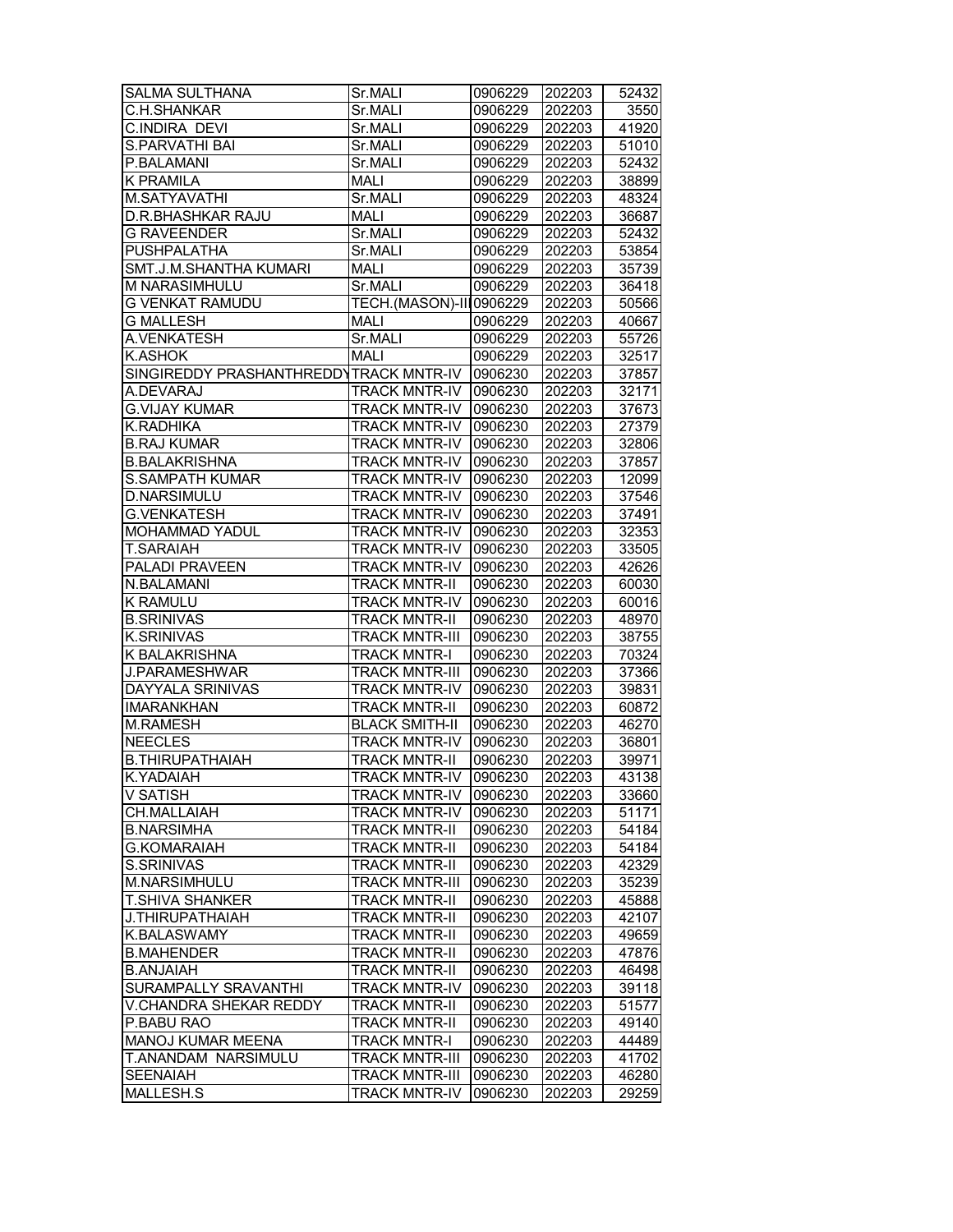| P VENKATESHAM                         | <b>TRACK MNTR-II</b>  | 0906230 | 202203 | 48307 |
|---------------------------------------|-----------------------|---------|--------|-------|
| K BALRAJ                              | <b>TRACK MNTR-II</b>  | 0906230 | 202203 | 51180 |
| RADHESHYAM J                          | <b>TRACK MNTR-I</b>   | 0906230 | 202203 | 59398 |
| <b>K.UMESH</b>                        | <b>WELDER-II</b>      | 0906230 | 202203 | 48798 |
| K. RAGHAVENDERA                       | <b>TRACK MNTR-IV</b>  | 0906230 | 202203 | 35799 |
| MURAM MADHUSUDHAN REDDY TRACK MNTR-IV |                       | 0906230 | 202203 | 38938 |
| C ARUNA                               | <b>TRACK MNTR-II</b>  | 0906230 | 202203 | 58450 |
| P BHAGYALAXMI                         | <b>TRACK MNTR-II</b>  | 0906230 | 202203 | 58450 |
| M KAMESHWAR                           | <b>TRACK MNTR-I</b>   | 0906230 | 202203 | 60978 |
| O VENKATESHAM                         | <b>TRACK MNTR-II</b>  | 0906230 | 202203 | 48704 |
| R.PAVAN KUMAR                         | <b>TRACK MNTR-III</b> | 0906230 | 202203 | 46479 |
| A AMAR KUMAR                          | <b>TRACK MNTR-IV</b>  | 0906230 | 202203 | 38899 |
| <b>B RAVI</b>                         | <b>BLACK SMITH-II</b> | 0906230 | 202203 | 35763 |
| N SREEKANTH                           | <b>TRACK MNTR-II</b>  | 0906230 | 202203 | 46612 |
| <b>K.REENA</b>                        | ASST(PWAY)            | 0906230 | 202203 | 38899 |
| <b>M.SRINIVAS</b>                     | <b>TRACK MNTR-IV</b>  | 0906230 | 202203 | 45065 |
| K.BALAJI RAO                          | <b>TRACK MNTR-IV</b>  | 0906230 | 202203 | 45652 |
| MANGALI KRISNAIAH                     | <b>TRACK MNTR-III</b> | 0906230 |        |       |
|                                       |                       |         | 202203 | 50213 |
| KOUPPULA NARSIMHULU                   | <b>TRACK MNTR-III</b> | 0906230 | 202203 | 43979 |
| NARSIMLU. CH                          | <b>TRACK MNTR-II</b>  | 0906230 | 202203 | 44153 |
| <b>CHANDRAIAH</b>                     | <b>TRACK MNTR-II</b>  | 0906230 | 202203 | 59938 |
| <b>C.SRINIVAS</b>                     | <b>TRACK MNTR-II</b>  | 0906230 | 202203 | 7898  |
| N.RAMCHANDRUM                         | <b>TRACK MNTR-II</b>  | 0906230 | 202203 | 46612 |
| <b>D.GANESH</b>                       | <b>TRACK MNTR-II</b>  | 0906230 | 202203 | 49659 |
| <b>D.KISTAIAH</b>                     | <b>TRACK MNTR-II</b>  | 0906230 | 202203 | 52037 |
| <b>VADDE BABU RAO</b>                 | <b>TRACK MNTR-III</b> | 0906230 | 202203 | 49772 |
| M. BHOOPAL                            | <b>TRACK MNTR-III</b> | 0906230 | 202203 | 53032 |
| <b>MAHENDER</b>                       | <b>TRACK MNTR-III</b> | 0906230 | 202203 | 54885 |
| P VIJAY KUMAR                         | <b>TRACK MNTR-IV</b>  | 0906230 | 202203 | 38938 |
| A SREENIVAS RAO                       | <b>TRACK MNTR-III</b> | 0906230 | 202203 | 42538 |
| C.NARSIMHULU                          | <b>TRACK MNTR-II</b>  | 0906230 | 202203 | 39511 |
| N.RAJ KUMAR                           | <b>TRACK MNTR-II</b>  | 0906230 | 202203 | 48219 |
| K.ANJAIAH                             | <b>TRACK MNTR-II</b>  | 0906230 | 202203 | 51577 |
| <b>MD MUNAFKHAN</b>                   | TRACK MNTR-I          | 0906230 | 202203 | 71955 |
| D YADAIAH                             | <b>TRACK MNTR-IV</b>  | 0906230 | 202203 | 53094 |
| KALU RAM BAIRWA                       | TRACK MNTR-III        | 0906230 | 202203 | 40428 |
| RAJENDRA KUMAR MEENA                  | <b>TRACK MNTR-I</b>   | 0906230 | 202203 | 47198 |
| CHETRAM MEENA                         | <b>TRACK MNTR-I</b>   | 0906230 | 202203 | 44489 |
| V.MALLESH                             | <b>TRACK MNTR-III</b> | 0906230 | 202203 | 45694 |
| <b>PRAKASH KUMAR</b>                  | <b>TRACK MNTR-III</b> | 0906230 | 202203 | 42497 |
| <b>G.NAGA SURESH</b>                  | <b>TRACK MNTR-IV</b>  | 0906230 | 202203 | 27097 |
| N.SRINIVAS SAMAIAH                    | <b>TRACK MNTR-III</b> | 0906230 | 202203 | 43698 |
| PENTAIAH                              | <b>TRACK MNTR-II</b>  | 0906230 | 202203 | 45949 |
| S.S.KHADRI                            | <b>TRACK MNTR-IV</b>  | 0906230 | 202203 | 56554 |
| <b>NITISH KUMAR</b>                   | WELDER-III            | 0906230 | 202203 | 40290 |
| RANJEET LAKRA                         | <b>Sr.BLACK SMITH</b> | 0906230 | 202203 | 71550 |
| DHARME LAL JATAV                      | <b>TRACK MNTR-III</b> | 0906230 | 202203 | 42926 |
| <b>C.MAHESH</b>                       | <b>TRACK MNTR-II</b>  | 0906230 | 202203 | 51577 |
| <b>B.YELLESH</b>                      | <b>TRACK MNTR-IV</b>  | 0906230 | 202203 | 40493 |
| HAFEEZKHAN                            | <b>BLACK SMITH-I</b>  | 0906230 | 202203 | 57640 |
| A VENKATESH                           | <b>TRACK MNTR-I</b>   | 0906230 |        |       |
| <b>T.SHIVA SHANKER</b>                | <b>TRACK MNTR-II</b>  |         | 202203 | 71248 |
|                                       |                       | 0906230 | 202203 | 39435 |
| T VIJAY KUMAR                         | <b>TRACK MNTR-II</b>  | 0906230 | 202203 | 61466 |
| U.THIRUPATHAIAH                       | <b>TRACK MNTR-III</b> | 0906230 | 202203 | 34795 |
| M.SATYANARAYANA                       | <b>TRACK MNTR-III</b> | 0906230 | 202203 | 45799 |
| C KUMAR                               | <b>TRACK MNTR-II</b>  | 0906230 | 202203 | 49199 |
| D SRAVAN KUMAR                        | <b>TRACK MNTR-II</b>  | 0906230 | 202203 | 58450 |
| M SUDARSHAN KUMAR                     | <b>TRACK MNTR-IV</b>  | 0906230 | 202203 | 50933 |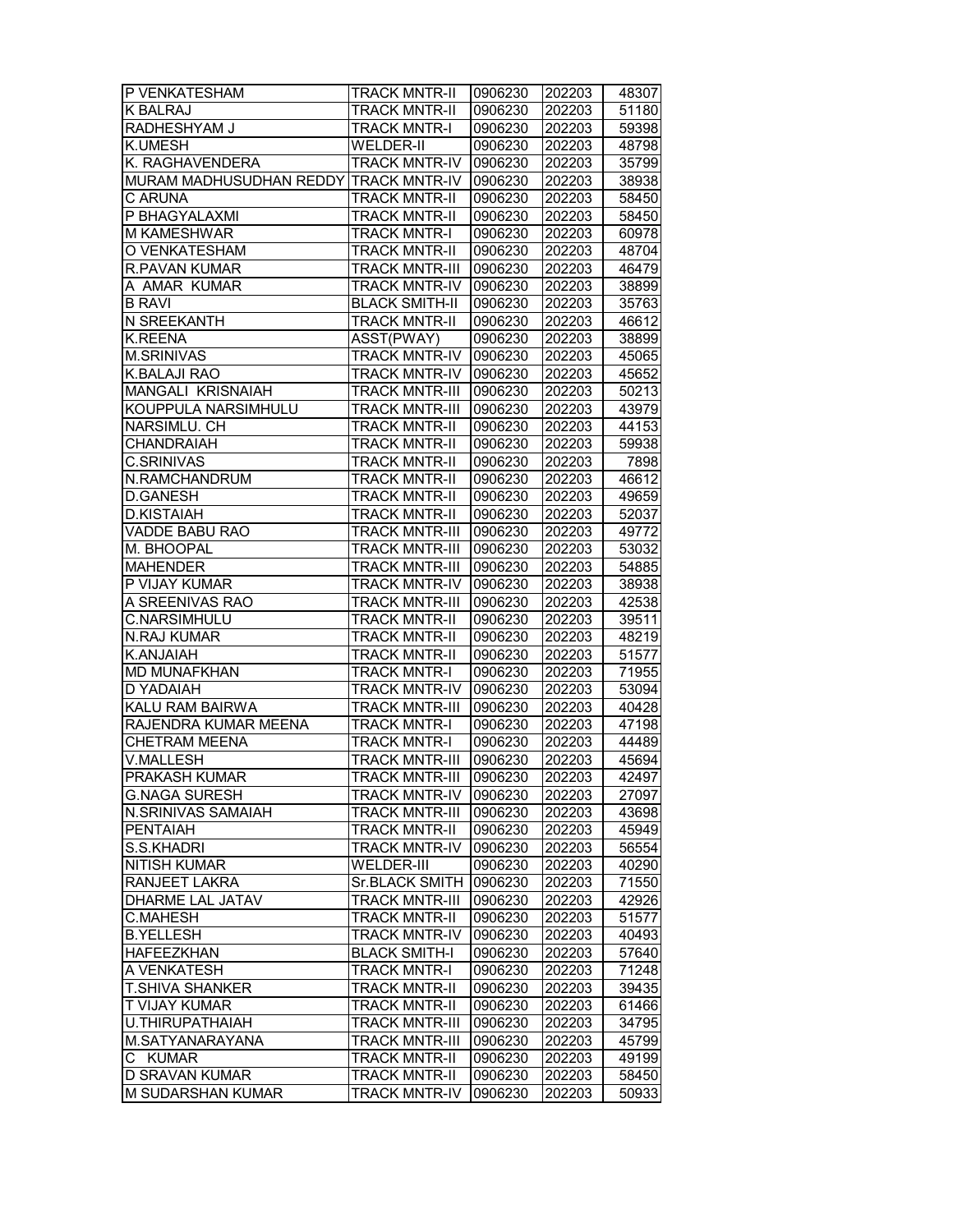| ROBERT AUGUSTINE                       | <b>TRACK MNTR-II</b>          | 0906230            | 202203 | 42329 |
|----------------------------------------|-------------------------------|--------------------|--------|-------|
| MOHAMMED FARAAZ AHMED                  | <b>TRACK MNTR-II</b>          | 0906230            | 202203 | 48970 |
| <b>S.SRIHARI</b>                       | <b>TRACK MNTR-IV</b>          | 0906230            | 202203 | 40316 |
| U.RAJU                                 | <b>TRACK MNTR-II</b>          | 0906230            | 202203 | 44442 |
| <b>B.NAGARAJU</b>                      | <b>TRACK MNTR-II</b>          | 0906230            | 202203 | 43727 |
| <b>U.YADAGIRI</b>                      | <b>TRACK MNTR-III</b>         | 0906230            | 202203 | 42070 |
| S.PARASHURAM                           | <b>TRACK MNTR-II</b>          | 0906230            | 202203 | 50470 |
| VIJAY KUMAR YADAV                      | <b>TRACK MNTR-III</b>         | 0906230            | 202203 | 43937 |
| P.SAI KRISHNA                          | <b>TRACK MNTR-III</b>         | 0906230            | 202203 | 32966 |
| <b>D.BIKSHAPATHI</b>                   | <b>TRACK MNTR-IV</b>          | 0906230            | 202203 | 44258 |
| N SHANKER PRASAD                       | <b>TRACK MNTR-I</b>           | 0906230            | 202203 | 70444 |
| A.THIRUPATHI                           | <b>TRACK MNTR-I</b>           | 0906230            | 202203 | 63298 |
| <b>JANGIAH</b>                         | <b>TRACK MNTR-I</b>           | 0906230            | 202203 | 73144 |
| <b>MD AZAM</b>                         | <b>TRACK MNTR-I</b>           | 0906230            | 202203 | 68890 |
| <b>MD SHABI</b>                        | <b>TRACK MNTR-IV</b>          | 0906230            | 202203 | 54571 |
| S.JAIVANTH                             | <b>TRACK MNTR-II</b>          | 0906230            | 202203 | 54184 |
| <b>D.SHRAVAN KUMAR</b>                 | <b>TRACK MNTR-II</b>          | 0906230            | 202203 | 51498 |
| M.PRAKASH                              | <b>TRACK MNTR-IV</b>          | 0906230            |        | 32634 |
| E.SATTAIAH                             | <b>TRACK MNTR-III</b>         | 0906230            | 202203 | 39344 |
| K VENKATESH RAMACHANDRAITRACK MNTR-III |                               |                    | 202203 |       |
|                                        | <b>TRACK MNTR-III</b>         | 0906230<br>0906230 | 202203 | 38446 |
| R.VEERA REDDY                          |                               |                    | 202203 | 43538 |
| P. ANIL KUMAR                          | <b>TRACK MNTR-I</b>           | 0906230            | 202203 | 61571 |
| M LAXMAN                               | <b>TRACK MNTR-III</b>         | 0906230            | 202203 | 52288 |
| <b>C VENKATESH</b>                     | <b>TRACK MNTR-II</b>          | 0906230            | 202203 | 50470 |
| N.SRINAVASULU                          | <b>TRACK MNTR-I</b>           | 0906230            | 202203 | 59938 |
| P.KRISHNAIAH                           | <b>TRACK MNTR-I</b>           | 0906230            | 202203 | 54969 |
| P.NARSING RAO                          | <b>TRACK MNTR-II</b>          | 0906230            | 202203 | 39511 |
| <b>B CHANDRIAH</b>                     | <b>TRACK MNTR-II</b>          | 0906230            | 202203 | 47449 |
| <b>BIMAN SARKAR</b>                    | <b>TRACK MNTR-III</b>         | 0906230            | 202203 | 43319 |
| <b>C.VARGHIS</b>                       | <b>TRACK MNTR-III</b>         | 0906230            | 202203 | 48052 |
| P.SEVYA                                | <b>TRACK MNTR-III</b>         | 0906230            | 202203 | 40338 |
| V.NANDA                                | ASST(PWAY)                    | 0906230            | 202203 | 32554 |
| <b>G.KOMARAIAH</b>                     | <b>TRACK MNTR-IV</b>          | 0906230            | 202203 | 51024 |
| <b>BALAKOMARAIAH</b>                   | TRACK MNTR-III                | 0906230            | 202203 | 47232 |
| M.SWAROOPA                             | <b>TRACK MNTR-II</b>          | 0906230            | 202203 | 64928 |
| V.ANAND                                | <b>TRACK MNTR-III</b>         | 0906230            | 202203 | 39118 |
| <b>SEKHAR GOUD</b>                     | <b>TRACK MNTR-IV</b>          | 0906230            | 202203 | 31989 |
| <b>VENKATIAH</b>                       | <b>TRACK MNTR-I</b>           | 0906230            | 202203 | 71248 |
| <b>AHMED</b>                           | <b>TRACK MNTR-I</b>           | 0906230            | 202203 | 73144 |
| <b>ABBAIAH KONDAIAH</b>                | <b>TRACK MNTR-IV 10906230</b> |                    | 202203 | 56785 |
| PUTUL PASWAN                           | TRACK MNTR-III                | 0906230            | 202203 | 36219 |
| <b>B.ASHWINI KUMAR</b>                 | TRACK MNTR-II                 | 0906230            | 202203 | 53859 |
| LINGA MURTHY                           | <b>TRACK MNTR-IV</b>          | 0906230            | 202203 | 44742 |
| K.YELLAIAH                             | TRACK MNTR-III                | 0906230            | 202203 | 48496 |
| C. VENKATESH                           | <b>TRACK MNTR-I</b>           | 0906230            | 202203 | 47405 |
| <b>K.RAVI KUMAR</b>                    | <b>TRACK MNTR-I</b>           | 0906230            | 202203 | 63518 |
| <b>MD.MOIZUDDIN</b>                    | <b>TRACK MNTR-II</b>          | 0906230            | 202203 | 62948 |
| M.N.JAGADESWAR                         | <b>TRACK MNTR-II</b>          | 0906230            | 202203 | 51826 |
| MD.AZHARUDDIN                          | <b>TRACK MNTR-IV</b>          | 0906230            | 202203 | 52535 |
| CH.ANNAPURNA                           | <b>TRACK MNTR-II</b>          | 0906230            | 202203 | 61610 |
| <b>SRIDEVI KARRI</b>                   | <b>TRACK MNTR-II</b>          | 0906230            | 202203 | 41793 |
| <b>D.K RAMCHANDERJI</b>                | <b>TRACK MNTR-II</b>          | 0906230            | 202203 |       |
|                                        |                               |                    |        | 51808 |
| <b>G.RAMULU</b>                        | <b>TRACK MNTR-IV</b>          | 0906230            | 202203 | 52785 |
| CHERLA SAIBABA                         | Sr.BLACK SMITH                | 0906230            | 202203 | 56538 |
| C. MOJES                               | <b>TRACK MNTR-I</b>           | 0906230            | 202203 | 49483 |
| K SREE SAILAM                          | <b>TRACK MNTR-I</b>           | 0906230            | 202203 | 52518 |
| <b>SHAIK SADAK</b>                     | TRACK MNTR-III                | 0906230            | 202203 | 38980 |
| SAI ANJANEYULU                         | <b>TRACK MNTR-I</b>           | 0906230            | 202203 | 52087 |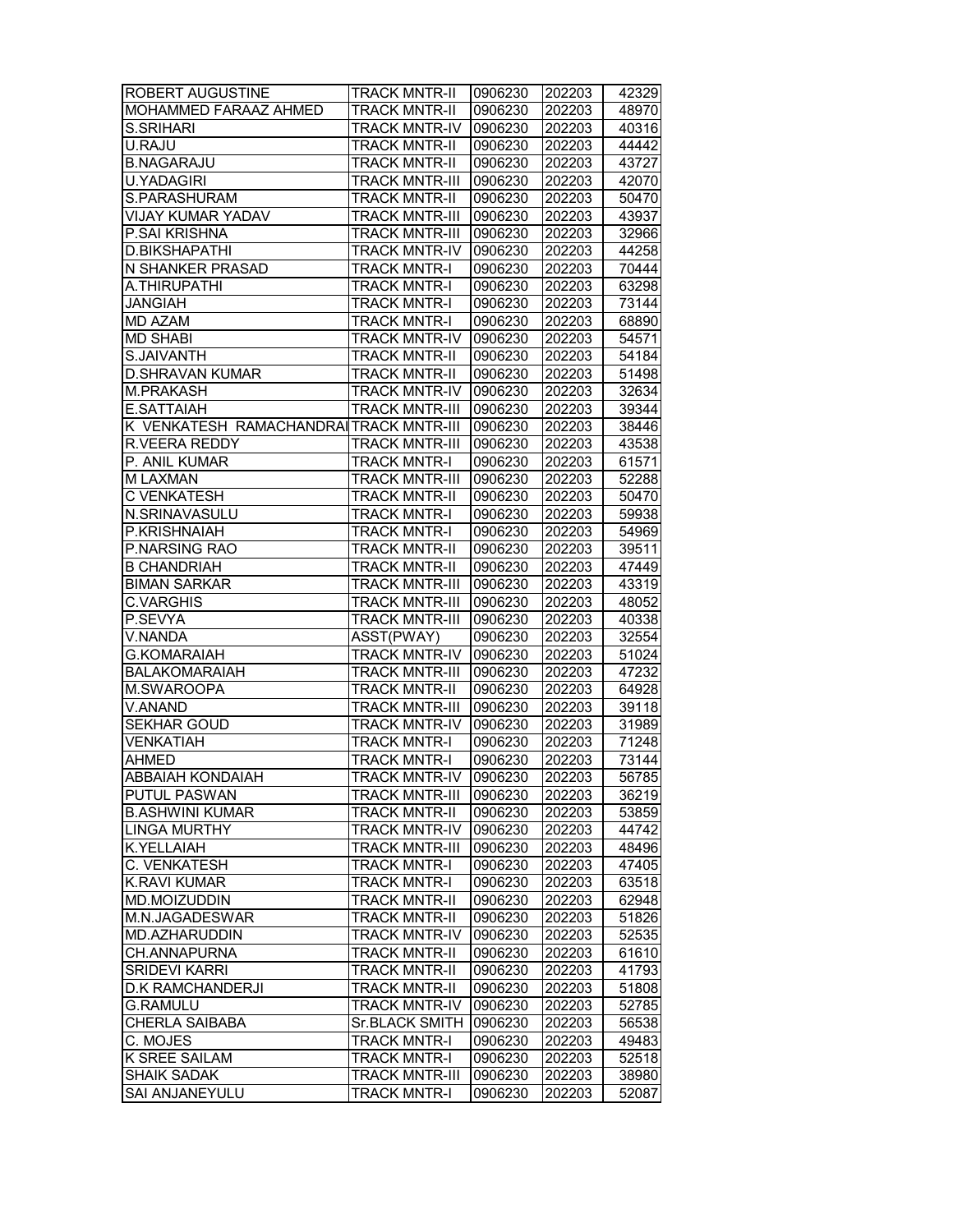| <b>V.KANAKAIAH</b>            | <b>TRACK MNTR-II</b>  | 0906230 | 202203 | 59273 |
|-------------------------------|-----------------------|---------|--------|-------|
| <b>D.GANESH</b>               | <b>TRACK MNTR-III</b> | 0906230 | 202203 | 53279 |
| CH.NARSIMHA                   | <b>TRACK MNTR-IV</b>  | 0906230 | 202203 | 49930 |
| <b>B.VENKATESH</b>            | <b>TRACK MNTR-III</b> | 0906230 | 202203 | 40779 |
| K.YELLAIAH                    | <b>TRACK MNTR-IV</b>  | 0906230 | 202203 | 52288 |
| M.BALANARSIMHA                | <b>TRACK MNTR-III</b> | 0906230 | 202203 | 52288 |
| O.BEERAIAH                    | <b>TRACK MNTR-IV</b>  | 0906230 | 202203 | 49930 |
| C.VENKANNA                    | <b>TRACK MNTR-IV</b>  | 0906230 | 202203 | 42262 |
| <b>G PANDU</b>                | <b>TRACK MNTR-I</b>   | 0906230 | 202203 | 71600 |
| <b>K YADAGIRI</b>             | <b>TRACK MNTR-I</b>   | 0906230 | 202203 | 59938 |
| <b>D BUTCHIAH</b>             | <b>TRACK MNTR-II</b>  | 0906230 | 202203 | 52500 |
| <b>ANTHIAH</b>                | <b>TRACK MNTR-II</b>  | 0906230 | 202203 | 59098 |
| <b>MAMIDI PRATAP</b>          | <b>WELDER-III</b>     | 0906230 | 202203 | 32947 |
| <b>OM PRAKASH</b>             | <b>TRACK MNTR-III</b> | 0906230 | 202203 | 42070 |
| C.H.NAGARAJU                  | <b>TRACK MNTR-II</b>  | 0906230 | 202203 | 41878 |
| S.SRINIVAS                    | <b>TRACK MNTR-II</b>  | 0906230 | 202203 | 52037 |
| <b>B RAVINDER</b>             | <b>TRACK MNTR-IV</b>  | 0906230 | 202203 | 46513 |
| <b>B.MADHAVA REDDY</b>        | <b>TRACK MNTR-IV</b>  | 0906230 | 202203 | 43138 |
| <b>AGNEL PAUL</b>             | <b>TRACK MNTR-IV</b>  | 0906230 | 202203 | 62638 |
| K NARASINGH RAO               | TRACK MNTR-IV         | 0906230 | 202203 | 59071 |
| A.SREEKANTH                   | <b>TRACK MNTR-IV</b>  | 0906230 | 202203 | 36901 |
| N.VENKATESH                   | <b>TRACK MNTR-IV</b>  | 0906230 | 202203 | 33139 |
| K.PRASAD RAO                  | <b>TRACK MNTR-IV</b>  | 0906230 | 202203 | 33321 |
| <b>V.ARUN KUMAR</b>           | <b>TRACK MNTR-IV</b>  | 0906230 | 202203 | 38439 |
| SALLAGALLA PRASAD             | <b>TRACK MNTR-III</b> | 0906230 | 202203 | 47635 |
| DANDU SAMUEL                  | <b>TRACK MNTR-III</b> | 0906230 | 202203 | 43979 |
| KALLE VENKATA RAMANA          | <b>TRACK MNTR-IV</b>  | 0906230 | 202203 | 33979 |
| K. RAJU                       | <b>TRACK MNTR-IV</b>  | 0906230 | 202203 | 34166 |
| T.NARSIMULU                   | <b>TRACK MNTR-IV</b>  | 0906230 | 202203 | 35918 |
| T. VIJAYARAJU                 | <b>TRACK MNTR-IV</b>  | 0906230 | 202203 | 31010 |
| <b>K.SRISAILAM</b>            | <b>TRACK MNTR-IV</b>  | 0906230 | 202203 | 33979 |
| <b>M.MURALI</b>               | <b>TRACK MNTR-II</b>  | 0906230 | 202203 | 42098 |
| <b>S RAJENDAR</b>             | <b>TRACK MNTR-IV</b>  | 0906230 | 202203 | 38815 |
| <b>K.POSHAIA</b>              | <b>TRACK MNTR-IV</b>  | 0906230 | 202203 | 36482 |
| K PREMANANDAM                 | <b>TRACK MNTR-IV</b>  | 0906230 | 202203 | 39378 |
| N NAGARAJU                    | <b>TRACK MNTR-IV</b>  | 0906230 | 202203 | 38439 |
| S SAI KUMAR                   | <b>TRACK MNTR-IV</b>  | 0906230 | 202203 | 38815 |
| <b>S RAJKUMAR</b>             | <b>TRACK MNTR-IV</b>  | 0906230 | 202203 | 31829 |
| <b>K.SRINIVAS</b>             | <b>TRACK MNTR-IV</b>  | 0906230 | 202203 | 39002 |
| <b>BOVVALLA YADAIAH</b>       | <b>TRACK MNTR-IV</b>  | 0906230 | 202203 | 32002 |
| AROKIA NATHAN                 | <b>TRACK MNTR-IV</b>  | 0906230 | 202203 | 31486 |
| VAMSI KRISHNA M               | <b>TRACK MNTR-IV</b>  | 0906230 | 202203 | 30700 |
| M.JANARDHAN                   | <b>TRACK MNTR-IV</b>  | 0906230 | 202203 | 36391 |
| <b>MANISH KUMAR</b>           | <b>TRACK MNTR-IV</b>  | 0906230 | 202203 | 31692 |
| RAKESH KUMAR DHAYAL           | <b>TRACK MNTR-IV</b>  | 0906230 | 202203 | 29234 |
| K.VIJAY KUMAR                 | <b>TRACK MNTR-IV</b>  | 0906230 | 202203 | 28900 |
| HARISH CHANDRA CHAUHAN        | <b>TRACK MNTR-IV</b>  | 0906230 | 202203 | 32236 |
| <b>MOHAMMAD SHAKEEL PASHA</b> | <b>TRACK MNTR-IV</b>  | 0906230 | 202203 | 28145 |
| <b>BHARAT LAL MEENA</b>       | <b>TRACK MNTR-II</b>  | 0906230 | 202203 | 42763 |
| SAMUDRALA GOPI KRISHNA        | <b>TRACK MNTR-IV</b>  | 0906230 | 202203 | 31486 |
| <b>B.SHANKAR</b>              | <b>TRACK MNTR-IV</b>  | 0906230 | 202203 | 41946 |
| <b>G.DEVENDER</b>             | <b>TRACK MNTR-IV</b>  | 0906230 | 202203 | 37430 |
| SRINU                         | <b>TRACK MNTR-IV</b>  | 0906230 | 202203 | 34895 |
| <b>P.MALLESH</b>              | <b>TRACK MNTR-IV</b>  | 0906230 | 202203 | 36485 |
| K.ANJANEYULU                  | <b>TRACK MNTR-IV</b>  | 0906230 | 202203 | 33008 |
| M.DINESH                      | <b>TRACK MNTR-IV</b>  | 0906230 | 202203 | 29259 |
| <b>D.SAIBABU</b>              | <b>TRACK MNTR-IV</b>  | 0906230 | 202203 | 26559 |
| <b>TUSHAR</b>                 | <b>TRACK MNTR-IV</b>  | 0906230 | 202203 | 26559 |
|                               |                       |         |        |       |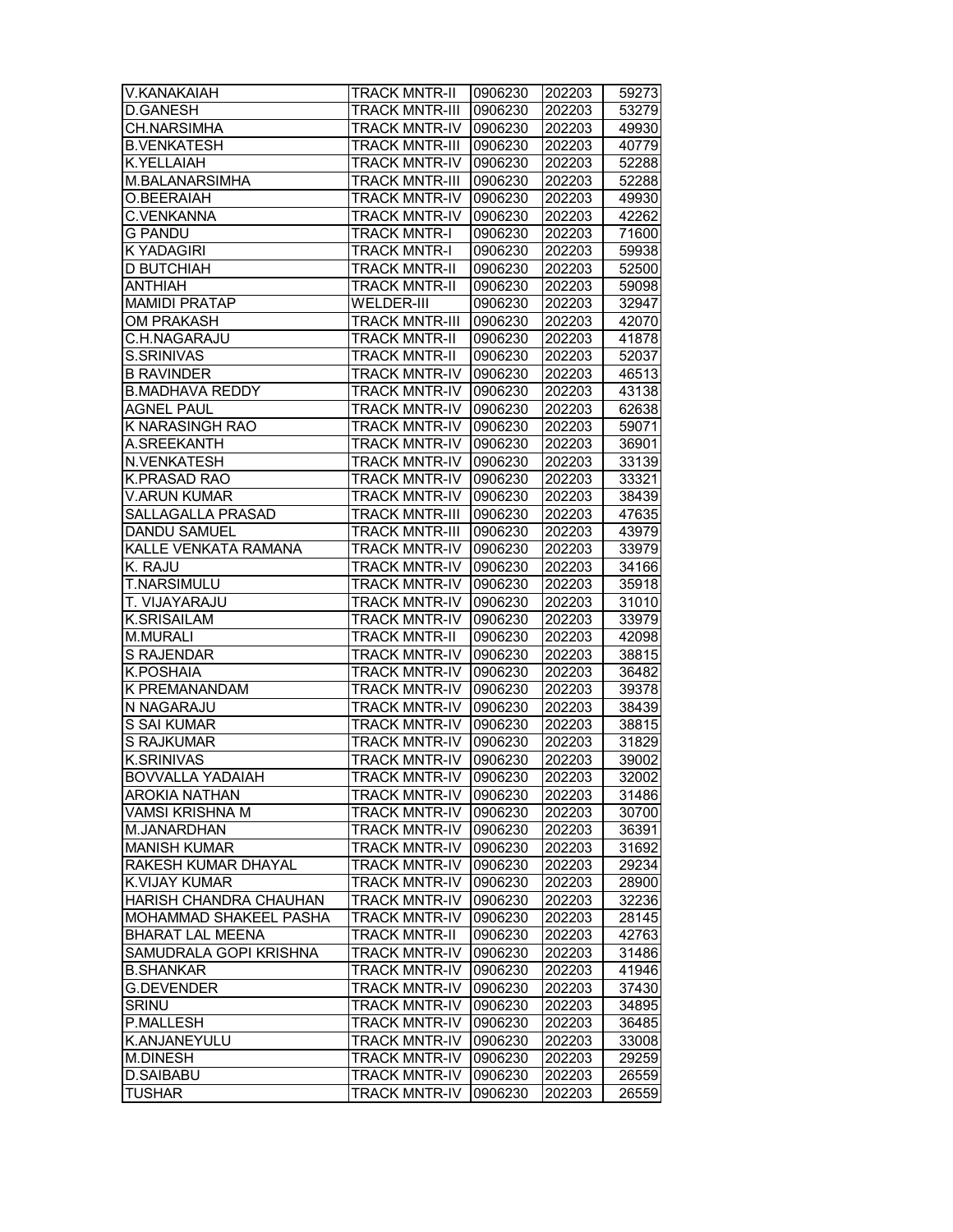| PRADEEP LOCHAN DAS        | <b>TRACK MNTR-IV   0906230</b> |         | 202203 | 29729 |
|---------------------------|--------------------------------|---------|--------|-------|
| <b>G.NARAYANA</b>         | <b>TRACK MNTR-IV</b>           | 0906230 | 202203 | 29259 |
| PARAMJEET KUMAR           | <b>TRACK MNTR-IV</b>           | 0906230 | 202203 | 27459 |
| RUTTALA PREMA KUMAR       | <b>TRACK MNTR-IV</b>           | 0906230 | 202203 | 29259 |
| PINNITI BHEEM RAO         | <b>TRACK MNTR-IV</b>           | 0906230 | 202203 | 29259 |
| A.SEETHA LAKSHMANA        | <b>TRACK MNTR-IV</b>           | 0906230 | 202203 | 30075 |
| PALLA NIKHIL              | TRACK MNTR-IV                  | 0906230 | 202203 | 29259 |
| PYATA SHIVA KUMAR         | <b>TRACK MNTR-IV</b>           | 0906230 | 202203 | 29259 |
| <b>JAIN ASHIKA</b>        | TECH.(MASON)-III0906231        |         | 202203 | 36055 |
| P SHAKTHI PRASAD YADAV    | ASST(WORKS)                    | 0906231 | 202203 | 35739 |
| <b>MOHAMMAD HANEEF</b>    | <b>ASST(WORKS)</b>             | 0906231 | 202203 | 37793 |
| K V KALYAN REDDY          | PLF-II                         | 0906231 | 202203 | 66993 |
| D CHENCHAIAH              | Sr.PLF                         | 0906231 | 202203 | 67758 |
| P.DEEPAK                  | PLF-II                         | 0906231 | 202203 | 46270 |
| <b>MAMIDI RAJKUMAR</b>    | <b>TRACK MNTR-IV</b>           | 0906231 | 202203 | 41773 |
| K VENKATA RAVINDRAIAH     | Sr.PLF                         | 0906231 | 202203 | 71089 |
| <b>B. VENKATESH</b>       | ASST(WORKS)                    | 0906231 | 202203 | 49588 |
| P SRISAILAM               | ASST(WORKS)                    | 0906231 | 202203 | 61572 |
| <b>M RAMESH</b>           | ASST(WORKS)                    | 0906231 | 202203 | 35739 |
| S.K.HAMID                 | PLF-I                          | 0906231 | 202203 | 68548 |
| PARMANAND                 | ASST(WORKS)                    | 0906231 | 202203 | 48747 |
| <b>NARSING</b>            | PLF-II                         | 0906231 | 202203 | 67600 |
| <b>JOKIN AROKIA SWAMY</b> | Sr.PLF                         | 0906231 | 202203 | 65862 |
| K VENKATESHAM             | ASST(WORKS)                    | 0906231 | 202203 | 37793 |
| <b>M SAVITHRI</b>         | ASST(WORKS)                    | 0906231 | 202203 | 53854 |
| <b>B.M.SURESH KUMAR</b>   | Sr.TECH. MASON 0906231         |         | 202203 | 69654 |
| D VENKATASWAMY            | PLF-II                         | 0906231 | 202203 | 53841 |
| <b>C.CHANDRA SEKHAR</b>   | ASST(WORKS)                    | 0906231 | 202203 | 34322 |
| M SANDEEP                 | PLF-II                         | 0906231 | 202203 | 45896 |
| <b>T.HARISH KUMAR</b>     | ASST(WORKS)                    | 0906231 | 202203 | 29934 |
| K BHARATH PRASAD          | ASST(WORKS)                    | 0906231 | 202203 | 35739 |
| M LAXMAN YADAV            | ASST(WORKS)                    | 0906231 | 202203 | 5805  |
| P SHIVA KUMAR             | PLF-I                          | 0906231 | 202203 | 52274 |
| K. RAGHAVENDRA RAO        | ASST(WORKS)                    | 0906231 | 202203 | 35739 |
| KUMBHAM SRINIVAS          | ASST(WORKS)                    | 0906231 | 202203 | 32356 |
| <b>G RAGHUNATH</b>        | ASST(WORKS)                    | 0906231 | 202203 | 33843 |
| SHAIK MOHAMMED JUNAID     | TECH.(MASON)-III0906232        |         | 202203 | 38267 |
| KUSHANGALA LAXMI          | ASST(WORKS)                    | 0906232 | 202203 | 26986 |
| <b>G MURALI KRISHNA</b>   | TECH.(MASON)-II 0906232        |         | 202203 | 47029 |
| <b>BODA MOHAN</b>         | TECH.CARPENTE 0906232          |         | 202203 | 46270 |
| K RAJASEKHAR RAJALINGAIAH | ASST(WORKS)                    | 0906232 | 202203 | 29148 |
| <b>G VENKATESH</b>        | MALI                           | 0906232 | 202203 | 65230 |
| Y.B.V.K PRASAD            | TECH(PAINTER)-I 0906232        |         | 202203 | 54328 |
| <b>MD.ASHRAF</b>          | TECH.(MASON)-II 0906232        |         | 202203 | 60490 |
| P. NARSING RAO            | SR.H.KEEPING.A90906232         |         | 202203 | 48324 |
| <b>CLAXMI</b>             | TECH.(MASON)-II 0906232        |         | 202203 | 57330 |
| <b>MD.ASIF MIYA</b>       | <b>ASST(WORKS)</b>             | 0906232 | 202203 | 45796 |
| YADAIAH                   | ASST(WORKS)                    | 0906232 | 202203 | 36418 |
| PN.MADAN MOHAN            | ASST(WORKS)                    | 0906232 | 202203 | 44152 |
| <b>B.SHARADA</b>          | SR.H.KEEPING.A\$0906232        |         | 202203 | 51010 |
| <b>BICHALA NARESH</b>     | ASST(WORKS)                    | 0906232 | 202203 | 36687 |
| Y.RAMA MURTHY             | ASST(WORKS)                    | 0906232 | 202203 | 38899 |
| <b>D.PARVEEN</b>          | Sr.TECH. MASON 0906232         |         | 202203 | 71550 |
| KAMLESH MEENA             | PLF-I                          | 0906232 | 202203 | 52274 |
| <b>MAHAMOOD</b>           | ASST(WORKS)                    | 0906232 | 202203 | 63492 |
| <b>MOHD RAHMAN</b>        | ASST(WORKS)                    | 0906232 | 202203 | 53568 |
| P.RAMESH                  | SR.H.KEEPING.A90906232         |         | 202203 | 45457 |
| M.RAVANA APPA RAO         | PLF-III                        | 0906232 | 202203 | 51156 |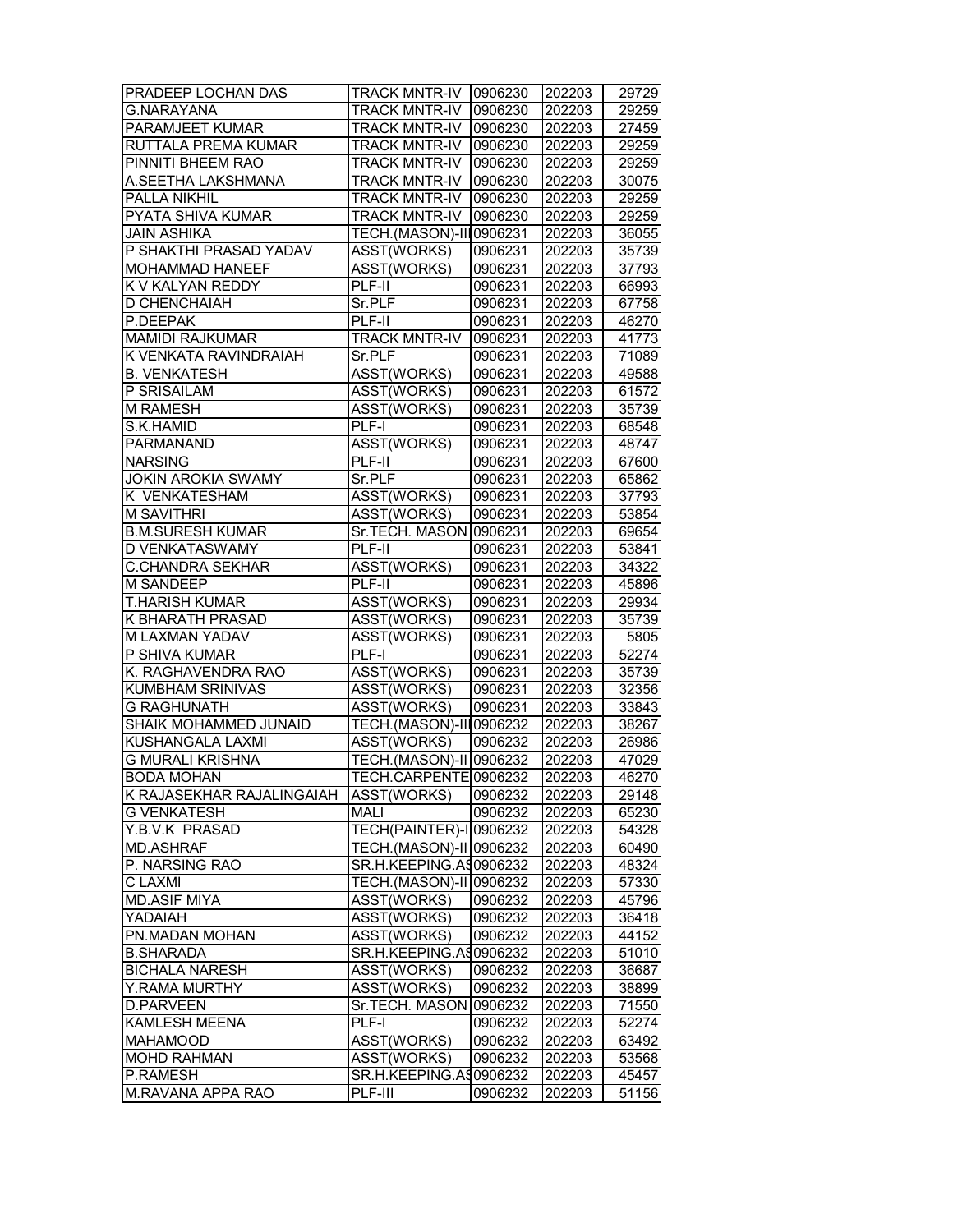| V.LAXMINARAYANA                       | ASST(WORKS)             | 0906232 | 202203 | 52545 |
|---------------------------------------|-------------------------|---------|--------|-------|
| S.LAXMI ANJANA DEVI                   | ASST(WORKS)             | 0906232 | 202203 | 32554 |
| K.SAI MOHAN KRISHNA                   | H.KEEPING.ASST0906232   |         | 202203 | 29934 |
| <b>MEKALA SAIDULU</b>                 | ASST(WORKS)             | 0906232 | 202203 | 35611 |
| <b>B JAIPAL</b>                       | ASST(PWAY)              | 0906233 | 202203 | 53854 |
| E SHIVA KUMAR                         | ASST(PWAY)              | 0906233 | 202203 | 50566 |
| <b>LINGAM P</b>                       | ASST(PWAY)              | 0906233 | 202203 | 73446 |
| M A SIDDIQUE                          | ASST(PWAY)              | 0906233 | 202203 | 45457 |
| K SUDHAKER                            | ASST(PWAY)              | 0906233 | 202203 | 65230 |
| Y SREERAMULU                          | ASST(PWAY)              | 0906233 | 202203 | 53854 |
| N NAGESH                              | ASST(PWAY)              | 0906233 | 202203 | 53854 |
| <b>B.VIJAY KUMAR</b>                  | ASST(PWAY)              | 0906233 | 202203 | 35739 |
| C SRINIVAS                            | ASST(PWAY)              | 0906233 | 202203 | 35739 |
| KESHAPAGA BHANU CHANDER               | ASST(PWAY)              | 0906233 | 202203 | 32976 |
| RATHLAVATH ASHOK                      | ASST(PWAY)              | 0906233 | 202203 | 32190 |
| NALAMANTHULA RAMANAIAH                | ASST(PWAY)              | 0906233 | 202203 | 32190 |
| <b>B. BHANUCHANDER</b>                | ASST(PWAY)              | 0906233 | 202203 | 33843 |
| ALOK KUMAR SINGH                      | ASST(WORKS)             | 0906234 | 202203 | 49588 |
| D SHANKAR                             | ASST(WORKS)             | 0906234 | 202203 | 47946 |
| <b>M.SHANTHA</b>                      | ASST(WORKS)             | 0906234 | 202203 | 38899 |
| <b>G.RAMU</b>                         | TECH.(MASON)-III0906234 |         | 202203 | 43099 |
| <b>JP NIRMALA</b>                     | ASST(WORKS)             | 0906234 | 202203 | 60016 |
| <b>M SRINIVAS</b>                     | TECH.CARPENTE0906234    |         | 202203 | 55118 |
| <b>K.NARESH</b>                       | ASST(WORKS)             | 0906234 | 202203 | 37793 |
| <b>K.NAGARAJA</b>                     | ASST(WORKS)             | 0906234 | 202203 | 38899 |
| <b>MD SARWAR</b>                      | ASST(WORKS)             | 0906234 | 202203 | 58426 |
| <b>SRI VALLI</b>                      | ASST(WORKS)             | 0906234 | 202203 | 61754 |
| <b>B.SHIVA KUMAR</b>                  | TECH.CARPENTE 0906234   |         |        |       |
|                                       |                         |         | 202203 | 45796 |
| TIPPANI SHOBHAN BABU                  | TECH(PAINTER)-I 0906234 |         | 202203 | 36811 |
| <b>B PRADEEP KUMAR</b>                | ASST(WORKS)             | 0906234 | 202203 | 46816 |
| M D JAWED                             | ASST(WORKS)             | 0906234 | 202203 | 45457 |
| S.RAMACHANDRAN                        | TECH(PAINTER)-II0906234 |         | 202203 | 41867 |
| E.MURALI KRISHNA                      | TECH.(MASON)-III0906234 |         | 202203 | 41029 |
| G. KUMARA SWAMY                       | ASST(WORKS)             | 0906234 | 202203 | 42952 |
| W VIJAY KUMAR                         | Sr.TECH. CARPEN0906234  |         | 202203 | 65862 |
| N.YADAGIRI                            | Sr.TECH. CARPEN0906234  |         | 202203 | 60648 |
| R ASHOK                               | TECH.CARPENTE 0906234   |         | 202203 | 74394 |
| MD. WAJEED                            | TECH.CARPENTE0906234    |         | 202203 | 58570 |
| P SAROJA                              | MATE(WORKS)             | 0906234 | 202203 | 63492 |
| <b>SMT S.LAVANYA KUMARI</b>           | ASST(WORKS)             | 0906234 | 202203 | 37793 |
| <b>H.KIRAN KUMAR</b>                  | TECH.(MASON)-III0906234 |         | 202203 | 44532 |
| SAWWALAKHE RAJESH VINCHUI ASST(WORKS) |                         | 0906234 | 202203 | 36687 |
| <b>G S RAMESH KUMAR</b>               | <b>WATCHER</b>          | 0906235 | 202203 | 53854 |
| <b>D SIVAKUMAR</b>                    | ASST(WORKS)             | 0906235 | 202203 | 61999 |
| <b>B.SIDDAIAH</b>                     | ASST(WORKS)             | 0906235 | 202203 | 35944 |
| <b>N.SIVAKUMAR</b>                    | <b>ASST(WORKS)</b>      | 0906235 | 202203 | 51010 |
| M LOUISA                              | ASST(WORKS)             | 0906235 | 202203 | 43991 |
| R VENKATESHAM                         | ASST(BRIDGE)            | 0906236 | 202203 | 29785 |
| <b>NIRAJ KUMAR</b>                    | BRIDGE ERECTOI0906236   |         | 202203 | 43426 |
| <b>SHAIK ANWAR</b>                    | TECH.(MASON)-II 0906236 |         | 202203 | 47029 |
| N SRINIVAS                            | BRIDGE ERECTO 0906236   |         | 202203 | 63176 |
| T ARUNA RANI                          | BRIDGE ERECTOI0906236   |         | 202203 | 39169 |
| <b>B JANARDHAN</b>                    | ASST(BRIDGE)            | 0906236 | 202203 | 38899 |
| <b>G.SRINIVAS</b>                     | ASST(WORKS)             | 0906236 | 202203 | 38899 |
| P BALRAJ                              | BRIDGE ERECTO 0906236   |         | 202203 | 39169 |
| <b>SWAPAN BISWAS</b>                  | BRIDGE ERECTOI0906236   |         | 202203 | 39169 |
| <b>ARJUN</b>                          | RIVETTER-I              | 0906236 | 202203 | 68548 |
| <b>G.HARI BABU</b>                    | BRIDGE ERECTO 0906236   |         | 202203 | 55225 |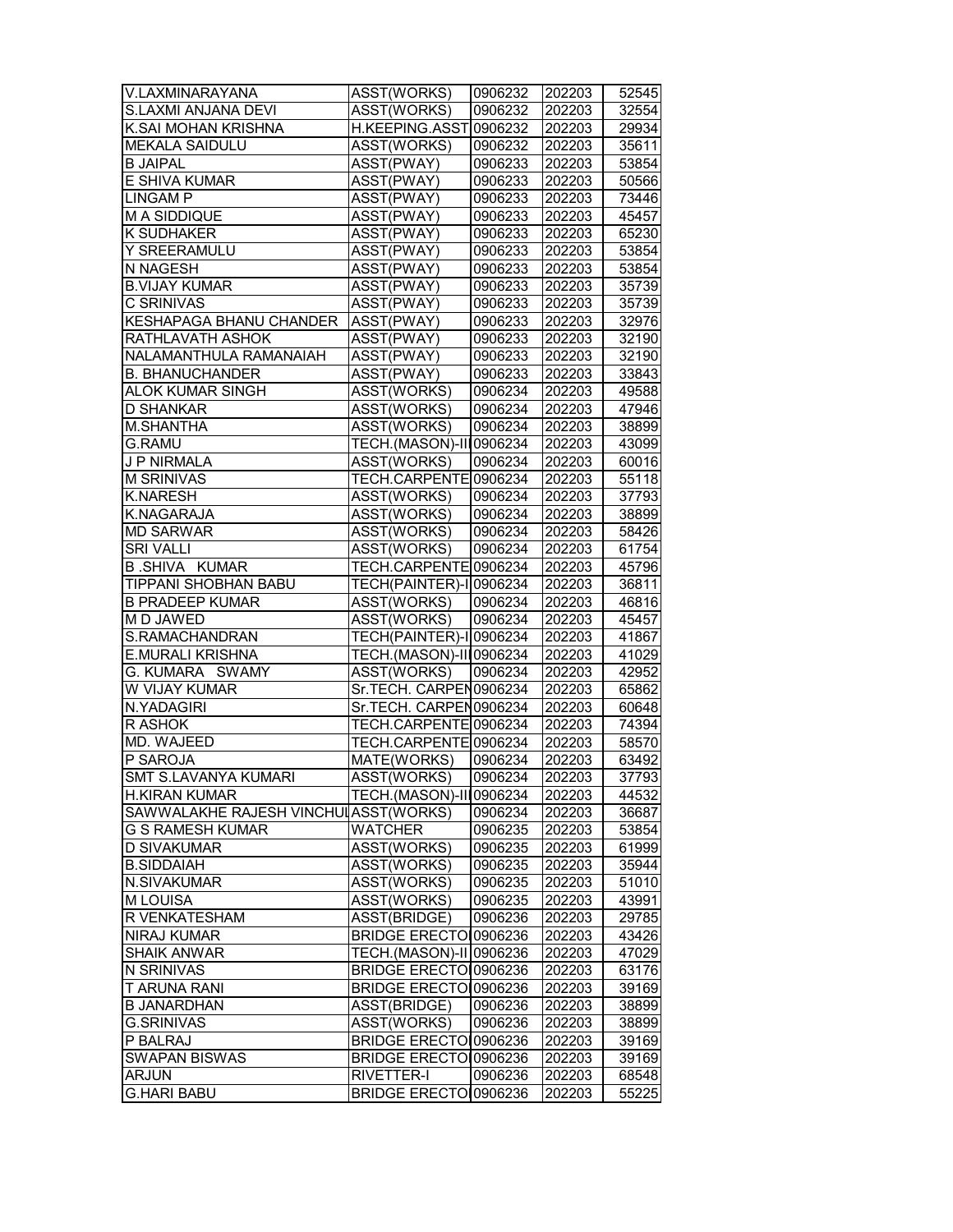| <b>K.ANIL KUMAR</b>                   | RIVETTER-II             | 0906236 | 202203 | 44671 |
|---------------------------------------|-------------------------|---------|--------|-------|
| K BHANU PRASAD                        | RIVETTER-III            | 0906236 | 202203 | 37161 |
| S NAGARAJU                            | BRIDGE ERECTO 0906236   |         | 202203 | 46270 |
| PRAVEEN KUMAR                         | ASST(BRIDGE)            | 0906236 | 202203 | 26790 |
| <b>VIDYANAND KUMAR</b>                | ASST(BRIDGE)            | 0906236 | 202203 | 33024 |
| <b>MANRAJ MEENA</b>                   | BRIDGE ERECTO 0906236   |         | 202203 | 27838 |
| <b>DEEPAK KUMAR SINGH</b>             | ASST(BRIDGE)            | 0906236 | 202203 | 27624 |
| <b>LOVE YADAV</b>                     | ASST(BRIDGE)            | 0906236 | 202203 | 32190 |
| PANKAJ KUMAR                          | ASST(BRIDGE)            | 0906236 | 202203 | 27624 |
| VISHVAS KUMAR VERMA                   | ASST(BRIDGE)            | 0906236 | 202203 | 26790 |
| VINAY                                 | ASST(BRIDGE)            | 0906236 | 202203 | 33024 |
| PUSHPENDRA KUMAR BAGHEL               | ASST(BRIDGE)            | 0906236 | 202203 | 26790 |
| ANUJ KUMAR                            | ASST(BRIDGE)            | 0906236 | 202203 | 32190 |
| PRANAY KUMAR SINHA                    | ASST(BRIDGE)            | 0906236 | 202203 | 27624 |
| <b>SARWAJET YADAV</b>                 | ASST(BRIDGE)            | 0906236 | 202203 | 26956 |
| <b>D.MANISH</b>                       | ASST(BRIDGE)            | 0906236 | 202203 | 31404 |
| <b>MUKIRI HARISH</b>                  | ASST(WORKS)             | 0906236 | 202203 | 31788 |
| <b>DEEPAK PATEL</b>                   | ASST(BRIDGE)            | 0906236 | 202203 | 32190 |
| CHINTHALAKUNTA .PRASAD RELASST(WORKS) |                         | 0906236 | 202203 | 30749 |
| <b>U.VIJAYA BHASKAR</b>               | TECH(PAINTER)-I 0906237 |         | 202203 | 45796 |
| <b>V.SRINIVAS NAIK</b>                | <b>WATCHER</b>          | 0906237 | 202203 | 50167 |
| <b>G.NARESH</b>                       | Sr.TECH. MASON 0906237  |         | 202203 | 62386 |
| NARSIMHAREDDY                         | TECH.(MASON)-I 0906237  |         | 202203 | 70444 |
| SMT. LAXMI BAI                        | ASST(WORKS)             | 0906237 | 202203 | 38899 |
| <b>ANJALI DEVI</b>                    | TECH.(MASON)-III0906237 |         | 202203 | 41920 |
| SMT.NAGAJAYASRI                       | <b>LASKAR</b>           | 0906237 | 202203 | 49588 |
| Y VARALAKSHMI                         | TECH.(MASON)-II 0906237 |         | 202203 | 62228 |
| <b>MAYA RAMESH BHOSLE</b>             | ASST(WORKS)             | 0906237 | 202203 | 26623 |
| N.ANURADHA                            | ASST(WORKS)             | 0906237 | 202203 | 48324 |
| <b>MD.JAHANGIR</b>                    | ASST(WORKS)             | 0906237 | 202203 | 48564 |
| P SAROJINI                            | TECH.(MASON)-I          | 0906237 | 202203 | 64914 |
| R.PARVATHI                            | ASST(WORKS)             | 0906237 | 202203 | 37793 |
| G.VIJAYA LAKSHMI                      | ASST(WORKS)             | 0906237 | 202203 | 41920 |
| P SUREKHA                             | TECH.(MASON)-II 0906237 |         | 202203 | 58910 |
| RAJA KUMAR GOUDA                      | ASST(WORKS)             | 0906237 | 202203 | 51010 |
| A SATHAIAH                            | SR.TECH(M.V.DVI0906237  |         | 202203 | 97304 |
| <b>CH.RENUKA</b>                      | TECH.CARPENTE 0906237   |         | 202203 | 40872 |
| R.NAGARAJU                            | <b>ASST(WORKS)</b>      | 0906237 | 202203 | 49588 |
| R.RAJESHWARI                          | <b>ASST(WORKS)</b>      | 0906237 | 202203 | 38899 |
| K PARAMESWARLU                        | <b>ASST(WORKS)</b>      | 0906237 | 202203 | 37793 |
|                                       |                         |         |        |       |
| DASARI LIMBAVVA                       | TECH.(MASON)-I 0906237  |         | 202203 | 66652 |
| J.PAUL                                | TECH.CARPENTE 0906237   |         | 202203 | 46270 |
| TARAKA RAMAKRISHNA ARJI               | Sr.TECH. CARPEN0906237  |         | 202203 | 56985 |
| <b>MANU GOUDA</b>                     | ASST(WORKS)             | 0906237 | 202203 | 46636 |
| MD MOIZUDDIN                          | ASST(WORKS)             | 0906237 | 202203 | 45457 |
| A KARIMULLA                           | TECH(PAINTER)-I 0906237 |         | 202203 | 57640 |
| <b>DHANSINGH</b>                      | TECH.CARPENTE 0906237   |         | 202203 | 58436 |
| P MEENA                               | ASST(WORKS)             | 0906237 | 202203 | 38899 |
| <b>JOGINDER MAHTO</b>                 | TECH.(MASON)-III0906237 |         | 202203 | 44278 |
| K SRINIVASARAO                        | Sr.TECH. MASON 0906237  |         | 202203 | 69654 |
| <b>PUSHPALATHA</b>                    | ASST(WORKS)             | 0906237 | 202203 | 51010 |
| <b>S MALLESH</b>                      | Sr.BLACK SMITH          | 0906237 | 202203 | 67758 |
| MD.GHOUSE                             | <b>WATCHER</b>          | 0906237 | 202203 | 65223 |
| K.NARSHIMULU                          | ASST(WORKS)             | 0906237 | 202203 | 44058 |
| <b>GURRAM KUMAR</b>                   | <b>HELPER</b>           | 0906237 | 202203 | 34791 |
| V PADMA                               | ASST(WORKS)             | 0906237 | 202203 | 35739 |
| M.PRIYANKA                            | ASST(WORKS)             | 0906237 | 202203 | 35739 |
| <b>B.S.SUJATHA</b>                    | ASST(WORKS)             | 0906237 | 202203 | 25349 |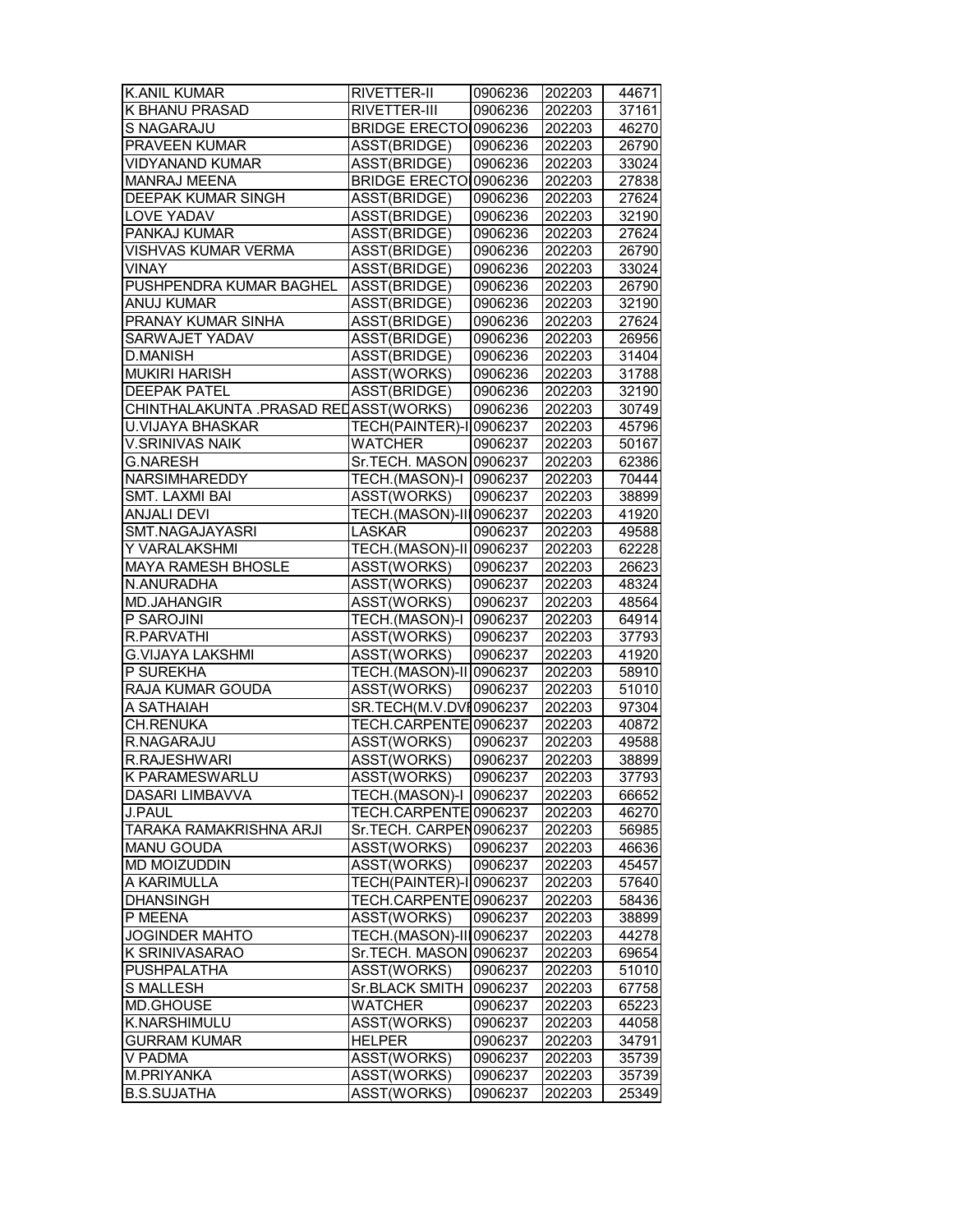| GOLANAKONDA. VENKATESHWAASST(WORKS) |                              | 0906237 | 202203 | 30749  |
|-------------------------------------|------------------------------|---------|--------|--------|
| V.KARTHIK KUMAR                     | ASST(WORKS)                  | 0906237 | 202203 | 30749  |
| <b>BHASKAR EDUNURI</b>              | KH HELPER                    | 0906238 | 202203 | 39561  |
| D PARASURAM                         | PLF-I                        | 0906238 | 202203 | 70444  |
| <b>MD AKBAR</b>                     | ASST(WORKS)                  | 0906238 | 202203 | 44058  |
| <b>BHOOPATI</b>                     | PLF-II                       | 0906238 | 202203 | 58593  |
| <b>MOHD YOUNUS</b>                  | PLF-II                       | 0906238 | 202203 | 71395  |
| P.VAIDYANATH                        | $PLF-I$                      | 0906238 | 202203 | 69958  |
| SATYANARAYANA P                     | PLF-I                        | 0906238 | 202203 | 72340  |
| S N SRINIVAS RAO                    | $PLF-II$                     | 0906238 | 202203 | 56630  |
| <b>B LAXMAN</b>                     | PLF-II                       | 0906238 | 202203 | 63966  |
| <b>T.SRINIVAS</b>                   | FITTER (MCM)                 | 0906238 | 202203 | 67758  |
| K. APPA RAO CHOWDHARY               | TECH.(MASON)-III0906238      |         | 202203 | 44973  |
| P SWAMY                             | TECH.(MASON)-III0906238      |         | 202203 | 43426  |
| MUSTAFA MOHAMMAD                    | ASST(WORKS)                  | 0906238 | 202203 | 41595  |
| LAKSHMIPATHI.V                      | ASST(WORKS)                  | 0906238 | 202203 | 38258  |
| A.SRIKHANTH                         | PLF-II                       | 0906238 | 202203 | 45006  |
| <b>V.NARSIMHA</b>                   | ASST(WORKS)                  | 0906238 | 202203 | 49588  |
| D ABDUL SALEEM                      | PLF-II                       | 0906238 | 202203 | 72340  |
| <b>G SRIDHAR</b>                    | FITTER (MCM)                 | 0906238 | 202203 | 77712  |
| K PAVAN KUMAR                       | Sr.PLF                       | 0906238 | 202203 | 69654  |
| M RAJU                              | ASST(WORKS)                  | 0906238 | 202203 | 48066  |
| <b>K.SADANAND</b>                   | ASST(WORKS)                  | 0906238 | 202203 | 48324  |
| <b>J SUDHAKAR</b>                   | PLF-II                       | 0906238 | 202203 | 56462  |
| P.NANDU                             | ASST(WORKS)                  | 0906238 | 202203 | 46428  |
| V.MADHUBABU                         | ASST(WORKS)                  | 0906238 | 202203 | 44005  |
| MD ASADULLAH KHAN                   | ASST(WORKS)                  | 0906238 | 202203 | 47971  |
| AVITI DEEKSHITHA                    | ASST(WORKS)                  | 0906238 | 202203 | 32190  |
| N VENKATPATI RAJU                   | ASST(WORKS)                  | 0906239 | 202203 | 58051  |
| MD PARVEEZ RAHIM                    | ASST(WORKS)                  | 0906239 | 202203 | 61754  |
| <b>MD AFSAR</b>                     | ASST(WORKS)                  | 0906239 | 202203 | 71392  |
| ASHWANI KUMAR AGRAHARI              | SSE (P.WAY)                  | 0906240 | 202203 | 58339  |
| P VENKATA RAMANA                    | <b>TRACK MNTR-IV</b>         | 0906240 | 202203 | 37491  |
| NANNE BOINA KRISHNA                 | <b>TRACK MNTR-IV</b>         | 0906240 | 202203 | 37491  |
| A NAGARJUN                          | <b>TRACK MNTR-IV 0906240</b> |         | 202203 | 31258  |
| PULLURI DEEPAK                      | <b>TRACK MNTR-IV</b>         | 0906240 | 202203 | 37491  |
| <b>CH.PRADEEP</b>                   | <b>TRACK MNTR-IV</b>         | 0906240 | 202203 | 31486  |
| <b>G SAI KUMAR</b>                  | <b>TRACK MNTR-IV</b>         | 0906240 | 202203 | 37491  |
| <b>K.ANIL KUMAR</b>                 | <b>TRACK MNTR-IV</b>         | 0906240 | 202203 | 37849  |
| <b>B SRIDHAR</b>                    | TRACK MNTR-III 0906240       |         | 202203 | 37673  |
| K SHIVA SHANKAR                     | <b>TRACK MNTR-III</b>        | 0906240 | 202203 | 38755  |
| S ARUNA                             | <b>TRACK MNTR-III</b>        | 0906240 | 202203 | 32306  |
| A RAVIKUMAR                         | <b>TRACK MNTR-III</b>        | 0906240 | 202203 | 38755  |
| <b>G ASHOK</b>                      | <b>BLACK SMITH-III</b>       | 0906240 | 202203 | 35465  |
| K SAILAKSHMI                        | <b>TRACK MNTR-IV</b>         | 0906240 | 202203 | 37491  |
| P VENKATESHWARLU                    | <b>TRACK MNTR-IV</b>         | 0906240 | 202203 | 37673  |
| <b>B PRAVEEN KUMAR</b>              | <b>TRACK MNTR-III</b>        | 0906240 | 202203 | 38944  |
| <b>G DAVID KUMAR</b>                | <b>TRACK MNTR-IV</b>         | 0906240 | 202203 | 37491  |
| N NAVEEN KUMAR                      | TRACK MNTR-IV                | 0906240 | 202203 | 36901  |
| <b>SK ISMAIL</b>                    | <b>TRACK MNTR-II</b>         | 0906240 | 202203 | 51678  |
| A JEEVAN KUMAR                      | <b>TRACK MNTR-IV</b>         | 0906240 | 202203 | 35676  |
| <b>B R VINOD</b>                    | <b>TRACK MNTR-IV</b>         | 0906240 | 202203 | 45652  |
| C H BHOJA RAJU                      | <b>TRACK MNTR-IV</b>         | 0906240 | 202203 | 51024  |
| <b>MD PASHA</b>                     | <b>TRACK MNTR-IV</b>         | 0906240 | 202203 | 46336  |
| <b>LUNAVATH RAVI</b>                | <b>TRACK MNTR-IV</b>         | 0906240 | 202203 | 39903  |
| K.M.MAHESH                          | Ch.OS                        | 0906240 | 202203 | 112958 |
| <b>K.SHANKAR</b>                    | <b>TRACK MNTR-IV</b>         | 0906240 | 202203 | 30914  |
| P.B PAVAN NAIK                      | SSE (WORKS)                  | 0906240 | 202203 | 94758  |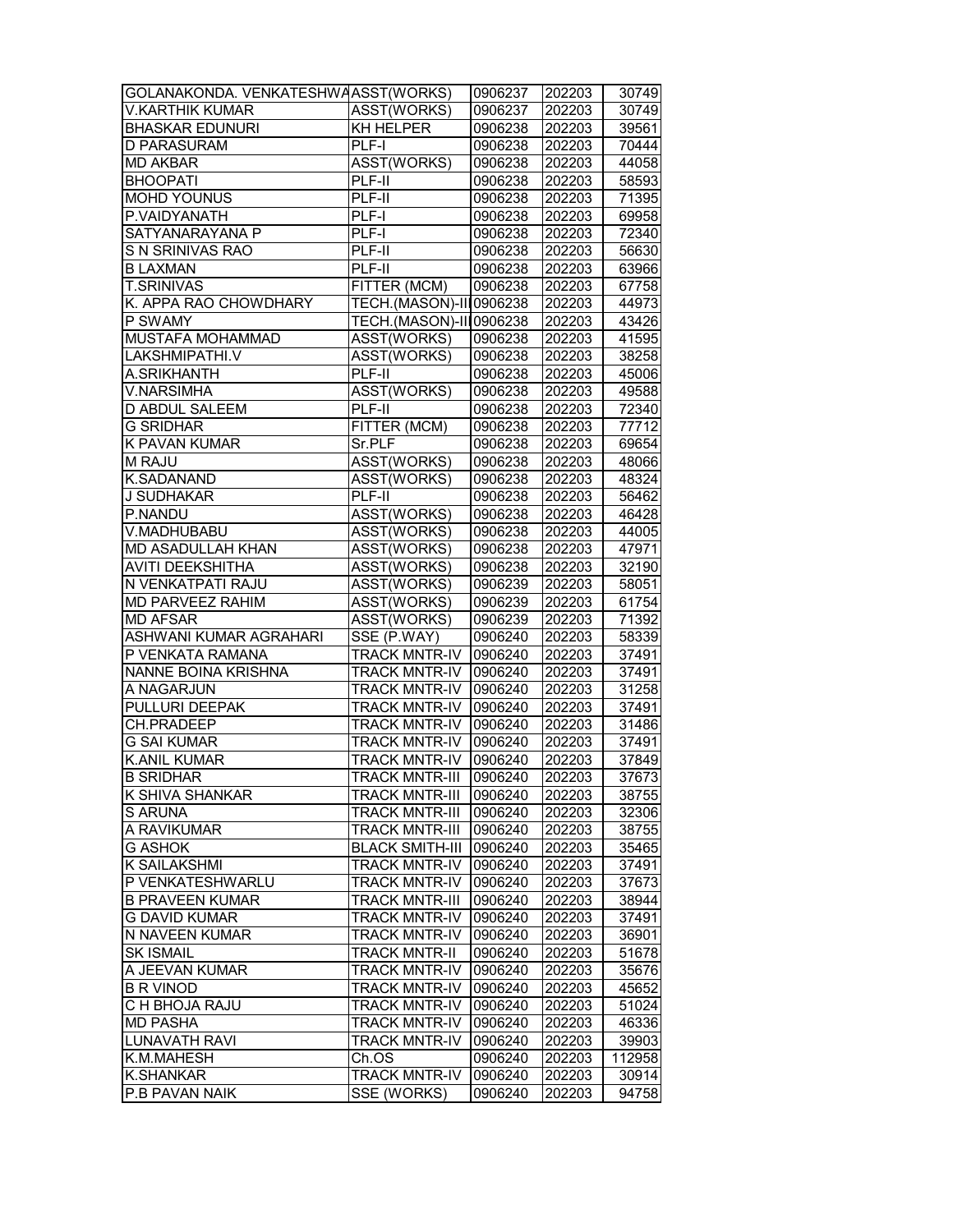| <b>ANIL KUMAR</b>        | SSE (WORKS)           | 0906240 | 202203 | 97558 |
|--------------------------|-----------------------|---------|--------|-------|
| K SATHYANARAYANA         | <b>TRACK MNTR-IV</b>  | 0906240 | 202203 | 62728 |
| <b>J.NARSIMHA</b>        | <b>TRACK MNTR-I</b>   | 0906240 | 202203 | 71248 |
| <b>VENKATESH</b>         | <b>BLACK SMITH-I</b>  | 0906240 | 202203 | 62556 |
| ASVINE KUMAR MEENA       | <b>TRACK MNTR-I</b>   | 0906240 | 202203 | 45668 |
| MUKESH KUMAR MEENA       | <b>TRACK MNTR-I</b>   | 0906240 | 202203 | 49187 |
| HANUMAN PRASAD MEENA     | <b>TRACK MNTR-II</b>  | 0906240 | 202203 | 44485 |
| <b>SHANKAR</b>           | <b>TRACK MNTR-III</b> | 0906240 | 202203 | 74253 |
| <b>B BALARAJU</b>        | <b>TRACK MNTR-I</b>   | 0906240 | 202203 | 52518 |
| G ANIL                   | <b>TRACK MNTR-II</b>  | 0906240 | 202203 | 32521 |
| <b>TENTU POLI NAIDU</b>  | <b>TRACK MNTR-II</b>  | 0906240 | 202203 | 47798 |
| A.VENKATESH              | <b>TRACK MNTR-I</b>   | 0906240 | 202203 | 56396 |
| <b>M SHANKAR</b>         | <b>TRACK MNTR-I</b>   | 0906240 | 202203 | 52518 |
| <b>LALKUMAR</b>          | <b>TRACK MNTR-II</b>  | 0906240 | 202203 | 48970 |
| <b>NAMILE BABU</b>       | <b>TRACK MNTR-II</b>  | 0906240 | 202203 | 43027 |
| <b>T SRINIVAS</b>        | <b>TRACK MNTR-IV</b>  | 0906240 | 202203 | 46078 |
| <b>BANDARI RAJU</b>      | <b>TRACK MNTR-II</b>  | 0906240 | 202203 | 41758 |
| THOTA RAJU               | <b>TRACK MNTR-II</b>  | 0906240 | 202203 | 47930 |
| KHUSHI RAM MEENA         | <b>TRACK MNTR-II</b>  | 0906240 | 202203 | 40758 |
| <b>CH DAYAKAR</b>        | <b>TRACK MNTR-IV</b>  | 0906240 | 202203 | 35254 |
| <b>U.KUMAR</b>           | <b>TRACK MNTR-IV</b>  | 0906240 | 202203 | 44562 |
| <b>RAM KARAN MEENA</b>   | <b>TRACK MNTR-I</b>   | 0906240 | 202203 | 45668 |
| RAJMOHAN MEENA           | <b>TRACK MNTR-III</b> | 0906240 | 202203 | 38153 |
| P.PRADEEP                | <b>TRACK MNTR-I</b>   | 0906240 | 202203 | 49306 |
| M BIXAPATHY              | <b>TRACK MNTR-I</b>   | 0906240 | 202203 | 58620 |
| SUDHAKAR YERRA           | <b>TRACK MNTR-II</b>  | 0906240 | 202203 | 46612 |
| S K AKBAR                | <b>TRACK MNTR-I</b>   | 0906240 | 202203 | 64451 |
| V MADHUSUDAN             | <b>TRACK MNTR-II</b>  | 0906240 | 202203 | 43540 |
| S SUSAIRAJ               | <b>TRACK MNTR-I</b>   | 0906240 | 202203 | 64138 |
| <b>D NAGARAJ</b>         | <b>TRACK MNTR-I</b>   | 0906240 | 202203 | 58620 |
| A SRINIVAS               | <b>TRACK MNTR-II</b>  | 0906240 | 202203 | 58450 |
| <b>U.SURESH</b>          | <b>TRACK MNTR-I</b>   | 0906240 | 202203 | 48157 |
| <b>B SRINIVAS</b>        | <b>TRACK MNTR-II</b>  | 0906240 | 202203 | 48970 |
| P.YADAGIRI               | <b>TRACK MNTR-I</b>   | 0906240 | 202203 | 49469 |
| <b>B KARTHIK</b>         | <b>TRACK MNTR-II</b>  | 0906240 | 202203 | 45348 |
| T ILESH BABU             | <b>TRACK MNTR-I</b>   | 0906240 | 202203 | 49205 |
| <b>BESTA SAIBABA</b>     | <b>TRACK MNTR-III</b> | 0906240 | 202203 | 40967 |
| <b>K SWAMY</b>           | <b>TRACK MNTR-II</b>  | 0906240 | 202203 | 41878 |
| <b>B LINGAM</b>          | <b>TRACK MNTR-II</b>  | 0906240 | 202203 | 41878 |
| <b>V RAVIKUMAR</b>       | <b>TRACK MNTR-II</b>  | 0906240 | 202203 | 42098 |
| D SATYANARAYAN           | WELDER-II             | 0906240 | 202203 | 59870 |
| C NAGARAJ                | <b>TRACK MNTR-II</b>  | 0906240 | 202203 | 46612 |
| <b>B YELLAIAH</b>        | <b>TRACK MNTR-II</b>  | 0906240 | 202203 | 41878 |
| <b>B NAVEEN KUMAR</b>    | <b>TRACK MNTR-II</b>  | 0906240 | 202203 | 41878 |
| <b>B SRINU</b>           | <b>TRACK MNTR-I</b>   | 0906240 | 202203 | 50515 |
| <b>B BALA PRABHAKAR</b>  | <b>TRACK MNTR-I</b>   | 0906240 | 202203 | 64138 |
| <b>ANASURYA</b>          | <b>TRACK MNTR-III</b> | 0906240 | 202203 | 49336 |
| <b>AKRAMSHARIFF</b>      | <b>TRACK MNTR-II</b>  | 0906240 | 202203 | 55606 |
| PEDDA KURUMA YADAIAH     | <b>TRACK MNTR-II</b>  | 0906240 | 202203 | 41245 |
| ROSHAN LAL MEENA         | <b>TRACK MNTR-I</b>   | 0906240 | 202203 | 54038 |
| C SRIKANTH               | <b>TRACK MNTR-II</b>  | 0906240 | 202203 | 41869 |
| P SRINIVASA RAO          | <b>TRACK MNTR-III</b> | 0906240 | 202203 | 44874 |
| <b>JANAKIRAM YADAV</b>   | <b>TRACK MNTR-III</b> | 0906240 | 202203 | 58640 |
| <b>RK HARIBABU</b>       | <b>TRACK MNTR-II</b>  | 0906240 | 202203 | 64920 |
| VENUKUMAR E              | <b>TRACK MNTR-III</b> | 0906240 | 202203 | 43768 |
| <b>B RAMESH</b>          | <b>TRACK MNTR-III</b> | 0906240 | 202203 | 40967 |
| <b>AKKAPALLI MALLESH</b> | <b>TRACK MNTR-III</b> | 0906240 | 202203 | 40358 |
| RADHAKISHAN MEENA        | <b>TRACK MNTR-II</b>  | 0906240 | 202203 | 42613 |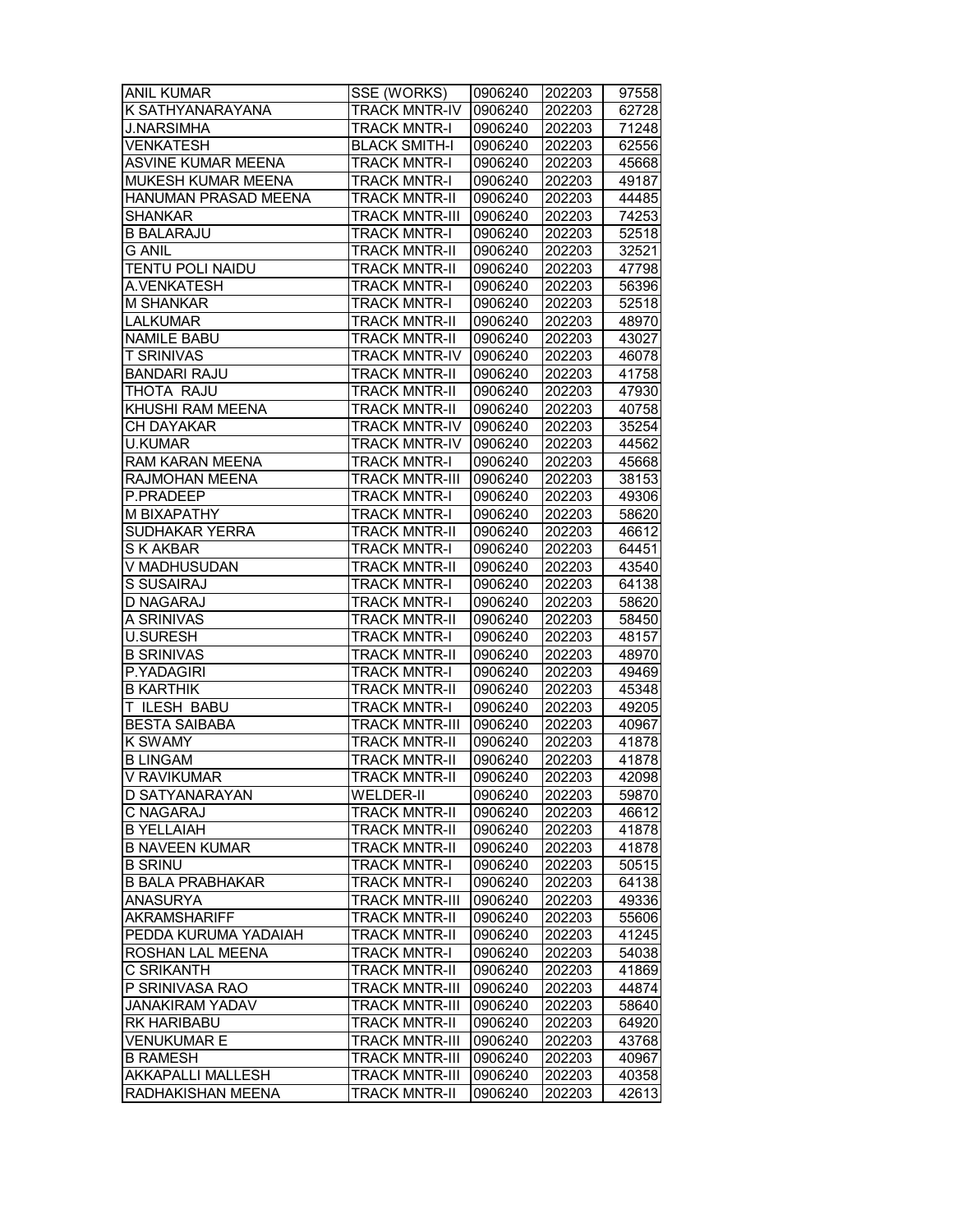| <b>B SIDDI RAMULU</b>       | TRACK MNTR-III   0906240 |                    | 202203           | 53564  |
|-----------------------------|--------------------------|--------------------|------------------|--------|
| P LAXMINARAYANA             | <b>TRACK MNTR-IV</b>     | 0906240            | 202203           | 56554  |
| M.NARSAIAH                  | <b>TRACK MNTR-I</b>      | 0906240            | 202203           | 60978  |
| <b>ALURI SRISAILAM</b>      | <b>TRACK MNTR-II</b>     | 0906240            | 202203           | 49219  |
| <b>RAGI SWAMY</b>           | <b>TRACK MNTR-II</b>     | 0906240            | 202203           | 38463  |
| <b>G PRABHAKAR</b>          | <b>TRACK MNTR-II</b>     | 0906240            | 202203           | 47072  |
| P RAMESH                    | <b>TRACK MNTR-II</b>     | 0906240            | 202203           | 43267  |
| Y J SHIVA SH ANKAR          | <b>TRACK MNTR-IV</b>     | 0906240            | 202203           | 37856  |
| <b>K KRISHNA</b>            | <b>TRACK MNTR-III</b>    | 0906240            | 202203           | 36219  |
| <b>G KUMAR SWAMY</b>        | <b>TRACK MNTR-II</b>     | 0906240            | 202203           | 58450  |
| K DASARATH                  | <b>TRACK MNTR-III</b>    | 0906240            | 202203           | 57976  |
| <b>K CHANDER</b>            | <b>TRACK MNTR-III</b>    | 0906240            | 202203           | 47452  |
| <b>GANGAMANI</b>            | <b>TRACK MNTR-IV</b>     | 0906240            | 202203           | 56554  |
| M NAGESHWAR RAO             | <b>TRACK MNTR-IV</b>     | 0906240            | 202203           | 59556  |
| T VENKATSWAMY               | <b>TRACK MNTR-III</b>    | 0906240            | 202203           | 49214  |
| <b>S VENKATESH</b>          | <b>TRACK MNTR-III</b>    | 0906240            | 202203           | 46311  |
| NARSIMULU                   | <b>TRACK MNTR-I</b>      | 0906240            | 202203           | 59554  |
| <b>SK SARDAR</b>            | <b>TRACK MNTR-III</b>    | 0906240            | 202203           | 59556  |
| <b>G RAMESH</b>             | <b>TRACK MNTR-II</b>     | 0906240            | 202203           | 46612  |
| <b>M VENKATESH</b>          | <b>TRACK MNTR-II</b>     | 0906240            | 202203           | 44716  |
| <b>Y SREEDHAR</b>           | <b>TRACK MNTR-II</b>     | 0906240            | 202203           | 41869  |
| N. ANIL                     | <b>TRACK MNTR-I</b>      | 0906240            | 202203           | 56396  |
| P GIRIDHAR                  | <b>TRACK MNTR-III</b>    | 0906240            | 202203           | 42524  |
| KALAVAKOLLU RAGHAV          | <b>TRACK MNTR-II</b>     | 0906240            | 202203           | 39511  |
| R BABURAO                   | <b>TRACK MNTR-II</b>     | 0906240            | 202203           | 48970  |
| P MADHU                     | <b>TRACK MNTR-II</b>     | 0906240            | 202203           | 41878  |
| <b>B NARESH KUMAR</b>       | <b>TRACK MNTR-II</b>     | 0906240            | 202203           | 48970  |
| <b>B YOHAN</b>              | <b>TRACK MNTR-II</b>     | 0906240            | 202203           | 42098  |
| P BALRAJ                    | <b>TRACK MNTR-II</b>     | 0906240            | 202203           | 48970  |
| M HARIKRISHNA               | <b>TRACK MNTR-II</b>     | 0906240            | 202203           | 48970  |
| <b>YP LINGAM</b>            | <b>TRACK MNTR-II</b>     | 0906240            | 202203           | 41869  |
| <b>G ANJANEYULU</b>         | <b>TRACK MNTR-II</b>     | 0906240            | 202203           | 40429  |
| <b>SIYA RAM MEENA</b>       | <b>TRACK MNTR-III</b>    | 0906240            | 202203           | 36239  |
| <b>SHRAVAN KUMAR</b>        | <b>TRACK MNTR-I</b>      | 0906240            | 202203           | 60978  |
| N RAJU                      | <b>TRACK MNTR-III</b>    | 0906240            | 202203           | 45065  |
| RAKESHKUMAR AMBALA          | <b>TRACK MNTR-III</b>    | 0906240            | 202203           | 39865  |
| <b>GANGA RAM MEENA</b>      | <b>TRACK MNTR-II</b>     | 0906240            | 202203           | 40747  |
| <b>G RAMESH</b>             | <b>TRACK MNTR-IV</b>     | 0906240            | 202203           | 34819  |
| <b>SK.GHOUSUDDIN</b>        | SSE (P.WAY)              | 0906240            | 202203           | 77398  |
| K.NAGA RATNA KUMAR          | SSE (P.WAY)              | 0906240            | 202203           | 77712  |
| D VENKATESHAM               | <b>TRACK MNTR-II</b>     | 0906240            | 202203           | 39511  |
| P NAGARAJU                  | <b>TRACK MNTR-III</b>    | 0906240            | 202203           | 37199  |
| <b>G MAHESH</b>             | <b>TRACK MNTR-II</b>     | 0906240            | 202203           | 46612  |
| <b>G.RAMESH</b>             | <b>TRACK MNTR-I</b>      | 0906240            | 202203           | 51980  |
| J R SRINIVASULU             | SSE (P.WAY)              | 0906240            | 202203           | 123228 |
| CHAMARTHI PEERISETTI        | <b>TRACK MNTR-II</b>     | 0906240            | 202203           | 47612  |
| <b>NAGENDRA SINGH YADAV</b> | <b>TRACK MNTR-II</b>     | 0906240            | 202203           | 51288  |
| MANDADI LAXMANA             | <b>TRACK MNTR-II</b>     | 0906240            | 202203           | 46612  |
| MUDADLA TIRUPATHI RAO       | <b>TRACK MNTR-II</b>     | 0906240            | 202203           | 44027  |
| E.VIDYASAGAR                | <b>TRACK MNTR-II</b>     | 0906240            | 202203           | 41878  |
| PREMAIAH BEGARI             | <b>TRACK MNTR-III</b>    | 0906240            | 202203           | 40855  |
| VIKAS CHAND MEENA           | <b>TRACK MNTR-III</b>    | 0906240            | 202203           | 7010   |
| ANIL GUVVALA                | <b>TRACK MNTR-III</b>    | 0906240            | 202203           | 42073  |
| SADANANDAM.D                | <b>TRACK MNTR-III</b>    | 0906240            |                  | 43979  |
| R VENKATESH                 | <b>TRACK MNTR-III</b>    | 0906240            | 202203<br>202203 | 59556  |
| S SWAMY                     | <b>TRACK MNTR-I</b>      | 0906240            | 202203           | 48458  |
|                             | <b>TRACK MNTR-II</b>     |                    |                  | 51301  |
| RATNAM ABRAHAM              |                          | 0906240<br>0906240 | 202203           | 47122  |
| <b>DIWAKAR MANIKRAO</b>     | <b>TRACK MNTR-III</b>    |                    | 202203           |        |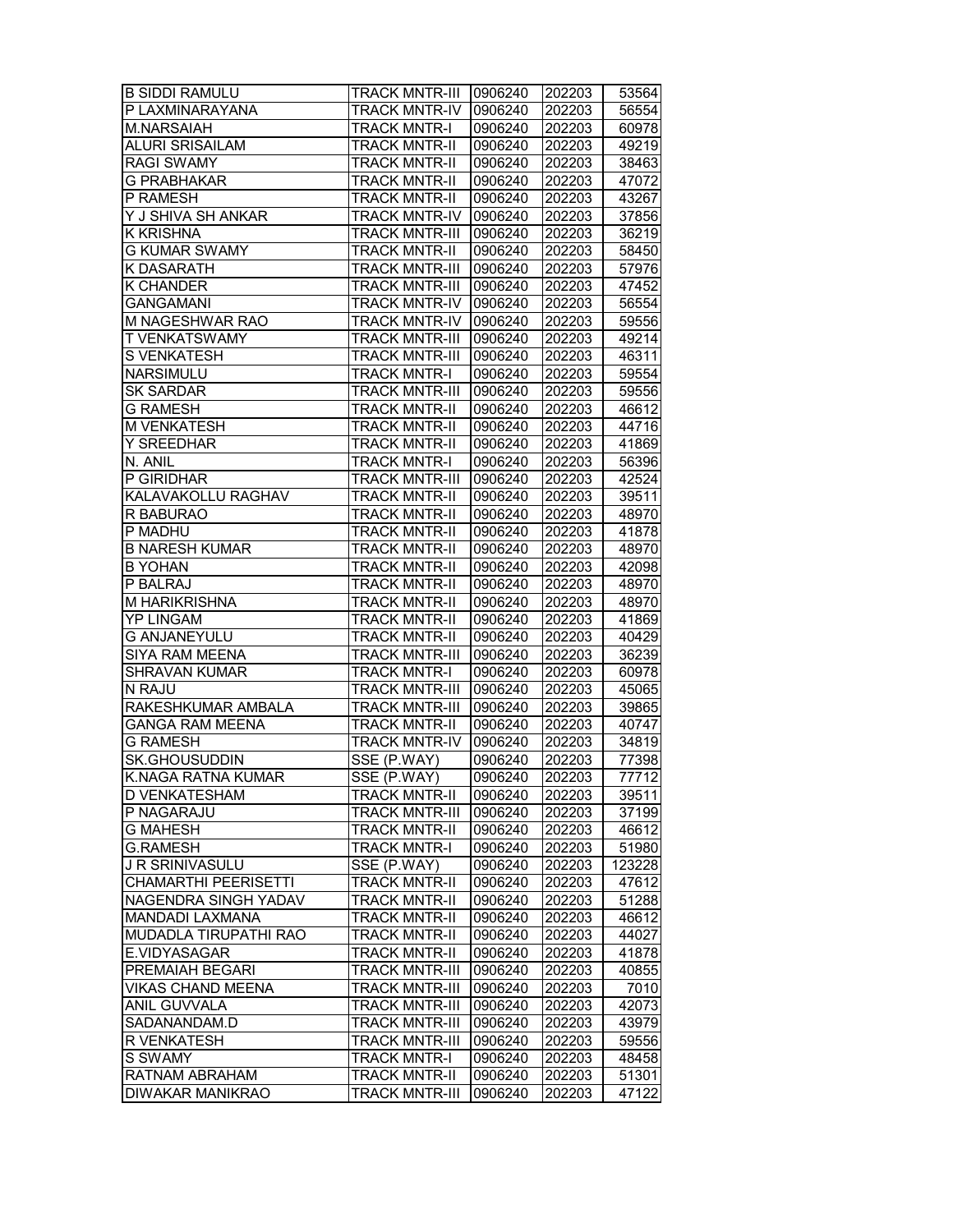| <b>KESHAV KUMAR</b>                              | WELDER-III            | 0906240 | 202203 | 38783 |
|--------------------------------------------------|-----------------------|---------|--------|-------|
| <b>G SRINIVAS</b>                                | <b>TRACK MNTR-III</b> | 0906240 | 202203 | 43768 |
| <b>B SRAVAN KUMAR</b>                            | <b>TRACK MNTR-III</b> | 0906240 | 202203 | 30261 |
| T KRISHNA                                        | <b>TRACK MNTR-III</b> | 0906240 | 202203 | 46122 |
| N SATHYANARAYAN                                  | <b>TRACK MNTR-I</b>   | 0906240 | 202203 | 51118 |
| M RAMALLAIAH                                     | <b>TRACK MNTR-I</b>   | 0906240 | 202203 | 49718 |
| K MADHU                                          | <b>TRACK MNTR-III</b> | 0906240 | 202203 | 46126 |
| POCHAMMALA SWAMY                                 | <b>TRACK MNTR-III</b> | 0906240 | 202203 | 40358 |
| CH.NARSINGAM                                     | SSE (P.WAY)           | 0906240 | 202203 | 66548 |
| <b>BHYRU SEENAIAH</b>                            | <b>TRACK MNTR-III</b> | 0906240 | 202203 | 47414 |
| <b>SYED YOUSUF</b>                               | <b>TRACK MNTR-III</b> | 0906240 | 202203 | 45623 |
| R RAMAKRISHNA                                    | <b>TRACK MNTR-III</b> | 0906240 | 202203 | 37157 |
| P VEENA                                          | <b>TRACK MNTR-II</b>  | 0906240 | 202203 | 39511 |
| <b>M ASHOK</b>                                   | <b>TRACK MNTR-II</b>  | 0906240 | 202203 | 28536 |
| G SATYANARAYANA                                  | <b>TRACK MNTR-II</b>  | 0906240 | 202203 | 44716 |
| <b>FRANKLIN GALI</b>                             | <b>TRACK MNTR-II</b>  | 0906240 | 202203 | 44485 |
| VENU PRASAD PAVULURI                             | <b>TRACK MNTR-II</b>  | 0906240 | 202203 | 43267 |
| <b>M HEMADRI</b>                                 | TRACK MNTR-III        | 0906240 | 202203 | 37199 |
| P K RAMU                                         | <b>TRACK MNTR-I</b>   | 0906240 | 202203 | 60978 |
| Y CHANDRASEKHAR                                  | <b>TRACK MNTR-III</b> | 0906240 | 202203 | 51024 |
| <b>MALLEPOGU RAYAPPA</b>                         | <b>TRACK MNTR-I</b>   | 0906240 | 202203 | 56396 |
| <b>KASARLA CHANDAN KUMAR</b>                     | <b>TRACK MNTR-III</b> | 0906240 | 202203 | 46126 |
| <b>GADDAMEDI YADAIAH</b>                         | <b>TRACK MNTR-II</b>  | 0906240 | 202203 | 48970 |
| K NAGABHUSHANA RAO                               | <b>TRACK MNTR-II</b>  | 0906240 | 202203 | 44027 |
| K SHIVA KUMAR                                    | <b>TRACK MNTR-III</b> | 0906240 | 202203 | 46194 |
| CHITTI BHIMAYYA                                  | <b>WELDER-II</b>      | 0906240 | 202203 | 53392 |
| M MAHENDRER KUMAR                                | <b>TRACK MNTR-III</b> | 0906240 | 202203 | 56554 |
| N.VENKATESH                                      | <b>TRACK MNTR-III</b> | 0906240 | 202203 | 57097 |
| <b>B.RAJKUMAR</b>                                | <b>TRACK MNTR-IV</b>  | 0906240 | 202203 | 28900 |
| CH ASHOK                                         | <b>TRACK MNTR-III</b> | 0906240 | 202203 | 35949 |
| Y SHIVASHEKER                                    | <b>TRACK MNTR-II</b>  | 0906240 | 202203 | 42878 |
| <b>B.B.KRISHNA REDDY</b>                         | <b>TRACK MNTR-IV</b>  | 0906240 | 202203 | 45652 |
| <b>T.VENKATARAMANA</b>                           | <b>TRACK MNTR-IV</b>  | 0906240 | 202203 | 46276 |
| V.NAGARAJA NAIDU                                 | <b>TRACK MNTR-IV</b>  | 0906240 | 202203 | 50392 |
| M.SWAMY                                          | TRACK MNTR-IV         | 0906240 | 202203 | 38938 |
| D.PRASAD                                         | <b>TRACK MNTR-III</b> | 0906240 | 202203 | 46126 |
| <b>M.SATHEESH</b>                                | TRACK MNTR-IV         | 0906240 | 202203 | 37779 |
| <b>M SRINIVAS</b>                                | <b>TRACK MNTR-III</b> | 0906240 | 202203 | 38354 |
| <b>G THIRUPATHI</b>                              | <b>TRACK MNTR-III</b> | 0906240 | 202203 | 33064 |
| R KONDAIAH                                       | TRACK MNTR-IV 0906240 |         | 202203 | 31258 |
|                                                  |                       |         | 202203 | 38944 |
| <b>BOTLA JAGAN</b>                               | <b>TRACK MNTR-III</b> | 0906240 |        |       |
| MADARABOINA SATHAMMA                             | ASST(PWAY)            | 0906240 | 202203 | 26986 |
| N. KRISHNA                                       | TRACK MNTR-IV         | 0906240 | 202203 | 41804 |
| <b>MADDI CHANDU</b><br>C.MUTTU                   | <b>TRACK MNTR-III</b> | 0906240 | 202203 | 36021 |
|                                                  | <b>TRACK MNTR-IV</b>  | 0906240 | 202203 | 38439 |
| <b>V.BALA MALLESH</b><br><b>BODIKALA PRAKASH</b> | <b>TRACK MNTR-IV</b>  | 0906240 | 202203 | 34819 |
|                                                  | <b>TRACK MNTR-IV</b>  | 0906240 | 202203 | 36543 |
| CH MANJULA                                       | <b>TRACK MNTR-III</b> | 0906240 | 202203 | 39861 |
| <b>B RAKESH</b>                                  | <b>TRACK MNTR-IV</b>  | 0906240 | 202203 | 31848 |
| G. HEMANTRAO                                     | <b>TRACK MNTR-III</b> | 0906240 | 202203 | 33223 |
| <b>D.S.VIJAY KUMAR</b>                           | <b>TRACK MNTR-IV</b>  | 0906240 | 202203 | 50392 |
| A MAHENDER                                       | <b>TRACK MNTR-IV</b>  | 0906240 | 202203 | 31848 |
| <b>DIDDI HARISH KUMAR</b>                        | <b>TRACK MNTR-IV</b>  | 0906240 | 202203 | 33535 |
| <b>BHOOKYA RAVI</b>                              | <b>TRACK MNTR-III</b> | 0906240 | 202203 | 33139 |
| CHAKRAVARTHI PARIM                               | <b>TRACK MNTR-IV</b>  | 0906240 | 202203 | 30866 |
| <b>JABBA KRISHNA</b>                             | <b>TRACK MNTR-III</b> | 0906240 | 202203 | 29948 |
| METHKELI SWAMY                                   | <b>TRACK MNTR-IV</b>  | 0906240 | 202203 | 33368 |
| <b>ANAGANI SRINIVAS</b>                          | <b>TRACK MNTR-III</b> | 0906240 | 202203 | 29948 |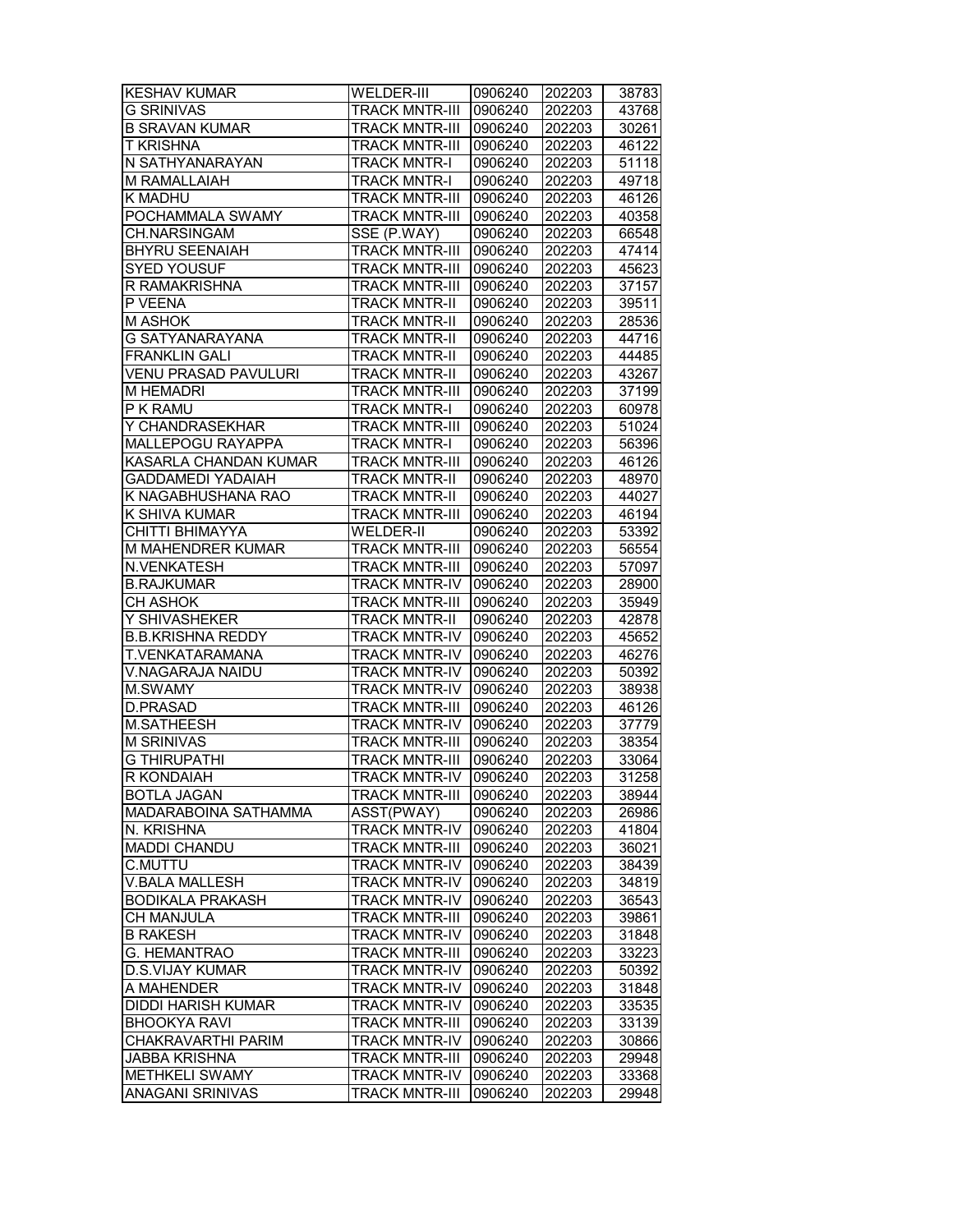| <b>BHUKYA MADHAN NAIK</b>        | <b>TRACK MNTR-III</b>          | 0906240 | 202203 | 35938 |
|----------------------------------|--------------------------------|---------|--------|-------|
| <b>SANGANI SRAVAN KUMAR</b>      | <b>TRACK MNTR-IV</b>           | 0906240 | 202203 | 32518 |
| <b>LEGALA VIKHILESHWAR RAO</b>   | <b>TRACK MNTR-IV</b>           | 0906240 | 202203 | 31701 |
| YAKASWAMY SINGAPURAM             | <b>TRACK MNTR-IV</b>           | 0906240 | 202203 | 31200 |
| RANJEET PAL                      | <b>TRACK MNTR-IV</b>           | 0906240 | 202203 | 30734 |
| <b>VIKAS KUMAR</b>               | <b>TRACK MNTR-IV</b>           | 0906240 | 202203 | 31401 |
| <b>GAURAV KUMAR</b>              | <b>TRACK MNTR-IV</b>           | 0906240 | 202203 | 31902 |
| <b>RAJA KUMAR</b>                | <b>TRACK MNTR-IV</b>           | 0906240 | 202203 | 30700 |
| <b>RAMAN KUMAR SINGH</b>         | <b>TRACK MNTR-IV</b>           | 0906240 | 202203 | 28900 |
| JITENDRA KUMAR                   | <b>TRACK MNTR-IV</b>           | 0906240 | 202203 | 30902 |
| K.RAJU                           | <b>TRACK MNTR-IV</b>           | 0906240 | 202203 | 31486 |
| SURATH VENKAT SAI KUMAR          | <b>TRACK MNTR-IV</b>           | 0906240 | 202203 | 35953 |
| <b>DAPPU NAGARAJU</b>            | <b>TRACK MNTR-IV</b>           | 0906240 | 202203 | 32299 |
| A.KARTHIK                        | <b>TRACK MNTR-IV</b>           | 0906240 | 202203 | 36543 |
| <b>SRINIVAS D</b>                | <b>TRACK MNTR-IV</b>           | 0906240 | 202203 | 30649 |
| V.VINAY KUMAR                    | JE (P.WAY)                     | 0906240 | 202203 | 58290 |
| PANUGANTI BHAGYALAXMI            | <b>TRACK MNTR-IV</b>           | 0906240 | 202203 | 34300 |
| MENDA ANUSHA                     | <b>TRACK MNTR-IV</b>           | 0906240 | 202203 | 29259 |
| VARAKANTHAM PRASAD               | <b>TRACK MNTR-IV</b>           | 0906240 | 202203 | 29259 |
| <b>GOSAVI VENKTESH SHRI PATI</b> | ASST(PWAY)                     | 0906240 | 202203 | 30159 |
| PILLALA NARESH                   | <b>TRACK MNTR-IV</b>           | 0906240 | 202203 | 29259 |
| <b>MAMINLA NARESH</b>            | <b>TRACK MNTR-IV</b>           | 0906240 | 202203 | 29887 |
| DONDA SATISH KUMAR               | <b>TRACK MNTR-IV</b>           | 0906240 | 202203 | 29259 |
| <b>BADDI SHANMUKHA RAO</b>       | <b>TRACK MNTR-IV</b>           | 0906240 | 202203 | 29259 |
| <b>LOYA NARESH</b>               | <b>TRACK MNTR-IV</b>           | 0906240 | 202203 | 29259 |
| <b>RANGI SUDHAKER</b>            | TRACK MNTR-IV                  | 0906240 | 202203 | 29259 |
| A PRABHAKAR                      | <b>TRACK MNTR-IV</b>           | 0906240 | 202203 | 29259 |
| <b>JABEEN</b>                    | <b>TRACK MNTR-IV</b>           | 0906240 | 202203 | 29259 |
| <b>IAILAIAH MADDI</b>            | <b>TRACK MNTR-IV</b>           | 0906240 | 202203 | 29259 |
| GULAMAJJI VENKATA RAMANA         | <b>TRACK MNTR-IV</b>           | 0906240 | 202203 | 29887 |
| K KRISHNAVENI                    | ASST(WORKS)                    | 0906241 | 202203 | 35739 |
| <b>ANTHUMARY</b>                 | Sr.TECH. MASON 0906241         |         | 202203 | 55472 |
| J SATHAIAH                       | <b>TECH.CARPENTE</b>           | 0906241 | 202203 | 56299 |
| A ANTHAIAH                       | ASST(WORKS)                    | 0906241 | 202203 | 57368 |
|                                  | TECH.CARPENTE 0906241          |         | 202203 | 64914 |
| C TONY BABA                      |                                |         |        |       |
| <b>M RAMA DEVI</b>               | H.KEEPING.ASST 0906241         |         | 202203 | 31637 |
| R RAVINDER                       | ASST(WORKS)                    | 0906241 | 202203 | 43335 |
| <b>T ASHOK</b>                   | <b>ASST(WORKS)</b>             | 0906241 | 202203 | 32554 |
| P JYOTHI                         | TECH.CARPENTE 0906241          |         | 202203 | 44532 |
| D SAIBABA                        | ASST(WORKS)                    | 0906241 | 202203 | 38899 |
| <b>FARHATSULTANA</b>             | <b>TECH(PAINTER)-10906241</b>  |         | 202203 | 60490 |
| PARSHARAMULU                     | ASST(WORKS)                    | 0906241 | 202203 | 42952 |
| DEEPAK.GAGTAP                    | TECH.CARPENTE 0906241          |         | 202203 | 48324 |
| <b>SUGUNA</b>                    | <b>TECH(PAINTER)-I 0906241</b> |         | 202203 | 57330 |
| <b>KIRTI SINGH</b>               | TECH.CARPENTE 0906241          |         | 202203 | 41295 |
| <b>VIKAS KUMAR PASWAN</b>        | Sr.TECH. CARPEN0906241         |         | 202203 | 62386 |
| T CHANDRASHEKAR RAO              | ASST(WORKS)                    | 0906241 | 202203 | 51010 |
| <b>T SAINATH</b>                 | H.KEEPING.ASST0906241          |         | 202203 | 49588 |
| <b>MD NASEERUDDIN</b>            | TECH.(MASON)-III0906241        |         | 202203 | 61754 |
| A PRAVEEN                        | H.KEEPING.ASST 0906241         |         | 202203 | 48324 |
| K BAPOOJI                        | TECH.(MASON)-III0906241        |         | 202203 | 39373 |
| SMT.VIJAYALAXMI                  | TECH.(MASON)-III0906241        |         | 202203 | 60016 |
| P BALAMANI                       | H.KEEPING.ASST 0906241         |         | 202203 | 39293 |
| <b>UDAY ABHAY PETHE</b>          | TECH.CARPENTE 0906241          |         | 202203 | 58422 |
| P RAMA PARADESI RAO              | ASST(WORKS)                    | 0906241 | 202203 | 54783 |
| P SATHYANARAYANA                 | ASST(WORKS)                    | 0906241 | 202203 | 45457 |
| <b>BEGARI SHAILAJA</b><br>P ROJA | ASST(WORKS)<br>ASST(PWAY)      | 0906241 | 202203 | 29934 |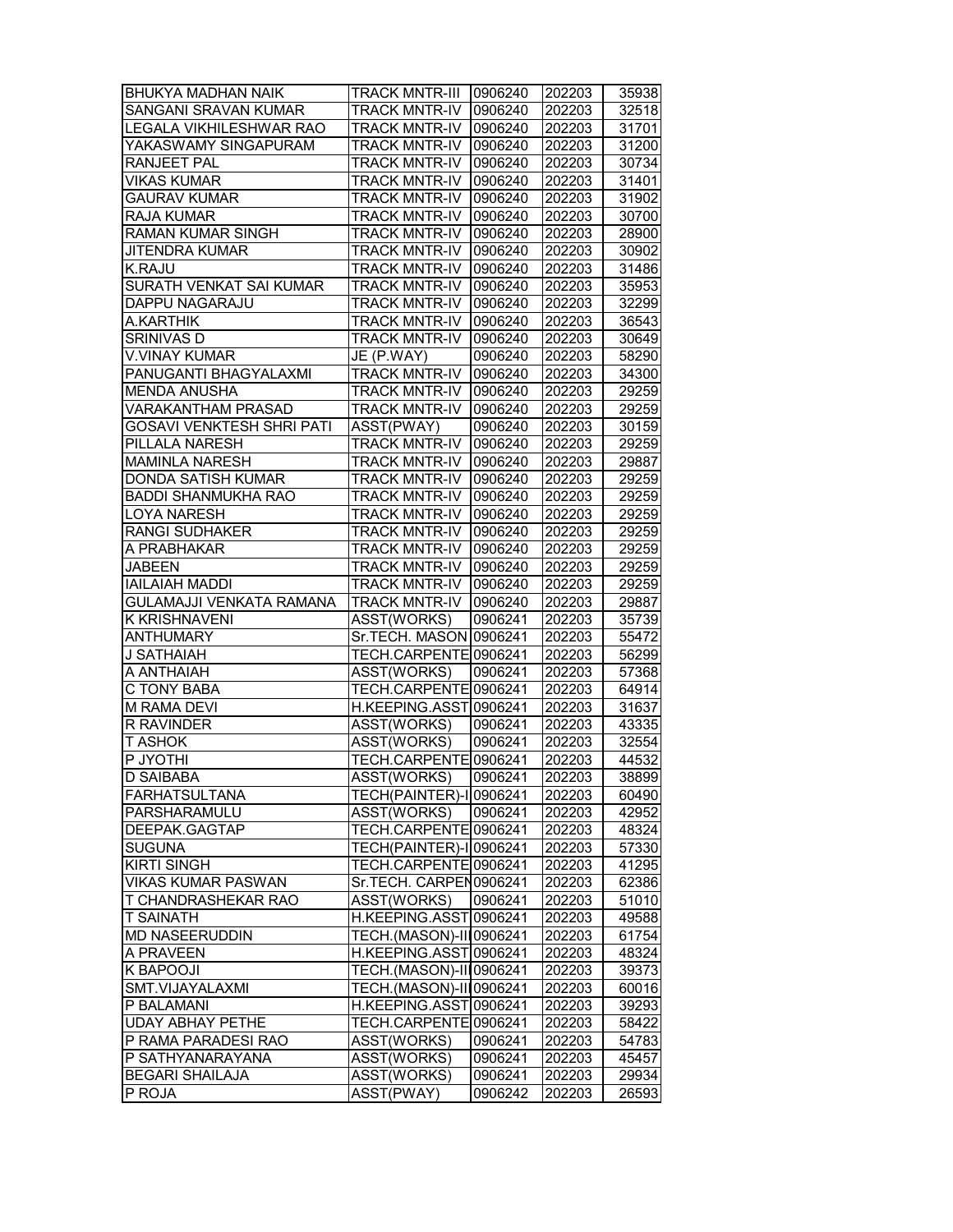| <b>PITLA MAHENDAR</b>           | <b>TRACK MNTR-III</b> | 0906242            | 202203           | 33197          |
|---------------------------------|-----------------------|--------------------|------------------|----------------|
| <b>D.NARESH</b>                 | <b>TRACK MNTR-IV</b>  | 0906242            | 202203           | 31258          |
| <b>G SRINIVAS</b>               | <b>TRACK MNTR-IV</b>  | 0906242            | 202203           | 42786          |
| DURGAM KIRAN KUMAR              | TRACK MNTR-IV         | 0906242            | 202203           | 43056          |
| D LAXMINARAYANA                 | <b>TRACK MNTR-IV</b>  | 0906242            | 202203           | 60331          |
| RAMESH. INGU                    | ASST(PWAY)            | 0906242            | 202203           | 34060          |
| <b>B.RAJU</b>                   | <b>TRACK MNTR-III</b> | 0906242            | 202203           | 41855          |
| J.YADAMMA                       | <b>TRACK MNTR-II</b>  | 0906242            | 202203           | 49991          |
| <b>B.RANA PRATAP SINGH NAIK</b> | <b>TRACK MNTR-I</b>   | 0906242            | 202203           | 48111          |
| CHAKALI NARSIMLU                | TRACK MNTR-III        | 0906242            | 202203           | 39358          |
| MITHLESH KUMAR RAHISAT          | <b>TRACK MNTR-III</b> | 0906242            | 202203           | 39952          |
| KOLLAKANE ANJANEYULU            | TRACK MNTR-II         | 0906242            | 202203           | 46553          |
| CHEPYALA.PRABHU                 | <b>TRACK MNTR-II</b>  | 0906242            | 202203           | 42327          |
| HOONUKURI.VENKATESH             | <b>TRACK MNTR-II</b>  | 0906242            | 202203           | 44557          |
| <b>G.DEVARAJ</b>                | <b>TRACK MNTR-II</b>  | 0906242            | 202203           | 44716          |
| <b>B.SAIKUMAR</b>               | <b>TRACK MNTR-II</b>  | 0906242            | 202203           | 42147          |
| TARACHAND                       | <b>TRACK MNTR-III</b> | 0906242            | 202203           | 70704          |
| TIRUPATHAMMA                    | TRACK MNTR-II         | 0906242            | 202203           | 49991          |
| S.SRINIVAS                      | TRACK MNTR-I          | 0906242            | 202203           | 47555          |
| <b>B.SWAMI KUMAR</b>            | <b>TRACK MNTR-II</b>  | 0906242            | 202203           | 69863          |
| P.KISHAN                        | <b>TRACK MNTR-I</b>   |                    |                  |                |
| CH.PARUSHARAMULU                | <b>TRACK MNTR-II</b>  | 0906242<br>0906242 | 202203<br>202203 | 56858<br>42147 |
| <b>KANTHI AILAIAH</b>           |                       |                    |                  |                |
|                                 | <b>TRACK MNTR-I</b>   | 0906242            | 202203           | 45668          |
| <b>T RAVI KUMAR</b>             | <b>TRACK MNTR-II</b>  | 0906242            | 202203           | 44118          |
| <b>DYAGALA AMARENDAR</b>        | <b>TRACK MNTR-II</b>  | 0906242            | 202203           | 42327          |
| <b>LALLI HUSEN</b>              | <b>TRACK MNTR-II</b>  | 0906242            | 202203           | 45326          |
| A.SWAMY                         | <b>TRACK MNTR-III</b> | 0906242            | 202203           | 34140          |
| <b>DARAM RAJU</b>               | <b>TRACK MNTR-IV</b>  | 0906242            | 202203           | 33057          |
| <b>D.SANTOSH</b>                | TRACK MNTR-I          | 0906242            | 202203           | 44489          |
| MD-HABEEBKHAN                   | <b>TRACK MNTR-I</b>   | 0906242            | 202203           | 55318          |
| N.GANGA NARSIMULU               | <b>TRACK MNTR-II</b>  | 0906242            | 202203           | 42996          |
| P.RAMKUMAR                      | <b>TRACK MNTR-II</b>  | 0906242            | 202203           | 44800          |
| PITTALA.BALANARSIMLOO           | <b>TRACK MNTR-III</b> | 0906242            | 202203           | 37153          |
| <b>B RAMDASS</b>                | <b>TRACK MNTR-IV</b>  | 0906242            | 202203           | 41302          |
| MUDDA NARSIMA REDDY             | TRACK MNTR-II         | 0906242            | 202203           | 42967          |
| <b>SHAIK NASEER AHMED</b>       | <b>TRACK MNTR-I</b>   | 0906242            | 202203           | 44901          |
| <b>K.VITTAL</b>                 | <b>TRACK MNTR-I</b>   | 0906242            | 202203           | 47198          |
| T.SAYANNA                       | <b>TRACK MNTR-I</b>   | 0906242            | 202203           | 44489          |
| KADAVATH SURESH                 | <b>TRACK MNTR-III</b> | 0906242            | 202203           | 40578          |
| AMARSINGH                       | <b>TRACK MNTR-III</b> | 0906242            | 202203           | 39358          |
| <b>INDERPAL</b>                 | <b>TRACK MNTR-II</b>  | 0906242            | 202203           | 50521          |
| <b>TIKARAM MEENA</b>            | <b>TRACK MNTR-III</b> | 0906242            | 202203           | 40934          |
| MUKESH CHOUDHARI                | TRACK MNTR-III        | 0906242            | 202203           | 37986          |
| MANJI YADAV                     | <b>TRACK MNTR-II</b>  | 0906242            | 202203           | 47311          |
| E RAJAMMA                       | <b>TRACK MNTR-II</b>  | 0906242            | 202203           | 47371          |
| <b>BAJRANG LAL MEENA</b>        | <b>TRACK MNTR-II</b>  | 0906242            | 202203           | 43267          |
| CHAUTH MAL MEENA                | <b>TRACK MNTR-III</b> | 0906242            | 202203           | 38587          |
| TANNEERU RAMESH                 | <b>TRACK MNTR-III</b> | 0906242            | 202203           | 43139          |
| G.BABURAO                       | <b>TRACK MNTR-II</b>  | 0906242            | 202203           | 37222          |
| KALU RAM MEENA                  | <b>TRACK MNTR-III</b> | 0906242            | 202203           | 38587          |
| S.VENKATAIAH                    | <b>TRACK MNTR-I</b>   | 0906242            | 202203           | 49467          |
| AMARAJU RAMESH                  | <b>TRACK MNTR-III</b> | 0906242            |                  | 40292          |
|                                 |                       |                    | 202203           |                |
| SAYEED AHMED                    | <b>TRACK MNTR-III</b> | 0906242            | 202203           | 35681          |
| <b>K.SURESH</b>                 | TRACK MNTR-IV         | 0906242            | 202203           | 27459          |
| K.SAIBABA                       | <b>TRACK MNTR-III</b> | 0906242            | 202203           | 39424          |
| <b>L.NARSING RAO</b>            | <b>TRACK MNTR-IV</b>  | 0906242            | 202203           | 40634          |
| <b>G.RAMULU</b>                 | <b>TRACK MNTR-III</b> | 0906242            | 202203           | 37199          |
| <b>B KISHAN</b>                 | <b>TRACK MNTR-III</b> | 0906242            | 202203           | 49563          |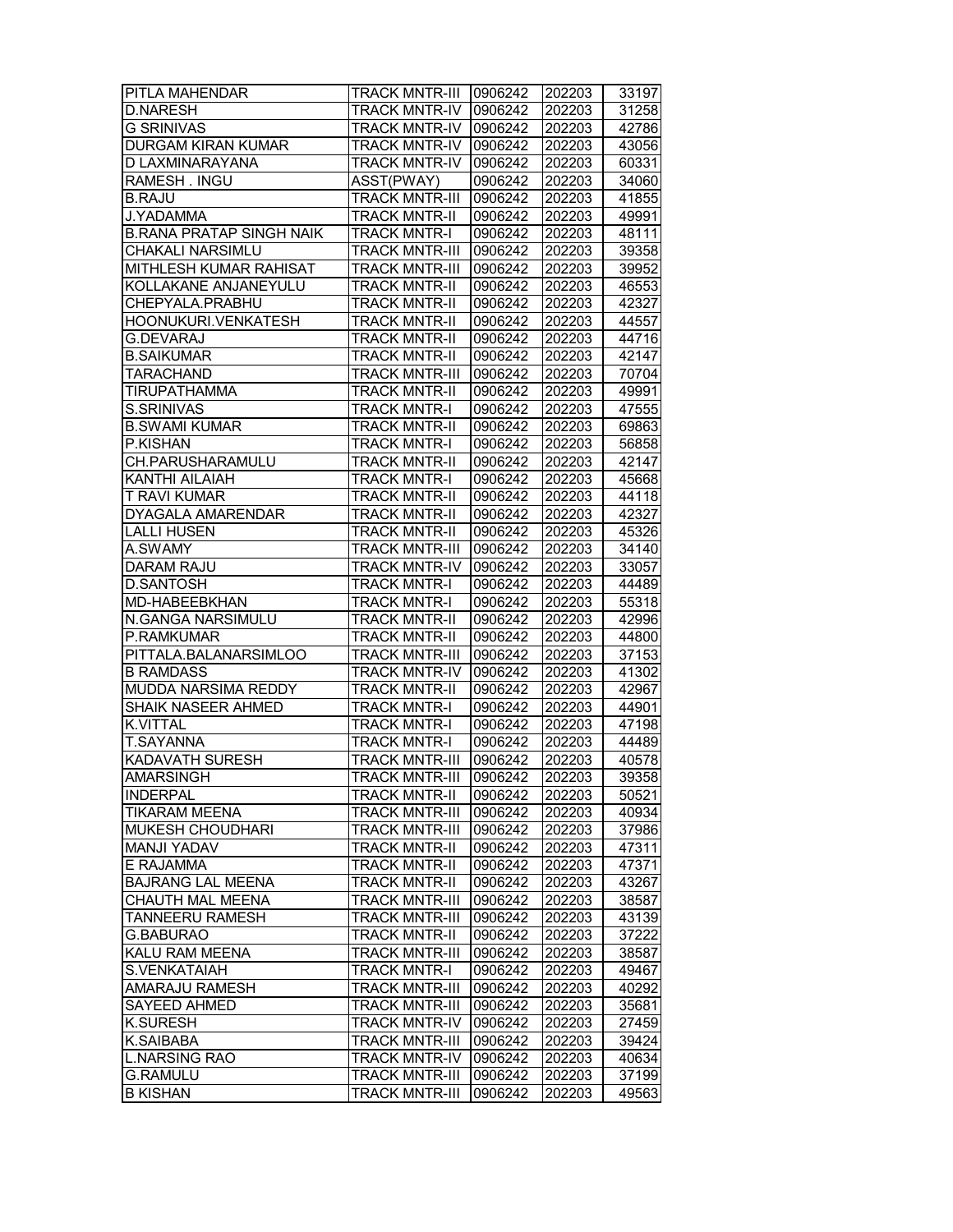| G.SHIVARAJU                              | <b>TRACK MNTR-II</b>  | 0906242 | 202203 | 44838 |
|------------------------------------------|-----------------------|---------|--------|-------|
| M.MALLIKARJUN                            | <b>TRACK MNTR-II</b>  | 0906242 | 202203 | 42327 |
| MD. GOUSE                                | <b>TRACK MNTR-II</b>  | 0906242 | 202203 | 40753 |
| <b>IPPA JITHENDER</b>                    | <b>TRACK MNTR-II</b>  | 0906242 | 202203 | 42147 |
| <b>J.RAJU</b>                            | <b>TRACK MNTR-II</b>  | 0906242 | 202203 | 42781 |
| P.RAMULU                                 | <b>TRACK MNTR-II</b>  | 0906242 | 202203 | 42349 |
| YADAGIRI PITLA                           | <b>TRACK MNTR-II</b>  | 0906242 | 202203 | 42327 |
| CH.ASHOK                                 | <b>TRACK MNTR-II</b>  | 0906242 | 202203 | 46386 |
| <b>R.ARJUN</b>                           | <b>TRACK MNTR-I</b>   | 0906242 | 202203 | 56410 |
| ANARASI CHANDRAM                         | <b>TRACK MNTR-II</b>  | 0906242 | 202203 | 44511 |
| A.SWAMY                                  | <b>TRACK MNTR-II</b>  | 0906242 | 202203 | 44838 |
| NETHETLA GOVARDHAN                       | <b>TRACK MNTR-IV</b>  | 0906242 | 202203 | 35799 |
| <b>G.VAMSHI KRISHNA</b>                  | <b>TRACK MNTR-IV</b>  | 0906242 | 202203 | 39188 |
| N.NAVEEN KUMAR                           | <b>TRACK MNTR-III</b> | 0906242 | 202203 | 36888 |
| TEESMALMEENA                             | <b>TRACK MNTR-II</b>  | 0906242 | 202203 | 44290 |
| ASHOK KUMAR RAVIDAS                      | <b>TRACK MNTR-II</b>  | 0906242 | 202203 | 41878 |
| <b>M.SRINIVAS</b>                        | <b>TRACK MNTR-II</b>  | 0906242 | 202203 | 45099 |
| <b>NANNU RAM MEENA</b>                   | <b>TRACK MNTR-IV</b>  | 0906242 | 202203 | 29731 |
| <b>GOLLAPALLI KUMAR</b>                  | <b>TRACK MNTR-I</b>   | 0906242 | 202203 | 49358 |
| RAMCHARAN MEENA                          | <b>TRACK MNTR-III</b> | 0906242 | 202203 | 41647 |
| POSHALA ROSHAIAH                         | <b>TRACK MNTR-I</b>   | 0906242 | 202203 | 47387 |
| <b>T SANJEEVI</b>                        | ASST(PWAY)            | 0906242 | 202203 | 49587 |
| <b>NEEBU MEENA</b>                       | <b>TRACK MNTR-II</b>  | 0906242 | 202203 | 40559 |
| <b>G.SAILU</b>                           | <b>TRACK MNTR-I</b>   | 0906242 | 202203 | 52087 |
| <b>FEROZ KHAN</b>                        | <b>TRACK MNTR-I</b>   | 0906242 | 202203 | 49718 |
| K.RAJESHWER                              | <b>TRACK MNTR-III</b> | 0906242 | 202203 | 44420 |
| <b>K.NARSIMLU</b>                        | <b>TRACK MNTR-III</b> | 0906242 | 202203 | 40052 |
| SK AZIZ                                  | <b>TRACK MNTR-III</b> | 0906242 | 202203 | 46978 |
| <b>C.NARASIMHA REDDY</b>                 | <b>TRACK MNTR-I</b>   | 0906242 | 202203 | 46468 |
| <b>ESHWAR</b>                            | <b>TRACK MNTR-III</b> | 0906242 | 202203 | 49598 |
| KONAPALA MOHAN RAO                       | <b>TRACK MNTR-III</b> | 0906242 | 202203 | 36971 |
| P SRINIVAS                               | <b>TRACK MNTR-I</b>   | 0906242 | 202203 | 58522 |
| <b>SANTOSH KUMAR</b>                     | <b>TRACK MNTR-II</b>  | 0906242 | 202203 | 42471 |
| T.SUDHAKAR                               | <b>TRACK MNTR-I</b>   | 0906242 | 202203 | 47387 |
| POCHIRAM KURMA                           | <b>TRACK MNTR-II</b>  | 0906242 | 202203 | 45321 |
| SUBHASH CHAND                            | <b>TRACK MNTR-II</b>  | 0906242 | 202203 | 47512 |
| K.MALKAIAH                               | <b>TRACK MNTR-II</b>  | 0906242 | 202203 | 44838 |
| <b>S GANESH</b>                          | <b>TRACK MNTR-I</b>   | 0906242 | 202203 | 51540 |
| CHANDANKUMAR                             | <b>TRACK MNTR-II</b>  | 0906242 | 202203 | 43026 |
| P. SIDDAIAH                              | <b>TRACK MNTR-III</b> | 0906242 | 202203 | 44639 |
| <b>MANISH KUMAR</b>                      | <b>TRACK MNTR-III</b> | 0906242 | 202203 | 34140 |
| M.LAXMAN                                 | <b>TRACK MNTR-I</b>   | 0906242 | 202203 | 49467 |
| <b>B.RAJU</b>                            | <b>TRACK MNTR-II</b>  | 0906242 | 202203 | 46823 |
| J.GOPAL                                  | <b>BLACK SMITH-II</b> | 0906242 | 202203 | 36303 |
| R S SINGH SISODIA                        | <b>TRACK MNTR-I</b>   | 0906242 | 202203 | 48458 |
| NATHURAM YADAV                           | <b>TRACK MNTR-II</b>  | 0906242 | 202203 | 48261 |
| <b>BHARAT SINGH PUNDIR</b>               | <b>TRACK MNTR-II</b>  | 0906242 | 202203 | 43827 |
| MAHESH KUMAR MEENA                       | <b>TRACK MNTR-II</b>  | 0906242 | 202203 | 41807 |
| <b>RAHUL KUMAR</b>                       | <b>TRACK MNTR-II</b>  | 0906242 | 202203 | 43796 |
| <b>RUDAVATH RAVI</b>                     | <b>TRACK MNTR-I</b>   | 0906242 | 202203 | 49718 |
| <b>M.RAVI KUMAR</b>                      | <b>TRACK MNTR-II</b>  | 0906242 | 202203 | 42327 |
| KASHINATH SHANKARAPPA PAN TRACK MNTR-III |                       | 0906242 | 202203 | 38978 |
| SHIVARAM GATTUPALLY                      | <b>TRACK MNTR-IV</b>  | 0906242 | 202203 | 36695 |
| PRASAD PENTA                             | <b>TRACK MNTR-IV</b>  | 0906242 | 202203 | 33979 |
| <b>ASHOK</b>                             | <b>TRACK MNTR-III</b> | 0906242 | 202203 | 38391 |
| <b>B.THIRUPATHI</b>                      | <b>TRACK MNTR-III</b> | 0906242 | 202203 | 41279 |
| <b>MALOTH PEERSINGH</b>                  | <b>TRACK MNTR-III</b> | 0906242 | 202203 | 35644 |
| <b>SWAMY</b>                             | <b>TRACK MNTR-IV</b>  | 0906242 | 202203 | 34880 |
|                                          |                       |         |        |       |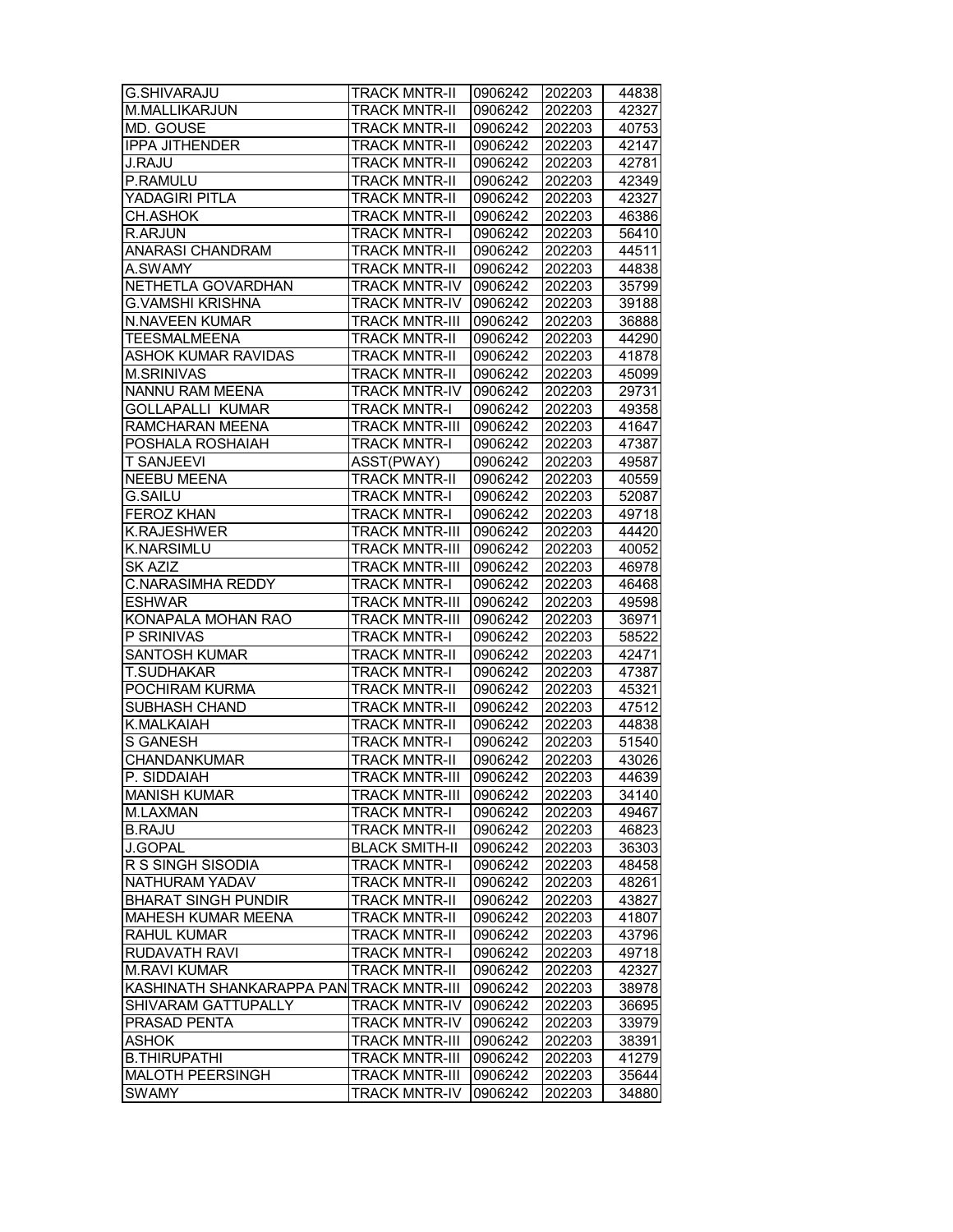| <b>M SATEESH</b>             | <b>TRACK MNTR-IV</b>  | 0906242 | 202203 | 29259          |
|------------------------------|-----------------------|---------|--------|----------------|
| <b>SHIVARAMULU</b>           | <b>TRACK MNTR-IV</b>  | 0906242 | 202203 | 34447          |
| G.SWAROOPA                   | <b>TRACK MNTR-III</b> | 0906242 | 202203 | 36239          |
| G.PRABHAKAR                  | <b>TRACK MNTR-III</b> | 0906242 | 202203 | 36962          |
| <b>SK.IFTHEKAR</b>           | <b>TRACK MNTR-III</b> | 0906242 | 202203 | 35259          |
| M.RAJU                       | <b>TRACK MNTR-III</b> | 0906242 | 202203 | 33223          |
| <b>M.SRAVANTHI</b>           | <b>TRACK MNTR-III</b> | 0906242 | 202203 | 35239          |
| SYED.JAVEED                  | <b>TRACK MNTR-III</b> | 0906242 | 202203 | 33628          |
| P.RAJU                       | <b>TRACK MNTR-III</b> | 0906242 | 202203 | 33025          |
| <b>SK.NAYEEM</b>             | <b>TRACK MNTR-IV</b>  | 0906242 | 202203 | 41409          |
| M.VENKATESH                  | <b>TRACK MNTR-III</b> | 0906242 | 202203 | 33223          |
| <b>BAMAN.INDAL SINGH</b>     | <b>TRACK MNTR-III</b> | 0906242 | 202203 | 37978          |
| <b>B.MANOJ CHANDRA</b>       | <b>TRACK MNTR-III</b> | 0906242 | 202203 | 38391          |
| MD.JAFARUDDIN                | <b>TRACK MNTR-III</b> | 0906242 | 202203 | 39173          |
| CH.VENUGOPAL                 | <b>TRACK MNTR-III</b> | 0906242 | 202203 | 33910          |
| SRINIVASA RAO M.             | <b>TRACK MNTR-III</b> | 0906242 | 202203 | 33628          |
| PRADEEP KALBANDE             | <b>TRACK MNTR-III</b> | 0906242 | 202203 | 38978          |
| SANJAY G MEDEKAR             | <b>TRACK MNTR-III</b> | 0906242 | 202203 | 30974          |
| SRIKANTH SURUKUTLA           | <b>TRACK MNTR-IV</b>  | 0906242 | 202203 | 32801          |
| KOTTAPALLY RAJKUMAR          | <b>TRACK MNTR-IV</b>  |         |        |                |
| <b>JAMMALAGIRI TIRUPATHI</b> |                       | 0906242 | 202203 | 31100<br>31401 |
|                              | <b>TRACK MNTR-IV</b>  | 0906242 | 202203 |                |
| <b>SHASHIKANT KUMAR</b>      | <b>TRACK MNTR-IV</b>  | 0906242 | 202203 | 33338          |
| KAUSHAL KISHOR MISHRA        | <b>TRACK MNTR-IV</b>  | 0906242 | 202203 | 29216          |
| <b>BOGA PRANEETH KUMAR</b>   | <b>TRACK MNTR-IV</b>  | 0906242 | 202203 | 30004          |
| LAXMAN KUMAR BHUIA           | <b>TRACK MNTR-IV</b>  | 0906242 | 202203 | 31401          |
| KURA SHIVA KUMAR             | <b>TRACK MNTR-IV</b>  | 0906242 | 202203 | 28900          |
| JALABAGARI SHIVA SHANKAR     | <b>TRACK MNTR-IV</b>  | 0906242 | 202203 | 29170          |
| <b>ANIKET RANJAN</b>         | <b>TRACK MNTR-IV</b>  | 0906242 | 202203 | 28900          |
| <b>DEVENDRA KUMAR</b>        | <b>TRACK MNTR-IV</b>  | 0906242 | 202203 | 28900          |
| RAVI RANJAN KUMAR            | <b>TRACK MNTR-IV</b>  | 0906242 | 202203 | 31235          |
| KORRA VINOD                  | <b>TRACK MNTR-IV</b>  | 0906242 | 202203 | 29400          |
| P.SAIKIRAN                   | TRACK MNTR-IV         | 0906242 | 202203 | 29216          |
| TALARI GANGADHAR             | <b>TRACK MNTR-IV</b>  | 0906242 | 202203 | 31167          |
| NENAVATH SUDHAKAR            | <b>TRACK MNTR-IV</b>  | 0906242 | 202203 | 30700          |
| CHUKKALATEERTAM BHARGAV      | <b>TRACK MNTR-IV</b>  | 0906242 | 202203 | 30700          |
| NENAVATH JEEVAN              | <b>TRACK MNTR-IV</b>  | 0906242 | 202203 | 30700          |
| <b>VIKASH RANA</b>           | <b>TRACK MNTR-IV</b>  | 0906242 | 202203 | 29384          |
| <b>DANDUWAR BALAJI</b>       | <b>TRACK MNTR-IV</b>  | 0906242 | 202203 | 34536          |
| <b>SAURAV GANGULY</b>        | <b>TRACK MNTR-IV</b>  | 0906242 | 202203 | 32786          |
| <b>PRADEEP KUMAR</b>         | <b>TRACK MNTR-IV</b>  | 0906242 | 202203 | 31034          |
| <b>BIMAL KUMAR</b>           | <b>TRACK MNTR-IV</b>  | 0906242 | 202203 | 33702          |
| <b>BAJANNAGARI CHARAN</b>    | TRACK MNTR-IV         | 0906242 | 202203 | 29216          |
| TALARI SHARIN                | TRACK MNTR-IV         | 0906242 | 202203 | 29717          |
| <b>SAJAN KUMAR</b>           | <b>TRACK MNTR-IV</b>  | 0906242 | 202203 | 31735          |
| <b>MALAVATH PRAKASH</b>      | <b>TRACK MNTR-IV</b>  | 0906242 | 202203 | 31016          |
| <b>LACHUGARI RAMESH</b>      | <b>TRACK MNTR-IV</b>  | 0906242 | 202203 | 33201          |
| <b>MAMIDI THIRUPATHI</b>     | <b>TRACK MNTR-IV</b>  | 0906242 | 202203 | 29717          |
| <b>O.SAI KRISHNA</b>         | <b>TRACK MNTR-IV</b>  | 0906242 | 202203 | 32185          |
| <b>EDULA PRASHANTH</b>       | <b>TRACK MNTR-IV</b>  | 0906242 | 202203 | 30700          |
| KARROLLA GANGADHAR           | <b>TRACK MNTR-IV</b>  | 0906242 | 202203 | 34536          |
| SOYABGARI RAVIKUMAR          | TRACK MNTR-IV         | 0906242 | 202203 | 30700          |
| <b>S.VIJAY KUMAR</b>         | TRACK MNTR-IV         | 0906242 | 202203 | 32416          |
| T.RAJU                       | <b>TRACK MNTR-IV</b>  | 0906242 | 202203 | 30700          |
| RAJAT SHARMA                 | <b>TRACK MNTR-IV</b>  | 0906242 | 202203 | 30700          |
|                              |                       |         |        |                |
| RAMKARAN DEG                 | <b>TRACK MNTR-IV</b>  | 0906242 | 202203 | 30700          |
| <b>BABLU KUMAR</b>           | <b>TRACK MNTR-IV</b>  | 0906242 | 202203 | 30700          |
| MUPPIDIWAR ANAND             | TRACK MNTR-IV         | 0906242 | 202203 | 34536          |
| JANAGAMA MAHESH              | <b>TRACK MNTR-IV</b>  | 0906242 | 202203 | 33535          |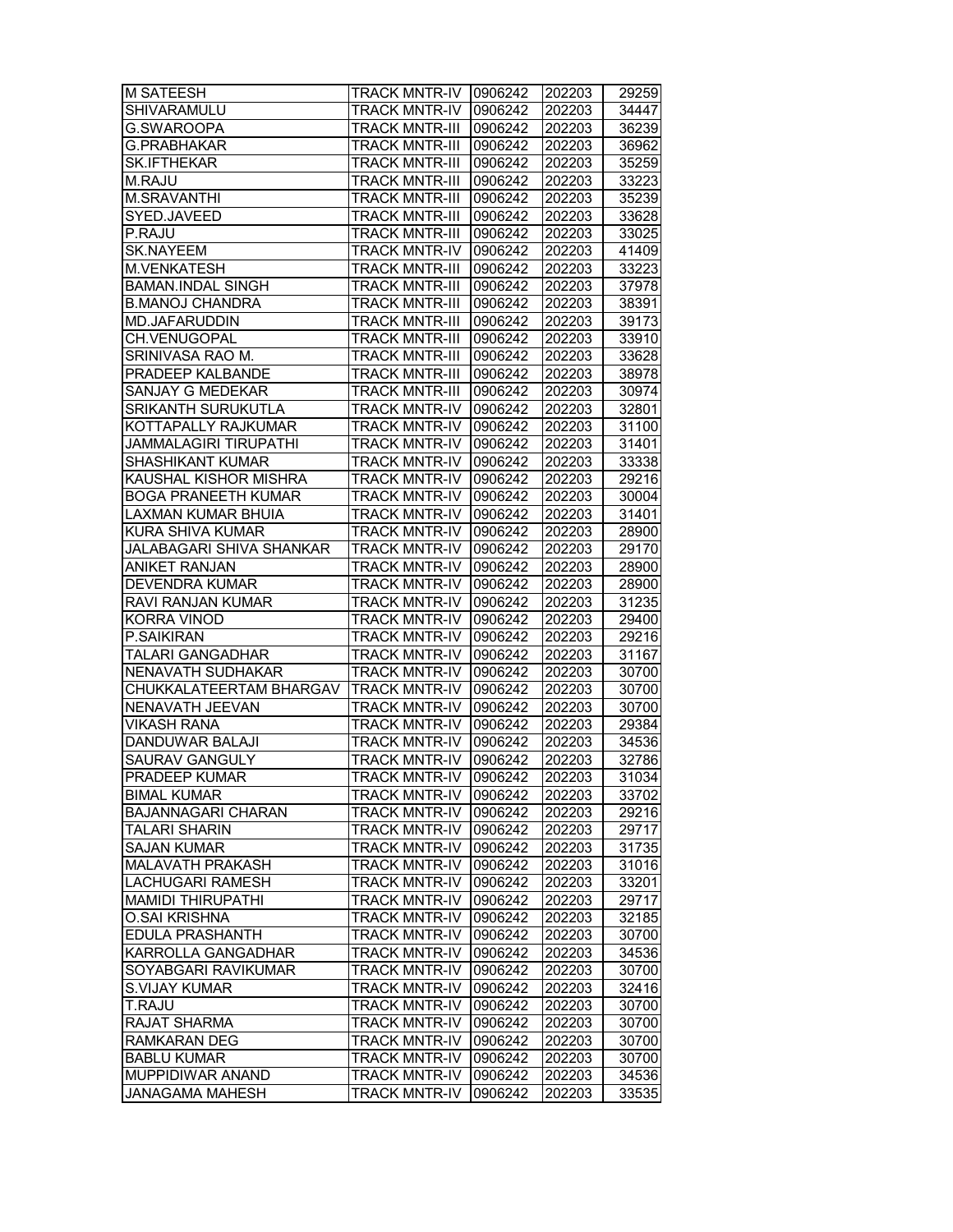| <b>V.PEDDA DASHARATH</b>               | <b>TRACK MNTR-IV</b>    | 0906242 | 202203 | 30866 |
|----------------------------------------|-------------------------|---------|--------|-------|
| <b>DURKI SURESH</b>                    | <b>TRACK MNTR-IV</b>    | 0906242 | 202203 | 31516 |
| MALAVATH RAKESH                        | <b>TRACK MNTR-IV</b>    | 0906242 | 202203 | 30700 |
| R.RAJESH                               | <b>TRACK MNTR-IV</b>    | 0906242 | 202203 | 33513 |
| <b>BURKA NARENDAR</b>                  | ASST(PWAY)              | 0906242 | 202203 | 26200 |
| <b>J.KIRAN KUMAR</b>                   | <b>TRACK MNTR-IV</b>    | 0906242 | 202203 | 39606 |
| V PRADEEP                              | <b>TECH-III</b>         | 0906242 | 202203 | 33924 |
| P RAMESH                               | <b>ASST(WORKS)</b>      | 0906243 | 202203 | 36238 |
| RAVINDER RATHOD                        | ASST(WORKS)             | 0906243 | 202203 | 36173 |
| <b>K SAVITHRI</b>                      | TECH.(MASON)-III0906243 |         | 202203 | 48208 |
| <b>FAREEDA BEGUM</b>                   | <b>ASST(WORKS)</b>      | 0906243 | 202203 | 48558 |
| M.A.JAFFAR                             | <b>ASST(WORKS)</b>      | 0906243 | 202203 | 34492 |
| <b>LAXMI BAI</b>                       | ASST(WORKS)             | 0906243 | 202203 | 43099 |
| <b>G.SRINIVAS</b>                      | $PLF-III$               |         |        |       |
|                                        |                         | 0906243 | 202203 | 32357 |
| <b>AMIT BAGHELA</b>                    | ASST(WORKS)             | 0906243 | 202203 | 31964 |
| MARY MARGARET                          | ASST(WORKS)             | 0906243 | 202203 | 39562 |
| P VIJAYA CHANDER                       | ASST(WORKS)             | 0906243 | 202203 | 33099 |
| <b>RAJAMANI</b>                        | ASST(WORKS)             | 0906243 | 202203 | 51358 |
| PUNNA RAMESH                           | TECH.CARPENTE0906243    |         | 202203 | 41418 |
| SMT.NEELABAI                           | ASST(WORKS)             | 0906243 | 202203 | 31047 |
| K NAGASANTOSHI MATHA                   | ASST(WORKS)             | 0906243 | 202203 | 31047 |
| GAIKWAD BHIMRAO DIGAMBWRTECH.(MASON)-I |                         | 0906243 | 202203 | 45470 |
| <b>DEEP CHAND</b>                      | TECH.CARPENTE0906243    |         | 202203 | 43368 |
| P.YADAMMA                              | ASST(WORKS)             | 0906243 | 202203 | 31047 |
| KANITHA                                | ASST(WORKS)             | 0906243 | 202203 | 31964 |
| GANGADHAR THOTA                        | ASST(WORKS)             | 0906243 | 202203 | 35488 |
| <b>DHADIGELA SAI KUMAR</b>             | ASST(WORKS)             | 0906243 | 202203 | 32640 |
| <b>SATHYASAVITHRI</b>                  | ASST(WORKS)             | 0906243 | 202203 | 31279 |
| <b>M.SHANKER</b>                       | <b>ASST(WORKS)</b>      | 0906243 | 202203 | 34096 |
| <b>IBRAHIM KHAN</b>                    | ASST(WORKS)             | 0906243 | 202203 | 28786 |
| <b>AMOL KEROJI</b>                     | <b>TRACK MNTR-IV</b>    | 0906245 | 202203 | 26573 |
|                                        |                         |         |        |       |
| K RAJ KUMAR                            | <b>TRACK MNTR-III</b>   | 0906245 | 202203 | 37533 |
| CHAVAN ISHWAR                          | <b>TRACK MNTR-IV</b>    | 0906245 | 202203 | 36511 |
| <b>FIRDOUSE KHAN</b>                   | <b>TRACK MNTR-III</b>   | 0906245 | 202203 | 34259 |
| LAKHAN DADESAB SHAIKH                  | <b>TRACK MNTR-III</b>   | 0906245 | 202203 | 35057 |
| SOODULOLLA NARAYANA                    | <b>TRACK MNTR-II</b>    | 0906245 | 202203 | 44118 |
| <b>ENDUR RAKESH</b>                    | <b>TRACK MNTR-III</b>   | 0906245 | 202203 | 36819 |
| <b>KASTURE BALAJI</b><br><b>MANAJI</b> | <b>TRACK MNTR-IV</b>    | 0906245 | 202203 | 33139 |
| WAGHMARE PRABHAKAR BHEEVTRACK MNTR-II  |                         | 0906245 | 202203 | 43375 |
| HANWATE GANGAPRASAD                    | <b>TRACK MNTR-II</b>    | 0906245 | 202203 | 41303 |
| <b>BIHARI LAL MEENA</b>                | <b>TRACK MNTR-III</b>   | 0906245 | 202203 | 41713 |
| <b>SUJEET KUMAR</b>                    | <b>TRACK MNTR-III</b>   | 0906245 | 202203 | 40079 |
| <b>ANIL KUMAR</b>                      | <b>TRACK MNTR-III</b>   | 0906245 | 202203 | 38803 |
| PAWAR PRAKASH BHUJANG                  | TRACK MNTR-III          | 0906245 | 202203 | 42262 |
| ROSHAN KUMAR YADAV                     | <b>TRACK MNTR-III</b>   | 0906245 | 202203 | 37153 |
| CHOUDANTE MANESHKUMAR                  | <b>TRACK MNTR-III</b>   | 0906245 | 202203 | 35239 |
| SANTOSH CHAND MEENA                    | <b>TRACK MNTR-III</b>   | 0906245 | 202203 | 37153 |
| JADHAV SANTOSH HARI                    | <b>TRACK MNTR-IV</b>    | 0906245 | 202203 | 29686 |
| SHAIKH FEROJ SHADULLA                  | <b>TRACK MNTR-II</b>    | 0906245 | 202203 | 41607 |
| RATHOD RAMESH KISHAN                   | <b>TRACK MNTR-II</b>    | 0906245 | 202203 | 44838 |
| RATHOD UTTAM KISHAN                    | <b>TRACK MNTR-III</b>   | 0906245 | 202203 | 37153 |
| AKTHAR HUSSAIN                         | TRACK MNTR-I            | 0906245 | 202203 | 52518 |
| DEVAKWAD BABARAO                       | <b>TRACK MNTR-I</b>     | 0906245 | 202203 | 45668 |
| WAHGMARE NAGESH                        | <b>TRACK MNTR-II</b>    |         |        |       |
|                                        |                         | 0906245 | 202203 | 44118 |
| RATHOD SUBHASH GOVIND                  | <b>TRACK MNTR-II</b>    | 0906245 | 202203 | 42327 |
| <b>INGLE BABU DATTA</b>                | <b>TRACK MNTR-III</b>   | 0906245 | 202203 | 37153 |
| PAWAR MARUTHI GOVIND                   | <b>TRACK MNTR-III</b>   | 0906245 | 202203 | 37153 |
| U.SHYAM                                | <b>TRACK MNTR-II</b>    | 0906245 | 202203 | 3127  |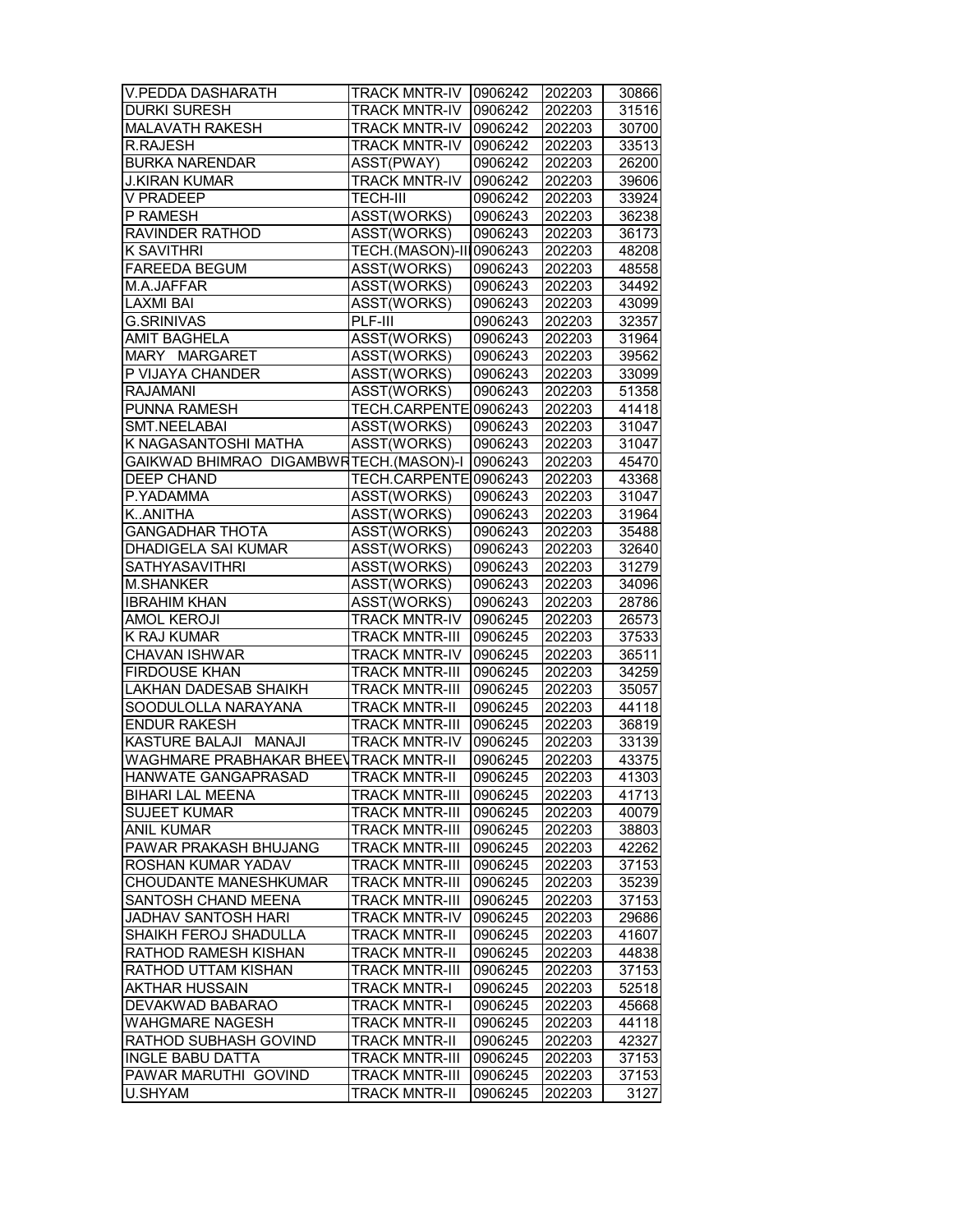| <b>MANOJ MOCHI</b>                      |                              | 0906245 |        |       |
|-----------------------------------------|------------------------------|---------|--------|-------|
|                                         | <b>TRACK MNTR-III</b>        |         | 202203 | 39731 |
| RATHOD DEVIDAS BHEEMA                   | <b>TRACK MNTR-I</b>          | 0906245 | 202203 | 61618 |
| <b>VINOD KUMAR RAM</b>                  | <b>TRACK MNTR-II</b>         | 0906245 | 202203 | 43866 |
| A GANGADHAR                             | <b>TRACK MNTR-II</b>         | 0906245 | 202203 | 42327 |
| <b>ABDUL HAFEEZ</b>                     | <b>TRACK MNTR-II</b>         | 0906245 | 202203 | 44838 |
| MUNI RAM BAIRWA                         | <b>TRACK MNTR-II</b>         | 0906245 | 202203 | 41878 |
| <b>MOGILI SAGAR</b>                     | <b>TRACK MNTR-II</b>         | 0906245 | 202203 | 41607 |
| VISHVAMBAR DAYAL MEENA                  | <b>TRACK MNTR-III</b>        | 0906245 | 202203 | 44557 |
| PRITHVIRAJ MEENA                        | <b>TRACK MNTR-II</b>         | 0906245 | 202203 | 41607 |
| <b>BABU LAL MEENA</b>                   | <b>TRACK MNTR-III</b>        | 0906245 | 202203 | 11427 |
| CHAVAN BALAJI RAMDHAN                   | <b>TRACK MNTR-III</b>        | 0906245 | 202203 | 35239 |
| <b>C KRISHNA MURTHY</b>                 | <b>TRACK MNTR-III</b>        | 0906245 | 202203 | 37638 |
| MANOJ KUMAR MEENA                       | <b>TRACK MNTR-II</b>         | 0906245 | 202203 | 42600 |
| <b>MAHABOOB KHAN</b>                    | <b>TRACK MNTR-II</b>         | 0906245 | 202203 | 60196 |
| KALU RAM KOLI                           | <b>TRACK MNTR-II</b>         | 0906245 | 202203 | 38237 |
| RATHOD BABURAO G                        | <b>TRACK MNTR-I</b>          | 0906245 | 202203 | 55318 |
| J BALAJI                                | <b>TRACK MNTR-II</b>         | 0906245 | 202203 | 49991 |
| C VASANTHA                              | <b>TRACK MNTR-I</b>          | 0906245 | 202203 | 57958 |
| J BALAJI RAMA                           | <b>TRACK MNTR-II</b>         | 0906245 | 202203 | 53078 |
| <b>D BHEEM RAO</b>                      | <b>TRACK MNTR-II</b>         | 0906245 | 202203 | 56774 |
| <b>C.PANDARI</b>                        | <b>TRACK MNTR-II</b>         | 0906245 | 202203 | 53798 |
| RANJEET KUMAR RANA                      | <b>TRACK MNTR-III</b>        | 0906245 | 202203 | 37153 |
|                                         | <b>TRACK MNTR-III</b>        |         |        |       |
| DURGAWAR VISHNU MURTHY                  |                              | 0906245 | 202203 | 35057 |
| <b>AMBADAS</b>                          | <b>TRACK MNTR-I</b>          | 0906245 | 202203 | 42722 |
| R DEVIDAS RAMA                          | <b>TRACK MNTR-I</b>          | 0906245 | 202203 | 44195 |
| <b>MOTI SINGH BALAI</b>                 | <b>TRACK MNTR-II</b>         | 0906245 | 202203 | 42807 |
| ANMOL KUMAR                             | <b>TRACK MNTR-II</b>         | 0906245 | 202203 | 42912 |
| GAIKWAD MILIND CHAMPATRAO TRACK MNTR-II |                              | 0906245 | 202203 | 45958 |
| NITIN JALBA HAIBATE                     | <b>TRACK MNTR-I</b>          | 0906245 | 202203 | 45668 |
| RATHOD DILIP BHIMRAO                    | <b>TRACK MNTR-IV</b>         | 0906245 | 202203 | 24541 |
| <b>MADHAV</b>                           | <b>TRACK MNTR-I</b>          | 0906245 | 202203 | 46276 |
| <b>PRAKASH</b>                          | <b>TRACK MNTR-I</b>          | 0906245 | 202203 | 63298 |
| CHAVAN.SUBASHA.GOVID                    | <b>TRACK MNTR-I</b>          | 0906245 | 202203 | 45668 |
| CHIKATWAD ANANDA DEARAO                 | <b>TRACK MNTR-III</b>        | 0906245 | 202203 | 37153 |
| <b>SHIVLAL RATHOD</b>                   | <b>TRACK MNTR-II</b>         | 0906245 | 202203 | 44876 |
| D. NAVEEN GOUD                          | <b>TRACK MNTR-III</b>        | 0906245 | 202203 | 35057 |
| <b>AJIT KUMAR</b>                       | <b>TRACK MNTR-III</b>        | 0906245 | 202203 | 41213 |
| <b>DANISH EQBAL</b>                     | <b>TRACK MNTR-III</b>        | 0906245 | 202203 | 37153 |
| SHANKAR DAYAL SINGH                     | <b>TRACK MNTR-III</b>        | 0906245 | 202203 | 39589 |
| <b>D LALAIAH</b>                        | <b>TRACK MNTR-II</b>         | 0906245 | 202203 | 58253 |
| KARAN SINGH MEENA                       | TRACK MNTR-III               | 0906245 | 202203 | 39637 |
| <b>BELLUROD ANIL.S</b>                  | TRACK MNTR-I                 | 0906245 | 202203 | 48458 |
| MALLELA SAIKUMAR                        | TRACK MNTR-IV                | 0906245 | 202203 | 28949 |
| J KRISHNA                               | TRACK MNTR-I                 | 0906245 | 202203 | 49718 |
| A GANGADHAR                             | <b>TRACK MNTR-II</b>         | 0906245 | 202203 | 36814 |
| <b>D SAILU</b>                          | <b>TRACK MNTR-II</b>         | 0906245 | 202203 | 44838 |
| <b>DHARAM SINGH PRAJAPAT</b>            | <b>TRACK MNTR-III</b>        | 0906245 | 202203 | 40099 |
| <b>SUMITRA</b>                          | <b>TRACK MNTR-III</b>        | 0906245 | 202203 | 49858 |
| HANWATE MADHAV D                        | <b>TRACK MNTR-I</b>          | 0906245 | 202203 | 48458 |
| <b>SESHABAI</b>                         | ASST(PWAY)                   | 0906245 | 202203 | 40741 |
| <b>GIRDHARI MEENA</b>                   | <b>TRACK MNTR-III</b>        | 0906245 |        | 38551 |
|                                         |                              |         | 202203 |       |
| <b>PRAHALAD</b>                         | TRACK MNTR-I                 | 0906245 | 202203 | 52087 |
| ANIL                                    | <b>TRACK MNTR-I</b>          | 0906245 | 202203 | 49467 |
| <b>JIA LAL</b>                          | <b>TRACK MNTR-II</b>         | 0906245 | 202203 | 41467 |
| RAM RAJ MEENA                           | <b>TRACK MNTR-III</b>        | 0906245 | 202203 | 39358 |
| <b>WAGHMARE DAYA MARUTHI</b>            | <b>TRACK MNTR-III</b>        | 0906245 | 202203 | 38070 |
| PAWAR DEVIDAS LALU                      | <b>TRACK MNTR-IV 0906245</b> |         | 202203 | 31142 |
| LATHA                                   | <b>TRACK MNTR-III</b>        | 0906245 | 202203 | 46978 |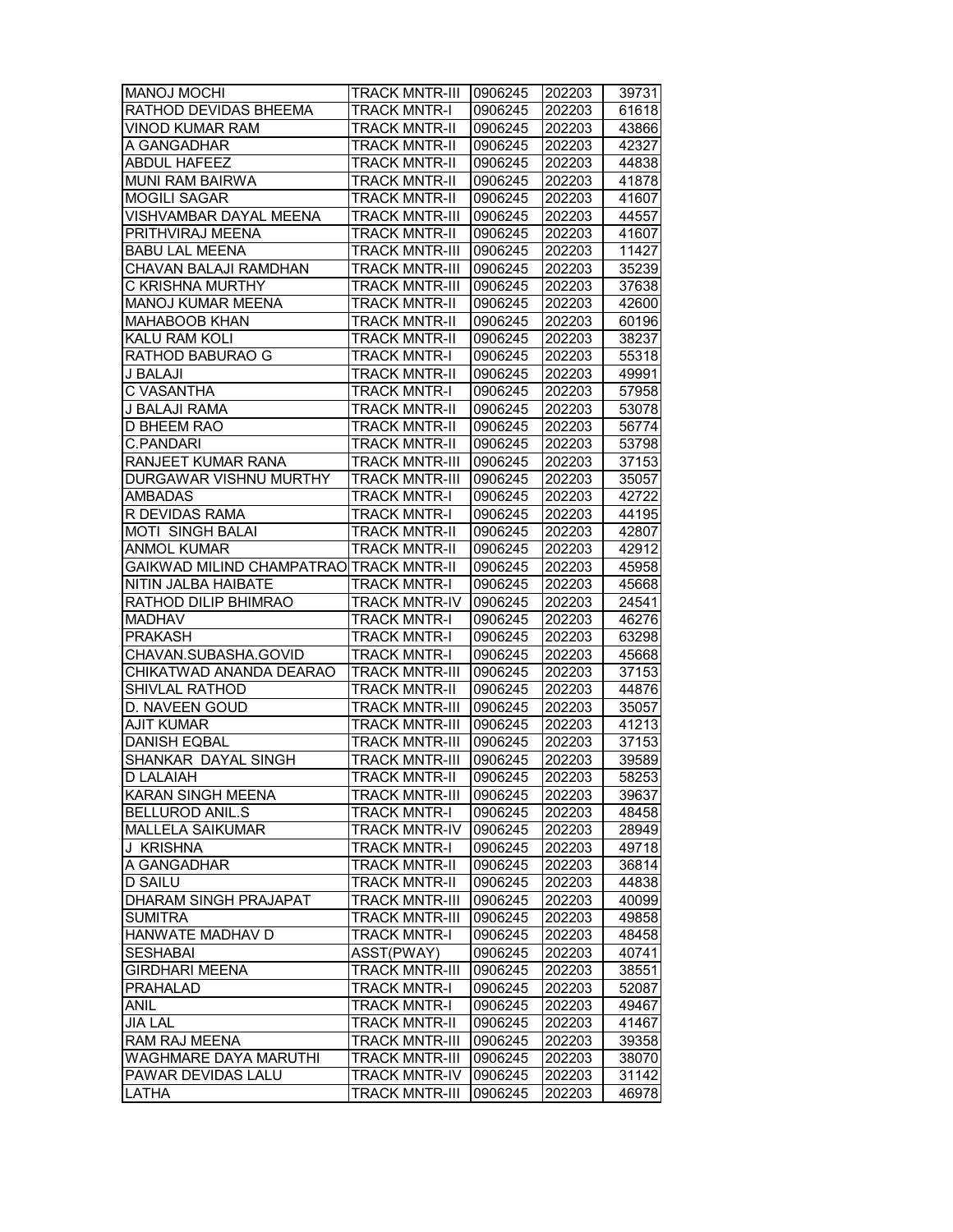| <b>B JANAKI RAM</b>                      | <b>TRACK MNTR-I</b>                   | 0906245 | 202203 | 52087          |
|------------------------------------------|---------------------------------------|---------|--------|----------------|
| <b>T.DURGAIAH</b>                        | <b>TRACK MNTR-II</b>                  | 0906245 | 202203 | 55966          |
| R VINAY SAGAR                            | <b>TRACK MNTR-II</b>                  | 0906245 | 202203 | 43762          |
| JATA SHANKAR YADAV                       | <b>TRACK MNTR-III</b>                 | 0906245 | 202203 | 40183          |
| RAHUL TELANG                             | <b>TRACK MNTR-III</b>                 | 0906245 | 202203 | 40338          |
| GYANESHWAR BHAGWAN SHINI TRACK MNTR-IV   |                                       | 0906245 | 202203 | 29686          |
| A.R.RAKESH                               | <b>TRACK MNTR-IV</b>                  | 0906245 | 202203 | 35799          |
| M SOMU                                   | <b>TRACK MNTR-IV</b>                  | 0906245 | 202203 | 35730          |
| <b>GADPALE HARSHAWARDHAN</b>             | <b>TRACK MNTR-III</b>                 | 0906245 | 202203 | 35272          |
|                                          | <b>TRACK MNTR-IV</b>                  |         |        |                |
| K MAHESH                                 |                                       | 0906245 | 202203 | 36482          |
| MUDUGULA LAXMAN                          | <b>TRACK MNTR-III</b>                 | 0906245 | 202203 | 35272          |
| <b>S RAVI</b>                            | <b>TRACK MNTR-IV</b>                  | 0906245 | 202203 | 33979          |
| MARUPAKA RAJENDHAR                       | <b>TRACK MNTR-III</b>                 | 0906245 | 202203 | 36826          |
| <b>RAVI KIRAN</b>                        | <b>TRACK MNTR-III</b>                 | 0906245 | 202203 | 37805          |
| DHANDGE ASHOK GANESH                     | <b>TRACK MNTR-IV</b>                  | 0906245 | 202203 | 31697          |
| A.SHANKAR                                | <b>TRACK MNTR-III</b>                 | 0906245 | 202203 | 35239          |
| SANDEEP MADHAVRAO REGULW TRACK MNTR-III  |                                       | 0906245 | 202203 | 34259          |
| ARVIND S. KHILLARE                       | <b>TRACK MNTR-III</b>                 | 0906245 | 202203 | 35239          |
| MANGESH MILIND SHAMBHARKA TRACK MNTR-III |                                       | 0906245 | 202203 | 37199          |
| MADHAV DATTA KAMBLE                      | <b>TRACK MNTR-III</b>                 | 0906245 | 202203 | 37399          |
| <b>GOPAL VENKATI KORDE</b>               | <b>TRACK MNTR-III</b>                 | 0906245 | 202203 | 37153          |
| KHANDU MAROTRAO RAHATKAR TRACK MNTR-III  |                                       | 0906245 | 202203 | 37199          |
| <b>SATYAJEET KUMAR</b>                   | <b>TRACK MNTR-IV</b>                  | 0906245 | 202203 | 32500          |
| KAMAL KANT PRABHAKER                     | <b>TRACK MNTR-IV</b>                  | 0906245 | 202203 | 32367          |
| <b>SHIV KUMAR SAROJ</b>                  | <b>TRACK MNTR-IV</b>                  | 0906245 | 202203 | 31166          |
| SHIVAM                                   | <b>TRACK MNTR-IV</b>                  | 0906245 | 202203 | 46977          |
| <b>DHEERAJ KUMAR</b>                     | <b>TRACK MNTR-IV</b>                  | 0906245 | 202203 | 31350          |
| PRADEEP CHAUDHARY                        | <b>TRACK MNTR-IV</b>                  | 0906245 | 202203 | 31999          |
| PRAVEEN KUMAR                            | <b>TRACK MNTR-IV</b>                  | 0906245 | 202203 | 29914          |
| <b>AKHILESH KUMAR</b>                    | <b>TRACK MNTR-IV</b>                  | 0906245 | 202203 | 31016          |
| TUNNA RAM                                | <b>TRACK MNTR-IV</b>                  | 0906245 | 202203 | 31184          |
| <b>UPENDRA KUMAR PRASAD</b>              | <b>TRACK MNTR-IV</b>                  | 0906245 | 202203 | 30700          |
| <b>RAJEEV KUMAR</b>                      | <b>TRACK MNTR-IV</b>                  | 0906245 | 202203 | 29616          |
| <b>RANJAN KUMAR</b>                      | <b>TRACK MNTR-IV</b>                  | 0906245 | 202203 | 30700          |
| <b>NITISH KUMAR</b>                      | <b>TRACK MNTR-IV</b>                  | 0906245 | 202203 | 30700          |
| <b>CHANDRA SHEKAR PAUDAR</b>             | <b>TRACK MNTR-IV</b>                  | 0906245 | 202203 | 30377          |
| RAMESHWAR SINGH YADAV                    | <b>TRACK MNTR-IV</b>                  | 0906245 | 202203 | 30700          |
| PAVAN KUMAR MAURYA                       | <b>TRACK MNTR-IV</b>                  | 0906245 | 202203 | 30998          |
| <b>DEEPAK KUMAR RAM</b>                  | <b>TRACK MNTR-IV</b>                  | 0906245 | 202203 | 32701          |
| YASHWANT                                 | <b>TRACK MNTR-IV</b>                  | 0906245 | 202203 | 22584          |
| <b>VIKASH KUMAR</b>                      | TRACK MNTR-IV                         | 0906245 | 202203 | 30700          |
| MUNENDRA SINGH                           | <b>TRACK MNTR-IV</b>                  | 0906245 | 202203 | 28900          |
| RAJU KUMAR                               | <b>TRACK MNTR-IV</b>                  | 0906245 | 202203 | 22777          |
| <b>RAMASHANKAR</b>                       | <b>TRACK MNTR-IV</b>                  | 0906245 | 202203 | 30451          |
| <b>VAIBHAV KONDEKAR</b>                  | <b>TRACK MNTR-IV</b>                  | 0906245 | 202203 | 30700          |
| <b>SANJEEV KUMAR</b>                     | <b>TRACK MNTR-IV</b>                  | 0906245 | 202203 | 30799          |
| <b>SOMBEER</b>                           | <b>TRACK MNTR-IV</b>                  | 0906245 | 202203 | 30700          |
| <b>RAMESH SINGH</b>                      | <b>TRACK MNTR-IV</b>                  | 0906245 | 202203 | 31398          |
| PRASHANT KUMAR JHA                       | <b>TRACK MNTR-IV</b>                  | 0906245 | 202203 | 30700          |
|                                          |                                       |         |        |                |
| SHATRUDHAN KUMAR<br><b>BHUREE SINGH</b>  | TRACK MNTR-IV<br><b>TRACK MNTR-IV</b> | 0906245 | 202203 | 31600<br>30700 |
|                                          |                                       | 0906245 | 202203 |                |
| DURGPAL SINGH                            | <b>TRACK MNTR-IV</b>                  | 0906245 | 202203 | 21787          |
| KRISHNA NAND CHAUHAN                     | <b>TRACK MNTR-IV</b>                  | 0906245 | 202203 | 29417          |
| <b>BRIJESH KUMAR YADAV</b>               | <b>TRACK MNTR-IV</b>                  | 0906245 | 202203 | 30700          |
| <b>DHARAM DAS</b>                        | <b>TRACK MNTR-IV</b>                  | 0906245 | 202203 | 29399          |
| <b>RAVI SINGH</b>                        | <b>TRACK MNTR-IV</b>                  | 0906245 | 202203 | 30700          |
| SIKANDAR PASWAN                          | <b>TRACK MNTR-IV</b>                  | 0906245 | 202203 | 32267          |
| <b>VIJAY KUMAR</b>                       | <b>TRACK MNTR-IV</b>                  | 0906245 | 202203 | 30700          |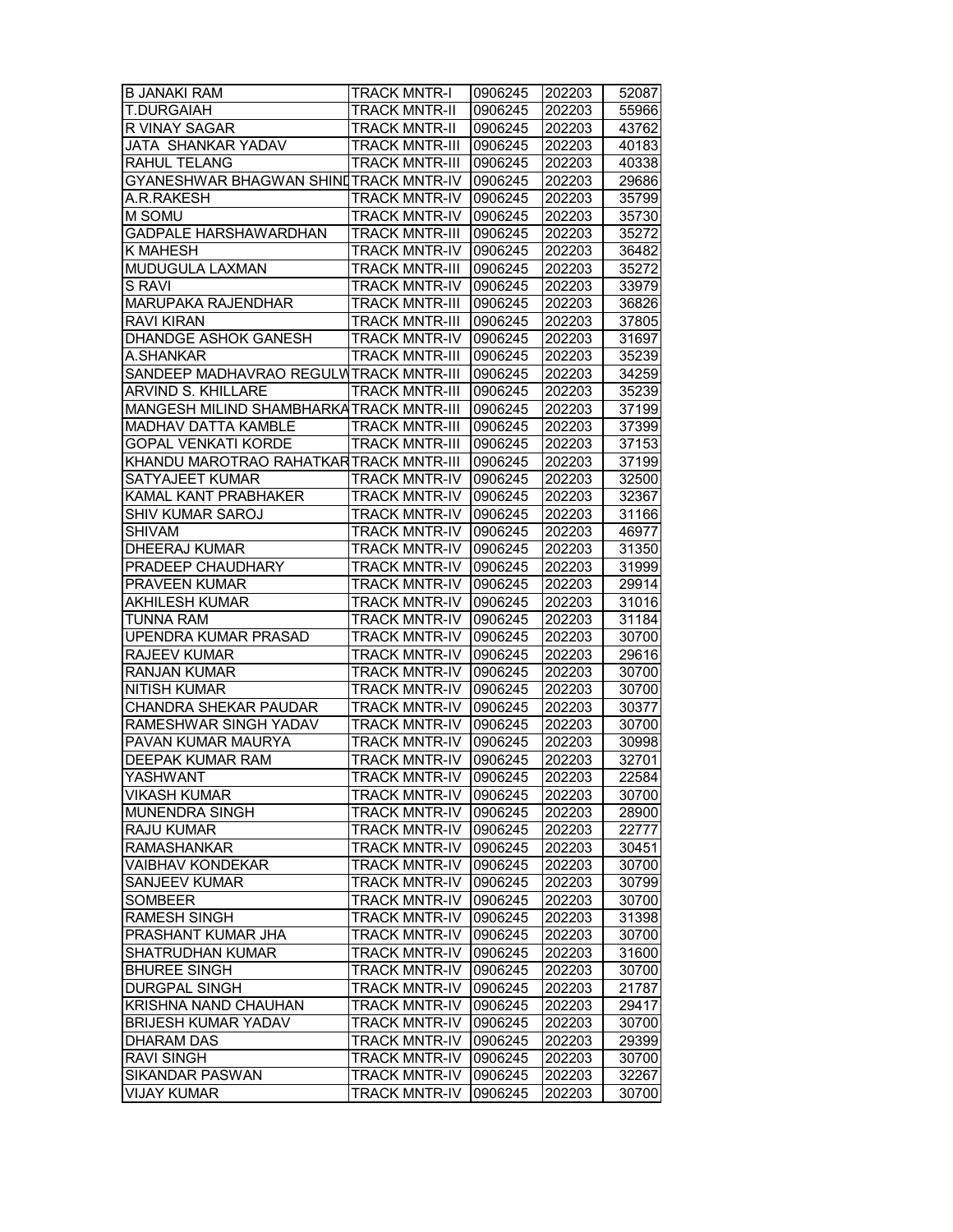| SANJEEV KUMAR RAJAK                     | <b>TRACK MNTR-IV   0906245</b> |         | 202203 | 30700 |
|-----------------------------------------|--------------------------------|---------|--------|-------|
| <b>DEEPU KUMAR</b>                      | <b>TRACK MNTR-IV</b>           | 0906245 | 202203 | 30700 |
| PANKAJ KUMAR                            | <b>TRACK MNTR-IV</b>           | 0906245 | 202203 | 31350 |
| <b>SONU KUMAR</b>                       | <b>TRACK MNTR-IV</b>           | 0906245 | 202203 | 30436 |
| <b>MUKESH</b>                           | <b>TRACK MNTR-IV</b>           | 0906245 | 202203 | 29914 |
| <b>SHUBHAM MISHRA</b>                   | <b>TRACK MNTR-IV</b>           | 0906245 | 202203 | 28900 |
| <b>SHIVAM</b>                           | <b>TRACK MNTR-IV</b>           | 0906245 | 202203 | 34036 |
| ankit                                   | ASST(PWAY)                     | 0906245 | 202203 | 28000 |
| <b>VIKAS KUMAR</b>                      | <b>TRACK MNTR-IV</b>           | 0906245 | 202203 | 30932 |
| JADHAV BALAJI                           | <b>TRACK MNTR-IV</b>           | 0906245 | 202203 | 29259 |
| WAGHMARE SUJATA SAMBHAJI                | <b>TRACK MNTR-IV</b>           | 0906245 | 202203 | 31258 |
| LANKUL WAR SAINATH                      | <b>TRACK MNTR-IV</b>           | 0906245 | 202203 | 35600 |
| SMT.SHAKUNTHALA BAI                     | <b>TRACK MNTR-IV</b>           | 0906245 | 202203 | 30472 |
| J GURUDEV BALAJI                        | <b>TRACK MNTR-IV</b>           | 0906245 | 202203 | 33186 |
| CHITYALA GANGARAJU                      | <b>TRACK MNTR-IV</b>           | 0906245 | 202203 | 34718 |
| NIRBHAY PRATAP                          | <b>TRACK MNTR-IV</b>           | 0906245 | 202203 | 30498 |
| A.SRINIVAS                              | <b>TRACK MNTR-IV</b>           | 0906245 | 202203 | 36329 |
| SMT.SAVITA MILIND WAGHMARETRACK MNTR-IV |                                | 0906245 |        | 29914 |
| <b>MADHU BABU</b>                       | <b>TRACKMAN</b>                |         | 202203 |       |
|                                         |                                | 0906264 | 202203 | 33979 |
| <b>M.KRISHNA</b>                        | <b>TRACK MNTR-III</b>          | 0906264 | 202203 | 38938 |
| <b>B RAMANJANEYULU</b>                  | <b>TRACK MNTR-III</b>          | 0906264 | 202203 | 37199 |
| <b>B.RAMACHANDRAIAH</b>                 | <b>TRACK MNTR-IV</b>           | 0906264 | 202203 | 35799 |
| SADDAM HUSSAIN.SK                       | <b>TRACK MNTR-IV</b>           | 0906264 | 202203 | 36779 |
| K. DAMODAR                              | <b>TRACK MNTR-IV</b>           | 0906264 | 202203 | 36779 |
| <b>U.USSAINAIAH</b>                     | <b>TRACK MNTR-IV</b>           | 0906264 | 202203 | 36984 |
| <b>B SREERAMULU BUGANNA</b>             | <b>TRACK MNTR-I</b>            | 0906264 | 202203 | 52618 |
| <b>M R KRISHNUDU</b>                    | <b>TRACK MNTR-I</b>            | 0906264 | 202203 | 55318 |
| BESANNA GOVINDU                         | <b>TRACK MNTR-II</b>           | 0906264 | 202203 | 53078 |
| <b>B RAJANNA</b>                        | <b>TRACK MNTR-II</b>           | 0906264 | 202203 | 45238 |
| V.SUDHAKAR                              | <b>TRACK MNTR-II</b>           | 0906264 | 202203 | 47944 |
| M.RAJU                                  | <b>TRACK MNTR-II</b>           | 0906264 | 202203 | 53078 |
| JOHN SALANNA                            | <b>TRACK MNTR-I</b>            | 0906264 | 202203 | 53528 |
| ANAKALA SURESH KUMAR                    | <b>TRACK MNTR-III</b>          | 0906264 | 202203 | 39358 |
| K RAMA KRISHNA                          | TRACK MNTR-III                 | 0906264 | 202203 | 42070 |
| <b>MANOJ KUMAR SINHA</b>                | <b>TRACK MNTR-III</b>          | 0906264 | 202203 | 37153 |
| <b>B.YERRI SWAMY</b>                    | <b>TRACK MNTR-IV</b>           | 0906264 | 202203 | 38599 |
| <b>K.RAMU NAIK</b>                      | <b>TRACK MNTR-II</b>           | 0906264 | 202203 | 41878 |
| K VENKATARAMUDU                         | <b>TRACK MNTR-II</b>           | 0906264 | 202203 | 42107 |
| KURMAIAH NARAYANA                       | <b>TRACK MNTR-I</b>            | 0906264 | 202203 | 58398 |
| <b>K.MURALI KRISHNA</b>                 | TRACK MNTR-IV 10906264         |         | 202203 | 36779 |
| RAJESH KUMAR SHARMA                     | <b>TRACK MNTR-II</b>           | 0906264 | 202203 | 45661 |
| SHEO SHANKAR SINGH                      | <b>TRACK MNTR-II</b>           | 0906264 | 202203 | 42655 |
| <b>B.MAHABOOB BASHA</b>                 | TRACK MNTR-III                 | 0906264 | 202203 | 39571 |
| S. VENKATANARASAIAH                     | TRACK MNTR-II                  | 0906264 | 202203 | 47554 |
| <b>GOLLA ANJANEYULU</b>                 | <b>TRACK MNTR-III</b>          | 0906264 | 202203 | 39358 |
| P BALA RAJU                             | <b>TRACK MNTR-II</b>           | 0906264 | 202203 | 50278 |
| V RAMESWARI                             | <b>TRACK MNTR-II</b>           | 0906264 | 202203 | 44118 |
| Y.PARUSARAMUDU                          | <b>TRACK MNTR-II</b>           | 0906264 | 202203 | 41878 |
| K.DEVA NAIK                             | <b>TRACK MNTR-III</b>          | 0906264 | 202203 | 36219 |
| SANJEEV KUMAR                           | <b>TRACK MNTR-II</b>           | 0906264 | 202203 | 43267 |
| <b>DILEEP KUMAR</b>                     | <b>TRACK MNTR-II</b>           | 0906264 | 202203 | 39971 |
| SONU KUMAR SINGH                        | <b>TRACK MNTR-II</b>           | 0906264 | 202203 | 42796 |
|                                         |                                |         |        |       |
| YEMMIGANUR SIVA                         | <b>TRACK MNTR-II</b>           | 0906264 | 202203 | 41878 |
| <b>MADDIGARI MAHESH</b>                 | <b>TRACK MNTR-IV</b>           | 0906264 | 202203 | 40000 |
| RAVINDRA KUMAR                          | <b>TRACK MNTR-III</b>          | 0906264 | 202203 | 37153 |
| KUSHNATHSINGH                           | <b>TRACK MNTR-III</b>          | 0906264 | 202203 | 37153 |
| <b>G.RAMAMOHAN REDDY</b>                | <b>TRACK MNTR-III</b>          | 0906264 | 202203 | 39358 |
| Y.NAGESH                                | <b>TRACK MNTR-I</b>            | 0906264 | 202203 | 49718 |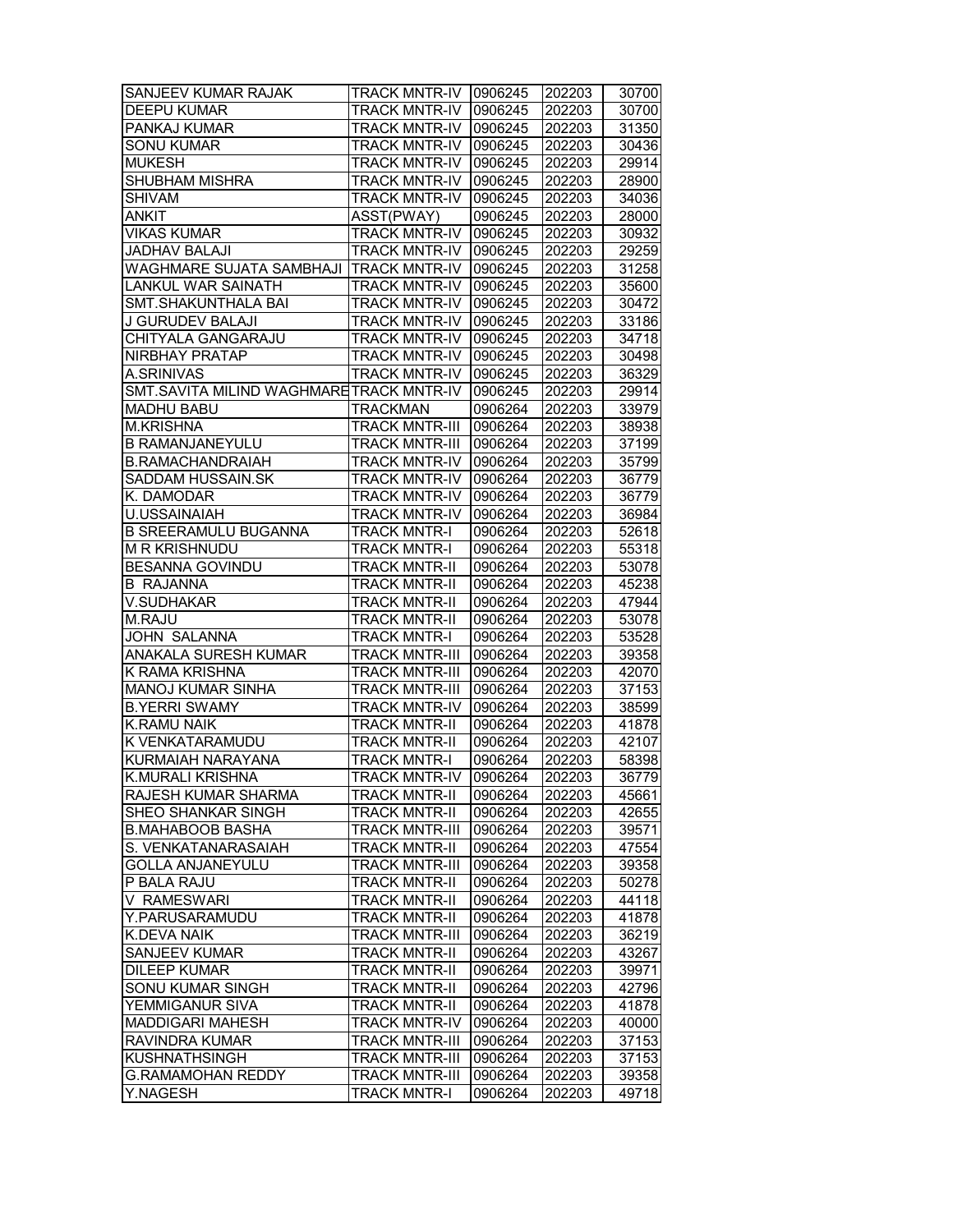| T BALARAJU                            | <b>TRACK MNTR-I</b>   | 0906264 | 202203 | 49718 |
|---------------------------------------|-----------------------|---------|--------|-------|
| VADI SREENIVASULU                     | <b>TRACK MNTR-II</b>  | 0906264 | 202203 | 47311 |
| <b>G.ACCHI RAJU</b>                   | <b>TRACK MNTR-II</b>  | 0906264 | 202203 | 44606 |
| K.AYYA SWAMY                          | <b>TRACK MNTR-III</b> | 0906264 | 202203 | 37153 |
| <b>PARVATHAMMA</b>                    | ASST(PWAY)            | 0906264 | 202203 | 31964 |
| NAGGANNA SHESANNA                     | <b>TRACK MNTR-I</b>   | 0906264 | 202203 | 50777 |
| <b>DHANJI PRASAD</b>                  | <b>TRACK MNTR-II</b>  | 0906264 | 202203 | 47311 |
| <b>AWDHESH KUMAR</b>                  | <b>TRACK MNTR-II</b>  | 0906264 | 202203 | 42567 |
| K NAGARAJU SUPU                       | <b>TRACK MNTR-I</b>   | 0906264 | 202203 | 53528 |
| ABDUL GAFFAR AB RASHID                | <b>TRACK MNTR-II</b>  | 0906264 | 202203 | 54478 |
| V. SUNKANNA                           | <b>TRACK MNTR-I</b>   | 0906264 | 202203 | 57982 |
| <b>DHIRAJ KUMAR</b>                   | <b>TRACK MNTR-II</b>  | 0906264 | 202203 | 39740 |
| <b>G.SHEKAR</b>                       | <b>TRACK MNTR-III</b> | 0906264 | 202203 | 41855 |
| K. NAGARAJU VENKATESHWRAITRACK MNTR-I |                       | 0906264 | 202203 | 52518 |
| <b>S.VEERESH</b>                      | <b>TRACK MNTR-III</b> | 0906264 | 202203 | 37199 |
| CHHOTE KUMAR SAH                      | <b>TRACK MNTR-III</b> | 0906264 | 202203 | 39358 |
| K LAZARU                              | <b>TRACK MNTR-II</b>  | 0906264 | 202203 | 56018 |
| C NAGARAJU                            | <b>TRACK MNTR-II</b>  | 0906264 | 202203 | 45405 |
| D.PULLAIAH                            | <b>TRACK MNTR-II</b>  | 0906264 | 202203 | 42607 |
| NOORULLA BASHA Y                      | <b>TRACK MNTR-II</b>  | 0906264 | 202203 | 42581 |
| M.DURGAIAH                            | <b>TRACK MNTR-II</b>  | 0906264 | 202203 | 45634 |
| K RAVI KUMAR                          | <b>TRACK MNTR-II</b>  | 0906264 | 202203 | 41607 |
| <b>AMIT KUMAR</b>                     | <b>TRACK MNTR-III</b> | 0906264 | 202203 | 41284 |
| <b>MANGALI SURESH BABU</b>            | <b>TRACK MNTR-III</b> | 0906264 | 202203 | 39571 |
| A. VIJAY KUMAR                        | <b>TRACK MNTR-III</b> | 0906264 | 202203 | 37153 |
| <b>J.THIRUPALU</b>                    | TRACK MNTR-III        | 0906264 | 202203 | 37581 |
| <b>VINOD KUMAR</b>                    | <b>TRACK MNTR-II</b>  | 0906264 | 202203 | 44800 |
| A. PRABHAKAR                          | <b>TRACK MNTR-II</b>  | 0906264 | 202203 | 41607 |
| P.VENKATESHWARA REDDY                 | <b>TRACK MNTR-III</b> | 0906264 | 202203 | 37153 |
| ELADI RAJU                            | <b>TRACK MNTR-II</b>  | 0906264 | 202203 | 44118 |
| BOYA SUDHAKAR NAIDU                   | <b>TRACK MNTR-III</b> | 0906264 | 202203 | 39358 |
| B SRINIVASULU NAGANNA                 | <b>TRACK MNTR-I</b>   | 0906264 | 202203 | 49718 |
| B DASANNA HANUMANNA                   | <b>TRACK MNTR-I</b>   | 0906264 | 202203 | 49467 |
| ADARSHA KUMAR                         | <b>TRACK MNTR-II</b>  | 0906264 | 202203 | 44118 |
| <b>H DEASWAR</b>                      | <b>TRACK MNTR-II</b>  | 0906264 | 202203 | 42607 |
| RAVINDRA KUMAR PATEL                  | <b>TRACK MNTR-II</b>  | 0906264 | 202203 | 42607 |
| KOLLAI MADDILETI                      | <b>TRACK MNTR-III</b> | 0906264 | 202203 | 39358 |
| <b>B RAMA KRISHNA</b>                 | <b>TRACK MNTR-II</b>  | 0906264 | 202203 | 45013 |
| <b>ABRAHAM PALANNA</b>                | <b>TRACK MNTR-I</b>   | 0906264 | 202203 | 55318 |
| KARANAM NAGENDRA RAO                  | <b>TRACK MNTR-II</b>  | 0906264 | 202203 | 44945 |
| KAPIL KUMAR                           | <b>TRACK MNTR-III</b> | 0906264 | 202203 | 40721 |
| AAZADKUMAR                            | <b>TRACK MNTR-II</b>  | 0906264 | 202203 | 44945 |
| GAWASKAR KUMAR                        | <b>TRACK MNTR-III</b> | 0906264 | 202203 | 39358 |
| P NARENDRA REDDY                      | <b>TRACK MNTR-III</b> | 0906264 | 202203 | 39358 |
| <b>SURJIT KUMAR</b>                   | <b>TRACK MNTR-III</b> | 0906264 | 202203 | 37153 |
| <b>AMRESH KUMAR</b>                   | <b>TRACK MNTR-III</b> | 0906264 | 202203 | 42497 |
| <b>NITISH KUMAR</b>                   | <b>TRACK MNTR-III</b> | 0906264 | 202203 | 42284 |
| THIMMA NAYAK                          | <b>TRACK MNTR-II</b>  | 0906264 | 202203 | 39511 |
| <b>B.D. RANGANNA</b>                  | <b>TRACK MNTR-III</b> | 0906264 | 202203 | 37153 |
| LABBI MALLIKARJUNUDU                  | <b>TRACK MNTR-II</b>  | 0906264 | 202203 | 45092 |
| <b>DILIP KUMAR</b>                    | <b>TRACK MNTR-II</b>  | 0906264 | 202203 | 39511 |
| D.THIMMAPPA                           | <b>TRACK MNTR-III</b> | 0906264 | 202203 | 39358 |
| D VENKATESHWARLU                      | <b>TRACK MNTR-II</b>  | 0906264 | 202203 | 44118 |
| <b>BOYA SUDHAKAR</b>                  | <b>TRACK MNTR-II</b>  | 0906264 | 202203 | 39511 |
| <b>SMT M SALAMMA</b>                  | <b>TRACK MNTR-I</b>   | 0906264 | 202203 | 55318 |
| <b>HEMRAJ MEENA</b>                   | <b>TRACK MNTR-II</b>  | 0906264 | 202203 | 46847 |
| MUKUT RAJ MEENA                       | <b>TRACK MNTR-I</b>   | 0906264 | 202203 | 46847 |
| <b>ASHOK KUMAR</b>                    | <b>TRACK MNTR-II</b>  | 0906264 | 202203 | 39511 |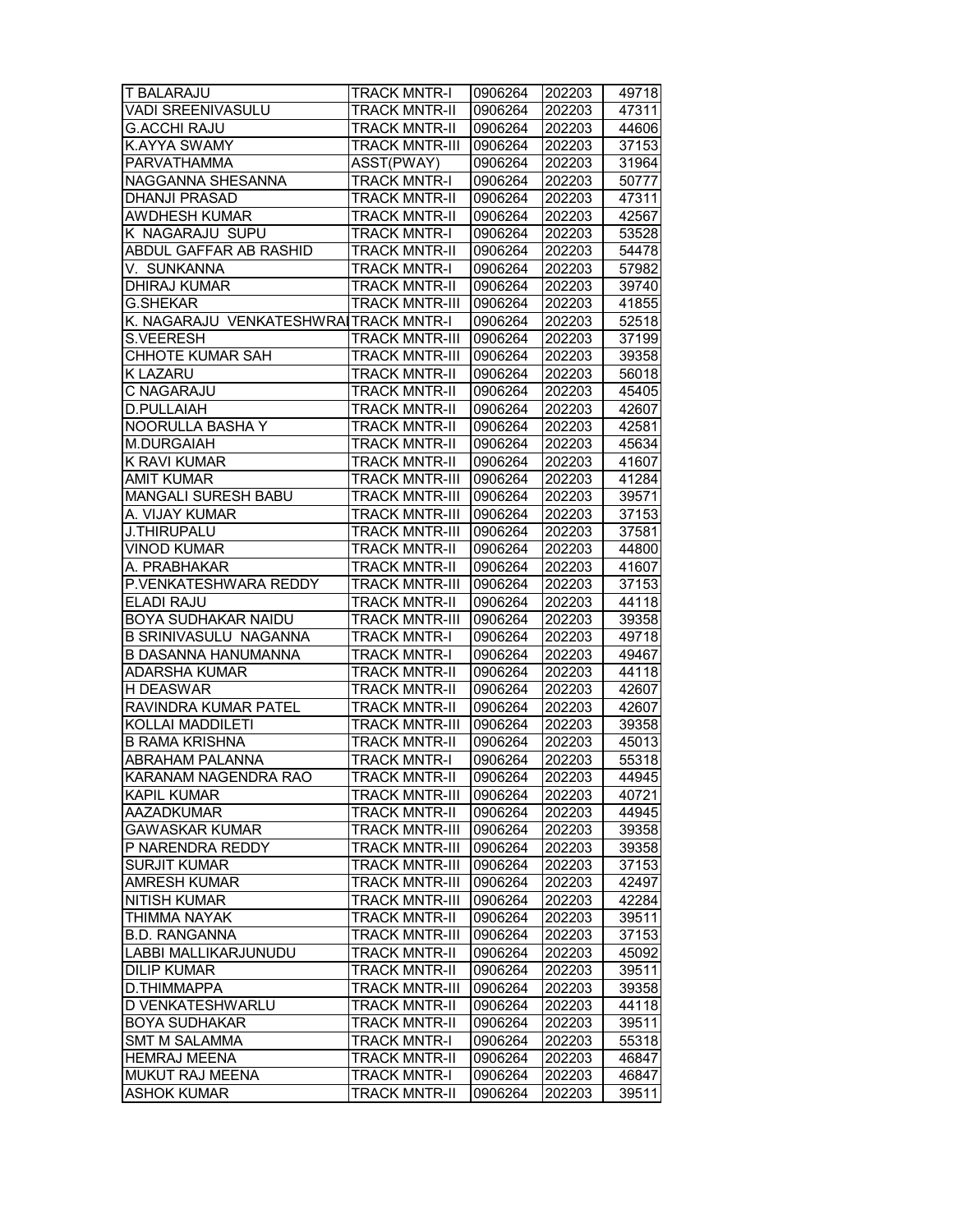| TAMBURA NARAYANA           | <b>TRACK MNTR-III</b> | 0906264 | 202203 | 43319 |
|----------------------------|-----------------------|---------|--------|-------|
| <b>SANTOSH KUMAR</b>       | <b>TRACK MNTR-II</b>  | 0906264 | 202203 | 41850 |
| <b>ASHEERWADAM</b>         | <b>TRACK MNTR-I</b>   | 0906264 | 202203 | 51118 |
| SUGALI NAGARAJU NAIK       | <b>TRACK MNTR-III</b> | 0906264 | 202203 | 37795 |
| <b>GULLAMORUSU NAGESH</b>  | <b>TRACK MNTR-III</b> | 0906264 | 202203 | 39358 |
| SREENIVASULU.T             | <b>TRACK MNTR-III</b> | 0906264 | 202203 | 37153 |
| MANANDIGARI MAHANANDI      | <b>TRACK MNTR-III</b> | 0906264 | 202203 | 37153 |
| D NARASIMHULU NARSANNA     | <b>TRACK MNTR-II</b>  | 0906264 | 202203 | 46498 |
| P MANOHAR SAWARANNA        | TRACK MNTR-I          | 0906264 | 202203 | 48458 |
| DEVARAJ DOULANNA           | <b>TRACK MNTR-I</b>   | 0906264 | 202203 | 48458 |
| P. KRISTOPHER GOVINDU      | TRACK MNTR-II         | 0906264 | 202203 | 46498 |
| K JAGDISH                  | <b>TRACK MNTR-I</b>   | 0906264 | 202203 | 52518 |
| K. KISHOR KUMAR            | <b>TRACK MNTR-I</b>   | 0906264 | 202203 | 56410 |
| M BASANNA                  | <b>TRACK MNTR-II</b>  | 0906264 | 202203 | 47311 |
| <b>SMT M LAXMI DEVI</b>    | <b>TRACK MNTR-II</b>  | 0906264 | 202203 | 43800 |
| M PRAVEEN KUMAR            | <b>TRACK MNTR-II</b>  | 0906264 | 202203 | 44800 |
| M RAMASANKARUDU            | TRACK MNTR-II         | 0906264 | 202203 | 44485 |
| <b>BADRAGIRI RAMANAIDU</b> | <b>TRACK MNTR-II</b>  | 0906264 | 202203 | 45634 |
| VADLA HARI BABU            | <b>BLACK SMITH-II</b> | 0906264 | 202203 | 35763 |
| N SEKHAR                   | <b>TRACK MNTR-III</b> | 0906264 | 202203 | 39358 |
| KOVVU PEDDAIAH             | <b>TRACK MNTR-III</b> | 0906264 | 202203 | 37199 |
| <b>RAMESH NAIDU.T</b>      | <b>TRACK MNTR-III</b> | 0906264 | 202203 | 37199 |
| K. DEVENDRUDU              | <b>TRACK MNTR-II</b>  | 0906264 | 202203 | 42655 |
| K.NARAYANA                 | <b>TRACK MNTR-II</b>  | 0906264 | 202203 | 41607 |
| R. LAXMANNA MOSES          | <b>TRACK MNTR-II</b>  | 0906264 | 202203 | 48016 |
| M VENKATA RAMANA           | <b>TRACK MNTR-II</b>  | 0906264 | 202203 | 41878 |
| PANKAJ KUMAR               | <b>TRACK MNTR-II</b>  | 0906264 | 202203 | 43267 |
| K.V.NARASIMHULU            | <b>TRACK MNTR-IV</b>  | 0906264 | 202203 | 35799 |
| P SHAIKSHAVALI MOULANA     | <b>TRACK MNTR-II</b>  | 0906264 | 202203 | 56557 |
| K PRABHAKAR THIMMANNA      | <b>TRACK MNTR-I</b>   | 0906264 | 202203 | 56858 |
| <b>BEESANNA</b>            | <b>TRACK MNTR-III</b> | 0906264 | 202203 | 36219 |
| P NAGARAJU                 | <b>TRACK MNTR-III</b> | 0906264 | 202203 | 37199 |
| T.BUCHI BABU               | <b>TRACK MNTR-III</b> | 0906264 | 202203 | 37928 |
| RAJEEV RANJAN              | TRACK MNTR-III        | 0906264 | 202203 | 37366 |
| <b>B.PRAVEEN KUMAR</b>     | <b>TRACK MNTR-III</b> | 0906264 | 202203 | 42070 |
| <b>D.ABDUL KALAM</b>       | TRACK MNTR-III        | 0906264 | 202203 | 34453 |
| <b>SHIV RATAN PRASAD</b>   | <b>TRACK MNTR-II</b>  | 0906264 | 202203 | 42655 |
| MADHUSUDAN PRASAD          | <b>TRACK MNTR-II</b>  | 0906264 | 202203 | 42655 |
| <b>B RAMANJANEYULU</b>     | <b>TRACK MNTR-II</b>  | 0906264 | 202203 | 37859 |
| D CHENNAIAH SUNKANNA       | <b>TRACK MNTR-I</b>   | 0906264 | 202203 | 63298 |
| RAMKESH MEENA              | <b>TRACK MNTR-I</b>   | 0906264 | 202203 | 51118 |
| G. RADHAKRISHNA            | <b>TRACK MNTR-I</b>   | 0906264 | 202203 | 45668 |
| ADITYA KUMAR               | TRACK MNTR-I          | 0906264 | 202203 | 49467 |
| RAKESH KUMAR SINGH         | TRACK MNTR-III        | 0906264 | 202203 | 40507 |
| <b>M.BALA NAGANNA</b>      | <b>TRACK MNTR-III</b> | 0906264 | 202203 | 37199 |
| N.SREENIVASULU             | <b>TRACK MNTR-III</b> | 0906264 | 202203 | 42712 |
| M RAMASWAMY VENKATAIAH     | <b>TRACK MNTR-I</b>   | 0906264 | 202203 | 49467 |
| <b>M.SREE LATHA</b>        | <b>TRACK MNTR-IV</b>  | 0906264 | 202203 | 31258 |
| NAGARAJU S O PAKKIRANNA    | <b>TRACK MNTR-III</b> | 0906264 | 202203 | 35239 |
| D SAWARI DUBBANNA          | <b>TRACK MNTR-I</b>   | 0906264 | 202203 | 49718 |
| N VENKATESWARLU            | <b>TRACK MNTR-I</b>   | 0906264 | 202203 | 53918 |
| MANINDRA KUMAR SHARMA      | <b>TRACK MNTR-III</b> | 0906264 | 202203 | 38008 |
| V.ESWARAIAH                | <b>TRACK MNTR-III</b> | 0906264 | 202203 | 37608 |
| K RAVI KUMAR               | <b>TRACK MNTR-II</b>  | 0906264 | 202203 | 46092 |
| Y.VENKATESWARLU            | <b>TRACK MNTR-IV</b>  | 0906264 | 202203 | 37595 |
| RAJNISH RANJAN             | <b>TRACK MNTR-II</b>  | 0906264 | 202203 | 45661 |
| K. YESANNA DEVADAS         | <b>TRACK MNTR-II</b>  | 0906264 | 202203 | 48748 |
| <b>G RAGHAVENDRA</b>       | <b>TRACK MNTR-I</b>   | 0906264 | 202203 | 58398 |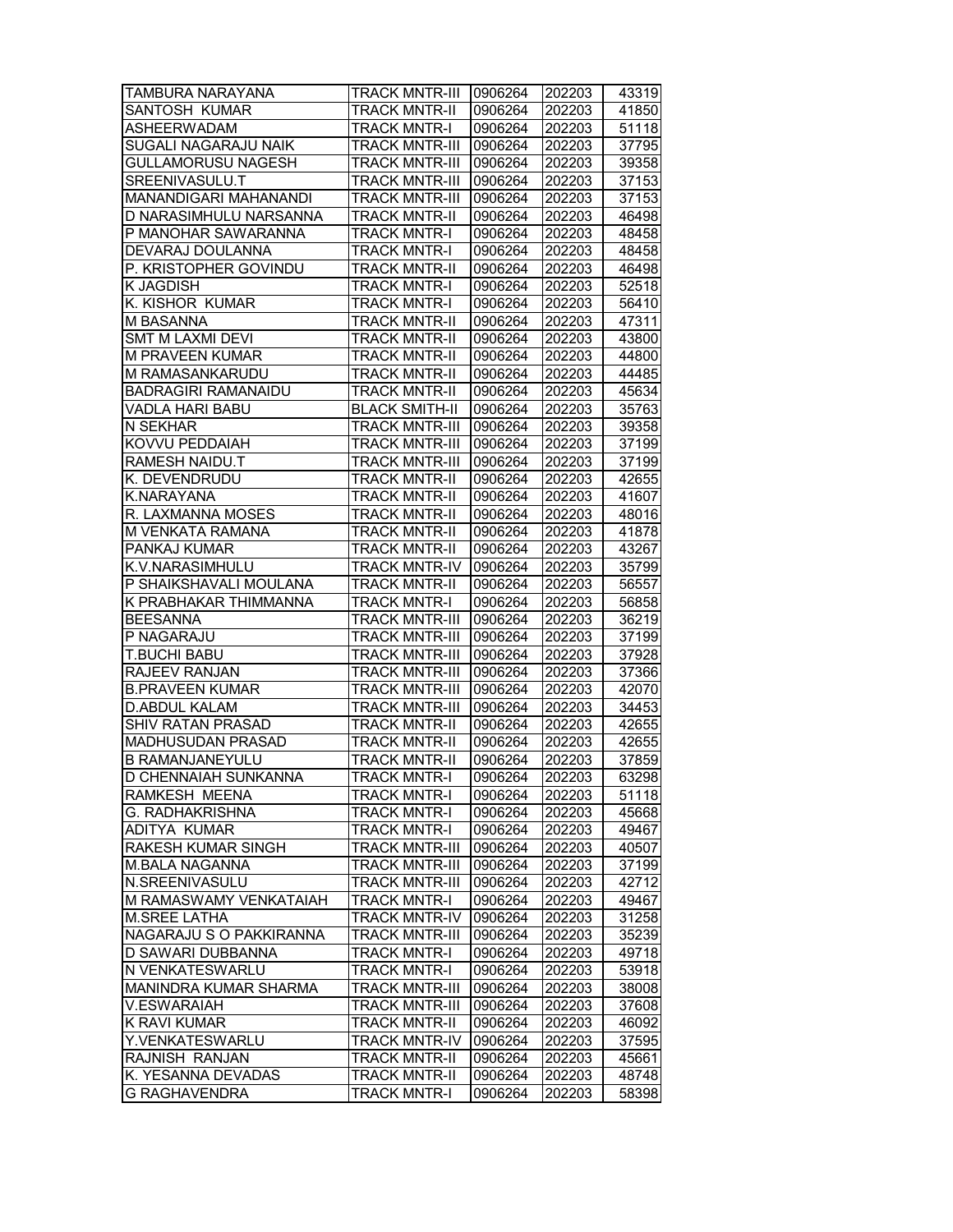| SHASHI BHOOSHAN PRASAD                   | <b>TRACK MNTR-II</b>  | 0906264 | 202203 | 42655          |
|------------------------------------------|-----------------------|---------|--------|----------------|
| <b>D SAMUEL</b>                          | <b>TRACK MNTR-I</b>   | 0906264 | 202203 | 49718          |
| <b>SANJEEV KUMAR</b>                     | <b>TRACK MNTR-III</b> | 0906264 | 202203 | 37153          |
| V.LAVANNA                                | <b>BLACK SMITH-II</b> | 0906264 | 202203 | 37859          |
| PINJARI SALUMIAH                         | <b>TRACK MNTR-III</b> | 0906264 | 202203 | 37153          |
| M.NAGA LAXMAMMA                          | <b>TRACK MNTR-IV</b>  | 0906264 | 202203 | 36600          |
| K.VENKATESWARLU                          | <b>TRACK MNTR-IV</b>  | 0906264 | 202203 | 36779          |
| M.KESAVULU                               | <b>TRACK MNTR-IV</b>  | 0906264 | 202203 | 37556          |
| <b>V.KISHORE</b>                         | <b>TRACK MNTR-IV</b>  | 0906264 | 202203 | 33979          |
| KIRAN KUMAR KUKKALA                      | <b>TRACK MNTR-IV</b>  | 0906264 | 202203 | 36856          |
| KURUVA RAVI KUMAR                        | <b>TRACK MNTR-III</b> | 0906264 | 202203 | 35239          |
| P RANGA SWAMY                            | <b>TRACK MNTR-IV</b>  | 0906264 | 202203 | 32476          |
| <b>MALLEPOGU RAVI KUMAR</b>              | <b>TRACK MNTR-III</b> | 0906264 | 202203 | 35239          |
| <b>M RAJESH</b>                          | <b>TRACK MNTR-III</b> | 0906264 | 202203 | 35631          |
| <b>MOHAN GOUD</b>                        | <b>TRACK MNTR-III</b> | 0906264 | 202203 | 33223          |
|                                          |                       |         |        |                |
| K.SHIVAKUMAR                             | <b>TRACK MNTR-IV</b>  | 0906264 | 202203 | 37796          |
| K.SAMARASIMHA REDDY                      | <b>TRACK MNTR-III</b> | 0906264 | 202203 | 35239          |
| <b>B SURESH</b>                          | <b>TRACK MNTR-III</b> | 0906264 | 202203 | 34259          |
| M JAMMANNA                               | <b>TRACK MNTR-III</b> | 0906264 | 202203 | 35999          |
| SHASHI RANJAN KUMAR                      | <b>TRACK MNTR-IV</b>  | 0906264 | 202203 | 34008          |
| <b>G NARESH</b>                          | <b>TRACK MNTR-IV</b>  | 0906264 | 202203 | 36669          |
| P NABI SHEHIR                            | <b>TRACK MNTR-IV</b>  | 0906264 | 202203 | 33979          |
| A KALYAN REDDY                           | <b>TRACK MNTR-II</b>  | 0906264 | 202203 | 45174          |
| <b>B HANUMANTHA REDDY</b>                | <b>TRACK MNTR-IV</b>  | 0906264 | 202203 | 33321          |
| AMIT KUMAR SINGH                         | <b>TRACK MNTR-IV</b>  | 0906264 | 202203 | 10217          |
| GOWTHU SIVA SAI SANTHAN KU TRACK MNTR-IV |                       | 0906264 | 202203 | 30700          |
| GUTIPALLI KURUVA SEKHAR                  | <b>TRACK MNTR-IV</b>  | 0906264 | 202203 | 30700          |
| NAYAKALLU SUNEEL                         | <b>TRACK MNTR-IV</b>  | 0906264 | 202203 | 31200          |
| <b>RAJEEV KUMAR</b>                      | <b>TRACK MNTR-IV</b>  | 0906264 | 202203 | 30700          |
| T VENKATESWARA REDDY                     | <b>TRACK MNTR-IV</b>  | 0906264 | 202203 | 33368          |
| <b>SURA SURA NANDI</b>                   | <b>TRACK MNTR-IV</b>  | 0906264 | 202203 | 29914          |
| <b>SUMAN KUMAR</b>                       | <b>TRACK MNTR-IV</b>  | 0906264 | 202203 | 33702          |
| <b>G.MADHU VAMSI</b>                     | <b>TRACK MNTR-IV</b>  | 0906264 | 202203 | 31034          |
| <b>BALARAM VERMA</b>                     | <b>TRACK MNTR-IV</b>  | 0906264 | 202203 | 30700          |
| N.NARESH                                 | <b>TRACK MNTR-IV</b>  | 0906264 | 202203 | 30700          |
| <b>GAJENDRA SINGH</b>                    | <b>TRACK MNTR-IV</b>  | 0906264 | 202203 | 30700          |
| <b>VIKRAM SINGH NAHARWARA</b>            | <b>TRACK MNTR-IV</b>  | 0906264 | 202203 | 28900          |
| <b>GOPAL KUMAR</b>                       | <b>TRACK MNTR-IV</b>  | 0906264 | 202203 | 31200          |
| <b>RAM LAKHAN YADAV</b>                  | <b>TRACK MNTR-IV</b>  | 0906264 | 202203 | 31534          |
| <b>PRABHAT KUMAR</b>                     | <b>TRACK MNTR-IV</b>  | 0906264 | 202203 | 30700          |
| <b>VIKAS KUMAR VIVEK</b>                 | TRACK MNTR-IV         | 0906264 | 202203 | 30700          |
| <b>BANGI GOPAL</b>                       | <b>TRACK MNTR-IV</b>  | 0906264 | 202203 | 30700          |
| PRABHAKAR KUMAR                          | <b>TRACK MNTR-IV</b>  | 0906264 | 202203 | 32034          |
| M.SURYA                                  | <b>TRACK MNTR-IV</b>  | 0906264 | 202203 | 30700          |
| <b>VIKAS KUMAR</b>                       | TRACK MNTR-IV         | 0906264 | 202203 | 30700          |
| <b>GULSHAN KUMAR</b>                     | <b>TRACK MNTR-IV</b>  |         |        |                |
| SURENDRA KUMAR BAJIYA                    | <b>TRACK MNTR-IV</b>  | 0906264 | 202203 | 30700          |
| <b>SUNIL KUMAR</b>                       |                       | 0906264 | 202203 | 30700<br>30700 |
|                                          | <b>TRACK MNTR-IV</b>  | 0906264 | 202203 |                |
| CHINTHALA BALALINGAMAIAH                 | <b>TRACK MNTR-IV</b>  | 0906264 | 202203 | 30700          |
| CHAKALI RAGHAVENDRA                      | <b>TRACK MNTR-IV</b>  | 0906264 | 202203 | 30700          |
| VISHAL SHUKLA                            | <b>TRACK MNTR-IV</b>  | 0906264 | 202203 | 33702          |
| SEELAM VENKATESWARULU                    | <b>TRACK MNTR-IV</b>  | 0906264 | 202203 | 30700          |
| RAJESH KUMAR CHOUDHARY                   | <b>TRACK MNTR-IV</b>  | 0906264 | 202203 | 30866          |
| MUKESH KUMAR VERMA                       | <b>TRACK MNTR-IV</b>  | 0906264 | 202203 | 30700          |
| RAJU KUMAR YADAV                         | <b>TRACK MNTR-IV</b>  | 0906264 | 202203 | 33201          |
| <b>VIKAS TYAGI</b>                       | <b>TRACK MNTR-IV</b>  | 0906264 | 202203 | 32701          |
| <b>RAMKISHAN</b>                         | <b>TRACK MNTR-IV</b>  | 0906264 | 202203 | 31235          |
| <b>VIKAS TEOTIA</b>                      | <b>TRACK MNTR-IV</b>  | 0906264 | 202203 | 31034          |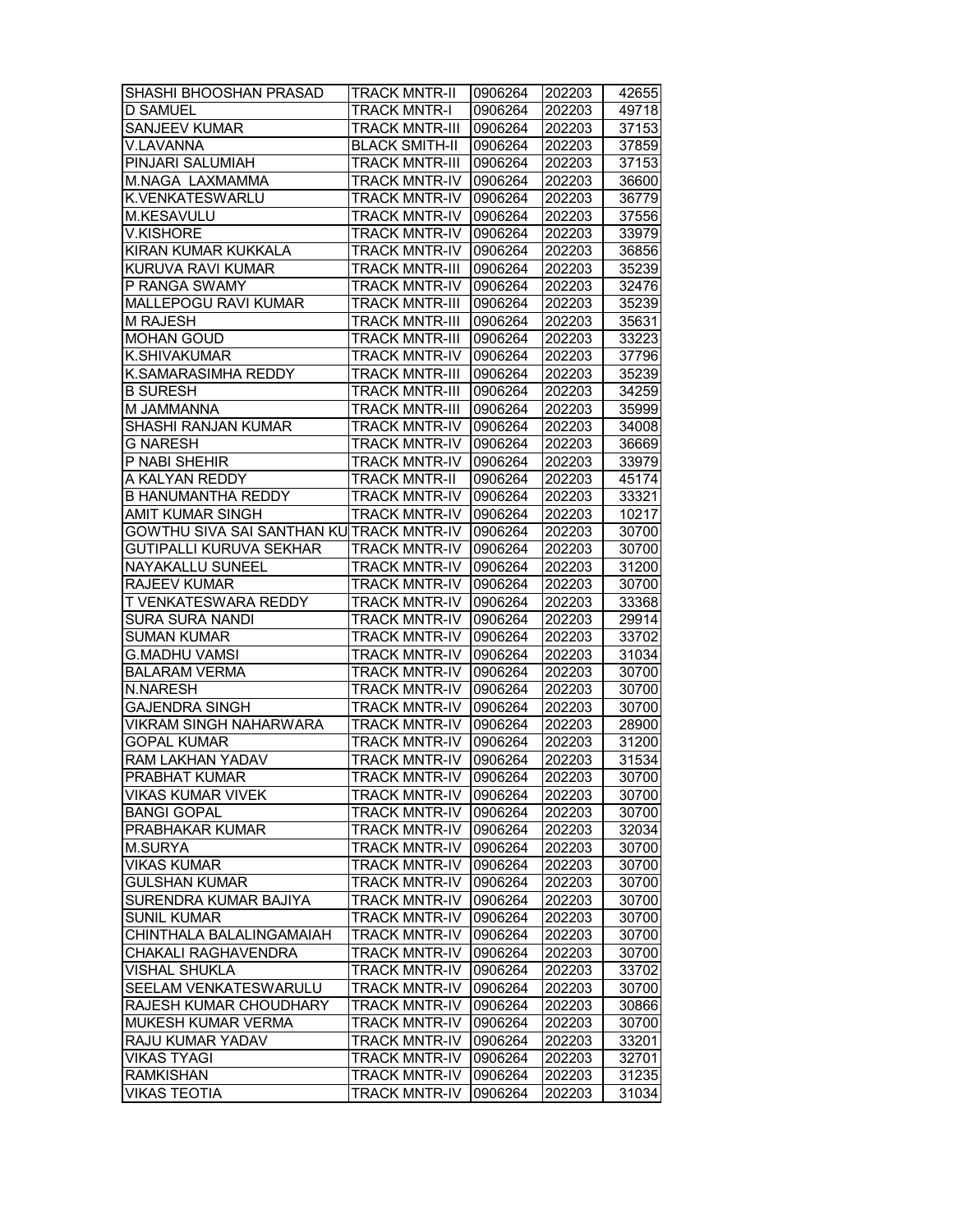| KISHOR KUMAR MODI                     | <b>TRACK MNTR-IV 0906264</b> |         | 202203 | 30700 |
|---------------------------------------|------------------------------|---------|--------|-------|
| <b>KARAN KUMAR</b>                    | <b>TRACK MNTR-IV</b>         | 0906264 | 202203 | 30700 |
| <b>PRADEEP YADAV</b>                  | <b>TRACK MNTR-IV</b>         | 0906264 | 202203 | 30700 |
| <b>RAJESH KUMAR</b>                   | <b>TRACK MNTR-IV</b>         | 0906264 | 202203 | 30700 |
| <b>ABHISHEK YADAV</b>                 | <b>TRACK MNTR-IV</b>         | 0906264 | 202203 | 30700 |
| <b>SUDHIR KUMAR</b>                   | <b>TRACK MNTR-IV</b>         | 0906264 | 202203 | 33201 |
| MAHESH CHAND BAIRWA                   | <b>TRACK MNTR-IV</b>         | 0906264 | 202203 | 28900 |
| SONU KUMAR YADAV                      | <b>TRACK MNTR-IV</b>         | 0906264 | 202203 | 31034 |
| <b>GOLLA KURUMA SEKHAR</b>            | <b>TRACK MNTR-IV</b>         | 0906264 | 202203 | 30700 |
| <b>BORRA JEEVAN</b>                   | <b>TRACK MNTR-IV</b>         | 0906264 | 202203 | 30700 |
| <b>ANIL KUMAR</b>                     | <b>TRACK MNTR-IV</b>         | 0906264 | 202203 | 33535 |
| <b>BRAJENDRA KUMAR</b>                | <b>TRACK MNTR-IV</b>         | 0906264 | 202203 | 29567 |
| <b>R.SIVA KRISHNA</b>                 | WELDER-III                   | 0906264 | 202203 | 27248 |
| KENCHA.PARVATHALU                     | <b>TRACK MNTR-III</b>        | 0906264 | 202203 | 35239 |
| SHAIK USMAN BHASHA                    | <b>TRACK MNTR-IV</b>         | 0906264 | 202203 | 32476 |
| <b>M RAMESH</b>                       | <b>TRACK MNTR-IV</b>         | 0906264 | 202203 | 32299 |
|                                       |                              |         |        |       |
| P VENKATESWARLU                       | <b>TRACK MNTR-IV</b>         | 0906264 | 202203 | 28481 |
| DASARI MANOJ KUMAR                    | <b>TRACK MNTR-IV</b>         | 0906264 | 202203 | 32299 |
| K RAM BABU                            | <b>TRACK MNTR-IV</b>         | 0906264 | 202203 | 33139 |
| <b>CEEMALA NARESH</b>                 | ASST(PWAY)                   | 0906264 | 202203 | 26200 |
| <b>GORA CHINNAIAH</b>                 | <b>TRACK MNTR-IV</b>         | 0906264 | 202203 | 28900 |
| <b>DUMMU SHIVA SHANKAR</b>            | <b>TRACK MNTR-IV</b>         | 0906264 | 202203 | 30700 |
| S.ANNAPURNA                           | ASST(WORKS)                  | 0906265 | 202203 | 30439 |
| SMT-P.PADMA                           | ASST(WORKS)                  | 0906265 | 202203 | 36418 |
| <b>MASOOM SAHIB</b>                   | TECH.(MASON)-III0906265      |         | 202203 | 51358 |
| S MOULA BEE                           | ASST(WORKS)                  | 0906265 | 202203 | 41709 |
| <b>BEESANNA</b>                       | TECH.(MASON)-III0906265      |         | 202203 | 39562 |
| G LAXMI DEVI                          | ASST(WORKS)                  | 0906265 | 202203 | 47158 |
| <b>B ADIVANNA</b>                     | TECH.(MASON)-III0906265      |         | 202203 | 48208 |
| K.YESHWANTH                           | TECH.(MASON)-III0906265      |         | 202203 | 36471 |
| <b>B.RAMESH</b>                       | TECH.(MASON)-III0906265      |         | 202203 | 40720 |
| <b>B SRINIVASULU</b>                  | TECH.(MASON)-I 0906265       |         | 202203 | 54158 |
| A. MADHUBABU                          | Sr.TECH. MASON 0906265       |         | 202203 | 56538 |
| <b>K.LAKSHMI</b>                      | ASST(WORKS)                  | 0906265 | 202203 | 34079 |
| <b>PENTAIAH</b>                       | ASST(WORKS)                  | 0906265 | 202203 | 48208 |
| P CHANDRA SEKHAR                      | TECH.CARPENTE 0906265        |         | 202203 | 47018 |
| Y RANGASWAMY                          | <b>FITTER-II</b>             | 0906265 | 202203 | 54104 |
| ALURI.JAYAMMA                         | ASST(WORKS)                  | 0906265 | 202203 | 29344 |
| <b>B.BRAHMAIAH</b>                    | <b>ASST(WORKS)</b>           | 0906265 | 202203 | 40998 |
| <b>NARESH BABU VELPULA</b>            | ASST(WORKS)                  | 0906265 | 202203 | 35090 |
| A.MALLAMMA                            | ASST(WORKS)                  | 0906265 | 202203 | 31964 |
| D.DAWOOD BEE                          | TECH.(MASON)-III0906265      |         | 202203 | 38514 |
| N. NAGA CHANDRA SEKHAR                | ASST(WORKS)                  | 0906265 | 202203 | 31047 |
| SYED GHOUSE PASHA                     | TECH.CARPENTE 0906265        |         | 202203 | 67072 |
| ANJANEYULU                            | TECH.(MASON)-III0906265      |         | 202203 | 37351 |
| D.VENKATAIAH                          | TECH.(MASON)-III0906265      |         | 202203 | 36418 |
| S.ABDUL GAFFAR                        | ASST(WORKS)                  | 0906265 | 202203 | 43378 |
| <b>ASIA</b>                           |                              |         |        |       |
|                                       | ASST(WORKS)                  | 0906265 | 202203 | 31973 |
| <b>B. HANISH</b>                      | ASST(WORKS)                  | 0906265 | 202203 | 30283 |
| <b>B.RAJ KUMAR</b>                    | ASST(WORKS)                  | 0906265 | 202203 | 30506 |
| BHASHUTHKAR LAKSHMI NARAS ASST(WORKS) |                              | 0906265 | 202203 | 30336 |
| LONKA RAJU                            | TECH.(MASON)-III0906265      |         | 202203 | 33519 |
| <b>G.KRISHNA KUMAR</b>                | <b>TRACK MNTR-IV</b>         | 0906266 | 202203 | 34052 |
| <b>B.RAVI KUMAR</b>                   | <b>TRACK MNTR-III</b>        | 0906266 | 202203 | 33972 |
| <b>C.PRAVEEN</b>                      | <b>TRACK MNTR-IV</b>         | 0906266 | 202203 | 32234 |
| SAMADHANAMMA                          | <b>TRACK MNTR-IV</b>         | 0906266 | 202203 | 33979 |
| R.SHIVARAM                            | <b>TRACK MNTR-III</b>        | 0906266 | 202203 | 34259 |
| M.NARENDAR                            | <b>TRACK MNTR-IV</b>         | 0906266 | 202203 | 35799 |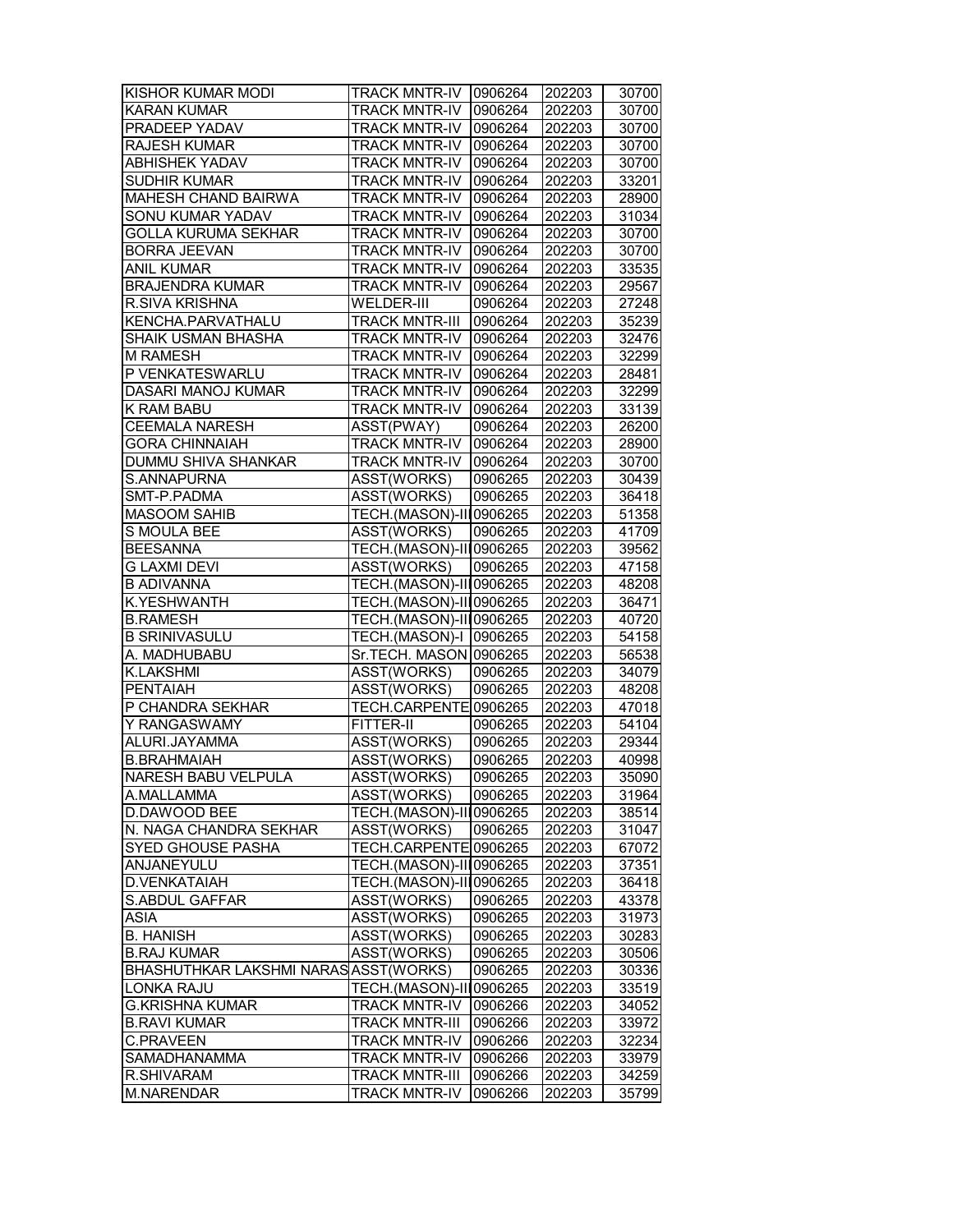| K. BALAPEER                            | <b>TRACK MNTR-IV</b>  | 0906266 | 202203 | 37806          |
|----------------------------------------|-----------------------|---------|--------|----------------|
| <b>AZMATHUDDIN</b>                     | <b>TRACK MNTR-II</b>  | 0906266 | 202203 | 47016          |
| CHINA NARSIMULU                        | <b>TRACK MNTR-II</b>  | 0906266 | 202203 | 56018          |
| K. BRHAMAIAH                           | <b>TRACK MNTR-II</b>  | 0906266 | 202203 | 53379          |
| G.PARUSURAMULU                         | <b>TRACK MNTR-II</b>  | 0906266 | 202203 | 44606          |
| SRINIVASULU.H                          | <b>TRACK MNTR-III</b> | 0906266 | 202203 | 40428          |
| K.SHIVAJI                              | <b>TRACK MNTR-I</b>   | 0906266 | 202203 | 2790           |
| <b>MALA RANGANNA</b>                   | <b>TRACK MNTR-III</b> | 0906266 | 202203 | 39358          |
| <b>K.NIRANJAN REDDY</b>                | <b>TRACK MNTR-II</b>  | 0906266 | 202203 | 48244          |
| E.VIJAYUDU                             | <b>TRACK MNTR-II</b>  | 0906266 | 202203 | 44288          |
| <b>B.SREESAILAM</b>                    | <b>TRACK MNTR-II</b>  | 0906266 | 202203 | 44118          |
| <b>G SRINIVASULU</b>                   | <b>TRACK MNTR-I</b>   | 0906266 | 202203 | 49718          |
| A.MOHAN                                | <b>TRACK MNTR-III</b> | 0906266 | 202203 | 37153          |
| <b>D. NARSING RAO</b>                  | <b>TRACK MNTR-III</b> | 0906266 | 202203 | 38862          |
| PEBBETY ANJANEYULU                     | <b>TRACK MNTR-II</b>  | 0906266 | 202203 | 47068          |
| SAHADEVUDU CHINNAKONDA                 | <b>TRACK MNTR-II</b>  | 0906266 | 202203 | 44485          |
| DHARMENDRA KUMAR GUPTA                 | <b>TRACK MNTR-II</b>  | 0906266 | 202203 | 45634          |
| CHHAJU LAL MEENA                       |                       | 0906266 |        |                |
| K. KRISHNAIAH                          | <b>TRACK MNTR-I</b>   |         | 202203 | 44489<br>40998 |
|                                        | <b>TRACK MNTR-III</b> | 0906266 | 202203 |                |
| <b>KALURAM</b><br>SHILMARUTHU KURMAIAH | <b>TRACK MNTR-II</b>  | 0906266 | 202203 | 49246          |
|                                        | <b>TRACK MNTR-I</b>   | 0906266 | 202203 | 49718          |
| SMT.SHAKUNTHALA                        | ASST(PWAY)            | 0906266 | 202203 | 43378          |
| <b>NAVEEN KUMAR K</b>                  | <b>TRACK MNTR-III</b> | 0906266 | 202203 | 40428          |
| <b>RAMULU</b>                          | <b>TRACK MNTR-I</b>   | 0906266 | 202203 | 55318          |
| P.RADAHKRISHNA                         | <b>TRACK MNTR-II</b>  | 0906266 | 202203 | 47554          |
| MOULASAB                               | <b>TRACK MNTR-I</b>   | 0906266 | 202203 | 48860          |
| <b>B CHENNAIAH</b>                     | <b>TRACK MNTR-III</b> | 0906266 | 202203 | 39358          |
| <b>SATYANNA</b>                        | <b>TRACK MNTR-I</b>   | 0906266 | 202203 | 51118          |
| KAMIRED PANDU RANGA                    | <b>TRACK MNTR-III</b> | 0906266 | 202203 | 41642          |
| <b>B NARSIMHA</b>                      | <b>TRACK MNTR-III</b> | 0906266 | 202203 | 39786          |
| <b>NARSI LAL MEENA</b>                 | <b>TRACK MNTR-I</b>   | 0906266 | 202203 | 49718          |
| <b>KALE PREM KUMAR</b>                 | <b>TRACK MNTR-I</b>   | 0906266 | 202203 | 46847          |
| A. SRINIVASULU                         | <b>TRACK MNTR-II</b>  | 0906266 | 202203 | 44118          |
| KAMAL KANTH TRIPATHI                   | <b>TRACK MNTR-III</b> | 0906266 | 202203 | 35239          |
| DHANANJAY KUMAR                        | <b>TRACK MNTR-II</b>  | 0906266 | 202203 | 45634          |
| CHENNAPPA .K                           | <b>TRACK MNTR-II</b>  | 0906266 | 202203 | 41878          |
| E SRINU                                | <b>TRACK MNTR-III</b> | 0906266 | 202203 | 35239          |
| <b>ALOK PRAKASH</b>                    | <b>TRACK MNTR-II</b>  | 0906266 | 202203 | 47799          |
| <b>RAJEEV KUMAR</b>                    | <b>TRACK MNTR-III</b> | 0906266 | 202203 | 37153          |
| <b>BHOOR SINGH MEENA</b>               | <b>TRACK MNTR-II</b>  | 0906266 | 202203 | 39511          |
| <b>NAGANNA</b>                         | <b>TRACK MNTR-II</b>  | 0906266 | 202203 | 44118          |
| A SIMHACHALAM                          | <b>TRACK MNTR-III</b> | 0906266 | 202203 | 39358          |
| <b>M.NIKESH KUMAR</b>                  | <b>TRACK MNTR-III</b> | 0906266 | 202203 | 15366          |
| <b>D.NAVEEN KUMAR</b>                  | <b>TRACK MNTR-III</b> | 0906266 | 202203 | 35434          |
| <b>SOMANNA</b>                         | <b>TRACK MNTR-I</b>   | 0906266 | 202203 | 63298          |
| <b>CHINNAPPA</b>                       | <b>TRACK MNTR-II</b>  | 0906266 | 202203 | 43234          |
| D RAMA KRISHNA                         | <b>TRACK MNTR-I</b>   | 0906266 | 202203 | 61618          |
| G SRINIVASULU                          | <b>TRACK MNTR-I</b>   | 0906266 | 202203 | 63298          |
| <b>GANTE NARAYANA</b>                  | <b>TRACK MNTR-III</b> | 0906266 | 202203 | 42070          |
| <b>BEGARI KURMAIAH</b>                 | <b>TRACK MNTR-II</b>  | 0906266 | 202203 | 41878          |
| M.UPENDER                              | <b>TRACK MNTR-IV</b>  | 0906266 |        |                |
| SAKALI KESHAVULU                       | <b>TRACK MNTR-III</b> |         | 202203 | 33139<br>42262 |
| <b>VENKAT RAMULU</b>                   |                       | 0906266 | 202203 |                |
|                                        | <b>TRACK MNTR-III</b> | 0906266 | 202203 | 46846          |
| G.RAJU                                 | <b>TRACK MNTR-III</b> | 0906266 | 202203 | 35239          |
| <b>DEVVRAT KUMAR</b>                   | <b>TRACK MNTR-II</b>  | 0906266 | 202203 | 48042          |
| K.VENKATESWARLU                        | <b>TRACK MNTR-I</b>   | 0906266 | 202203 | 63298          |
| A SRINIVASULU                          | <b>TRACK MNTR-I</b>   | 0906266 | 202203 | 63298          |
| SRINIVASULU LAXMAIAH                   | <b>TRACK MNTR-I</b>   | 0906266 | 202203 | 45540          |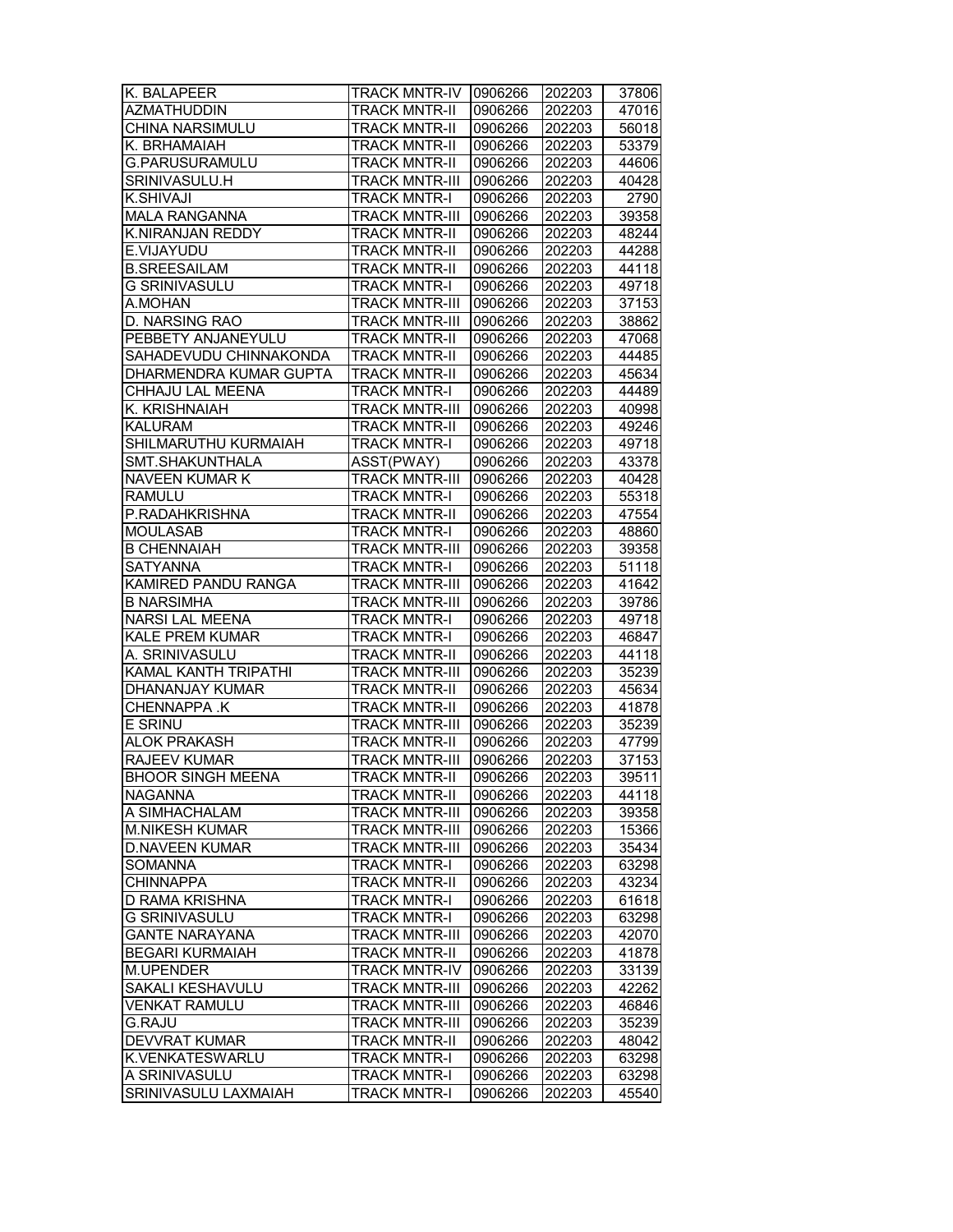| S GOPAL                                               | <b>TRACK MNTR-I</b>   | 0906266 | 202203 | 63298 |
|-------------------------------------------------------|-----------------------|---------|--------|-------|
| <b>J.JAGAN MOHAN NAIDU</b><br><b>G.VENKATESHWARLU</b> | <b>TRACK MNTR-II</b>  | 0906266 | 202203 | 44118 |
|                                                       | <b>TRACK MNTR-II</b>  | 0906266 | 202203 | 41878 |
| <b>P.SRINUKUMAR</b>                                   | <b>BLACK SMITH-I</b>  | 0906266 | 202203 | 45457 |
| M ANJANEYULU                                          | <b>TRACK MNTR-III</b> | 0906266 | 202203 | 41855 |
| <b>AMIT KUMAR</b>                                     | <b>TRACK MNTR-III</b> | 0906266 | 202203 | 38223 |
| C.RAMESH                                              | <b>TRACK MNTR-III</b> | 0906266 | 202203 | 35239 |
| <b>G.RAJASEKHAR YADAV</b>                             | <b>TRACK MNTR-II</b>  | 0906266 | 202203 | 44118 |
| S DASHARATHAM                                         | <b>TRACK MNTR-III</b> | 0906266 | 202203 | 43759 |
| JITENDRA KUMAR                                        | TRACK MNTR-III        | 0906266 | 202203 | 40079 |
| K C RAJU                                              | <b>TRACK MNTR-II</b>  | 0906266 | 202203 | 51678 |
| <b>SWAPAN KUMAR BISWAS</b>                            | TRACK MNTR-II         | 0906266 | 202203 | 49246 |
| PANKAJ KUMAR                                          | <b>TRACK MNTR-II</b>  | 0906266 | 202203 | 39511 |
| <b>MANISH KUMAR MISHRA</b>                            | <b>TRACK MNTR-II</b>  | 0906266 | 202203 | 42107 |
| <b>UPENDRA KUMAR SINGH</b>                            | <b>TRACK MNTR-II</b>  | 0906266 | 202203 | 45634 |
| HARI MOHAN MEENA                                      | <b>TRACK MNTR-I</b>   | 0906266 | 202203 | 49718 |
| <b>JC SWAMANNA</b>                                    | <b>TRACK MNTR-III</b> | 0906266 | 202203 | 36219 |
| PUNIT PASWAN                                          | TRACK MNTR-II         | 0906266 | 202203 | 42107 |
| K.BUCHENDER                                           | <b>TRACK MNTR-III</b> | 0906266 | 202203 | 38446 |
| VIBHAKAR KUNDLIA                                      | <b>TRACK MNTR-II</b>  | 0906266 | 202203 | 48042 |
| <b>SUNKANNA</b>                                       | <b>TRACK MNTR-I</b>   | 0906266 | 202203 | 61618 |
| <b>GATTU BALRAJU</b>                                  | <b>TRACK MNTR-III</b> | 0906266 | 202203 | 39571 |
| P.ANAND KUMAR                                         | <b>TRACK MNTR-II</b>  | 0906266 | 202203 | 46498 |
| S.SHIVA                                               | <b>TRACK MNTR-III</b> | 0906266 | 202203 | 37391 |
| <b>B NARSIMULU</b>                                    | <b>TRACK MNTR-I</b>   | 0906266 | 202203 | 58398 |
| <b>GOVINDU</b>                                        | <b>TRACK MNTR-III</b> | 0906266 | 202203 | 41284 |
| BOYA MUTHYALAPPA                                      | <b>TRACK MNTR-III</b> | 0906266 | 202203 | 35057 |
| RAVINDRA KUMAR                                        | <b>TRACK MNTR-III</b> | 0906266 | 202203 | 39446 |
| KANSINGH MEENA                                        | <b>TRACK MNTR-III</b> | 0906266 | 202203 | 33419 |
| <b>RAMULU</b>                                         | <b>TRACK MNTR-II</b>  | 0906266 | 202203 | 54478 |
| <b>AKHLESH KUMAR</b>                                  | <b>TRACK MNTR-II</b>  | 0906266 | 202203 | 42349 |
| D.RAMU                                                | <b>TRACK MNTR-III</b> | 0906266 | 202203 | 35239 |
| K.V CHEKRAPANI                                        | <b>TRACK MNTR-III</b> | 0906266 | 202203 | 37199 |
| DEEPAK KUMAR PANDEY                                   | <b>TRACK MNTR-II</b>  | 0906266 | 202203 |       |
|                                                       | <b>TRACK MNTR-III</b> |         |        | 43581 |
| SANJEET KUMAR                                         |                       | 0906266 | 202203 | 38551 |
| G.BHASKAR                                             | <b>TRACK MNTR-IV</b>  | 0906266 | 202203 | 39188 |
| <b>ANUJ PANDIT</b>                                    | <b>TRACK MNTR-II</b>  | 0906266 | 202203 | 44606 |
| <b>MT SAMSON</b>                                      | <b>TRACK MNTR-I</b>   | 0906266 | 202203 | 55996 |
| ANJANEYULU                                            | <b>TRACK MNTR-II</b>  | 0906266 | 202203 | 60778 |
| P LAXMAIAH                                            | <b>TRACK MNTR-I</b>   | 0906266 | 202203 | 63298 |
| <b>J.DASAIAH</b>                                      | <b>TRACK MNTR-I</b>   | 0906266 | 202203 | 58398 |
| <b>B.S.R.SATYABABU</b>                                | <b>TRACK MNTR-II</b>  | 0906266 | 202203 | 41607 |
| MADERI VENKATAIAH                                     | <b>TRACK MNTR-I</b>   | 0906266 | 202203 | 49718 |
| KADU RAM MEENA                                        | TRACK MNTR-III        | 0906266 | 202203 | 35239 |
| RAVI PRAKASH                                          | <b>TRACK MNTR-III</b> | 0906266 | 202203 | 32306 |
| <b>RAMACHANDRAIAH</b>                                 | <b>TRACK MNTR-II</b>  | 0906266 | 202203 | 53078 |
| <b>S KOMARAIAH</b>                                    | <b>TRACK MNTR-I</b>   | 0906266 | 202203 | 49467 |
| <b>B.VENKATESHWARLU</b>                               | <b>TRACK MNTR-III</b> | 0906266 | 202203 | 39358 |
| <b>HANUMANTHU</b>                                     | <b>TRACK MNTR-I</b>   | 0906266 | 202203 | 46847 |
| <b>B.RAMULU</b>                                       | <b>TRACK MNTR-II</b>  | 0906266 | 202203 | 46195 |
| <b>G.NARSIMHA</b>                                     | <b>TRACK MNTR-I</b>   | 0906266 | 202203 | 47198 |
| <b>B.RAPHEL JAYANNA</b>                               | <b>TRACK MNTR-III</b> | 0906266 | 202203 | 39653 |
| <b>JANARDHAN SINGH</b>                                | <b>TRACK MNTR-III</b> | 0906266 | 202203 | 40507 |
| <b>G ESWARAIAH</b>                                    | <b>TRACK MNTR-III</b> | 0906266 | 202203 | 38008 |
| NIRAJ KUMAR JHA                                       | <b>TRACK MNTR-III</b> | 0906266 | 202203 | 36955 |
| <b>SYED LATIF</b>                                     | <b>TRACK MNTR-IV</b>  | 0906266 | 202203 | 56823 |
| PRASHANTHA CHARY                                      | <b>TRACK MNTR-IV</b>  | 0906266 | 202203 | 33979 |
| <b>MADHU KUMAR</b>                                    | <b>TRACK MNTR-III</b> | 0906266 | 202203 | 35434 |
|                                                       |                       |         |        |       |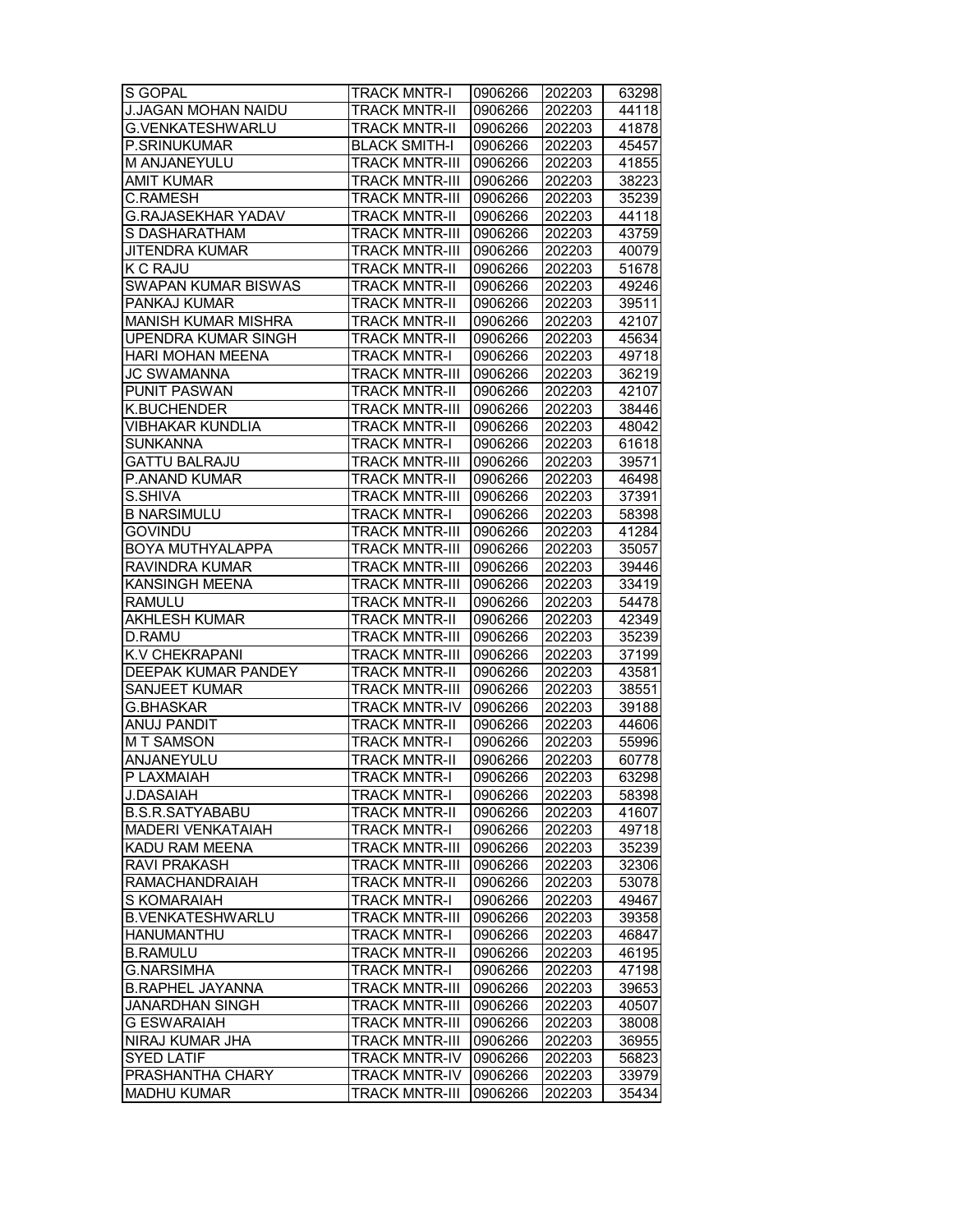| KURUMURTHY REDDY                        | <b>TRACK MNTR-III</b> | 0906266 | 202203 | 37608 |
|-----------------------------------------|-----------------------|---------|--------|-------|
| KUMMARI YUGANDAR                        | <b>TRACK MNTR-III</b> | 0906266 | 202203 | 36218 |
| <b>BARRAJU DEVENDAR</b>                 | <b>TRACK MNTR-IV</b>  | 0906266 | 202203 | 33979 |
| VANGURU SRISAILAM                       | <b>TRACK MNTR-III</b> | 0906266 | 202203 | 35239 |
| C.JAYA RAMULU                           | <b>TRACK MNTR-III</b> | 0906266 | 202203 | 38391 |
| SAGAR JATOTHU                           | <b>TRACK MNTR-IV</b>  | 0906266 | 202203 | 34355 |
| RAMAVATH JAINDER                        | <b>TRACK MNTR-III</b> | 0906266 | 202203 | 35239 |
| <b>K.RAGHUVEER REDDY</b>                | <b>TRACK MNTR-III</b> | 0906266 | 202203 | 35239 |
| A.VEERA RAGHAVULU                       | <b>TRACK MNTR-III</b> | 0906266 | 202203 | 35239 |
| NALLABOLU RAM MOHAN REDDYTRACK MNTR-III |                       | 0906266 | 202203 | 35239 |
| NETHAVATH NARESH                        | <b>TRACK MNTR-IV</b>  | 0906266 | 202203 | 33979 |
| SANKELLA BHASKAR                        | <b>TRACK MNTR-IV</b>  | 0906266 | 202203 | 28900 |
| R.VIJAI                                 | <b>TRACK MNTR-III</b> | 0906266 | 202203 | 33139 |
| POOJA DEVI                              | <b>TRACK MNTR-IV</b>  | 0906266 | 202203 | 30700 |
| DUMPALA MADHU                           | <b>TRACK MNTR-IV</b>  | 0906266 | 202203 | 32201 |
| RUDRAMONI SAIRAM                        | <b>TRACK MNTR-IV</b>  | 0906266 | 202203 | 33035 |
| G.PRABHAKER GOUD                        | <b>TRACK MNTR-IV</b>  | 0906266 | 202203 | 31367 |
| <b>OMKAR</b>                            | <b>TRACK MNTR-IV</b>  | 0906266 | 202203 | 32035 |
| AMAN RAJ                                | <b>TRACK MNTR-IV</b>  | 0906266 | 202203 | 31235 |
| BK.UTTAM                                | <b>TRACK MNTR-IV</b>  | 0906266 | 202203 | 29400 |
| P.SRIDHAR NAYAK                         | <b>TRACK MNTR-IV</b>  | 0906266 | 202203 | 31534 |
| N.VEERESH                               | <b>TRACK MNTR-IV</b>  | 0906266 | 202203 | 30700 |
| SUSHANT KUMAR MAHATO                    | <b>TRACK MNTR-IV</b>  | 0906266 | 202203 | 28900 |
| <b>SUNNY KASANA</b>                     | <b>TRACK MNTR-IV</b>  | 0906266 | 202203 | 1130  |
| SANDEEP KUMAR                           | <b>TRACK MNTR-IV</b>  | 0906266 | 202203 | 30866 |
| PARUSHA RAMUDU                          | <b>TRACK MNTR-IV</b>  | 0906266 | 202203 | 30700 |
| K.ANJANEYULU                            | <b>TRACK MNTR-IV</b>  | 0906266 | 202203 | 32535 |
| SABAVATH RAMESH                         | <b>TRACK MNTR-IV</b>  | 0906266 | 202203 | 31034 |
| <b>VIKAS GAUTAM</b>                     | <b>TRACK MNTR-IV</b>  | 0906266 | 202203 | 34203 |
| <b>M.SHIVA KUMAR</b>                    | <b>TRACK MNTR-IV</b>  | 0906266 | 202203 | 31867 |
| MUDAVATH GANESH                         | <b>TRACK MNTR-III</b> | 0906266 | 202203 | 32096 |
| MIRJAPURAM RANGASWAMY                   | <b>TRACK MNTR-IV</b>  | 0906266 | 202203 | 33702 |
| <b>KARNEKOTA NIRESH</b>                 | <b>TRACK MNTR-IV</b>  | 0906266 | 202203 | 33535 |
| <b>HARI SHANKAR</b>                     | <b>TRACK MNTR-IV</b>  | 0906266 | 202203 | 30700 |
| P.GOVARDHAN GOUD                        | <b>TRACK MNTR-IV</b>  | 0906266 | 202203 | 31034 |
| <b>M.NARSING RAO</b>                    | <b>TRACK MNTR-IV</b>  | 0906266 | 202203 | 31534 |
| <b>SURJEET KUMAR</b>                    | <b>TRACK MNTR-IV</b>  | 0906266 | 202203 | 31902 |
| MANIBHUSHAN KUMAR RAY                   | <b>TRACK MNTR-IV</b>  | 0906266 | 202203 | 29901 |
| <b>AMAN MISHRA</b>                      | <b>TRACK MNTR-IV</b>  | 0906266 | 202203 | 30399 |
| <b>LOKESH KUMAR</b>                     | <b>TRACK MNTR-IV</b>  | 0906266 | 202203 | 31401 |
| <b>RANJAN KUMAR</b>                     | <b>TRACK MNTR-IV</b>  | 0906266 | 202203 | 31053 |
| KATRAVATH SRINIVAS                      | <b>TRACK MNTR-IV</b>  | 0906266 | 202203 | 32534 |
| A.VINOD KUMAR                           | <b>TRACK MNTR-IV</b>  | 0906266 | 202203 | 30700 |
| DILLI ANILKUMAR REDDY                   | TRACK MNTR-IV         | 0906266 | 202203 | 31534 |
| SREENIVASULU.B                          | <b>TRACK MNTR-IV</b>  | 0906266 | 202203 | 28900 |
| <b>KRISHNA KUMAR GOUD ETTE</b>          | <b>TRACK MNTR-IV</b>  | 0906266 | 202203 | 31701 |
| <b>SUBHASH KUMAR</b>                    | <b>TRACK MNTR-IV</b>  | 0906266 | 202203 | 30700 |
| <b>ALOK KUMAR</b>                       | <b>TRACK MNTR-IV</b>  | 0906266 | 202203 | 31902 |
| MANTOSH YADAV                           | <b>TRACK MNTR-IV</b>  | 0906266 | 202203 | 32701 |
| <b>OMKAR SINGH</b>                      | <b>TRACK MNTR-IV</b>  | 0906266 | 202203 | 31902 |
| <b>J.RAMESH</b>                         | <b>TRACK MNTR-IV</b>  | 0906266 | 202203 | 31367 |
| <b>B.NAGESHWAR REDDY</b>                | TRACK MNTR-IV         | 0906266 | 202203 | 30700 |
| V.RAMESH NAYAK                          | <b>TRACK MNTR-III</b> | 0906266 | 202203 | 33443 |
| GOVINDA RAJU.T                          | <b>TRACK MNTR-IV</b>  | 0906266 | 202203 | 30700 |
| K.BHEEMANNA                             | <b>TRACK MNTR-IV</b>  | 0906266 | 202203 | 29066 |
| NAVDEEP KUMAR                           | <b>TRACK MNTR-IV</b>  | 0906266 | 202203 | 30902 |
| ANGOTH CHAKRADHAR                       | <b>TRACK MNTR-III</b> | 0906266 | 202203 | 32269 |
| <b>SHUBHAM KUMAR</b>                    | <b>TRACK MNTR-IV</b>  | 0906266 | 202203 | 33035 |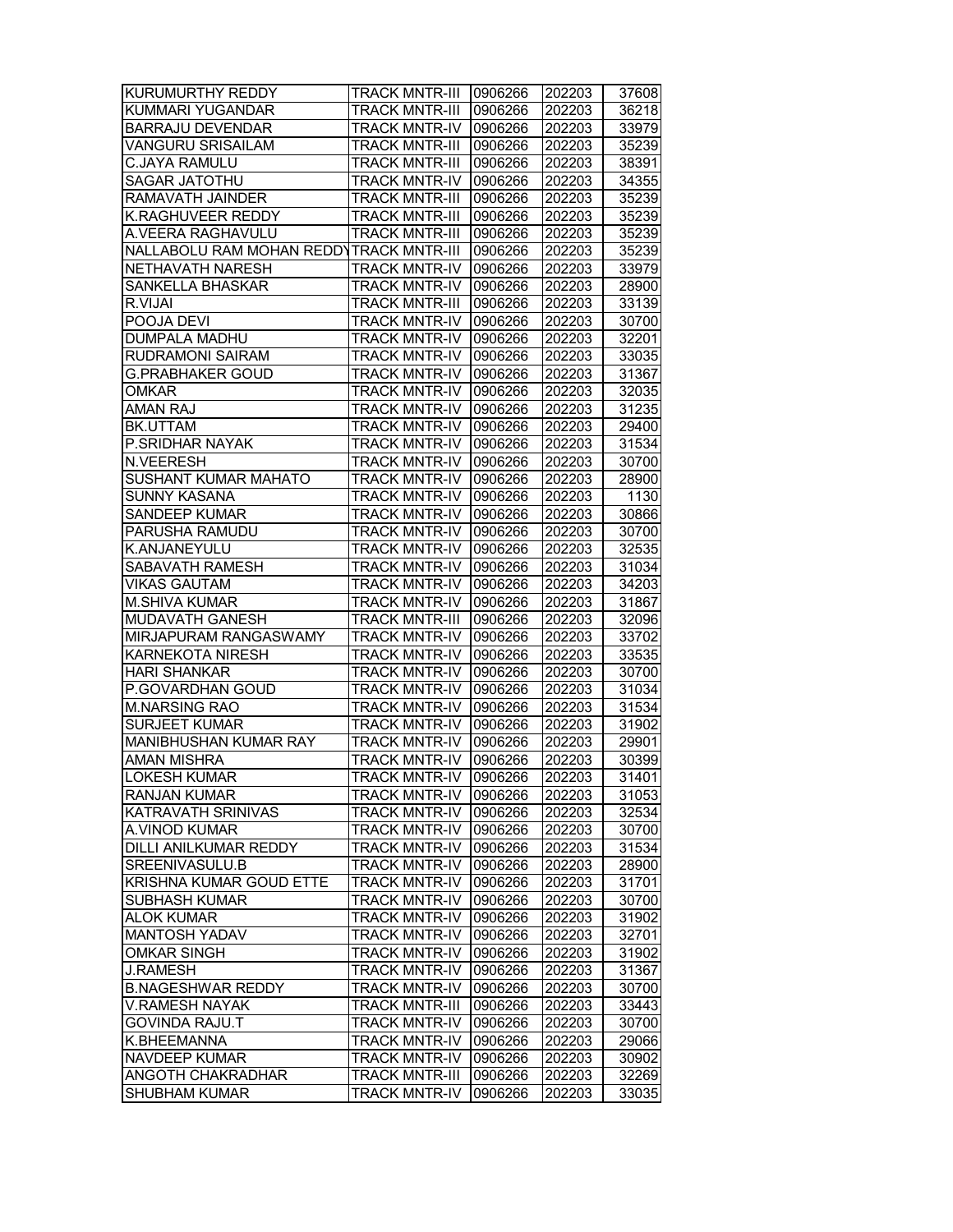| <b>NITIN</b>                             | TRACK MNTR-IV 0906266         |         | 202203 | 32702  |
|------------------------------------------|-------------------------------|---------|--------|--------|
|                                          |                               |         |        |        |
| <b>BAIDHNATH KUMAR</b>                   | <b>TRACK MNTR-IV</b>          | 0906266 | 202203 | 29567  |
| <b>RUPESH MAHTO</b>                      | <b>TRACK MNTR-IV</b>          | 0906266 | 202203 | 30067  |
| <b>JALLY DASHARATHAM</b>                 | <b>TRACK MNTR-IV</b>          | 0906266 | 202203 | 30700  |
| <b>RAJESH</b>                            | <b>TRACK MNTR-IV</b>          | 0906266 | 202203 | 31200  |
| SAROJ KUMAR MANDAL                       | <b>TRACK MNTR-IV</b>          | 0906266 | 202203 | 30700  |
| <b>B.CHANDRAKANTH</b>                    | <b>TRACK MNTR-IV</b>          | 0906266 | 202203 | 31200  |
| SHAILENDRA KUMAR                         | <b>TRACK MNTR-IV</b>          | 0906266 | 202203 | 30700  |
| <b>HITESH KUMAR</b>                      | <b>TRACK MNTR-IV</b>          | 0906266 | 202203 | 30700  |
| VIKASH KUMAR PASVAN                      | <b>TRACK MNTR-IV</b>          | 0906266 | 202203 | 31236  |
| PATTAPARLA SHARATHBABU GOTRACK MNTR-IV   |                               | 0906266 | 202203 | 31534  |
| <b>BELLE SHIVASHANKAR</b>                | <b>TRACK MNTR-IV</b>          | 0906266 | 202203 | 31200  |
| AMOSH                                    | <b>TRACK MNTR-IV</b>          | 0906266 | 202203 | 28900  |
| M.LAXMAN                                 | <b>TRACK MNTR-IV</b>          | 0906266 | 202203 | 31735  |
| SUDHIR KUMAR MAHESH                      | <b>TRACK MNTR-IV</b>          | 0906266 | 202203 | 26064  |
| RISHI LAL DEV                            | <b>TRACK MNTR-IV</b>          | 0906266 | 202203 | 33702  |
| DIVYANSHU KUMAR RAI                      | <b>TRACK MNTR-IV</b>          | 0906266 | 202203 | 30700  |
| M.ARAVIND                                | <b>TRACK MNTR-IV</b>          | 0906266 | 202203 | 32034  |
| A SRIKANTH REDDY                         | <b>TRACK MNTR-IV</b>          |         | 202203 | 30700  |
|                                          |                               | 0906266 |        |        |
| <b>V.RAVI KUMAR</b>                      | ASST(PWAY)                    | 0906266 | 202203 | 28000  |
| <b>HRADESH KUMAR</b>                     | <b>TRACK MNTR-IV</b>          | 0906266 | 202203 | 30567  |
| <b>C.ANAND KUMAR</b>                     | WELDER-III                    | 0906266 | 202203 | 29048  |
| MD.FAROOQ                                | <b>TRACK MNTR-IV</b>          | 0906266 | 202203 | 34895  |
| <b>U.MANOHAR</b>                         | <b>TRACK MNTR-IV</b>          | 0906266 | 202203 | 30700  |
| <b>E.SRIKAR BABU</b>                     | <b>TRACK MNTR-IV</b>          | 0906266 | 202203 | 32171  |
| THIRUPATHIGARI NARASIMHA RITRACK MNTR-IV |                               | 0906266 | 202203 | 29731  |
| <b>G.RAVI KUMAR</b>                      | <b>TRACK MNTR-IV</b>          | 0906266 | 202203 | 29259  |
| <b>MITTA NARESH BABU</b>                 | <b>TRACK MNTR-IV</b>          | 0906266 | 202203 | 31785  |
| <b>B.NAGAMANI</b>                        | ASST(WORKS)                   | 0906267 | 202203 | 51010  |
| DHOND MONI VAIJNATH                      | JE (P.WAY)                    | 0906268 | 202203 | 60648  |
| <b>BANDELA MALLESHAM</b>                 | ASST(WORKS)                   | 0906268 | 202203 | 37793  |
| T.ANAND MOHAN DAS                        | Sr.TECH. MASON 0906268        |         | 202203 | 57104  |
| SYED RAHMUTULLAH QUADRI                  | ASST(WORKS)                   | 0906268 | 202203 | 40130  |
| JAGADISH D N                             | Sr. CLERK                     | 0906268 | 202203 | 53696  |
| M V SHANTA KUMARI                        | TECH.(MASON)-III0906268       |         | 202203 | 49588  |
| KALIDINDI SRINIVASA RAJU                 | SE (P.WAY)                    | 0906268 | 202203 | 129220 |
| K.SATYANARAYANA                          | SSE (WORKS)                   | 0906268 | 202203 | 112156 |
| CHANDRAKALABAI                           | TECH.(MASON)-I 0906268        |         | 202203 | 63176  |
| <b>U EKAMBARESWAR</b>                    | SSE (P.WAY)                   | 0906268 | 202203 | 133012 |
| <b>K.RAMESH</b>                          |                               |         | 202203 |        |
|                                          | Sr.TECH. CARPEN0906268        |         |        | 71550  |
| MIR MOHAMMED ALI                         | ASST(WORKS)                   | 0906268 | 202203 | 37163  |
| <b>ADVATH RAVI</b>                       | TECH.CARPENTE 0906268         |         | 202203 | 46270  |
| G S KIRAN KUMAR                          | Sr.TECH. MASON 0906268        |         | 202203 | 69654  |
| P. VINOD KUMAR                           | <b>TRACK MNTR-III</b>         | 0906268 | 202203 | 33759  |
| NIRMAL KUMAR SINGH                       | ASST(WORKS)                   | 0906268 | 202203 | 37992  |
| DARAUL HUSSAIN BARBHULYA                 | ASST(WORKS)                   | 0906268 | 202203 | 38589  |
| P NAVEEN                                 | <b>TECH(PAINTER)-10906268</b> |         | 202203 | 52800  |
| D SURYACHANDRA RAO                       | Ch.OS                         | 0906268 | 202203 | 118634 |
| N.M.K.CHARY                              | ASST(WORKS)                   | 0906268 | 202203 | 37992  |
| <b>AMGOTH MOHILAL</b>                    | TECH.CARPENTE0906268          |         | 202203 | 47877  |
| <b>K.SHYAM PRASAD</b>                    | JE (P.WAY)                    | 0906268 | 202203 | 66098  |
| BENDE SRINIVAS GOUD                      | ASST(WORKS)                   | 0906268 | 202203 | 37992  |
| Y SRINIVASA RAO                          | SSE $(P.WAY)$                 | 0906268 | 202203 | 122110 |
| <b>RANJAN KUMAR</b>                      | ASST(WORKS)                   | 0906268 | 202203 | 31637  |
| P PRAVEEN KUMAR                          | SSE (P.WAY)                   | 0906268 | 202203 | 112678 |
| RAVINDER PRASAD SHARMA                   | ASST(WORKS)                   | 0906268 | 202203 | 38589  |
| M.SHIVA RAMULU                           | ASST(WORKS)                   | 0906268 | 202203 | 34847  |
| <b>RAMSINGH</b>                          | ASST(WORKS)                   | 0906268 | 202203 | 38192  |
|                                          |                               |         |        |        |